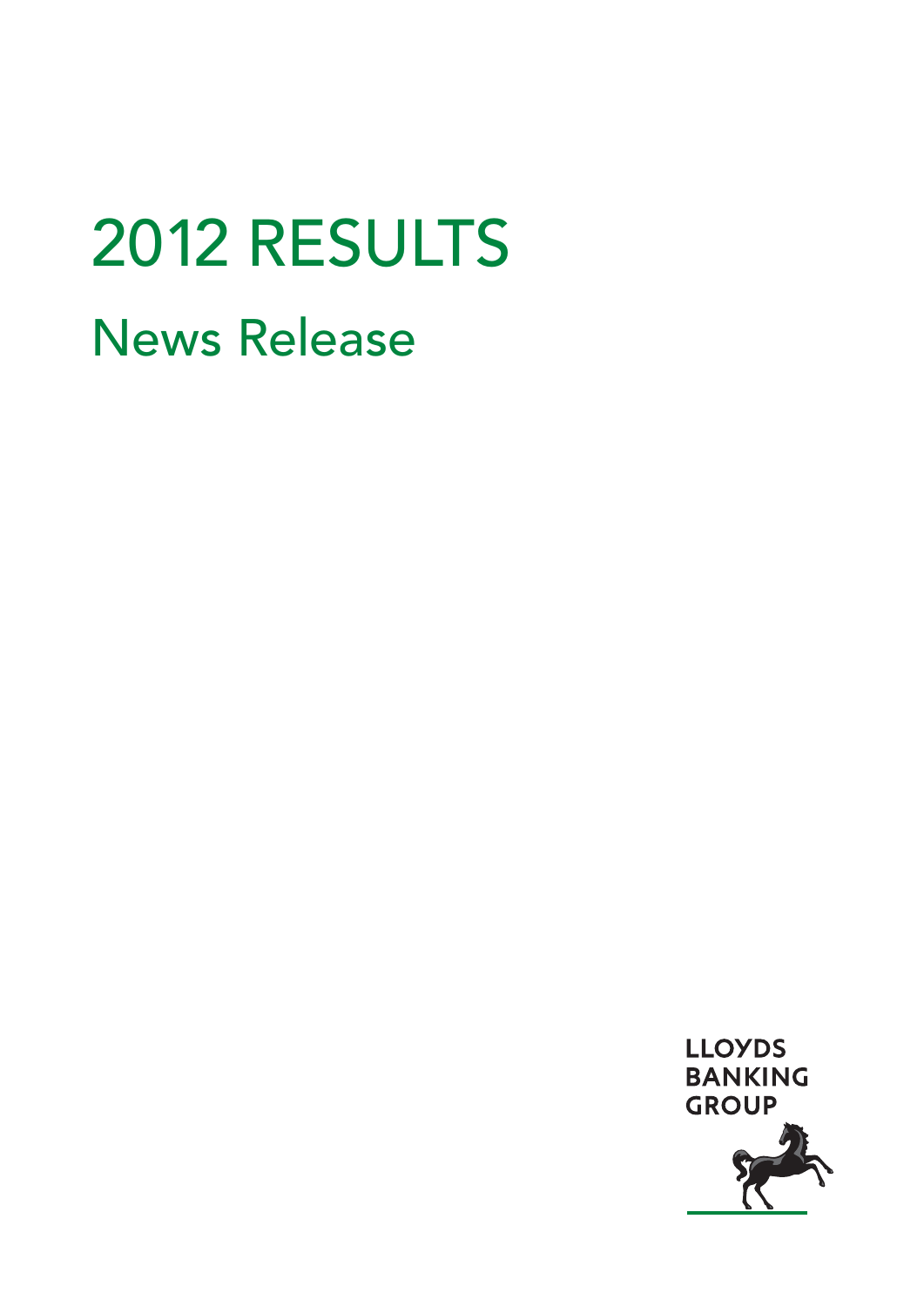## **BASIS OF PRESENTATION**

This report covers the results of Lloyds Banking Group plc (the Company) together with its subsidiaries (the Group) for the year ended 31 December 2012.

#### **Statutory basis**

Statutory results are set out on pages 132 to 165. However, a number of factors have had a significant effect on the comparability of the Group's financial position and results. As a result, comparison on a statutory basis of the 2012 results with 2011 is of limited benefit. **Management basis** 

In order to present a more meaningful view of underlying business performance, the results of the Group and divisions are presented on a management basis. The key principles adopted in the preparation of the management basis of reporting are described below.

- In order to reflect the impact of the acquisition of HBOS, the following adjustments have been made:
	- the amortisation of purchased intangible assets has been excluded; and
	- the unwind of acquisition-related fair value adjustments is shown on one line in the management basis income statement, other than unwind related to asset sales which is included within the effects of asset sales, volatile items and liability management.
- In order to better present the business performance the effects of asset sales, liability management and volatile items are shown on separate lines in the management basis consolidated income statement and 'underlying profit' is profit before taking into account these items and fair value unwind. Comparatives have been restated accordingly.
- The following items, not related to acquisition accounting, have also been excluded from management profit:
	- volatility arising in insurance businesses;
	- Integration and Simplification costs;
	- EC mandated retail business disposal costs;
- insurance gross up;
- certain past service pensions credits in respect of the Group's defined benefit pension schemes; and
- payment protection insurance provision;
- other regulatory provisions.

To enable a better understanding of the Group's core business trends and outlook, certain income statement, balance sheet and regulatory capital information is analysed between core and non-core portfolios. The non-core portfolios consist of businesses which deliver below-hurdle returns, which are outside the Group's risk appetite or may be distressed, are subscale or have an unclear value proposition, or have a poor fit with the Group's customer strategy. The EC mandated retail business disposal (Project Verde) is included in core portfolios.

The Group's core and non-core activities are not managed separately and the preparation of this information requires management to make estimates and assumptions that impact the reported income statements, balance sheet, regulatory capital related and risk amounts analysed as core and as non-core. The Group uses a methodology that categorises income and expenses as non-core only where management expect that the income or expense will cease to be earned or incurred when the associated asset or liability is divested or run-off, and allocates operational costs to the core portfolio unless they are directly related to non-core activities. This results in the reported operating costs for the non-core portfolios being less than would be required to manage these portfolios on a stand-alone basis. Due to the inherent uncertainty in making estimates, a different methodology or a different estimate of the allocation might result in a different proportion of the Group's income or expenses being allocated to the core and non-core portfolios, different assets and liabilities being deemed core or non-core and accordingly a different allocation of the regulatory effects.

Unless otherwise stated income statement commentaries throughout this document compare the year ended 31 December 2012 to the year ended 31 December 2011, and the balance sheet analysis compares the Group balance sheet as at 31 December 2012 to the Group balance sheet as at 31 December 2011.

#### **FORWARD LOOKING STATEMENTS**

This announcement contains forward looking statements with respect to the business, strategy and plans of the Lloyds Banking Group, its current goals and expectations relating to its future financial condition and performance. Statements that are not historical facts, including statements about the Group or the Group's management's beliefs and expectations, are forward looking statements. By their nature, forward looking statements involve risk and uncertainty because they relate to events and depend on circumstances that will or may occur in the future. The Group's actual future business, strategy, plans and/or results may differ materially from those expressed or implied in these forward looking statements as a result of a variety of risks, uncertainties and other factors, including, but not limited to, UK domestic and global economic and business conditions; the ability to derive cost savings and other benefits, including as a result of the Group's Simplification programme; the ability to access sufficient funding to meet the Group's liquidity needs; changes to the Group's credit ratings; risks concerning borrower or counterparty credit quality; instability in the global financial markets, including Eurozone instability and the impact of any sovereign credit rating downgrade or other sovereign financial issues; market-related risks including, but not limited to, changes in interest rates and exchange rates; changing demographic and market-related trends; changes in customer preferences; changes to laws, regulation, accounting standards or taxation, including changes to regulatory capital or liquidity requirements; the policies and actions of governmental or regulatory authorities in the UK, the European Union, or jurisdictions outside the UK in which the Group operates, including other European countries and the US; the implementation of the draft EU crisis management framework directive and banking reform following the recommendations made by the Independent Commission on Banking; the ability to attract and retain senior management and other employees; requirements or limitations imposed on the Group as a result of HM Treasury's investment in the Group; the ability to complete satisfactorily the disposal of certain assets as part of the Group's EC state aid obligations; the extent of any future impairment charges or write-downs caused by depressed asset valuations, market disruptions and illiquid markets; the effects of competition and the actions of competitors, including non-bank financial services and lending companies; exposure to regulatory scrutiny, legal proceedings, regulatory investigations or complaints, and other factors. Please refer to the latest Annual Report on Form 20-F filed with the US Securities and Exchange Commission for a discussion of certain factors together with examples of forward looking statements. The forward looking statements contained in this announcement are made as at the date of this announcement, and the Group undertakes no obligation to update any of its forward looking statements.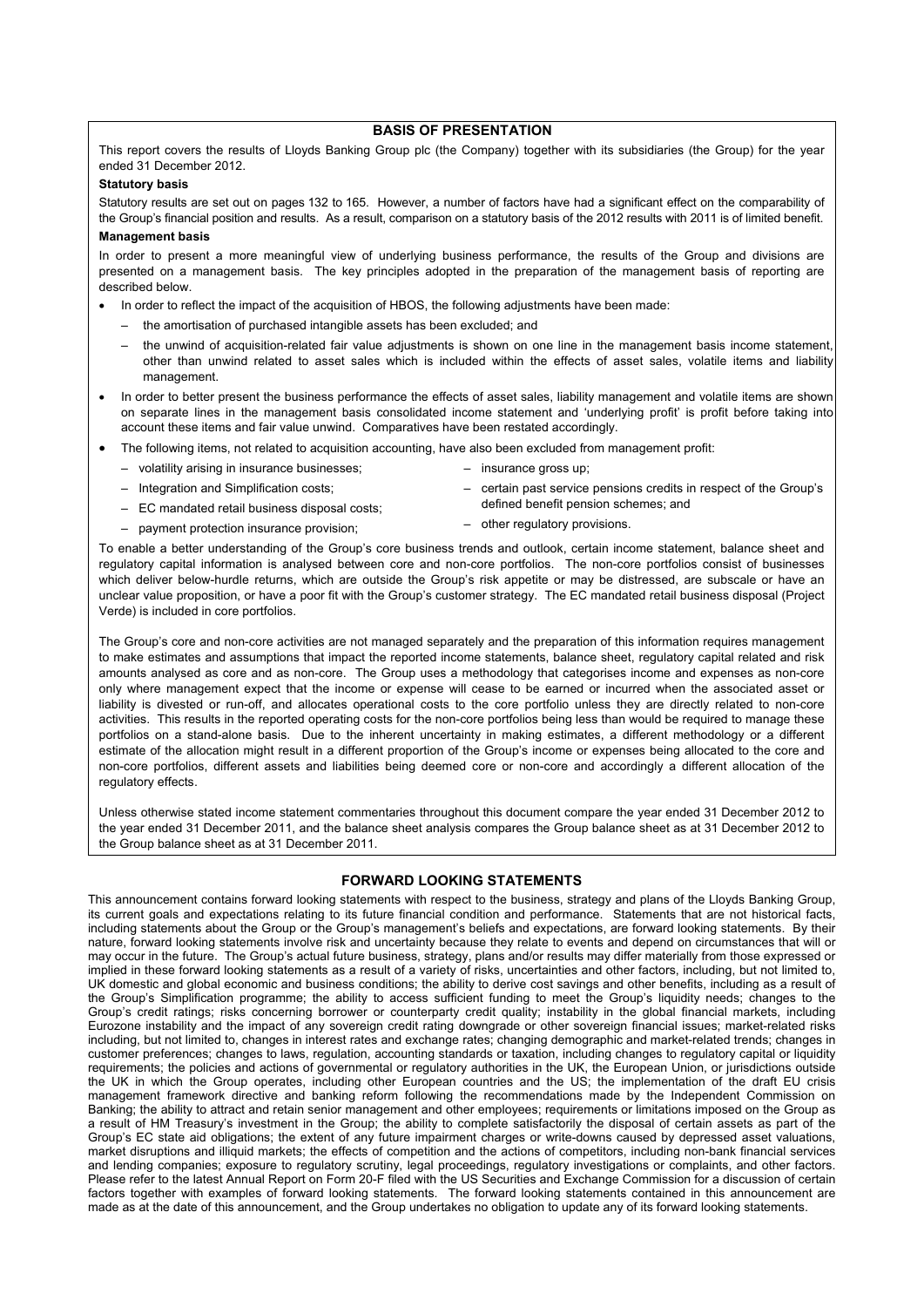# **CONTENTS**

|                                                          | Page           |
|----------------------------------------------------------|----------------|
| Key highlights                                           | 1              |
| Summary of results                                       | $\overline{2}$ |
| Group Chief Executive's statement                        | 3              |
| <b>Management basis information</b>                      | 9              |
| Consolidated income statement                            | 10             |
| Summary consolidated balance sheet                       | 11             |
| Group Finance Director's review of financial performance | 12             |
| Management basis segmental analysis                      | 23             |
| Divisional performance                                   |                |
| Retail                                                   | 25             |
| <b>Commercial Banking</b>                                | 29             |
| Wealth, Asset Finance and International                  | 36             |
| Insurance                                                | 43             |
| <b>Group Operations</b>                                  | 48             |
| Central items                                            | 48             |
| Core and non-core business analysis                      | 49             |
| Quarterly management basis information                   | 55             |
| Additional information on a management basis             | 58             |
| Basis of preparation of management basis information     | 59             |
| Banking net interest margin                              | 60             |
| Volatility arising in insurance businesses               | 61             |
| Number of employees (full-time equivalent)               | 62             |
| Remuneration                                             | 63             |
| <b>Risk management</b>                                   | 64             |
| Risk management approach                                 | 65             |
| The economy                                              | 67             |
| Principal risks and uncertainties                        | 69             |
| Emerging risks                                           | 75             |
| Additional analysis                                      | 77             |
| <b>Statutory information</b>                             | 132            |
| Primary statements                                       |                |
| Consolidated income statement                            | 133            |
| Consolidated statement of comprehensive income           | 134            |
| Consolidated balance sheet                               | 135            |
| Consolidated statement of changes in equity              | 137            |
| Consolidated cash flow statement                         | 138            |
| <b>Notes</b>                                             | 139            |
| Contacts                                                 | 166            |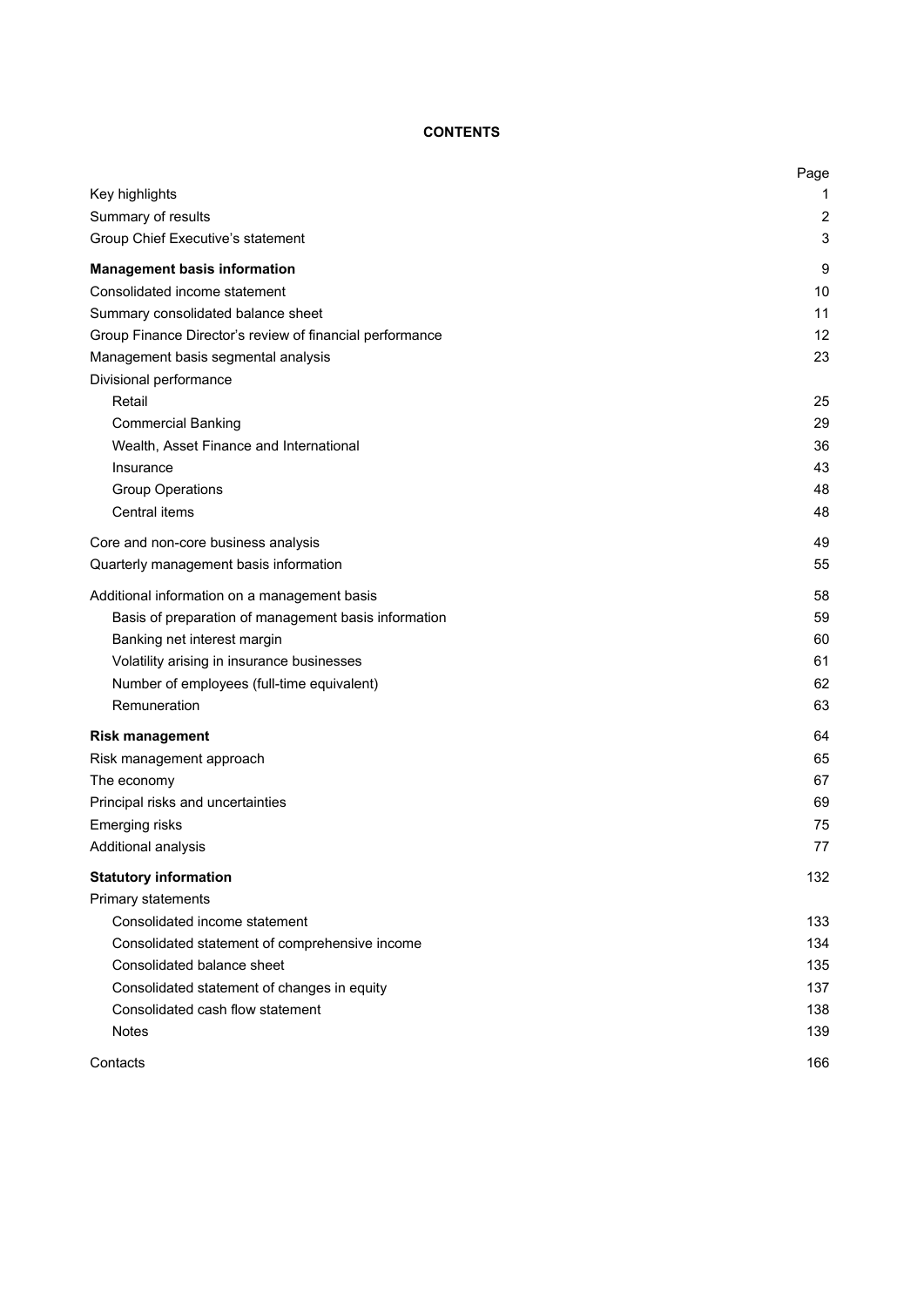## **KEY HIGHLIGHTS**

## **'AHEAD OF OUR PLAN TO TRANSFORM THE GROUP, DESPITE THE CHALLENGING ENVIRONMENT'**

'The substantial progress we made in 2012 means that we are now ahead of our plan to transform the Group, and this was reflected in our stronger underlying financial performance in the year. Since setting out our strategy in June 2011, we have significantly strengthened the balance sheet, and substantially improved efficiency and focus, while continuing to work through legacy issues. We are investing in our simple, lower-risk, customer-focused UK retail and commercial banking model, and in value-for-money products and better capabilities to continue to support UK households, businesses and communities. We are creating a business of which customers and colleagues can be proud, and which I am confident will help Britain prosper, and deliver strong, stable returns to shareholders.'

> António Horta-Osório, *Group Chief Executive*

#### **Significantly improved Group performance; continue to work through legacy issues**

- Substantial increase in Group underlying profit from £638 million to £2,607 million
- Full year Group net interest margin of 1.93 per cent, in line with guidance
- Costs further reduced by 5 per cent to £10.1 billion, in line with strategic review target two years ahead of plan; Simplification run-rate savings increased to £847 million
- Credit quality continues to improve; 42 per cent impairment reduction to £5.7 billion, significantly ahead of original guidance; impairment charge as a percentage of average advances improved to 1.02 per cent (2011: 1.62 per cent)
- Statutory loss of £570 million primarily due to PPI provisions of £3,575 million (including £1,500 million in the fourth quarter of 2012), and including £3,207 million of gains from sales of government securities

#### **Confident in capital position; balance sheet further de-risked; funding position transformed**

- Strong underlying capital generation with core tier 1 capital ratio increased to 12.0 per cent; on a pro forma fully loaded CRD IV basis the ratio is estimated at 8.1 per cent, including 0.3 per cent from expected CRD IV resolutions
- Continued capital-accretive non-core asset reduction of £42.3 billion, benefiting capital ratios, and exceeding initial 2012 guidance by £17 billion. Non-core portfolio now less than £100 billion, at £98.4 billion
- Deposit growth of 4 per cent; core loan to deposit ratio of 101 per cent, in line with long-term target of 100 per cent; Group loan to deposit ratio of 121 per cent, achieving target two years in advance
- Total wholesale funding reduced by £81.6 billion to £169.6 billion; maturity profile further improved with less than 30 per cent (2011: 45 per cent) of total wholesale funding with a maturity of less than one year

#### **Core business increasingly well positioned for growth and delivering strong returns above cost of equity**

- Core return on risk-weighted assets increased from 2.46 per cent to 2.56 per cent
- Underlying profit broadly stable at £6,154 million (2011: £6,196 million)
- Core net interest margin of 2.32 per cent; stable throughout 2012
- $\bullet$  5 per cent reduction in core costs to £9.212 million; 34 per cent reduction in core impairments to £1,919 million

#### **Further improving products and services to support customers and the UK economic recovery**

- UK's largest lender to first-time buyers, helping over 55,000 customers, and exceeding £5 billion lending target for 2012
- SME net lending growth of 4 per cent, against a shrinking market; exceeded 2012 SME net lending commitment of £13 billion and three year target of assisting 300,000 new start-ups by the end of 2012
- First participant in Funding for Lending Scheme, further enabling us to support the UK economy; £11 billion committed
- Increased Net Promoter Score in all three brands and a further reduction in FSA reportable banking complaints (excluding PPI) to 1.1 per 1,000, more than halving complaints in two years

#### **Further progress expected in 2013 and beyond; confident in meeting medium term guidance**

- Expect Group net interest margin of around 1.98 per cent for full year 2013
- Targeting further reduction in total costs to around £9.8 billion in 2013
- Expect further improvement in portfolio quality, and a substantial reduction in the 2013 impairment charge, with a consequential increase in underlying profit before tax
- Targeting core loan growth in the second half of 2013
- Expect a further reduction of non-core assets of at least £20 billion in 2013; on track to achieve target of a non-core asset portfolio of £70 billion or less by the end of 2014, with more than 50 per cent in non-core retail assets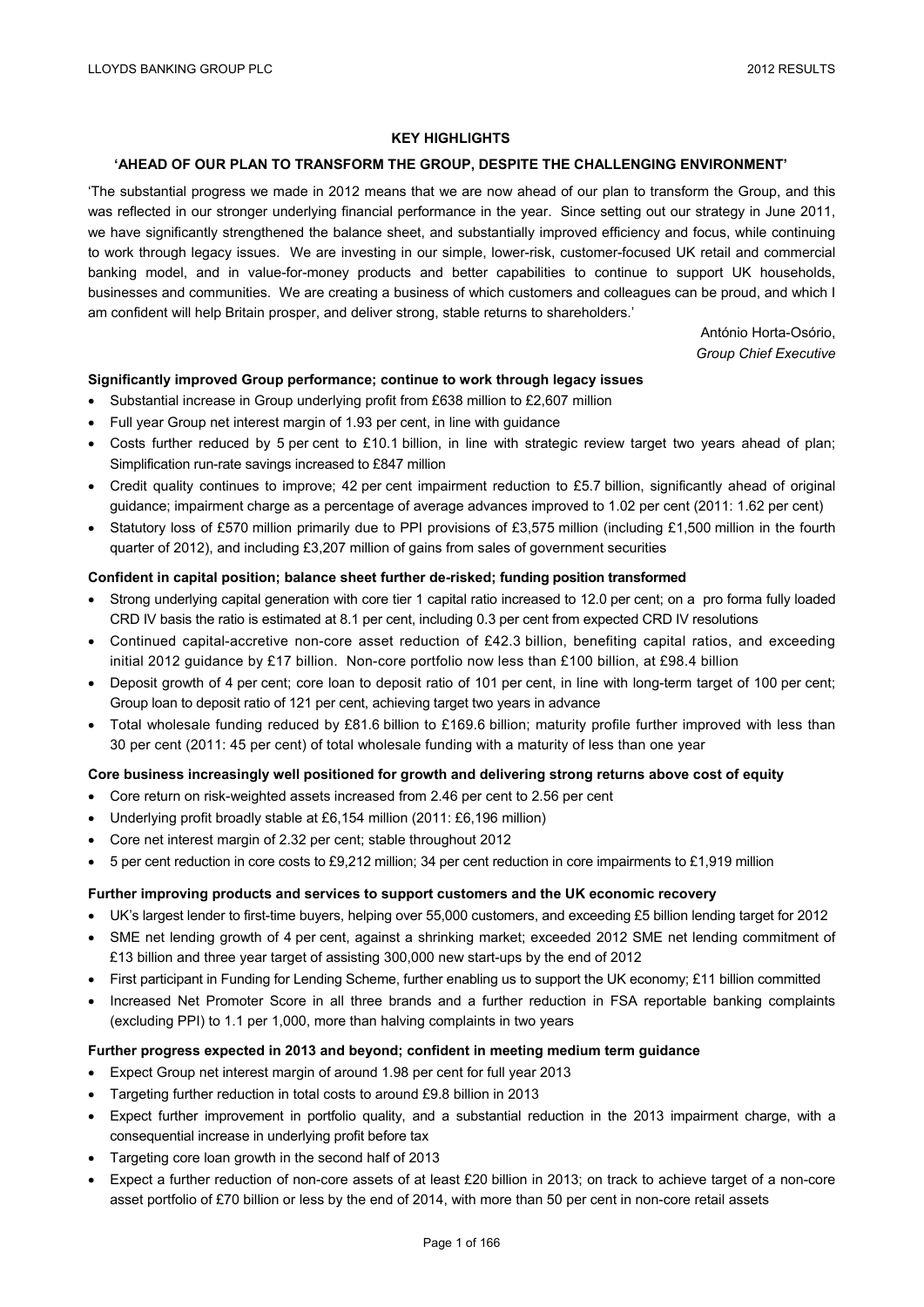# **SUMMARY OF RESULTS**

| <b>Income statement</b>                                              | 2012<br>£m   | 2011<br>£m   | Change<br>℅      |
|----------------------------------------------------------------------|--------------|--------------|------------------|
| Group                                                                |              |              |                  |
| Total underlying income, net of insurance claims                     | 18,386       | 21,046       | (13)             |
| <b>Total costs</b>                                                   | (10, 082)    | (10,621)     | 5                |
| Impairment                                                           | (5,697)      | (9,787)      | 42               |
| Underlying profit                                                    | 2,607        | 638          | 309              |
| Banking net interest margin                                          | 1.93%        | 2.07%        | (14)bp           |
| Average interest-earning banking assets                              | £543.3bn     | £585.4bn     | (7)              |
| Impairment charge as a % of average advances <sup>1</sup>            | 1.02%        | 1.62%        | (60)bp           |
| Return on risk-weighted assets <sup>2</sup>                          | 0.78%        | 0.17%        | 61bp             |
| Core                                                                 |              |              |                  |
| Total underlying income, net of insurance claims                     | 17,285       | 18,765       | (8)              |
| <b>Total costs</b>                                                   | (9,212)      | (9,682)      | 5                |
| Impairment                                                           | (1, 919)     | (2,887)      | 34               |
| Underlying profit                                                    | 6,154        | 6,196        | (1)              |
| Banking net interest margin                                          | 2.32%        | 2.42%        | (10)bp           |
| Average interest-earning banking assets                              | £423.7bn     | £438.7bn     | (3)              |
| Impairment charge as a % of average advances <sup>1</sup>            | 0.44%        | 0.64%        | (20)bp           |
| Return on risk-weighted assets <sup>2</sup>                          | 2.56%        | 2.46%        | 10 <sub>bp</sub> |
| <b>Statutory results</b>                                             |              |              |                  |
| Statutory loss before tax                                            | (570)        | (3, 542)     |                  |
| Statutory loss per share                                             | (2.0)p       | (4.1)p       |                  |
|                                                                      |              |              |                  |
|                                                                      | At<br>31 Dec | At<br>31 Dec | <b>Change</b>    |
| <b>Capital and balance sheet</b>                                     | 2012         | 2011         | %                |
| Loans and advances excluding reverse repos                           | £512.1bn     | £548.8bn     | (7)              |
| Customer deposits excluding repos                                    | £422.5bn     | £405.9bn     | 4                |
| Loan to deposit ratio <sup>3</sup>                                   | 121%         | 135%         | $(14)$ pp        |
| Wholesale funding                                                    | £169.6bn     | £251.2bn     | (32)             |
| Wholesale funding <1 year maturity                                   | £50.6bn      | £113.3bn     | (55)             |
| Wholesale funding <1 year maturity as a % of total wholesale funding | 29.8%        | 45.1%        | $(15.3)$ pp      |
| Primary liquid assets                                                | £87.6bn      | £94.8bn      | (8)              |
| Risk-weighted assets                                                 | £310.3bn     | £352.3bn     | (12)             |
| Core tier 1 capital ratio                                            | 12.0%        | 10.8%        | 1.2pp            |
| Pro forma fully loaded CRD IV core tier 1 capital ratio <sup>4</sup> | 8.1%         | 7.1%         | 1.0pp            |
| Net tangible assets per share                                        | 54.9p        | 58.6p        | (3.7)p           |
| Core/Non-core                                                        |              |              |                  |
| Core loans and advances to customers excluding reverse repos         | £425.3bn     | £437.0bn     | (3)              |
| Core loan to deposit ratio <sup>3</sup>                              | 101%         | 109%         | (8) pp           |
| Core risk-weighted assets                                            | £237.4bn     | £243.5bn     | (3)              |
| Total non-core assets                                                | £98.4bn      | £140.7bn     | (30)             |
| Non-core risk-weighted assets                                        | £72.9bn      | £108.8bn     | (33)             |

 $1$  Impairment charge on loans and advances to customers divided by average loans and advances to customers, excluding reverse repos, gross of allowance for impairment losses.<br><sup>2</sup> Underlying profit divided by average risk-weighted assets.<br><sup>3</sup> Loans and advances to customers (excluding reverse repos) divided by customer deposits (excluding repos).<br><sup>4</sup> 2012 rati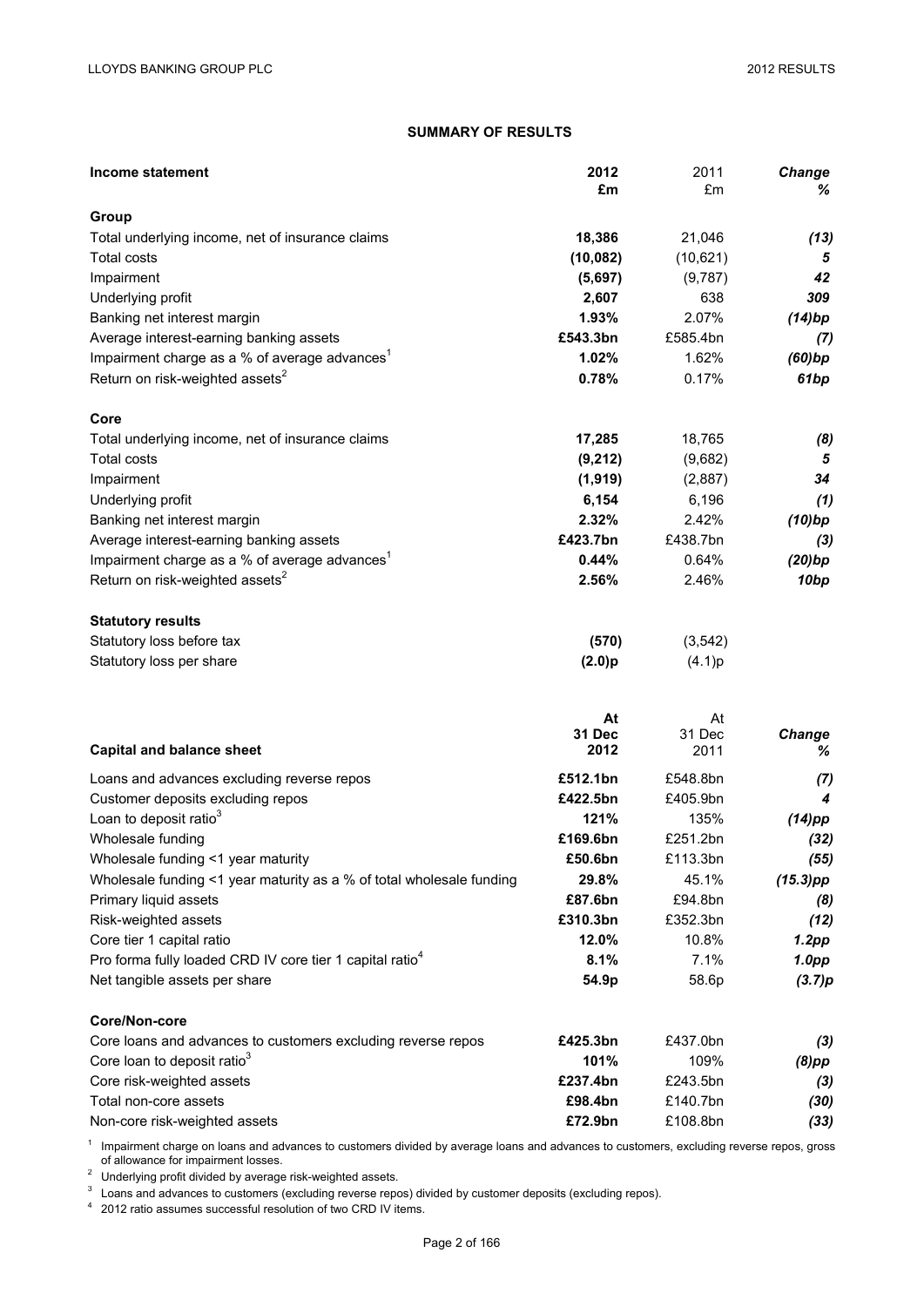## **GROUP CHIEF EXECUTIVE'S STATEMENT**

#### **Summary**

In 2012, we accelerated the delivery of our strategic initiatives and are now ahead of our plan to transform the Group, despite the challenging economic environment and continued regulatory uncertainty. As a result of our actions, the Group is now in a far stronger position, with capital ratios further improved, our funding position transformed, a significant and capital-accretive reduction in non-core assets achieved, costs reduced in absolute terms and asset quality further improved. While legacy issues, notably Payment Protection Insurance, resulted in the Group still reporting a loss at the statutory level, our achievements resulted in a significant improvement in both Group underlying and statutory performance, and continued strong returns, above our cost of equity, being delivered in our core business.

We are a UK focused retail and commercial bank, and our aim, as defined in our Strategic Review in June 2011 is to build a strong competitive advantage in terms of operational efficiency and risk premium, that will allow us to become the best bank for customers.

Our drive to enhance operational efficiency and improve service continued at a pace in 2012, notably through the successful execution of our Simplification programme. Due to the progress made, we are now very close to achieving our original target of around £10 billion of total costs, two years ahead of plan. We are now targeting a further reduction in Group total costs to around £9.8 billion in 2013.

At the same time as achieving this further absolute reduction in costs, we have re-invested a third of our Simplification savings and we are continuing to strengthen our core business by directing this investment to products and channels which better meet the needs of our customers. The provision of simpler and more transparent products and services to our customers, built around their needs and delivered efficiently, is a key part of regaining their trust. The speed of our progression towards becoming the best bank for customers is clearly demonstrated by increasing customer advocacy and steadily falling levels of banking complaints (excluding PPI).

In addition to investing for sustainable growth and returns in our core business, we are reducing risk through substantial reductions in our non-core asset portfolios and a sustainable approach to risk in our core business, which together have resulted in a significant reduction in the impairment charge. We are also continuing to reduce risk and strengthen the balance sheet by reducing wholesale funding, lowering operational leverage and building higher capital ratios. We expect these initiatives, together with our focus on lower-volatility retail and commercial banking, to lower our risk premium over time, and give us a significant competitive advantage.

#### **2012 results overview**

We delivered Group underlying profit before tax of £2,607 million in 2012, a substantial increase of approximately £2 billion when compared to 2011 reflecting a significant reduction in losses in our non-core business and stable profitability in the core business. Income fell by 13 per cent to £18,386 million as a result of customer deleveraging and lower margins in the core business, and the substantial £42.3 billion reduction in the non-core portfolio. However, this was more than offset by our actions to significantly reduce costs, which fell 5 per cent to £10,082 million, and by further improvements in asset quality, which resulted in a 42 per cent reduction in the impairment charge to £5,697 million.

On a statutory basis, the Group reported a loss before tax of £570 million, with the principal reconciling items with underlying profit being provisions taken during the year in relation to the legacy issues of Payment Protection Insurance (PPI) and interest rate hedging products (IRHP) sold to small and medium-sized businesses (SMEs) of £3,575 million and £400 million respectively, a profit from asset sales of £2,547 million, and Simplification and EC mandated retail business disposal costs together amounting to £1,246 million. Other reconciling items, which are detailed on pages 18 and 19 of this release in the Group Finance Director's Review, resulted in a net charge of £503 million. The statutory loss before tax of £570 million represented a significant improvement on last year's statutory loss of £3,542 million.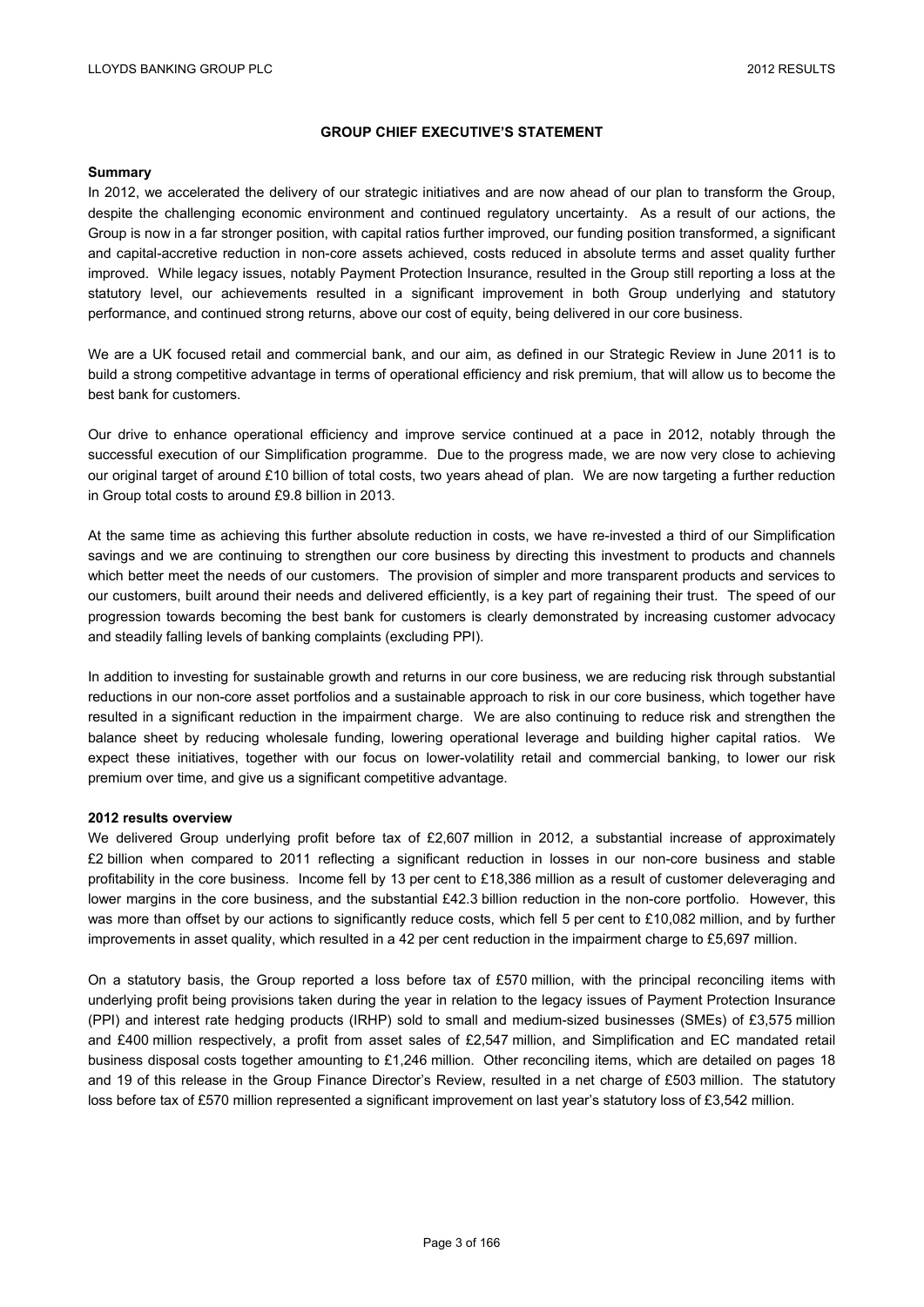The core business continues to deliver strong and stable returns above our cost of equity, with a return on risk-weighted assets of 2.56 per cent achieved in 2012, an increase of 10 basis points when compared to 2011 despite the challenging environment, with a small reduction in underlying profit of £42 million to £6,154 million being more than offset by a reduction of £6.1 billion in core risk weighted assets. We continued to reduce costs in the core business, where they fell 5 per cent to £9,212 million, while the continued application of our conservative risk appetite meant that asset quality remained good, and the core impairment charge reduced by £968 million to £1,919 million.

We made substantial progress in reshaping the Group and strengthening the balance sheet. We have proactively managed the run-down of our non-core assets, reducing the portfolio by almost a third in 12 months to £98.4 billion, ahead of plan, and we have continued to do so in a capital-accretive way. We have transformed our funding structure with our use of wholesale funding reduced by £81.6 billion in the year, and the average maturity profile of the remaining wholesale funding further improved, with less than 30 per cent now having a maturity of under one year. The non-core reduction, together with above market deposit growth of 4 per cent, resulted in the Group's loan to deposit ratio reducing to 121 per cent, with the core loan to deposit ratio at 101 per cent, in line with our core long-term target of 100 per cent.

We further strengthened our capital ratios in 2012, with the Group core tier 1 capital ratio increasing by 1.2 per cent to 12.0 per cent and our total capital ratio increasing by 1.7 per cent to 17.3 per cent, which is already in excess of the ICB's primary loss-absorbing capacity (PLAC) recommendations. On an estimated pro forma CRD IV fully loaded basis the Group's common equity tier 1 capital ratio would have been 8.1 per cent, including the successful resolution of two CRD IV items now likely to happen. Given our strongly capital generative core business and continued progress in simultaneously releasing capital and reducing risk through non-core asset disposals, we continue to be confident in our capital position.

The substantial progress we are delivering in reducing risk and delivering on our strategic initiatives was reflected in the outcome of Moody's Investor Service rating review of 114 financial institutions, where we received only a single notch downgrade on Lloyds TSB Bank plc's longer-term senior debt and deposit ratings, and retained our short-term Prime-1 rating in June 2012.

#### **Accelerated delivery of strategic initiatives**

In addition to further *strengthening our balance sheet*, we have made substantial progress in the execution of the other elements of our strategic plan to be the best bank for our customers, through reshaping and simplifying our business and investing in our core franchise.

As we *reshaped our business portfolio*, we delivered improving credit quality trends in all divisions thanks to the rigorous application of risk controls on all new business and the further de-risking of existing portfolios. As a result, we achieved a further reduction in the Group impairment charge of 42 per cent to £5,697 million, significantly ahead of our expectation at the beginning of 2012. The improving quality of our portfolios and their decreasing risk profile was also reflected in a 12 per cent decrease in risk-weighted assets when compared to December 2011, principally driven by the reduction in non-core assets.

In line with our UK-focused strategy, we have made further progress in reducing our international presence, and have now completed or announced our exit from twelve countries or overseas branches, as well as announcing a reduced presence in a further four locations.

Our *Simplification* programme is central to the successful delivery of our strategy and we continue to make significant progress in driving further cost savings and efficiencies throughout the business. We have reviewed our organisational structures, increasing average spans of control and reducing the average number of management layers, while our Cost Board continued to drive a focus on cost efficiency by business line and by functional category. The success of this approach is evidenced by our achievement of run-rate cost savings from the programme of £847 million at the end of 2012, ahead of plan, an achievement which gives us confidence in reaching our run-rate cost savings target of £1.9 billion by the end of 2014.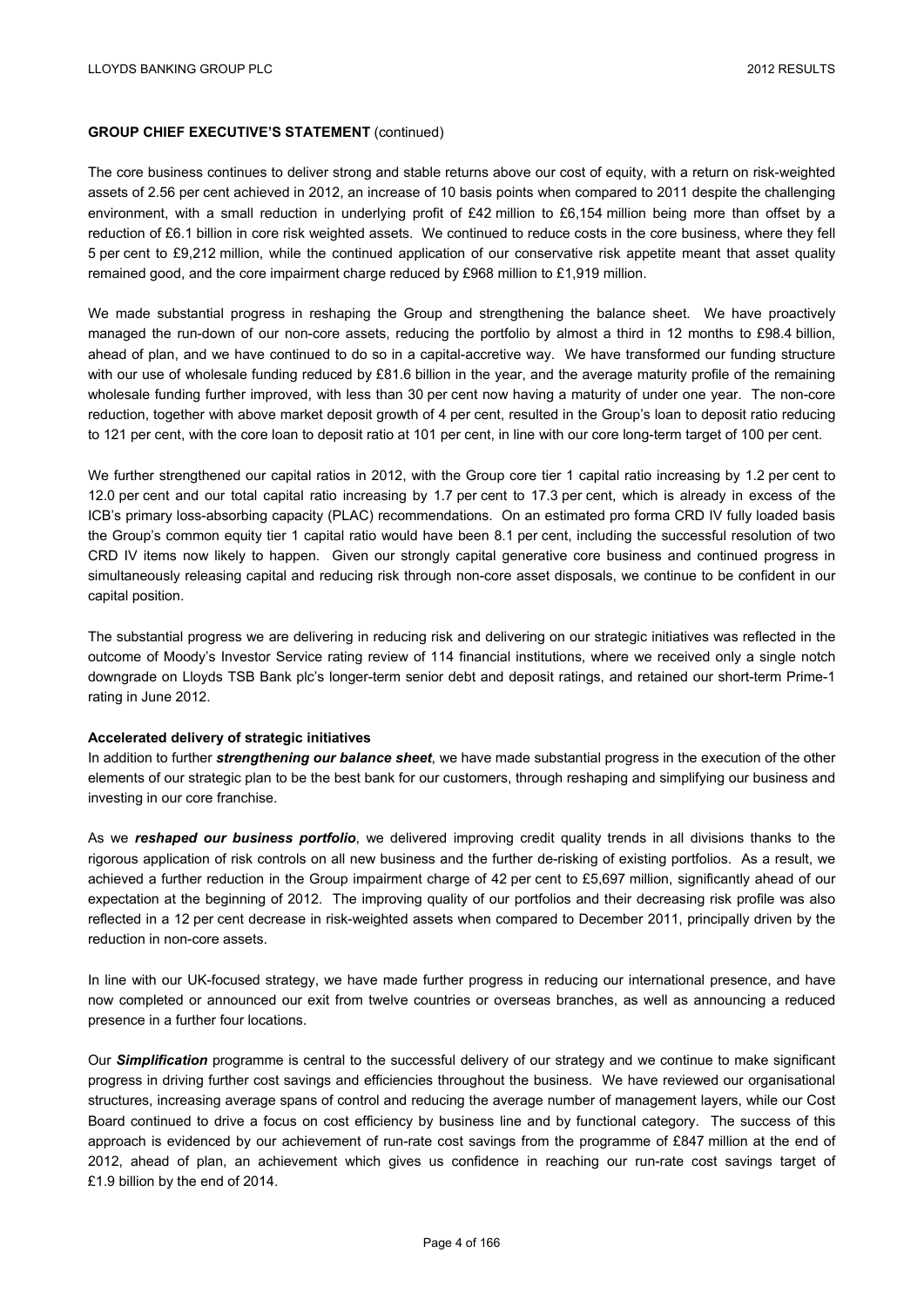The benefits of the Simplification programme extend far beyond cost reductions. Customers and staff are already benefiting from faster, more automated and less complex processes: for example, in Commercial Banking we improved the lending process allowing businesses to receive their funds in almost half the time, while mobile and voice recognition technologies and simpler, faster processes in Retail and a quicker claims process in Insurance are further examples of how our actions are contributing to increased customer advocacy.

*Reinvesting* a proportion of the savings from the Simplification programme into our core franchise allows us to provide even greater levels of support and service to our customers.

In Retail, investment in our digital distribution capabilities continues to be rewarded with the number of active internet customers increasing by 1.2 million in 2012 to 9.5 million, whilst our mobile banking apps, which were launched in October 2011, now have 3.3 million users. We also achieved a major milestone of over a billion customer logons for the year. Alongside our digital services we are committed to investing in our branch network and refurbished 421 branches in 2012 and extended our opening hours. In recognition of our ongoing commitment to customers we received a number of external awards including 'Best Overall Lender' at the Your Mortgage Awards for the eleventh consecutive year and a three star mark from the Fairbanking Foundation for the Lloyds TSB Classic Account.

As part of being the best bank for customers, and reflecting the fact that the re-focusing of our SME business on delivery for customers is well under way, we announced the creation of our 'Commercial Banking' division which brings together the Group's SME clients together with larger corporate UK and global clients under the leadership of Andrew Bester who joined us in June 2012. The changes will allow us to transfer best practices from SMEs into mid-sized corporates and to deliver operational synergies between the different segments in order to become the best bank for our corporate and SME customers.

Across Commercial Banking, as part of our programme to enhance our capabilities in capital efficient products, we have continued to invest in the Transaction Banking platform, delivering new product propositions in Card Payments & Acceptance, Currencies and International Cash Management. We also continued to invest in enhancing our online capabilities, with the number of clients migrating to our foreign exchange and money market e-portal 'Arena' tripling in 2012. We also launched specialised products, including a deposit account tailored to the needs of businesses in the agricultural sector. We were voted 'Business Bank of the Year' for the eighth consecutive year at the Real FD/CBI Excellence awards, a testament to our support for British businesses.

Within the Wealth business we have continued to leverage our expertise to deepen customer insight and to invest in products and services that are tailored to meet the needs of our clients. In preparation for the implementation of the Retail Distribution Review (RDR) we invested in training our advisers to ensure that they are fully-qualified and bestpositioned to continue to advise clients, and ensured that our systems and processes comply with new standards. In 2012, we also launched our private banking client centre which improved the 'on-boarding' experience for our UK Wealth clients, whilst making the referral process simpler for colleagues. We have a strong market position in Asset Finance and have continued to invest in our technology platform in 2012 to provide an improved, cost-effective customer experience.

In Insurance, we continued to invest in our core systems, products and processes in advance of RDR and the launch of pension auto-enrolment, to enable us to support both retail and commercial customers through this period of change. We have taken the first steps towards launching an enhanced annuities proposition, with full implementation into this growing market expected in mid-2013. We are pleased with the further progress in enhancing our proposition, with Scottish Widows being recognised for its products, service and quality, receiving a number of industry awards including 'Best Group Pension Provider' in the Corporate Adviser Awards 2012.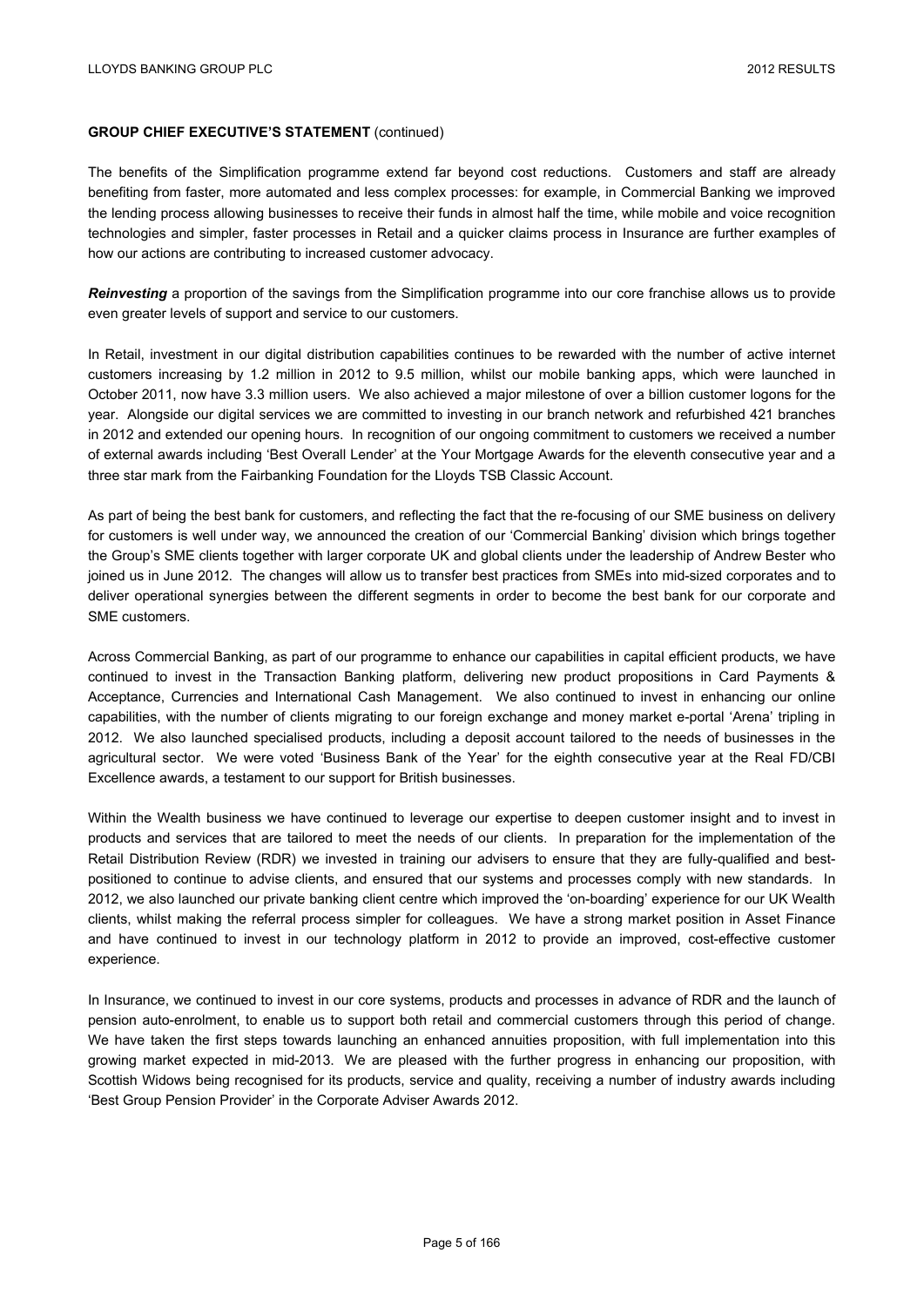#### **Further supporting our customers and the UK economy**

Our future and that of the UK economy are inextricably linked, and as the largest UK retail and commercial bank we are aware of the importance of our role in helping Britain prosper and the mutual benefit of doing so. Our utilisation of the UK Government's Funding for Lending Scheme (FLS) underlined our support in 2012 for the UK economic recovery. We were the first bank to participate in the scheme and have committed in excess of £11 billion in gross funds to customers through the scheme since its launch in September, having only drawn £3 billion from the scheme so far. We are committed to passing the financial benefit of this low-cost funding on to our customers and to the areas that can be of the most economic benefit to the UK, including SMEs and first-time home buyers.

SMEs play a key part in UK economic growth and we continued to actively support them in 2012. We exceeded our SME Charter lending commitment of £13 billion, having increased the original £12 billion target during the year, while also committing to lend an extra £1 billion to UK manufacturing businesses. In addition, we beat our three year target of assisting 300,000 new start-ups by the end of 2012, helping to stimulate economic output and improve business confidence. This support for UK SME customers is underlined by our net SME lending growth of 4 per cent in the year, for the second year running, compared to the market which saw a reduction in net lending to SMEs of 4 per cent.

Lloyds Banking Group is an important institution for the prosperity and growth of the UK and we are committed to nurturing UK business. The Lloyds TSB Enterprise Awards, now in their second year, celebrate innovation, drive and dedication within UK businesses and provided a number of winners with business support and a cash prize to invest in their business in 2012.

For our UK Retail customers, we provided £26.2 billion of gross new mortgage lending in 2012. This included supporting over 55,000 customers in buying their first home, equivalent to one in every four first time buyers. We also launched a number of innovative shared equity and shared ownership mortgage offers as well as supporting the Local Lend a Hand Scheme which has helped over 900 first-time buyers to become homeowners.

Our customers must be the focus of everything we do, and getting customer service right is at the heart of our strategy. The further substantial improvement in our Net Promoter Scores in 2012 shows the progress we have made in rebuilding trust with our customers. We also delivered a substantial reduction in FSA reportable banking complaints, excluding PPI, ending 2012 with one of the best performances of UK banks with just 1.1 complaints per 1,000 accounts. We have now brought forward the 2014 complaint reduction target of 1.0 complaint per 1,000 accounts to 2013.

In 2012, and over the past five years, we have supported many of our customers in their involvement in, and initiatives relating to, London 2012. Through our partnership with the Olympic and Paralympic Games, we supported 1 in 3 of the 2,000 companies that won London 2012 contracts, and played our role in the unprecedented success of the Games for the UK.

#### **Greater clarity emerging on UK regulatory framework**

In October the Government published the draft Financial Services Bill, the first step in implementing the recommendations of the Independent Commission on Banking. We support the recommendation to ring-fence retail banking operations, and recent proposals to ensure its implementation, as we believe that it will result in a safer, more stable UK banking sector and economy, and will therefore require lower capital and liquidity requirements than would otherwise be necessary.

We agree with the Financial Policy Committee that banks need to focus on strengthening their balance sheets in order to become increasingly resilient and to support the economy, and this is entirely consistent with the Group's strategy and the progress we continue to deliver. Greater clarification from both the UK regulator and the European Union on rules surrounding capital, funding and liquidity is expected to be received in 2013.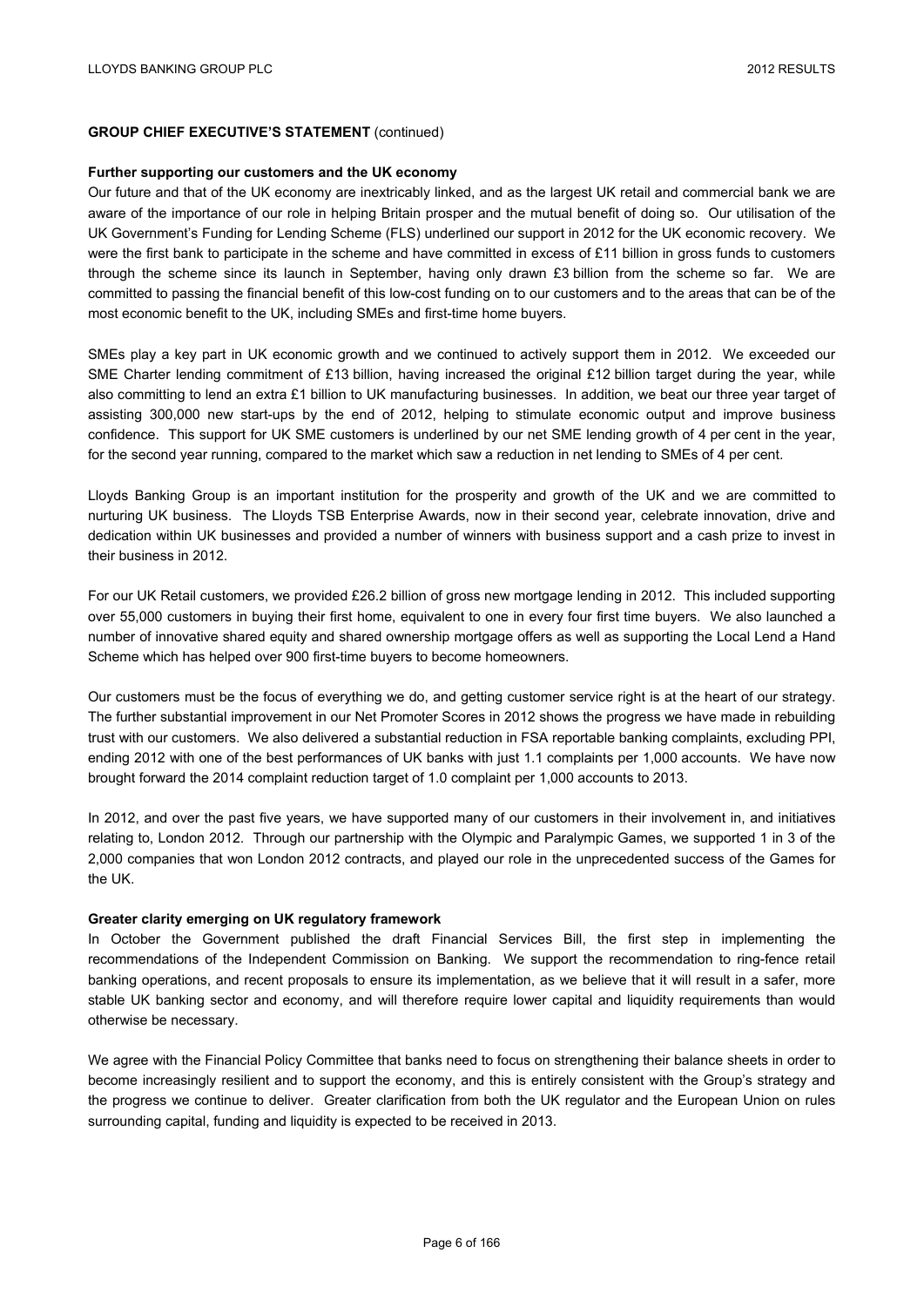#### **Dividends**

We remain committed to recommencing dividend payments when the financial position of the Group and market conditions permit and after regulatory capital requirements are clearly defined and prudently met. Although we made considerable progress in 2012, given regulatory uncertainty and the statutory loss in the year, a dividend payment has not been recommended this year.

#### **EC mandated business disposal (Project Verde)**

We continue to make good progress in the creation of Verde as a stand-alone bank which, as contemplated from the start of the process, will allow the Group to divest the business either through a sale or an Initial Public Offering. From the summer 2013, Verde will be operating as a separate business within the Lloyds Banking Group under the TSB brand. We reached an agreement on non-binding Heads of Terms with The Co-operative Group plc in July 2012 and continue to make progress with these discussions towards signing a binding sales purchase agreement. Our aim remains to obtain best value for our shareholders as well as certainty, also for our customers and colleagues, while complying with the EC requirement to divest the business by the end of November 2013.

#### **Addressing legacy issues including payment protection insurance**

The Group continues to address legacy issues, and remains committed to resolving them and treating our customers fairly. The Group has had further experience of PPI complaint volumes, uphold rates and operational and redress costs since our third quarter 2012 Interim Management Statement. As a consequence, we have made a further provision of £1,500 million in the fourth quarter, which brings the amount provided for PPI in 2012 to £3,575 million, and the total amount provided to £6,775 million. Total costs incurred to the end of 2012 were £4,344 million, including approximately £700 million of related administration costs.

Given the agreement with the FSA reached on 30 January 2013 following the outcome of a pilot review of IRHP sales to small and medium-sized businesses, the Group now believes it is appropriate to increase its provision for IRHP by £310 million in the fourth quarter, based on the revised estimates of redress and related administration costs. The provision in relation to IRHP redress is now £300 million, and we have also provided for £100 million of related administration costs, all of which was accounted for in 2012.

#### **Our commitment to colleagues**

The progress we continue to deliver and our achievements in 2012 are a product of the commitment, drive and performance of our colleagues, and we see a real opportunity to improve engagement across all parts of the Group.

The results of our colleague survey shows strong levels of engagement in some areas, such as using customer feedback to improve processes. However work still remains to ensure that Lloyds Banking Group is a great place to work. The current economic climate, and the constant focus on the financial services sector has undoubtedly affected colleague engagement, but we now have a real opportunity, through visible action, to improve engagement across the Group which in turn will continue to support the delivery of our strategy.

We aim to ensure that all of our colleagues uphold the highest ethical standards and have the right tools to do their jobs, and in part this will be achieved by creating a positive working environment. As part of this, we have continued to develop our internal programmes supporting diversity, enhancing our ability to retain and attract talent across the Group. In September 2012 we launched our Codes of Responsibility which define how we aspire to do business and which provide all our stakeholders – colleagues, customers, communities and suppliers – with clarity and transparency about what we stand for, helping us to rebuild our culture and reinforce our values.

Remuneration continues to be an important topic for the Group and for our stakeholders. We are actively working to ensure continued alignment between performance and reward, and that colleagues are appropriately incentivised, with variable pay reflecting effective risk controls and the best outcome for customers. Bonus awards are subject to deferral and adjustment, and in 2012 total discretionary awards were approximately 3 per cent lower than last year. Salary rewards have been limited, and frozen at more senior levels for the second year running, to reflect the continuing challenging economic environment.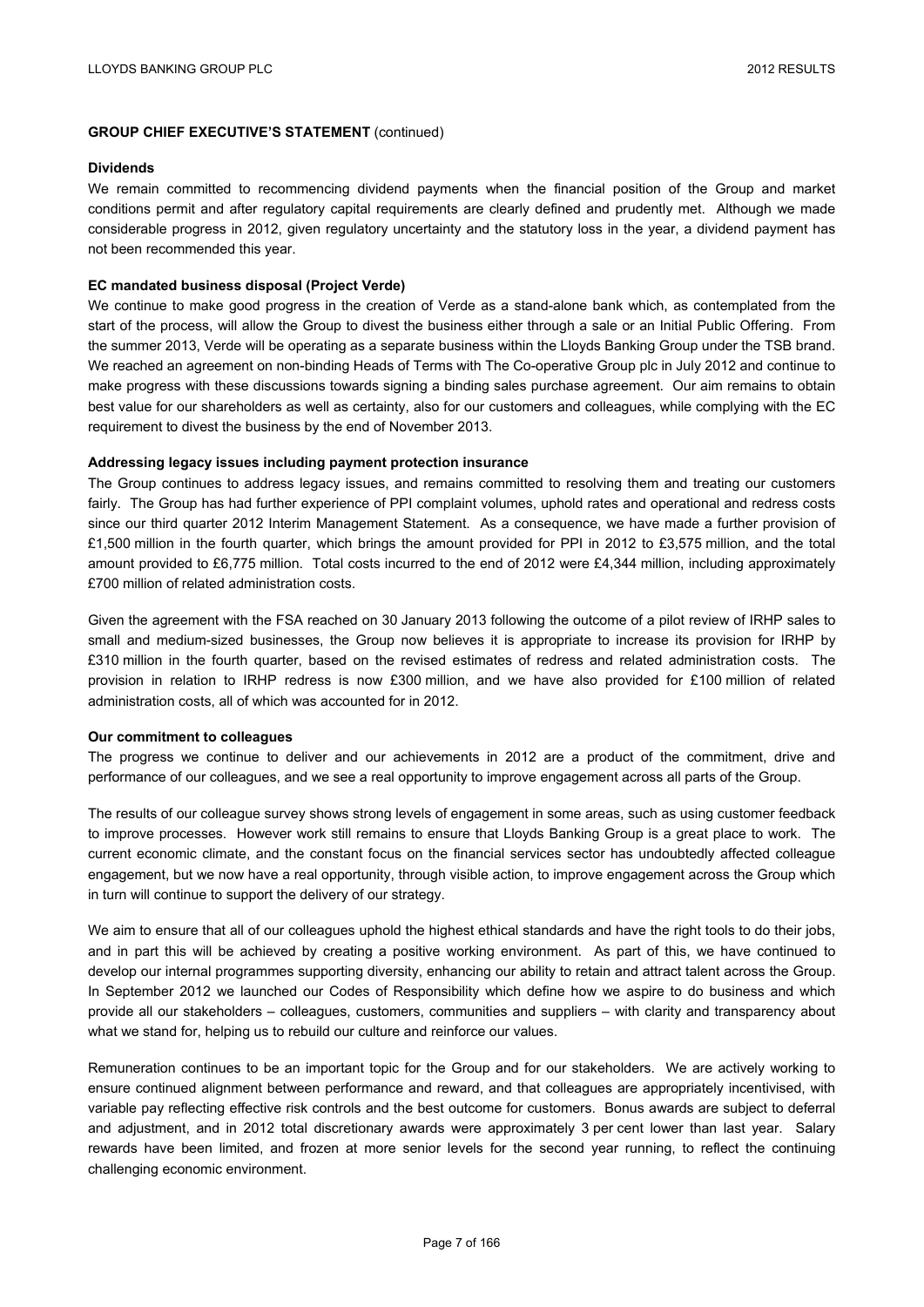#### **Outlook**

After a year of challenging economic conditions in 2012, we expect to see some economic growth in 2013, although this is expected to be below-trend, with the Bank of England base rate remaining at current levels. However, house prices are expected to rise slowly and the FLS should progressively have a further impact on lending. Some stabilisation in the Eurozone, combined with lower borrowing costs, should see investment start to contribute to the improving environment. Future economic developments do, however, remain dependent on progress in the Eurozone, and the impact of new banking regulation on the supply of credit to the economy.

In this context, and with continuing successful delivery against our strategic initiatives, we are targeting core loan growth in the second half of 2013 and an increase in the Group net interest margin to around 1.98 per cent for the full year. We anticipate a further improvement in asset quality, driving an expected substantial reduction in the 2013 impairment charge, with the correspondent increase in underlying profit before tax, while we also expect costs will continue to decrease with Group total costs reduced to around £9.8 billion in 2013. We also remain confident in meeting our medium-term guidance.

We expect to reduce the non-core asset portfolio at least by a further £20 billion in 2013, and we therefore remain on track to achieve a non-core asset portfolio of £70 billion or less by the end of 2014, with more than half of this amount in retail assets.

#### **Conclusion**

We have delivered a substantial transformation of Lloyds Banking Group in the first 18 months of delivery on our strategy, despite a challenging environment and the need to address legacy issues. We are now ahead of plan in creating a competitive advantage through a reduced risk premium and best-in-class efficiency. We are making significant investments in our simple, lower-risk, customer-focused UK retail and commercial banking model, thereby continuing to support our customers and helping Britain to prosper. We expect this to enable us to return to profitability and to grow our core business, to realise our full potential to deliver strong, stable and sustainable returns to shareholders, and to allow UK taxpayers' investment in the Group to be repaid.

António Horta-Osório *Group Chief Executive*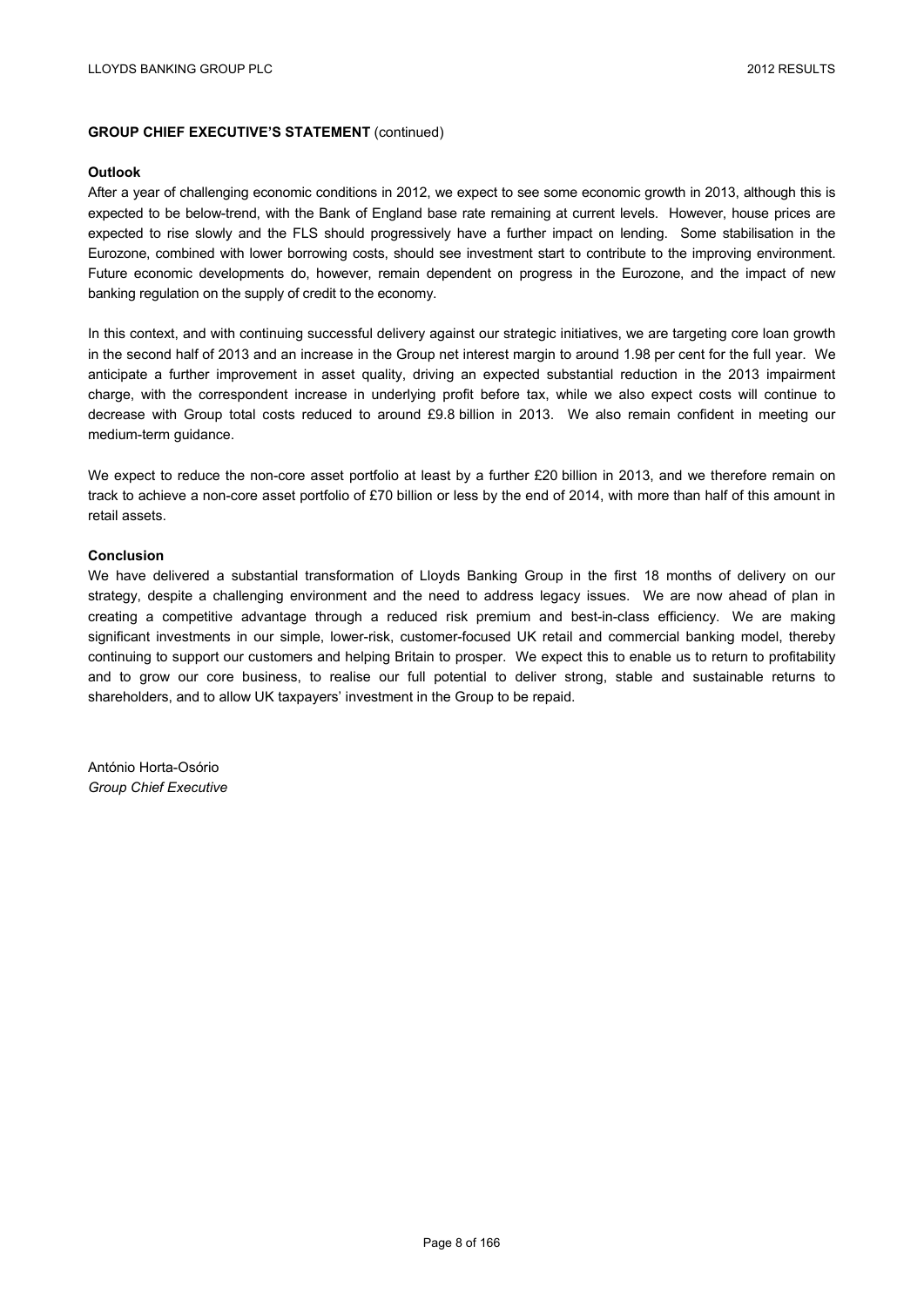## **MANAGEMENT BASIS INFORMATION**

The analysis and commentary set out on pages 10 to 63 is presented on a management basis as defined on the inside front cover. Within the management income statement the profit or loss arising from asset sales, volatile items, liability management actions and fair value unwind are each shown on one line. The accelerated unwind of fair value resulting from asset sales is included within the asset sales line. Comparatives have been restated accordingly.

|                                                          | Page |
|----------------------------------------------------------|------|
| Management basis consolidated income statement           | 10   |
| Summary consolidated balance sheet                       | 11   |
| Group Finance Director's review of financial performance | 12   |
| Management basis segmental analysis                      | 23   |
| Divisional performance                                   |      |
| Retail                                                   | 25   |
| <b>Commercial Banking</b>                                | 29   |
| Wealth, Asset Finance and International                  | 36   |
| Insurance                                                | 43   |
| <b>Group Operations</b>                                  | 48   |
| Central items                                            | 48   |
| Core and non-core business analysis                      | 49   |
| Quarterly management basis information                   | 55   |
| Additional information on a management basis             | 58   |
| Basis of preparation of management basis information     | 59   |
| Banking net interest margin                              | 60   |
| Volatility arising in insurance businesses               | 61   |
| Number of employees (full-time equivalent)               | 62   |
| Remuneration                                             | 63   |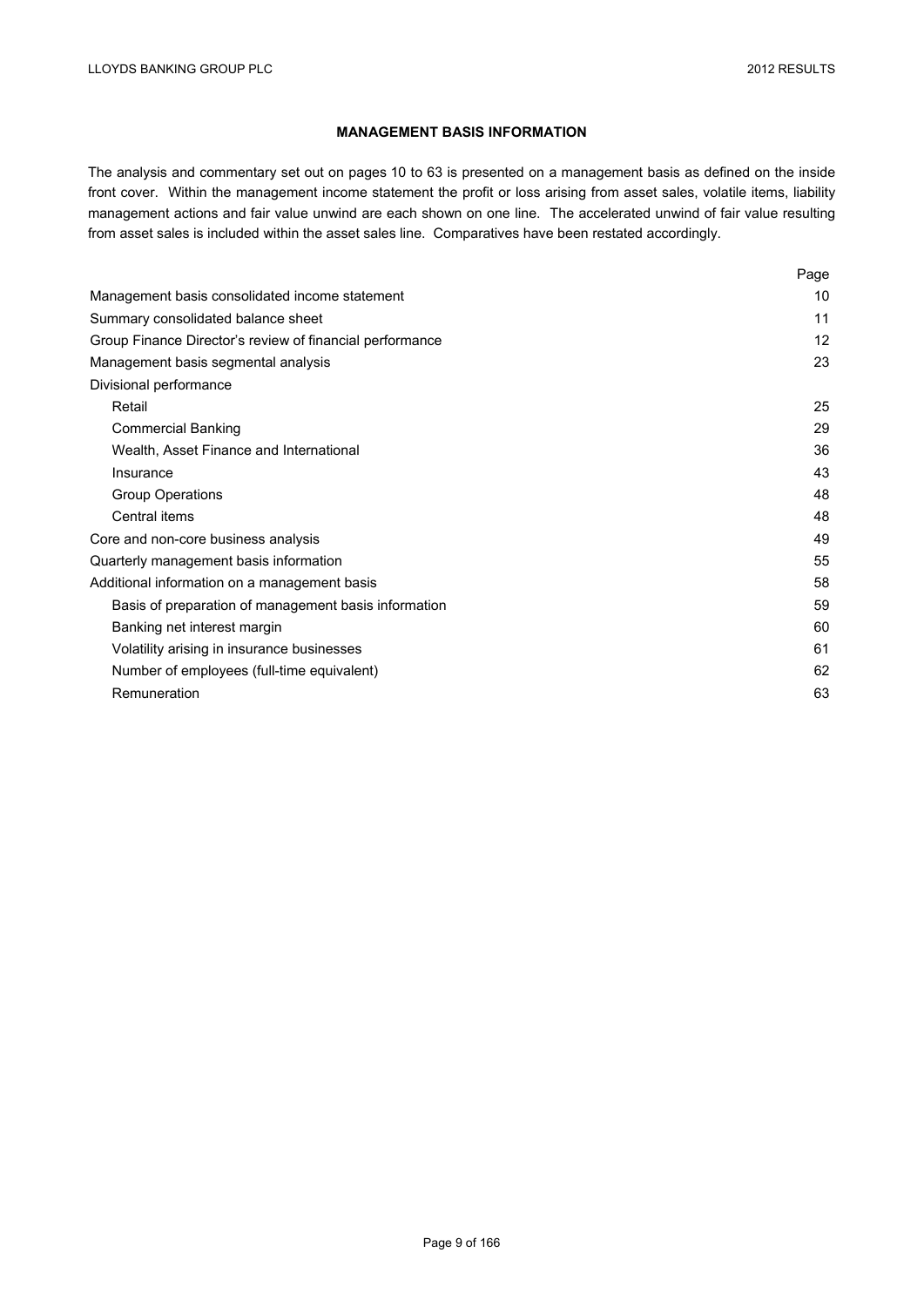# **MANAGEMENT BASIS CONSOLIDATED INCOME STATEMENT**

|                                                                                  | 2012      | 2011      |
|----------------------------------------------------------------------------------|-----------|-----------|
|                                                                                  | £ million | £ million |
| Net interest income                                                              | 10,335    | 12,210    |
| Other income                                                                     | 8,416     | 9,179     |
| Insurance claims                                                                 | (365)     | (343)     |
| Total underlying income, net of insurance claims                                 | 18,386    | 21,046    |
| Total costs                                                                      | (10, 082) | (10, 621) |
| Impairment                                                                       | (5,697)   | (9,787)   |
| <b>Underlying profit</b>                                                         | 2,607     | 638       |
| Effects of asset sales, volatile items and liability management                  | 1,570     | 841       |
| Fair value unwind                                                                | 650       | 1,206     |
| <b>Management profit</b>                                                         | 4,827     | 2,685     |
| Simplification, EC mandated retail business disposal costs and integration costs | (1, 246)  | (1, 452)  |
| Payment protection insurance provision                                           | (3, 575)  | (3,200)   |
| Other regulatory provisions                                                      | (650)     | (175)     |
| Past service pensions credit                                                     | 250       |           |
| Amortisation of purchased intangibles                                            | (482)     | (562)     |
| Volatility arising in insurance businesses                                       | 306       | (838)     |
| Loss before tax - statutory                                                      | (570)     | (3, 542)  |
| Taxation                                                                         | (773)     | 828       |
| Loss for the year                                                                | (1, 343)  | (2,714)   |
| Loss per share                                                                   | (2.0)p    | (4.1)p    |

|                                                                    | Core              |                   | Non-core          |                   |
|--------------------------------------------------------------------|-------------------|-------------------|-------------------|-------------------|
|                                                                    | 2012<br>£ million | 2011<br>£ million | 2012<br>£ million | 2011<br>£ million |
| Net interest income                                                | 9,868             | 10,893            | 467               | 1,317             |
| Other income                                                       | 7,782             | 8,215             | 634               | 964               |
| Insurance claims                                                   | (365)             | (343)             |                   |                   |
| Total underlying income, net of insurance claims                   | 17,285            | 18,765            | 1,101             | 2,281             |
| Total costs                                                        | (9,212)           | (9,682)           | (870)             | (939)             |
| Impairment                                                         | (1, 919)          | (2,887)           | (3,778)           | (6,900)           |
| <b>Underlying profit</b>                                           | 6,154             | 6,196             | (3, 547)          | (5,558)           |
| Effects of asset sales, volatile items and liability<br>management | 2,217             | 781               | (647)             | 60                |
| Fair value unwind                                                  | (229)             | (628)             | 879               | 1,834             |
| <b>Management profit</b>                                           | 8,142             | 6,349             | (3, 315)          | (3,664)           |
| Banking net interest margin                                        | 2.32%             | 2.42%             | 0.55%             | 1.01%             |
| Impairment charge as a % of average advances                       | 0.44%             | 0.64%             | 3.08%             | 4.60%             |
| Return on risk-weighted assets                                     | 2.56%             | 2.46%             |                   |                   |

The basis of preparation of the core and non-core income statements is set out on the inside front cover.

Non-core portfolios consist of non-relationship assets and liabilities together with assets and liabilities which are outside the Group's current risk appetite.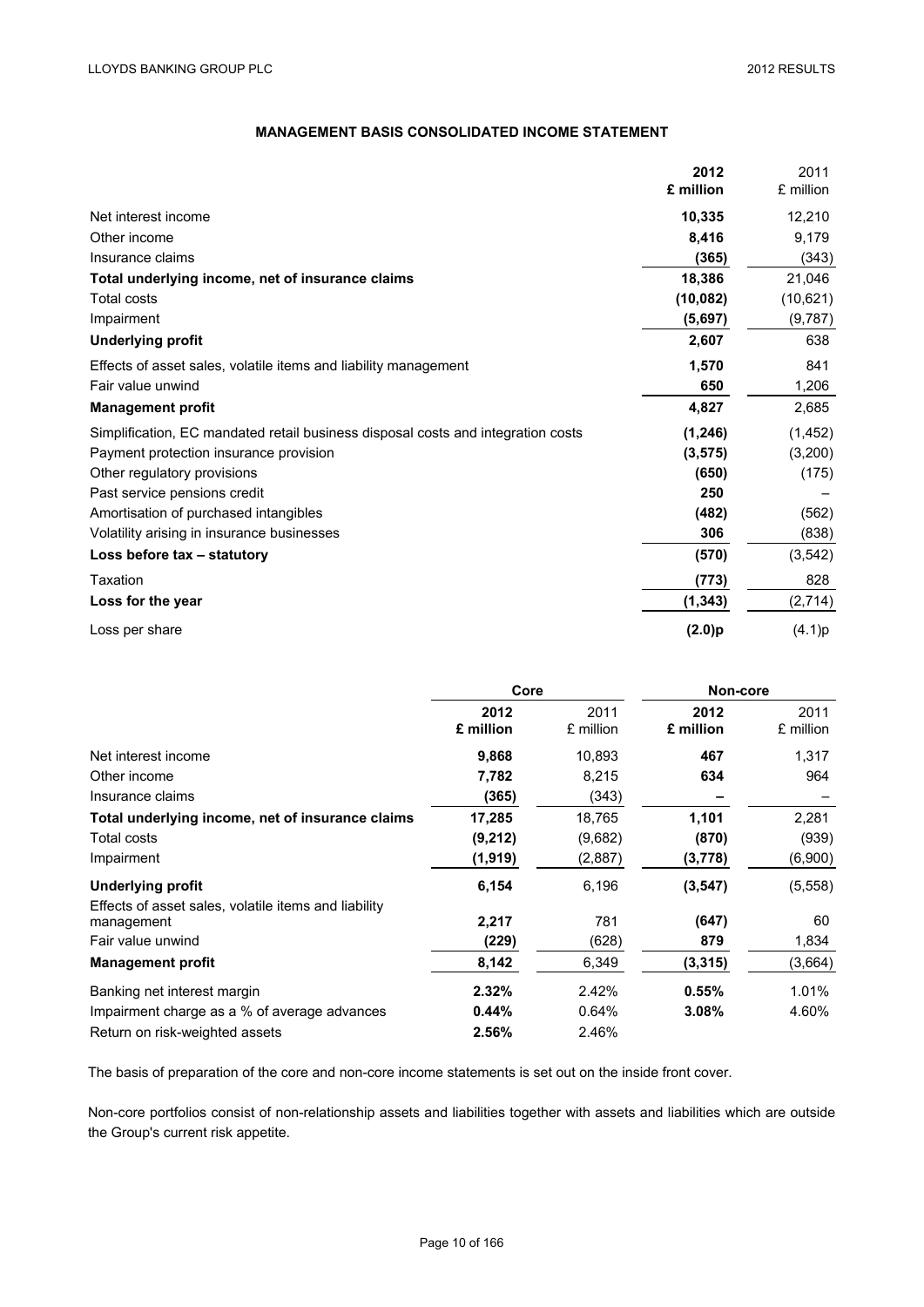# **SUMMARY CONSOLIDATED BALANCE SHEET**

|                                                                              | At<br>31 Dec      | At<br>31 Dec      |
|------------------------------------------------------------------------------|-------------------|-------------------|
| <b>Assets</b>                                                                | 2012<br>£ million | 2011<br>£ million |
| Cash and balances at central banks                                           | 80,298            | 60,722            |
| Trading and other financial assets at fair value through profit or loss      | 153,990           | 139,510           |
| Derivative financial instruments                                             | 56,550            | 66,013            |
| Loans and receivables:                                                       |                   |                   |
| Loans and advances to customers                                              | 517,225           | 565,638           |
| Loans and advances to banks                                                  | 29,417            | 32,606            |
| Debt securities                                                              | 5,273             | 12,470            |
|                                                                              | 551,915           | 610,714           |
| Available-for-sale financial assets                                          | 31,374            | 37,406            |
| Held-to-maturity investments                                                 |                   | 8,098             |
| Other assets                                                                 | 50,425            | 48,083            |
| <b>Total assets</b>                                                          | 924,552           | 970,546           |
| <b>Liabilities</b>                                                           |                   |                   |
| Deposits from banks                                                          | 38,405            | 39,810            |
| Customer deposits                                                            | 426,912           | 413,906           |
| Trading and other financial liabilities at fair value through profit or loss | 35,972            | 24,955            |
| Derivative financial instruments                                             | 48,665            | 58,212            |
| Debt securities in issue                                                     | 117,369           | 185,059           |
| Liabilities arising from insurance and investment contracts                  | 137,592           | 128,927           |
| Subordinated liabilities                                                     | 34,092            | 35,089            |
| Other liabilities                                                            | 40,861            | 37,994            |
| <b>Total liabilities</b>                                                     | 879,868           | 923,952           |
|                                                                              |                   |                   |
| <b>Total equity</b>                                                          | 44,684            | 46,594            |
| <b>Total liabilities and equity</b>                                          | 924,552           | 970,546           |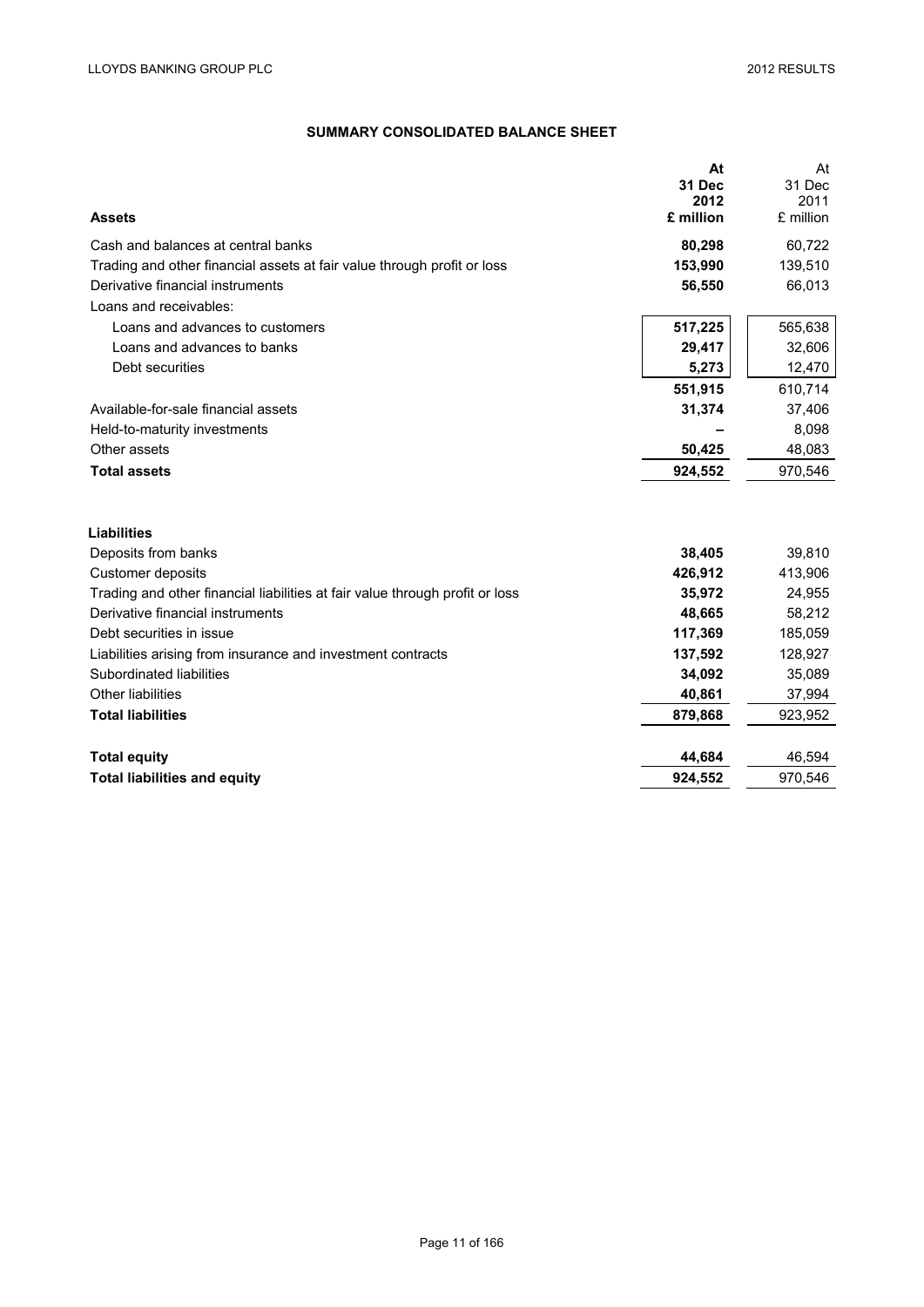#### **Overview**

The Group delivered a significantly improved performance in 2012, in a continued challenging economic and regulatory environment. We have substantially increased Group underlying profit and delivered strong returns in excess of the cost of equity in the core business, while further strengthening our balance sheet and delivering significant reductions in costs and risk. Our statutory results for the year were however affected by further provisions for contact and redress costs in relation to legacy PPI business and IRHP sales to small and medium-sized businesses, and also included £3,207 million of gains from sales of government securities.

#### *Significantly improved Group underlying profitability*

We reported a Group underlying profit before tax of £2,607 million, an increase of £1,969 million, with another strong performance from the core business at £6,154 million (2011: £6,196 million) and a reduction of £2,011 million in non-core losses to £3,547 million. This was driven by continued improvement in asset quality and further progress on our Simplification programme, which resulted in, respectively, a substantial improvement in the impairment charge, down 42 per cent to £5,697 million, and a further reduction in total costs of 5 per cent to £10,082 million. These improvements more than offset an expected reduction in underlying income, down 13 per cent to £18,386 million, due mainly to a decline in net interest margin, further non-core asset reductions and continued subdued demand for lending and customer deleveraging.

#### *Returns increased in the core business*

In our core business, the return on risk-weighted assets improved 10 basis points to 2.56 per cent, and underlying profit was broadly stable at £6,154 million (2011: £6,196 million). Core total costs reduced 5 per cent to £9,212 million as a result of further Simplification savings, and the impairment charge decreased 34 per cent to £1,919 million driven primarily by continued improvement in the quality of our portfolios. These effects broadly offset a reduction of 8 per cent in underlying income which reflected expected continued subdued lending demand and customer deleveraging, as well as a decline in core net interest margin of 10 basis points year-on-year. This decline was mainly a result of higher wholesale funding costs, but was mitigated throughout the year by the benefit of repricing certain lending portfolios and further improvements to the funding mix.

#### *Further substantial non-core asset reduction and lower non-core losses*

We delivered a further substantial reduction in non-core assets of £42.3 billion (30 per cent) in 2012, significantly ahead of our original guidance for the year, resulting in a remaining non-core asset portfolio of £98.4 billion. The percentage reduction in risk weighted assets on the portfolio was in line with that of non-core assets. Continued high wholesale funding costs were the main driver behind a reduction in the non-core margin of 46 basis points to 0.55 per cent. Given a substantial improvement in the impairment charge, which reduced by 45 per cent to £3,778 million, and a further 7 per cent cost reduction, the non-core business delivered a reduced underlying loss of £3,547 million (2011: £5,558 million).

#### *Management and statutory results*

Management profit, which includes the effects of asset sales, liability management, volatile items and fair value unwind was £4,827 million, an increase of £2,142 million or 80 per cent compared to 2011. This included a profit on government bond sales of £3,207 million (2011: £196 million) as a result of our active management of our balance sheet in response to the low interest rate environment, and a positive fair value unwind of £650 million, partly offset by a loss on asset sales of £660 million, charges for own debt volatility of £270 million, and other volatility of £478 million.

The statutory loss before tax of £570 million included provisions of £3,575 million in relation to legacy PPI business and £400 million in relation to IRHP sales to small and medium sized business. Charges relating to Simplification amounted to £676 million, while costs relating to the EC mandated retail business disposal (Verde) totalled £570 million. The loss after tax was £1,343 million, with a tax charge of £773 million. This tax charge reflects a policyholder tax charge arising from the revaluation of policyholder tax credits in the light of current economic forecasts and recent changes to the taxation of life insurance companies and the impact of the announced reduction in UK corporation tax rate to 23 per cent on the net deferred tax asset.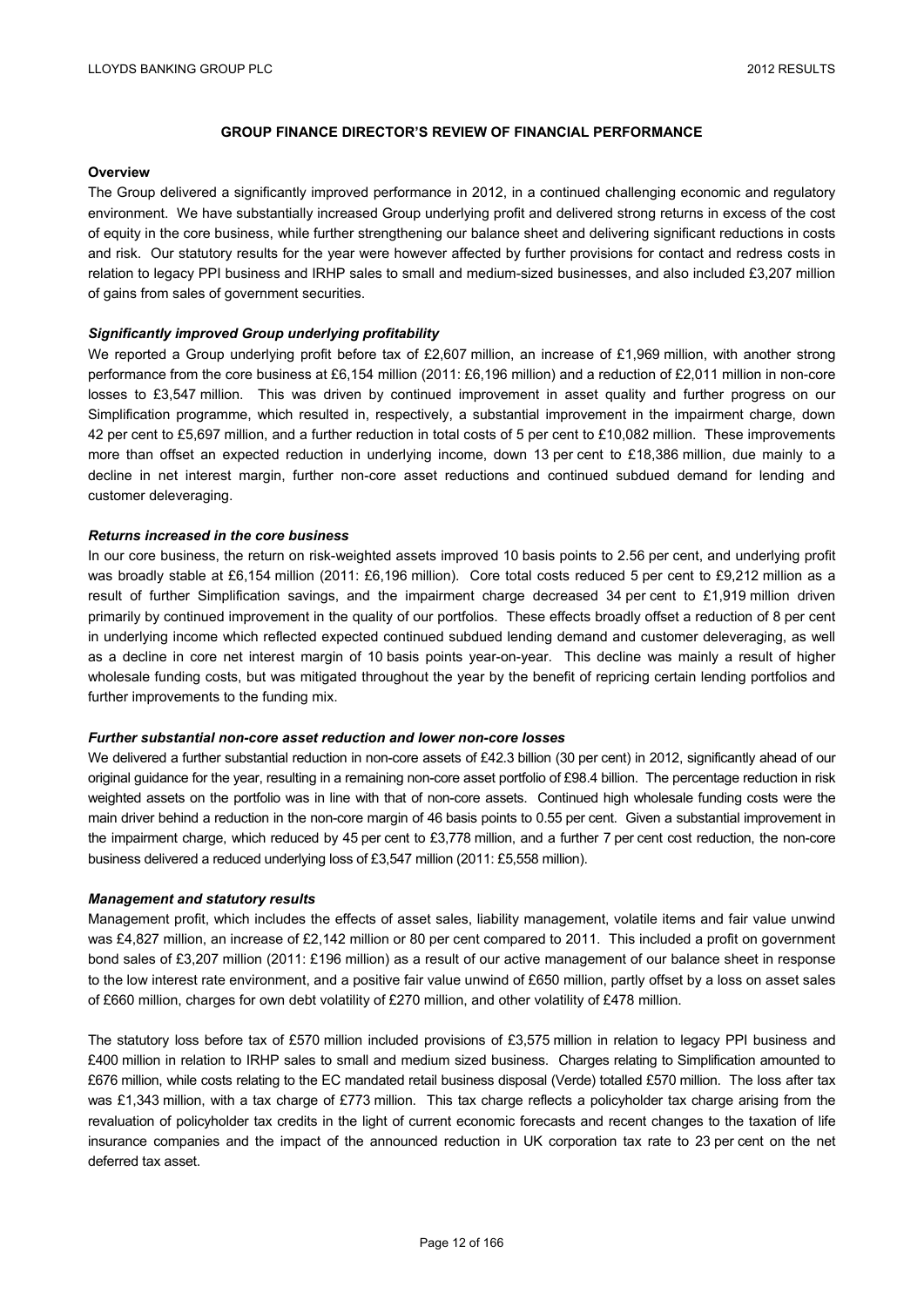#### *Balance sheet further strengthened; remain confident in our capital position*

We continue to make good progress in strengthening our balance sheet, further improving our core tier 1 capital ratio by 1.2 per cent to 12.0 per cent by the end of 2012. The total capital ratio improved from 15.6 per cent at the end of 2011 to 17.3 per cent, which already exceeds the Independent Commission on Banking's (ICB) primary loss-absorbing capacity (PLAC) recommendations. Our fully loaded core tier 1 ratio increased by 1 per cent to 8.1 per cent. We continued to reduce risk in the balance sheet, achieving a significant non-core asset reduction and completing the transformation of our funding position. We remain confident in our capital position given our strongly capital generative core business and the capital accretive non-core asset reduction achieved in the year.

The non-core asset reduction and further deposit growth of 4 per cent (excluding repos) also allowed us to further transform our funding position in 2012, with the core loan to deposit ratio of 101 per cent at the end of 2012 now very close to our long-term target of 100 per cent. The total amount of Group wholesale funding reduced by 32 per cent to £169.6 billion at the end of 2012 from £251.2 billion at the end of 2011, and its maturity profile was further improved, with wholesale funding with a maturity of less than one year reduced to less than 30 per cent of total wholesale funding at the end of 2012, down from 45 per cent at the end of 2011.

Our liquidity position remains strong, with a primary liquid asset portfolio of £87.6 billion. The total liquid asset portfolio of £205 billion represents approximately four times our wholesale funding with a maturity of less than one year at the end of 2012, providing a substantial buffer in the event of market dislocation.

#### *Organisational and reporting changes*

A number of alterations were made to the management and organisation of the Group during the year.

In the first half of 2012 the Asset Finance business, previously reported within Wholesale, was transferred to the Wealth, Asset Finance and International division. In the fourth quarter of 2012, the Group's Wholesale and Commercial divisions were combined to form the new Commercial Banking division. The Group's European and Australian wholesale business has also been transferred from Wealth, Asset Finance and International to Commercial Banking.

Comparative figures have been restated accordingly.

We continue to simplify our reporting and this is the last time we will report management profit as a separate item. Going forward our reporting will focus on underlying and statutory profit. In addition, impairment charges directly related to asset sales are now included in the asset sales line.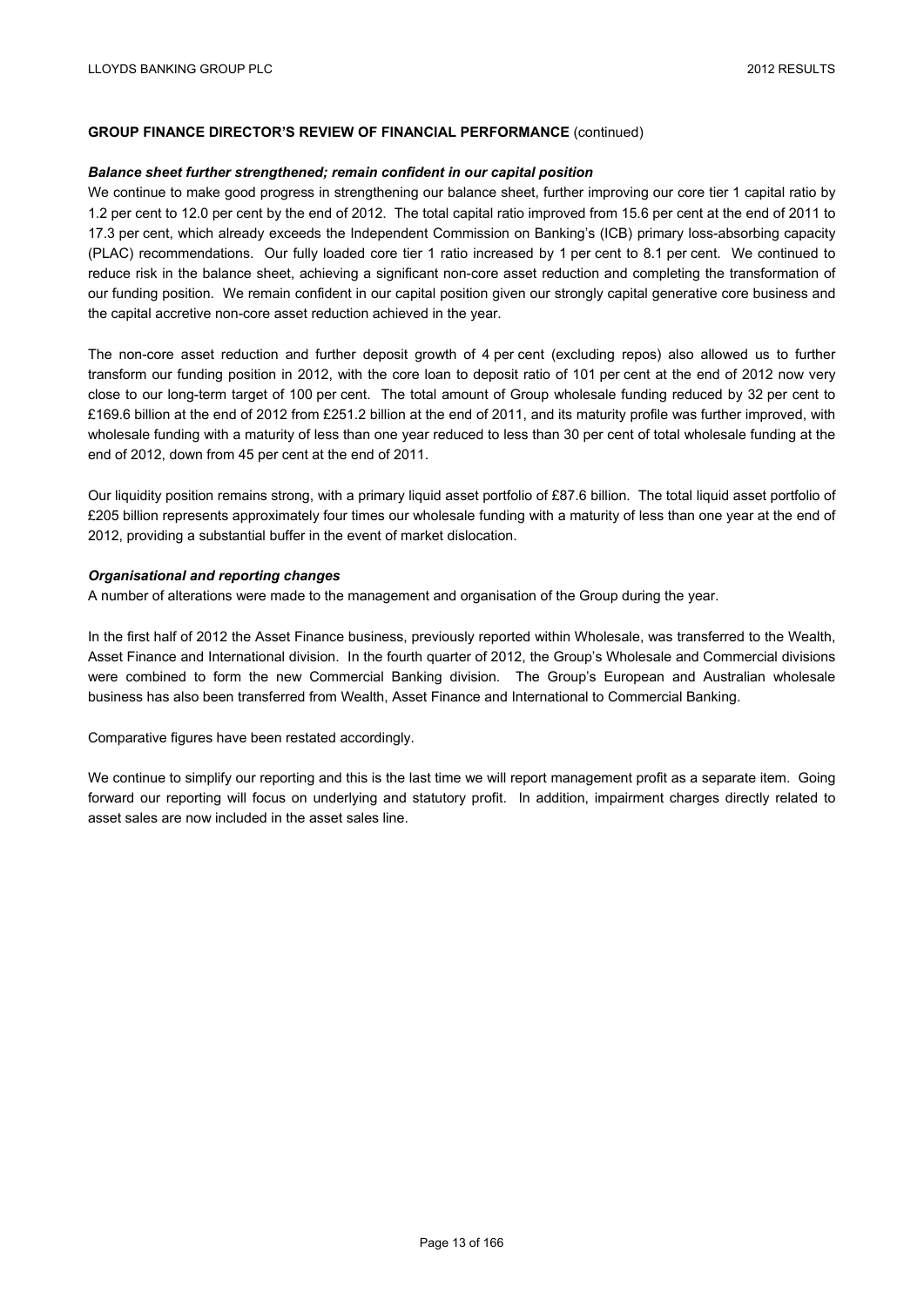#### **Total underlying income**

|                                                                    | Group      |            |                    | Core       |            |                    |
|--------------------------------------------------------------------|------------|------------|--------------------|------------|------------|--------------------|
|                                                                    | 2012<br>£m | 2011<br>£m | <b>Change</b><br>℅ | 2012<br>£m | 2011<br>£m | <b>Change</b><br>% |
| Net interest income                                                | 10,335     | 12,210     | (15)               | 9,868      | 10,893     | (9)                |
| Other income                                                       | 8,416      | 9,179      | (8)                | 7,782      | 8.215      | (5)                |
| Insurance claims                                                   | (365)      | (343)      | (6)                | (365)      | (343)      | (6)                |
| <b>Total underlying income</b>                                     | 18,386     | 21,046     | (13)               | 17,285     | 18,765     | (8)                |
| Banking net interest margin<br>Average interest-earning<br>banking | 1.93%      | 2.07%      | (14)bp             | 2.32%      | 2.42%      | (10)bp             |
| assets                                                             | £543.3bn   | £585.4bn   | (7)                | £423.7bn   | £438.7bn   | (3)                |
| Loan to deposit ratio                                              | 121%       | 135%       | (14)pp             | 101%       | 109%       | $(8)$ pp           |

Total underlying income for the year decreased 13 per cent to £18,386 million, principally reflecting the effects on the core business of continued subdued lending and customer deleveraging, and further asset reductions in the non-core business.

Trends in total underlying income were more stable in the second half of the year, as the effect on non-core income from the reduction of non-core assets was broadly offset by core income growth which, having reduced by 5 per cent in the first half of 2012, increased by 2 per cent in the second half.

#### *Group income*

Group net interest income for the year fell by 15 per cent to £10,335 million due to lower asset balances and a decline in margin. Average interest-earning banking assets fell 7 per cent, mainly due to further non-core asset reductions, while the banking net interest margin reduced 14 basis points to 1.93 per cent, due to competitive deposit markets and higher wholesale funding costs continuing into 2012, with the average cost of new funding continuing to be higher than the average cost of maturing funds. These effects were partly mitigated by the benefits of re-pricing certain lending portfolios, an improving funding mix, and the reduction in lower margin non-core banking assets.

A reduction in other income of 8 per cent to £8,416 million was mainly driven by lower expected returns in the insurance business and low customer confidence affecting sales of insurance products. In addition, fee income in Asset Finance and International was lower, while managed reduction in the balance sheet also reduced fees and commissions.

#### *Core income*

The reduction in core net interest income of 9 per cent to £9,868 million reflected the 3 per cent decrease in core average interest-earning banking assets, and a 10 basis point decline in banking net interest margin which was a result of continued elevated funding costs. The decline in core assets slowed in the second half, with customer loans and advances down by £3.2 billion compared with a reduction of £8.5 billion in the first half. The core net interest margin was stable throughout the year. Core other income reduced by 5 per cent, reflecting lower expected returns in the Insurance business and reduced sales of insurance products.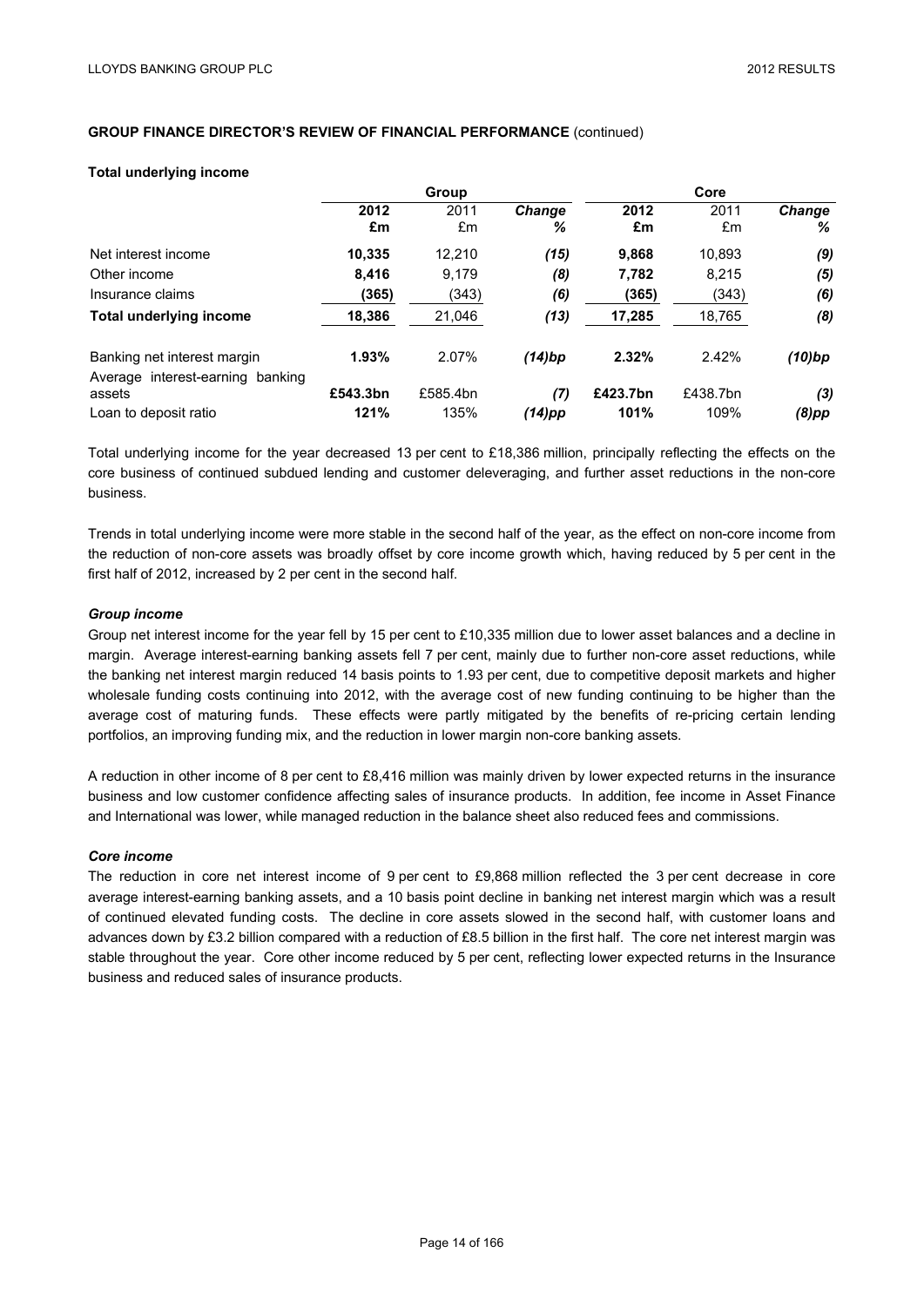#### **Total costs**

|                                        | 2012   | 2011   | <b>Change</b> |
|----------------------------------------|--------|--------|---------------|
|                                        | £m     | £m     | %             |
| Core                                   | 9,212  | 9,682  | 5             |
| Non-core                               | 870    | 939    | 7             |
| <b>Total costs</b>                     | 10,082 | 10,621 | 5             |
| Simplification savings annual run-rate | 847    | 242    |               |

Total costs decreased by 5 per cent compared to 2011, and are now close to our £10 billion target. This is two years ahead of the plan we set out in our 2011 Strategic Review and an absolute reduction in the cost base of around £1 billion since 2010, despite inflation and increased investment in the core business.

Core total costs reduced by 5 per cent driven by the benefits of our Simplification programme, partly offset by inflationary pressures and increased investment in the business, while in the non-core business, the reduction of 7 per cent was mainly a result of a smaller non-core portfolio.

The charge to the Group in respect of the Financial Services Compensation Scheme costs was £175 million (2011: £179 million). The Bank Levy was £179 million (2011: £189 million), in spite of an increase in the rate of the levy, as a consequence of the lower levels of wholesale funding a reduction in the Group's balance sheet and an increase in the proportion of funding with a maturity of greater than one year.

As at 31 December 2012, we had realised annual run-rate savings of £847 million from our initiatives to simplify the Group, an increase of £605 million since 31 December 2011, with the Simplification programme contributing in year cost savings of £774 million in 2012.

Since the start of the programme 18 months ago, we have made strong progress in our Simplification programme, with over 200 improvements delivered. We continue to simplify our business operations through streamlining and improving customer processes, reducing management layers and increasing spans of control as well as restructuring business units. The latter includes consolidation of back office operations sites, optimisation of our model for delivery of IT and outsourcing of our property facilities and asset management services. These improvements are also contributing to improved customer service and significant reductions in customer complaints (excluding PPI).

Given the good progress we have made in the delivery of the Simplification programme in restructuring, simplifying and improving processes, we remain on track to meet our increased run-rate target of £1.9 billion by the end of 2014. This compares with the original target of £1.7 billion announced in June 2011 as part of our Strategic Review. We are now also targeting a reduction in Group total costs to around £9.8 billion in 2013.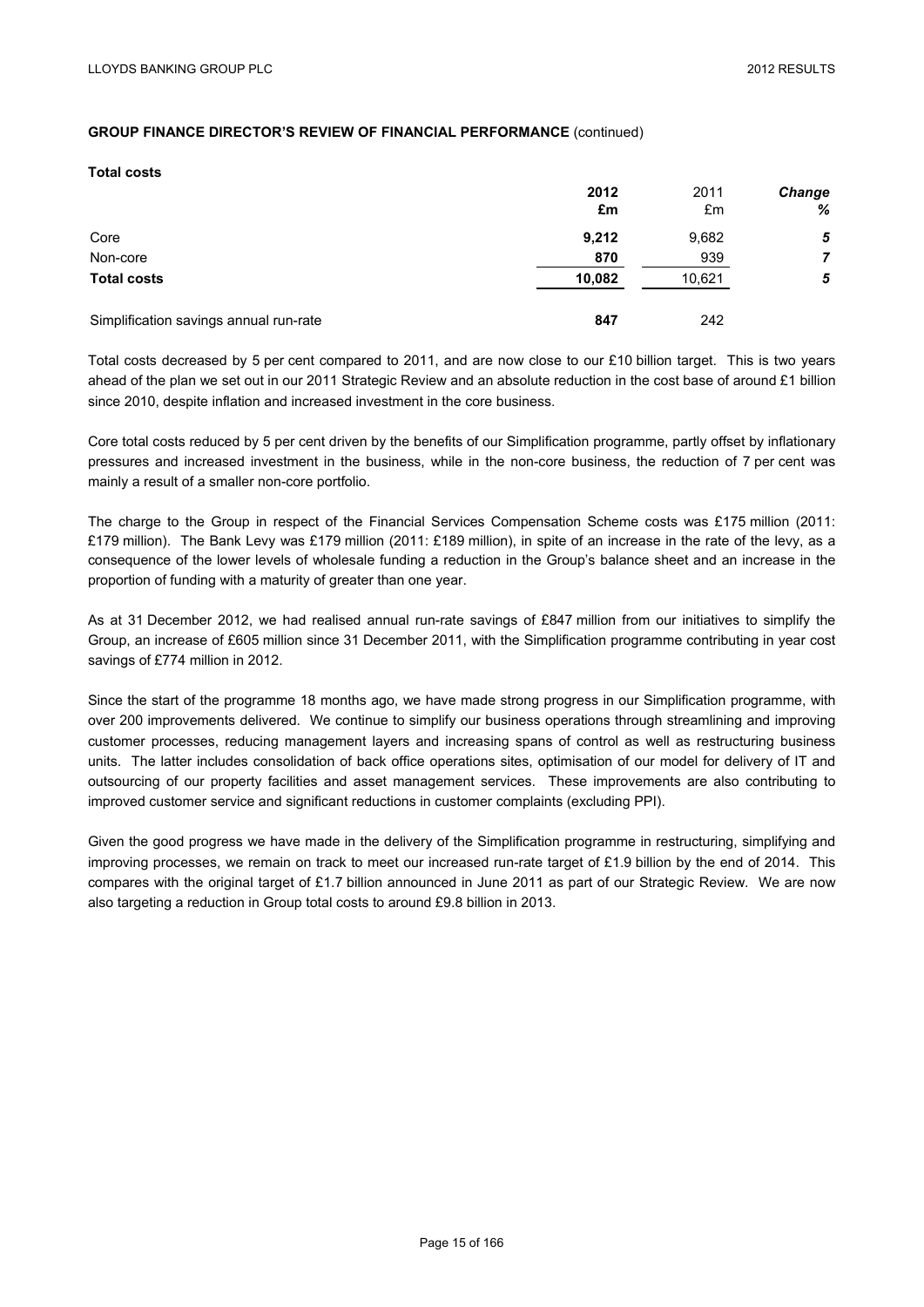#### **Impairment**

|                         |            | Impairment charge |                    | Impairment charge as a %<br>of average advances |              |
|-------------------------|------------|-------------------|--------------------|-------------------------------------------------|--------------|
|                         | 2012<br>£m | 2011<br>£m        | <b>Change</b><br>% | 2012<br>%                                       | 2011<br>$\%$ |
| Core                    | 1.919      | 2,887             | 34                 | 0.44                                            | 0.64         |
| Non-core                | 3,778      | 6,900             | 45                 | 3.08                                            | 4.60         |
| <b>Total impairment</b> | 5,697      | 9.787             | 42                 | 1.02                                            | 1.62         |

We continue to improve asset quality through the ongoing application of our conservative credit risk appetite, strong risk management controls and de-risking of our portfolios. This resulted in a reduction in the Group impairment charge of 42 per cent to £5,697 million. The overall performance of the portfolio continues to improve and benefits from low interest rates and broadly stable UK residential property prices, partly offset by the subdued UK economy, the weak commercial real estate market, and high, although reducing, unemployment.

## *Core impairment*

The core impairment charge of £1,919 million was 34 per cent lower than the charge in 2011, primarily driven by better performance in Retail, which reduced by 34 per cent to £1,192 million, and Commercial Banking, which reduced by 33 per cent to £704 million. The reduction in Retail was mainly driven by a reduction in the unsecured charge driven by our sustainable approach to risk, reduced balances and effective portfolio management, while the secured portfolio saw a lower charge as a result of a fall in impaired loans. Within Commercial Banking the fall in core impairment charge was primarily attributable to lower impairments in some core portfolios, including Mid Markets, Corporate and SME. In Mid Markets and Corporate there were specific large impairments in these portfolios in 2011, which were not repeated in 2012. The core impairment charge as a percentage of average advances improved to 0.44 per cent, remaining better than our long-term target for the Group as a whole.

#### *Non-core impairment*

The non-core impairment charge of £3,778 million was 45 per cent lower than the charge in 2011, driven by material reductions of 29 per cent to £2,242 million in the Commercial Banking charge, and of 60 per cent to £1,321 million in the International charge. In Commercial Banking, non-core impairments decreased, particularly in the Australasian and Acquisition Finance portfolios, partly offset by further deterioration in the Shipping portfolio as a result of a weak market. In International, the impairment charge reduction was largely as a result of lower charges in the Irish business.

Non-core loans and advances to customers accounted for 72 per cent of the Group's impaired loans and had a coverage ratio of 51 per cent at 31 December 2012 (31 December 2011: 48 per cent).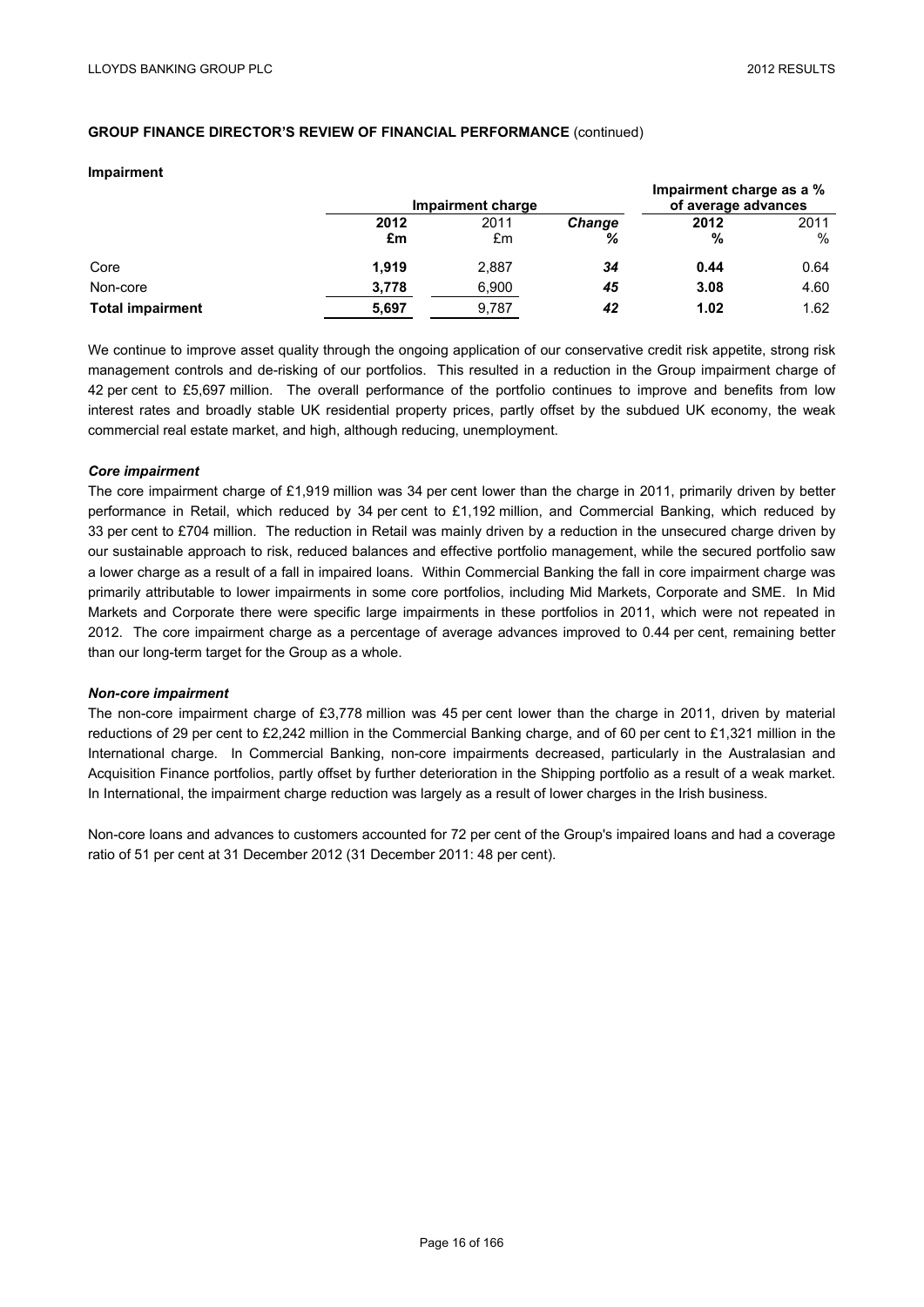#### **Management profit**

Management profit was £4,827 million in 2012, an increase of £2,142 million when compared to 2011. This incorporates the effects of asset sales, liability management, volatile items and fair value unwind.

|                          | 2012<br>£m | 2011<br>£m |
|--------------------------|------------|------------|
| <b>Underlying profit</b> | 2,607      | 638        |
| Asset sales <sup>1</sup> | 2,547      | 284        |
| Liability management     | (229)      | 1,295      |
| Own debt volatility      | (270)      | 248        |
| Other volatile items     | (478)      | (986)      |
| Fair value unwind        | 650        | 1,206      |
| <b>Management profit</b> | 4,827      | 2,685      |

<sup>1</sup> Net of associated fair value unwind of £689 million (2011: £737 million).

The Group's management profit has been affected by our active management of the balance sheet position in response to the low interest rate environment and the reduction in wholesale funding spreads seen in 2012.

The profit from asset sales of £2,547 million primarily relates to £3,207 million gains from sales of Government securities, as the Group has taken the opportunity afforded by the continuing low yields on these securities to rebalance and reduce the level of these holdings. Also included are losses from asset disposals of £1,349 million, principally relating to the rundown of the non-core portfolios, partially offset by a related fair value unwind of £689 million.

Liability management losses of £229 million arose on transactions undertaken as part of the Group's management of wholesale funding and capital, including a loss of £397 million in the second half resulting from debt repurchases and a gain of £168 million relating to the exchange of certain capital securities for other subordinated debt instruments in the first half.

Own debt volatility of £270 million is primarily driven by a charge relating to the change in fair value of the small proportion of the Group's wholesale funding which was designated at fair value at inception, and which reflects the tightening in credit spreads in the second half of 2012. This was partly offset by a positive impact relating to the change in fair value of the equity conversion feature of the Enhanced Capital Notes.

Other volatile items include the change in fair value of interest rate derivatives and foreign exchange hedges in the banking book not mitigated through hedge accounting, reflecting the volatile market conditions in the period, and a positive net derivative valuation adjustment.

Management profit also includes a gain of £650 million relating to an unwind of acquisition-related fair value adjustments.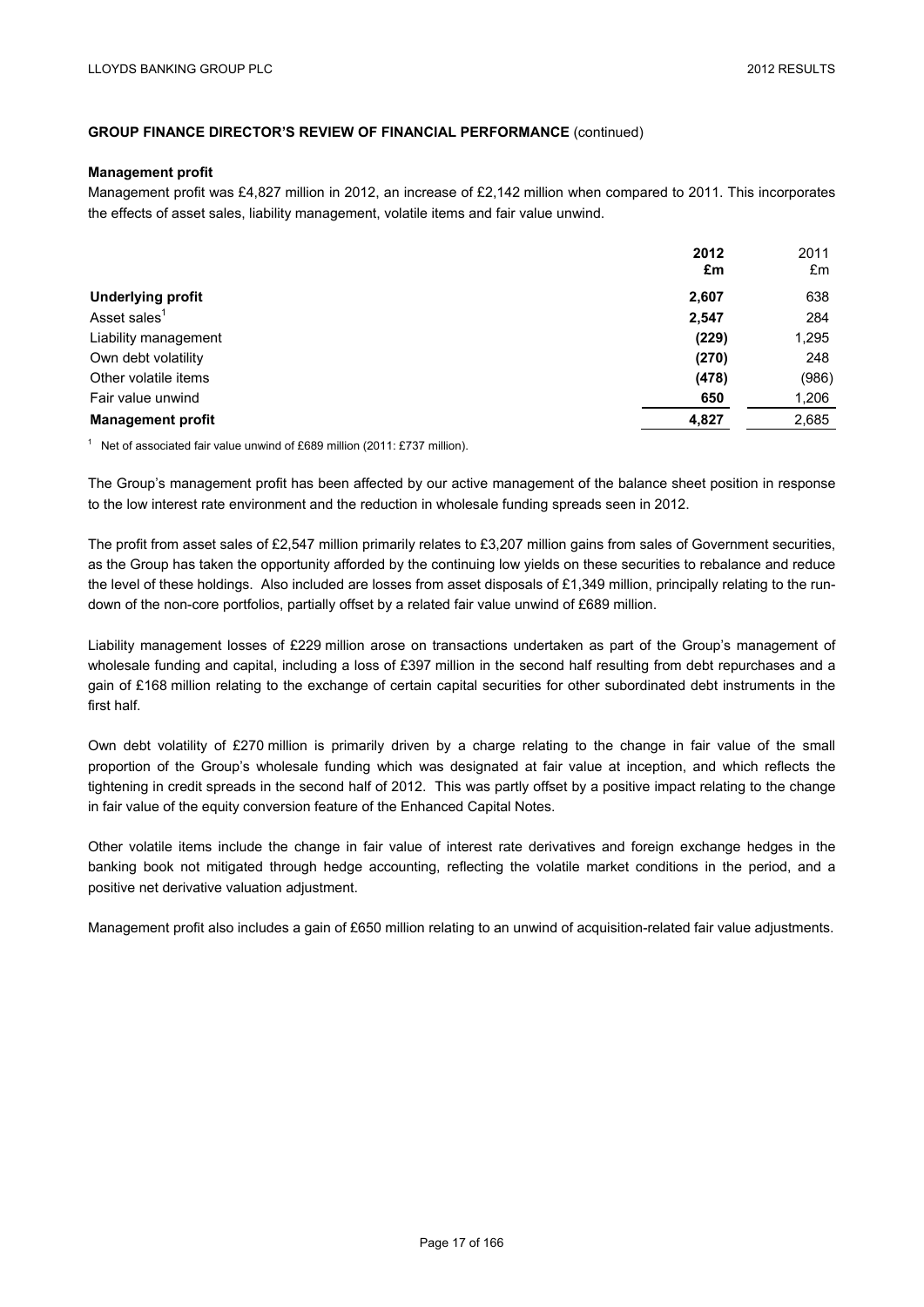#### **Statutory loss**

Statutory loss before tax was £570 million in 2012. Management profit was offset by provisions relating to legacy PPI business totalling £3,575 million, other regulatory provisions of £650 million, and other charges totalling £1,172 million. Further detail on the reconciliation to management and statutory results is included on page 59.

|                                                                            | 2012<br>£m | 2011<br>£m |
|----------------------------------------------------------------------------|------------|------------|
| <b>Management profit</b>                                                   | 4,827      | 2,685      |
| Simplification, EC mandated retail business disposal and integration costs | (1, 246)   | (1, 452)   |
| Payment protection insurance provision                                     | (3, 575)   | (3,200)    |
| Other regulatory provisions                                                | (650)      | (175)      |
| Past service pensions credit                                               | 250        |            |
| Amortisation of purchased intangibles                                      | (482)      | (562)      |
| Volatility arising in insurance businesses                                 | 306        | (838)      |
| Loss before tax - statutory                                                | (570)      | (3, 542)   |
| Taxation                                                                   | (773)      | 828        |
| Loss for the period                                                        | (1, 343)   | (2,714)    |
| Loss per share                                                             | $(2.0)$ p  | (4.1)p     |

# **Simplification and EC mandated retail business disposal costs**

The costs of the Simplification programme were £676 million in 2012, with a total of £861 million spent to date. These costs related to severance, IT and business costs of implementation. FTE role reductions of 4,892 were announced in 2012 taking the total to 6,990 since the start of the programme. Simplification of our business operations continues through reduction in management layers and increasing spans of control as well as restructuring business units. The latter includes consolidation of back office operations sites, optimisation of our IT delivery model and outsourcing of our property facilities and asset management services. Costs relating to the EC mandated business disposal in 2012 were £570 million and from inception to date total £782 million (costs in the year ended 31 December 2011: £170 million).

#### **Payment protection insurance provision**

The Group has had further experience of PPI complaint volumes, uphold rates and operational and redress costs since our third quarter 2012 Interim Management Statement. As a consequence, we have made a further provision of £1,500 million in the fourth quarter, which brings the amount provided for PPI in 2012 to £3,575 million, and the total amount provided to £6,775 million. Total costs incurred to the end of 2012 were £4,344 million, including approximately £700 million of related administration costs.

The net volume of PPI complaints and costs of contact and redress continue to trend downwards. Complaints received in the fourth quarter of 2012 were approximately 20 per cent lower than the preceding quarter, and around 30 per cent lower than the second quarter of 2012. The average monthly spend for the fourth quarter of 2012 was approximately £200 million, a reduction of approximately 25 per cent on the third quarter. While uncertainty remains, we expect the average monthly spend to reduce further in the first half of 2013, by broadly 20 per cent when compared to the fourth quarter of 2012, before further reducing in the second half of the year.

#### **Other regulatory matters**

In June 2012, a number of banks, including Lloyds Banking Group, reached agreement with the Financial Services Authority (FSA) to carry out a thorough assessment of IRHP sales made since 1 December 2001 to certain small and medium sized businesses. The Group agreed that, on conclusion of this review, it would provide redress to any of these customers where appropriate. At that time the total cost was not expected to be material.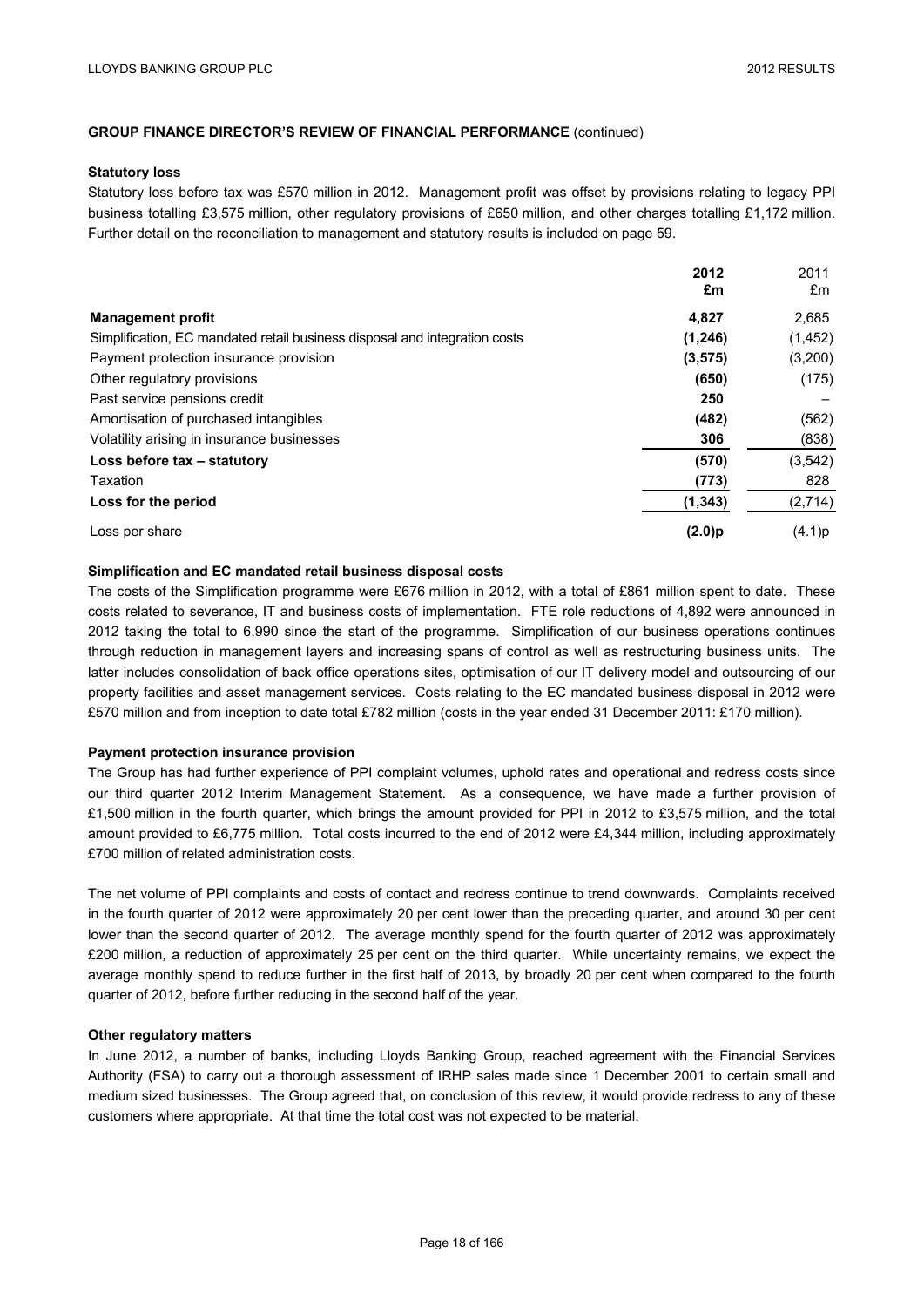Given the agreement with the FSA reached on 30 January 2013 following the outcome of a pilot review of IRHP sales to small and medium-sized businesses, the Group now believes it is appropriate to increase its provision for IRHP by £310 million, based on revised estimates of redress and related administration costs. The provision in relation to IRHP now totals £300 million for the cost of redress and £100 million for related administration costs, all of which was accounted for in 2012. At the end of 2012, only £20 million of the original provision had been utilised.

We have received a number of claims in the German courts relating to policies issued by Clerical Medical Investment Group Limited, principally during the late 1990s and early 2000s, and recognised an additional provision of £150 million in respect of this litigation in the third quarter of 2012, taking the total provision to £325 million.

The Group has also taken a provision of £100 million for potential redress and other costs relating to UK Retail and other legacy conduct of business issues.

Further detail on these and other matters is contained in note 21 on pages 157 to 158 of this announcement.

#### **Interbank offered rate setting investigations**

We continue to co-operate with investigations by government agencies in the UK, US and overseas into submissions made to the bodies that set various interbank offered rates. In addition the Group, together with other panel banks, has been named in private lawsuits in the US including with regard to the setting of BBA London interbank offered rates. It is currently not possible to predict the scope and ultimate outcome of the various regulatory investigations or private lawsuits, including the timing and scale of the potential impact of any investigations and private lawsuits on the Group.

#### **Past service pensions credit**

As previously disclosed at the 2012 Half-Year Results, following a review of policy in respect of discretionary pension increases in relation to the Group's defined benefit pension schemes, increases in certain schemes are now linked to the Consumer Price Index rather than the Retail Price Index. The effect of this change is a reduction in the Group's defined benefit obligation of £250 million, the benefit of which has been recognised in the Group's income statement in 2012.

#### **Volatility arising in insurance businesses**

The Group's statutory result before tax is affected by insurance volatility, caused by movements in financial markets, and policyholder interests volatility, which primarily reflects the gross up of policyholder tax included in the Group tax charge. In 2012 the Group's statutory result before tax included positive insurance and policyholder interests volatility totalling £306 million compared to negative volatility of £838 million in 2011. Further detail is given in note 3 on page 61.

## **Taxation**

The tax charge for 2012 was £773 million. This represents a greater tax burden than that implied by the UK statutory rate. This is primarily due to a policyholder tax charge of £583 million arising from the revaluation of policyholder tax credits in the light of current economic forecasts and recent changes to the taxation of life insurance companies. An additional £308 million of the tax charge results from the impact of the announced reduction in UK corporation tax rate to 23 per cent on the net deferred tax asset.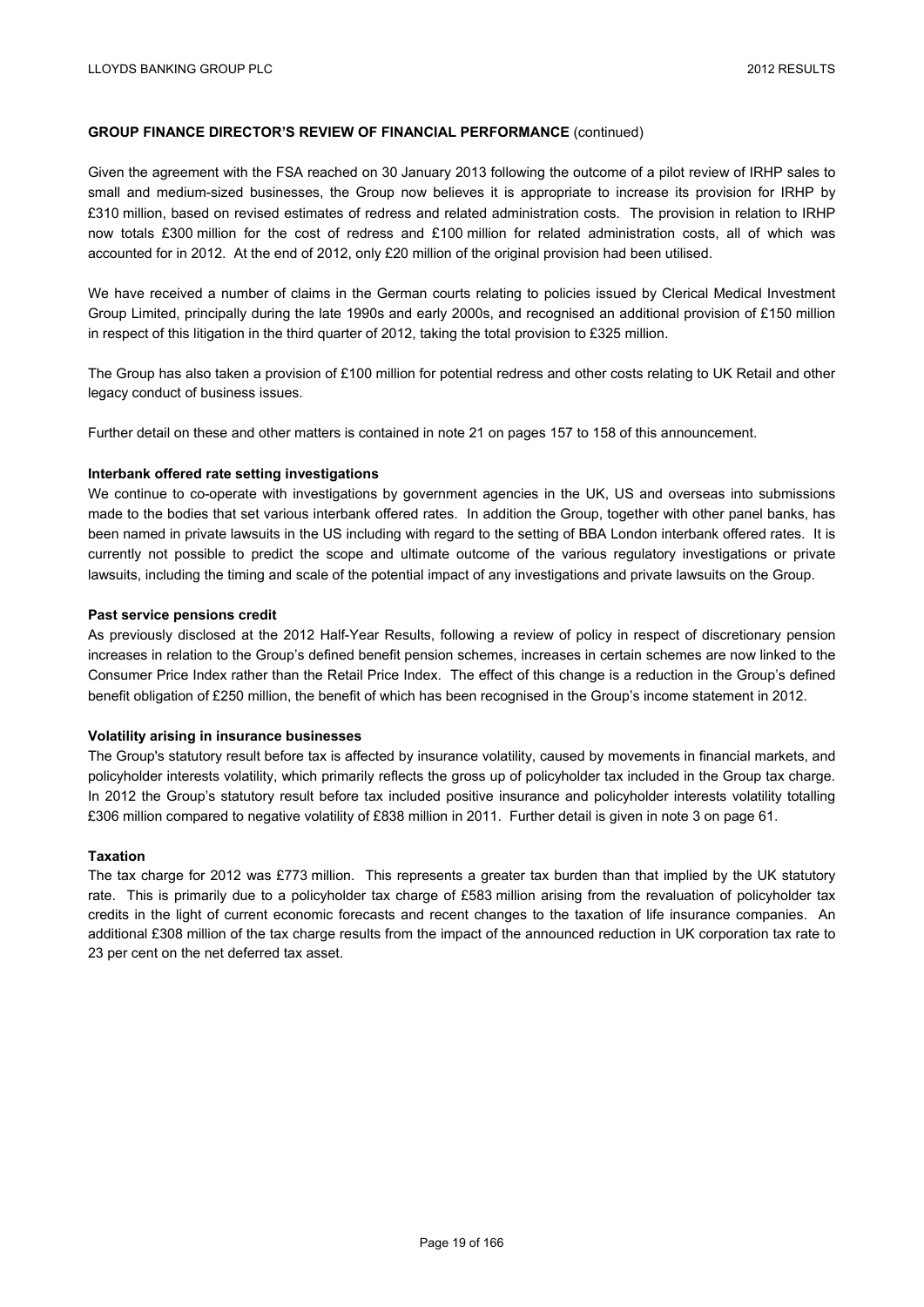#### **Balance sheet**

## *Confident in Group's capital position: capital ratios further improved and substantial further progress on balance sheet reduction*

We have a strong capital position, and increased our core tier 1 capital ratio to 12.0 per cent at the end of December 2012 (31 December 2011: 10.8 per cent). This increase was principally driven by a reduction in risk-weighted assets of £42.0 billion, mainly driven by the non-core asset reduction, and the contribution from management profit, partly offset by statutory items and tax costs. The total capital ratio at 31 December 2012 improved to 17.3 per cent (31 December 2011: 15.6 per cent), which is already in excess of the Independent Commission on Banking's (ICB) primary lossabsorbing capacity (PLAC) recommendations.

When applying the draft July 2011 CRD IV rules on both transitional and fully loaded bases, the Group's pro forma common equity tier 1 (CET1) capital ratios would have been 11.6 per cent and 8.1 per cent respectively as at 31 December 2012. The pro forma capital resources are based on our interpretation of the draft July 2011 CRD IV rules with risk-weighted assets estimates updated to reflect the Group's best expectation of how these rules will be amended for subsequent Basel announcements and EU discussions. Our calculation now includes a benefit of approximately 30 basis points from the expected favourable resolution of the definition of corporate exceptions from derivative valuation adjustments and of changes to the definition of default for retail mortgages. In addition, if the alternative treatment was allowed under CRD IV in relation to insurance holdings, we believe this would increase the fully loaded pro forma CRD IV CET1 ratio by approximately 1.0 per cent assuming application of the July 2011 text.

|                                                         | At       | At       |                   |
|---------------------------------------------------------|----------|----------|-------------------|
|                                                         | 31 Dec   | 31 Dec   | <b>Change</b>     |
|                                                         | 2012     | 2011     | ℅                 |
| <b>Funded assets</b>                                    | £535.3bn | £587.7bn | (9)               |
| Risk-weighted assets                                    | £310.3bn | £352.3bn | (12)              |
| Non-core assets                                         | £98.4bn  | £140.7bn | (30)              |
| Non-core risk-weighted assets                           | £72.9bn  | £108.8bn | (33)              |
| Core tier 1 capital ratio                               | 12.0%    | 10.8%    | $1.2$ pp          |
| Tier 1 capital ratio                                    | 13.8%    | 12.5%    | 1.3 <sub>pp</sub> |
| Total capital ratio                                     | 17.3%    | 15.6%    | 1.7 <sub>pp</sub> |
| Pro forma fully loaded CRD IV core tier 1 capital ratio | 8.1%     | 7.1%     | 1.0pp             |

We are pleased with the progress made on our balance sheet reduction plans, given challenging market conditions. In 2012, we achieved a substantial reduction of £42.3 billion in the non-core portfolio, resulting in the portfolio at 31 December 2012 amounting to £98.4 billion. The reduction continues to be managed in a capital efficient manner, and was capital accretive in 2012. It included reductions of £14 billion in treasury assets, £6 billion in UK commercial real estate and £9 billion in International assets of which £4 billion was in Ireland and £2 billion in Australasia.

The 33 per cent fall in non-core risk-weighted assets over the last year is in line with the 30 per cent of asset reductions achieved and reflects the substantial decrease in risk we have achieved over this period. We continue to expect our non-core assets to reduce to £70 billion or less by the end of 2014, at which point we expect more than 50 per cent to be retail assets.

The substantial reduction we have achieved in our non-core portfolio means we have now met our EC asset reduction commitment of £181 billion and we will now seek formal release from this commitment, substantially ahead of the deadline of 31 December 2014.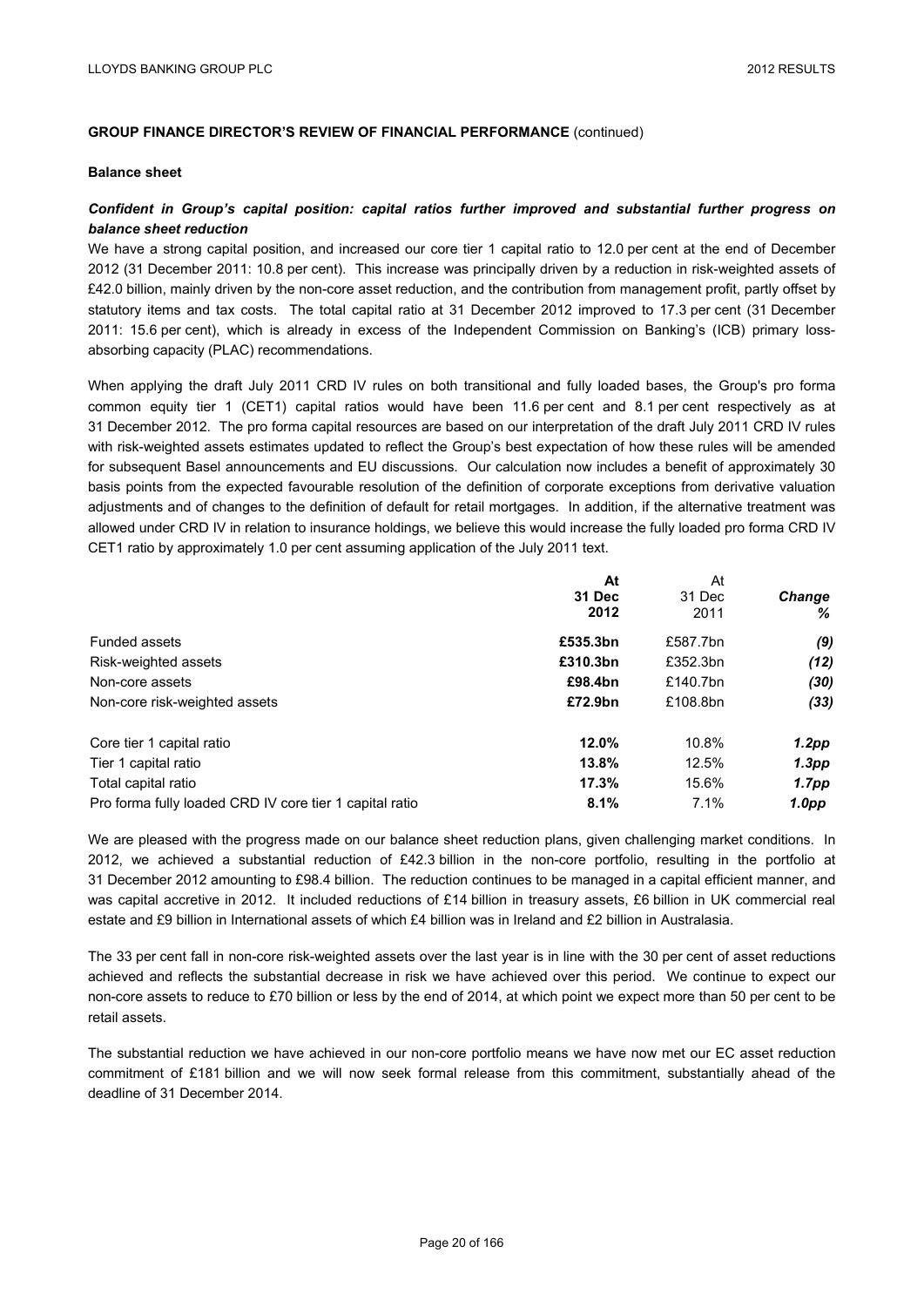The Financial Policy Committee (FPC) published its Financial Stability Report on 29 November 2012 recommending that the Financial Services Authority (FSA) takes action to ensure that the capital of UK banks and building societies reflects a proper valuation of their assets, a realistic assessment of future conduct costs and prudent calculation of risk weights. The Group has made significant progress and continues to deliver on its strategy of strengthening the balance sheet, including its capital position, to improve the resilience of the Group.

The Group has strong governance, processes and controls which, combined with the Group's proactive management of risk, result in an appropriate level of capital. This includes:

- Rigorous stress testing exercises where the results are shared with the FSA; and
- Prudent internal models, based on empirical data, that meet regulatory and stringent internal requirements

In the context of on-going macro prudential policy discussions the Board has decided to issue new Lloyds Banking Group ordinary shares to fund discretionary payments on tier 1 hybrid capital securities to be made during 2013. Such discretionary payments are estimated to amount to approximately £350 million and will be made subject to the terms and conditions of the tier 1 hybrid capital securities. Further detail is included on page 122.

Overall, given our strongly capital generative core business and the ongoing capital accretive non-core asset reduction, we remain confident in the Group's capital position.

#### *Funding position transformed; liquidity coverage further increased*

The Group has transformed its funding profile and by the end of 2012, the Group loan to deposit ratio had improved from 135 per cent at 31 December 2011 to 121 per cent. The core loan to deposit ratio improved to 101 per cent from 109 per cent at 31 December 2011.

|                                                                      | At       | At       |               |
|----------------------------------------------------------------------|----------|----------|---------------|
|                                                                      | 31 Dec   | 31 Dec   | <b>Change</b> |
|                                                                      | 2012     | 2011     | ℅             |
| Customer deposits <sup>1</sup>                                       | £422.5bn | £405.9bn | 4             |
| Wholesale funding                                                    | £169.6bn | £251.2bn | (32)          |
| Wholesale funding <1 year maturity                                   | £50.6bn  | £113.3bn | (55)          |
| Of which money market funding <1 year maturity                       | £31.0bn  | £69.1bn  | (55)          |
| Wholesale funding <1 year maturity as a % of total wholesale funding | 29.8%    | 45.1%    | $(15.3)$ pp   |
| Loan to deposit ratio $2$                                            | 121%     | 135%     | (14)pp        |
| Core business loan to deposit ratio <sup>2</sup>                     | 101%     | 109%     | $(8)$ pp      |
| Government facilities                                                |          | £23.5bn  |               |
| Primary liquid assets                                                | £87.6bn  | £94.8bn  | (8)           |
| Secondary liquidity                                                  | £117.1bn | £107.4bn | 9             |

<sup>1</sup> Excluding repos of £4.4 billion (31 December 2011: £8.0 billion).

<sup>2</sup> Loans and advances to customers excluding reverse repos divided by customer deposits excluding repos.

We delivered customer deposit growth of 4 per cent, with good growth in both our Retail and Wealth, Asset Finance and International divisions.

Wholesale funding has reduced by 32 per cent since 31 December 2011 to £169.6 billion. Our short-term money-market funding reduced further by 55 per cent to £31.0 billion (2011: £69.1 billion). We have also improved the maturity profile of wholesale funding, with less than 30 per cent of wholesale funding having a maturity of less than one year at 31 December 2012, compared to 45 per cent at 31 December 2011.

We have also fully repaid all debt issued under the UK Government's Credit Guarantee Scheme, achieving a reduction of £23.5 billion in 2012.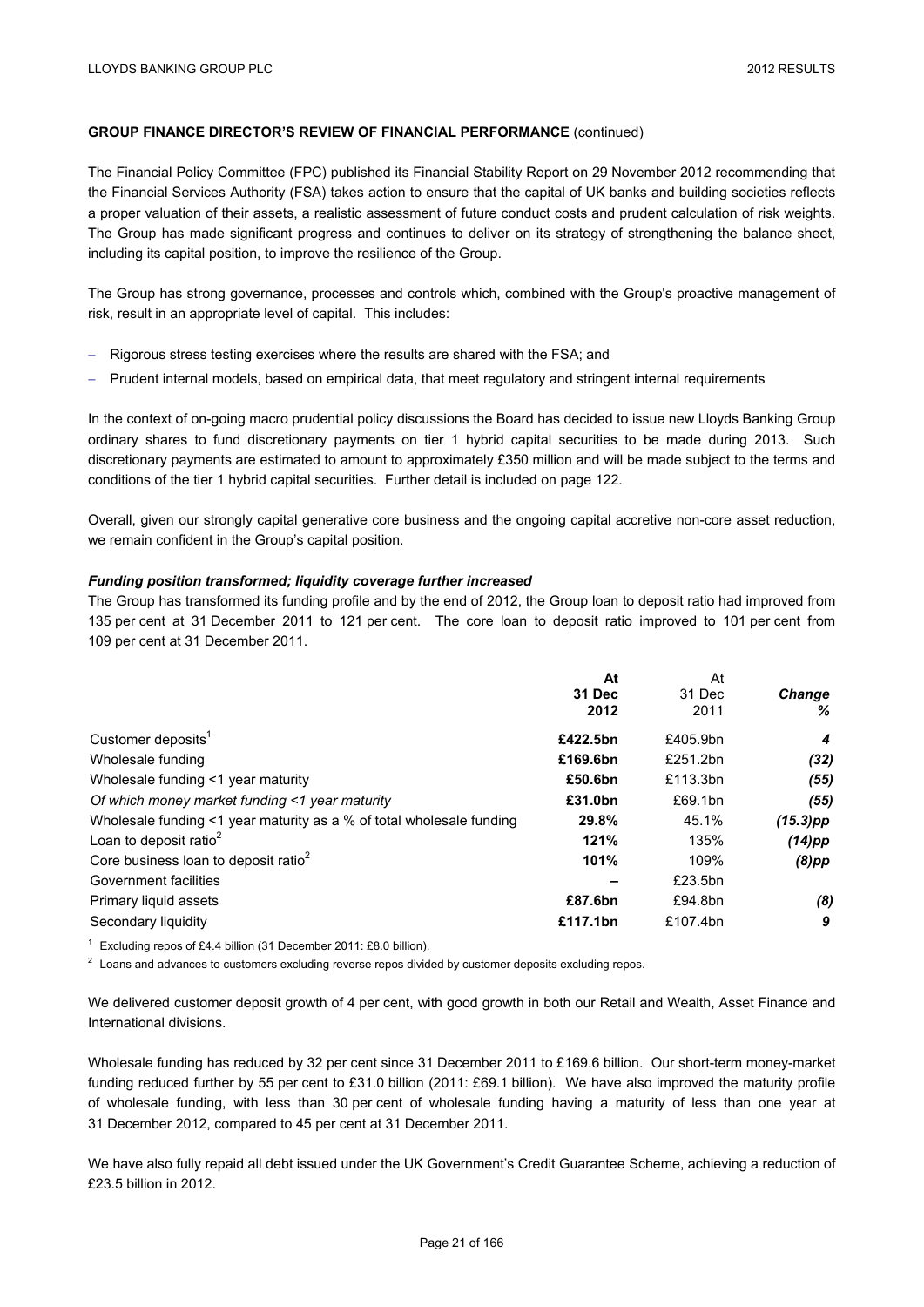In the first quarter of 2012, we drew €13.5 billion (the Sterling equivalent at the date of drawdown was £11.2 billion) under the European Central Bank's Long-Term Refinancing Operation for an initial term of three years, to part fund a pool of non-core euro denominated assets. Since the year-end, the Group has repaid over £8 billion of these, a decision which demonstrates the Group's balance sheet strength and strong liquidity position. We will retain the remaining funds as a currency hedge against our European portfolio.

In August 2012, we announced our support for the UK Government's Funding for Lending Scheme. We were the first bank to draw on the scheme in September 2012, drawing down £1 billion, with a further £2 billion during the last quarter of 2012.

We continue to maintain a strong liquidity position. Our primary liquid asset portfolio at the year-end reduced to £87.6 billion (2011: £94.8 billion), reflecting a reduction in total assets, wholesale funding and regulatory liquidity requirements. This represents approximately three times our money market funding and is approximately one and half times our aggregate wholesale funding with a maturity of less than a year, providing a substantial buffer in the event of market dislocation. In addition to primary liquidity assets, we have significant secondary liquidity holdings of £117.1 billion. Our total liquid assets represent approximately four times our short-term wholesale funding.

Given the improvements we have made to the strength of our balance sheet, we have significantly greater balance sheet flexibility with a strong liquidity position and reduced funding requirements. We re-purchased over £15 billion of term wholesale funding in 2012, including £8.5 billion through two public tenders for senior funding. These tenders were undertaken to more effectively manage our overall wholesale funding profile and optimise our future interest expense, whilst maintaining a prudent approach to liquidity.

In January 2013, to promote short-term resilience of bank liquidity risk profiles, the Basel Committee amended the calculation of the Liquidity Coverage Ratio. This requirement has been relaxed to allow a wider pool of asset classes to be deemed to be liquid, and to lengthen the implementation timeframe and assumed cash outflows have been reduced. We await the FSA's interpretation as it applies to UK banks before we can assess the impact to our liquidity position.

#### **Conclusion**

In 2012 we delivered a significantly improved underlying performance with key metrics in line with or ahead of expectations and guidance. The core business continues to deliver strong and stable returns, above the cost of equity. In a challenging economic and regulatory environment we have further derisked the balance sheet, strengthened the capital position and transformed our funding profile, and as a result, we are now increasingly well positioned for growth.

George Culmer *Group Finance Director*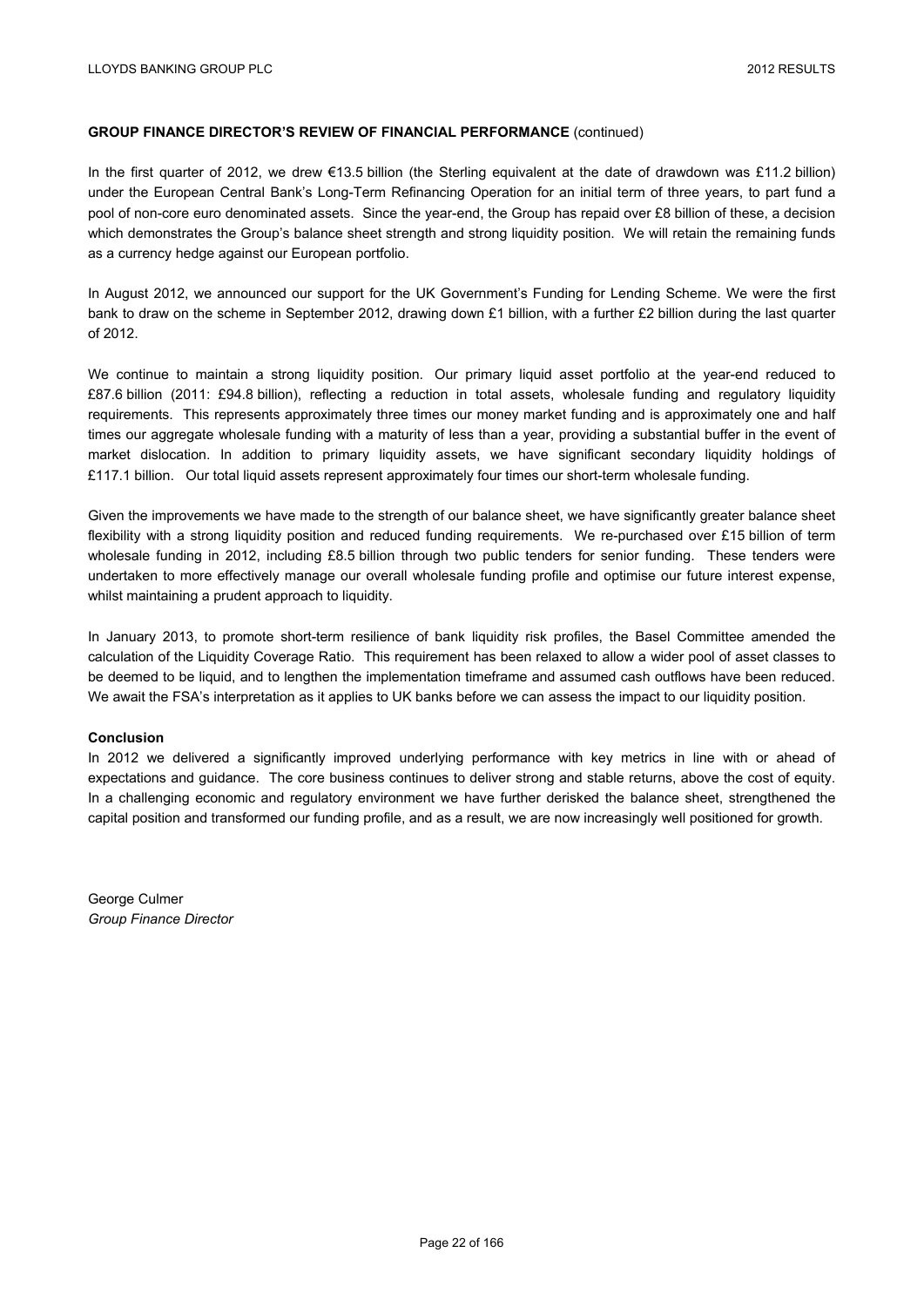# **MANAGEMENT BASIS SEGMENTAL ANALYSIS**

| 2012                                                       | <b>Retail</b><br>£m | <b>Commercial</b><br><b>Banking</b><br>£m | Wealth,<br><b>Asset</b><br><b>Finance</b><br>and Int'l<br>£m | <b>Insurance</b><br>£m | Group<br><b>Operations</b><br>and Central<br>items<br>£m | Group<br>£m |
|------------------------------------------------------------|---------------------|-------------------------------------------|--------------------------------------------------------------|------------------------|----------------------------------------------------------|-------------|
| Net interest income                                        | 7,195               | 2,206                                     | 799                                                          | (78)                   | 213                                                      | 10,335      |
| Other income                                               | 1,462               | 2,932                                     | 2,043                                                        | 2,294                  | (315)                                                    | 8,416       |
| Insurance claims                                           |                     |                                           |                                                              | (365)                  |                                                          | (365)       |
| Total underlying income, net of<br>insurance claims        | 8,657               | 5,138                                     | 2,842                                                        | 1,851                  | (102)                                                    | 18,386      |
| <b>Total costs</b>                                         | (4, 199)            | (2, 516)                                  | (2, 291)                                                     | (744)                  | (332)                                                    | (10, 082)   |
| Impairment                                                 | (1,270)             | (2,946)                                   | (1,480)                                                      |                        | (1)                                                      | (5,697)     |
| <b>Underlying profit (loss)</b>                            | 3,188               | (324)                                     | (929)                                                        | 1,107                  | (435)                                                    | 2,607       |
| Asset sales                                                |                     | (464)                                     | (196)                                                        |                        | 3,207                                                    | 2,547       |
| Volatile items                                             |                     | 138                                       |                                                              |                        | (886)                                                    | (748)       |
| Liability management                                       |                     |                                           |                                                              |                        | (229)                                                    | (229)       |
| Fair value unwind                                          | 482                 | 888                                       | (51)                                                         | (42)                   | (627)                                                    | 650         |
| <b>Management profit (loss)</b>                            | 3,670               | 238                                       | (1, 176)                                                     | 1,065                  | 1,030                                                    | 4,827       |
| Banking net interest margin<br>Impairment charge as a % of | 2.08%               | 1.58%                                     | 1.65%                                                        |                        |                                                          | 1.93%       |
| average advances                                           | 0.36%               | 1.85%                                     | 3.12%                                                        |                        |                                                          | 1.02%       |
| Return on risk-weighted assets                             | 3.21%               | $(0.18)\%$                                | $(2.31)\%$                                                   |                        |                                                          | 0.78%       |
| Key balance sheet items                                    |                     |                                           |                                                              |                        |                                                          |             |
| At 31 December 2012                                        | £bn                 | £bn                                       | £bn                                                          | £bn                    | £bn                                                      | £bn         |
| Loans and advances to customers<br>excluding reverse repos | 343.3               | 134.7                                     | 33.4                                                         |                        | 0.7                                                      | 512.1       |
| Customer deposits excluding repos                          | 260.8               | 109.7                                     | 51.9                                                         |                        | 0.1                                                      | 422.5       |
| <b>Total customer balances</b>                             | 604.1               | 244.4                                     | 85.3                                                         |                        | 0.8                                                      | 934.6       |
| Risk-weighted assets                                       | 95.5                | 165.2                                     | 36.2                                                         |                        | 13.4                                                     | 310.3       |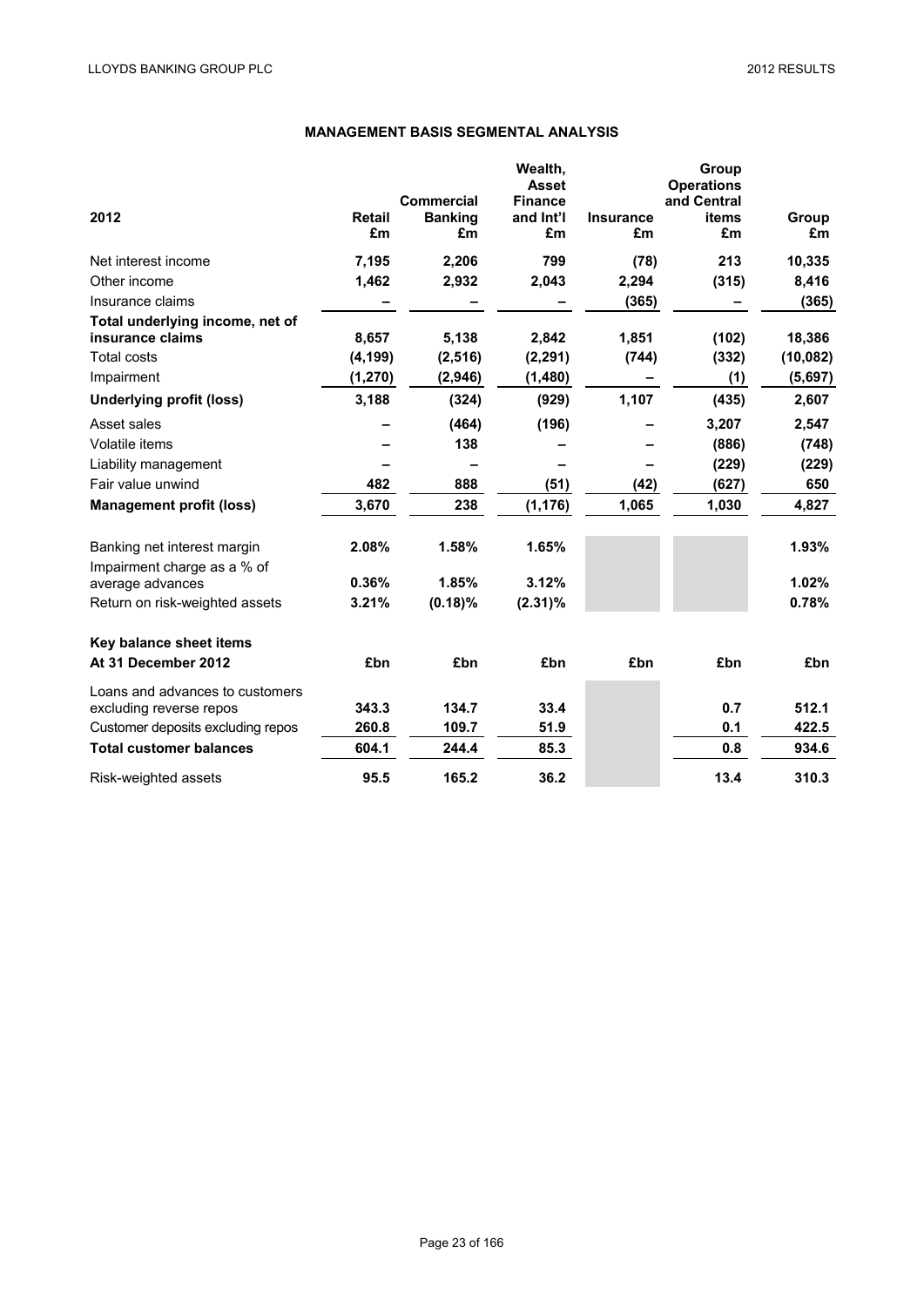# **MANAGEMENT BASIS SEGMENTAL ANALYSIS** (continued)

| 2011                                                         | Retail<br>£m   | Commercial<br>Banking <sup>1</sup><br>£m | Wealth,<br>Asset<br>Finance<br>and Int'l <sup>1</sup><br>£m | Insurance<br>£m | Group<br>Operations<br>and Central<br>items<br>£m | Group<br>£m    |
|--------------------------------------------------------------|----------------|------------------------------------------|-------------------------------------------------------------|-----------------|---------------------------------------------------|----------------|
| Net interest income                                          | 7,497          | 3,192                                    | 1,003                                                       | (67)            | 585                                               | 12,210         |
| Other income                                                 | 1,660          | 2,806                                    | 2,230                                                       | 2,687           | (204)                                             | 9,179          |
| Insurance claims                                             |                |                                          |                                                             | (343)           |                                                   | (343)          |
| Total underlying income, net of<br>insurance claims          | 9,157          | 5,998                                    | 3,233                                                       | 2,277           | 381                                               | 21,046         |
| <b>Total costs</b>                                           | (4, 438)       | (2,600)                                  | (2, 414)                                                    | (812)           | (357)                                             | (10,621)       |
| Impairment                                                   | (1,970)        | (4, 210)                                 | (3,604)                                                     |                 | (3)                                               | (9,787)        |
| Underlying profit (loss)                                     | 2,749          | (812)                                    | (2,785)                                                     | 1,465           | 21                                                | 638            |
| Asset sales                                                  | 48             | 61                                       | (21)                                                        |                 | 196                                               | 284            |
| Volatile items                                               |                | (736)                                    |                                                             |                 | (2)                                               | (738)          |
| Liability management                                         |                |                                          |                                                             |                 | 1,295                                             | 1,295          |
| Fair value unwind                                            | 839            | 1,562                                    | 122                                                         | (43)            | (1, 274)                                          | 1,206          |
| Management profit (loss)                                     | 3,636          | 75                                       | (2,684)                                                     | 1,422           | 236                                               | 2,685          |
| Banking net interest margin<br>Impairment charge as a % of   | 2.09%          | 1.86%                                    | 1.72%                                                       |                 |                                                   | 2.07%          |
| average advances                                             | 0.54%          | 2.32%                                    | 6.48%                                                       |                 |                                                   | 1.62%          |
| Return on risk-weighted assets                               | 2.56%          | (0.39)%                                  | (5.82)%                                                     |                 |                                                   | 0.17%          |
| Key balance sheet items                                      |                |                                          |                                                             |                 |                                                   |                |
| At 31 December 2011                                          | £bn            | £bn                                      | £bn                                                         | £bn             | £bn                                               | £bn            |
| Loans and advances to customers                              |                |                                          |                                                             |                 |                                                   |                |
| excluding reverse repos<br>Customer deposits excluding repos | 352.8<br>247.1 | 155.7<br>116.7                           | 40.2<br>41.7                                                |                 | 0.1<br>0.4                                        | 548.8<br>405.9 |
| Total customer balances                                      | 599.9          | 272.4                                    | 81.9                                                        |                 | 0.5                                               | 954.7          |
|                                                              |                |                                          |                                                             |                 |                                                   |                |
| Risk-weighted assets                                         | 103.2          | 192.9                                    | 43.6                                                        |                 | 12.6                                              | 352.3          |

<sup>1</sup> Restated to reflect changes in divisional organisation during 2012.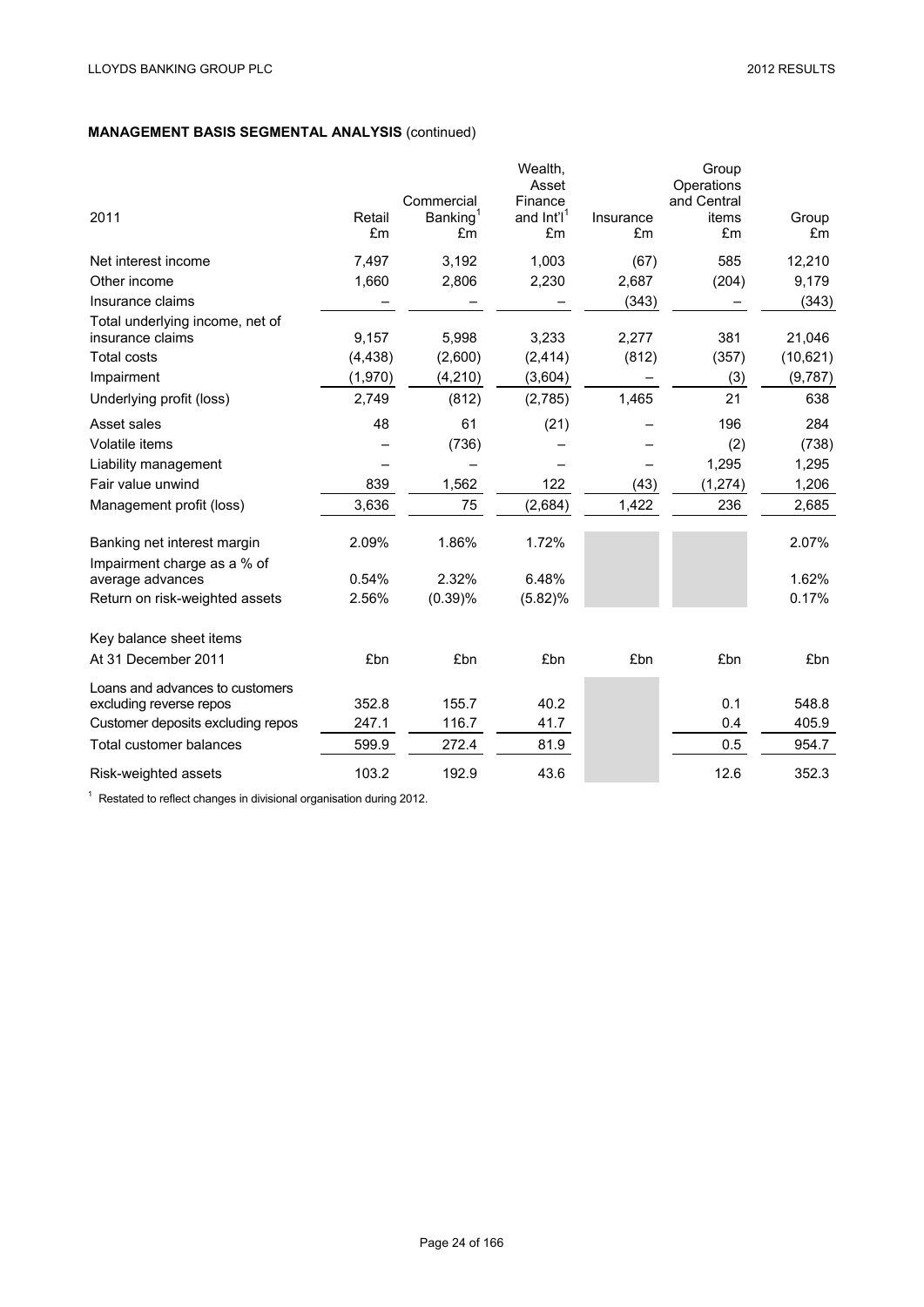## **DIVISIONAL PERFORMANCE**

#### **RETAIL**

## **Key highlights**

- In 2012, Retail further increased its profits and returns, and made substantial progress towards its goal of being the best bank for customers.
- Underlying profit increased by 16 per cent, and core underlying profit by 21 per cent, driven by strong cost control and a significant reduction in impairment.
- Return on risk-weighted assets increased to 3.21 per cent from 2.56 per cent in 2011, driven primarily by the increase in profits.
- Retail has made continued progress in improving its customer service scores and saw a reduction in customer complaints (excluding PPI) of 28 per cent during 2012, both key indicators of customer advocacy. This has supported the strengthening of brand consideration to market leading levels.
- The Simplification programme has delivered significant improvements in customer experience, process efficiencies and reduced sourcing costs. This contributed to the strong cost performance delivered by Retail.
- We continued to support the first time buyer mortgage market, lending to one in four first time buyers. We also increased our commitment for lending to first time buyers during 2013. In addition, we continue to deliver strong growth in customer deposit balances attracting funds from almost one in every four savers.
- Retail continues to support local communities through its contribution to Group programmes and through direct commitments by Retail colleagues. In 2012 over 8,500 colleagues in Retail used their 'Day to Make a Difference' in local communities, including supporting National School Sports Week.

|                                                         | 2012          | 2011     | <b>Change</b> |
|---------------------------------------------------------|---------------|----------|---------------|
|                                                         | £m            | £m       | ℅             |
| Net interest income                                     | 7,195         | 7,497    | (4)           |
| Other income                                            | 1,462         | 1,660    | (12)          |
| <b>Total underlying income</b>                          | 8,657         | 9,157    | (5)           |
| Total costs                                             | (4, 199)      | (4, 438) | 5             |
| Impairment                                              | (1, 270)      | (1,970)  | 36            |
| <b>Underlying profit</b>                                | 3,188         | 2,749    | 16            |
| Banking net interest margin                             | 2.08%         | 2.09%    | $(1)$ bp      |
| Impairment charge as a % of average advances            | 0.36%         | 0.54%    | (18)bp        |
| Return on risk-weighted assets                          | 3.21%         | 2.56%    | 65bp          |
|                                                         | At            | At       |               |
|                                                         | <b>31 Dec</b> | 31 Dec   |               |
|                                                         | 2012          | 2011     | <b>Change</b> |
| Key balance sheet items                                 | £bn           | £bn      | ℅             |
| Loans and advances to customers excluding reverse repos | 343.3         | 352.8    | (3)           |
| Customer deposits excluding repos                       | 260.8         | 247.1    | 6             |
| <b>Total customer balances</b>                          | 604.1         | 599.9    | 1             |
| Risk-weighted assets                                    | 95.5          | 103.2    | (7)           |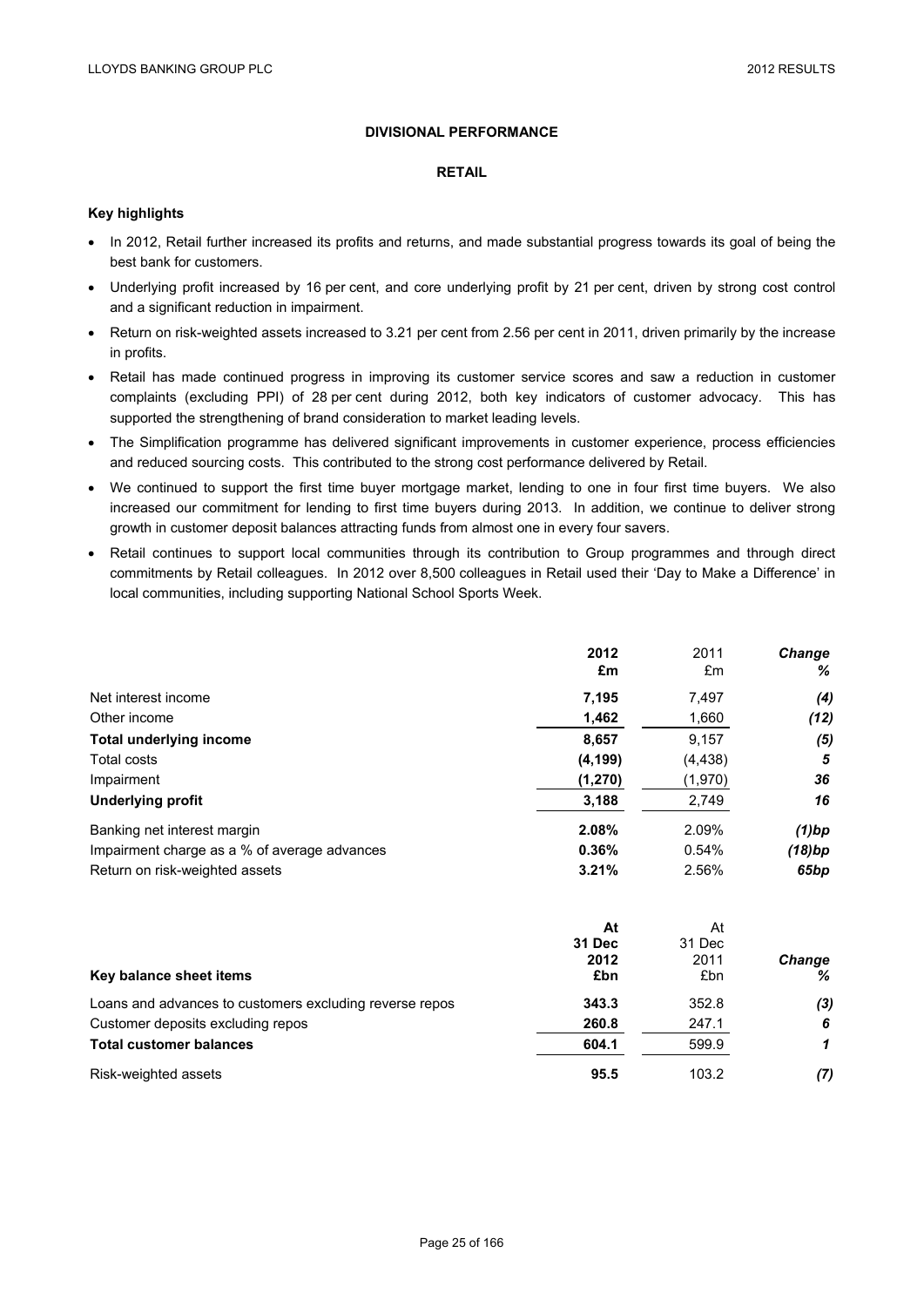# **RETAIL** (continued)

| Core                                                    | 2012        | 2011        | Change          |
|---------------------------------------------------------|-------------|-------------|-----------------|
|                                                         | £m          | £m          | ℅               |
| Net interest income                                     | 7,163       | 7,246       | (1)             |
| Other income                                            | 1,446       | 1,638       | (12)            |
| <b>Total underlying income</b>                          | 8,609       | 8,884       | (3)             |
| <b>Total costs</b>                                      | (4, 193)    | (4, 432)    | $\sqrt{5}$      |
| Impairment                                              | (1, 192)    | (1,796)     | 34              |
| <b>Underlying profit</b>                                | 3,224       | 2,656       | 21              |
| Banking net interest margin                             | 2.25%       | 2.20%       | 5 <sub>bp</sub> |
| Impairment charge as a % of average advances            | 0.37%       | 0.54%       | (17)bp          |
| Return on risk-weighted assets                          | 3.60%       | 2.75%       | 85bp            |
|                                                         | At          | At          |                 |
|                                                         | 31 Dec      | 31 Dec      |                 |
| Key balance sheet items                                 | 2012<br>£bn | 2011<br>£bn | Change<br>$\%$  |
|                                                         |             |             |                 |
| Loans and advances to customers excluding reverse repos | 317.3       | 325.1       | (2)             |
| Customer deposits excluding repos                       | 260.8       | 247.1       | 6               |
| <b>Total customer balances</b>                          | 578.1       | 572.2       | 1               |
| Risk-weighted assets                                    | 86.6        | 92.6        | (6)             |
| Non-core                                                | 2012        | 2011        | <b>Change</b>   |
|                                                         | £m          | £m          | ℅               |
| Net interest income                                     | 32          | 251         | (87)            |
| Other income                                            | 16          | 22          | (27)            |
| <b>Total underlying income</b>                          | 48          | 273         | (82)            |
| <b>Total costs</b>                                      | (6)         | (6)         |                 |
| Impairment                                              | (78)        | (174)       | 55              |
| <b>Underlying (loss) profit</b>                         | (36)        | 93          |                 |
| Banking net interest margin                             | 0.12%       | 0.83%       | (71)bp          |
| Impairment charge as a % of average advances            | 0.29%       | 0.59%       | (30)bp          |
|                                                         | At          | At          |                 |
|                                                         | 31 Dec      | 31 Dec      |                 |
| Key balance sheet items                                 | 2012<br>£bn | 2011<br>£bn | Change<br>%     |
|                                                         |             |             |                 |
| Total non-core assets                                   | 26.0        | 27.7        | (6)             |
| Risk-weighted assets                                    | 8.9         | 10.6        | (16)            |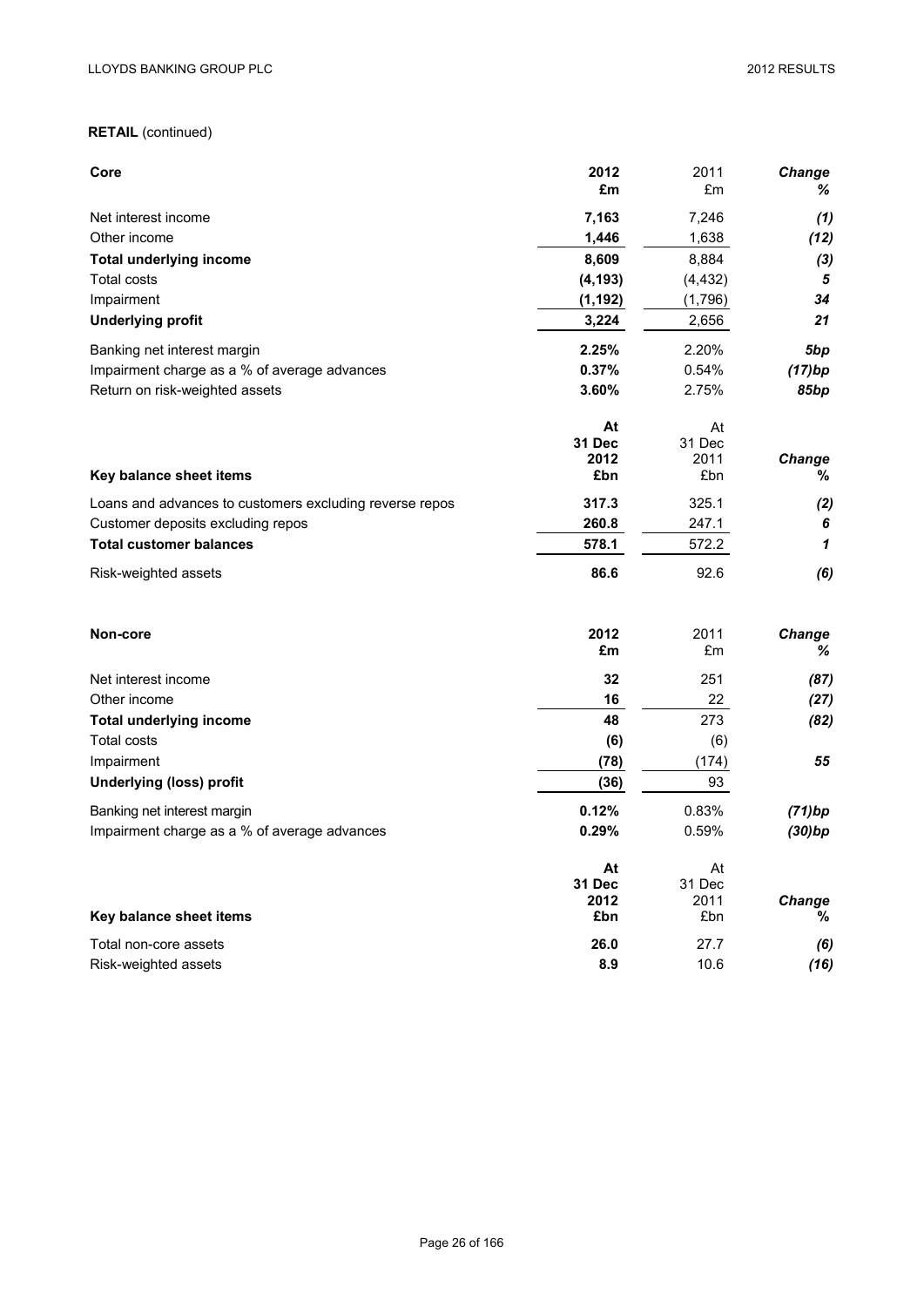#### **RETAIL** (continued)

#### **Strategic focus**

Retail's goal is to be the best bank for customers in the UK. We are working towards this by building deep and enduring relationships with our customers that deliver real value to them, and by continuing to support the UK economy. We are increasing engagement with our customers by delivering greater choice and flexibility through our multiple brands and channels. At the same time we are simplifying the business to increase our agility and enable us to respond more quickly to customers' needs, and improve customer experience. We are particularly focused on continuing to improve customer service and actively reduce customer complaints. In addition, by further developing our customer insight and gaining a deeper understanding of our customers, we are better aligning our products and services to our customers' requirements. This is increasing customer advocacy which ultimately delivers lower customer acquisition costs, greater share of their business and improved customer retention.

#### **Progress against strategic initiatives**

Retail has continued to make excellent progress towards being the best bank for customers during 2012. This progress is demonstrated by an increase in customer advocacy, reflected in our customer service scores which have risen by 13 per cent during 2012. This improvement is being supported by the strong focus within Retail on reducing customer complaints, which have decreased by 28 per cent (excluding PPI). Over 2012, based on performance across Branch, Telephone and Internet Banking, Lloyds TSB has been the leading High Street bank for customer service<sup>1</sup>.

By *investing* in customers and growth, we are positioning ourselves for an improvement in market conditions. We have maintained our position as the UK's largest lender to first time buyers and in 2012 helped one in every four buy their first home. This achievement has been supported by the development of new propositions for first-time and new-build property buyers. We have continued to deliver net inflows from switching current accounts as well as attracting deposits from almost one in every four savers. This has supported strong growth in customer deposit balances and contributed to our strengthened balance sheet. In addition, we have supported over half a million customers to buy their cars, improve their homes and manage their finances through unsecured consumer loans.

We are also investing in the channels our customers use to interact with the Group. In particular we have made significant developments to our digital proposition and branches. This includes the expansion of services available on smart phones and mobile devices, which has contributed to the continued growth of our online customer base to 9.5 million and our mobile banking services which are now used by 3.3 million customers.

Earlier in 2012 we concluded a review of the implications of the Retail Distribution Review. We will now offer investment advice to customers with over £100,000 of investible assets through our private banking services. It will allow us to focus on providing market leading savings and protection services to mainstream customers.

We are continuing to successfully *simplify* the bank. We have implemented further automation, and improved the functionality of current account and ISA savings switching services to improve customer experience. These processes also require significantly fewer manual interventions, contributing to reduced costs and customer complaints. We have also continued to develop our telephony services for customers and have introduced 'Say Anything' Interactive Voice Response technology, which guides customer calls accurately and promptly to the right service.

Finally, Retail has continued to *support the UK economy and local communities* through its contribution to Group programmes, and through commitments made by Retail colleagues. In 2012 over 8,500 colleagues volunteered using the Bank's 'Day to Make a Difference' programme. In addition, Retail played a key role in the Group's Partnership with the London 2012 Olympic and Paralympic Games as official sponsors. Our colleagues were involved in many community activities, including the Olympic and Paralympic Torch Relays, and National School Sport Week.

<sup>&</sup>lt;sup>1</sup> Compared to the other major High Street Banks (defined as Barclays, Halifax, HSBC, NatWest and Santander), using a composite weighted score of main current account holder's satisfaction with branch, telephone and internet services (among those using those channels in the last month). © GfK NOP Financial Research Survey (FRS), 12 months ended December 2012 approximately 45,000 adults surveyed.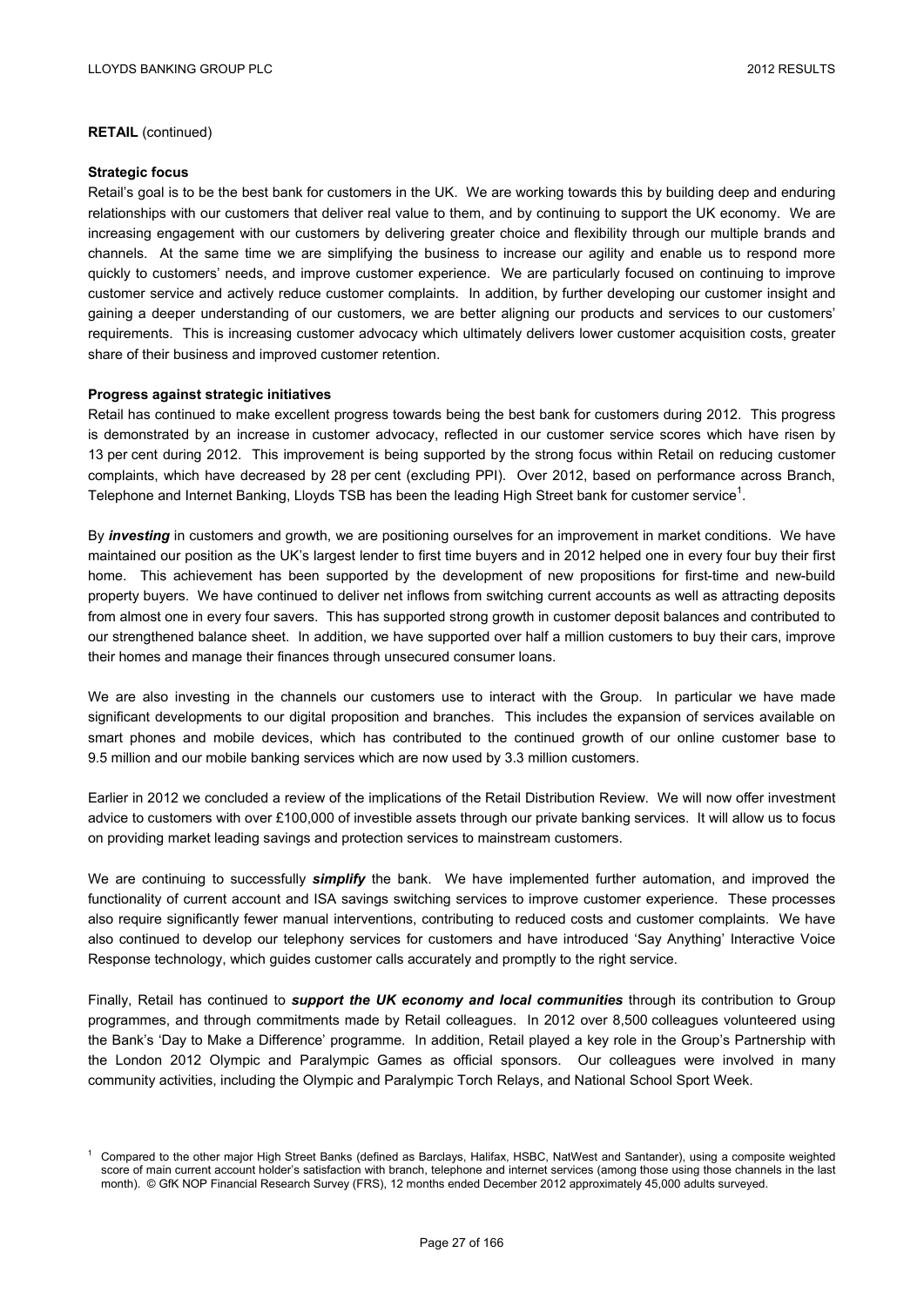#### **RETAIL** (continued)

#### **Financial performance**

In 2012, Retail's return on risk weighted assets increased to 3.21 per cent, a significant improvement on 2.56 per cent in 2011. This improvement was supported by a 16 per cent increase in underlying profit, and a 21 per cent increase in core underlying profit. The increase in profit in both core and total Retail was the result of strong cost control and continued significant improvements to credit performance. The core performance was very similar to the total performance given that non-core in Retail covers only 4 per cent of customer balances and 1 per cent of income.

Net interest income decreased by 4 per cent in 2012, driven by muted demand for lending, previous de-risking of the balance sheet and increased funding costs. While the prior de-risking of the lending portfolio has suppressed income growth, it also supported an offsetting reduction in impairment charges. Retail has taken a number of actions to offset the pressure on income which includes making strategic investments and re-pricing selected lending portfolios to reflect current funding costs.

Net interest margin was stable at 2.08 per cent in 2012. The net interest margin in the second half of the year particularly benefited from rate changes we made to the lending portfolio, but continues to be affected by higher funding costs and the impact of portfolio de-risking.

Other income decreased by 12 per cent largely as a result of lower Bancassurance income that reflected the subdued investment and protection market environment.

Total costs fell by 5 per cent, largely as a result of the Simplification programme. As part of this programme we have delivered end-to-end process enhancements, migration of customers to self-service channels, and implemented further improvements in purchasing arrangements across Retail. We have also delivered other day-to-day cost benefits, which, when combined with our work on Simplification, more than offset on-going cost inflation and increased investment spend.

Credit performance across the business continued to be strong considering the subdued economic environment. This was supported by our sustainable approach to risk, a continued focus on lending to existing customers and low interest rates. The unsecured impairment charge reduced to £893 million from £1,507 million in 2011, reflecting the impact of our sustainable approach to risk (resulting in improved new business quality), effective portfolio management and a reduction in unsecured balances. The secured impairment charge decreased to £377 million from £463 million in 2011, reflecting further reductions in impaired loans in the secured portfolio.

#### **Balance sheet progress**

Loans and advances to customers decreased by 3 per cent. This was driven by a number of factors, including reduced customer demand for new credit, existing customers continuing to reduce their personal indebtedness, non-core lending run-off and Retail maintaining a sustainable approach to risk. The reduction in lending to customers was in part due to the repayment of unsecured debt where balances reduced by £1.7 billion to £22.0 billion, or 7 per cent. Secured balances reduced by £7.8 billion, to £321.3 billion, of which £1.4 billion was a reduction in non-core mortgage balances.

Customer deposits increased by 6 per cent in 2012. This reflects the success of our multi-brand customer propositions and the agile pricing strategy that Retail has developed. Retail continued to deliver sustained growth in the savings market despite the high levels of competition. Our strong stable of savings brands continues to provide customers with a market leading range of products to meet their savings needs.

Risk-weighted assets decreased by £7.7 billion during 2012. This was the result of lower lending balances, effective portfolio management and prior de-risking of the balance sheet.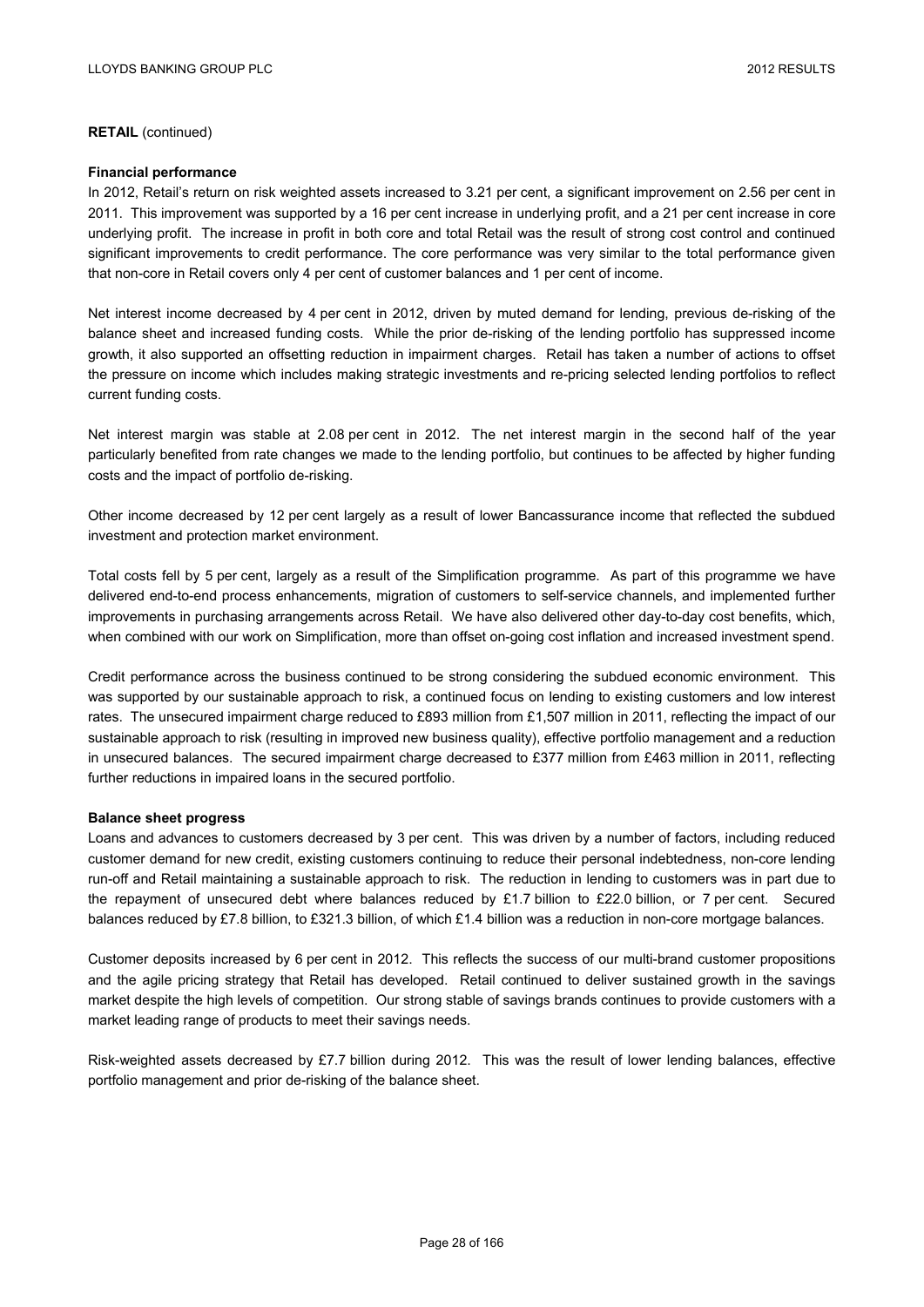## **COMMERCIAL BANKING**

#### **Key highlights**

- Commercial Banking was created in the fourth quarter of 2012 bringing Small and Medium-sized Enterprises (SME) together with larger corporate UK and global clients to ensure consistent and effective client coverage. The former Wholesale division has been combined with the Australian and European corporate businesses previously reported in the International segment of Wealth, International and Asset Finance.
- We continued to deepen our relationships with core clients through our investment in new products and capabilities to drive capital efficiency and through our lending commitments to support the UK economy and SMEs, including our involvement in the UK Government's National Loan Guarantee and the Funding for Lending Scheme (FLS).
- Underlying loss reduced by 60 per cent due to a 30 per cent reduction in impairments, which more than offset the reduction in total underlying income.
- Core underlying profit increased by 1 per cent to £1,748 million, driven by reduced impairments and improved other income from resilient performances in Capital Markets, Financial Markets and LDC. This was offset by lower net interest income. Return on risk-weighted assets increased to 1.36 per cent from 1.32 per cent.
- Underlying loss in the former Wholesale business reduced by 36 per cent due to a 31 per cent reduction in impairments and improved other income. This more than offset lower net interest income, resulting from our strategic non-core asset reduction and increased wholesale funding costs.
- Underlying profit in the former Commercial business increased by 10 per cent, driven by reduced impairments and costs partly offset by lower underlying income. Core net lending grew by 4 per cent against market contraction of 4 per cent and we assisted in excess of 120,000 SMEs to start up in 2012.

|                                                          | 2012           | $2011^1$                    | Change |
|----------------------------------------------------------|----------------|-----------------------------|--------|
|                                                          | £m             | £m                          | %      |
| Net interest income                                      | 2,206          | 3,192                       | (31)   |
| Other income                                             | 2,932          | 2,806                       | 4      |
| <b>Total underlying income</b>                           | 5,138          | 5,998                       | (14)   |
| Total costs                                              | (2,516)        | (2,600)                     | 3      |
| Impairment                                               | (2,946)        | (4, 210)                    | 30     |
| <b>Underlying loss</b>                                   | (324)          | (812)                       | 60     |
| Wholesale                                                | (792)          | (1,238)                     | 36     |
| Commercial                                               | 468            | 426                         | 10     |
| <b>Total Commercial Banking</b>                          | (324)          | (812)                       | 60     |
| Banking net interest margin                              | 1.58%          | 1.86%                       | (28)bp |
| Impairment charge as a % of average advances             | 1.85%          | 2.32%                       | (47)bp |
| Return on risk-weighted assets                           | $(0.18)\%$     | (0.39)%                     | 21bp   |
|                                                          | At             | At                          |        |
|                                                          | 31 Dec<br>2012 | 31 Dec<br>2011 <sup>1</sup> | Change |
| Key balance sheet items                                  | £bn            | £bn                         | %      |
| Loans and advances to customers excluding reverse repos: |                |                             |        |
| Wholesale                                                | 105.1          | 126.9                       | (17)   |
| Commercial                                               | 29.6           | 28.8                        | 3      |
|                                                          | 134.7          | 155.7                       | (13)   |
| Customer deposits excluding repos                        | 109.7          | 116.7                       | (6)    |
| Risk-weighted assets                                     | 165.2          | 192.9                       | (14)   |

 $<sup>1</sup>$  Restated to reflect transfers from Wealth, Asset Finance and International and transfer of Asset Finance to Wealth, Asset Finance and</sup> International.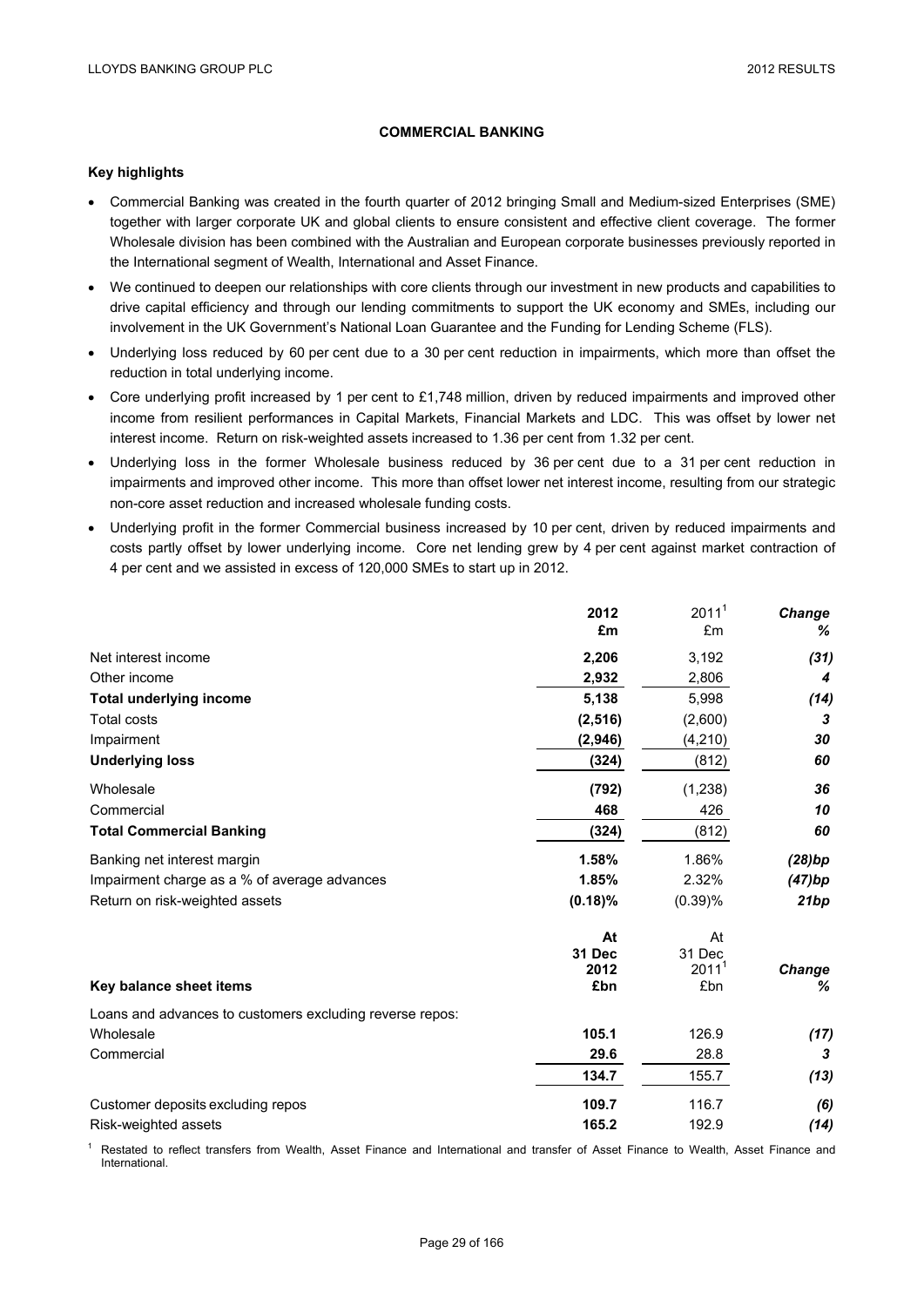| Core                                                    | 2012<br>£m     | 2011 <sup>1</sup><br>£m | <b>Change</b><br>% |
|---------------------------------------------------------|----------------|-------------------------|--------------------|
| Net interest income                                     |                | 2,846                   |                    |
| Other income                                            | 2,242<br>2,442 | 2,235                   | (21)<br>9          |
| <b>Total underlying income</b>                          | 4,684          | 5,081                   |                    |
| Total costs                                             | (2, 232)       | (2,292)                 | (8)<br>3           |
| Impairment                                              | (704)          | (1,055)                 | 33                 |
| <b>Underlying profit</b>                                | 1,748          | 1,734                   | 1                  |
| Banking net interest margin                             | 2.22%          | 2.54%                   | (32)bp             |
| Impairment charge as a % of average advances            | 0.67%          | 0.95%                   | (28)bp             |
| Return on risk-weighted assets                          | 1.36%          | 1.32%                   | 4bp                |
|                                                         | At             | At                      |                    |
|                                                         | 31 Dec         | 31 Dec                  |                    |
|                                                         | 2012           | 2011 <sup>1</sup>       | <b>Change</b>      |
| Key balance sheet items                                 | £bn            | £bn                     | %                  |
| Loans and advances to customers excluding reverse repos | 102.0          | 106.7                   | (4)                |
| Debt securities                                         | 0.5            | 0.2                     |                    |
| Available-for-sale financial assets                     | 1.8            | 3.1                     | (42)               |
|                                                         | 104.3          | 110.0                   | (5)                |
| Customer deposits excluding repos                       | 107.2          | 113.6                   | (6)                |
| Risk-weighted assets                                    | 127.8          | 128.5                   | (1)                |
| Non-core                                                | 2012           | 2011 <sup>1</sup>       | Change             |
|                                                         | £m             | £m                      | %                  |
| Net interest income                                     | (36)           | 346                     |                    |
| Other income                                            | 490            | 571                     | (14)               |
| <b>Total underlying income</b>                          | 454            | 917                     | (50)               |
| Total costs                                             | (284)          | (308)                   | 8                  |
| Impairment                                              | (2, 242)       | (3, 155)                | 29                 |
| <b>Underlying loss</b>                                  | (2,072)        | (2, 546)                | 19                 |
| Banking net interest margin                             | 0.35%          | 0.83%                   | (48)bp             |
| Impairment charge as a % of average advances            | 4.28%          | 4.60%                   | (32)bp             |
|                                                         | At             | At                      |                    |
|                                                         | 31 Dec         | 31 Dec                  |                    |

| Key balance sheet items                                 | 2012<br>£bn | 2011<br>£bn | <b>Change</b><br>% |
|---------------------------------------------------------|-------------|-------------|--------------------|
| Loans and advances to customers excluding reverse repos | 32.7        | 49.0        | (33)               |
| Debt securities                                         | 4.7         | 12.3        | (62)               |
| Available-for-sale financial assets                     | 2.5         | 9.4         | (73)               |
|                                                         | 39.9        | 70.7        | (44)               |
| Non-core assets                                         | 43.0        | 76.2        | (44)               |
| Risk-weighted assets                                    | 37.4        | 64.4        | (42)               |
| $\mathbf{A}$ and $\mathbf{A}$                           |             |             |                    |

<sup>1</sup> Restated.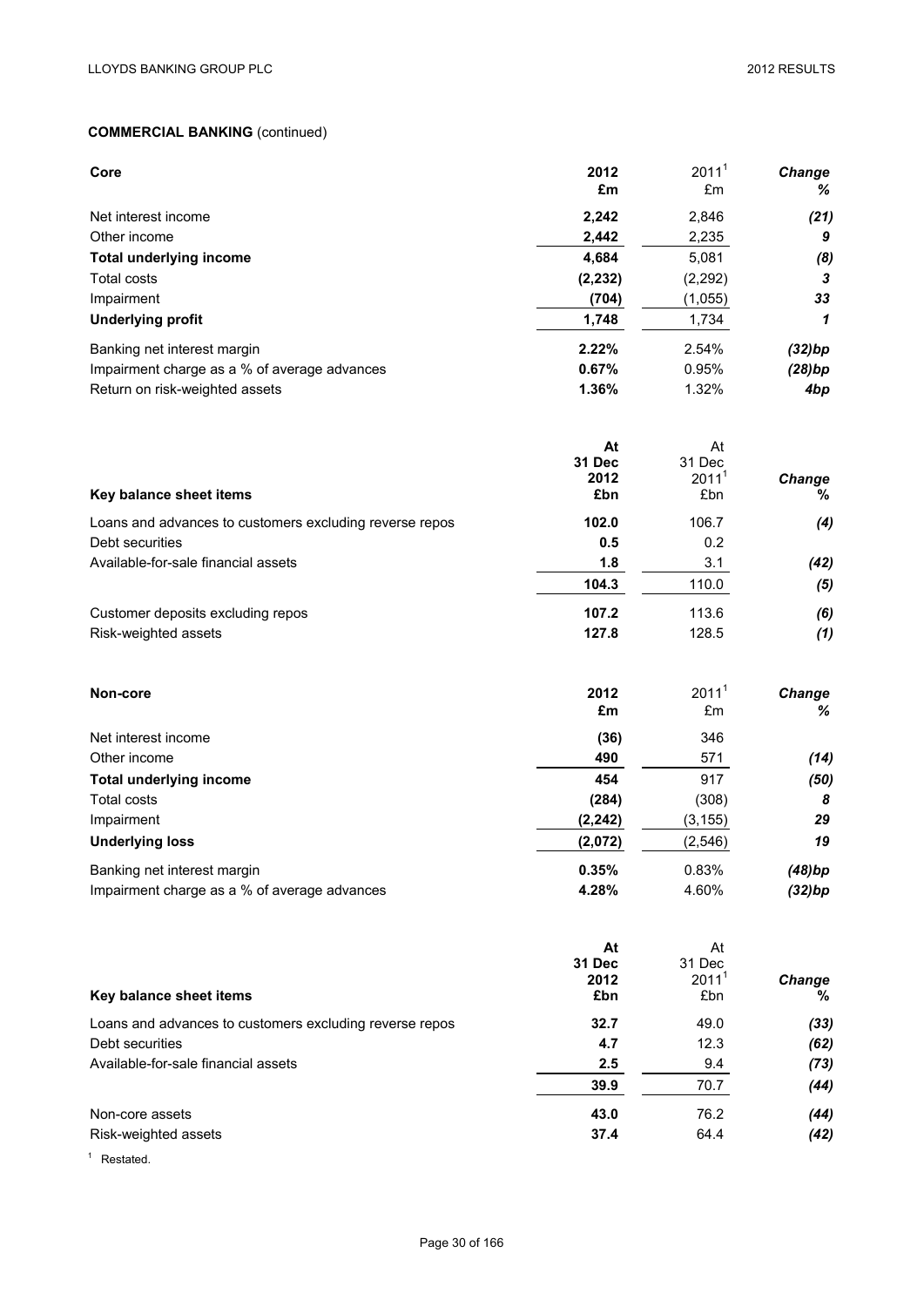#### **Strategic focus**

Commercial Banking's strategy is to be the best bank for our clients. We have put clients at the centre of our business model and will lead our business through four coverage segments: Small and Medium-sized Enterprises (SME), Mid Markets, Global Corporates and Financial Institutions. We will meet our clients' needs with a suite of core banking products from Lending and Transaction Banking to Financial Markets and Capital Markets, delivering the full capability of the bank to our clients and serving their needs as they move up the value chain. Our strategy is driven by three guiding principles; to be client centric, UK focused and capital efficient with a rigorous focus on executing our plans according to these core principles. Our business will be delivered through the formation of a simpler leaner organisation, sharper prioritisation of resources to support our core clients and focused investment in product capability to better serve our clients' needs. All of this will contribute to the delivery of strong and sustainable Commercial Banking returns over time.

#### **Progress against strategic initiatives**

In the fourth quarter of 2012, Commercial Banking *reshaped* the business, bringing SME clients together with larger corporate UK and global clients to ensure consistent and effective client coverage. We continue our exercise to resegment our client coverage, driven by evolving client behaviours. For SME and Mid-Markets clients we are strengthening our face-to-face banking proposition as well as working to improve the delivery of simple products to meet simple needs through enhanced digital capability. For larger corporate clients we are strengthening our product capability through investment in Transaction Banking at the same time as enriching the core proposition in Financial Markets and Capital Markets to improve fee generating solutions.

In 2012, we made good progress in *simplifying* the business through a series of initiatives to streamline operational processes and improve client experience and service. We have already delivered benefits through de-layering the organisation and removing inefficiencies and will continue to benefit as we deliver synergies from bringing the legacy divisions together. Within SME, significant progress has been made in simplifying the lending process and the time taken to complete lending transactions to clients has almost halved from the end of 2011 compared to the end of 2012. The reshaping and simplifying of the business is leading to a more effective and agile organisation.

We have sharpened our focus on *strengthening* the balance sheet and improving capital efficiency through the development of more considered client participation and controlled reduction of the non-core portfolio. Within our core business, we have further refined our client participation and will rationalise exposure to capital-intensive businesses. In 2012, for example we discontinued our origination of new Project Finance business in the US and restricted new origination in Australia to key clients with strong UK linkage only, and reduced our exposure to parts of the corporate real estate portfolio that do not deliver acceptable returns. We have continued to reduce our exposure to non-core assets, achieving a substantial reduction of £33.2 billion in 2012, a decrease of 44 per cent.

We continued to *invest* in product capability in 2012 and are positioning ourselves to benefit from eventual economic recovery. As part of our programme to enhance our capabilities in capital efficient products, we have continued to invest in the Transaction Banking platform delivering product capabilities in Card Payments & Acceptance, Currencies and International Cash Management. Meanwhile, we processed all ticket payments and provided merchant support at all of the principal London 2012 Olympic sites. In Foreign Exchange, client volumes increased by 19 per cent compared to 2011 through investments in electronic channels and improved pricing and risk management capabilities. More specifically on client connectivity we are making good progress in Foreign Exchange service to provide our clients with a seamless 24 hour service globally in 2013.

Additionally, in 2012 we continued our focus to *support the UK economy* through financing UK SMEs and developing discounted funding propositions for our clients through the UK Government's National Loan Guarantee Scheme and the Funding for Lending Scheme (FLS). In SME we grew our core net lending by 4 per cent in a market which contracted by 4 per cent and we helped in excess of 120,000 SMEs to start up in 2012. External recognition of our support for SMEs includes being voted as the Winner of the Innovation in SME Finance award from Business Moneyfacts, as well as "Most Supportive Lender of the Year" from the National Association of Commercial Finance Brokers.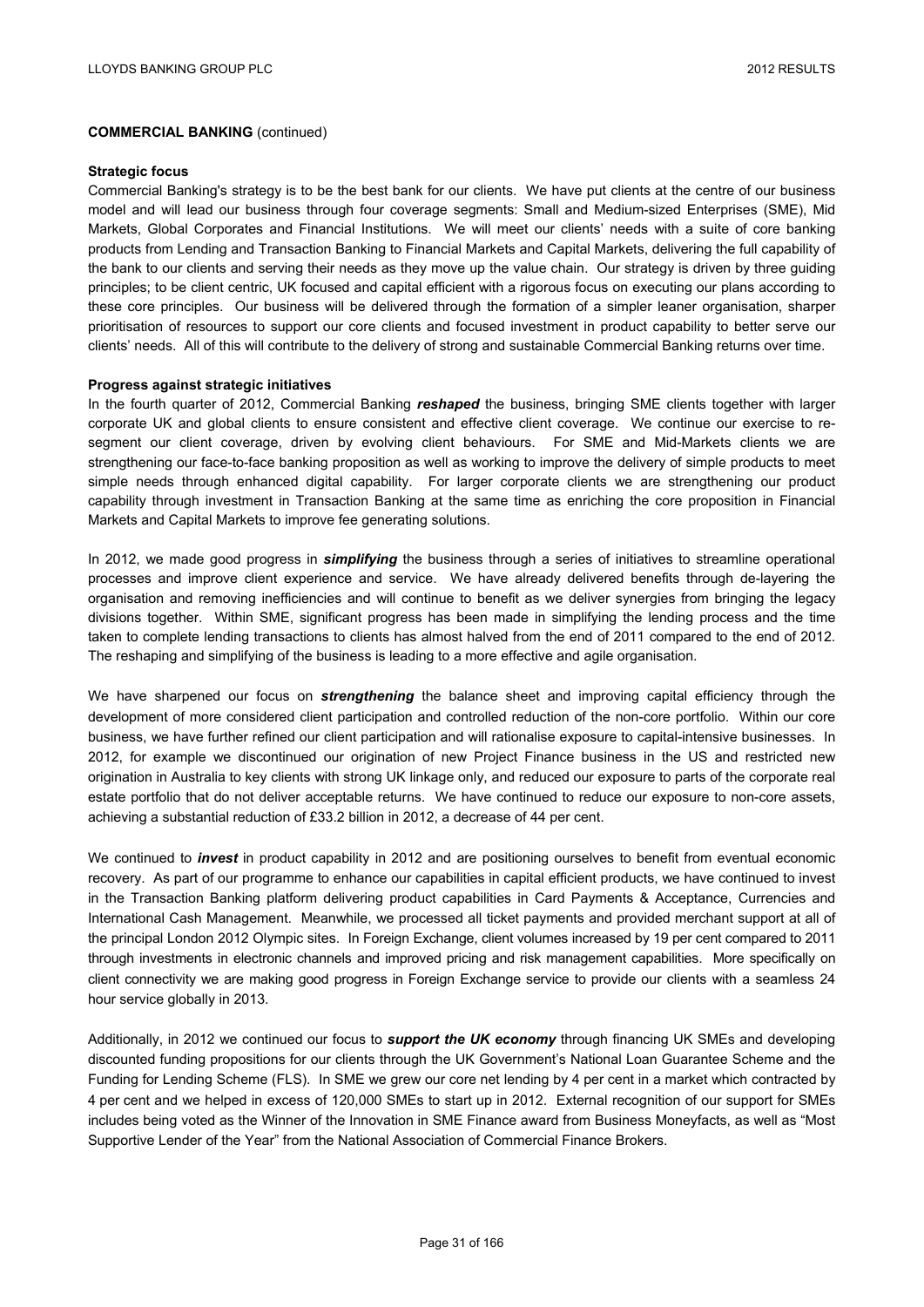In Mid Markets we grew share of lending in a declining market and will invest in additional capacity to support our clients in 2013. In Social Housing, within Mid Markets, we topped the Housing Association Bond league table in 2012 with 10 Bookrunner mandates for 10 separate housing associations, highlighting our support for clients and contributing to the availability of housing stock in the UK.

In 2012, we supported our Global Corporate clients in raising £12.8 billion of financing through the Debt Capital Markets, enabling them to finance and grow their businesses. We have made good progress in creating solutions for our clients, attaining a top five position in Investment Grade Corporate Sterling debt issuance, and were awarded the 2012 Greenwich Quality Leader award for Large Corporate Banking in the UK, recognising our strong client experience.

In Project Finance, we provided in excess of £750 million of lending to UK infrastructure initiatives and achieved the top UK Bookrunner position in 2012. We received the PPP Deal of the Year award in 2012 from Project Finance International, highlighting our commitment and the key role we are playing in supporting UK infrastructure projects that are vital for stimulating economic growth.

In LDC, our private equity arm, we continued to invest equity through the cycle in support of clients across SME and Mid Markets. During 2012, 96 per cent of our investment was focused on the UK with over £300 million invested in new portfolio companies.

As a testament to our client-centric approach, Commercial Banking was awarded for the eighth year in a row the Business Bank of the Year at the FD's Excellence Awards (in association with the Institute of Chartered Accountants in England and Wales, supported by the CBI).

We have grown our capabilities in Transaction Banking and Capital Markets and increased fee based income. This is in line with broader market trends as clients' needs have become less lending-reliant and more focused on liability and risk management solutions. As we execute our strategy to be client centric, UK focused and capital efficient this increase in fee based income from client solutions will be an important driver of our income over time.

#### **Financial performance**

Divisional underlying loss reduced by £488 million due to the significant reduction in impairments as a result of lower charges in most of the businesses, increased other income, and lower total costs partially offset by reduced net interest income. Core underlying profit increased by £14 million with core return on risk-weighted assets increasing by 4 basis points.

Net interest income decreased by £986 million. Core net interest income decreased by £604 million as a result of average lending volumes decreasing by £5.4 billion and margin compression. Despite lending growth in the former Commercial division, corporate client demand in the former Wholesale division was subdued continuing the current market trend of deleveraging, and compressed margins reflecting higher wholesale funding costs and improved recognition of the cost and value of funds across the Group. Non-core net interest income decreased by £382 million due to average lending volumes decreasing by £16.9 billion and compressed margins.

Banking net interest margin decreased by 28 basis points to 1.58 per cent, primarily reflecting margin compression from increased wholesale funding costs and competition for customer deposits. Core net interest margin decreased by 32 basis points to 2.22 per cent as there was limited opportunity for asset repricing to offset higher funding costs. Noncore net interest margin decreased by 48 basis points to 0.35 per cent, reflecting higher wholesale funding costs.

Other income increased by £126 million, reflecting higher client activity in Financial Markets and Debt Capital Markets despite difficult market conditions, and a resilient performance in LDC benefiting from a strong vintage.

Commercial Banking costs decreased by 3 per cent, with continued focus on cost management, savings attributable to the Simplification programme and the savings arising from the reduction in non-core assets. The benefits of these cost savings initiatives enabled further investment in Wholesale product capabilities in Financial Markets, Capital Markets and Transaction Banking.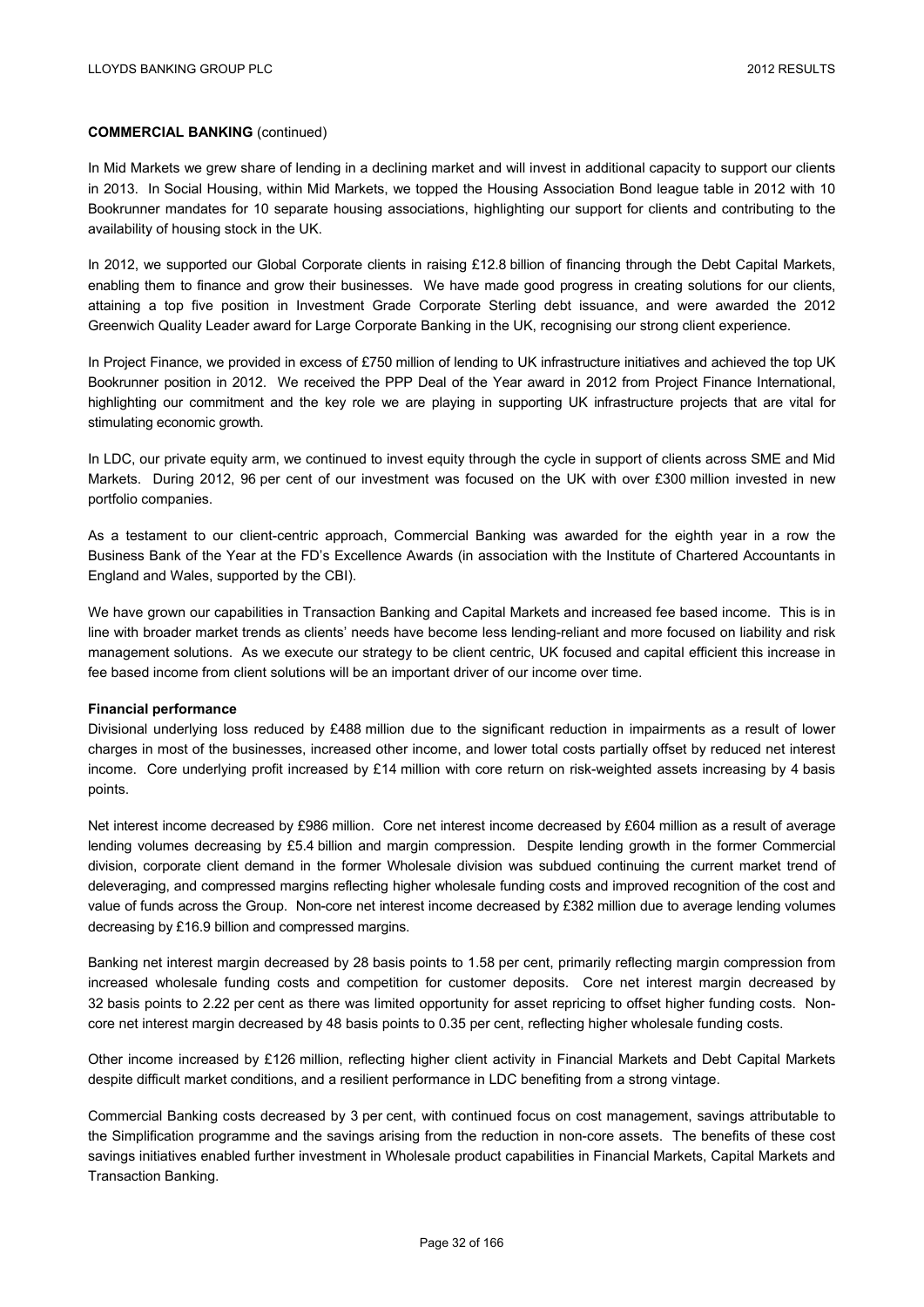Impairment charges decreased by £1,264 million, due to a 29 per cent reduction in non-core impairments driven by the Australasian and the Acquisition Finance portfolio, partly offset by further deterioration in the Shipping portfolio. Core impairments decreased by 33 per cent including in Mid Markets, Corporate and SME. In Mid Markets and Corporate there were specific large impairments in 2011 which were not repeated in 2012.

#### **Balance sheet progress**

Commercial Banking continues to focus on de-risking the balance sheet by reducing non-core assets whilst strengthening its relationships with core customers. Net lending in the former Commercial division increased by £0.8 billion, whilst core client deleveraging, and the non-core asset reduction in the former Wholesale division, more than offset this increase. Non-core assets decreased £33.2 billion mainly driven by a reduction of treasury assets of £14.5 billion and loans and advances to customers, excluding reverse repos.

Loans and advances to customers, excluding reverse repos, decreased by £21.0 billion, of which £16.3 billion was driven by the non-core asset reduction. Core lending decreased by £4.7 billion as demand for new corporate lending and refinancing of existing facilities was more than offset by the level of maturities, reflecting a continued trend of subdued corporate lending demand and client deleveraging as credit facilities matured and were not renewed by clients.

Risk-weighted assets decreased by £27.7 billion primarily reflecting repayments, the impact of subdued corporate lending and balance sheet disposals; core risk-weighted assets remained broadly flat due to the impact of regulatory treatments and rule changes. Non-core risk-weighted assets represented £27.0 billion of this reduction and was driven by non-core disposals.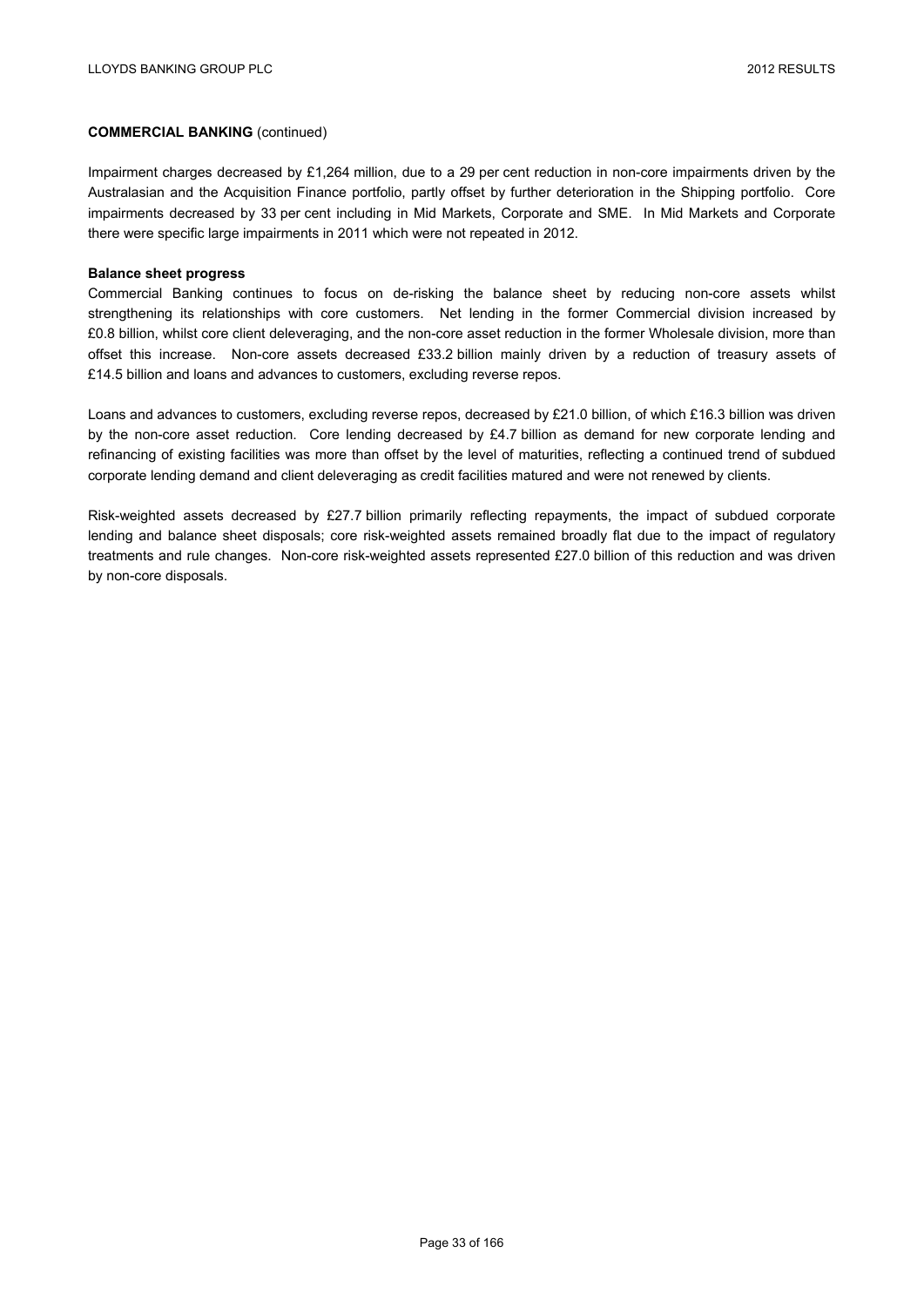## **COMMERCIAL BANKING** (continued)

### *Wholesale sub-segment* **–** *financial performance*

|                                                 | <b>Total</b> |            |             | Core       |            |                    |
|-------------------------------------------------|--------------|------------|-------------|------------|------------|--------------------|
|                                                 | 2012<br>£m   | 2011<br>£m | Change<br>℅ | 2012<br>£m | 2011<br>£m | <b>Change</b><br>℅ |
| Net interest income                             | 1,027        | 1,941      | (47)        | 1,072      | 1,617      | (34)               |
| Other income                                    | 2,513        | 2,380      | 6           | 2,024      | 1,810      | 12                 |
| <b>Total underlying income</b>                  | 3,540        | 4,321      | (18)        | 3,096      | 3,427      | (10)               |
| <b>Total costs</b>                              | (1,628)      | (1,652)    | 1           | (1, 348)   | (1,350)    |                    |
| Impairment                                      | (2,704)      | (3,907)    | 31          | (452)      | (759)      | 40                 |
| <b>Underlying (loss) profit</b>                 | (792)        | (1, 238)   | 36          | 1,296      | 1,318      | (2)                |
| Banking net interest margin                     | 0.96%        | 1.35%      | (39)bp      | 1.40%      | 1.83%      | (43)bp             |
| Impairment charge as a % of<br>average advances | 2.10%        | 2.56%      | (46)bp      | 0.59%      | 0.90%      | (31)bp             |
| Return on risk-weighted assets                  | $(0.51)\%$   | (0.69)%    | 18bp        | 1.24%      | 1.23%      | 1bp                |
| Key balance sheet items<br>At 31 December       | £bn          | £bn        | $\%$        | £bn        | £bn        | %                  |
| Loans and advances to customers                 |              |            |             |            |            |                    |
| excluding reverse repos                         | 105.1        | 126.9      | (17)        | 73.5       | 79.3       | (7)                |
| Debt securities                                 | 5.2          | 12.5       | (58)        | 0.5        | 0.2        |                    |
| Available-for-sale financial assets             | 4.3          | 12.5       | (66)        | 1.8        | 3.1        | (42)               |
|                                                 | 114.6        | 151.9      | (25)        | 75.8       | 82.6       | (8)                |
| Customer deposits excluding repos               | 75.6         | 84.6       | (11)        | 73.2       | 81.8       | (11)               |
| Risk-weighted assets                            | 140.1        | 167.5      | (16)        | 103.7      | 104.7      | (1)                |

Total underlying loss decreased by £446 million with core underlying profit decreasing by £22 million mainly due to the significant reduction in impairments and increased other income, partially offset by reduced net interest income.

Net interest income decreased by £914 million. Core net interest income decreased by £545 million due to average lending volumes decreasing by £6.1 billion as a result of subdued global corporate client demand, continuing the current market trend of deleveraging, and lower margins.

Banking net interest margin decreased by 39 basis points to 0.96 per cent, primarily reflecting margin compression from increased wholesale funding costs and competition for customer deposits. Core net interest margin decreased by 43 basis points to 1.40 per cent following limited opportunity for asset repricing to offset higher funding costs.

Other income increased by £133 million, with core other income increasing by £214 million, reflecting higher client activity in Financial Markets and Debt Capital Markets despite difficult market conditions, and a resilient performance in LDC benefiting from strong vintage.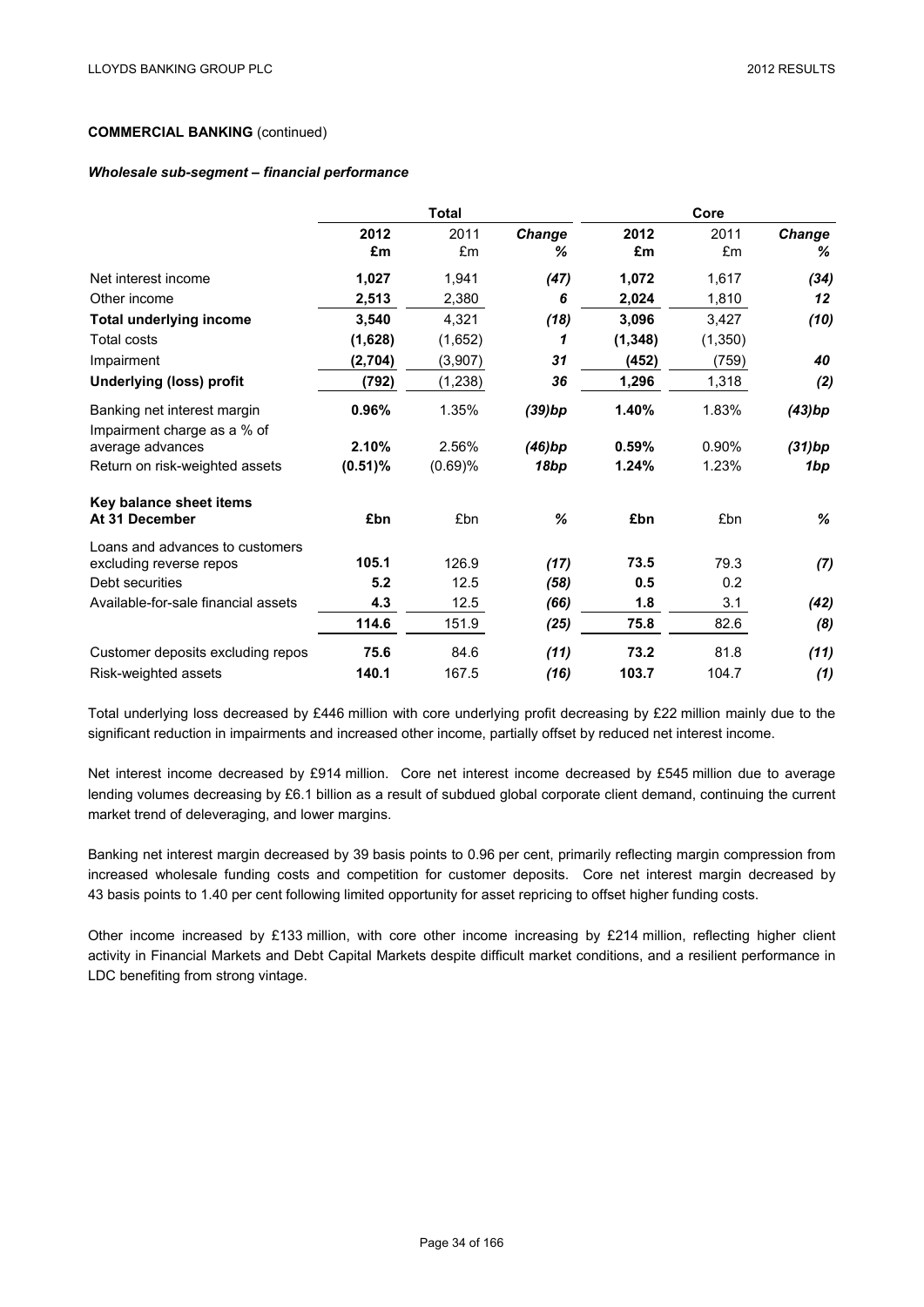## **COMMERCIAL BANKING** (continued)

### *Commercial sub-segment* **–** *financial performance*

|                                                            | <b>Total</b> |            |             | Core       |            |                |  |
|------------------------------------------------------------|--------------|------------|-------------|------------|------------|----------------|--|
|                                                            | 2012<br>£m   | 2011<br>£m | Change<br>℅ | 2012<br>£m | 2011<br>£m | Change<br>%    |  |
| Net interest income                                        | 1,179        | 1,251      | (6)         | 1,170      | 1,229      | (5)            |  |
| Other income                                               | 419          | 426        | (2)         | 418        | 425        | (2)            |  |
| <b>Total underlying income</b>                             | 1,598        | 1,677      | (5)         | 1,588      | 1,654      | (4)            |  |
| <b>Total costs</b>                                         | (888)        | (948)      | 6           | (884)      | (942)      | 6              |  |
| Impairment                                                 | (242)        | (303)      | 20          | (252)      | (296)      | 15             |  |
| <b>Underlying profit</b>                                   | 468          | 426        | 10          | 452        | 416        | 9              |  |
| Banking net interest margin<br>Impairment charge as a % of | 3.96%        | 4.21%      | (25)bp      | 4.11%      | 4.37%      | (26)bp         |  |
| average advances                                           | 0.81%        | 1.06%      | (25)bp      | 0.89%      | 1.09%      | (20)bp         |  |
| Return on risk-weighted assets                             | 1.86%        | 1.62%      | 24bp        | 1.90%      | 1.69%      | 21bp           |  |
| Key balance sheet items<br>At 31 December                  | £bn          | £bn        | ℅           | £bn        | £bn        | %              |  |
| Loans and advances to customers                            |              |            |             |            |            |                |  |
| excluding reverse repos                                    | 29.6         | 28.8       | 3           | 28.5       | 27.4       | 4              |  |
| Customer deposits excluding repos                          | 34.1         | 32.1       | 6           | 34.0       | 31.8       | $\overline{7}$ |  |
| <b>Total customer balances</b>                             | 63.7         | 60.9       | 5           | 62.5       | 59.2       | 6              |  |
| Risk-weighted assets                                       | 25.1         | 25.4       | (1)         | 24.1       | 23.8       | 1              |  |

Total underlying profit increased £42 million, with core underlying profit increasing by £36 million due to the significant reduction in impairments and costs, partially offset by reduced underlying income.

Core net lending increased £1.1 billion despite the SME market contracting 4 per cent. Core net interest income decreased £59 million primarily due to compressed margins from higher wholesale funding costs and increased competition for customer deposits. This is reflected in the core net interest margin reduction of 26 basis points.

Total impairments decreased £61 million reflecting the continued benefits from the application of a prudent risk appetite and the low interest rate environment, helping to maintain defaults at a lower level.

Total customer deposits excluding repos increased £2.0 billion reflecting the ongoing success in attracting new customers.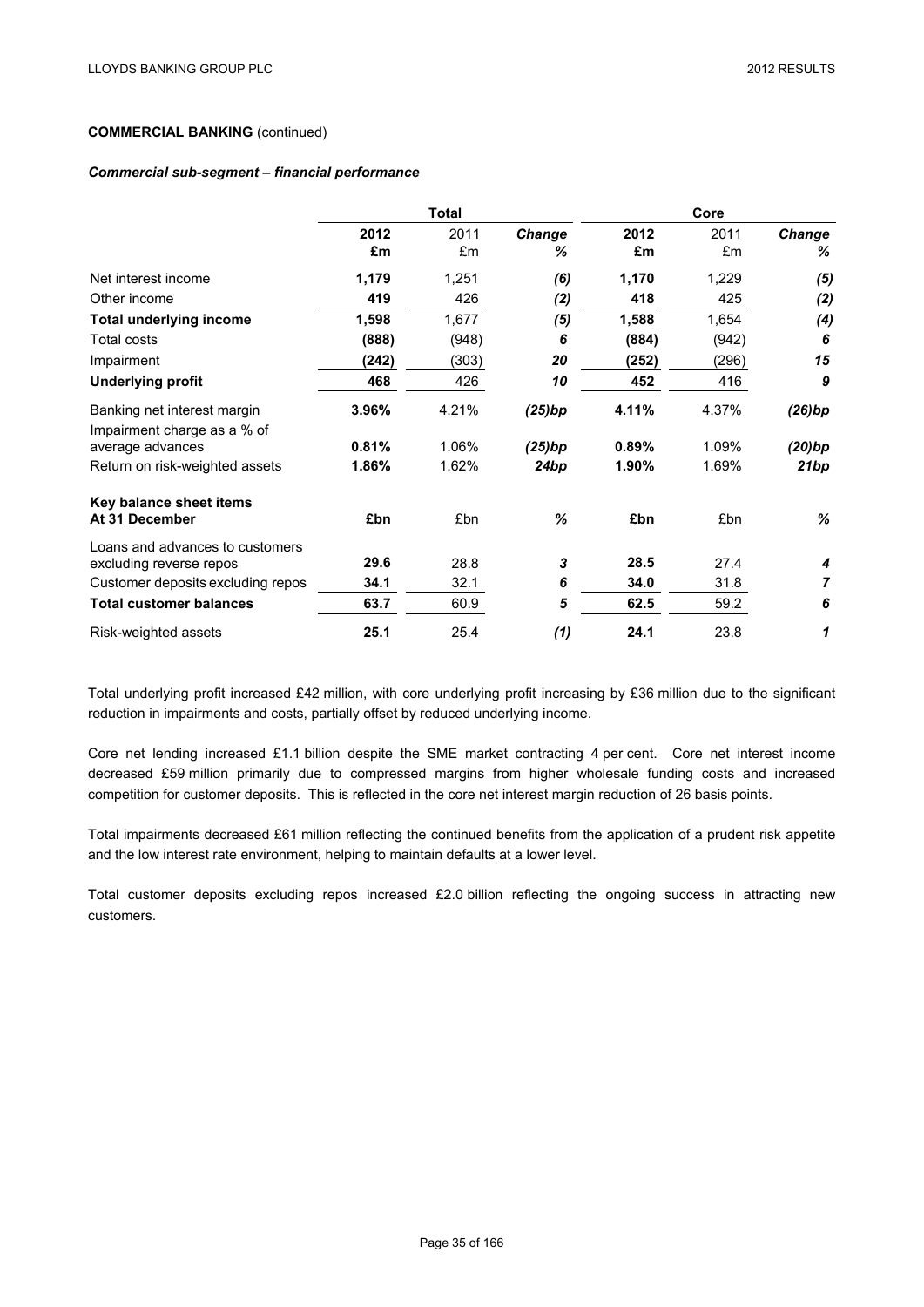## **WEALTH, ASSET FINANCE AND INTERNATIONAL**

### **Key highlights**

- In 2012 we achieved strong profitable growth in our Wealth and Asset Finance businesses while simultaneously making progress in strengthening our balance sheet, simplifying our international operating model and investing in building capability for the future.
- Divisional performance improved in 2012 with losses reducing by 67 per cent to £929 million primarily driven by lower impairments, mainly in Ireland. Profits in the core business increased by 27 per cent to £459 million, driven by strong performance in the Wealth and Asset Finance businesses.
- Core return on risk-weighted assets increased from 3.62 per cent to 5.07 per cent.
- The balance sheet has been further strengthened through a 24 per cent growth in customer deposits and a reduction in non-core assets of a further 20 per cent, including a £3.7 billion reduction in our Irish portfolio.
- We achieved cost savings of 5 per cent through further progress on Simplification initiatives, which in turn enabled further investment in the core businesses to improve the customer experience.
- We continue to reshape our operations by further streamlining our international footprint through the announced exits from five countries (following seven exits last year) and a significantly reduced presence in a further four.

|                                              | 2012       | $2011^1$   | <b>Change</b> |
|----------------------------------------------|------------|------------|---------------|
|                                              | £m         | £m         | %             |
| Net interest income                          | 799        | 1,003      | (20)          |
| Other income                                 | 2,043      | 2,230      | (8)           |
| <b>Total underlying income</b>               | 2,842      | 3,233      | (12)          |
| Total costs                                  | (2, 291)   | (2, 414)   | 5             |
| Impairment                                   | (1,480)    | (3,604)    | 59            |
| <b>Underlying loss</b>                       | (929)      | (2,785)    | 67            |
| Banking net interest margin                  | 1.65%      | 1.72%      | (7)bp         |
| Impairment charge as a % of average advances | 3.12%      | 6.48%      | (3.36)pp      |
| Return on risk-weighted assets               | $(2.31)\%$ | $(5.82)\%$ | $3.51$ pp     |

| Key balance sheet and other items                       | At<br>31 Dec<br>2012<br>£bn | At<br>31 Dec<br>$2011^1$<br>£bn | <b>Change</b><br>% |
|---------------------------------------------------------|-----------------------------|---------------------------------|--------------------|
| Loans and advances to customers excluding reverse repos | 33.4                        | 40.2                            | (17)               |
| Customer deposits excluding repos                       | 51.9                        | 41.7                            | 24                 |
| <b>Total customer balances</b>                          | 85.3                        | 81.9                            | 4                  |
| Operating lease assets                                  | 2.8                         | 2.7                             | 4                  |
| Funds under management                                  | 189.1                       | 182.0                           | 4                  |
| Risk-weighted assets                                    | 36.2                        | 43.6                            | (17)               |

<sup>1</sup> Restated to reflect transfers to Commercial Banking and transfer of Asset Finance to Wealth, Asset Finance and International.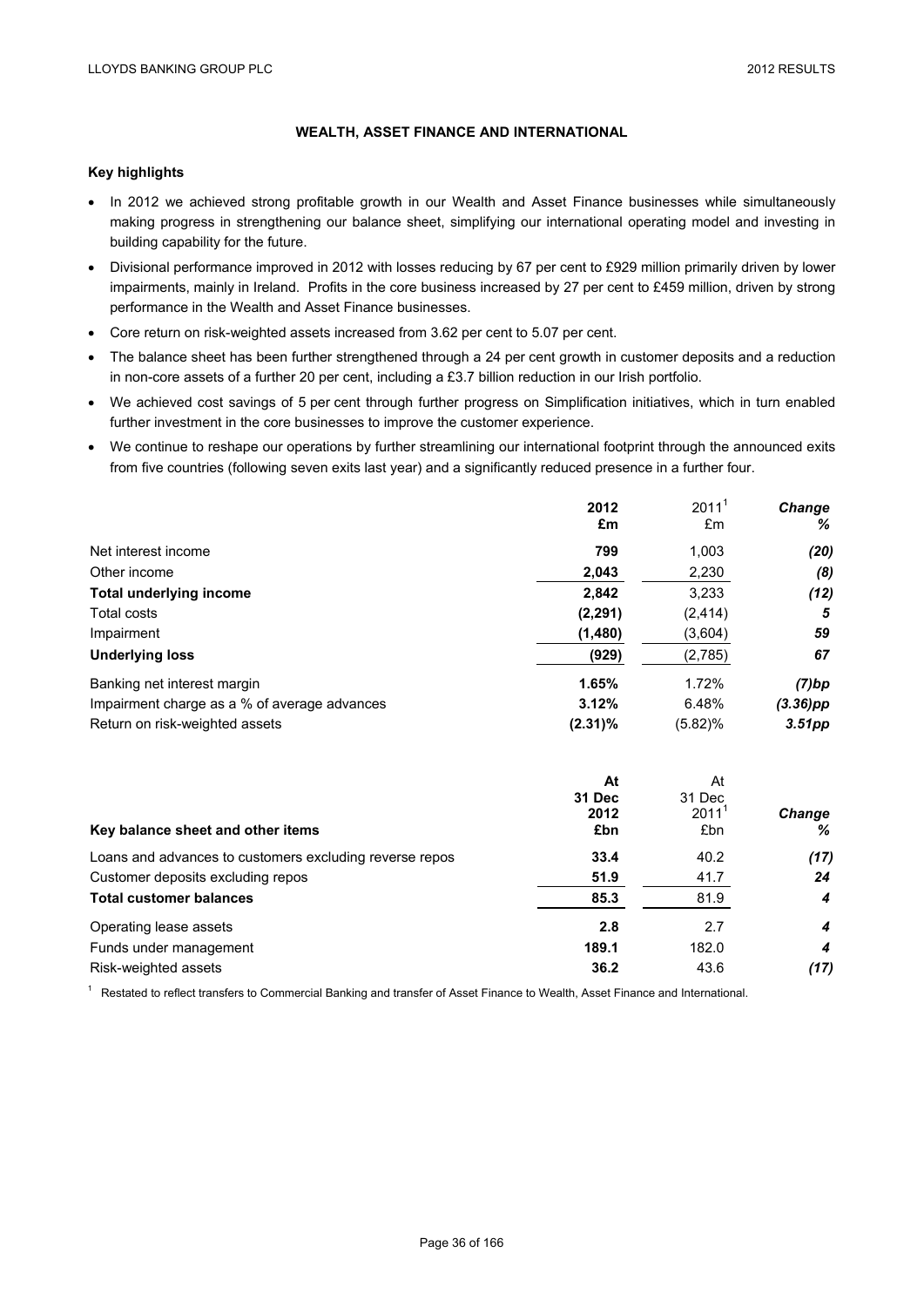| Core                                                    | 2012          | 2011 <sup>1</sup>        | Change             |
|---------------------------------------------------------|---------------|--------------------------|--------------------|
|                                                         | £m            | £m                       | %                  |
| Net interest income                                     | 312           | 293                      | 6                  |
| Other income                                            | 1,964         | 1,985                    | (1)                |
| <b>Total underlying income</b>                          | 2,276         | 2,278                    |                    |
| Total costs                                             | (1,795)       | (1,884)                  | 5                  |
| Impairment                                              | (22)          | (33)                     | 33                 |
| <b>Underlying profit</b>                                | 459           | 361                      | 27                 |
| Banking net interest margin                             | 5.90%         | 5.04%                    | 86bp               |
| Impairment charge as a % of average advances            | 0.45%         | 0.60%                    | (15)bp             |
| Return on risk-weighted assets                          | 5.07%         | 3.62%                    | 1.45pp             |
|                                                         | At            | At                       |                    |
|                                                         | <b>31 Dec</b> | 31 Dec                   |                    |
| Key balance sheet and other items                       | 2012<br>£bn   | $2011^1$<br>£bn          | Change<br>%        |
| Loans and advances to customers excluding reverse repos | 5.3           | 5.1                      | 4                  |
| Customer deposits excluding repos                       | 51.0          | 40.4                     | 26                 |
| <b>Total customer balances</b>                          | 56.3          | 45.5                     | 24                 |
| Operating lease assets                                  | 2.7           | 2.7                      |                    |
| Funds under management                                  | 188.6         | 181.6                    | 4                  |
| Risk-weighted assets                                    | 9.6           | 9.8                      | (2)                |
|                                                         |               |                          |                    |
| Non-core                                                | 2012          | 2011 <sup>1</sup>        | Change             |
|                                                         | £m            | £m                       | %                  |
| Net interest income                                     | 487           | 710                      | (31)               |
| Other income                                            | 79            | 245                      | (68)               |
| <b>Total underlying income</b>                          | 566           | 955                      | (41)               |
| <b>Total costs</b>                                      | (496)         | (530)                    | 6                  |
| Impairment                                              | (1, 458)      | (3,571)                  | 59                 |
| <b>Underlying loss</b>                                  | (1, 388)      | (3, 146)                 | 56                 |
| Banking net interest margin                             | 1.13%         | 1.35%                    | (22)bp             |
| Impairment charge as a % of average advances            | 3.42%         | 7.11%                    | $(3.69)$ pp        |
|                                                         | At            | At                       |                    |
|                                                         | 31 Dec        | 31 Dec                   |                    |
| Key balance sheet and other items                       | 2012<br>£bn   | 2011 <sup>1</sup><br>£bn | <b>Change</b><br>% |
|                                                         |               |                          |                    |
| Total non-core assets                                   | 28.9          | 36.2                     | (20)               |
| Risk-weighted assets                                    | 26.6          | 33.8                     | (21)               |
| $\mathbf{1}$<br>Restated.                               |               |                          |                    |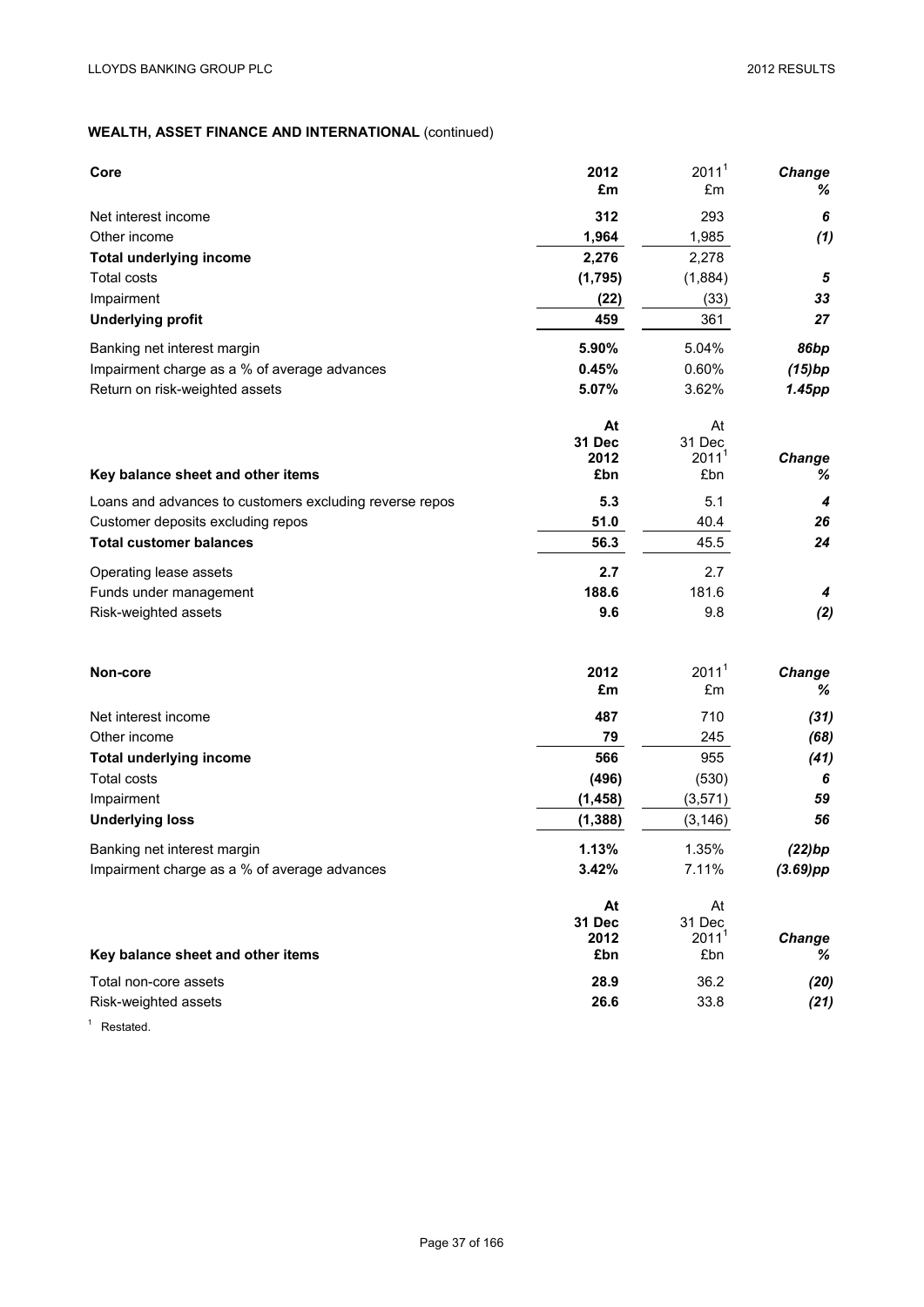#### **Strategic focus**

The business segments of the division have been aligned this year to reflect the operating model:

- **Wealth**  our UK and International Wealth businesses, Scottish Widows Investment Partnership and St James's Place.
- **Asset Finance**  our UK and International Asset Finance and on-line deposit businesses.
- **International**  our non-core businesses in Ireland, Europe, Asia and the rest of the world (excluding businesses transferred to the Commercial Banking division in the year).

Wealth provides strong growth opportunities for the Group. Its goal is to be recognised as the Wealth advisor of choice to appropriate Retail and Commercial Banking customers alongside targeted customer acquisition. We aim to grow the amount of customer deposits and funds under management that we manage on behalf of franchise customers, whilst improving margins and operating efficiency.

In Asset Finance, we have been refocusing the business into sectors which fit our risk appetite and profitability and are looking to deliver focused, profitable growth while completing the run-down or disposal of portfolios which are closed to new business.

In the International businesses, the priority is to maximise value in the medium-term. The immediate focus is on close management of the balance sheet where we are contributing to a strengthening of the Group's balance sheet through a significant and managed run-down of non-core assets. At the same time, we continue progress on rationalising our international footprint delivering operational efficiencies and reducing the cost base to fit the reshaped business models.

#### **Progress against strategic initiatives**

The significant progress we have made in *strengthening* the balance sheet positions us for focused, profitable growth in our core business. Alongside this we will continue to grow total customer balances (including deposits and funds under management) in the Wealth businesses where over time we expect customer appetite to shift from deposits to investment products.

We continue to focus on *simplifying* operations and processes, delayering management structures, consolidating supplier relationships and increasing the efficiency of distribution channels.

We are in the process of *reshaping* the business, realising additional efficiencies and cost savings through initiatives to consolidate the Wealth businesses and create a shared support infrastructure, develop a single customer platform and to automate core systems and processes for efficiency and improved customer experience in both Wealth and Asset Finance. The division has also made good progress towards reducing its international presence with a further five exits announced in the year bringing the total to twelve, representing over a one third reduction in our international presence over the last two years.

We are *investing* in our Wealth business to grow market share in what is viewed as a key growth opportunity for the Group. The investment is geared towards developing compelling propositions for mass affluent and affluent customers within the UK and Channel Islands and also those with UK connections in anglophile territories. During 2012, we created one single Wealth business with the aim of generating synergies across the International and UK businesses.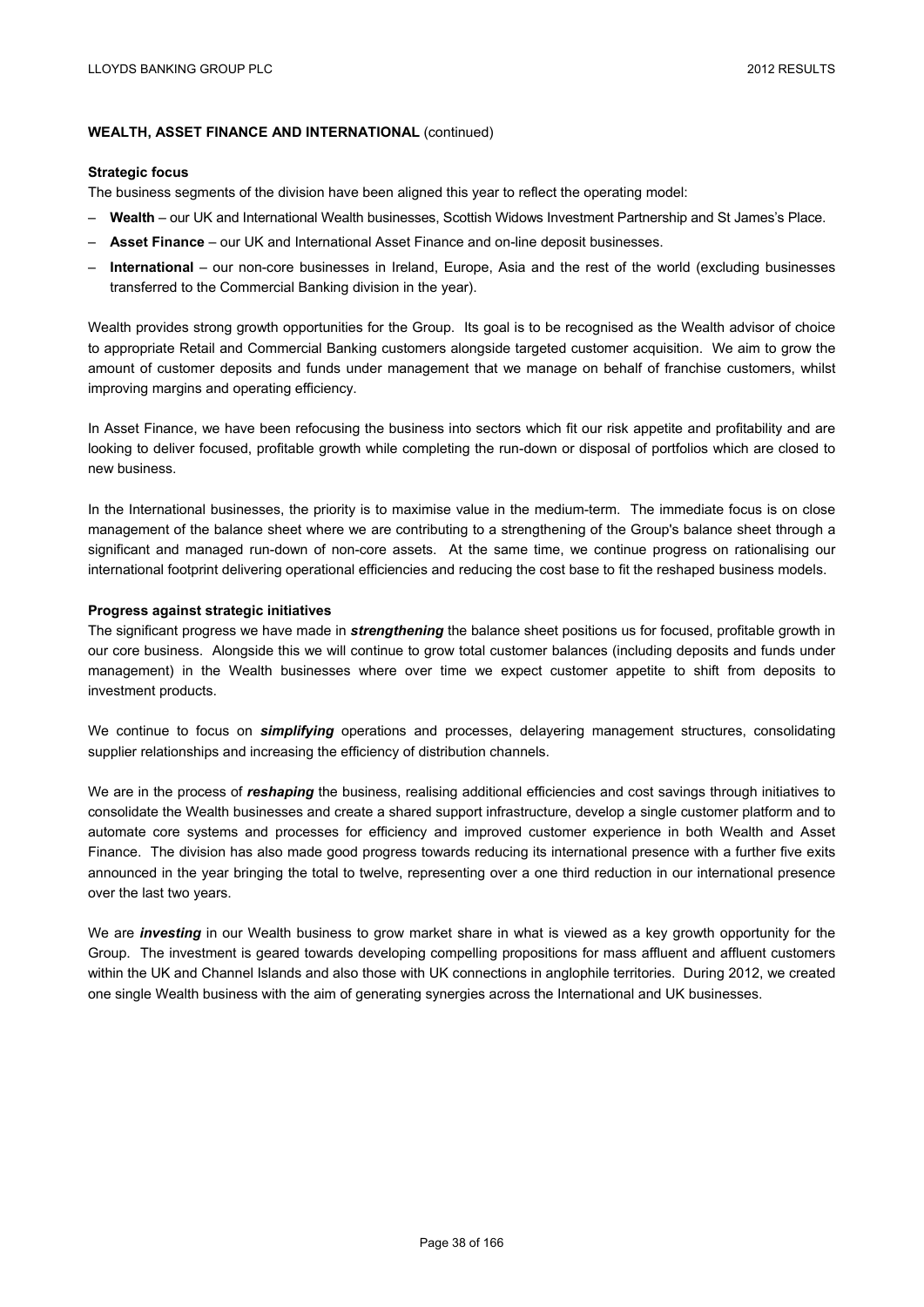We are focused on ways to leverage the strength of our core banking franchise which holds a number of significant customers who are 'wealth eligible'. Investment has already been made in customer experience and plans are underway for significant technology and product development. During 2012 there have been approximately 115,000 referrals into the Wealth business from other areas of the Group.

We remain confident that by delivering our strategy to be a simple, customer-focused UK and International business we can increase the trust of both customers and stakeholders. In Wealth this has resulted in an improvement of client service accessibility. This is demonstrated by the faster access to advice and support that customers are now receiving as a result of a new Private Banking Client Centre. The new centre is making the referral process from Retail to our Wealth business simpler and swifter, and will be fully rolled out across the Lloyds TSB and the Halifax networks by the end of 2013.

In Asset Finance we have strong market positions in the UK and Australia and a strong funding base through our online deposit business. We have refocused the businesses and have made substantial progress in exiting portfolios which do not fit our risk appetite while positioning the motor leasing and finance businesses for growth.

In the UK, Lex Autolease delivered strong new business performance with a year on year increase in deliveries of 11 per cent. Lex Autolease is a market leader in the UK and already in the top five car leasing firms in Europe, with a strong customer proposition and deep insights and capabilities in the contract hire market.

The Blackhorse Motor Finance business grew new business by 11 per cent reflecting its return to a growth strategy. The business has a strong established market position and a broad customer franchise. Our focus is on further upgrading our market leading technology platform and using it to launch new customer propositions.

In line with our strategy to grow the motor and direct business, the Australian asset finance business achieved new business growth of 16 per cent in 2012. The business also began a strategic investment to automate and simplify end to end systems with the objective of delivering an improved, cost effective customer experience.

We have further reduced non-core loans by £7.0 billion in 2012 through a mixture of repayments and selected asset disposals. This includes the impact of a £2.6 billion (gross) asset reduction in Ireland in respect of a successful disposal of a portfolio of wholesale assets. Within Asset Finance, the non-strategic portfolio in run-off now represents only 10 per cent of the total business.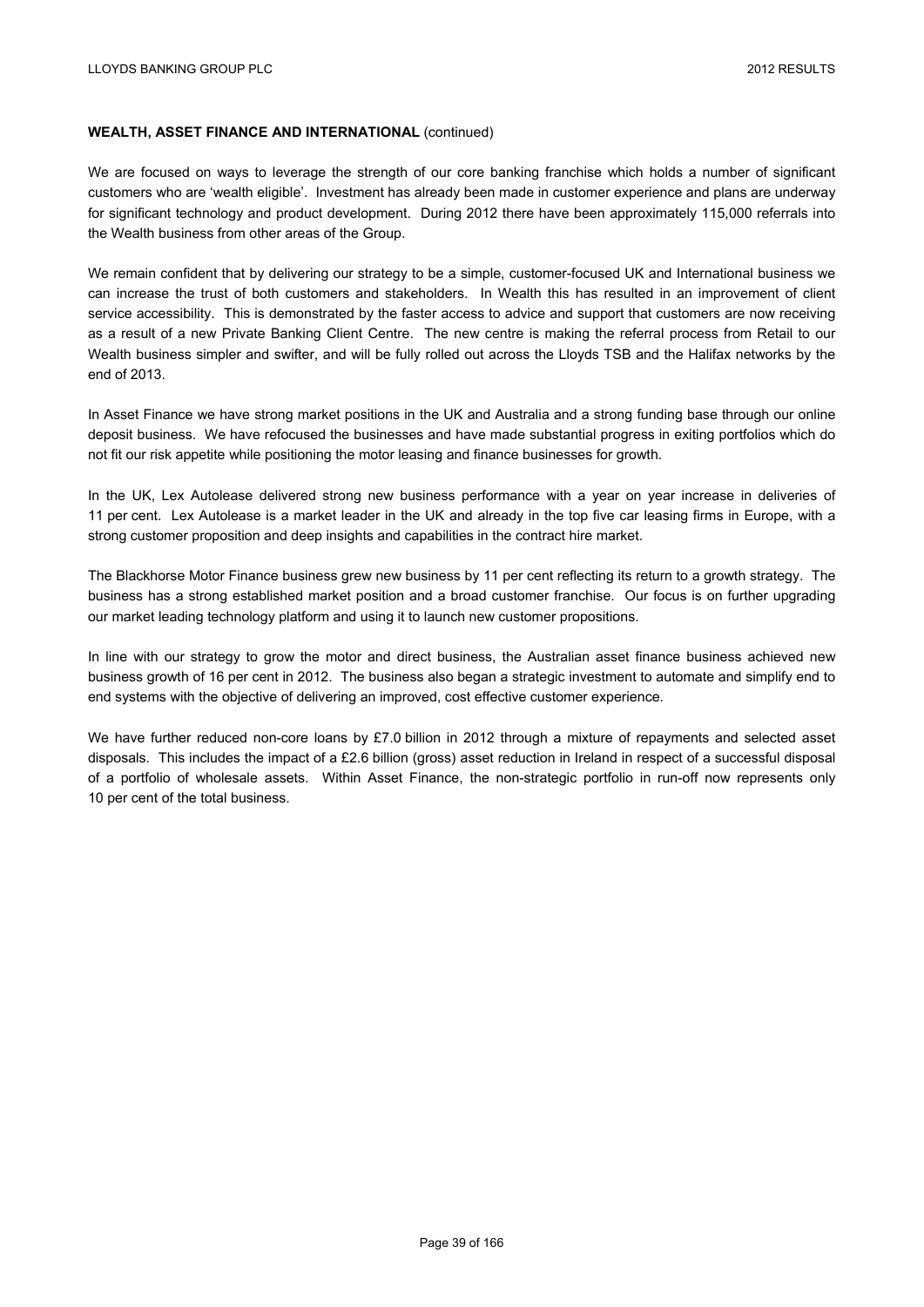#### **Financial performance**

Underlying loss reduced by 67 per cent to £929 million primarily due to a £2,124 million reduction in impairments and lower costs, partially offset by a fall in non-core income as a result of the balance sheet reduction.

Core underlying profit increased by 27 per cent to £459 million, largely driven by the strong performance in our Wealth and Asset Finance motor and contract hire businesses where core underlying profit increased by 25 and 13 per cent, respectively, together with improved profitability in our on-line deposit businesses. Core income was flat mainly as a result of lower income from funds under management as investment markets in 2012 remained subdued. Core costs reduced by 5 per cent to £1,795 million reflecting the progress we have made in simplifying and consolidating our Wealth business as part of the Simplification programme. This enabled us to make significant investment within the Wealth business in the year.

Underlying non-core loss reduced by 56 per cent to £1,388 million driven by a continued reduction in impairments in Ireland.

Net interest income decreased by 20 per cent. Core net interest income grew by 6 per cent due to strong deposit inflows within the Wealth and on-line deposit businesses. Non-core net interest income reduced by 31 per cent driven by a 20 per cent fall in non-core assets, higher funding costs and the increased level of impaired assets in Ireland.

Net interest margin fell to 1.65 per cent from 1.72 per cent in 2011 despite margins in our core business increasing to 5.90 per cent in 2012, up from 5.04 per cent in 2011. The year on year reduction in divisional margin was driven by our non-core business where margins fell from 1.35 per cent in 2011 to 1.13 per cent in 2012 as a result of significant noncore asset run-off in the year together with increased levels of impaired assets, mainly in Ireland.

Other income decreased by 8 per cent. Core other income decreased by 1 per cent with modest growth in Wealth against a background of subdued investment markets and customer appetite off-set by reduced non-core income in Asset Finance and International driven by business sales in the year and continued non-core asset run-off.

Total costs decreased by 5 per cent despite a 4 per cent increase in total customer balances and funds under management. This reflected our continued focus on simplifying our business model and reducing our international footprint.

The impairment charge reduced by 59 per cent to £1,480 million, largely as a result of lower charges in the Irish business where the charge amounted to £1,245 million (2011: £3,187 million). The rate of increase in newly impaired loans in Ireland has slowed through 2012 from 4.1 per cent to 1.6 per cent.

|                                    | Wealth     |            | <b>Asset Finance</b> |            | International |            | <b>Total</b> |            |
|------------------------------------|------------|------------|----------------------|------------|---------------|------------|--------------|------------|
|                                    | 2012<br>£m | 2011<br>£m | 2012<br>£m           | 2011<br>£m | 2012<br>£m    | 2011<br>£m | 2012<br>£m   | 2011<br>£m |
| Net interest income                | 328        | 321        | 414                  | 496        | 57            | 186        | 799          | 1,003      |
| Other income                       | 940        | 934        | 1,087                | 1,163      | 16            | 133        | 2,043        | 2,230      |
| <b>Total underlying income</b>     | 1,268      | 1,255      | 1,501                | 1,659      | 73            | 319        | 2,842        | 3,233      |
| Total costs                        | (887)      | (935)      | (1,029)              | (1, 122)   | (375)         | (357)      | (2, 291)     | (2, 414)   |
| Impairment                         | (23)       | (33)       | (136)                | (232)      | (1, 321)      | (3, 339)   | (1,480)      | (3,604)    |
| Underlying profit (loss)           | 358        | 287        | 336                  | 305        | (1,623)       | (3, 377)   | (929)        | (2,785)    |
| Return on risk-<br>weighted assets | 6.38%      | 4.15%      | 2.71%                | 2.03%      | $(7.32)\%$    | (13.04)%   | $(2.31)\%$   | $(5.82)\%$ |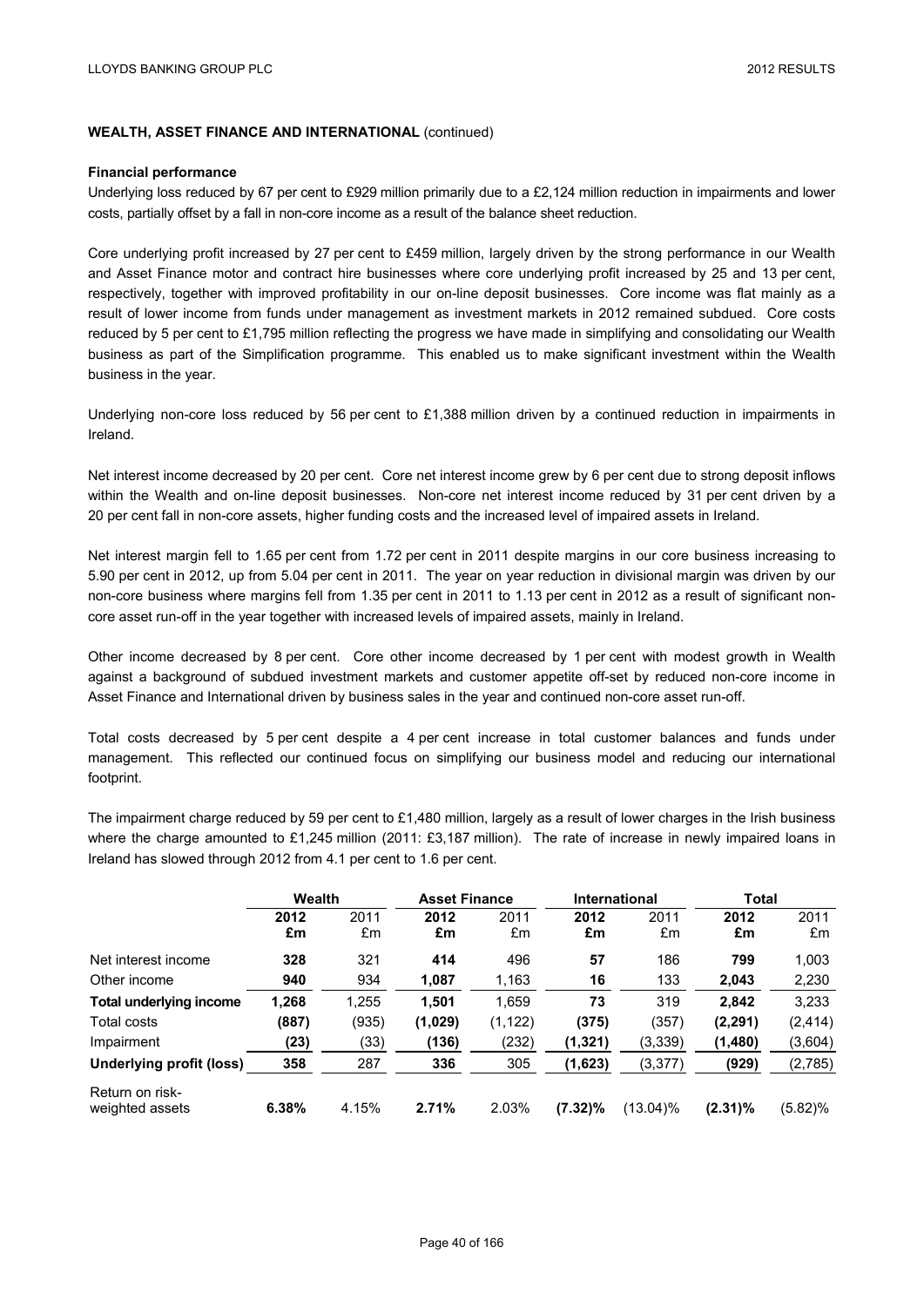The focus in Wealth has been to grow market share in UK and International Wealth through increasing deposits and funds managed on behalf of franchise customers, whilst improving margins and operating efficiency. Customer deposits increased by £4.6 billion or 18 per cent to £30.8 billion reflecting continued growth in our core Wealth businesses whilst funds under management grew by 4 per cent reflecting a shift of customer appetite away from investment products towards deposits.

Underlying profit increased by 25 per cent to £358 million driven by increased income, reflecting strong deposit and margin growth and lower costs, driven by cost saving initiatives across the business.

In Asset Finance, underlying profit increased by 10 per cent, despite an 8 per cent reduction in loans and operating lease assets as we completed the refocusing of the business to fit our risk appetite. This resulted in improving margins in our motor finance and lending business, together with a 46 per cent growth in on-line deposits.

In International, underlying loss reduced by £1,754 million to £1,623 million largely driven by Ireland where there was a decrease in the impairment charge from £3,187 million in 2011 to £1,245 million in 2012.

#### **Balance sheet progress**

Net loans and advances to customers decreased by £6.8 billion to £33.4 billion with continued management focus on derisking the balance sheet. This reflects net repayments and asset sales of £7.5 billion, additional impairment provisions of £1.4 billion mainly within the International businesses, and foreign exchange movements of £0.7 billion.

Our Wealth and on-line deposit businesses continued to grow strongly with balances as at December 2012 of £51 billion, an increase of £11 billion in 2012. Overall, the Wealth, Asset Finance and International businesses have become a significant contributor to the Group's funding with an £18 billion excess of deposits over customer advances.

Risk-weighted assets fell by 17 per cent from £43.6 billion to £36.2 billion reflecting continued focus in the year on noncore asset run-off and balance sheet de-risking.

|                                                               | Wealth      |             | <b>Asset Finance</b> |             | <b>International</b> |             | Total       |             |
|---------------------------------------------------------------|-------------|-------------|----------------------|-------------|----------------------|-------------|-------------|-------------|
| Key balance sheet<br>items at 31 Dec                          | 2012<br>£bn | 2011<br>£bn | 2012<br>£bn          | 2011<br>£bn | 2012<br>£bn          | 2011<br>£bn | 2012<br>£bn | 2011<br>£bn |
| Loans and advances to<br>customers excluding<br>reverse repos | 4.2         | 4.8         | 9.3                  | 10.4        | 19.9                 | 25.0        | 33.4        | 40.2        |
| Customer deposits<br>excluding repos                          | 30.8        | 26.2        | 20.2                 | 13.8        | 0.9                  | 1.7         | 51.9        | 41.7        |
| <b>Total customer</b><br>balances                             | 35.0        | 31.0        | 29.5                 | 24.2        | 20.8                 | 26.7        | 85.3        | 81.9        |
| Risk-weighted assets                                          | 5.7         | 5.8         | 10.9                 | 13.8        | 19.6                 | 24.0        | 36.2        | 43.6        |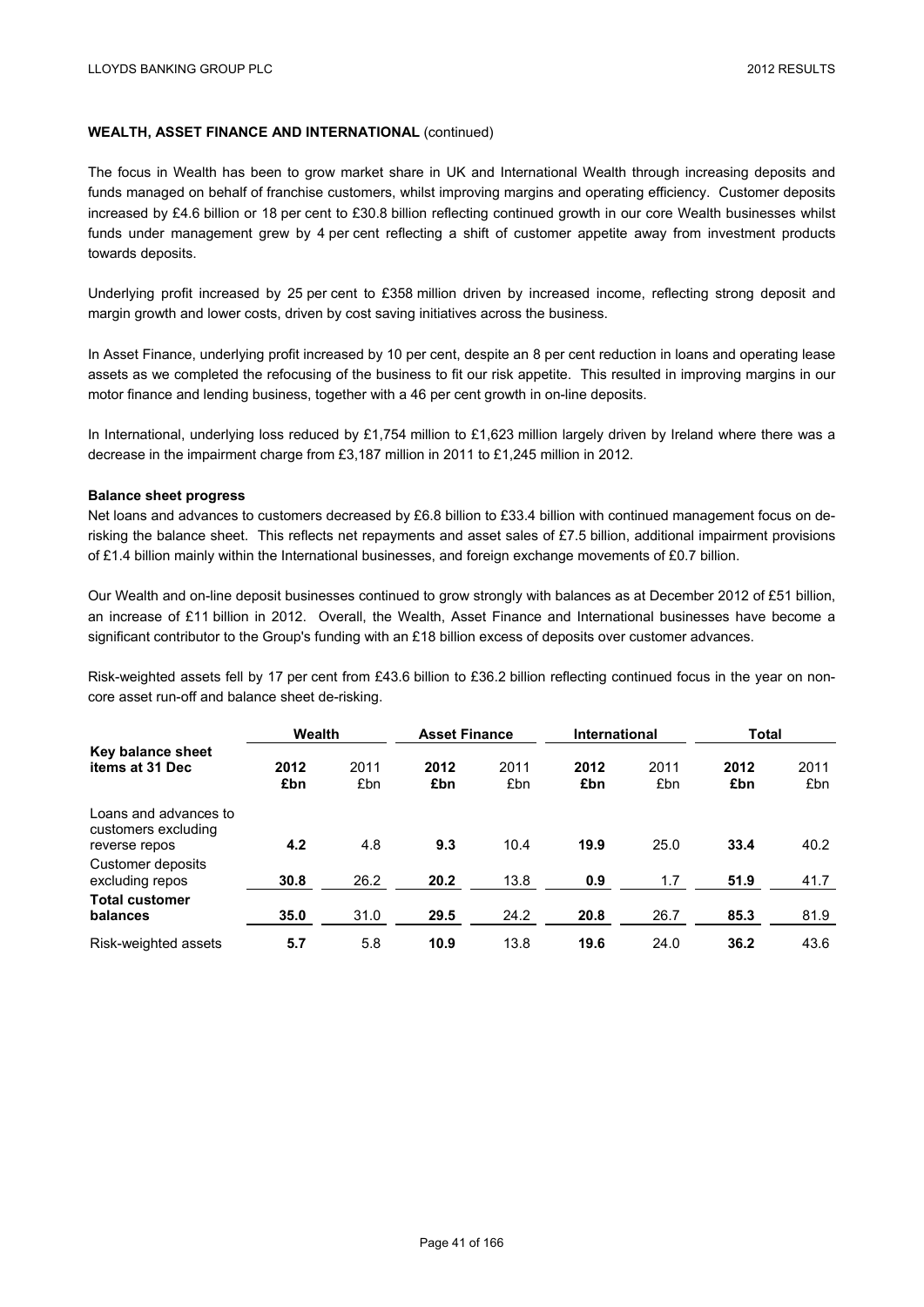## **WEALTH, ASSET FINANCE AND INTERNATIONAL** (continued)

## **Funds under management**

|                                               | At     | At     |
|-----------------------------------------------|--------|--------|
|                                               | 31 Dec | 31 Dec |
|                                               | 2012   | 2011   |
|                                               | £bn    | £bn    |
| Scottish Widows Investment Partnership (SWIP) |        |        |
| Internal                                      | 118.5  | 116.8  |
| External                                      | 23.2   | 23.1   |
|                                               | 141.7  | 139.9  |
| Other Wealth:                                 |        |        |
| St James's Place                              | 34.8   | 28.5   |
| <b>Invista Real Estate</b>                    |        | 0.8    |
| Private and International Banking             | 12.6   | 12.8   |
| Closing funds under management                | 189.1  | 182.0  |
|                                               |        |        |
|                                               | 2012   | 2011   |
|                                               | £bn    | £bn    |
| Opening funds under management                | 182.0  | 192.0  |
| Inflows:                                      |        |        |
| <b>SWIP</b><br>$-$ internal                   | 0.8    | 2.7    |
| $-$ external                                  | 1.6    | 1.5    |
| Other                                         | 10.5   | 8.5    |
|                                               | 12.9   | 12.7   |
| Outflows:                                     |        |        |
| <b>SWIP</b><br>$-$ internal                   | (7.7)  | (4.5)  |
| - external                                    | (2.5)  | (5.3)  |
| Other                                         | (9.3)  | (10.1) |
|                                               | (19.5) | (19.9) |
| Investment return, expenses and commission    | 13.7   | (2.8)  |
| Net operating increase (decrease) in funds    | 7.1    | (10.0) |
| <b>Closing funds under management</b>         | 189.1  | 182.0  |

Funds under management increased by £7.1 billion to £189.1 billion primarily driven by improved investment markets. Inflows have increased in the year primarily in St James's Place. However this was largely offset by a reduced level of inflows in SWIP, where we have also seen an increase in the level of outflows in the year, in part reflecting a lack of consumer confidence in investment products across the industry. Outflows in SWIP also consist of attrition within the insurance funds and strategic asset allocation decisions.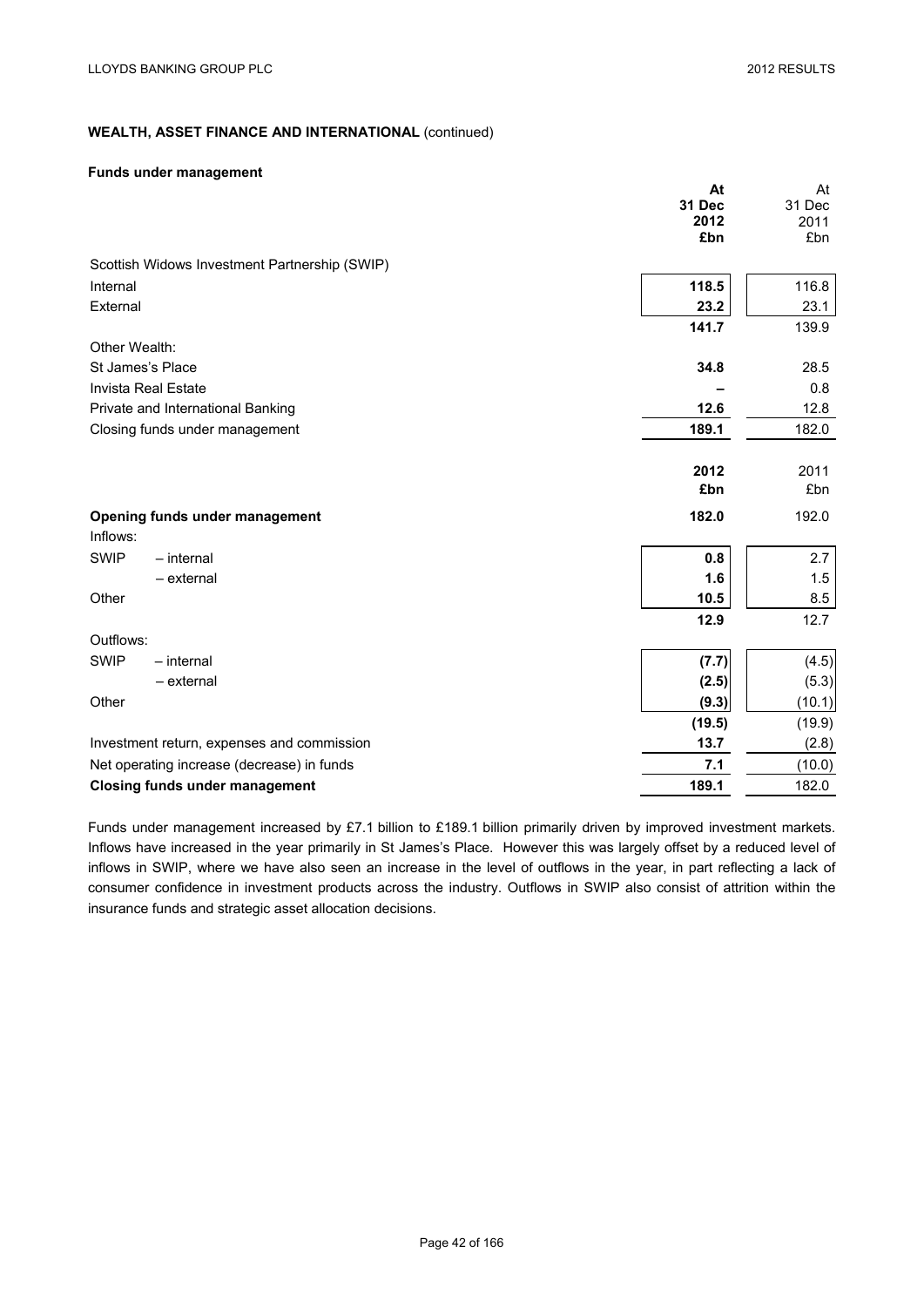## **INSURANCE**

### **Key highlights**

- In 2012 we combined our UK Life Pensions and Investments and General Insurance businesses and restructured our operation to enable greater customer and market focus which contributed to an 8 per cent decrease in costs and leaves us well placed to realise benefits from risk diversification.
- Total underlying profit reduced by 24 per cent and core underlying profit by 21 per cent, primarily reflecting a reduction in total underlying income, largely due to the subdued economic climate and increased weather related claims, partly offset by an 8 per cent decrease in costs.
- We have invested in extending our life insurance proposition with a new earnings protection offer which has simpler application and claims processes.
- We have further enhanced our Corporate Pensions proposition, with the addition of AssistMe, an auto-enrolment tool that complements our MyMoneyWorks corporate pension platform. The strength of our proposition, combined with strong activity in the run up to implementation of the Retail Distribution Review (RDR), has driven 23 per cent growth in corporate pensions.
- Our recent enhanced annuities pilot has been an important step towards further strengthening our overall retirement savings business.
- Our focus on putting customers first has led us to improve our home insurance claims management processes which has enabled us to get our customers back into their homes more quickly following the extreme weather events throughout 2012, helping improve customer satisfaction and contain claims costs.
- $\bullet$  We have delivered balance sheet initiatives that have strengthened the Group's balance sheet, providing £1.4 billion liquidity and have now mitigated £5.3 billion of the potential impact of CRD IV, whilst improving Insurance returns.

|                                                  | 2012   | 2011   | <b>Change</b> |
|--------------------------------------------------|--------|--------|---------------|
|                                                  | £m     | £m     | ℅             |
| Net interest income                              | (78)   | (67)   | (16)          |
| Other income                                     | 2,294  | 2,687  | (15)          |
| Insurance claims                                 | (365)  | (343)  | (6)           |
| Total underlying income, net of insurance claims | 1,851  | 2.277  | (19)          |
| Total costs                                      | (744)  | (812)  | 8             |
| Underlying profit                                | 1,107  | 1,465  | (24)          |
| EEV new business margin                          | 3.8%   | 4.0%   | $(0.2)$ pp    |
| Life, Pensions and Investments sales (PVNBP)     | 10.364 | 10,662 | (3)           |
| General Insurance combined ratio                 | 72%    | 69%    | 3pp           |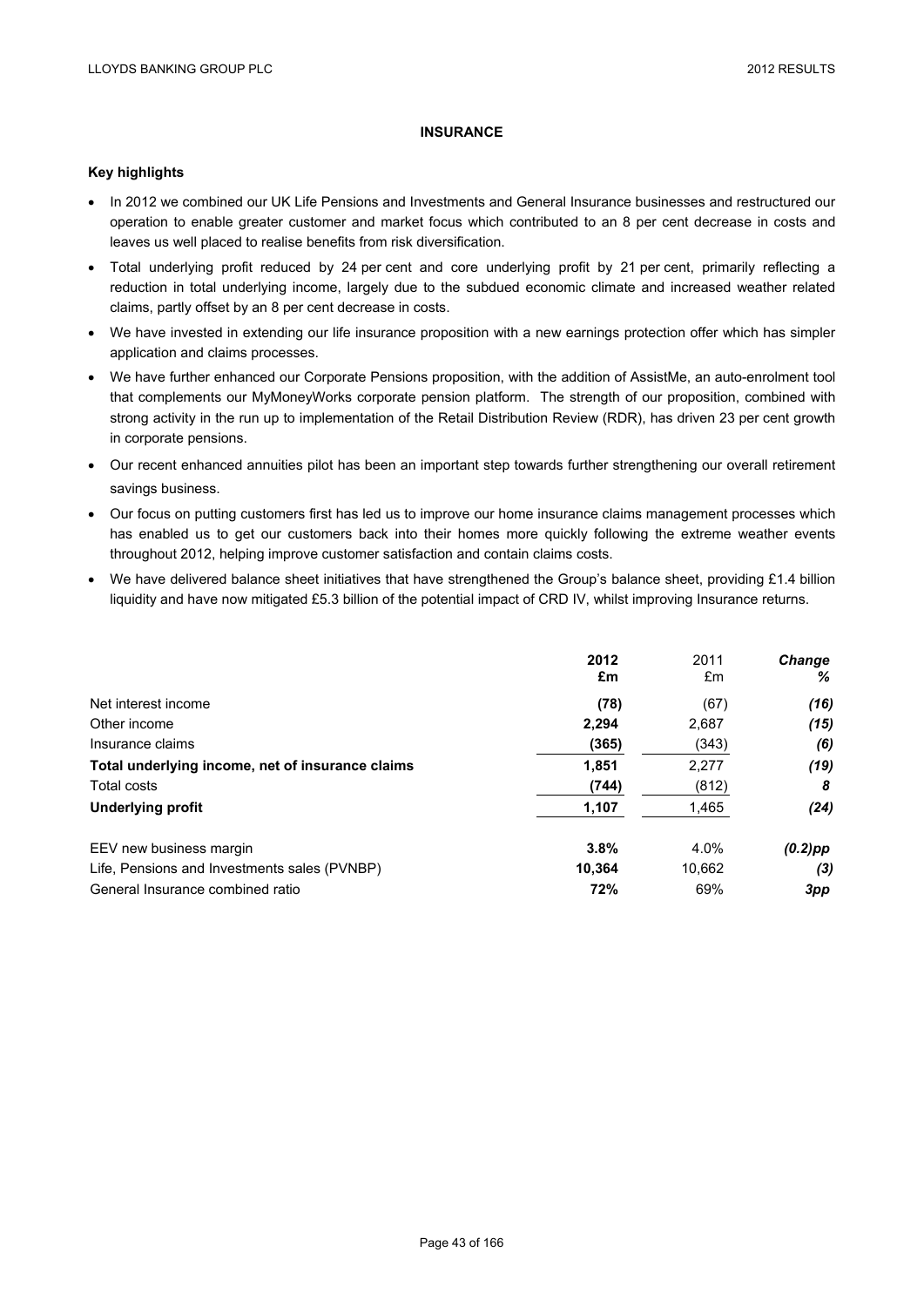| Core                                             | 2012<br>£m | 2011<br>£m | Change<br>℅ |
|--------------------------------------------------|------------|------------|-------------|
| Net interest income                              | (87)       | (77)       | (13)        |
| Other income                                     | 2,245      | 2,561      | (12)        |
| Insurance claims                                 | (365)      | (343)      | (6)         |
| Total underlying income, net of insurance claims | 1,793      | 2,141      | (16)        |
| Total costs                                      | (710)      | (772)      | 8           |
| <b>Underlying profit</b>                         | 1,083      | 1,369      | (21)        |
| Non-core                                         | 2012       | 2011       | Change      |
|                                                  | £m         | £m         | %           |
| Net interest income                              | 9          | 10         | (10)        |
| Other income                                     | 49         | 126        | (61)        |
| Insurance claims                                 |            |            |             |
| Total underlying income, net of insurance claims | 58         | 136        | (57)        |
| <b>Total costs</b>                               | (34)       | (40)       | 15          |
| Underlying profit                                | 24         | 96         | (75)        |
|                                                  |            |            |             |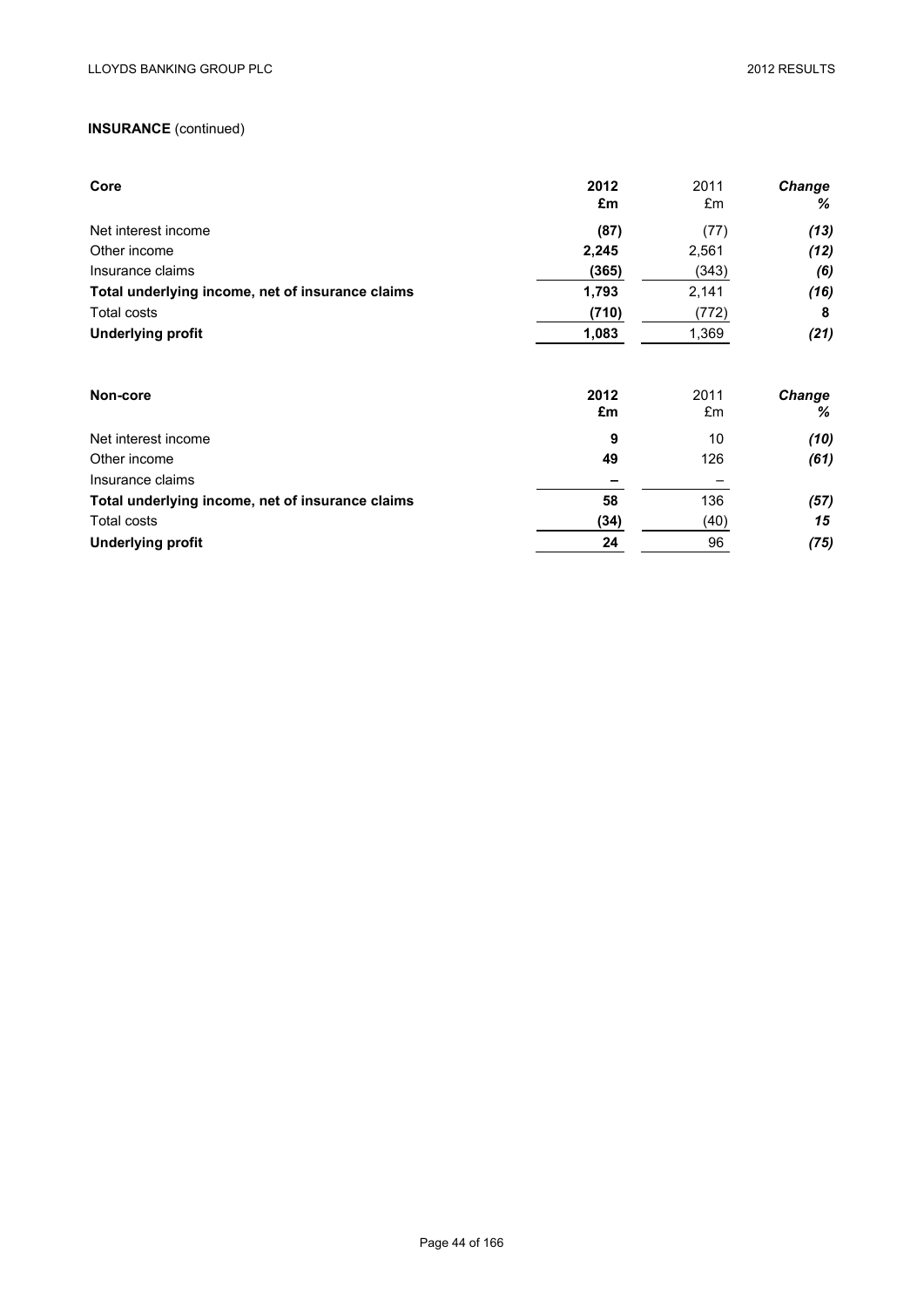#### **Strategic focus**

Insurance is focused on helping our customers to protect themselves today whilst preparing for a secure financial future. Our objective is to be the best insurance and retirement savings business for customers; providing simple, trusted, value for money propositions accessible through multiple channels.

### **Progress against strategic initiatives**

2012 has been characterised by huge changes in the Insurance industry which has been reflected in our Insurance business. Our strategy of *simplification* is in line with the direction of regulation, which has removed complex commission structures, gender discrimination and tax cross subsidies. By combining our UK Life Pensions and Investment (LP&I UK) business with our General Insurance business, we have a single leadership team, a simpler, flatter structure and a lower cost base. We have also transferred most of our operations to the Group Operations functions, where we expect scale economies and depth of expertise to yield further cost savings and improvements to customer service. This simplified business model has already strengthened our position as a cost leader in the industry.

Our focus is on *investing* to build profit streams in areas where we have market scale and competitive advantage, leveraging Group synergies. Roughly one third of new business income and the majority of our General Insurance income comes from insurance sales (home and life protection) to retail bank customers, building on strong linkages to our banking and mortgage businesses under the Lloyds TSB, Halifax and Bank of Scotland brands. The rest of our business is focused on retirement savings, both the provision of annuities and pensions sold externally through intermediary and direct channels under the iconic Scottish Widows brand. In 2012 we were the market leaders in corporate pensions. Whilst we also have a strong stream of ongoing profits from our legacy back book, including £24 billion invested in our With Profits funds, we are streamlining and *reshaping* the business including exiting the offshore bonds market.

We see strong potential in the bancassurance channel. Whilst we withdrew investment advisors following a review of the implications of RDR, we continue to maintain a strong advisor force within branches to service insurance needs of customers. We have expanded our life insurance proposition with a new earnings protection product with simple application and claims processes. We are investing to improve customer experience in our market leading home insurance business: for example, improving our claims function to settle claims faster and get customers back in their homes more quickly. This will enable us to protect and grow the business, leverage sales opportunities linked to online banking services and make more effective use of the deep understanding we have of our customers. We will use this experience to expand in other core customer insurance needs such as commercial insurance.

We are committed to *strengthening* our position in the growing retirement savings market. In corporate pensions, strong activity in the run up to RDR resulted in 23 per cent growth, with auto-enrolment expected to drive further growth over the next 3 to 5 years. In partnership with the People's Pension, we launched AssistMe, a technology tool that supports our customers in meeting their auto-enrolment obligations, complementing our existing corporate platform MyMoneyWorks. In annuities, we are developing our propositions to compete more effectively in an increasingly open market. We launched our enhanced annuities pilot in the last quarter of the year and expect this to be fully rolled out by mid 2013. This is the first step in expanding our participation in the annuity market, supported by our investment strategy that saw us purchase over £1 billion of attractive, high yielding, long-dated assets to match long duration Insurance liabilities. Looking forwards we see enormous potential to serve the retirement needs of our retail bank customers, many of whom may no longer be able to get independent financial advice at retirement.

We continue to focus on retention of customers within our legacy LP&I books, including opportunities to migrate customers with maturing products into new investment propositions. These customers provide 34 per cent of our total underlying profit. Whilst we have invested in the systems and processes to help Independent Financial Advisers through RDR, we anticipate exits from the market and the direct channel will be increasingly important for the 'orphan' customers created.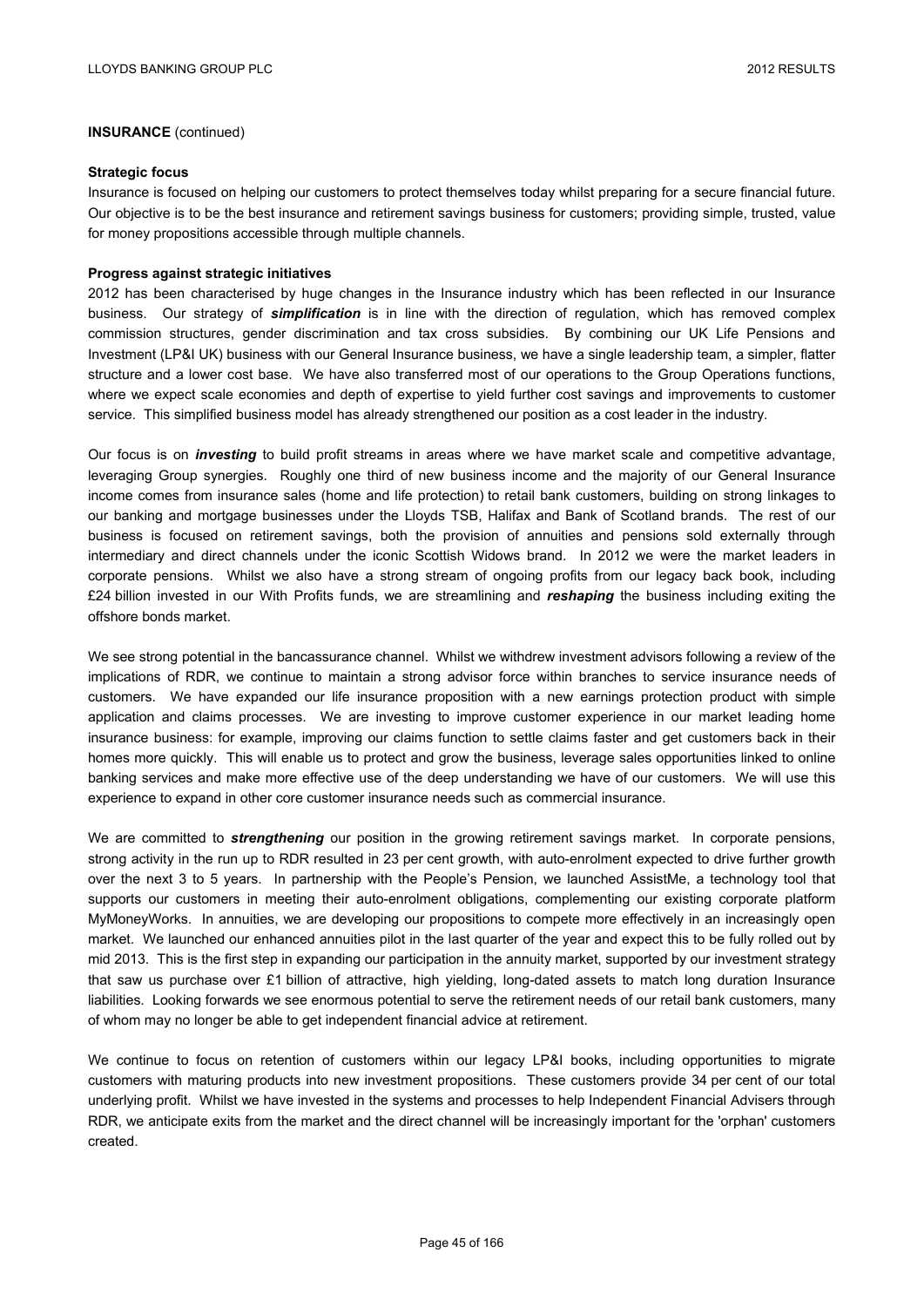We are strengthening our balance sheet and achieving capital efficiencies, realising synergies between Insurance and the rest of the Group. Our business model positions us to maximise the capital benefits from risk diversification available under the proposed Individual Capital Assessment Plus (ICA plus) regime and ultimately Solvency II. Activities within Insurance during 2012 contributed further to a total £5.3 billion mitigation of the potential impact of CRD IV within the Group since 2010 and enabled £1.4 billion of excess liquidity within Insurance to be provided to the Group.

We have developed a deep understanding of the protection and savings needs of our customers through our annual Protection, Pension and Savings reports. The Centre for the Modern Family, which aims to improve understanding of families' needs in the UK, was launched in December 2011 as part of our commitment to better understanding our customers' needs and Helping Britain Prosper. The benefits of this insight are reflected in the strength of our customer propositions which have won several industry awards including; 'Best Stakeholder Pension provider' for the third year running at the Moneywise 2012 Pension Awards, 'Best Group Pension Provider' in the Corporate Adviser awards and 'Best Personal Pensions Provider' in the Professional Adviser awards.

## **Financial Performance and Balance Sheet Progress**

|                                | LP&I  |       |       | <b>General Insurance</b> |       | <b>Total</b> |  |
|--------------------------------|-------|-------|-------|--------------------------|-------|--------------|--|
|                                | 2012  | 2011  | 2012  | 2011                     | 2012  | 2011         |  |
|                                | £m    | £m    | £m    | £m                       | £m    | £m           |  |
| Existing business income       | 760   | 1,031 |       |                          | 760   | 1,031        |  |
| New business income:           |       |       |       |                          |       |              |  |
| New Intermediary and direct    |       |       |       |                          |       |              |  |
| income                         | 357   | 321   |       |                          | 357   | 321          |  |
| New Bancassurance income       | 162   | 233   | -     |                          | 162   | 233          |  |
|                                | 519   | 554   |       |                          | 519   | 554          |  |
| General Insurance income       |       |       | 937   | 1,035                    | 937   | 1,035        |  |
| Total income                   | 1,279 | 1,585 | 937   | 1,035                    | 2,216 | 2,620        |  |
| Insurance claims               |       |       | (365) | (343)                    | (365) | (343)        |  |
| Total underlying income net of |       |       |       |                          |       |              |  |
| insurance claims               | 1,279 | 1,585 | 572   | 692                      | 1,851 | 2,277        |  |
| Total costs                    | (581) | (617) | (163) | (195)                    | (744) | (812)        |  |
| Underlying profit              | 698   | 968   | 409   | 497                      | 1,107 | 1,465        |  |
| LP&I existing business profit  | 380   | 637   |       |                          |       |              |  |
| LP&I new business profit       | 318   | 331   |       |                          |       |              |  |
| <b>Underlying profit</b>       | 698   | 968   |       |                          |       |              |  |

Underlying profit reduced by £358 million to £1,107 million in 2012, with a 19 per cent reduction in total underlying income, largely due to the subdued economic climate and increased property claims, being partially offset by an 8 per cent decrease in costs.

LP&I existing business profit reduced by £257 million to £380 million in 2012. More than £200 million of this reduction is attributable to the subdued economic environment. For LP&I insurance contracts, returns on existing business reflect long-term economic assumptions for these policies. The subdued economic environment has resulted in the rate of return used in calculating the 2012 results being significantly lower than the comparable rate in the prior year and this was the main driver of the reduction in existing business profit. Existing business profits in our European business were impacted by the non-recurrence of net positive prior year assumption changes.

LP&I total new business profit also decreased by 4 per cent to £318 million, primarily reflecting a 3 per cent reduction in PVNBP driven by lower bancassurance volumes, reflecting the impact of the economic environment on customers' desire to invest and the decision to only offer investment advice for customers with savings above £100,000 ahead of RDR. High volumes of corporate pension sales through the intermediary channel have partially offset this; however, this change in business mix has resulted in a slight decrease in EEV new business margin which remains strong at 3.8 per cent.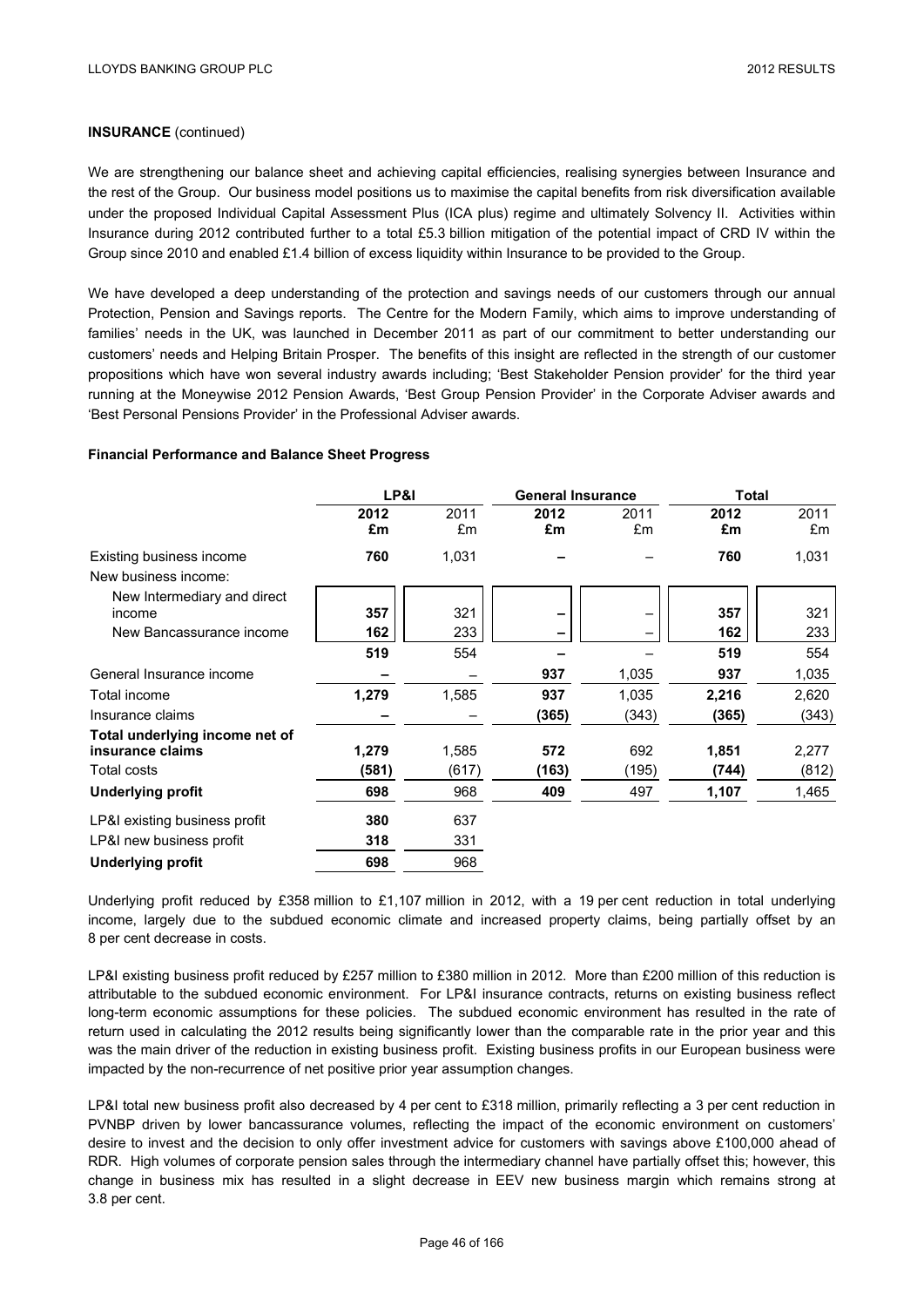General Insurance other income reduced by £98 million primarily reflecting the run-off of the PPI book and lower investment returns. Home insurance income was broadly in line with last year and reflects the maturity and competitiveness of the market. Increased claims of £22 million, 6 per cent higher than the prior year, were mainly driven by adverse property claims following weather events that have impacted during the year, with 2012 being the second wettest year on record. Weather related claims totalled £110 million which is £95 million higher than such claims in 2011. This was partly offset by lower underlying home claims reflecting our improved claims management processes which improved customer experience and reduced average claims costs as well as lower claims as a result of the reduction in the size of the PPI book. Despite the impact of weather related claims our combined ratio remains strong at 72 per cent.

Costs reduced by 8 per cent reflecting a continued strong focus on cost management across the business and the ongoing delivery of Simplification cost saving initiatives.

The capital position of the Insurance group remains robust. The estimated Insurance Groups Directive (IGD) capital surplus was £3.7 billion (£3.7 billion at 31 December 2011). A dividend of £0.6 billion was paid to the Group further mitigating the potential impact of CRD IV on the Group.

### **Present Value of New Business Premiums (PVNBP)**

An analysis of the present value of new life business premiums for business written by the Insurance division, split between the UK and European Life, Pensions and Investments Businesses is given below:

| <b>UK</b> | <b>Europe</b> | <b>Total</b> | UK     | Europe | Total  | <b>Change</b> |
|-----------|---------------|--------------|--------|--------|--------|---------------|
| £m        | £m            | £m           | £m     | £m     | £m     | ℅             |
| 5,427     |               | 5,427        | 4,423  |        | 4,423  | 23            |
| 1,580     | 97            | 1,677        | 1,480  | 144    | 1,624  | 3             |
| 729       |               | 729          | 747    |        | 747    | (2)           |
| 554       | 53            | 607          | 729    | 53     | 782    | (22)          |
| 1,715     | 209           | 1,924        | 2,840  | 246    | 3,086  | (38)          |
| 10,005    | 359           | 10,364       | 10,219 | 443    | 10,662 | (3)           |
|           |               |              |        |        |        |               |
| 7,053     | 359           | 7,412        | 6,415  | 443    | 6,858  | 8             |
| 2,325     |               | 2,325        | 3,216  |        | 3,216  | (28)          |
| 627       |               | 627          | 588    |        | 588    | 7             |
| 10,005    | 359           | 10,364       | 10,219 | 443    | 10,662 | (3)           |
|           |               |              | 2012   |        | 2011   |               |

Total sales (PVNBP) have decreased by 3 per cent to £10,364 million primarily reflecting lower investments and protection volumes partially offset by strong sales of corporate and individual pensions in LP&I UK.

Sales of investment products and protection through the bancassurance channel have reduced due to subdued customer demand (reflecting the economic environment) and the withdrawal in the second half of 2012 from investment advice within the Retail business for customers with savings below £100,000.

There has been strong growth in the Intermediary channel, particularly in corporate pensions where sales were 23 per cent higher than 2011 ahead of to the introduction of RDR. This reflects the underlying strength of our proposition and the quality of service provided to customers. Initiatives such as MyMoneyWorks and our market leading auto enrolment engine, combined with a continuing focus on our strong relationships, ensure that we are well placed to take advantage of the changing market-place as a result of RDR. Individual pensions sales have increased by 3 per cent, driven by sales of our flagship Retirement Account product.

The direct channel continues to perform well and is being developed for future growth. This channel will become even more important to our business with the introduction of RDR.

The reduction in European sales reflects an expected reduction in new business due to the strategy of focusing on the relationship with our key distributors and securing value in the existing book of business.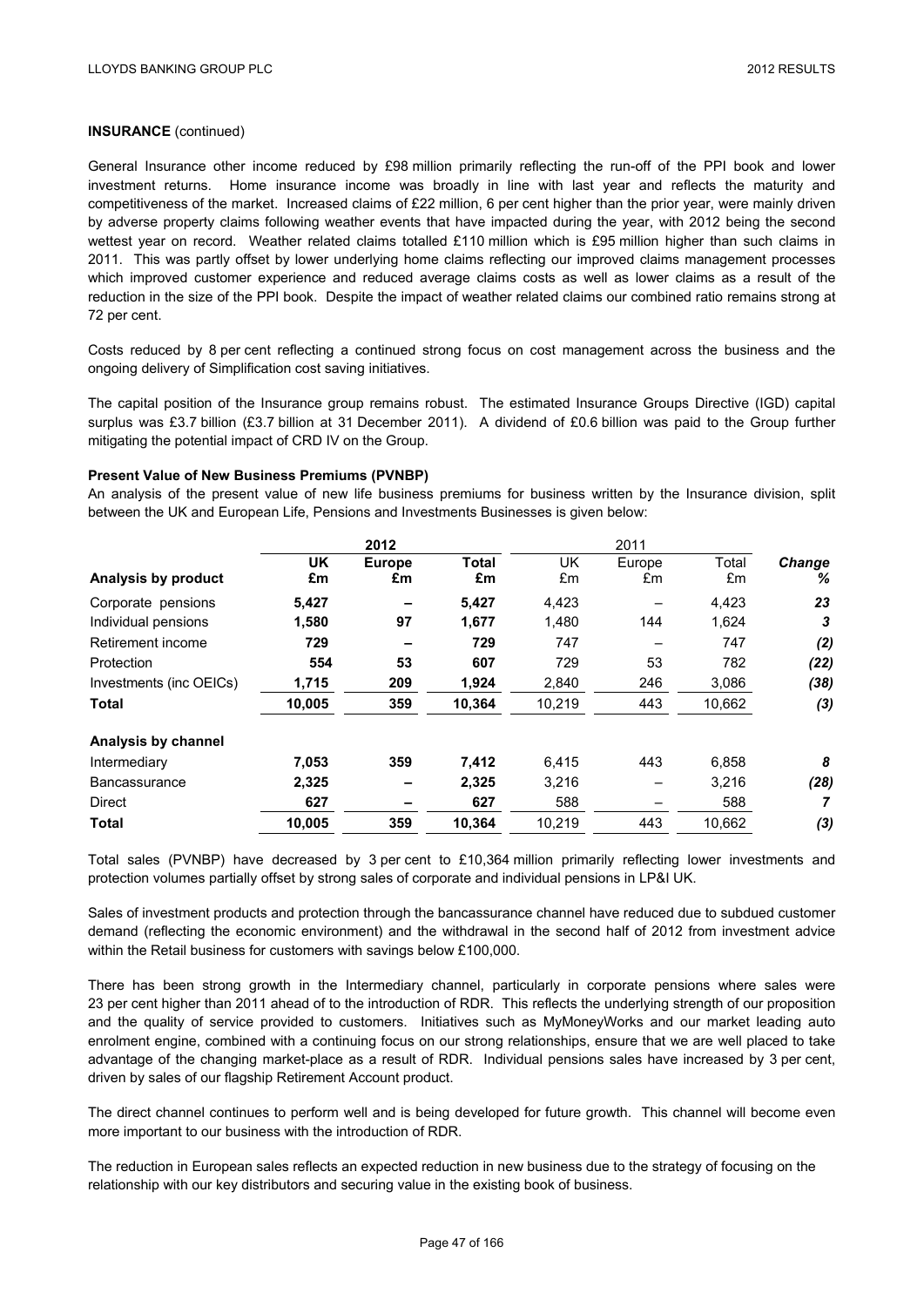### **GROUP OPERATIONS**

|                                      | 2012<br>£m | 2011 <sup>1</sup><br>£m | <b>Change</b><br>% |
|--------------------------------------|------------|-------------------------|--------------------|
| Total underlying income              | 30         | 42                      | (29)               |
| Direct costs:                        |            |                         |                    |
| Information technology               | (1, 150)   | (1, 177)                | $\overline{2}$     |
| Operations                           | (670)      | (739)                   | 9                  |
| Property                             | (884)      | (909)                   | 3                  |
| Support functions                    | (100)      | (109)                   | 8                  |
|                                      | (2,804)    | (2,934)                 | 4                  |
| Result before recharges to divisions | (2,774)    | (2,892)                 | 4                  |
| Total net recharges to divisions     | 2,723      | 2,836                   | 4                  |
| <b>Underlying loss</b>               | (51)       | (56)                    | 9                  |

 $1$  2011 comparative figures have been amended to reflect the effect of the continuing consolidation of operations across the Group. To ensure a fair comparison of the 2012 performance, 2011 direct costs have been restated with an equivalent offsetting increase in recharges to divisions.

During 2012, direct costs have fallen by £130 million (4 per cent) driven by Simplification savings and the continued focus on cost management which more than offset inflationary rises and incremental costs from Group investment projects. Group Operations continues to play a major part in leading the delivery of the programme as well as through initiatives to improve **sourcing**, re-engineer **end-to-end process**, and consolidate and rationalise **property** and **IT**.

We are continuing to optimise our demand management, simplify specifications and strengthen our supplier relationships. We have reduced the number of suppliers to the Group from just over 18,000 at the start of the programme to around 10,500; while further concentrating our expenditure within our top tier of suppliers. We have also introduced a number of efficiencies across our IT estate including the rationalisation of servers and storage devices and the optimisation of licence arrangements, with IT costs falling by 2 per cent after absorbing increased costs from delivering Group Strategic initiatives which deliver income and cost benefits in other Divisions. Operations costs decreased by 9 per cent through the continuing rationalisation of our major Operations functions.

We have delivered a number of significant improvements to our core processes and are seeing the benefits come through in terms of improved customer experience and reduced complaints. These include re-engineering our account switching and closure processes; streamlining our Commercial lending process; and a quicker General Insurance claims experience with dedicated advisers managing claims end-to-end.

Group Property costs decreased by 3 per cent as we continued to consolidate the Group's property portfolio; as well as having set up a number of specialist operations centres of excellence and successfully outsourced our property facilities and asset management services.

## **CENTRAL ITEMS**

|                                   | 2012<br>£m | 2011<br>£m |
|-----------------------------------|------------|------------|
| Total underlying (expense) income | (132)      | 339        |
| Total costs                       | (251)      | (259)      |
| Impairment                        | (1)        | (3)        |
| <b>Underlying (loss) profit</b>   | (384)      | 77         |

Total underlying income largely reflects the net impact of items not recharged by the Group's Corporate Treasury to the divisions. The reduction in income in 2012 is partly due to the retention in the centre of expense items relating to certain risk and balance sheet management actions, including the run-off of prior year actions. Total costs include the costs of certain central and head office functions and corporate costs such as the Financial Services Compensation Scheme charge and the Bank Levy.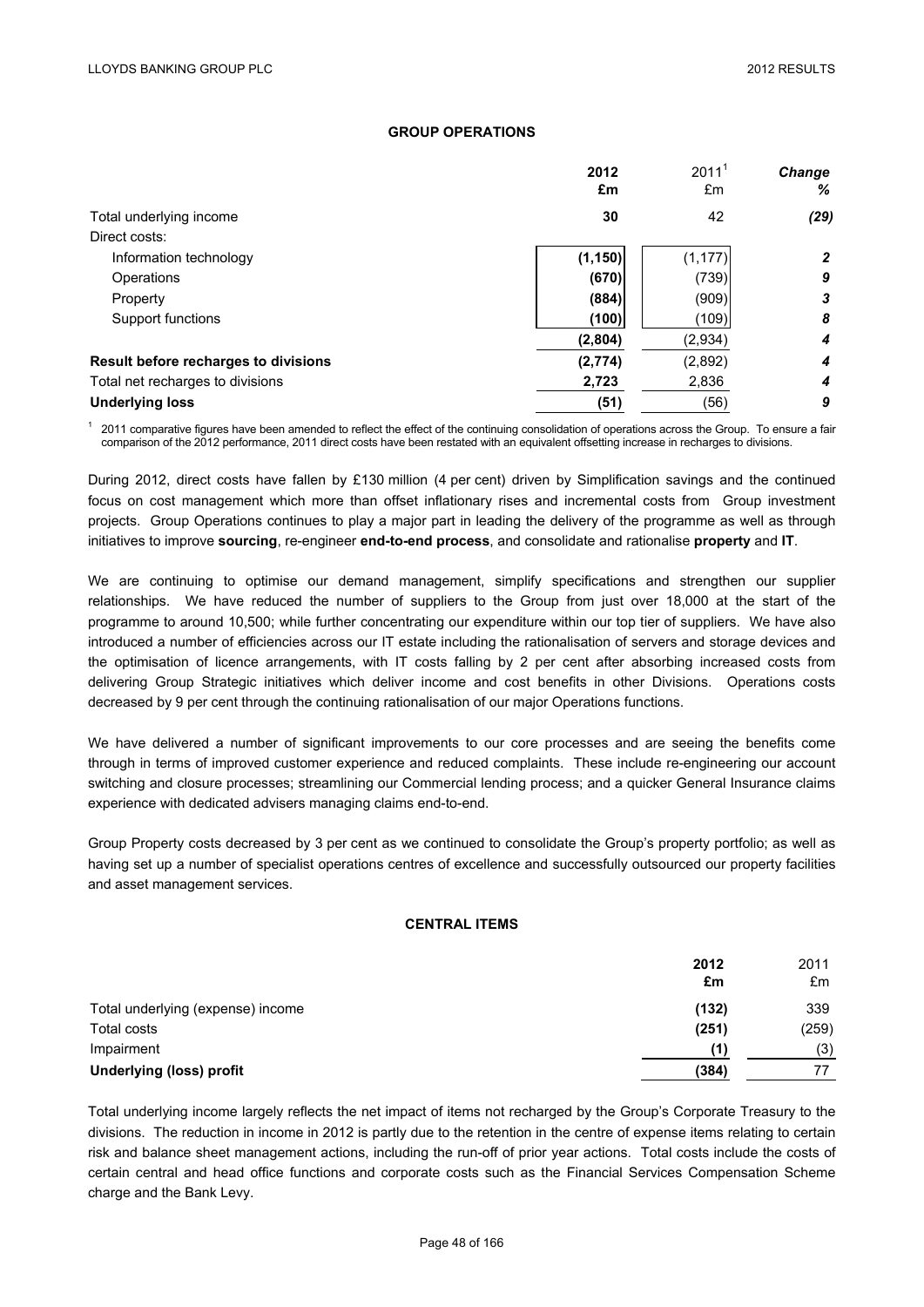## **CORE AND NON-CORE BUSINESS**

| 2012                                                 | <b>Underlying</b><br>income, net<br>of insurance<br>claims<br>£m | Impairment<br>charge<br>£m | Loans and<br>advances to<br>customers <sup>1</sup><br>£bn | Risk-<br>weighted<br>assets<br>£bn | <b>Customer</b><br>deposits <sup>1</sup><br>£bn |
|------------------------------------------------------|------------------------------------------------------------------|----------------------------|-----------------------------------------------------------|------------------------------------|-------------------------------------------------|
| <b>Core portfolios</b>                               |                                                                  |                            |                                                           |                                    |                                                 |
| Retail                                               | 8,609                                                            | (1, 192)                   | 317.3                                                     | 86.6                               | 260.8                                           |
| <b>Commercial Banking</b>                            | 4,684                                                            | (704)                      | 107.1                                                     | 127.8                              | 111.6                                           |
| Wealth, Asset Finance and International              | 2,276                                                            | (22)                       | 5.3                                                       | 9.6                                | 51.0                                            |
| Insurance                                            | 1,793                                                            |                            |                                                           |                                    |                                                 |
| Group Operations & Central items                     | (77)                                                             | (1)                        | 0.7                                                       | 13.4                               | 0.1                                             |
|                                                      | 17,285                                                           | (1, 919)                   | 430.4                                                     | 237.4                              | 423.5                                           |
| <b>Non-core portfolios</b>                           |                                                                  |                            |                                                           |                                    |                                                 |
| Retail                                               | 48                                                               | (78)                       | 26.0                                                      | 8.9                                |                                                 |
| <b>Commercial Banking</b>                            | 454                                                              | (2, 242)                   | 32.7                                                      | 37.4                               | 2.5                                             |
| Wealth, Asset Finance and International              | 566                                                              | (1, 458)                   | 28.1                                                      | 26.6                               | 0.9                                             |
| Insurance                                            | 58                                                               |                            |                                                           |                                    |                                                 |
| Group Operations & Central items                     | (25)                                                             |                            |                                                           |                                    |                                                 |
|                                                      | 1,101                                                            | (3,778)                    | 86.8                                                      | 72.9                               | 3.4                                             |
| <b>Total Group</b>                                   | 18,386                                                           | (5,697)                    | 517.2                                                     | 310.3                              | 426.9                                           |
|                                                      |                                                                  |                            |                                                           |                                    |                                                 |
|                                                      | %                                                                | $\%$                       | $\%$                                                      | %                                  | %                                               |
| Core portfolios                                      | 94.0                                                             | 33.7                       | 83.2                                                      | 76.5                               | 99.2                                            |
| Non-core portfolios                                  | 6.0                                                              | 66.3                       | 16.8                                                      | 23.5                               | 0.8                                             |
| 2011                                                 | Underlying<br>income, net<br>of insurance<br>claims<br>£m        | Impairment<br>charge<br>£m | Loans and<br>advances to<br>customers <sup>1</sup><br>£bn | Risk-<br>weighted<br>assets<br>£bn | Customer<br>deposits <sup>1</sup><br>£bn        |
| Core portfolios                                      |                                                                  |                            |                                                           |                                    |                                                 |
| Retail                                               | 8,884                                                            | (1,796)                    | 325.1                                                     | 92.6                               | 247.1                                           |
| Commercial Banking <sup>2</sup>                      | 5,081                                                            | (1,055)                    | 123.5                                                     | 128.5                              | 121.6                                           |
| Wealth, Asset Finance and International <sup>2</sup> | 2,278                                                            | (33)                       | 5.1                                                       | 9.8                                | 40.4                                            |
| Insurance                                            | 2,141                                                            |                            |                                                           |                                    |                                                 |
| Group Operations & Central items                     | 381                                                              | (3)                        | 0.1                                                       | 12.6                               | 0.4                                             |
|                                                      | 18,765                                                           | (2,887)                    | 453.8                                                     | 243.5                              | 409.5                                           |
| Non-core portfolios                                  |                                                                  |                            |                                                           |                                    |                                                 |
| Retail                                               | 273                                                              | (174)                      | 27.7                                                      | 10.6                               |                                                 |
| <b>Commercial Banking</b>                            | 917                                                              | (3, 155)                   | 49.0                                                      | 64.4                               | 3.1                                             |
| Wealth, Asset Finance and International              | 955                                                              | (3, 571)                   | 35.1                                                      | 33.8                               | 1.3                                             |
| Insurance                                            | 136                                                              |                            |                                                           |                                    |                                                 |
|                                                      | 2,281                                                            | (6,900)                    | 111.8                                                     | 108.8                              | 4.4                                             |
| <b>Total Group</b>                                   | 21,046                                                           | (9,787)                    | 565.6                                                     | 352.3                              | 413.9                                           |
|                                                      |                                                                  |                            |                                                           |                                    |                                                 |
|                                                      | $\%$                                                             | $\%$                       | $\%$                                                      | $\%$                               | $\%$                                            |
|                                                      |                                                                  |                            |                                                           |                                    |                                                 |
| Core portfolios                                      | 89.2                                                             | 29.5                       | 80.2                                                      | 69.1                               | 98.9                                            |

 $1$  Includes reverse repos and repos.

 $2<sup>2</sup>$  Restated for transfers between Wealth, Asset Finance and International, and Commercial Banking.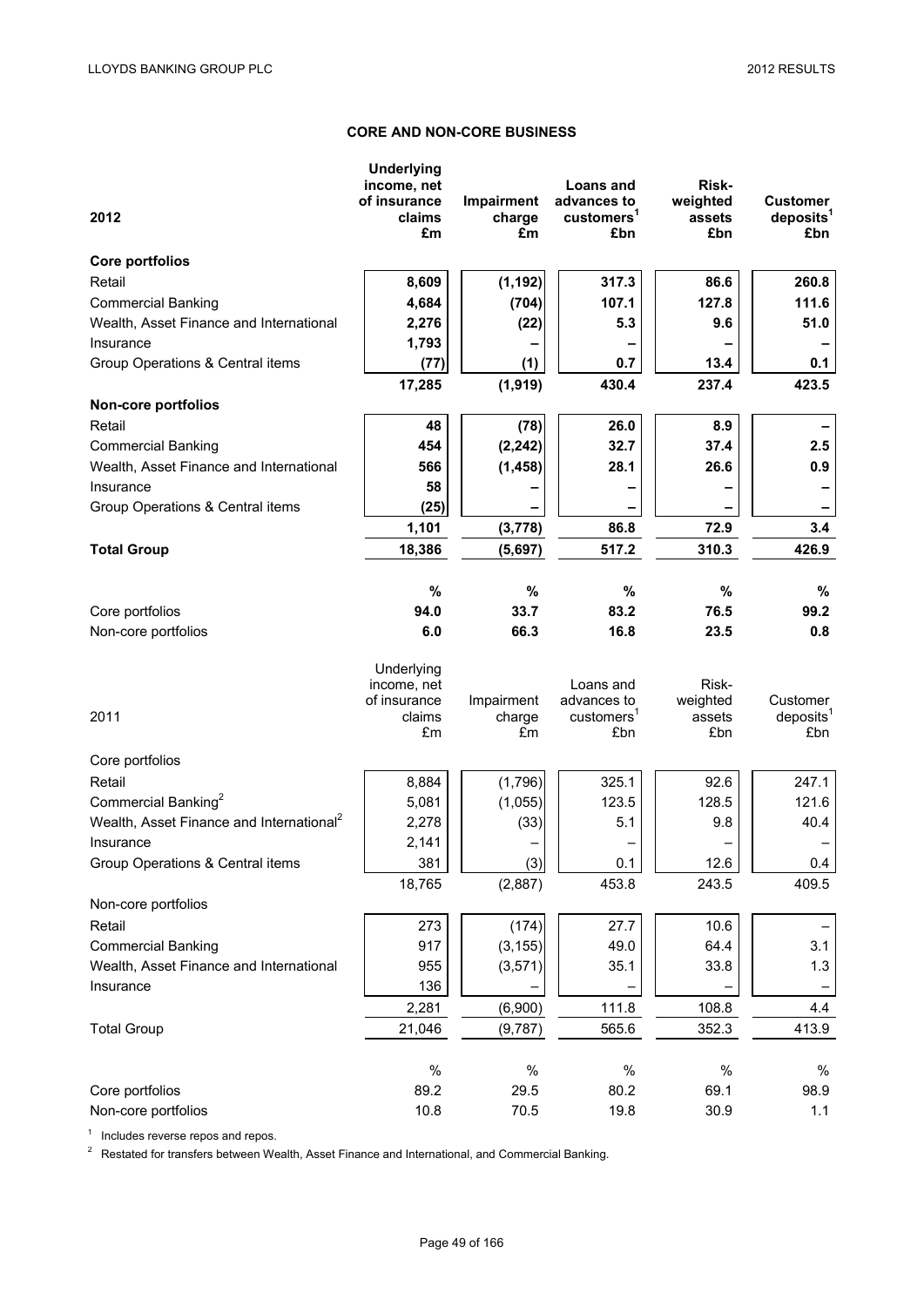# **CORE BUSINESS**

| Core                                                                     | 2012<br>£ million | 2011<br>£ million | Change<br>℅             |
|--------------------------------------------------------------------------|-------------------|-------------------|-------------------------|
| Net interest income                                                      | 9,868             | 10,893            | (9)                     |
| Other income                                                             | 7,782             | 8,215             | (5)                     |
| Insurance claims                                                         | (365)             | (343)             | (6)                     |
| Total underlying income, net of insurance claims                         | 17,285            | 18,765            | (8)                     |
| Total costs                                                              | (9, 212)          | (9,682)           | $\overline{\mathbf{5}}$ |
| Impairment                                                               | (1, 919)          | (2,887)           | 34                      |
| <b>Underlying profit</b>                                                 | 6,154             | 6,196             | (1)                     |
| Effects of asset sales, volatile items and liability management          | 2,217             | 781               |                         |
| Fair value unwind                                                        | (229)             | (628)             | 64                      |
| <b>Management profit</b>                                                 | 8,142             | 6,349             | 28                      |
| Banking net interest margin                                              | 2.32%             | 2.42%             | (10)bp                  |
| Impairment charge as a % of average advances                             | 0.44%             | 0.64%             | (20)bp                  |
| Return on risk-weighted assets                                           | 2.56%             | 2.46%             | 10 <sub>bp</sub>        |
|                                                                          | At                | At                |                         |
|                                                                          | 31 Dec<br>2012    | 31 Dec<br>2011    | Change                  |
| Key balance sheet items                                                  | £bn               | £bn               | ℅                       |
| Loans and advances to customers (excluding reverse repos)                | 425.3             | 437.0             | (3)                     |
| Reverse repos with customers                                             | 5.1               | 16.8              | (70)                    |
| Loans and advances to banks                                              | 29.0              | 32.0              | (9)                     |
| Debt securities held as loans and receivables                            | 0.5               | 0.2               |                         |
| Available-for-sale financial assets                                      | 28.8              | 27.9              | 3                       |
| Other assets:                                                            |                   |                   |                         |
| Derivative financial instruments                                         | 56.6              | 66.0              | (14)                    |
| Trading and other financial assets at fair value through profit and loss | 154.0             | 138.8             | 11                      |
| Other                                                                    | 126.8             | 111.1             | 14                      |
|                                                                          | 337.4             | 315.9             | $\overline{7}$          |
| <b>Total core assets</b>                                                 | 826.1             | 829.8             |                         |
| Customer deposits (excluding repos)                                      | 419.1             | 401.5             | 4                       |
| Repos with customers                                                     | 4.4               | 8.0               | (45)                    |
| Risk-weighted assets                                                     | 237.4             | 243.5             | (3)                     |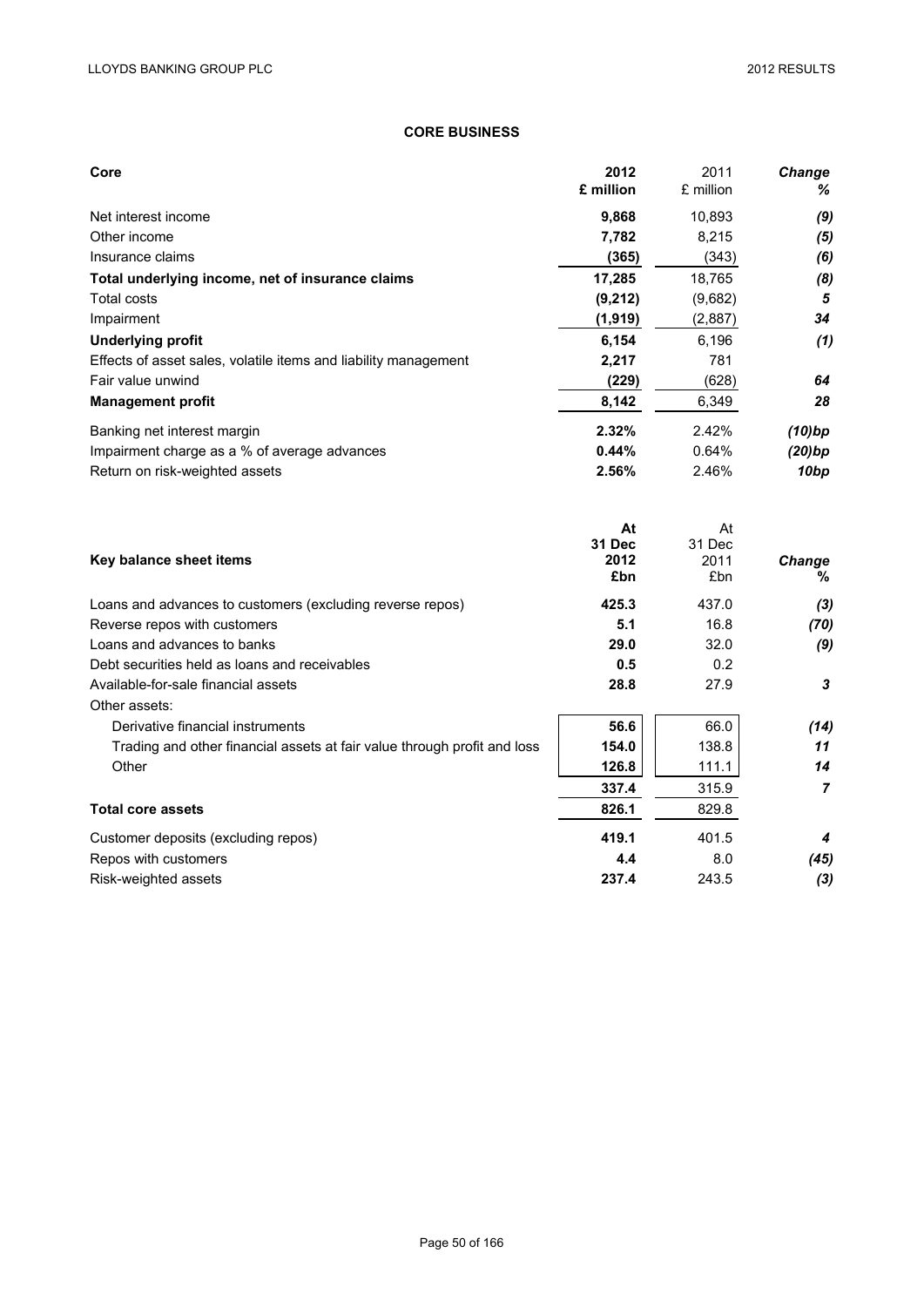# **MANAGEMENT BASIS CONSOLIDATED INCOME STATEMENT – CORE**

| 2012                                                       | <b>Retail</b><br>£m | Commercial<br><b>Banking</b><br>£m | Wealth,<br><b>Asset</b><br><b>Finance</b><br>and Int'l<br>£m | <b>Insurance</b><br>£m | Group<br><b>Operations</b><br>and Central<br><b>items</b><br>£m | Group<br>£m |
|------------------------------------------------------------|---------------------|------------------------------------|--------------------------------------------------------------|------------------------|-----------------------------------------------------------------|-------------|
| Net interest income                                        | 7,163               | 2,242                              | 312                                                          | (87)                   | 238                                                             | 9,868       |
| Other income                                               | 1,446               | 2,442                              | 1,964                                                        | 2,245                  | (315)                                                           | 7,782       |
| Insurance claims                                           |                     |                                    |                                                              | (365)                  |                                                                 | (365)       |
| Total underlying income, net of                            |                     |                                    |                                                              |                        |                                                                 |             |
| insurance claims                                           | 8,609               | 4,684                              | 2,276                                                        | 1,793                  | (77)                                                            | 17,285      |
| <b>Total costs</b>                                         | (4, 193)            | (2, 232)                           | (1,795)                                                      | (710)                  | (282)                                                           | (9, 212)    |
| Impairment                                                 | (1, 192)            | (704)                              | (22)                                                         |                        | (1)                                                             | (1, 919)    |
| <b>Underlying profit (loss)</b>                            | 3,224               | 1,748                              | 459                                                          | 1,083                  | (360)                                                           | 6,154       |
| Asset sales                                                |                     |                                    | (13)                                                         |                        | 3,207                                                           | 3,194       |
| Volatile items                                             |                     | 138                                |                                                              |                        | (886)                                                           | (748)       |
| Liability management                                       |                     |                                    |                                                              |                        | (229)                                                           | (229)       |
| Fair value unwind                                          | 394                 | 80                                 | (34)                                                         | (42)                   | (627)                                                           | (229)       |
| <b>Management profit</b>                                   | 3,618               | 1,966                              | 412                                                          | 1,041                  | 1,105                                                           | 8,142       |
| Banking net interest margin<br>Impairment charge as a % of | 2.25%               | 2.22%                              | 5.90%                                                        |                        |                                                                 | 2.32%       |
| average advances                                           | 0.37%               | 0.67%                              | 0.45%                                                        |                        |                                                                 | 0.44%       |
| Return on risk-weighted assets                             | 3.60%               | 1.36%                              | 5.07%                                                        |                        |                                                                 | 2.56%       |
| Key balance sheet items<br>Loans and advances to customers | £bn                 | £bn                                | £bn                                                          | £bn                    | £bn                                                             | £bn         |
| excluding reverse repos                                    | 317.3               | 102.0                              | 5.3                                                          |                        | 0.7                                                             | 425.3       |
| Customer deposits excluding repos                          | 260.8               | 107.2                              | 51.0                                                         |                        | 0.1                                                             | 419.1       |
| Total customer balances                                    | 578.1               | 209.2                              | 56.3                                                         |                        | 0.8                                                             | 844.4       |
| Risk-weighted assets                                       | 86.6                | 127.8                              | 9.6                                                          |                        | 13.4                                                            | 237.4       |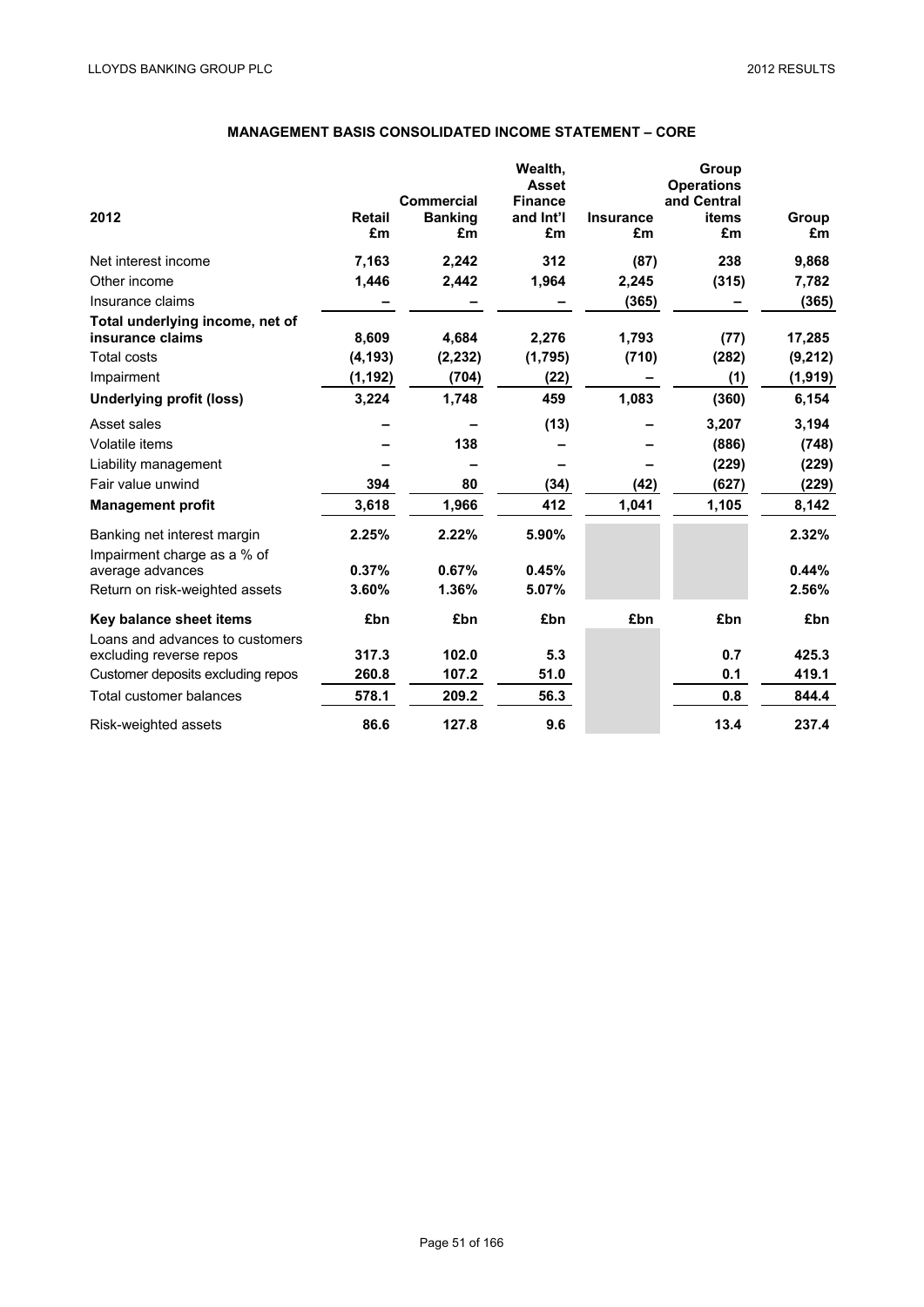# **MANAGEMENT BASIS CONSOLIDATED INCOME STATEMENT – CORE** (continued)

| 2011                                                       | Retail<br>£m | Commercial<br>Banking <sup>1</sup><br>£m | Wealth,<br>Asset<br>Finance<br>and Int'l <sup>1</sup><br>£m | Insurance<br>£m | Group<br>Operations<br>and Central<br>items<br>£m | Group<br>£m |
|------------------------------------------------------------|--------------|------------------------------------------|-------------------------------------------------------------|-----------------|---------------------------------------------------|-------------|
| Net interest income                                        | 7,246        | 2,846                                    | 293                                                         | (77)            | 585                                               | 10,893      |
| Other income                                               | 1,638        | 2,235                                    | 1,985                                                       | 2,561           | (204)                                             | 8,215       |
| Insurance claims                                           |              |                                          |                                                             | (343)           |                                                   | (343)       |
| Total underlying income, net of                            |              |                                          |                                                             |                 |                                                   |             |
| insurance claims                                           | 8,884        | 5,081                                    | 2,278                                                       | 2,141           | 381                                               | 18,765      |
| <b>Total costs</b>                                         | (4, 432)     | (2, 292)                                 | (1,884)                                                     | (772)           | (302)                                             | (9,682)     |
| Impairment                                                 | (1,796)      | (1,055)                                  | (33)                                                        |                 | (3)                                               | (2,887)     |
| Underlying profit                                          | 2,656        | 1,734                                    | 361                                                         | 1,369           | 76                                                | 6,196       |
| Asset sales                                                | 48           | (20)                                     |                                                             |                 | 196                                               | 224         |
| Volatile items                                             |              | (736)                                    |                                                             |                 | (2)                                               | (738)       |
| Liability management                                       |              |                                          |                                                             |                 | 1,295                                             | 1,295       |
| Fair value unwind                                          | 657          | 24                                       | 8                                                           | (43)            | (1, 274)                                          | (628)       |
| Management profit                                          | 3,361        | 1,002                                    | 369                                                         | 1,326           | 291                                               | 6,349       |
| Banking net interest margin<br>Impairment charge as a % of | 2.20%        | 2.54%                                    | 5.04%                                                       |                 |                                                   | 2.42%       |
| average advances                                           | 0.54%        | 0.95%                                    | 0.60%                                                       |                 |                                                   | 0.64%       |
| Return on risk-weighted assets                             | 2.75%        | 1.32%                                    | 3.62%                                                       |                 |                                                   | 2.46%       |
| Key balance sheet items                                    | £bn          | £bn                                      | £bn                                                         | £bn             | £bn                                               | £bn         |
| Loans and advances to customers                            |              |                                          |                                                             |                 |                                                   |             |
| excluding reverse repos                                    | 325.1        | 106.7                                    | 5.1                                                         |                 | 0.1                                               | 437.0       |
| Customer deposits excluding repos                          | 247.1        | 113.6                                    | 40.4                                                        |                 | 0.4                                               | 401.5       |
| Total customer balances                                    | 572.2        | 220.3                                    | 45.5                                                        |                 | 0.5                                               | 838.5       |
| Risk-weighted assets                                       | 92.6         | 128.5                                    | 9.8                                                         |                 | 12.6                                              | 243.5       |

<sup>1</sup> Restated.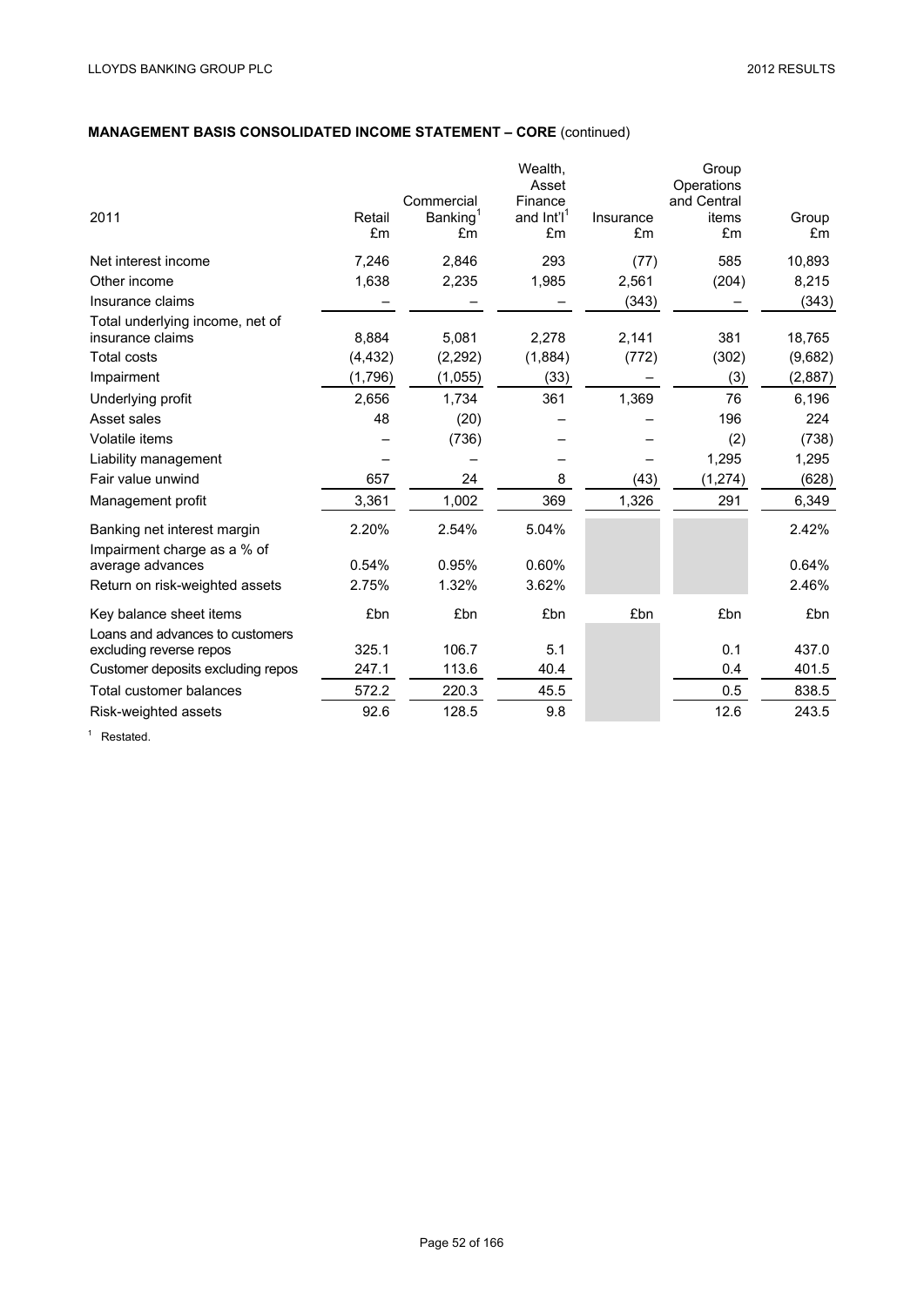# **NON-CORE BUSINESS**

| Non-core                                                        | 2012<br>£ million | 2011<br>£ million | <b>Change</b><br>% |
|-----------------------------------------------------------------|-------------------|-------------------|--------------------|
| Net interest income                                             | 467               | 1.317             | (65)               |
| Other income                                                    | 634               | 964               | (34)               |
| Insurance claims                                                |                   |                   |                    |
| Total underlying income, net of insurance claims                | 1,101             | 2,281             | (52)               |
| Total costs                                                     | (870)             | (939)             | 7                  |
| Impairment                                                      | (3,778)           | (6,900)           | 45                 |
| <b>Underlying loss</b>                                          | (3, 547)          | (5,558)           | 36                 |
| Effects of asset sales, volatile items and liability management | (647)             | 60                |                    |
| Fair value unwind                                               | 879               | 1,834             | (52)               |
| <b>Management loss</b>                                          | (3, 315)          | (3,664)           | 10                 |
| Banking net interest margin                                     | 0.55%             | 1.01%             | (46)bp             |
| Impairment charge as a % of average advances                    | 3.08%             | 4.60%             | $(1.52)$ pp        |

| Key balance sheet items                       | At<br>31 Dec<br>2012<br>£bn | At<br>31 Dec<br>2011<br>£bn | <b>Change</b><br>% |
|-----------------------------------------------|-----------------------------|-----------------------------|--------------------|
| Loans and advances to customers               | 86.8                        | 111.8                       | (22)               |
| Loans and advances to banks                   | 0.4                         | 0.6                         | (33)               |
| Debt securities held as loans and receivables | 4.7                         | 12.3                        | (62)               |
| Available-for-sale financial assets           | 2.6                         | 9.5                         | (73)               |
| Other                                         | 3.9                         | 6.5                         | (40)               |
| Total non-core assets                         | 98.4                        | 140.7                       | (30)               |
| Risk-weighted assets                          | 72.9                        | 108.8                       | (33)               |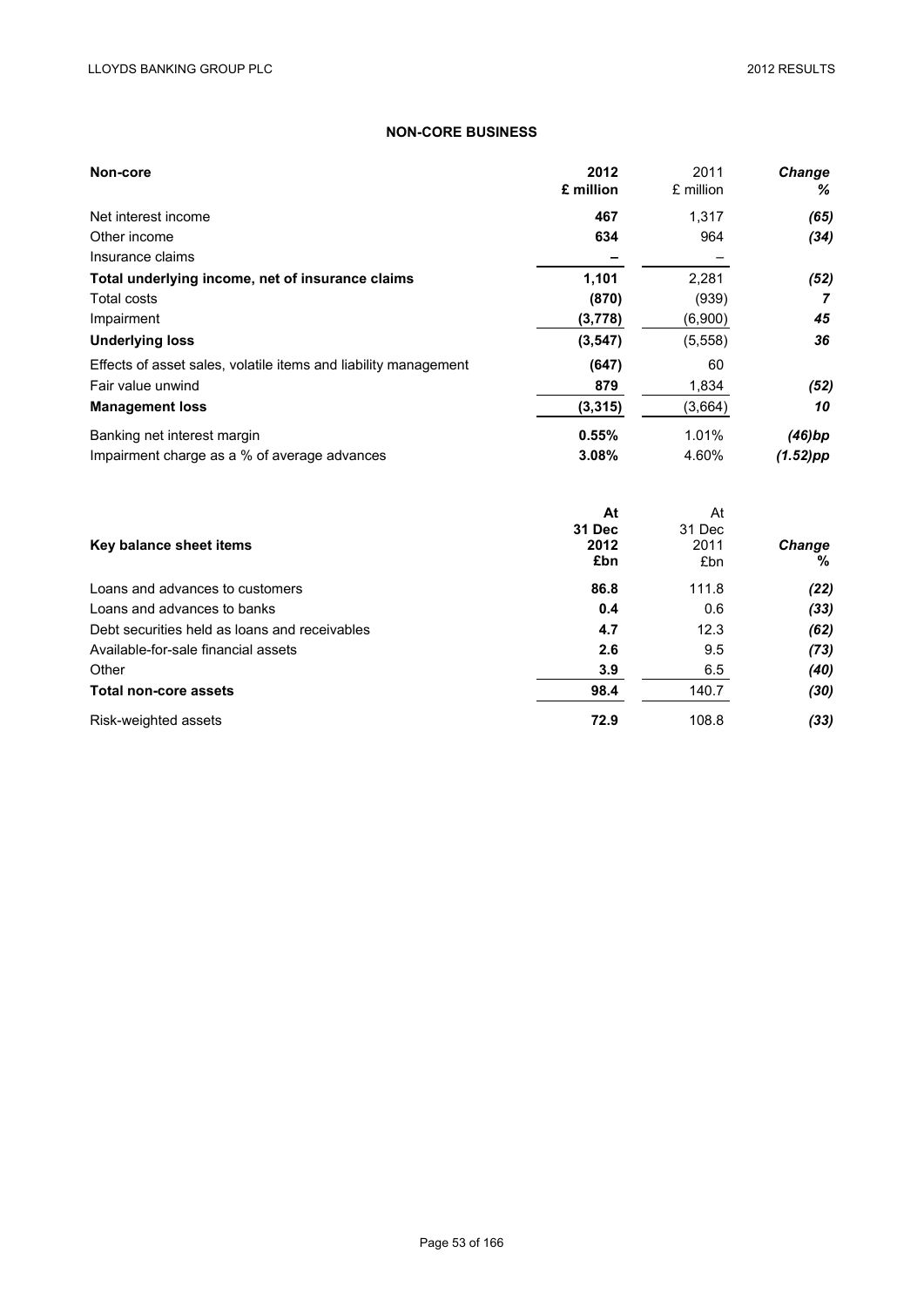# **MANAGEMENT BASIS CONSOLIDATED INCOME STATEMENT – NON-CORE**

|                                                            |        |                              | Wealth,                     |                  | Group                            |          |
|------------------------------------------------------------|--------|------------------------------|-----------------------------|------------------|----------------------------------|----------|
|                                                            |        |                              | <b>Asset</b>                |                  | <b>Operations</b><br>and Central |          |
| 2012                                                       | Retail | Commercial<br><b>Banking</b> | <b>Finance</b><br>and Int'l | <b>Insurance</b> | items                            | Group    |
|                                                            | £m     | £m                           | £m                          | £m               | £m                               | £m       |
| Net interest income                                        | 32     | (36)                         | 487                         | 9                | (25)                             | 467      |
| Other income                                               | 16     | 490                          | 79                          | 49               |                                  | 634      |
| Insurance claims                                           |        |                              |                             |                  |                                  |          |
| Total underlying income, net of                            |        |                              |                             |                  |                                  |          |
| insurance claims                                           | 48     | 454                          | 566                         | 58               | (25)                             | 1,101    |
| Total costs                                                | (6)    | (284)                        | (496)                       | (34)             | (50)                             | (870)    |
| Impairment                                                 | (78)   | (2, 242)                     | (1, 458)                    | -                |                                  | (3,778)  |
| Underlying profit (loss)                                   | (36)   | (2,072)                      | (1, 388)                    | 24               | (75)                             | (3, 547) |
| Asset sales                                                |        | (464)                        | (183)                       |                  |                                  | (647)    |
| Volatile items                                             |        |                              |                             |                  |                                  |          |
| Liability management                                       |        |                              |                             |                  |                                  |          |
| Fair value unwind                                          | 88     | 808                          | (17)                        |                  |                                  | 879      |
| <b>Management profit (loss)</b>                            | 52     | (1,728)                      | (1,588)                     | 24               | (75)                             | (3, 315) |
| Banking net interest margin<br>Impairment charge as a % of | 0.12%  | 0.35%                        | 1.13%                       |                  |                                  | 0.55%    |
| average advances                                           | 0.29%  | 4.28%                        | 3.42%                       |                  |                                  | 3.08%    |
| Key balance sheet items                                    | £bn    | £bn                          | £bn                         | £bn              | £bn                              | £bn      |
| Total non-core assets                                      | 26.0   | 43.0                         | 28.9                        | 0.5              |                                  | 98.4     |
| Risk-weighted assets                                       | 8.9    | 37.4                         | 26.6                        |                  |                                  | 72.9     |

|                                                            |              | Commercial                 | Wealth,<br>Asset<br>Finance  |                 | Group<br>Operations<br>and Central |             |
|------------------------------------------------------------|--------------|----------------------------|------------------------------|-----------------|------------------------------------|-------------|
| 2011                                                       | Retail<br>£m | Banking <sup>1</sup><br>£m | and Int'l <sup>1</sup><br>£m | Insurance<br>£m | items<br>£m                        | Group<br>£m |
| Net interest income                                        | 251          | 346                        | 710                          | 10              |                                    | 1,317       |
| Other income                                               | 22           | 571                        | 245                          | 126             |                                    | 964         |
| Insurance claims                                           |              |                            |                              |                 |                                    |             |
| Total underlying income, net of<br>insurance claims        | 273          | 917                        | 955                          | 136             |                                    | 2,281       |
| <b>Total costs</b>                                         | (6)          | (308)                      | (530)                        | (40)            | (55)                               | (939)       |
| Impairment                                                 | (174)        | (3, 155)                   | (3, 571)                     |                 |                                    | (6,900)     |
| Underlying profit (loss)                                   | 93           | (2, 546)                   | (3, 146)                     | 96              | (55)                               | (5, 558)    |
| Asset sales                                                |              | 81                         | (21)                         |                 |                                    | 60          |
| Volatile items                                             |              |                            |                              |                 |                                    |             |
| Liability management                                       |              |                            |                              |                 |                                    |             |
| Fair value unwind                                          | 182          | 1,538                      | 114                          |                 |                                    | 1,834       |
| Management profit (loss)                                   | 275          | (927)                      | (3,053)                      | 96              | (55)                               | (3,664)     |
| Banking net interest margin<br>Impairment charge as a % of | 0.83%        | 0.83%                      | 1.35%                        |                 |                                    | 1.01%       |
| average advances                                           | 0.59%        | 4.60%                      | 7.11%                        |                 |                                    | 4.60%       |
| Key balance sheet items                                    | £bn          | £bn                        | £bn                          | £bn             | £bn                                | £bn         |
| Total non-core assets                                      | 27.7         | 76.2                       | 36.2                         | 0.6             |                                    | 140.7       |
| Risk-weighted assets                                       | 10.6         | 64.4                       | 33.8                         |                 |                                    | 108.8       |

<sup>1</sup> Restated.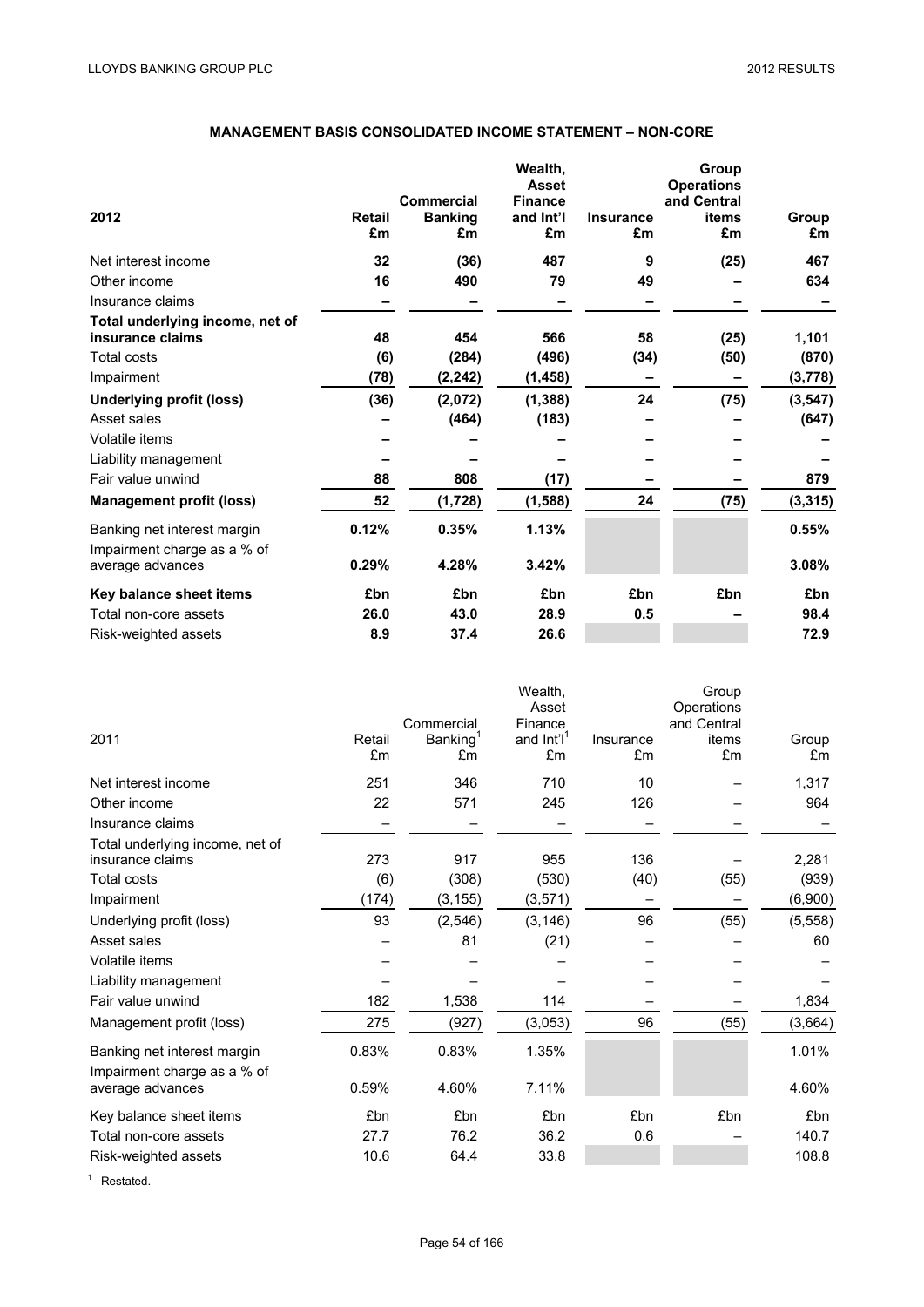# **QUARTERLY MANAGEMENT BASIS INFORMATION – GROUP**

|                                                  | Quarter   | Quarter   | Quarter   | Quarter   |
|--------------------------------------------------|-----------|-----------|-----------|-----------|
|                                                  | ended     | ended     | ended     | ended     |
|                                                  | 31 Dec    | 30 Sept   | 30 June   | 31 March  |
| Group                                            | 2012      | 2012      | 2012      | 2012      |
|                                                  | £ million | £ million | £ million | £ million |
| Net interest income                              | 2,545     | 2,575     | 2,582     | 2,633     |
| Other income                                     | 2,040     | 2,112     | 2,061     | 2,203     |
| Insurance claims                                 | (30)      | (102)     | (125)     | (108)     |
| Total underlying income, net of insurance claims | 4,555     | 4,585     | 4,518     | 4,728     |
| <b>Total costs</b>                               | (2,574)   | (2, 483)  | (2, 461)  | (2, 564)  |
| Impairment                                       | (1, 278)  | (1, 262)  | (1,500)   | (1,657)   |
| <b>Underlying profit</b>                         | 703       | 840       | 557       | 507       |
| Asset sales                                      | 1,248     | 714       | 463       | 122       |
| Volatile items                                   | 211       | (150)     | (610)     | (199)     |
| Liability management                             | (22)      | (375)     |           | 168       |
| Fair value unwind                                | 438       | 55        | 127       | 30        |
| <b>Management profit</b>                         | 2,578     | 1,084     | 537       | 628       |
| Banking net interest margin                      | 1.94%     | 1.93%     | 1.91%     | 1.95%     |
| Impairment charge as a % of average advances     | 0.96%     | 0.93%     | 1.05%     | 1.14%     |
| Return on risk-weighted assets                   | 0.88%     | 1.02%     | 0.66%     | 0.58%     |
|                                                  | Quarter   | Quarter   | Quarter   | Quarter   |
|                                                  | ended     | ended     | ended     | ended     |
|                                                  | 31 Dec    | 30 Sept   | 30 June   | 31 March  |
| Group                                            | 2011      | 2011      | 2011      | 2011      |
|                                                  | £ million | £ million | £ million | £ million |
|                                                  | 0.000     | 0.052     | 0.057     | 0.000     |

| Net interest income                              | 2,803   | 3,052    | 3,057   | 3,298   |
|--------------------------------------------------|---------|----------|---------|---------|
| Other income                                     | 2,246   | 1,987    | 2,554   | 2,392   |
| Insurance claims                                 | (58)    | (87)     | (84)    | (114)   |
| Total underlying income, net of insurance claims | 4,991   | 4,952    | 5,527   | 5,576   |
| Total costs                                      | (2,712) | (2, 577) | (2,581) | (2,751) |
| Impairment                                       | (2,409) | (1,956)  | (2,814) | (2,608) |
| Underlying (loss) profit                         | (130)   | 419      | 132     | 217     |
| Asset sales                                      | 208     | (12)     | 9       | 79      |
| Volatile items                                   | (528)   | 142      | 91      | (443)   |
| Liability management                             | 1,295   |          |         |         |
| Fair value unwind                                | 92      | 95       | 588     | 431     |
| Management profit                                | 937     | 644      | 820     | 284     |
| Banking net interest margin                      | 1.97%   | 2.05%    | 2.09%   | 2.16%   |
| Impairment charge as a % of average advances     | 1.63%   | 1.30%    | 1.84%   | 1.70%   |
| Return on risk-weighted assets                   | (0.14)% | 0.44%    | 0.14%   | 0.22%   |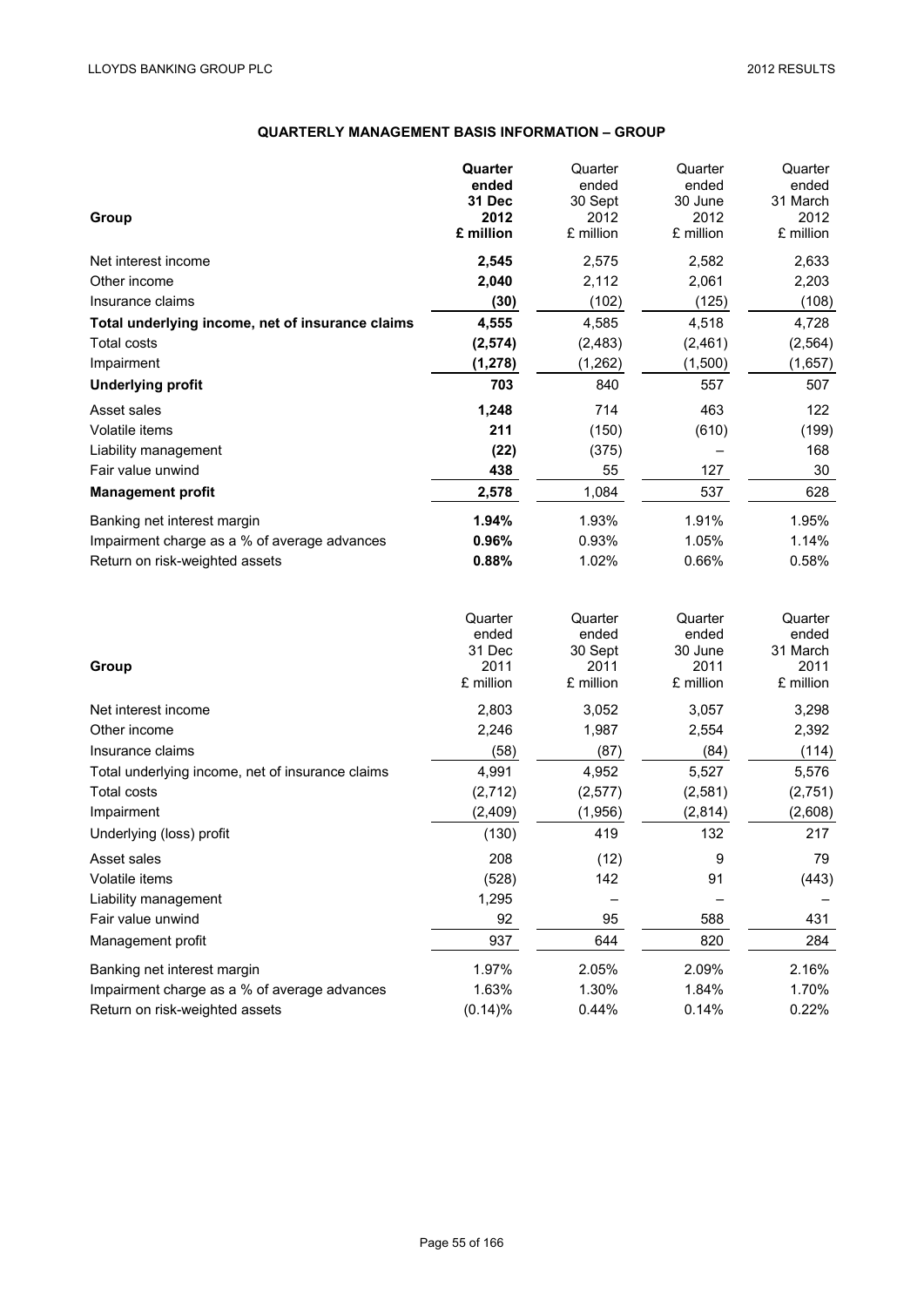# **QUARTERLY MANAGEMENT BASIS INFORMATION – CORE BUSINESS**

|                                                  | Quarter   | Quarter   | Quarter   | Quarter   |
|--------------------------------------------------|-----------|-----------|-----------|-----------|
|                                                  | ended     | ended     | ended     | ended     |
|                                                  | 31 Dec    | 30 Sept   | 30 June   | 31 March  |
| Core                                             | 2012      | 2012      | 2012      | 2012      |
|                                                  | £ million | £ million | £ million | £ million |
| Net interest income <sup>1</sup>                 | 2,487     | 2,459     | 2,472     | 2,450     |
| Other income                                     | 1,932     | 1,963     | 1,888     | 1,999     |
| Insurance claims                                 | (30)      | (102)     | (125)     | (108)     |
| Total underlying income, net of insurance claims | 4,389     | 4,320     | 4,235     | 4,341     |
| <b>Total costs</b>                               | (2,328)   | (2,237)   | (2,304)   | (2, 343)  |
| Impairment                                       | (568)     | (373)     | (566)     | (412)     |
| <b>Underlying profit</b>                         | 1,493     | 1,710     | 1,365     | 1,586     |
| Asset sales                                      | 1,887     | 666       | 445       | 196       |
| Volatile items                                   | 211       | (150)     | (610)     | (199)     |
| Liability management                             | (22)      | (375)     |           | 168       |
| Fair value unwind                                | 177       | (144)     | (78)      | (184)     |
| <b>Management profit</b>                         | 3,746     | 1,707     | 1,122     | 1,567     |
| Banking net interest margin                      | 2.33%     | 2.32%     | 2.32%     | 2.32%     |
| Impairment charge as a % of average advances     | 0.50%     | 0.36%     | 0.52%     | 0.36%     |
| Return on risk-weighted assets                   | 2.49%     | 2.85%     | 2.28%     | 2.63%     |
|                                                  | Quarter   | Quarter   | Quarter   | Quarter   |
|                                                  | ended     | ended     | ended     | ended     |
|                                                  | 31 Dec    | 30 Sept   | 30 June   | 31 March  |
| Core                                             | 2011      | 2011      | 2011      | 2011      |
|                                                  | £ million | £ million | £ million | £ million |

| Net interest income                              | 2,596    | 2,761   | 2,682   | 2,854   |
|--------------------------------------------------|----------|---------|---------|---------|
| Other income                                     | 2,000    | 1,849   | 2,235   | 2,131   |
| Insurance claims                                 | (58)     | (87)    | (84)    | (114)   |
| Total underlying income, net of insurance claims | 4,538    | 4,523   | 4,833   | 4,871   |
| <b>Total costs</b>                               | (2, 456) | (2,366) | (2,341) | (2,519) |
| Impairment                                       | (640)    | (611)   | (907)   | (729)   |
| Underlying profit                                | 1,442    | 1,546   | 1,585   | 1,623   |
| Asset sales                                      | 111      | 6       | 48      | 59      |
| Volatile items                                   | (528)    | 142     | 91      | (443)   |
| Liability management                             | 1,295    |         |         |         |
| Fair value unwind                                | (346)    | (185)   | (64)    | (33)    |
| Management profit                                | 1,974    | 1,509   | 1,660   | 1,206   |
| Banking net interest margin                      | 2.34%    | 2.47%   | 2.39%   | 2.47%   |
| Impairment charge as a % of average advances     | 0.56%    | 0.55%   | 0.80%   | 0.64%   |
| Return on risk-weighted assets                   | 2.32%    | 2.43%   | 2.48%   | 2.53%   |

 $1$  In Q4 the Group revised the way in which it rewards divisions for raising certain types of deposit. This has resulted in a small reallocation of net interest income from core to non-core in 2012.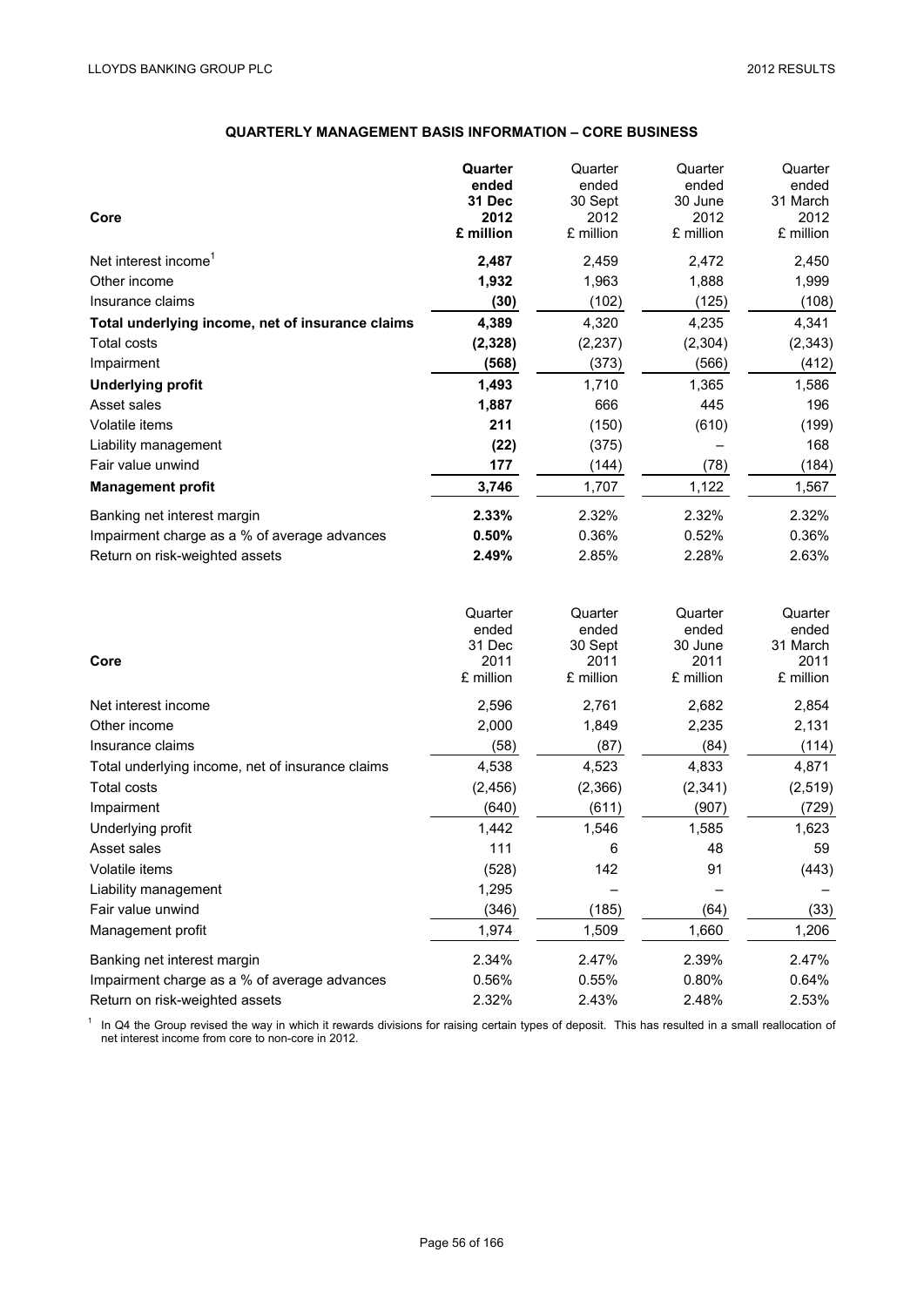Liability management

## **QUARTERLY MANAGEMENT BASIS INFORMATION – NON-CORE BUSINESS**

| Non-core                                         | Quarter<br>ended<br>31 Dec<br>2012<br>£ million | Quarter<br>ended<br>30 Sept<br>2012<br>£ million | Quarter<br>ended<br>30 June<br>2012<br>£ million | Quarter<br>ended<br>31 March<br>2012<br>£ million |
|--------------------------------------------------|-------------------------------------------------|--------------------------------------------------|--------------------------------------------------|---------------------------------------------------|
| Net interest income <sup>1</sup>                 | 58                                              | 116                                              | 110                                              | 183                                               |
| Other income                                     | 108                                             | 149                                              | 173                                              | 204                                               |
| Insurance claims                                 |                                                 |                                                  |                                                  |                                                   |
| Total underlying income, net of insurance claims | 166                                             | 265                                              | 283                                              | 387                                               |
| Total costs                                      | (246)                                           | (246)                                            | (157)                                            | (221)                                             |
| Impairment                                       | (710)                                           | (889)                                            | (934)                                            | (1, 245)                                          |
| <b>Underlying loss</b>                           | (790)                                           | (870)                                            | (808)                                            | (1,079)                                           |
| Asset sales                                      | (639)                                           | 48                                               | 18                                               | (74)                                              |
| Volatile items                                   |                                                 |                                                  |                                                  |                                                   |
| Liability management                             |                                                 |                                                  |                                                  |                                                   |
| Fair value unwind                                | 261                                             | 199                                              | 205                                              | 214                                               |
| <b>Management loss</b>                           | (1, 168)                                        | (623)                                            | (585)                                            | (939)                                             |
| Banking net interest margin                      | 0.37%                                           | 0.49%                                            | 0.50%                                            | 0.70%                                             |
| Impairment charge as a % of average advances     | 2.80%                                           | 3.08%                                            | 2.88%                                            | 3.71%                                             |
| Non-core                                         | Quarter<br>ended<br>31 Dec<br>2011<br>£ million | Quarter<br>ended<br>30 Sept<br>2011<br>£ million | Quarter<br>ended<br>30 June<br>2011<br>£ million | Quarter<br>ended<br>31 March<br>2011<br>£ million |
| Net interest income                              | 207                                             | 291                                              | 375                                              | 444                                               |
| Other income                                     | 246                                             | 138                                              | 319                                              | 261                                               |
| Insurance claims                                 |                                                 |                                                  |                                                  |                                                   |
| Total underlying income, net of insurance claims | 453                                             | 429                                              | 694                                              | 705                                               |
| <b>Total costs</b>                               | (256)                                           | (211)                                            | (240)                                            | (232)                                             |
| Impairment                                       | (1,769)                                         | (1, 345)                                         | (1,907)                                          | (1,879)                                           |
| Underlying loss                                  | (1, 572)                                        | (1, 127)                                         | (1, 453)                                         | (1,406)                                           |
| Asset sales                                      | 97                                              | (18)                                             | (39)                                             | 20                                                |
| Volatile items                                   |                                                 |                                                  |                                                  |                                                   |

Fair value unwind 164 Management loss (1,037) (865) (840) (922) Banking net interest margin 1.24% 0.75% 0.87% 1.16% 1.24% Impairment charge as a % of average advances 6.01% 3.64% 4.93% 4.82%

 $1$  In Q4 the Group revised the way in which it rewards divisions for raising certain types of deposit. This has resulted in a small reallocation of net interest income from core to non-core in 2012.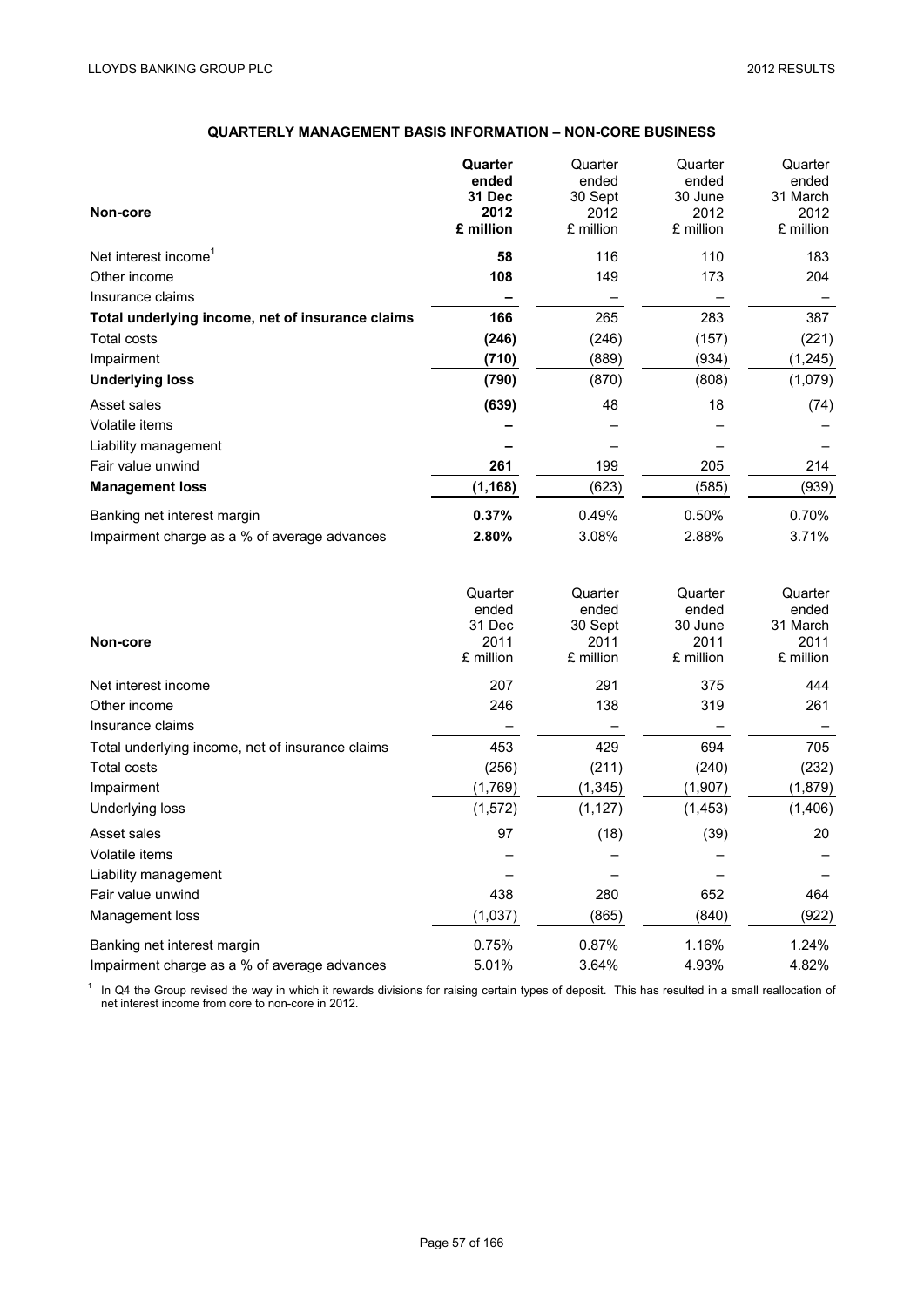## **ADDITIONAL INFORMATION ON A MANAGEMENT BASIS**

### **1. Basis of preparation of management basis information**

Comparisons of results on a statutory basis are of limited benefit due to a number of factors. In order to provide more meaningful and relevant comparatives, the results of the Group and divisions are presented on a management basis. The key principles adopted in the preparation of the management basis of reporting are described below.

- In order to reflect the impact of the acquisition of HBOS, the following adjustments have been made:
	- the amortisation of purchased intangible assets has been excluded; and
	- the unwind of acquisition-related fair value adjustments is shown on one line in the management basis income statement, other than unwind related to asset sales which is included within the effects of asset sales, volatile items and liability management.
- In order to better present the business performance the effects of liability management, volatile items and asset sales are shown on separate lines in the management basis consolidated income statement and 'underlying profit' is profit before taking into account these items and fair value unwind. Comparatives have been restated accordingly.
- The following items, not related to acquisition accounting, have also been excluded from management profit:
	- Integration and Simplification costs;
	- EC mandated retail business disposal costs;
	- payment protection insurance provision;
	- other regulatory provisions;
	- insurance gross up;
	- certain past service pensions credits in respect of the Group's defined benefit pension schemes; and
	- volatility arising in insurance businesses.

Following an increase in activity in the first half of 2012, sales of centrally held government bonds are now included in asset sales; comparatives have been restated accordingly.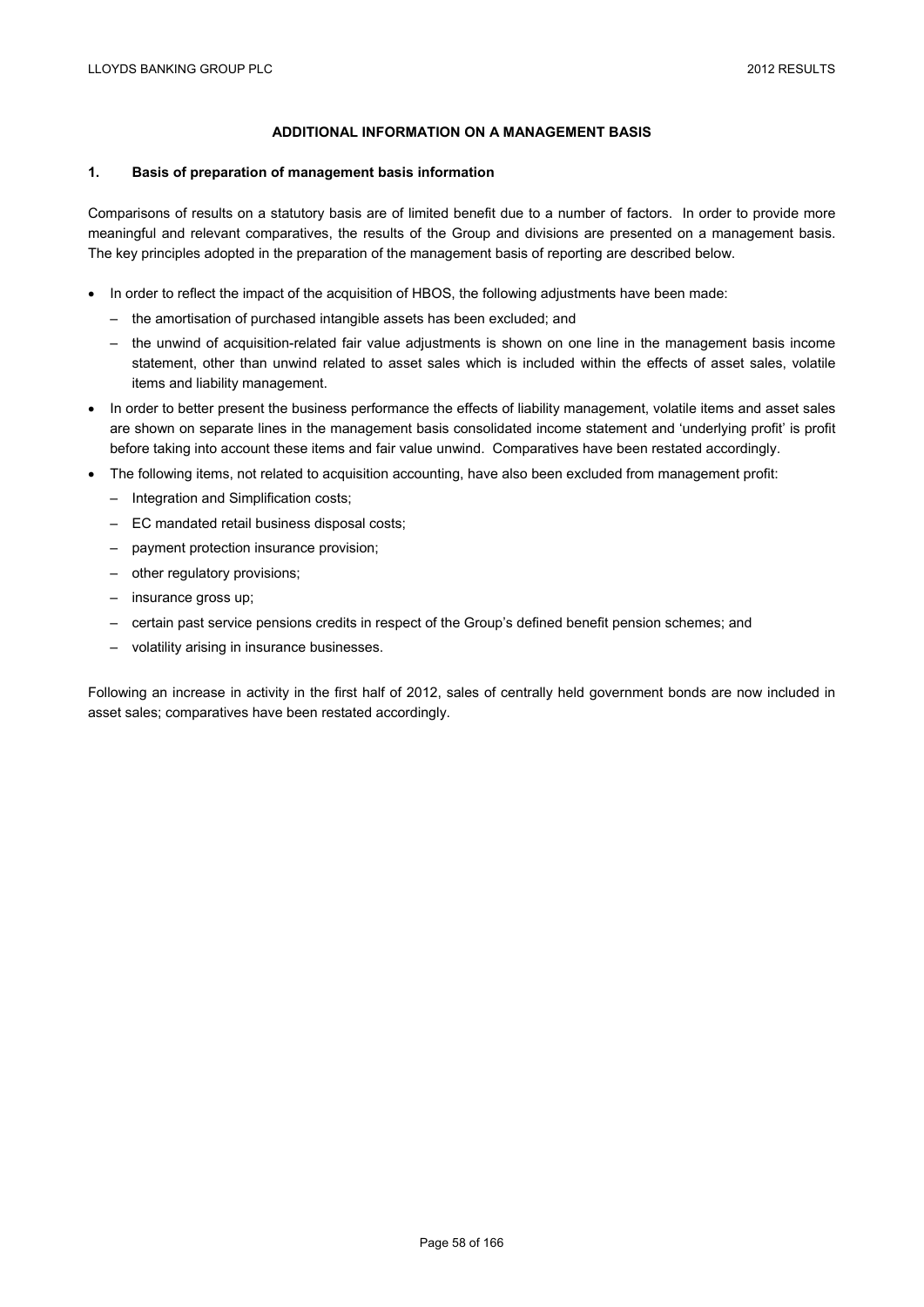## **1. Basis of preparation of management basis information** (continued)

The tables below set out a reconciliation from the published statutory results to the management basis results:

|                                                                                        |                                            |                                                                               |                                                                  | <b>Removal of:</b>          |                                                          |                                   |                                |
|----------------------------------------------------------------------------------------|--------------------------------------------|-------------------------------------------------------------------------------|------------------------------------------------------------------|-----------------------------|----------------------------------------------------------|-----------------------------------|--------------------------------|
| 2012                                                                                   | <b>Banking</b><br>Group<br>statutory<br>£m | <b>Lloyds Acquisition</b><br>related and<br>other<br>items <sup>1</sup><br>£m | <b>Volatility</b><br>arising in<br>insurance<br>businesses<br>£m | Insurance<br>gross up<br>£m | Legal and<br>regulatory<br>provisions <sup>2</sup><br>£m | <b>Fair value</b><br>unwind<br>£m | Manage-<br>ment<br>basis<br>£m |
| Net interest income                                                                    | 9,075                                      | (199)                                                                         | (8)                                                              | 1,230                       |                                                          | 237                               | 10,335                         |
| Other income                                                                           | 29,831                                     | (1,691)                                                                       | (298)                                                            | (19, 433)                   | 50                                                       | (43)                              | 8,416                          |
| Insurance claims                                                                       | (18,396)                                   |                                                                               |                                                                  | 18,031                      |                                                          |                                   | (365)                          |
| Total underlying income,<br>net of insurance claims<br>Operating expenses <sup>3</sup> | 20,510<br>(15, 931)                        | (1,890)<br>1,478                                                              | (306)                                                            | (172)<br>172                | 50<br>4,175                                              | 194<br>24                         | 18,386<br>(10, 082)            |
| Impairment                                                                             | (5,149)                                    | 320                                                                           |                                                                  |                             |                                                          | (868)                             | (5,697)                        |
| Underlying (loss) profit                                                               | (570)                                      | (92)                                                                          | (306)                                                            |                             | 4,225                                                    | (650)                             | 2,607                          |
| Asset sales                                                                            |                                            | 2,547                                                                         |                                                                  |                             |                                                          |                                   | 2,547                          |
| Volatile items                                                                         |                                            | (748)                                                                         |                                                                  |                             |                                                          |                                   | (748)                          |
| Liability management                                                                   |                                            | (229)                                                                         |                                                                  |                             |                                                          |                                   | (229)                          |
| Fair value unwind                                                                      |                                            |                                                                               |                                                                  |                             |                                                          | 650                               | 650                            |
| (Loss) profit                                                                          | (570)                                      | 1,478                                                                         | (306)                                                            |                             | 4,225                                                    |                                   | 4,827                          |

<sup>1</sup> Comprises the effects of asset sales (gain of £2,547 million including impairment of £320 million), volatile items (loss of £748 million), liability management (loss of £229 million), Simplification costs related to severance, IT and business costs of implementation (£676 million), EC mandated retail business disposal costs (£570 million), the amortisation of purchased intangibles (£482 million) and the past service pensions credit (£250 million).

<sup>2</sup> Comprises the payment protection insurance provision (£3,575 million) and other regulatory provisions (£650 million).

<sup>3</sup> Under the management basis, this is described as total costs.

|                                 |                 |                    |                  | Removal of:    |                               |              |             |
|---------------------------------|-----------------|--------------------|------------------|----------------|-------------------------------|--------------|-------------|
|                                 | Lloyds          |                    | Volatility       |                |                               |              |             |
|                                 | <b>Banking</b>  | Acquisition        | arising in       |                | Legal and                     |              | Manage-     |
|                                 | Group           | related and        | insurance        | Insurance      | regulatory                    | Fair value   | ment        |
| 2011                            | statutory<br>£m | other items'<br>£m | businesses<br>£m | gross up<br>£m | provisions <sup>2</sup><br>£m | unwind<br>£m | basis<br>£m |
| Net interest income             | 12,698          | (843)              | (19)             | (336)          |                               | 710          | 12,210      |
| Other income                    | 14,145          | 2                  | 857              | (5,530)        |                               | (295)        | 9,179       |
| Insurance claims                | (6,041)         |                    |                  | 5,698          |                               |              | (343)       |
| Total underlying income,        |                 |                    |                  |                |                               |              |             |
| net of insurance claims         | 20,802          | (841)              | 838              | (168)          |                               | 415          | 21,046      |
| Operating expenses <sup>3</sup> | (16, 250)       | 2,014              |                  | 168            | 3,375                         | 72           | (10, 621)   |
| Impairment                      | (8,094)         |                    |                  |                |                               | (1,693)      | (9,787)     |
| Underlying (loss) profit        | (3, 542)        | 1,173              | 838              |                | 3,375                         | (1,206)      | 638         |
| Asset sales                     |                 | 284                |                  |                |                               |              | 284         |
| Volatile items                  |                 | (738)              |                  |                |                               |              | (738)       |
| Liability management            |                 | 1,295              |                  |                |                               |              | 1,295       |
| Fair value unwind               |                 |                    |                  |                |                               | 1,206        | 1,206       |
| (Loss) profit                   | (3.542)         | 2,014              | 838              |                | 3,375                         |              | 2,685       |

<sup>1</sup> Comprises the effects of asset sales (gain of £284 million), volatile items (loss of £738 million), liability management (gain of £1,295 million), integration and Simplification costs related to severance, IT and business costs of implementation (£1,282 million), EC mandated retail business disposal costs (£170 million) and the amortisation of purchased intangibles (£562 million).

<sup>2</sup> Comprises the payment protection insurance provision (£3,200 million) and other regulatory provisions (£175 million).

 $3\sigma$  Under the management basis, this is described as total costs.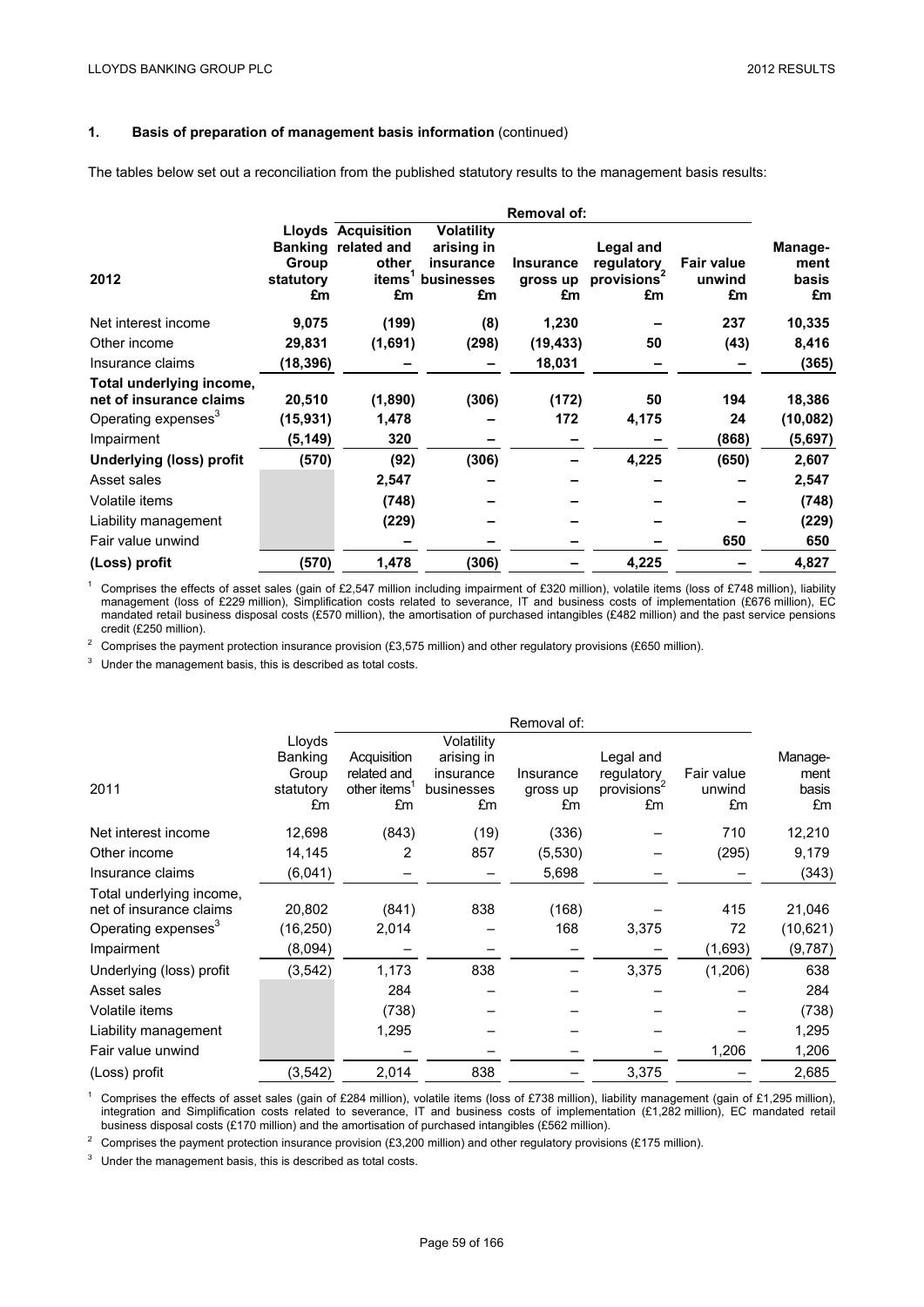## **2. Banking net interest margin**

|                                              | 2012     | 2011     |
|----------------------------------------------|----------|----------|
| <b>Banking net interest margin</b>           |          |          |
| Banking net interest income                  | £10,480m | £12,094m |
| Average interest-earning banking assets      | £543.3bn | £585.4bn |
| Average interest-bearing banking liabilities | £391.3bn | £364.0bn |
| Banking net interest margin                  | 1.93%    | 2.07%    |
| Banking asset margin                         | $1.09\%$ | 1.46%    |
| Banking liability margin                     | 1.16%    | 0.98%    |
| Core                                         |          |          |
| Banking net interest margin                  | 2.32%    | 2.42%    |
| Banking net interest income                  | £9,818m  | £10,612m |
| Average interest-earning banking assets      | £423.7bn | £438.7bn |
| Non-core                                     |          |          |
| Banking net interest margin                  | 0.55%    | 1.01%    |
| Banking net interest income                  | £662m    | £1,482m  |
| Average interest-earning banking assets      | £119.6bn | £146.7bn |

Banking net interest income is analysed for asset and liability margins based on interest earned and paid on average assets and average liabilities respectively, adjusted for Funds Transfer Pricing, which prices intra-group funding and liquidity. Centrally held wholesale funding costs and related items are included in the Group banking asset margin.

Average interest-earning banking assets, which are calculated gross of related impairment allowances, and average interest-bearing banking liabilities relate solely to customer and product balances in the banking businesses on which interest is earned or paid. Funding and capital balances including debt securities in issue, subordinated debt, repos and shareholders' equity are excluded from the calculation of average interest-bearing banking liabilities. However, the cost of funding these balances allocated to the banking businesses is included in banking net interest income.

A reconciliation of banking net interest income to Group net interest income showing the items that are excluded in determining banking net interest income follows:

|                                                        | 2012    | 2011   |
|--------------------------------------------------------|---------|--------|
|                                                        | £m      | £m     |
| Banking net interest income – management basis         | 10.480  | 12,094 |
| Insurance division                                     | (78)    | (67)   |
| Other net interest income (including trading activity) | (67)    | 183    |
| Group net interest income - management basis           | 10,335  | 12,210 |
| Fair value unwind                                      | (237)   | (710)  |
| Banking volatility and liability management gains      | 199     | 843    |
| Insurance gross up                                     | (1,230) | 336    |
| Volatility arising in insurance businesses             | 8       | 19     |
| Group net interest income – statutory                  | 9,075   | 12,698 |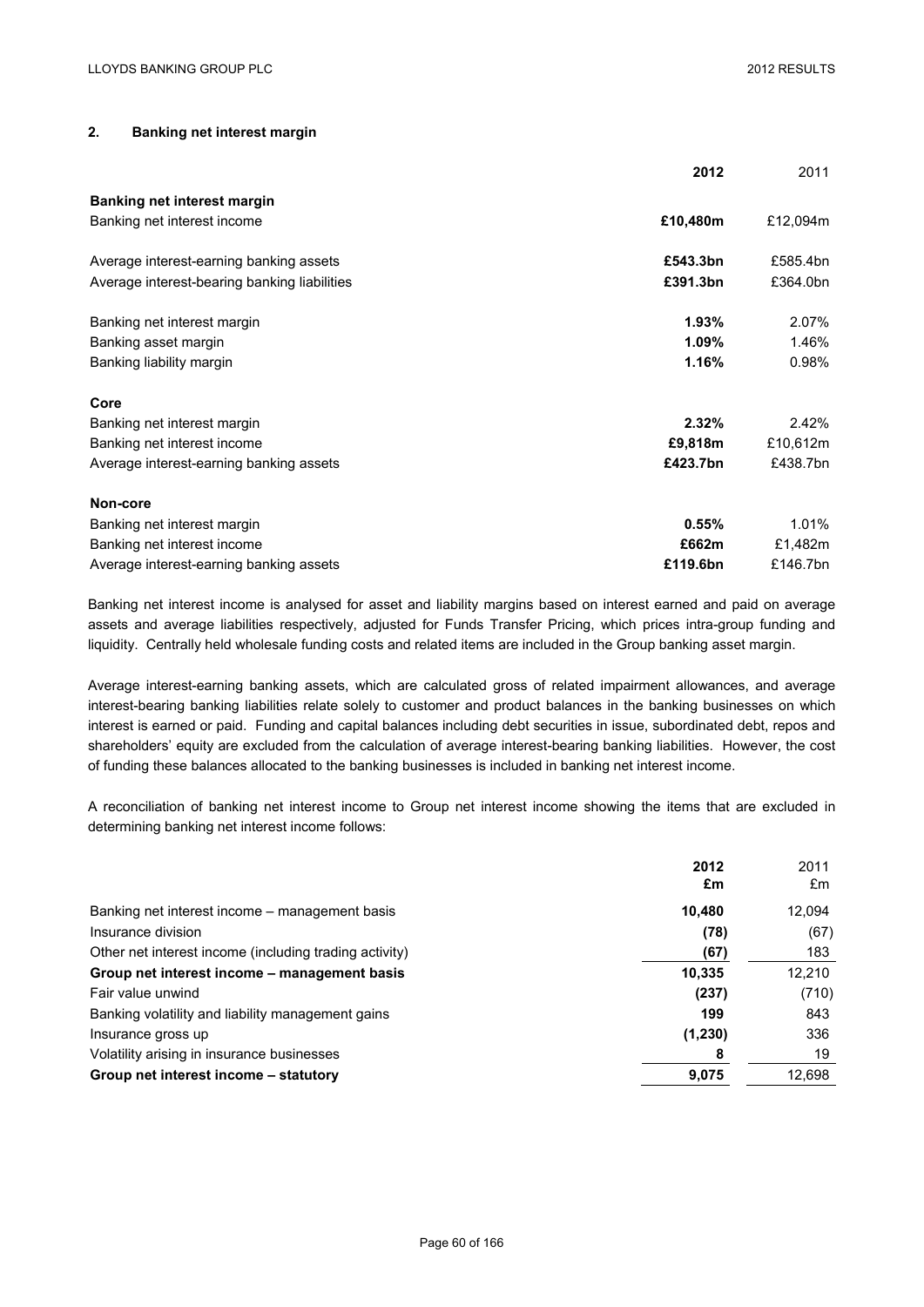## **3. Volatility arising in insurance businesses**

The Group's statutory result before tax is affected by insurance volatility, caused by movements in financial markets, and policyholder interests volatility, which primarily reflects the gross up of policyholder tax included in the Group tax charge.

In 2012 the Group's statutory result before tax included positive insurance and policyholder interests volatility totalling £306 million compared to negative volatility of £838 million in 2011.

Volatility comprises the following:

|                                                | 2012<br>£m | 2011<br>£m |
|------------------------------------------------|------------|------------|
| Insurance volatility                           | 183        | (557)      |
| Policyholder interests volatility <sup>1</sup> | 143        | (283)      |
| <b>Total volatility</b>                        | 326        | (840)      |
| Insurance hedging arrangements                 | (20)       | ◠          |
| <b>Total</b>                                   | 306        | (838)      |

 $1$  Includes volatility relating to the Group's interest in St James's Place.

### **Insurance volatility**

The Group's insurance business has liability products that are supported by substantial holdings of investments, including equities, property and fixed interest investments, all of which are subject to variations in their value. The value of the liabilities does not move exactly in line with changes in the value of the investments, yet IFRS requires that the changes in both the value of the liabilities and investments be reflected within the income statement. As these investments are substantial and movements in their value can have a significant impact on the profitability of the Group, management believes that it is appropriate to disclose the division's results on the basis of an expected return in addition to results based on the actual return.

The expected sterling investment returns used to determine the normalised profit of the business, which are based on prevailing market rates and published research into historical investment return differentials, are set out below:

| United Kingdom (Sterling)                                      | 2012 | 2011 |
|----------------------------------------------------------------|------|------|
|                                                                | %    | $\%$ |
| Gilt yields (gross)                                            | 2.48 | 3.99 |
| Equity returns (gross)                                         | 5.48 | 6.99 |
| Dividend yield                                                 | 3.00 | 3.00 |
| Property return (gross)                                        | 5.48 | 6.99 |
| Corporate bonds in unit-linked and with-profit funds (gross)   | 3.08 | 4.59 |
| Fixed interest investments backing annuity liabilities (gross) | 3.89 | 4.78 |

The impact on the results due to the actual return on these investments differing from the expected return (based upon economic assumptions made at the beginning of the year) is included within insurance volatility. Changes in market variables also affect the realistic valuation of the guarantees and options embedded within the With Profits Funds, the value of the in-force business and the value of shareholders' funds.

The positive insurance volatility during 2012 in the Insurance division was £183 million, primarily reflecting the benefits of an increase in equity market values relative to the expected return and a reduction in gilt yields and a narrowing of corporate bond spreads. This has been partially offset by lower cash returns compared to the long-term expectation.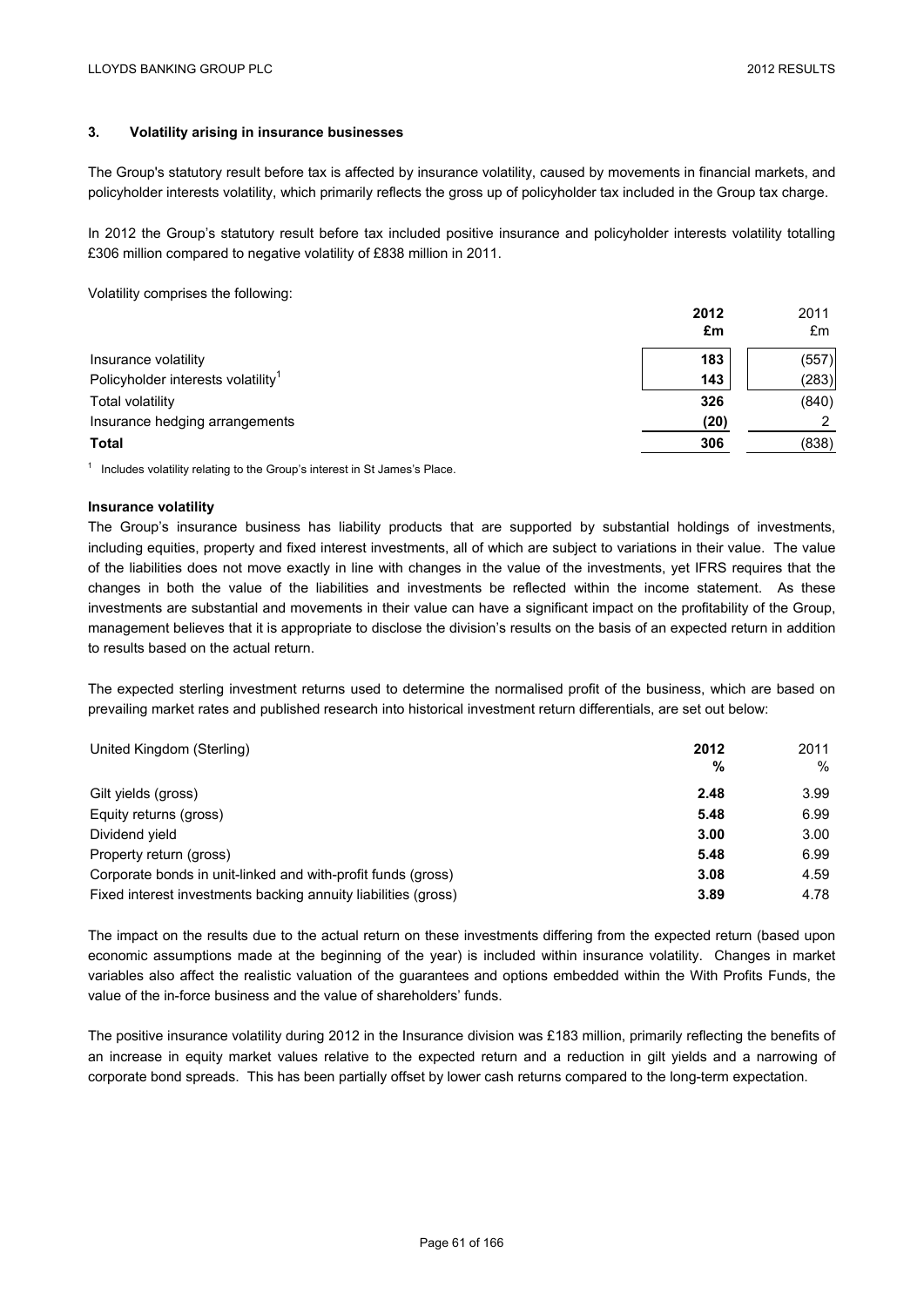### **3. Volatility arising in insurance businesses** (continued)

### **Group hedging arrangements**

To protect against further deterioration in equity market conditions, and the consequent negative impact on the value of in-force business on the Group balance sheet, the Group purchased put option contracts in 2011, financed by selling some upside potential from equity market movements. These expired in 2012 and the charge booked in 2012 on these contracts was £3 million. New protection was acquired in 2012 to replace the expired contracts. There was no initial cost associated with these hedging arrangements. On a mark-to-market valuation basis a loss of £17 million was recognised in relation to the new contracts in 2012.

### **Policyholder interests volatility**

The application of accounting standards results in the introduction of other sources of significant volatility into the pre-tax profits of the life, pensions and investments business. In order to provide a clearer representation of the performance of the business, and consistent with the way in which it is managed, adjustments are made to remove this volatility from underlying profits. The effect of these adjustments is separately disclosed as policyholder interests volatility.

The most significant of these additional sources of volatility is policyholder tax. Accounting standards require that tax on policyholder investment returns should be included in the Group's tax charge rather than being offset against the related income. The result is, therefore, to either increase or decrease profit before tax with a related change in the tax charge. Timing and measurement differences exist between provisions for tax and charges made to policyholders. Consistent with the normalised approach taken in respect of insurance volatility, differences in the expected levels of the policyholder tax provision and policyholder charges are adjusted through policyholder interests volatility.

In 2012, the statutory results before tax included a credit to other income which relates to policyholder interests volatility totalling £143 million (2011: £283 million charge).

## **4. Number of employees (full-time equivalent)**

|                                                  | At<br>31 Dec<br>2012 | At<br>31 Dec<br>2011 |
|--------------------------------------------------|----------------------|----------------------|
| Retail                                           | 41.597               | 43,270               |
| <b>Commercial Banking</b>                        | 8,762                | 9,106                |
| Wealth, Asset Finance and International          | 9,166                | 9,874                |
| Insurance                                        | 5,902                | 6.475                |
| <b>Group Operations</b>                          | 19,686               | 22,059               |
| Central items                                    | 11,978               | 12,590               |
|                                                  | 97,091               | 103,374              |
| Agency staff (full-time equivalent)              | (4, 303)             | (4, 836)             |
| Total number of employees (full-time equivalent) | 92,788               | 98,538               |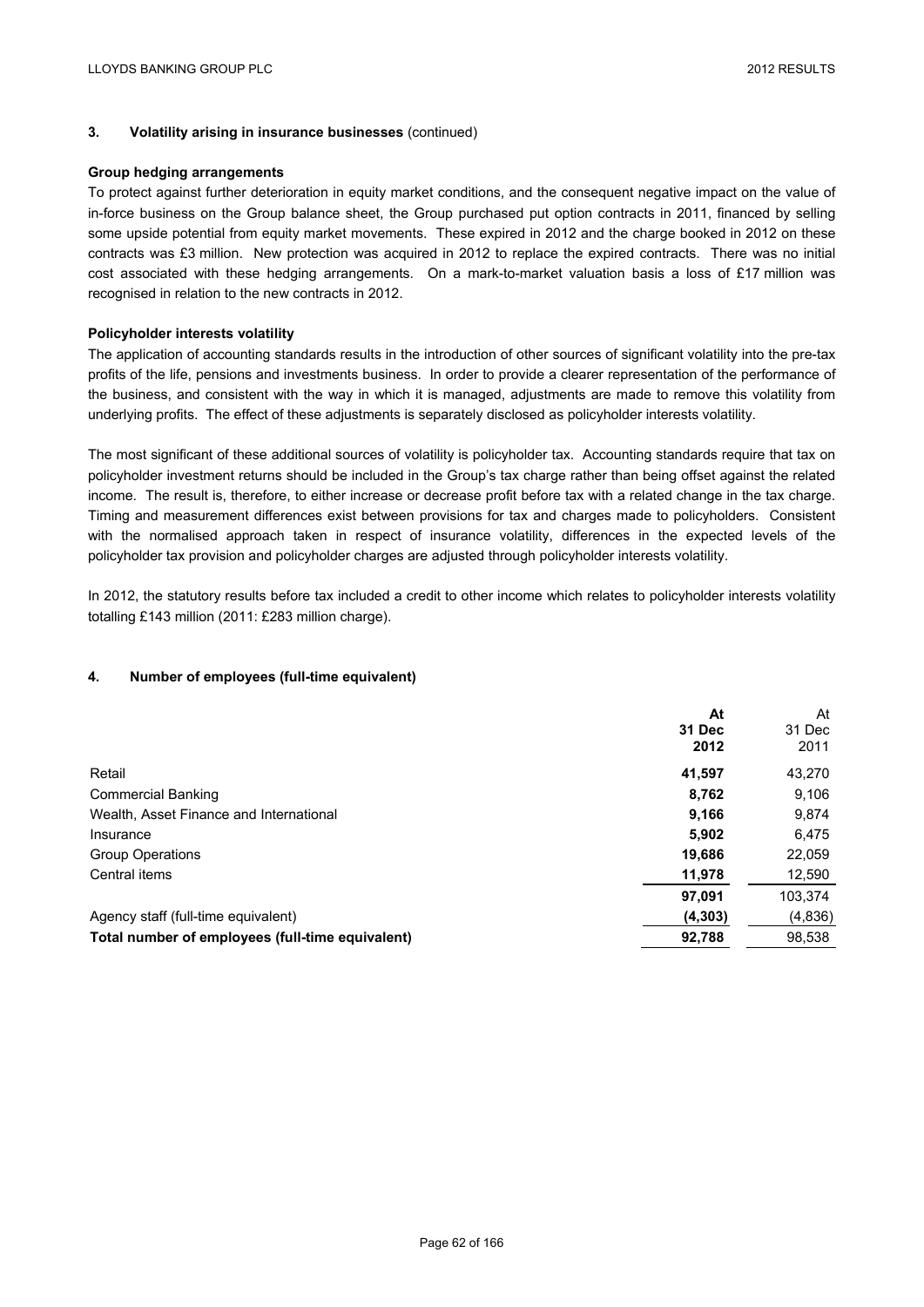## **5. Remuneration**

We strive to ensure that we motivate, incentivise and retain our colleagues whilst continuing to be mindful both of the economic outlook and the views of our stakeholders. In particular, we have focused on the need to manage aggregate variable pay, demonstrated through a number of actions made this year, such as managing increases in fixed pay and the overall size of the bonus pool.

It is important to note our focus on risk in the formulation and evaluation of our remuneration policies and practices. Given the events in the financial services sector over the past few years, the impact of risk underpins every decision we make, manifested through our use of economic profit, amongst other metrics, to measure performance and in the determination of remuneration levels. We consider risk as we assess the Group's overall performance when making decisions on remuneration outcomes and when deferred awards come to vest.

To consider what size bonus pool would be appropriate to distribute across the Group as a whole, several factors have been taken into account including the Group's overall risk adjusted performance and the views of key stakeholders. As a result, the bonus pool was reduced by approximately 3 per cent from the previous year's levels, with the greater impact being applied to a greater degree to senior staff and managed in the context of business area and individual performance.

The Long Term Incentive Plan remains a core part of our reward strategy. We have changed some of the performance conditions in the 2013-2016 LTIP to ensure alignment with the Group's strategic objectives and timeline of the Group's medium term plan.

We are also keen to maintain alignment between our employees and shareholders in terms of Group and share price performance. Bonus awards for Executive Directors are deferred until at least 2015 and they are required to retain any shares vesting from LTIP awards for a further 2 years, after allowing for tax and national insurance requirements, as part of their target shareholding. For all employees other than Executive Directors, bonus awards are limited to an immediate cash bonus of £2,000, with any amounts over £2,000 being subject to deferral and performance adjustment.

In recognition of the Group's performance in 2012, the Remuneration Committee has decided to make an annual performance award to the Group Chief Executive of £1,485,000 deferred in shares. The deferral period for this award will be extended to 5 years, and so will not be released until 2018.

This award is subject to the normal performance adjustment policy and will only vest if a share price of 73.6p has been reached for a given period of time or the Government has sold at least 33 per cent of its shareholding at prices above 61p. The Board believes that these additional conditions are in the interests of all shareholders and support our common aim of repaying the taxpayer. HM Treasury has informed us that 61p is the average price at which the equity support provided to Lloyds Banking Group is recorded in the Public Finances. This award will not be released before the fifth anniversary and will be forfeited if neither of these conditions have been met by that date. Given these conditions, it is estimated that the expected value of this award is around £750,000.

A summary of our approach to variable remuneration for 2012 is shown below:

- Total bonus pool at £365 million has been reduced by approximately 3 per cent from the previous year's levels (2011: £375 million), with underlying profit increasing 309 per cent.
- The impact of a reduced pool has been applied to a greater degree to colleagues at more senior levels and managed in the context of business area and individual performance, with protection in place for junior staff.
- Total bonus as a percentage of underlying revenues is approximately 2 per cent and in line with the previous year's levels.
- Total bonus pool as a percentage of pre-bonus management profit before tax has reduced from approximately 12.5 per cent in 2011 to approximately 7 per cent for 2012, with management profit before tax increasing 80 per cent.
- Average value of bonus per employee is similar to the prior year at £3,900. Cash bonuses are capped at £2,000.
- 50 per cent of those eligible for a bonus will receive less than £2,000.
- Approximately 78 per cent of the total Group bonus pool is deferred into shares.
- Annual incentives for Executive Directors and the Group Executive Committee are slightly below those for 2011 on a like for like basis.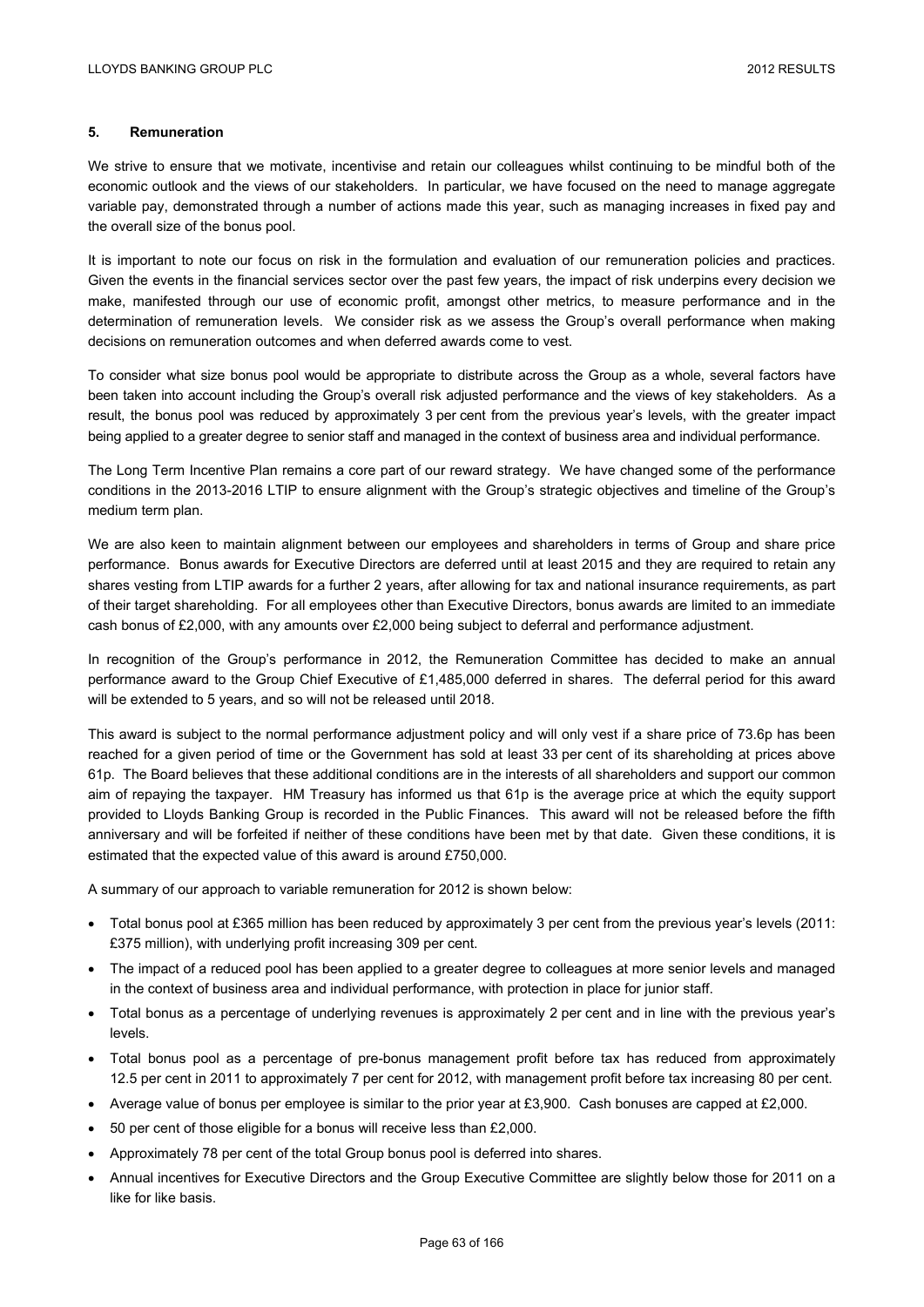# **RISK MANAGEMENT**

|                                          | Page |
|------------------------------------------|------|
| Risk management approach                 | 65   |
| The economy                              | 67   |
| Principal risks and uncertainties        | 69   |
| Credit risk                              | 69   |
| Conduct risk                             | 70   |
| Market risk                              | 70   |
| Operational risk                         | 71   |
| People risk                              | 72   |
| Liquidity and funding                    | 73   |
| Insurance risk                           | 73   |
| State funding and state aid              | 74   |
| Emerging risks                           | 75   |
| Macroeconomic environment                | 75   |
| Capital risk                             | 75   |
| Regulatory change                        | 75   |
| Compliance and conduct                   | 76   |
| Accounting standards                     | 76   |
| Additional analysis                      | 77   |
| Group credit risk portfolio in 2012      | 77   |
| Exposures to Eurozone countries          | 106  |
| Liquidity and funding management in 2012 | 115  |
| Capital management in 2012               | 123  |

The income statement numbers in this section have been presented on a management basis.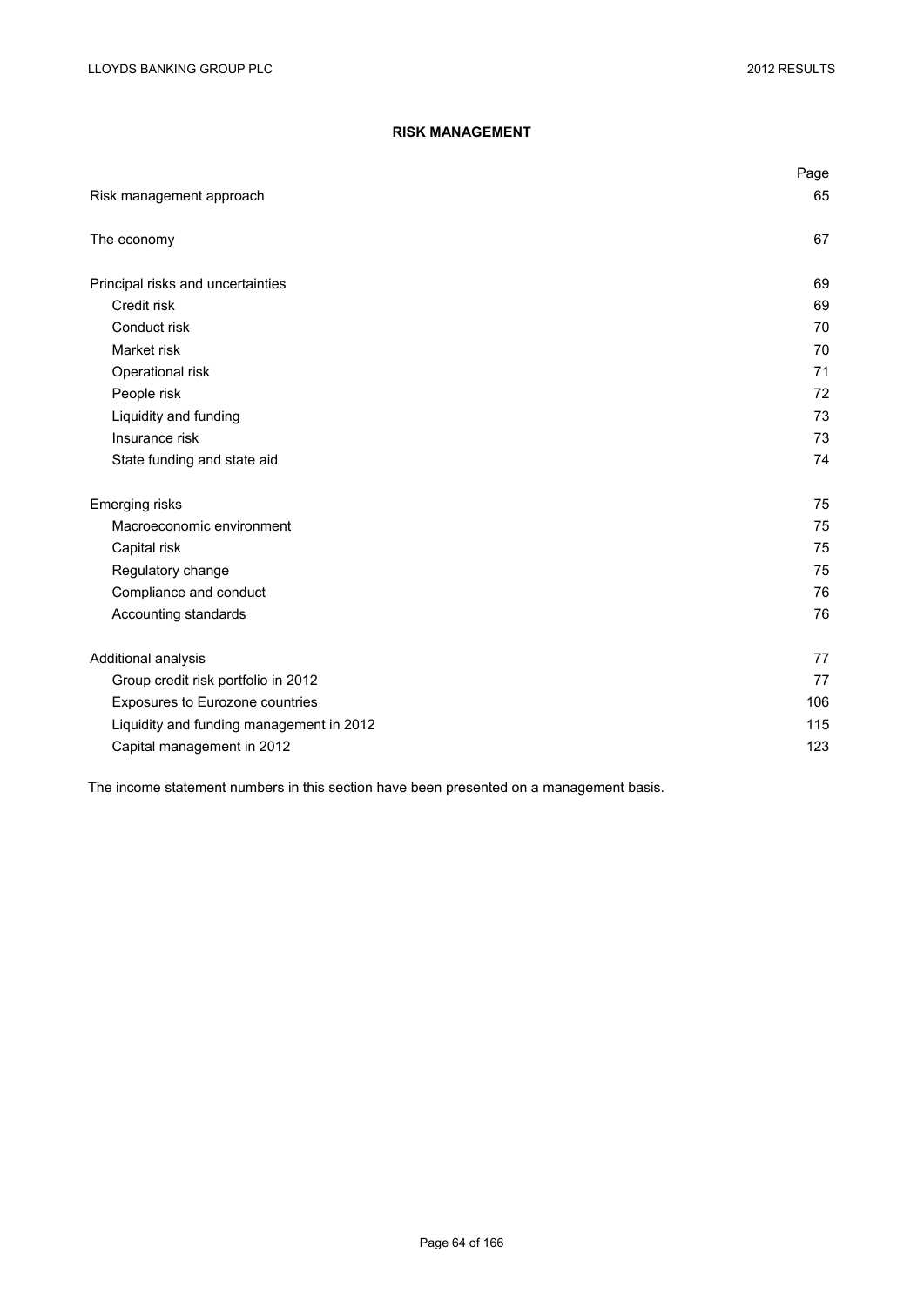### **RISK MANAGEMENT APPROACH**

The Group operates a strong and independent Risk division with rigorous management controls to keep the Group safe, support sustainable business growth and minimise losses within risk appetite.

The mission of Risk division is to maintain a robust control framework, identify and escalate emerging risks and support sustainable business growth within risk appetite through good risk reward decisioning.

### **Risk culture**

The Board ensures that senior management implements risk policies and risk appetites that either limit or, where appropriate, prohibit activities, relationships and situations that could be detrimental to the Group's risk profile.

The Group has a conservative business model embodied by a risk culture founded on a prudent approach to managing risk. The Group refreshed its Codes of Business and Personal Responsibility in 2012 reinforcing its approach; colleagues are accountable for the risks they take and the needs of customers are paramount.

The focus remains on building and sustaining long-term relationships with customers whatever the economic climate.

The Group has zero appetite for systemic unfair customer outcomes arising from product design, sales or after-sales processes.

The Group expects its leaders to have the highest integrity and values, thinking and acting for the long-term.

The Group's risk culture is embedded within the Group's risk appetites, policies, procedures, controls and reporting. For example:

- The Group's risk culture is embedded within its approach to conduct risk, and is supported by frameworks to help it deliver the right outcomes for customers, and implemented through policies and standards in key areas such as product governance, responsible lending, claims and complaints handling.
- The Group's risk culture is embedded within its approach to managing credit risk: Board level credit risk appetite is supported by more detailed metrics at divisional and business level; measurement of credit risk for loans and advances to customers at counterparty level; internal systems of control such as credit policies, assurance and review, controls over rating systems, stress testing and scenario analysis; collateral; master netting agreements and support for customers in difficulty.

#### **Risk appetite**

- Lloyds Banking Group defines risk appetite as 'the amount and type of risk that the organisation is prepared to seek, accept or tolerate'.
- The Group's strategy operates in tandem with the Group's high level risk appetite which is supported by more detailed metrics and limits. An updated Risk Appetite Statement was approved by the Board in 2012.
- Risk appetite is embedded within policies, authorities and limits across the Group.
- Risk appetite will continue to evolve in tandem with Group strategy.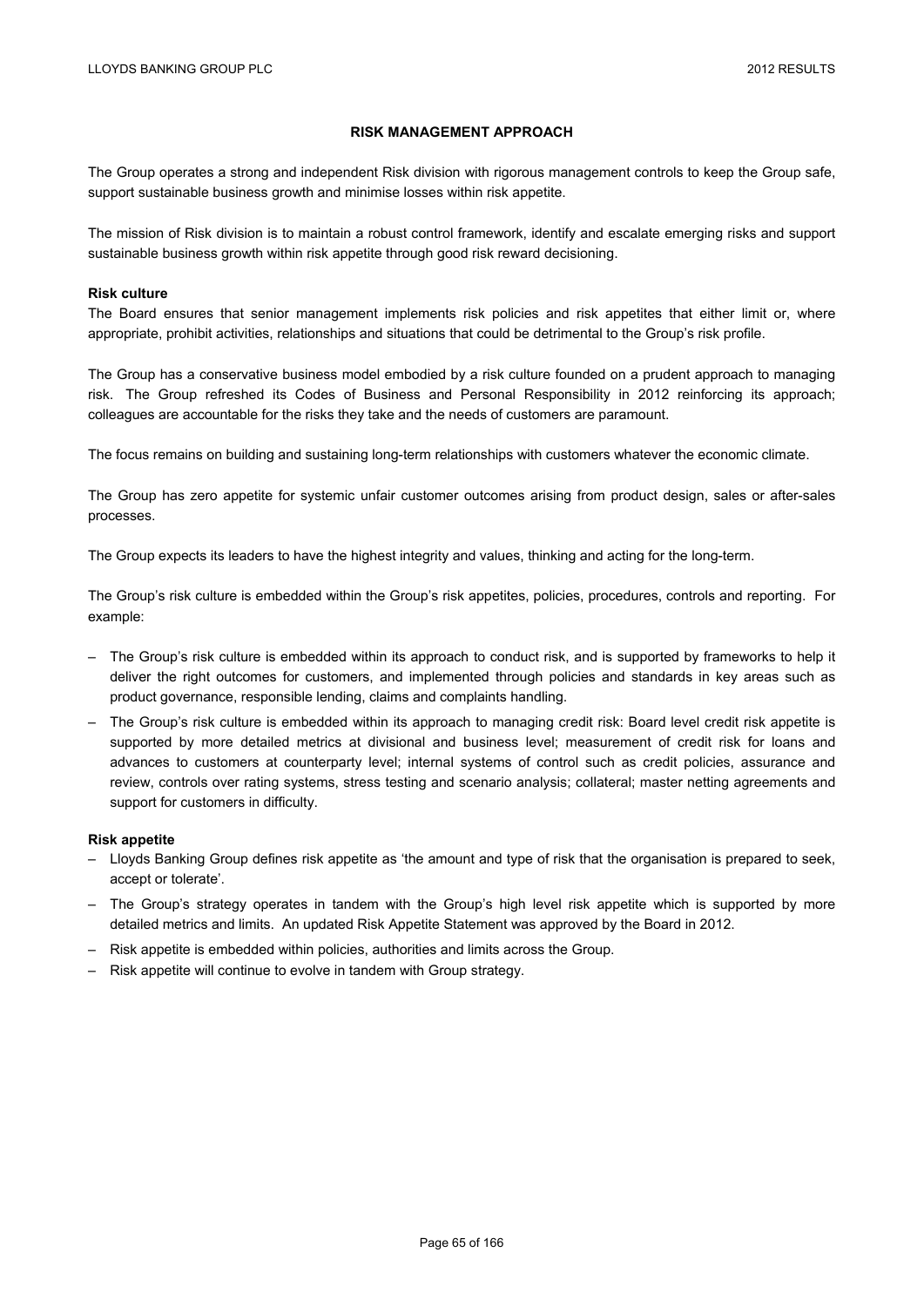## **RISK MANAGEMENT APPROACH** (continued)

### **Governance and control**

- Governance is maintained through delegation of authority from the Board, Board Risk Committee and Audit Committee down through the management hierarchy supported by a committee-based structure designed to ensure that the Group's risk appetite, policies, procedures, controls and reporting are fully in line with regulations, law, corporate governance and industry good-practice.
- The Group's approach to risk is founded on a robust control framework and a strong risk management culture which ensures that business units remain accountable for risk and therefore guides the way all employees approach their work, behave and make decisions.
- Board-level engagement, coupled with the direct involvement of senior management in group wide risk issues at Group Executive Committee level, ensures that issues are promptly escalated and remediation plans are initiated, where required.
- The interaction of the executive and non-executive governance structures relies upon a culture of transparency and openness that is encouraged by both the Board and senior management.
- A strong control framework remains a priority for the Group and is the foundation for the delivery of effective risk management.
- The Group optimises performance by allowing business units to operate within approved parameters.

### **Risk decision making and reporting**

- Taking risks which are well understood, consistent with strategy with appropriate margin is a key driver of shareholder value.
- Risk analysis and reporting supports the identification of opportunities as well as risks.
- An aggregate view of the Group's overall risk profile, key risks and management actions, together with performance against risk appetite are reported to and discussed monthly at the Group Risk Committee and Group Asset and Liability Committee with regular reporting to the Board Risk Committee and Board.
- Rigorous stress testing exercises are carried out to assess the impact of a range of adverse scenarios with different probabilities and severities to inform strategic planning.
- The Chief Risk Officer regularly informs the Board Risk Committee of the aggregate risk profile and has direct access to the Chairman and members of the Board Risk Committee.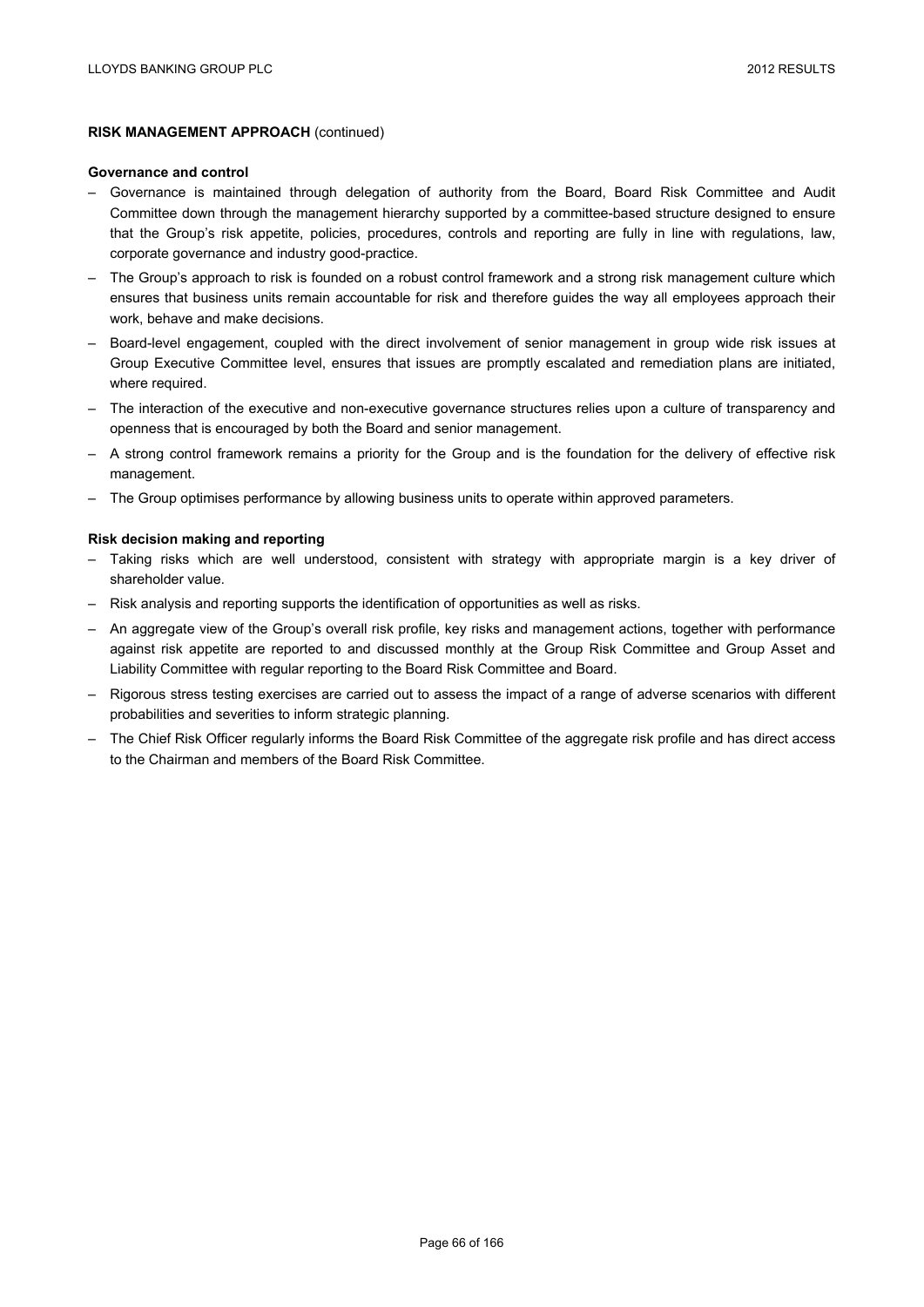### **THE ECONOMY**

2012 turned out to be a year of two very different halves. The aftermath of the financial crisis continued to influence the global economy significantly during the first half of the year, with worsening conditions in Eurozone sovereign and bank credit markets a particular drag on growth. But an improvement in crisis response in the second half of the year reduced financial market stresses and economic prospects have brightened as a result.

The weakness of developed economies since the end of the initial financial crisis-driven recession in 2009 is due to the high levels of indebtedness that many countries accumulated prior to 2008. These have been holding back economic growth through deleveraging of initially the private sector, but now governments too. Private sector deleveraging now looks largely complete in the US and significant progress has been made in the UK. But some Eurozone countries still appear to have significantly further to go. Across the UK, Eurozone and the US, governments also need to rein in borrowing significantly. Thus, with many countries trying to reduce debt all at the same time, there has been no external offset to weak demand at home in each country. Under-anticipation of the weakness of growth in some Eurozone countries led to slippage against fiscal targets, which in turn has often triggered further cuts in government spending or higher taxes, feeding back to even weaker growth. As the market lost confidence in countries with particularly high government debt or deficit levels through 2011 and the first half of 2012, a further feedback loop developed between rising sovereign bond yields and a deteriorating outlook for government finances, raising the prospect of Eurozone breakup. Naturally this impacted consumer and business confidence, further damaging economic growth through 2012.

The response to the sovereign debt crisis in the Eurozone has improved since the middle of 2012. Decisive support from the European Central Bank (ECB) to struggling sovereigns, a slightly softer stance on further austerity and agreement on steps towards a banking union have together reversed the trend of spiralling sovereign vields. At the same time banks' funding costs have been reduced and the outlook for their capital positions improved by stronger liquidity and the declining risk of Eurozone break-up, helping to limit the need for more bank recapitalisations which would be a further burden on governments. Some concerns remain over continued pressure for further austerity in weak countries, and over the detail of banking union which at this stage doesn't appear to sever the link between banks and sovereigns. But the sign of increased willingness and ability of Eurozone authorities to deal with crisis developments has already raised financial market confidence and is key to the future improvements in consumer and business confidence necessary to secure sustained economic recovery.

The weakness of the Eurozone was a significant drag on the UK economy in 2012, with net exports down from the previous year. With government spending growing well below its normal rate and with inflation squeezing consumer spending power, the economy was broadly flat through 2012, excluding the volatility caused by the Olympics and an additional Bank holiday for the Queen's Diamond Jubilee. Thus, the path of this UK economic recovery has fallen even further behind that seen in previous recoveries.

Early estimates suggest output of the UK economy grew only marginally by 0.2 per cent in 2012 from 2011. The unemployment rate, however, is estimated to have fallen from 8.4 per cent in the last quarter of 2011 to 7.8 per cent in the three months to December 2012, a direction and scale of change that would normally only be associated with healthy economic growth. Some of the rise in employment is likely to have been a temporary boost from the Olympics but it also appears that productivity has fallen since pre-crisis, boosting growth in companies' unit wage costs and a likely contributor to inflation remaining higher than expected. Company failures have continued to decline, down from 4,294 in England and Wales in the final quarter of 2011 to 3,834 by the final quarter of 2012, and the failure rate has improved from 0.8 per cent to 0.7 per cent of companies, close to its pre-recession trough. House prices appear to have turned upwards during the final two months of the year, ending the year 2.3 per cent up on end 2011, but commercial property prices fell on average by 4.2 per cent.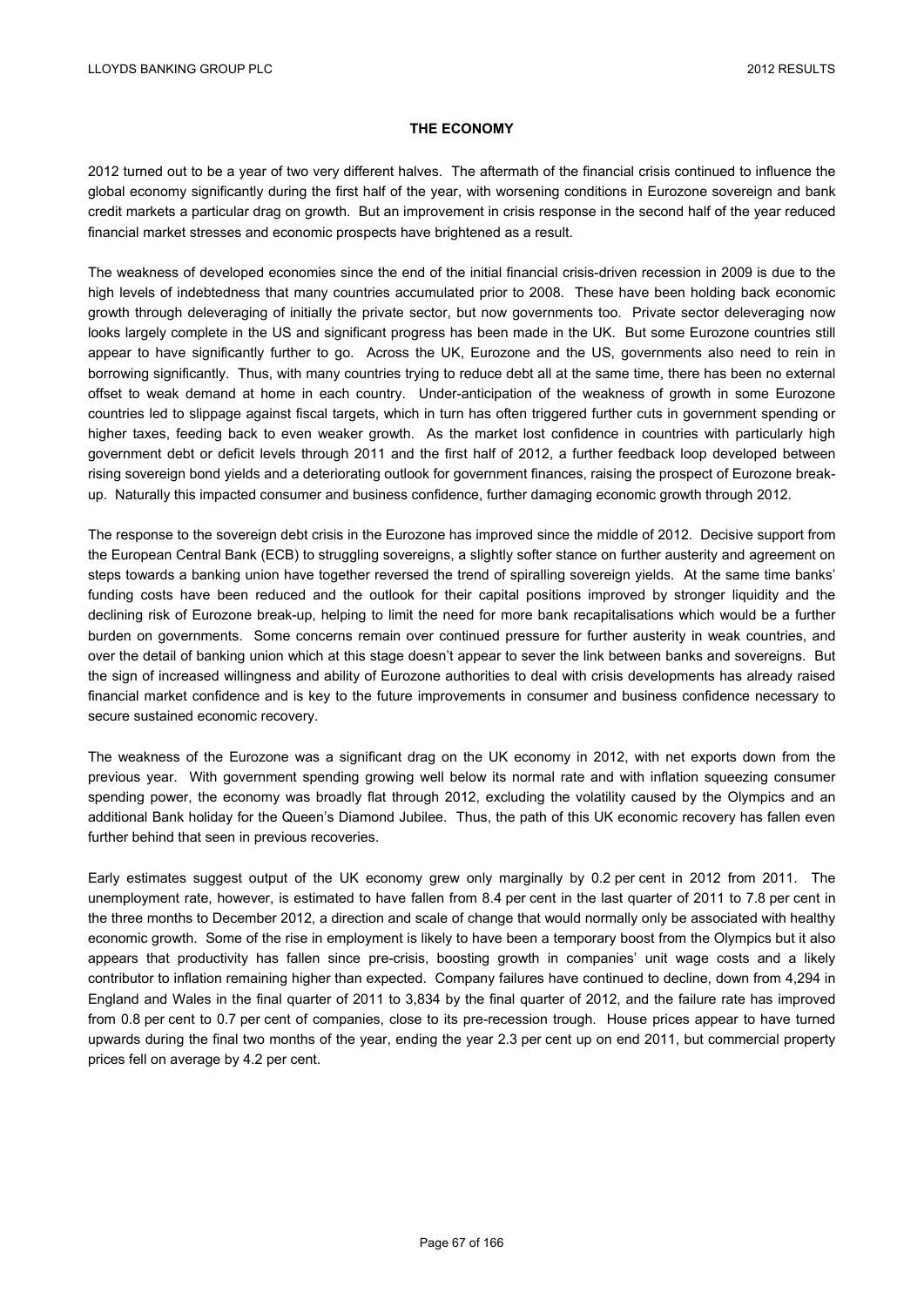### **THE ECONOMY** (continued)

Based on data for the first three quarters of 2012, the Irish economy appears to have grown weakly after having expanded in 2011 for the first time since 2007. The unemployment rate is estimated to have started to fall around midyear, and at 14.6 per cent at the end of 2012 was lower than the 14.8 per cent at the end of 2011. Strict austerity measures in recent years targeted at improving international competitiveness are beginning to pay off – falling domestic demand is now being more than offset by increasing net exports. The huge correction in property markets also appears to be nearing completion. CRE prices fell by 6.5 per cent in 2012, the smallest fall since the decline started in 2008 and house prices ended 2012 4.5 per cent lower than at the end of 2011, but with a trend of monthly increases since May.

Future economic developments in the UK and Ireland continue to be contingent on (i) how successful political leaders are at maintaining progress against the Eurozone crisis and at enacting a tough but gradual fiscal tightening in the US, (ii) the extent to which the UK private sector can offset the effect of a shrinking public sector, and (iii) how the implementation of new regulation on banks impacts their ability to supply credit. With consensus forecasts for 2013 having stabilised in recent months, the most likely outlook for the Eurozone is another broadly flat year.

The current consensus view for 2013 UK GDP growth is better, at 1.0 per cent. The low level of imbalances in the economy relative to the 2008 position suggest that recent weakness should not deteriorate into significant recession provided the Eurozone continues to move towards a solution to the sovereign debt crisis. Indeed, the recent abatement of the inflation squeeze on consumers should help growth to improve. But with growth expected to pick up only gradually, held back by fiscal tightening and weak export markets, Bank Rate is expected to stay at current low levels through 2013 and most probably longer, and property prices are expected to be broadly stable. The recent improvement in unemployment is expected to moderate. The recent loss of the UK's AAA rating is not assumed to have a material impact on the outlook since it had been largely expected by financial markets.

The current consensus view for 2013 Irish GDP growth is 0.9 per cent, and the unemployment rate there is expected to improve. House prices are expected to continue their recent rise, but the overall pace of increase is likely to be very slow.

However, whilst a definitive agreed and fully-implemented solution to the Eurozone crisis remains lacking, there continues to be some risk that ongoing uncertainty around the Eurozone economic outlook and the availability of credit could cause a return to recession in the UK and Ireland, albeit that risk has declined over the past six months. This could have a negative impact on the Group's income, funding costs and impairment charges. However, the Group has made significant progress in reducing its non-core assets, although its secondary and tertiary commercial real estate portfolios in Business Support and leverage finance portfolios remain vulnerable.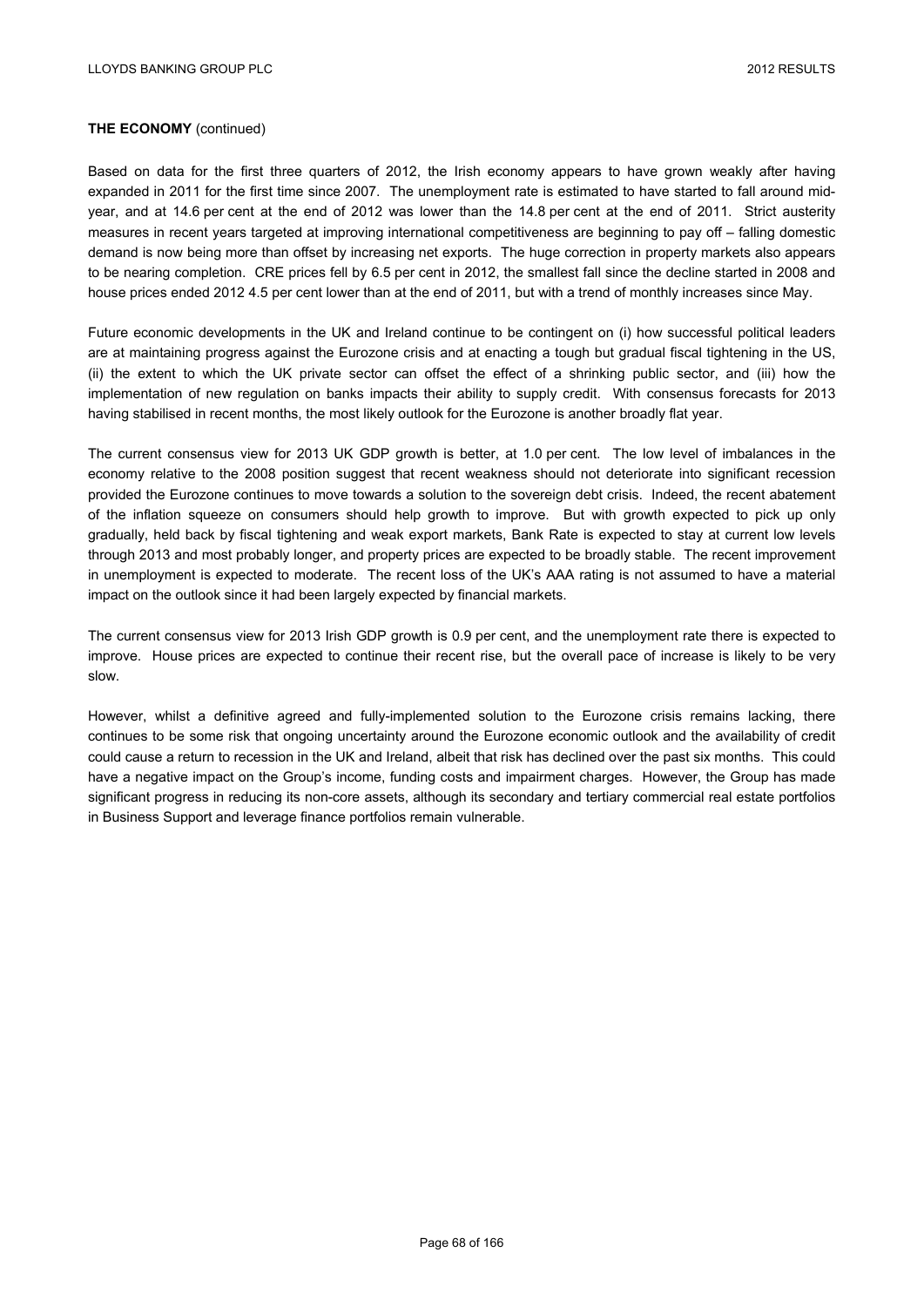## **PRINCIPAL RISKS AND UNCERTAINTIES**

At present the most significant risks faced by the Group are detailed below. These risks could impact on the success of delivering against the Group's long-term strategic objectives.

### **Credit risk**

### *Principal risks*

Arising mainly in the Retail, Commercial Banking, and Wealth, Asset Finance and International divisions, reflecting the risks inherent in the Group's lending activities and, to a lesser extent in the Insurance business in respect of investment holdings and exposures to reinsurers. Adverse changes in the credit quality of the Group's UK and/or international borrowers and counterparties, or in their behaviour, would be expected to reduce the value of the Group's assets and increase the Group's write-downs and allowances for impairment losses. Credit risk can be affected by a range of macroeconomic, environment and other factors, including, inter alia, increased unemployment, reduced asset values, lower consumer spending, increased personal or corporate insolvency levels, reduced corporate profits, increased interest rates and/or higher tenant defaults.

Over the last five years, the global banking crisis and economic downturn has driven cyclically high bad debt charges, especially in the Group's legacy HBOS portfolios, arising from the Group's lending to both retail (including those in Wealth, Asset Finance and International division) and commercial customers (including those in Wealth, Asset Finance and International division). Group portfolios will remain strongly linked to the economic environment, with inter alia house price falls, unemployment increases, consumer over-indebtedness and rising interest rates being possible impacts to the Group's exposures. The Group has exposure to commercial customers in both the UK and internationally, including Europe and Ireland, particularly related to commercial real estate lending, where the Group has a high level of lending secured on secondary and tertiary assets. The possibility of further economic downside risk remains.

#### *Mitigating actions*

The Group takes many mitigating actions with respect to this principal risk. The Group manages its credit risk in a variety of ways such as:

- through prudent and through the cycle credit risk appetite and policies;
- clearly defined levels of authority (including, independently sanctioned and controlled credit limits for commercial customers and counterparties, sound credit scoring models and credit policies for retail customers);
- robust credit processes and controls; and
- well-established Group and Divisional committees that ensure distressed and impaired loans are identified, considered, controlled and appropriately escalated and appropriately impaired (taking account of the Group's latest view of current and expected market conditions, as well as refinancing risk).

Reviews are undertaken at least quarterly and incorporate internal and external audit review and challenge.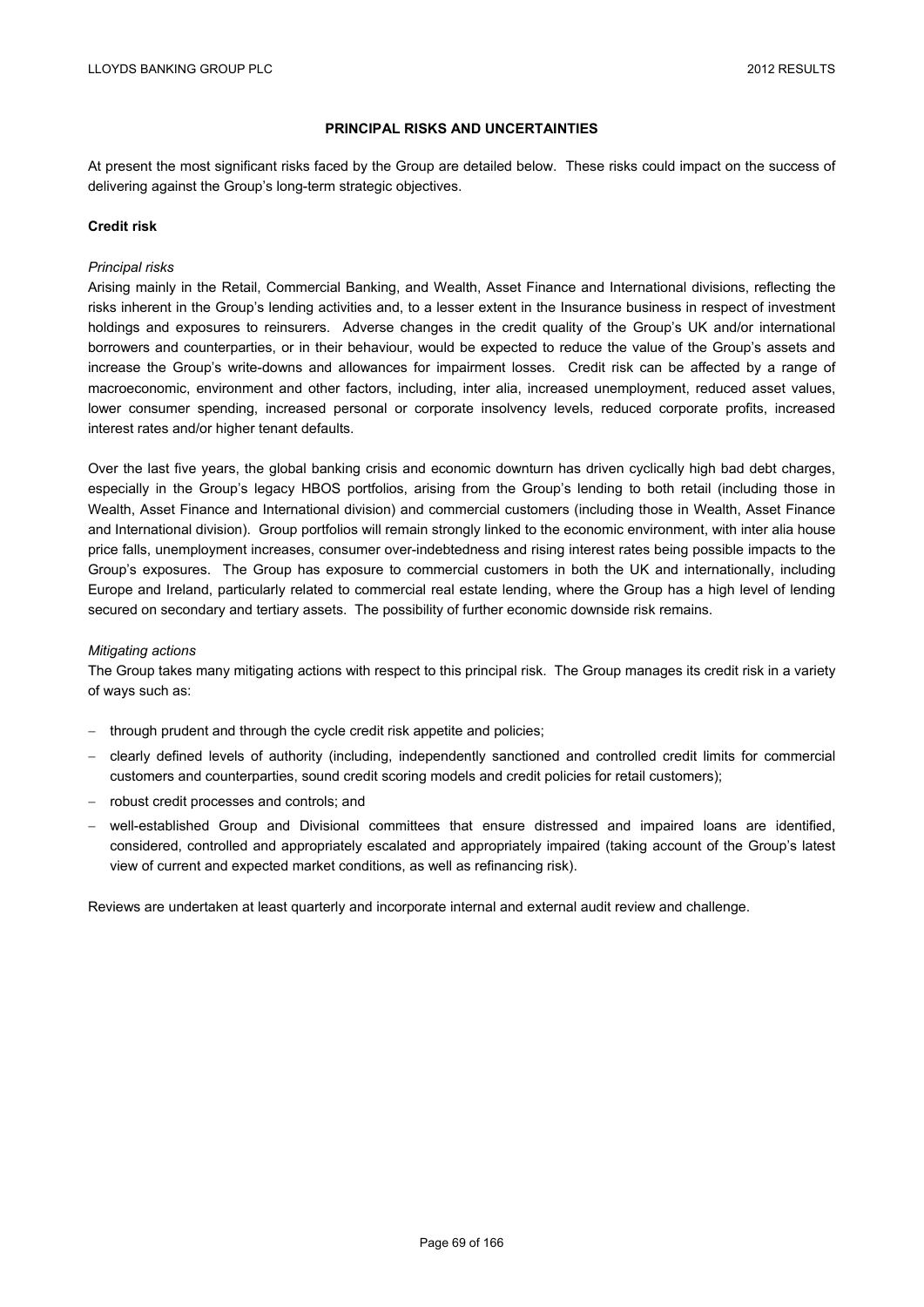### **Conduct risk**

## *Principal risks*

Conduct risk and how the Group manages its customer relationships affect all aspects of the Group's operations and are closely aligned with achievement of the Group's strategic vision to be the best bank for customers. As a provider of a wide range of financial services products across different brands and numerous distribution channels to an extremely broad and varied customer base and as a participant in market activities, the Group faces significant conduct risks, such as: products or services not meeting the needs of its customers; sales processes which could result in selling products to customers which do not meet their needs; failure to deal with a customer's complaint effectively where the Group has got it wrong and not met customer expectations; behaviours which do not meet market standards.

There remains a high level of scrutiny regarding financial institutions' treatment of customers and business conduct from regulatory bodies, the media and politicians. The FSA in particular continues to drive focus on conduct of business activities through its supervision activity.

There is a risk that certain aspects of the Group's business may be determined by the FSA, other regulatory bodies or the courts as not being conducted in accordance with applicable laws or regulations, or fair and reasonable treatment in their opinion. The Group may also be liable for damages to third parties harmed by the conduct of its business.

### *Mitigating actions*

The Group takes many mitigating actions with respect to this principal risk; key examples include:

The Group's Conduct Strategy and supporting framework have been designed to support its vision and strategic aim to put the customer at the heart of everything it does. The Group has developed and implemented a framework to enable it to deliver the right outcomes for its customers, which is supported by policies and standards in key areas, including product governance, customer treatment, sales, responsible lending, customers in financial difficulties, claims and complaints handling.

The Group actively engages with regulatory bodies and other stakeholders in developing its understanding of current customer treatment concerns. The Group develops colleagues' awareness of these and other expected standards of conduct through these and other policies and standards and codes of responsibility. It also undertakes root cause analysis of complaints and makes use of technology and metrics to facilitate earlier detection and mitigations of conduct issues.

# **Market risk**

## *Principal risks*

The Group has a number of market risks, the principal ones being:

- Interest rate risk: This risk to the Group's banking income arises from competitive pressures on product terms in existing loans and deposits, which sometimes restrict the Group in its ability to change interest rates applying to customers in response to changes in interbank and central bank rates. A further related risk arises from the level of interest rates and the margin of interbank rates over central bank rates;
- Equity risk: This risk arises from movements in equity market prices. The main equity market risks arise in the Insurance business and defined benefit pension schemes; and
- Credit spread risk: This risk arises when the market perception of the creditworthiness of a particular counterparty changes. The main credit spread exposure arises in the Insurance business, defined benefit pension schemes and banking businesses.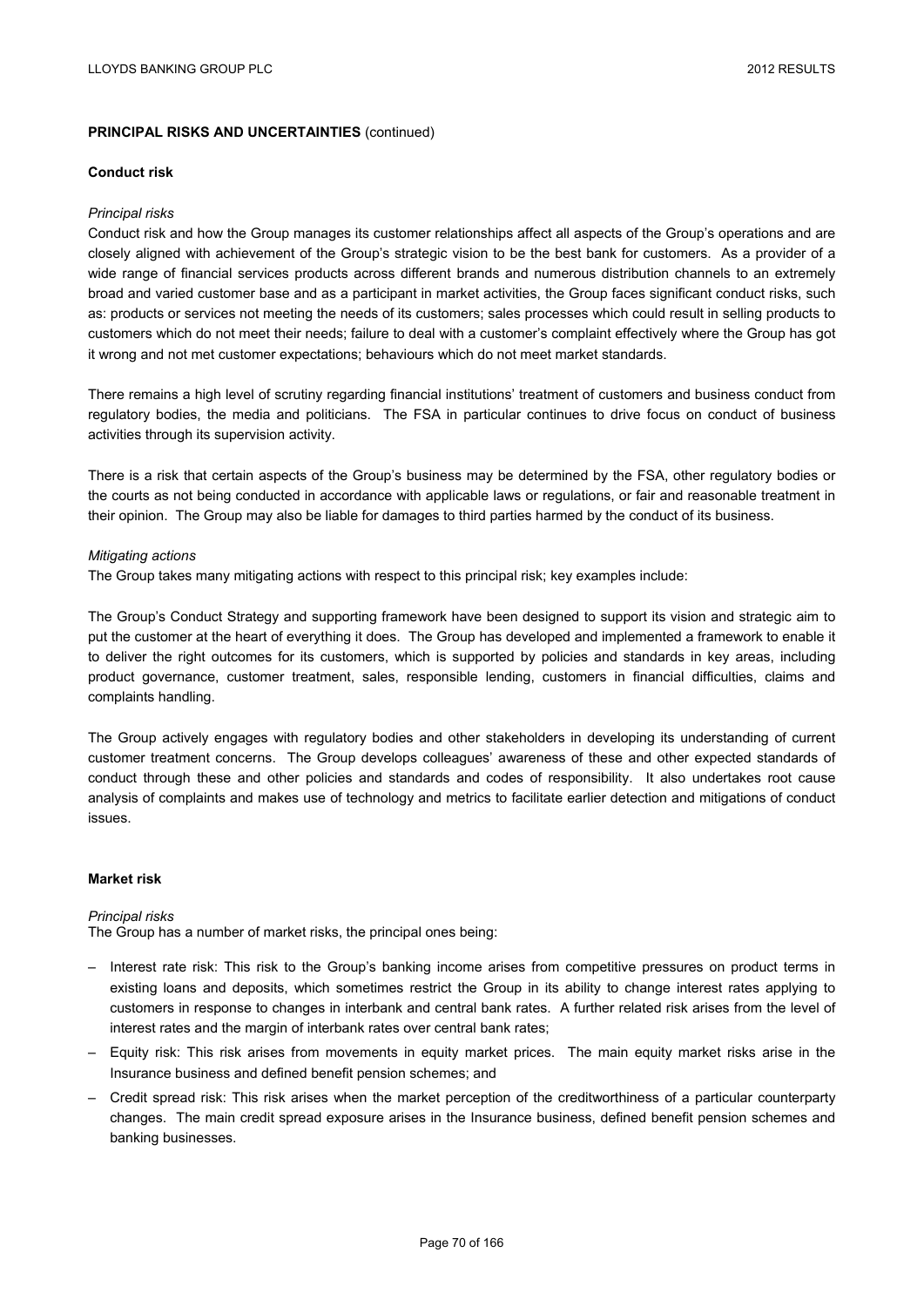#### *Mitigating actions*

Market risk is managed within a Board approved framework using a range of metrics to monitor the Group's profile against its stated appetite and potential market conditions.

High level market risk exposure is reported regularly to appropriate committees for monitoring and oversight by senior management.

A variety of risk measures are used such as:

- Sensitivity based measures (e.g. sensitivity to 1 basis point move in interest rates);
- Percentile based measures (e.g. Value at Risk); and
- Scenario/stress based measures (e.g. single factor stresses, macroeconomic scenarios).

In addition, profit and loss triggers are used in the Trading Books in order to ensure that mitigating action is discussed if profit and loss becomes volatile.

- Interest rate risk: Exposure arising from the different repricing characteristics of the Group's non-trading assets and liabilities, and from the mismatch between interest rate insensitive assets and interest rate sensitive liabilities, is managed centrally. Matching assets and liabilities are offset against each other and interest rate swaps are also used to manage the residual exposure to within the non-traded market risk appetite. Exposure arising from the margin of interbank rates over central bank rates is monitored and managed within the Non-traded market risk appetite through appropriate hedging activity.
- Equity and credit spread risk: The Group continues to liaise with defined benefit pension scheme Trustees with regard to appropriately de-risking the pension scheme portfolio.

## **Operational risk**

#### *Principal risks*

The principal operational risks in the Group are:

- IT systems and resilience The risk of loss resulting from the failure to develop, deliver or maintain effective IT solutions. The resilience of IT in terms of its availability to customers and colleagues is of paramount importance to the Group.
- Information security The risk of information leakage, loss or theft. The threat profile is rapidly changing; in particular increasingly sophisticated attacks by cybercrime groups.
- External fraud The risk of loss to the Group and/or its customers resulting from an act of deception or omission.
- Customer process The risk of new issues, process weaknesses and control deficiencies within the Group's customer facing processes as the business continues to evolve.

## *Mitigating actions*

The Group operates a robust control environment with regular review and investment. Contingency plans are maintained for a range of potential scenarios with a regime of regular disaster recovery exercises, both Group specific and industry wide. Significant investment has been made in IT infrastructure and systems to ensure their resilience and to enhance the services they support, in recognition of the importance of the ongoing availability of the Group's services both to its customers and to the wider UK financial infrastructure. The Group continues to invest in IT and information security control environments including user access management and records management to address evolving threats.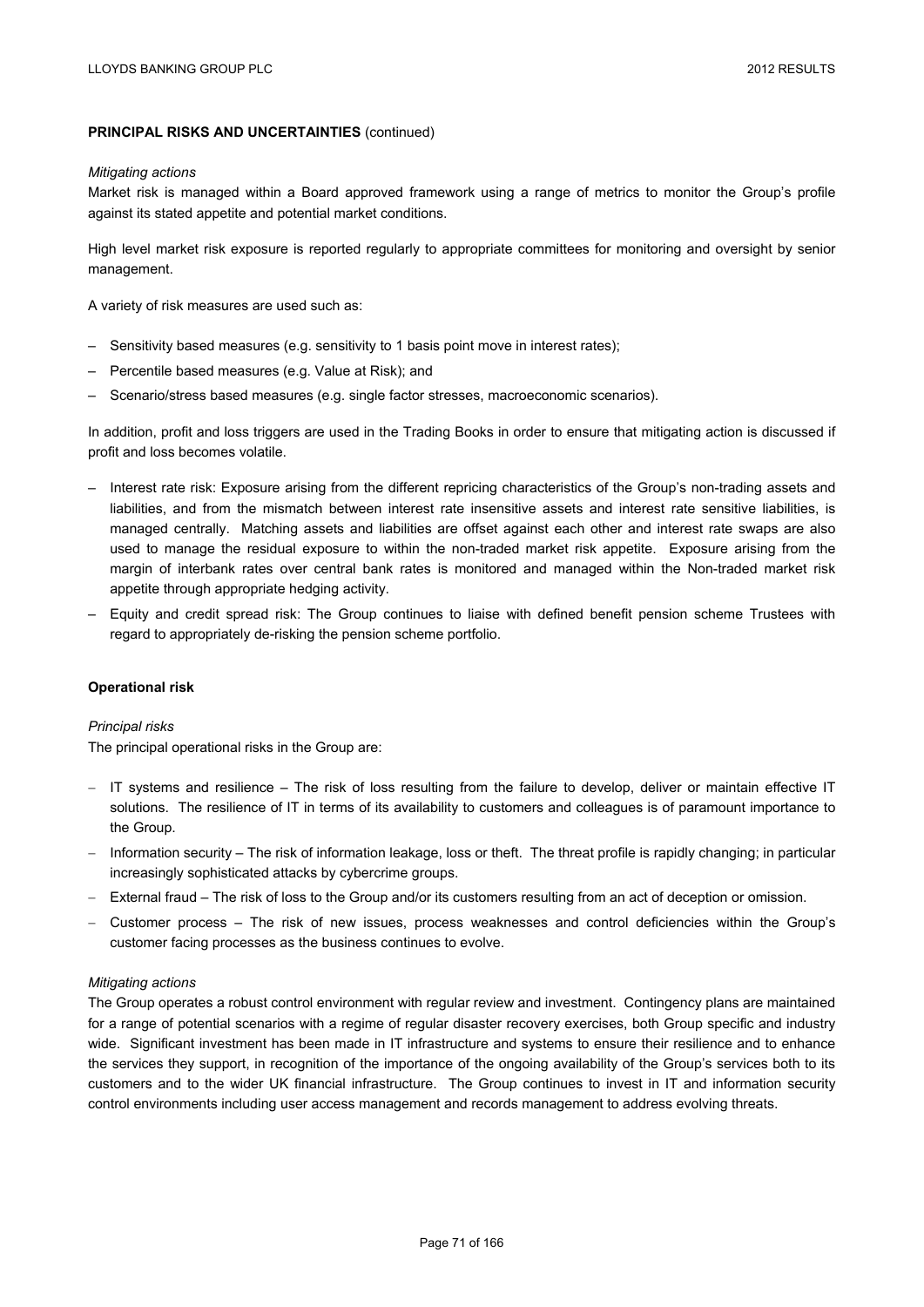The Group adopts a risk based approach to external fraud management, reflecting the current and emerging external fraud risks within the market. This approach drives an annual programme of enhancements to the Group's technology, process and people related controls; with emphasis on preventative controls, supported by real time detective controls wherever feasible. The Group has developed a mature & robust fraud operating model with centralised accountability established, discharged via group wide policies and operational control frameworks. The Group's fraud awareness programme is a key component of its fraud control environment; in 2012 a group wide awareness campaign was launched specifically addressing the emerging 'cyber' threats and the role that the Group's colleagues play in helping to keep its customers safe and secure.

Material operational risks are reported regularly to appropriate committees, attracting senior management visibility, and are managed via a range of strategies - avoidance, mitigation, transfer (including insurance), and acceptance.

## **People risk**

### *Principal risks*

The Group has a strategic aim to be the best bank for customers; it is committed to addressing issues within the business that could contribute to customers receiving unfair outcomes. The Group believes the quality, effectiveness and engagement of its people are fundamental to its successful delivery of this strategy. This belief coincides with the increasing external focus on the culture which underpins the performance and behaviour of employees in the development and delivery of fair outcomes to customers.

Consequently, the Group's management of material people risks is critical to its capacity to deliver against its strategic objectives. Over the coming twelve months the Group's ability to manage people risks successfully is likely to be affected by the following factors:

- The Group's continuing structural consolidation and the sale of part of its branch network under Project Verde may disrupt its ability to lead and manage its people effectively in some areas;
- The developing and increasingly rigorous and intrusive regulatory environment may challenge the Group's people strategy, remuneration practices and retention; and
- Negative political and media attention on the banking sector culture, sales practices and ethical conduct may impact colleague engagement, investor sentiment and the Group's cost base.

#### *Mitigating actions*

The Group takes many mitigating actions with respect to people risk. Key examples include:

- Focusing on strengthening the risk-based culture amongst colleagues by developing and delivering a number of initiatives that reinforce risk-based behaviours to generate the best possible outcomes for customers and colleagues;
- Continuing to ensure strong management of the impact of organisational change and consolidation on colleagues;
- Embedding our Codes of Personal and Business Responsibility across the Group;
- Reviewing and developing incentives continually to ensure they promote colleagues behaviours that meet customer needs and regulatory expectations;
- Focusing on leadership and colleague engagement, through delivery of strategies to attract, retain and develop high calibre people together with implementation of rigorous succession planning;
- Maintaining focus on people risk management across the Group; and
- Ensuring compliance with legal and regulatory requirements related to Approved Persons and the Remuneration Code, and embedding compliant and appropriate colleague behaviours in line with Group policies, values and its people risk priorities.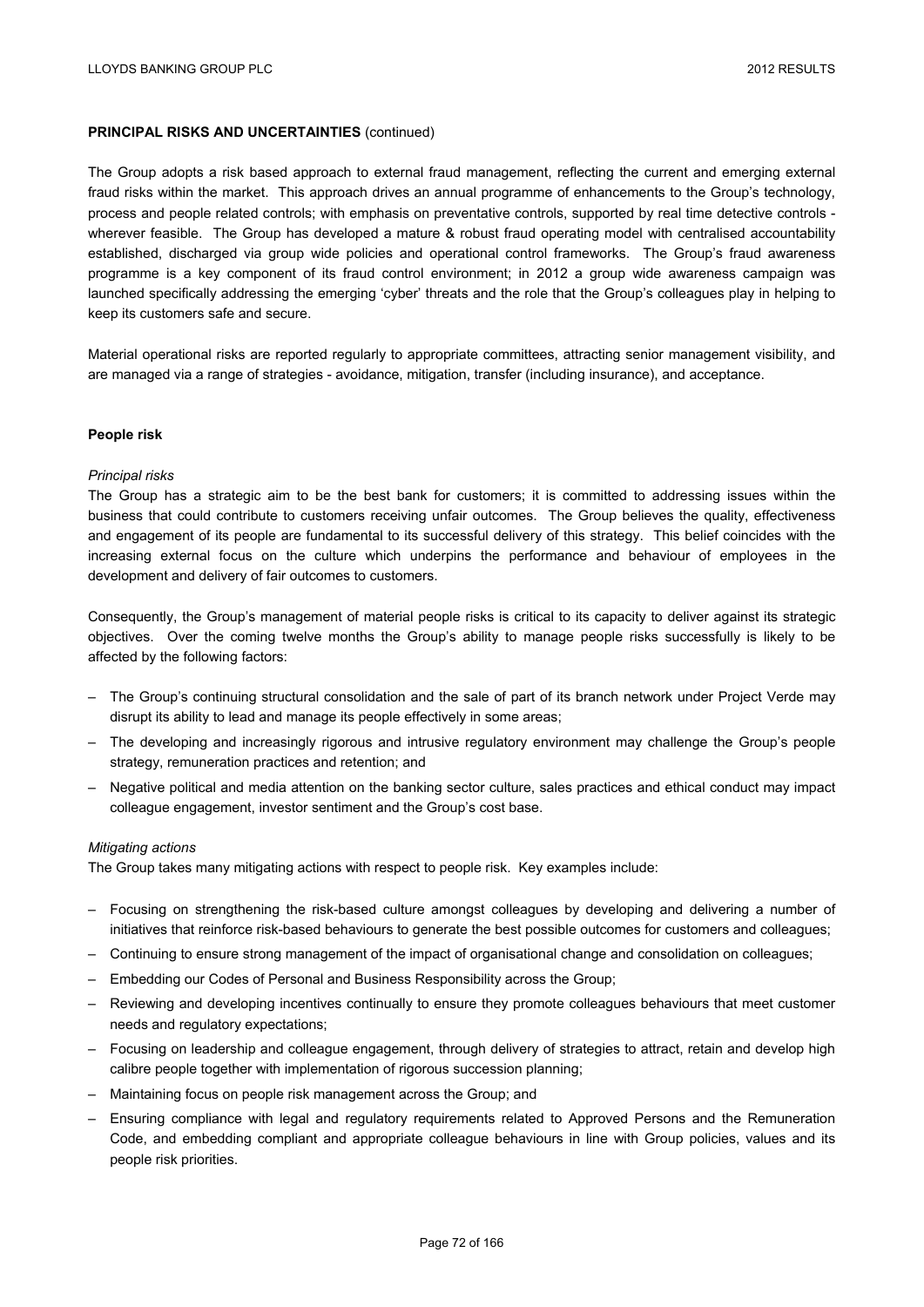### **Liquidity and funding**

### *Principal risk*

Liquidity and funding continues to remain a key area of focus for the Group and the industry as a whole. Like all major banks, the Group is dependent on confidence in the short and long-term wholesale funding markets. Should the Group, due to exceptional circumstances, be unable to continue to source sustainable funding, its ability to fund its financial obligations could be impacted. The key dependencies on successfully funding the Group's balance sheet include:

- Continued functioning of the money and capital markets;
- The continuation of the Group's strategy of right-sizing the balance sheet and development of the retail deposit base which has led to a significant reduction in the wholesale funding requirement over the past year;
- Limited further deterioration in the UK's and the Group's credit rating. In June 2012 the Group experienced a one notch downgrade in its long-term rating from Moody's, following the agency's review of 114 European banks. The impact that the Group experienced following the downgrade was not material and was consistent with the modelled outcomes based on the stress testing framework. Similarly, the internal stress testing framework indicates that Moody's one notch downgrade of the UK's credit rating announced on 22 February 2013, will not have a material impact on the Group's liquidity and funding positions; and
- No significant or sudden withdrawal of customer deposits.

## *Mitigating actions*

Liquidity and funding risk appetite for the banking businesses is set by the Board and this statement of the Group's overall appetite for liquidity risk is reviewed and approved annually by the Board.

- The Group's liquidity and funding position is underpinned by its significant customer deposit base, and has been supported by stable funding from the wholesale markets with a reduced dependence on short-term wholesale funding.
- At 31 December 2012, the Group had £205 billion of highly liquid unencumbered assets in its liquidity portfolio which are available to meet cash and collateral outflows.
- Daily monitoring and control processes are in place to address regulatory liquidity requirements. The Group monitors a range of market and internal early warning indicators on a daily basis for early signs of liquidity risk in the market or specific to the Group.
- The Group carries out stress testing of its liquidity position against a range of scenarios, including those prescribed by the FSA, on an ongoing basis. The Group's liquidity risk appetite is also calibrated against a number of stressed liquidity metrics.
- The Group has a contingency funding plan embedded within the Group Liquidity Policy which has been designed to identify emerging liquidity concerns at an early stage, so that mitigating actions can be taken to avoid a more serious crisis developing.

#### **Insurance risk**

#### *Principal risk*

The major sources of insurance risk are within the Insurance business and the Group's defined benefit pension schemes. Insurance risk is inherent in the Insurance business and can be affected by customer behaviour. Insurance risks accepted relate primarily to mortality, longevity, morbidity, persistency, expenses, property and unemployment. The primary insurance risk of the Group's defined benefit pension schemes is related to longevity.

Insurance risk has the potential to significantly impact the earnings and capital position of the Insurance business of the Group. For the Group's defined benefit pension schemes, insurance risk could significantly increase the cost of pension provision and impact the balance sheet of the Group.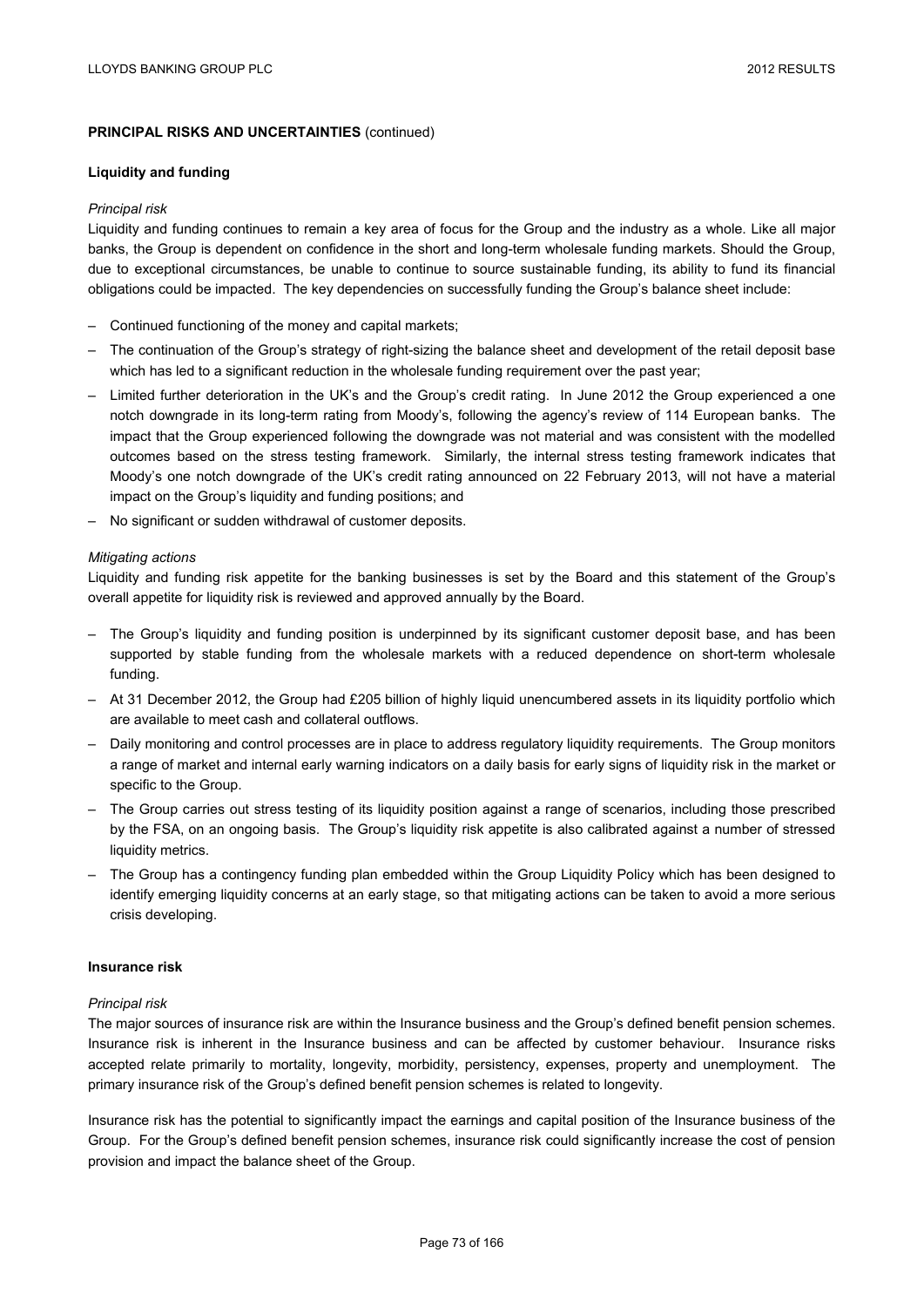#### *Mitigating actions*

The Group takes many mitigating actions with respect to this principal risk, key examples include:

Actuarial assumptions are reviewed in line with experience and in-depth reviews are conducted regularly. Longevity assumptions for the Group's defined benefit pension schemes are reviewed annually together with other IFRS assumptions. Expert judgement is required; and

Insurance risk is controlled by robust processes including underwriting, pricing-to-risk, claims management, reinsurance and other risk mitigation techniques.

Insurance risk is reported regularly to appropriate committees and boards.

## **State funding and state aid**

### *Principal risks*

HM Treasury currently holds 39.2 per cent of the Group's ordinary share capital. United Kingdom Financial Investments Limited (UKFI), as manager of HM Treasury's shareholding, continues to operate in line with the framework document between UKFI and HM Treasury, managing the investment in the Group on a commercial basis without interference in day-to-day management decisions. There is a risk that a change in Government priorities could result in the framework agreement currently in place being replaced leading to interference in the operations of the Group.

In addition, the Group is subject to European Union State Aid obligations in line with the Restructuring Plan agreed with HM Treasury and the EU College of Commissioners in November 2009, which is designed to support the long-term viability of the Group and remedy any distortion of competition and trade in the European Union (EU) arising from the State Aid given to the Group. This has placed a number of requirements on the Group including an asset reduction target from a defined pool of assets by the end of 2014, known as Project Atlantic, and the disposal of certain portions of its Retail business by the end of November 2013, known as Project Verde. There is a risk that if the Group does not deliver its divestment commitments by November 2013, a Divesture Trustee would be appointed to dispose of the divestment, which could be sold at a negative price.

## *Mitigating actions*

The Group has received no indications that the Government intends to change the existing operating arrangements with regard to the role of UKFI and engagement with the Group.

The Group continues to make good progress in respect to its State Aid commitments. In line with strengthening of the balance sheet, the Group has made excellent progress against its asset reduction commitment and reached the reduction total required in December 2012, two years ahead of the mandated completion date. The Group is currently working with the European Commission to achieve formal release from this commitment.

On 19 July 2012 the Group announced that it had agreed non-binding heads of terms with The Co-operative Group (the Co-operative) for the disposal of the Verde business. The Group continues to work with the Co-operative to agree a sale and purchase agreement, with completion of the divestment expected by the end of November 2013. The Group has also undertaken planning for an Initial Public Offering (IPO) of the Verde business, should this be required as a fallback option. The Verde business will be rebranded and operating on a standalone basis within Lloyds Banking Group during 2013 and available for sale to another third party as a further fallback option.

The Group continues to work closely with the FSA, EU Commission, HM Treasury and the Monitoring Trustee appointed by the EU Commission to ensure the successful implementation of the Restructuring Plan and mitigate customer impact.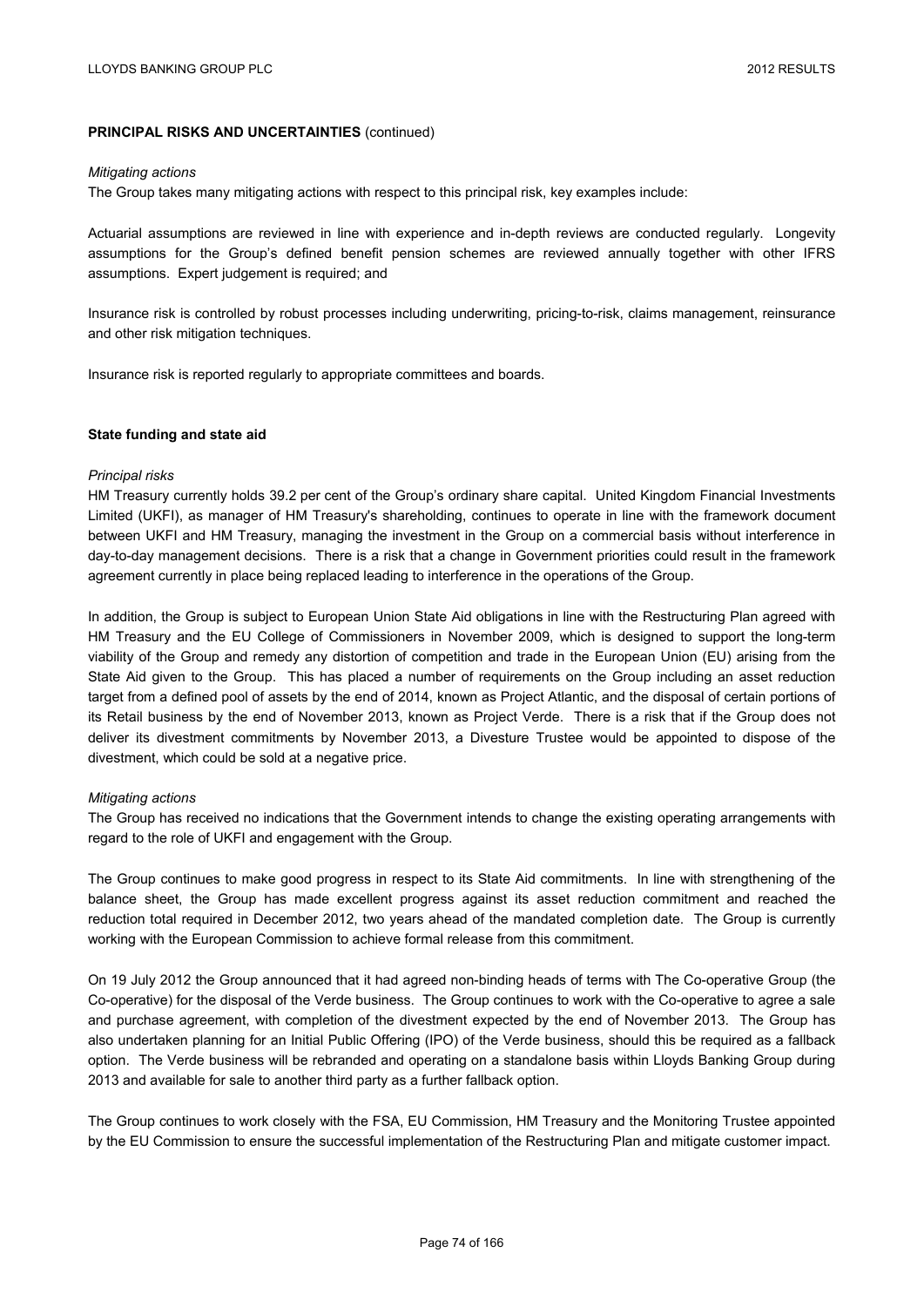## **EMERGING RISKS**

The Group considers the following to be risks that have the potential to increase in significance and affect the performance of the Group. These risks are considered alongside its five year operating plan.

#### **Macroeconomic environment**

The operating plan is challenging, with a focus on improving earnings while achieving the required regulatory improvements on capital and liquidity. Any adverse movement in interest rates or deterioration in macroeconomic environment beyond the Group's assumptions would delay improvement of the earnings and return profile.

### *Mitigating actions*

The Group is actively supporting sustainable growth in the UK economy through the focused range of products and services provided to business and personal customers, as well as through partnerships with industry and Government. Capital, liquidity and credit risk are managed conservatively and non-core asset reductions remain ahead of schedule ensuring the Group is better placed to address macroeconomic shocks.

### **Capital risk**

The Group has a strong capital position but remains exposed to the risks of lower than expected profitability, significant losses in a number of stress scenarios or volatility through accounting standards and regulatory changes.

One such area of potential regulatory change relates to the Bank of England's interim Financial Policy Committee (FPC) which published its Financial Stability Report on 29 November 2012. The report recommended that the Financial Services Authority takes action to ensure that the capital of UK banks and building societies reflects a proper valuation of their assets, a realistic assessment of future conduct costs and prudent calculation of risk weights. The FSA is expected to respond prior to the March FPC meeting.

### *Mitigating actions*

The Group has made significant progress and continues to deliver on its strategy of strengthening the balance sheet, including its capital position, to improve the resilience of the Group.

The Group has strong governance processes and controls which, combined with the Group's proactive management of risk, result in an appropriate level of capital. This includes:

- Rigorous stress testing exercises where the results are shared with the FSA; and
- Prudent internal models, based on empirical data, that meet regulatory and stringent internal requirements.

#### **Regulatory change**

The Parliamentary Commission on Banking Standards (PCBS) was asked to conduct pre-legislative scrutiny on the draft Banking Reform Bill. The PCBS published its initial report on 21 December 2012. The report contains the Commission's consideration of the Government's draft legislation which gives effect to the recommendations of the Independent Commission on Banking (ICB). The PCBS looked at 'Ring fencing', one of the UK Government's main proposals for increasing financial stability.

## *Mitigating actions*

Actions to respond to the proposals on ring fencing are being taken forward alongside planning for recovery and resolution as part of a programme of work with senior executive sponsorship and robust governance arrangements.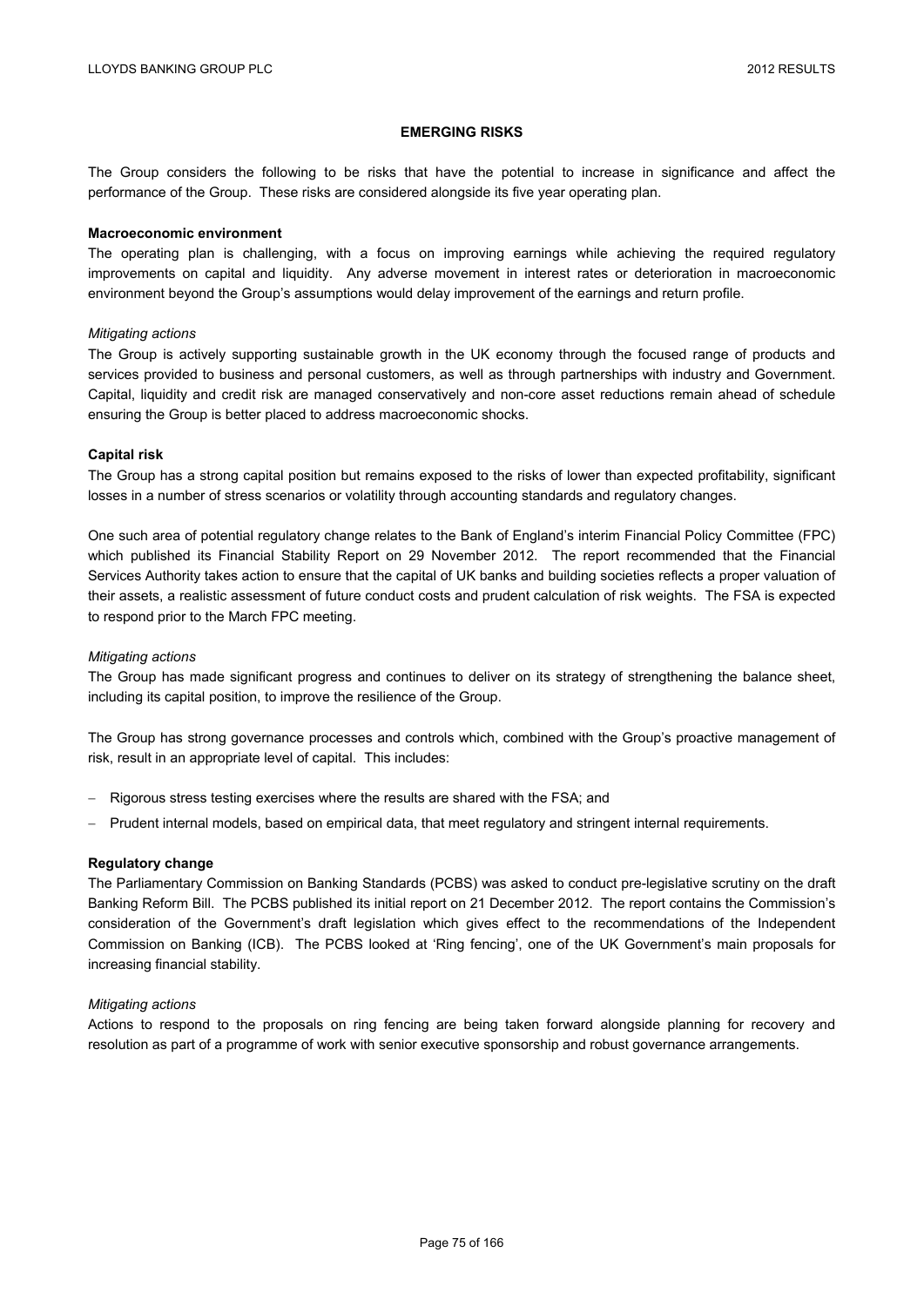## **EMERGING RISKS** (continued)

### **Compliance and conduct**

Significant legacy costs beyond current provisioning could have significant impact on capital ratios and credit ratings with consequent impact on liquidity risk. There is inherent uncertainty in making estimates of provisions required.

### *Mitigating actions*

Prudent provisioning policy – provisions for legacy conduct issues represent management's best estimate of the anticipated costs of related customer contact and/or redress, including administration expenses.

Group product governance controls – potential risks are monitored through product management information new product approvals and annual product reviews leading to identification and mitigation of risks at an early stage.

### **Accounting standards**

A number of potential changes to accounting standards are under consultation. These standards are currently scheduled for implementation between 2015 and 2018 and have potential to add substantial volatility to the Group's reported results and capital.

### *Mitigating actions*

The Group continues to monitor potential changes and where appropriate provide feedback.

Further information can be found under note 24 on page 164: Future accounting developments.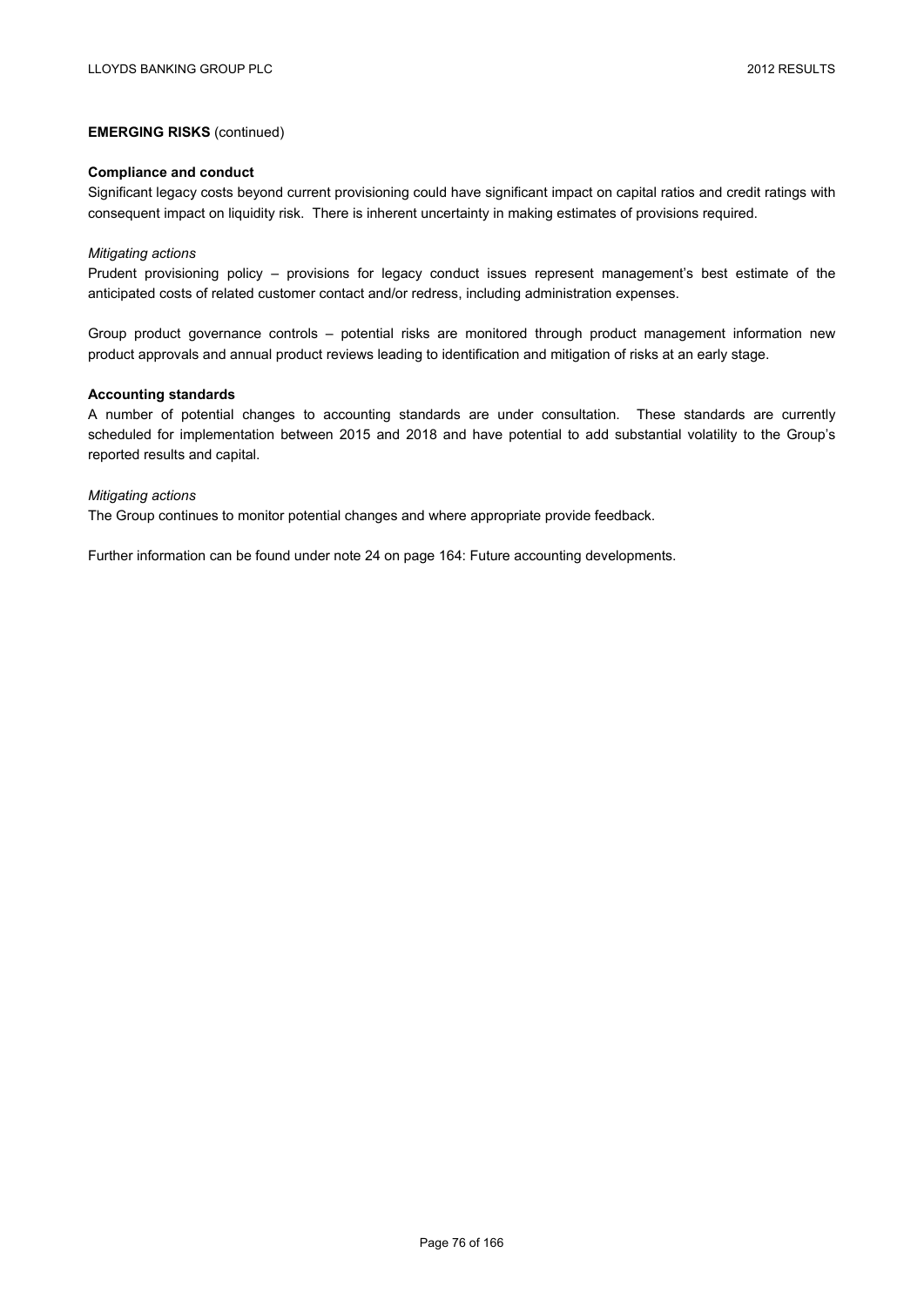# **ADDITIONAL ANALYSIS**

### **Group credit risk portfolio in 2012**

### **Credit risk – Group**

## **Overview**

- The Group's impairment charge decreased 42 per cent to £5,697 million in 2012 due to significant reductions in both non-core and core portfolios and an improving overall credit quality.
- The lower charges were supported by the continued application of the Group's prudent risk appetite and strong risk management controls. The portfolio also benefited from continued low interest rates, and broadly stable UK retail property prices, partly offset by subdued UK and global economic growth, high unemployment and a weak commercial real estate market.
- The Group's core impairment charge of £1,919 million in 2012 was 34 per cent lower compared to 2011, driven by better performance in all divisions.
- The Group's non-core impairment charge of £3,778 million in 2012 was 45 per cent lower compared to 2011. This is primarily driven by lower impairment from the non-core Irish and Australasian portfolios as the Group works through legacy issues.
- The Group's exposures which are higher risk are being successfully managed by the Business and Customer Support Units in Commercial Banking and Ireland wholesale, and Collection and Recovery Units in Retail.
- The Group continues to proactively manage down sovereign as well as banking and trading book exposure to selected Eurozone countries.
- The Group's divestment strategy remains focused on reducing non-core assets and on the disposal of higher risk positions.

## **Impairment charge by division**

|                                                     | 2012  | 2011  | <b>Change</b> |
|-----------------------------------------------------|-------|-------|---------------|
|                                                     | £m    | £m    | ℅             |
| Retail                                              | 1,270 | 1,970 | 36            |
| <b>Commercial Banking</b>                           | 2,946 | 4,210 | 30            |
| Wealth, Asset Finance and International             | 1,480 | 3,604 | 59            |
| Central items                                       |       | 3     | 67            |
| <b>Total impairment charge</b>                      | 5,697 | 9,787 | 42            |
| Impairment charge as a % of average advances        | 1.02% | 1.62% | (60)bp        |
| Total impairment charge comprises:                  |       |       |               |
|                                                     | 2012  | 2011  | Change        |
|                                                     | £m    | £m    | %             |
| Loans and advances to customers                     | 5,654 | 9,712 | 42            |
| Debt securities classified as loans and receivables | 15    | 49    | 69            |
| Available-for-sale financial assets                 | 37    | 81    | 54            |
| Other credit risk provisions                        | (9)   | (55)  | (84)          |
| <b>Total impairment charge</b>                      | 5,697 | 9,787 | 42            |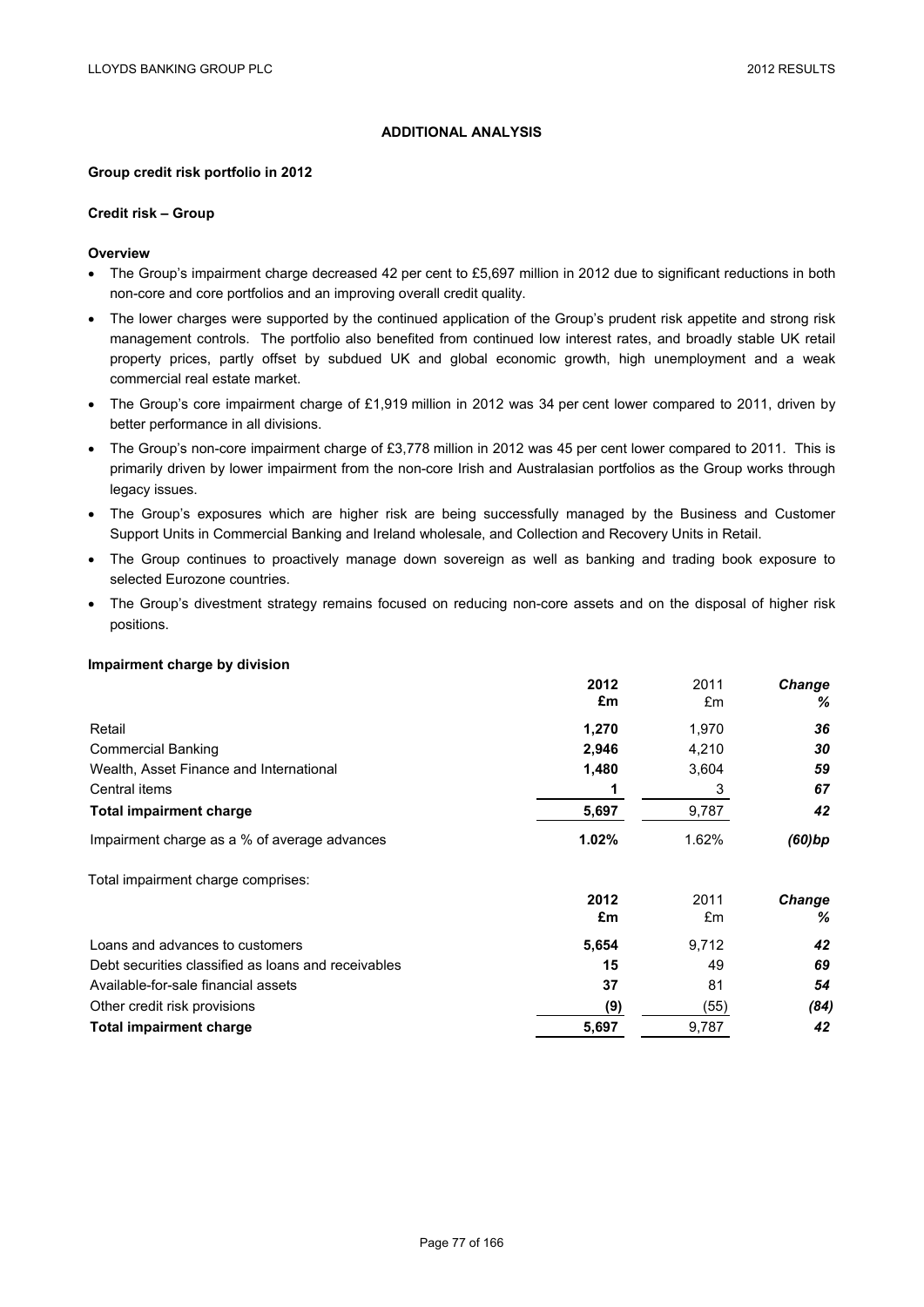**Impaired**

# **ADDITIONAL ANALYSIS** (continued)

### **Impairments on loans and advances**

|                                         |                  |             | Impaired      |                               | <b>Impairment</b>       |
|-----------------------------------------|------------------|-------------|---------------|-------------------------------|-------------------------|
|                                         |                  |             | loans as      |                               | provisions              |
|                                         | <b>Loans and</b> |             | a % of        |                               | as a % of               |
|                                         | advances to      | Impaired    | closing       | Impairment                    | impaired                |
| At 31 December 2012                     | customers<br>£m  | loans<br>£m | advances<br>% | provisions <sup>1</sup><br>£m | loans <sup>2</sup><br>% |
|                                         |                  |             |               |                               |                         |
| Retail                                  | 346,560          | 8,320       | 2.4           | 2,335                         | 32.5                    |
| <b>Commercial Banking</b>               | 144,770          | 23,965      | 16.6          | 9,984                         | 41.7                    |
| Wealth, Asset Finance and International | 42,927           | 14,008      | 32.6          | 9,453                         | 67.5                    |
| Reverse repos and other items           | 5,814            |             |               |                               |                         |
| <b>Total gross lending</b>              | 540,071          | 46,293      | 8.6           | 21,772                        | 48.2                    |
| Impairment provisions                   | (21, 772)        |             |               |                               |                         |
| Fair value adjustments <sup>3</sup>     | (1,074)          |             |               |                               |                         |
| <b>Total Group</b>                      | 517,225          |             |               |                               |                         |
| At 31 December 2011                     |                  |             |               |                               |                         |
| Retail                                  | 356.907          | 8,822       | 2.5           | 2,718                         | 35.4                    |
| <b>Commercial Banking</b>               | 169,964          | 33,117      | 19.5          | 13,693                        | 41.3                    |
| Wealth, Asset Finance and International | 51,506           | 18,330      | 35.6          | 11,307                        | 61.7                    |
| Reverse repos and other items           | 17,066           |             |               |                               |                         |
| Total gross lending                     | 595,443          | 60,269      | 10.1          | 27,718                        | 46.9                    |
| Impairment provisions                   | (27, 718)        |             |               |                               |                         |
| Fair value adjustments <sup>3</sup>     | (2,087)          |             |               |                               |                         |
| <b>Total Group</b>                      | 565,638          |             |               |                               |                         |

<sup>1</sup> Includes collective unimpaired provisions.

<sup>2</sup> Provisions as a percentage of impaired loans are calculated excluding Retail unsecured loans in recoveries (31 December 2012: £1,129 million; 31 December 2011: £1,137 million).

 $3$  The fair value adjustments relating to loans and advances were those required to reflect the HBOS assets in the Group's consolidated financial records at their fair value and took into account both the expected future impairment losses and market liquidity at the date of acquisition. The unwind relating to future impairment losses requires significant management judgement to determine its timing which includes an assessment of whether the losses incurred in the current period were expected at the date of the acquisition and assessing whether the remaining losses expected at the date of the acquisition will still be incurred. The element relating to market liquidity unwinds to the income statement over the estimated useful lives of the related assets (until 2014 for wholesale loans and 2018 for retail loans) although if an asset is written off or suffers previously unexpected impairment then this element of the fair value will no longer be considered a timing difference (liquidity) but permanent (impairment). The fair value unwind in respect of impairment losses incurred was £868 million for the period ended 31 December 2012 (31 December 2011: £1,693 million). The fair value unwind in respect of loans and advances is expected to continue to decrease in future years as fixed-rate periods on mortgages expire, loans are repaid or written off, and will reduce to zero over time.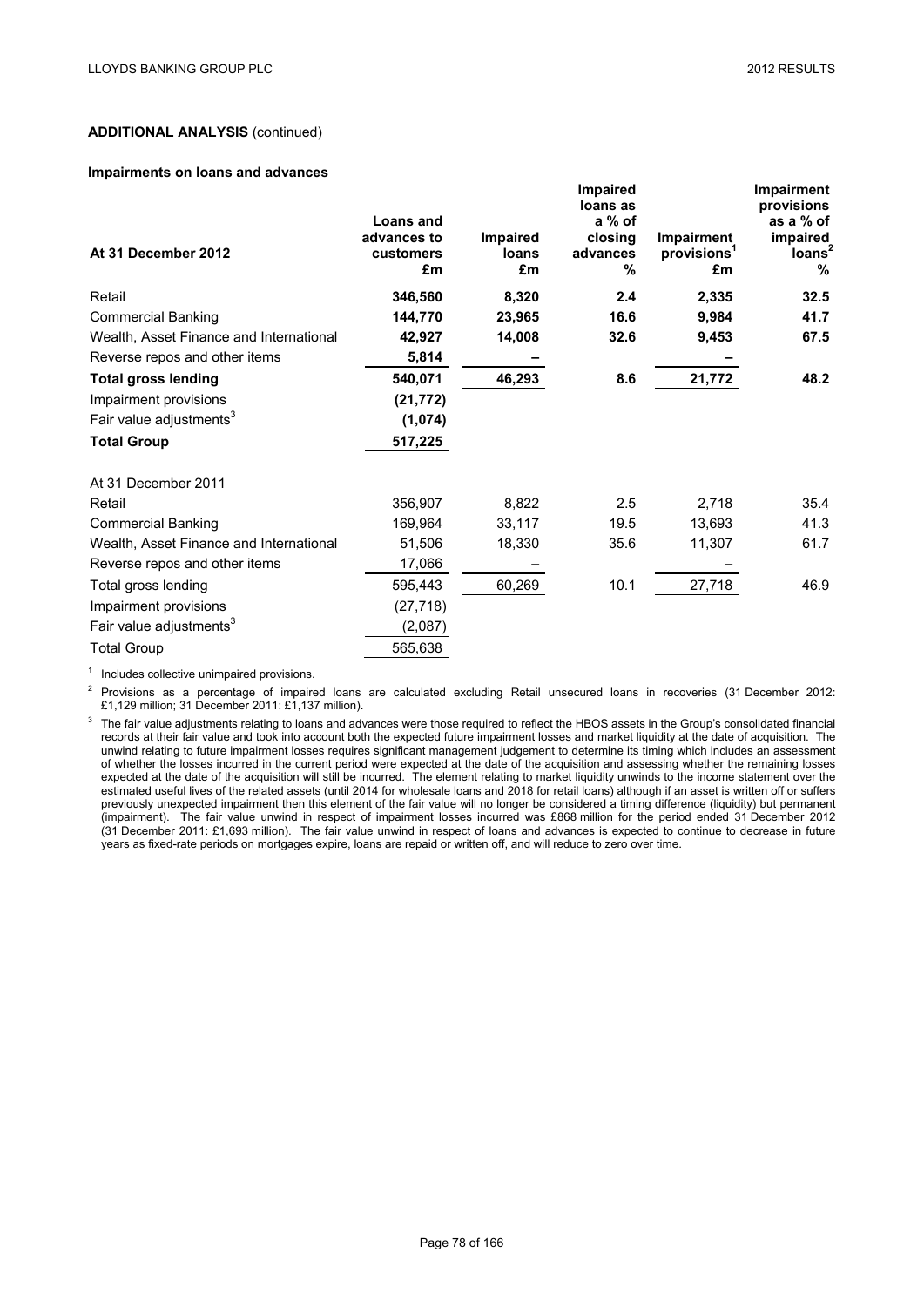## **Core impairment charge**

|                                              | 2012<br>£m | 2011<br>£m | <b>Change</b><br>% |
|----------------------------------------------|------------|------------|--------------------|
| Retail                                       | 1,192      | 1.796      | 34                 |
| <b>Commercial Banking</b>                    | 704        | 1,055      | 33                 |
| Wealth, Asset Finance and International      | 22         | 33         | 33                 |
| Central items                                |            |            | 67                 |
| Core impairment charge                       | 1.919      | 2,887      | 34                 |
| Impairment charge as a % of average advances | 0.44%      | 0.64%      | (20)bp             |

# **Core impairments on loans and advances**

|                                         |                                 |          | <b>Impaired</b>   |                         | <b>Impairment</b>     |
|-----------------------------------------|---------------------------------|----------|-------------------|-------------------------|-----------------------|
|                                         |                                 |          | loans as          |                         | provisions            |
|                                         | <b>Loans and</b><br>advances to | Impaired | a % of<br>closing | Impairment              | as a % of<br>impaired |
| At 31 December 2012                     | customers                       | loans    | advances          | provisions <sup>1</sup> | loans <sup>2</sup>    |
|                                         | £m                              | £m       | %                 | £m                      | %                     |
| Retail                                  | 320,058                         | 6,693    | 2.1               | 1,957                   | 34.7                  |
| <b>Commercial Banking</b>               | 104,867                         | 5,907    | 5.6               | 2,866                   | 48.5                  |
| Wealth. Asset Finance and International | 5,415                           | 351      | 6.5               | 85                      | 24.2                  |
| Reverse repos and other items           | 5,814                           |          |                   |                         |                       |
| <b>Total gross lending</b>              | 436,154                         | 12,951   | 3.0               | 4,908                   | 41.2                  |
| Impairment provisions                   | (4,908)                         |          |                   |                         |                       |
| Fair value adjustments                  | (778)                           |          |                   |                         |                       |
| <b>Total core</b>                       | 430,468                         |          |                   |                         |                       |
| At 31 December 2011                     |                                 |          |                   |                         |                       |
| Retail                                  | 328,524                         | 7,151    | 2.2               | 2,310                   | 37.9                  |
| <b>Commercial Banking</b>               | 109,809                         | 6,714    | 6.1               | 3,175                   | 47.3                  |
| Wealth, Asset Finance and International | 5,243                           | 340      | 6.5               | 103                     | 30.3                  |
| Reverse repos and other items           | 17,066                          |          |                   |                         |                       |
| Total gross lending                     | 460,642                         | 14,205   | 3.1               | 5,588                   | 42.5                  |
| Impairment provisions                   | (5,588)                         |          |                   |                         |                       |
| Fair value adjustments                  | (1, 171)                        |          |                   |                         |                       |
| Total core                              | 453,883                         |          |                   |                         |                       |

<sup>1</sup> Includes collective unimpaired provisions.<br><sup>2</sup> Provisions as a percentage of impaired loans are calculated excluding Retail unsecured loans in recoveries (31 December 2012: £1,047 million; 31 December 2011: £1,054 million).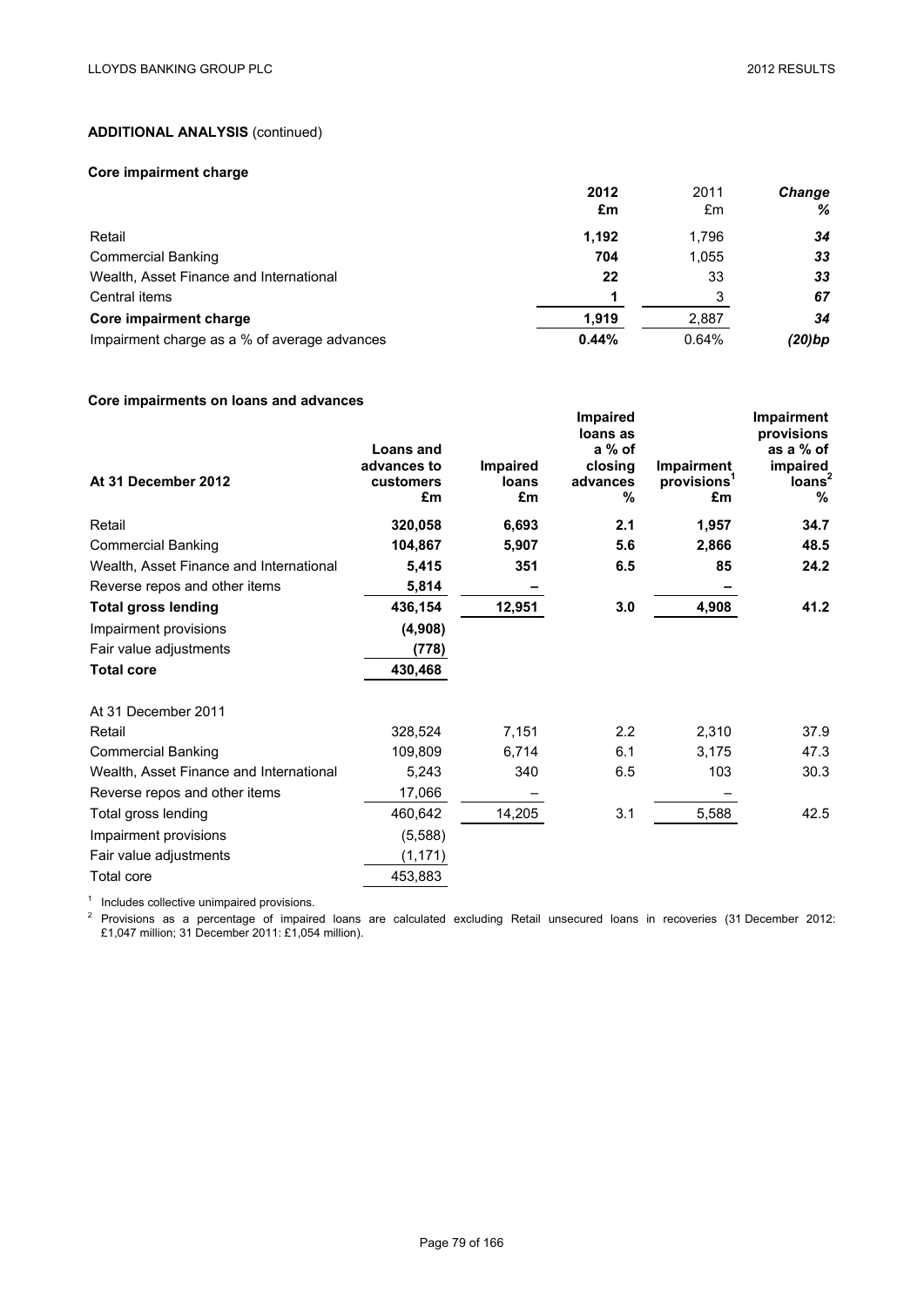## **Non-core impairment charge**

|                                              | 2012<br>£m | 2011<br>£m | <b>Change</b><br>% |
|----------------------------------------------|------------|------------|--------------------|
| Retail                                       | 78         | 174        | 55                 |
| <b>Commercial Banking</b>                    | 2.242      | 3.155      | 29                 |
| Wealth, Asset Finance and International      | 1.458      | 3,571      | 59                 |
| Non-core impairment charge                   | 3,778      | 6.900      | 45                 |
| Impairment charge as a % of average advances | 3.08%      | 4.60%      | $(1.52)$ pp        |

## **Non-core impairments on loans and advances**

| At 31 December 2012                     | <b>Loans and</b><br>advances to<br>customers<br>£m | <b>Impaired</b><br>loans<br>£m | Impaired<br>loans as<br>a % of<br>closing<br>advances<br>% | <b>Impairment</b><br>provisions <sup>1</sup><br>£m | <b>Impairment</b><br>provisions<br>as a % of<br>impaired<br>loans <sup>2</sup><br>% |
|-----------------------------------------|----------------------------------------------------|--------------------------------|------------------------------------------------------------|----------------------------------------------------|-------------------------------------------------------------------------------------|
| Retail                                  | 26,502                                             | 1,627                          | 6.1                                                        | 378                                                | 24.5                                                                                |
| <b>Commercial Banking</b>               | 39,903                                             | 18,058                         | 45.3                                                       | 7,118                                              | 39.4                                                                                |
| Wealth, Asset Finance and International | 37,512                                             | 13,657                         | 36.4                                                       | 9,368                                              | 68.6                                                                                |
| Reverse repos and other items           |                                                    |                                |                                                            |                                                    |                                                                                     |
| <b>Total gross lending</b>              | 103,917                                            | 33,342                         | 32.1                                                       | 16,864                                             | 50.7                                                                                |
| Impairment provisions                   | (16, 864)                                          |                                |                                                            |                                                    |                                                                                     |
| Fair value adjustments                  | (296)                                              |                                |                                                            |                                                    |                                                                                     |
| <b>Total non-core</b>                   | 86,757                                             |                                |                                                            |                                                    |                                                                                     |
| At 31 December 2011                     |                                                    |                                |                                                            |                                                    |                                                                                     |
| Retail                                  | 28,383                                             | 1,671                          | 5.9                                                        | 408                                                | 25.7                                                                                |
| <b>Commercial Banking</b>               | 60,155                                             | 26,403                         | 43.9                                                       | 10,518                                             | 39.8                                                                                |
| Wealth, Asset Finance and International | 46,263                                             | 17,990                         | 38.9                                                       | 11,204                                             | 62.3                                                                                |
| Reverse repos and other items           |                                                    |                                |                                                            |                                                    |                                                                                     |
| Total gross lending                     | 134,801                                            | 46,064                         | 34.2                                                       | 22,130                                             | 48.1                                                                                |
| Impairment provisions                   | (22, 130)                                          |                                |                                                            |                                                    |                                                                                     |
| Fair value adjustments                  | (916)                                              |                                |                                                            |                                                    |                                                                                     |
| Total non-core                          | 111,755                                            |                                |                                                            |                                                    |                                                                                     |

<sup>1</sup> Includes collective unimpaired provisions.

<sup>2</sup> Provisions as a percentage of impaired loans are calculated excluding Retail unsecured loans in recoveries (31 December 2012: £82 million; 31 December 2011: £83 million).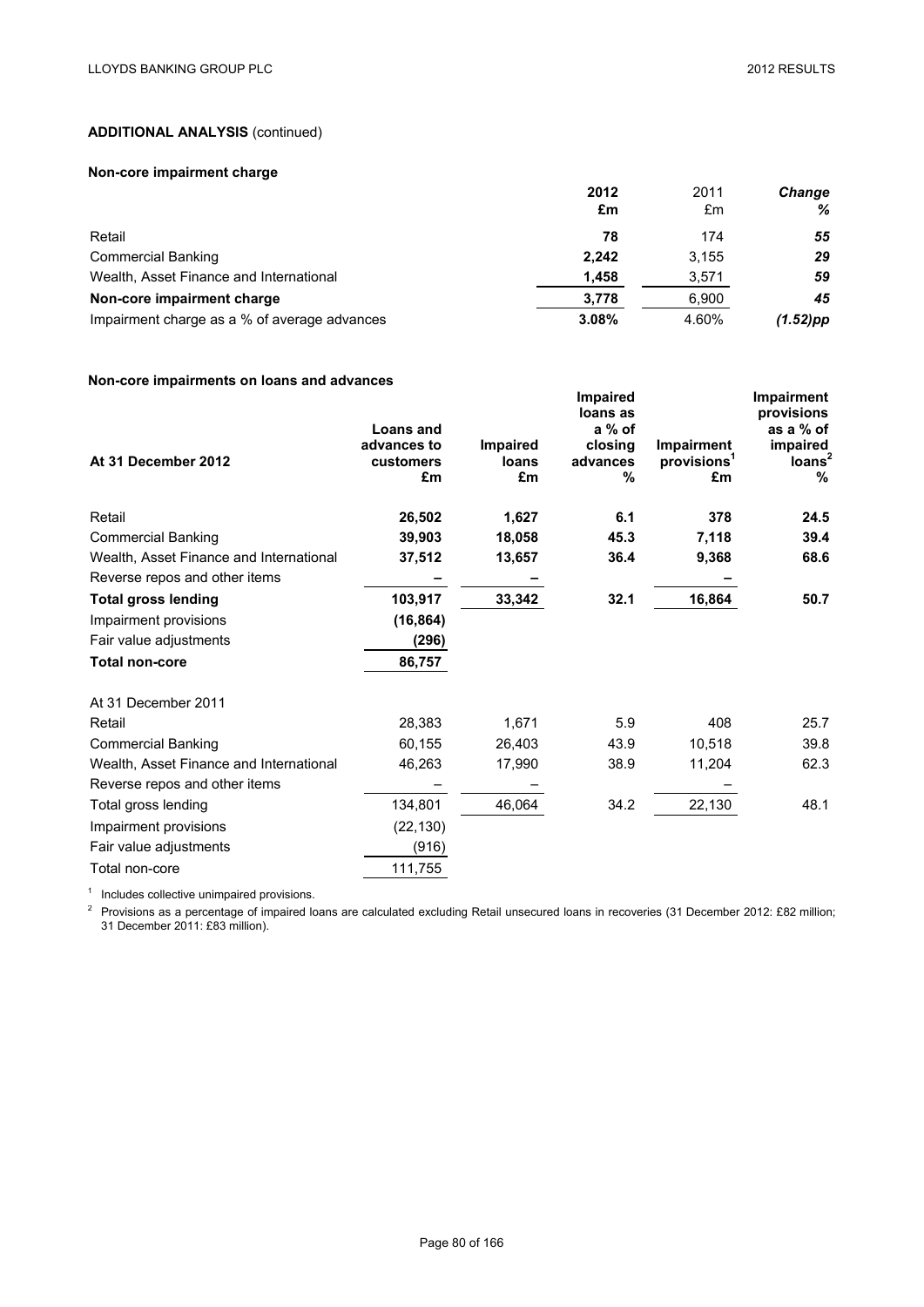### **Forbearance**

The Group operates a number of schemes to assist borrowers who are experiencing financial stress. The material elements of these schemes through which the Group has granted a concession, whether temporarily or permanently, are set out below.

## **Retail customers**

The Group classifies the treatments offered to retail customers who have experienced financial difficulty into the following categories:

- Reduced contractual monthly payment: a temporary account change to assist customers through periods of financial difficulty where arrears do not accrue at the original contractual payments, for example capital payment breaks and payment assistance breaks. Any arrears existing at the commencement of the arrangement are retained;
- Financial distress assistance: an arrangement for customers in financial distress where arrears accrue at the contractual payment, for example short-term arrangements to pay and term extensions; and
- Repair: an account change used to repair a customer's position when they have emerged from financial difficulty, for example capitalisation of arrears.

### **Secured**

At 31 December 2012, UK and Irish retail secured loans and advances subject to reduced contractual monthly payment, financial distress and repair treatment were 1.8 per cent (2011: 1.9 per cent) of total UK and Irish retail secured loans of £330,485 million (2011: £339,121 million). Further analysis of the forborne loan balances is set out below:

|                                        | <b>Total loans and</b><br>advances which are<br>forborne |            | <b>Total forborne loans</b><br>and advances which are<br>impaired |            | <b>Impairment provisions</b><br>as % of loans and<br>advances which are<br>forborne |           |
|----------------------------------------|----------------------------------------------------------|------------|-------------------------------------------------------------------|------------|-------------------------------------------------------------------------------------|-----------|
| At 31 December                         | 2012<br>£m                                               | 2011<br>£m | 2012<br>£m                                                        | 2011<br>£m | 2012<br>%                                                                           | 2011<br>% |
| Reduced contractual monthly<br>payment | 2.717                                                    | 4,028      | 365                                                               | 455        | 3.8                                                                                 | 2.7       |
| Financial distress <sup>1,2</sup>      | 1.340                                                    | 729        | 403                                                               | 192        | 11.3                                                                                | 9.8       |
| Repair <sup>1</sup>                    | 1,930                                                    | 1,772      | 63                                                                | 65         | 8.6                                                                                 | 6.7       |
| <b>Total</b>                           | 5.987                                                    | 6.529      | 831                                                               | 712        | 7.0                                                                                 | 4.6       |

 $<sup>1</sup>$  Where the treatment involves a permanent change to the contractual basis of the customer's account (i.e. capitalisation of arrears and term</sup> extensions), those commenced during the year and remaining as customers at the year-end are shown.

 $2$  The financial distress balance include arrangements to pay where the customer is paying less than the contractual payment and had such arrangements at the year end.

### **Collective impairment assessment of retail secured loans subject to forbearance**

Loans which are forborne are grouped with other assets with similar risk characteristics and assessed collectively for impairment as described below. The loans are not considered as impaired loans unless they meet the Group's definition of an impaired asset.

The Group's approach is to ensure that provisioning models, supported by management judgement, appropriately reflect the underlying loss risk of exposures. The Group uses sophisticated behavioural scoring to assess customers' credit risk. The underlying behavioural scorecards consider many different characteristics of customer behaviour, both static and dynamic, from internal sources and also from credit bureaux data, including characteristics that may identify when a customer has been in arrears on products held with other firms. Hence, these models take a range of potential indicators of customer financial distress into account.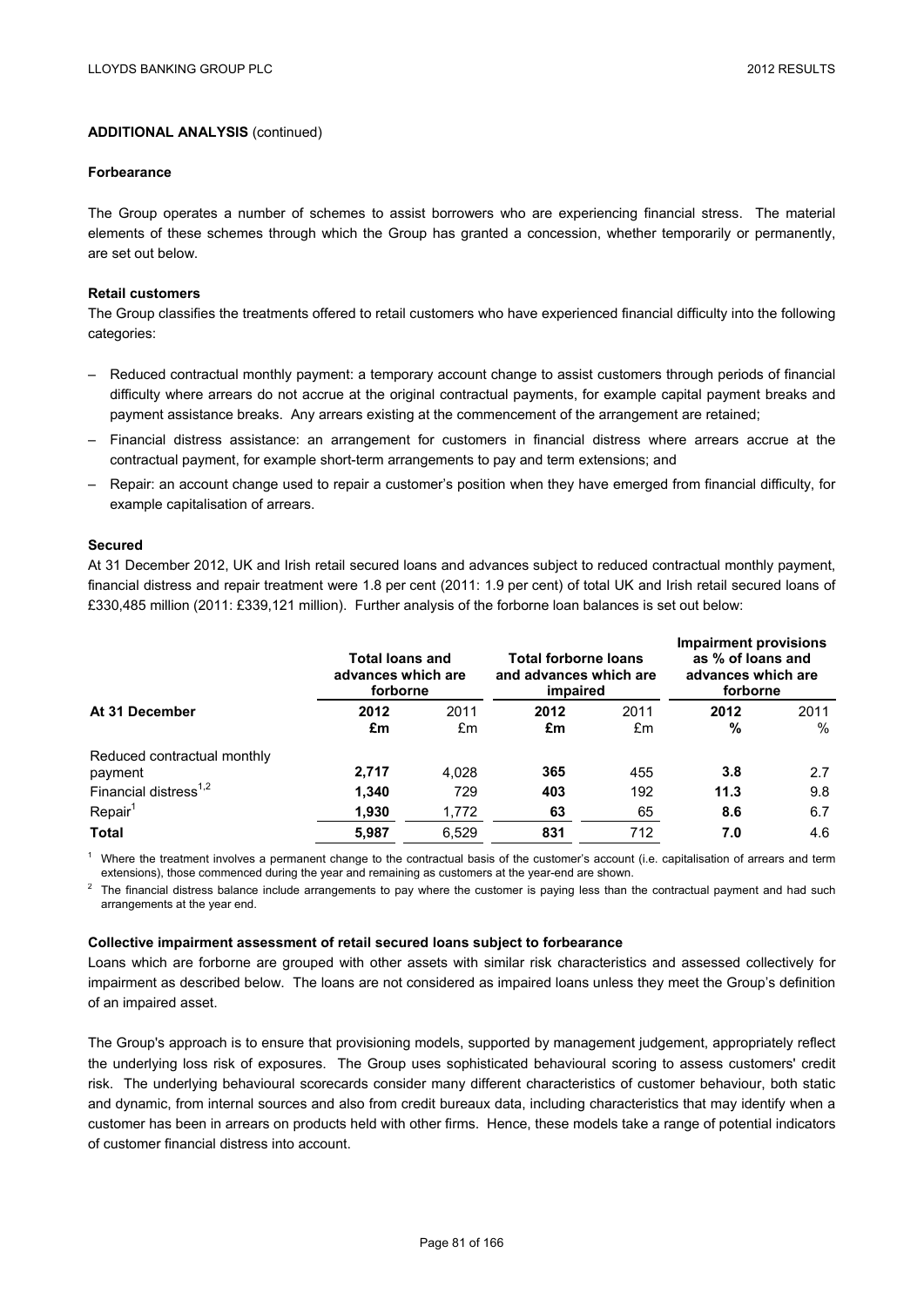The performance of such models is monitored and challenged on an ongoing basis, in line with the Group's model governance policies. The models are also regularly recalibrated to reflect up to date customer behaviour and market conditions. Specifically, regular detailed analysis of modelled provision outputs is undertaken to demonstrate that the risk of forbearance or other similar activities is recognised, that the outcome period adequately captures the risk and that the underlying risk is appropriately reflected. Where this is not the case, additional provisions are applied to capture the risk.

## **Unsecured**

At 31 December 2012, UK retail unsecured loans and advances subject to reduced contractual monthly payment, financial distress and repair treatment were 2.1 per cent (2011: 3.2 per cent) of total UK retail unsecured loans and advances of £22,698 million (2011: £24,764 million). Further analysis of the forborne loan balances is set out below:

|                                        | <b>Total loans and</b><br>advances which are<br>forborne |            | <b>Total forborne loans</b><br>and advances which are<br>impaired |            | <b>Impairment provisions</b><br>as % of loans and<br>advances which are<br>forborne |           |
|----------------------------------------|----------------------------------------------------------|------------|-------------------------------------------------------------------|------------|-------------------------------------------------------------------------------------|-----------|
| At 31 December                         | 2012<br>£m                                               | 2011<br>£m | 2012<br>£m                                                        | 2011<br>£m | 2012<br>%                                                                           | 2011<br>% |
| Reduced contractual monthly<br>payment | 257                                                      | 450        | 239                                                               | 431        | 50.1                                                                                | 53.9      |
| Financial distress <sup>1,2</sup>      | 90                                                       | 183        | 84                                                                | 108        | 57.9                                                                                | 50.3      |
| Repair <sup>1</sup>                    | 125                                                      | 155        | 33                                                                | 39         | 4.2                                                                                 | 4.8       |
| <b>Total</b>                           | 472                                                      | 788        | 356                                                               | 578        | 39.4                                                                                | 43.4      |

 $<sup>1</sup>$  Where the treatment involves a permanent change to the contractual basis of the customer's account (i.e. capitalisation of arrears and term</sup> extensions), those commenced during the year and remaining as customers at the year-end are shown.

 $2$  The financial distress balance include arrangements to pay where the customer is paying less than the contractual payment and had such arrangements at the year end.

## **Collective impairment assessment of UK retail unsecured loans and advances subject to forbearance**

Credit risk provisioning for the UK retail unsecured portfolio is undertaken on a purely collective basis. The approach used is based on segmented cash flow models, divided into two primary streams for loans judged to be impaired and those that are not. Accounts subject to repayment plans and collections refinance loans are among those considered to be impaired.

For exposures that are judged to be impaired, provisions are determined through modelling the expected cure rates, write-off propensity and cash flows with segments explicitly relating to repayment plans and refinance loans treatments. Payments of less than the monthly contractual amount are reflected in reduced cash flow forecasts when calculating the impairment allowance for these accounts.

The outputs of the models are monitored and challenged on an ongoing basis. The models are run monthly meaning that current market conditions and customer processes are reflected in the output. Where the risks identified are not captured in the underlying models, appropriate additional provisions are made.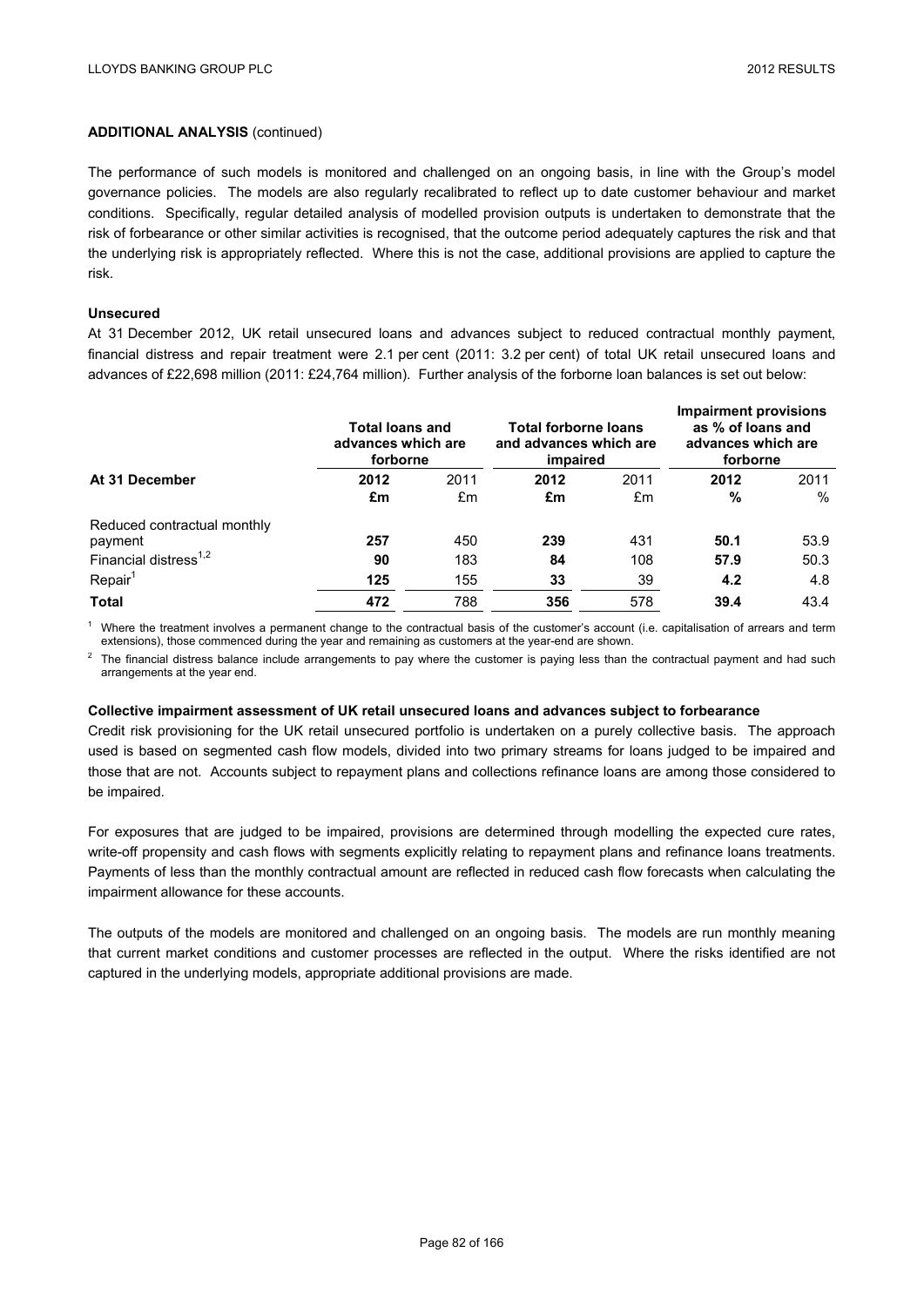### **Asset Finance UK**

Asset Finance operates a number of retail portfolios including Black Horse Motor Finance as well as a number of portfolios closed to new business and currently in run off. At 31 December 2012, Asset Finance retail loans and advances to customers subject to forbearance were 9.6 per cent of total Asset Finance retail loans and advances to customers of £4,644 million. The table below includes both the open and closed retail portfolios in the Asset Finance business:

|                                     |                    |              | <b>Impairment</b> |
|-------------------------------------|--------------------|--------------|-------------------|
|                                     |                    | <b>Total</b> | provisions        |
|                                     |                    | forborne     | as % of           |
|                                     | <b>Total loans</b> | loans and    | loans and         |
|                                     | and advances       | advances     | advances          |
|                                     | which are          | which are    | which are         |
|                                     | forborne           | impaired     | forborne          |
| At 31 December 2012                 | £m                 | £m           | %                 |
| Reduced contractual monthly payment | 328                | 301          | 58.0              |
| <b>Financial distress</b>           | 112                | 102          | 24.8              |
| Repair                              |                    |              | 1.6               |
| <b>Total</b>                        | 447                | 405          | 48.8              |

## **Commercial customers**

It is Group policy that where forbearance has been granted for a commercial customer it must be managed either within the Group's good book watchlist classifications or within a Business Support Unit. Whilst the Group treats all impaired assets as having been granted some form of forbearance in the past, granting forbearance does not necessarily mean that it is expected that future cashflows will fall, or that the asset is impaired. Depending on circumstances and within robust parameters and controls, the Group believes forbearance can help support the customer in the medium term.

Multiple types of forbearance concessions may occur and each case is treated depending on its own specific circumstances, as the Group's strategy and offer of forbearance is largely dependent on the individual situation. Early identification, control and monitoring are key in order to support the customer and protect the Group.

Following a forbearance event, should the customer show a sustained period of stabilisation on their new terms and conditions or where the forbearance has reversed or cured, the customer would likely be returned to the mainstream good classification, at which point they may no longer be considered forborne. Such a decision can be made only by the independent Risk division.

The Group recognises that forbearance alone is not necessarily an indicator of impairment but is a trigger point for it to review the customer's credit profile.

The Group's forbearance actions for its commercial customers experiencing financial difficulties fall into the following three main categories:

- Amendments: waiver or amendment of covenants or interest rate to a level considered outside of market or the Group's risk appetite;
- Extensions: extension and/or alteration of repayment terms to a level outside of market or the Group's risk appetite due to the customer's inability to make existing contractual repayment terms; and
- Forgiveness: debt for equity swaps or partial debt forgiveness. This type of forbearance will always give rise to impairment.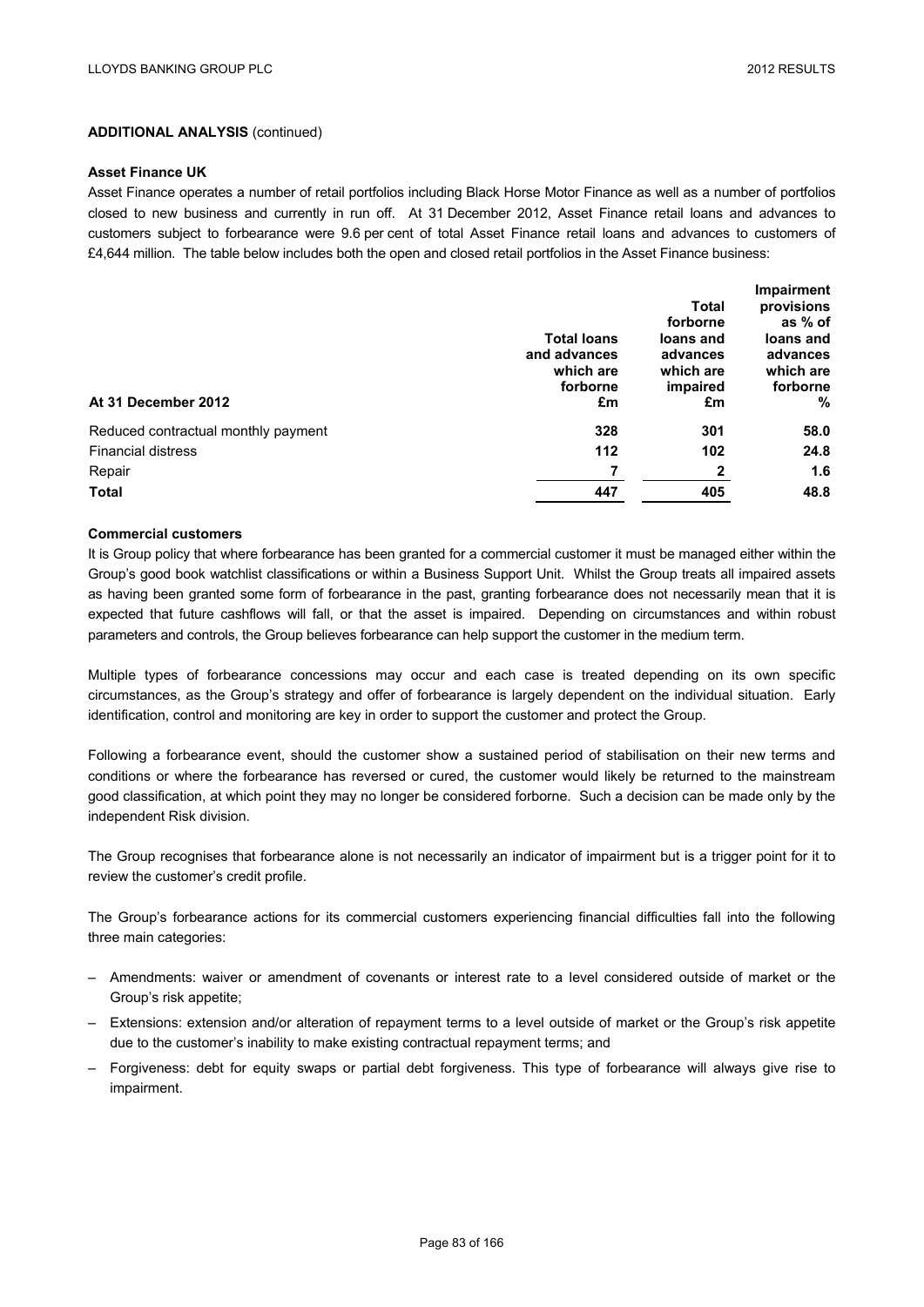The tables below set out the Group's forborne loans and advances to commercial customers at 31 December 2012.

### *Commercial Banking*

At 31 December 2012, Commercial Banking loans and advances to customers subject to forbearance were 22.8 per cent of total Commercial Banking loans and advances to customers of £144,770 million. As a percentage of total loans and advances to customers, forborne loans managed in the Good Book were 1.6 per cent. Further analysis of the forborne loan balance is set out below:

|                                     |                    |              | <b>Impairment</b> |
|-------------------------------------|--------------------|--------------|-------------------|
|                                     |                    | <b>Total</b> | provisions        |
|                                     |                    | forborne     | as a % of         |
|                                     | <b>Total loans</b> | loans and    | loans and         |
|                                     | and advances       | advances     | advances          |
|                                     | which are          | which are    | which are         |
| At 31 December 2012                 | forborne           | impaired     | forborne          |
|                                     | £m                 | £m           | %                 |
| Impaired                            | 23.965             | 23,965       | 41.7              |
| Unimpaired - Business Support Units | 6,734              |              |                   |
| Unimpaired - Good Book              | 2,293              | -            |                   |
| <b>Total forborne</b>               | 32.992             | 23.965       | 30.3              |

Whilst the material portfolios have been reviewed for forbearance, some portfolios within Commercial Banking have not been reviewed on the basis that the level is relatively immaterial or because the concept of forbearance is not relevant, for example if the portfolio is of very strong quality and/or the impairment history is negligible.

All impaired assets are considered forborne. In Business Support, £6,734 million of its unimpaired assets are also considered forborne as a result of proactive management of cases to help customers in financial difficulties. Risk is reassessed on a regular basis and impairments marked as necessary.

## *Ireland wholesale (part of Wealth, Asset Finance and International division)*

All loans and advances in Ireland wholesale (whether impaired or unimpaired) are treated as forborne and all assets are managed in the Business Support Unit.

|                    |           | <b>Impairment</b> |
|--------------------|-----------|-------------------|
|                    | Total     | provisions        |
|                    | forborne  | as a % of         |
| <b>Total loans</b> | loans and | loans and         |
| and advances       | advances  | advances          |
|                    |           | which are         |
| forborne           | impaired  | forborne          |
| £m                 | £m        | %                 |
| 10,967             | 10,967    | 68.0              |
| 1,908              |           |                   |
|                    |           | -                 |
| 12,875             | 10,967    | 58.0              |
|                    | which are | which are         |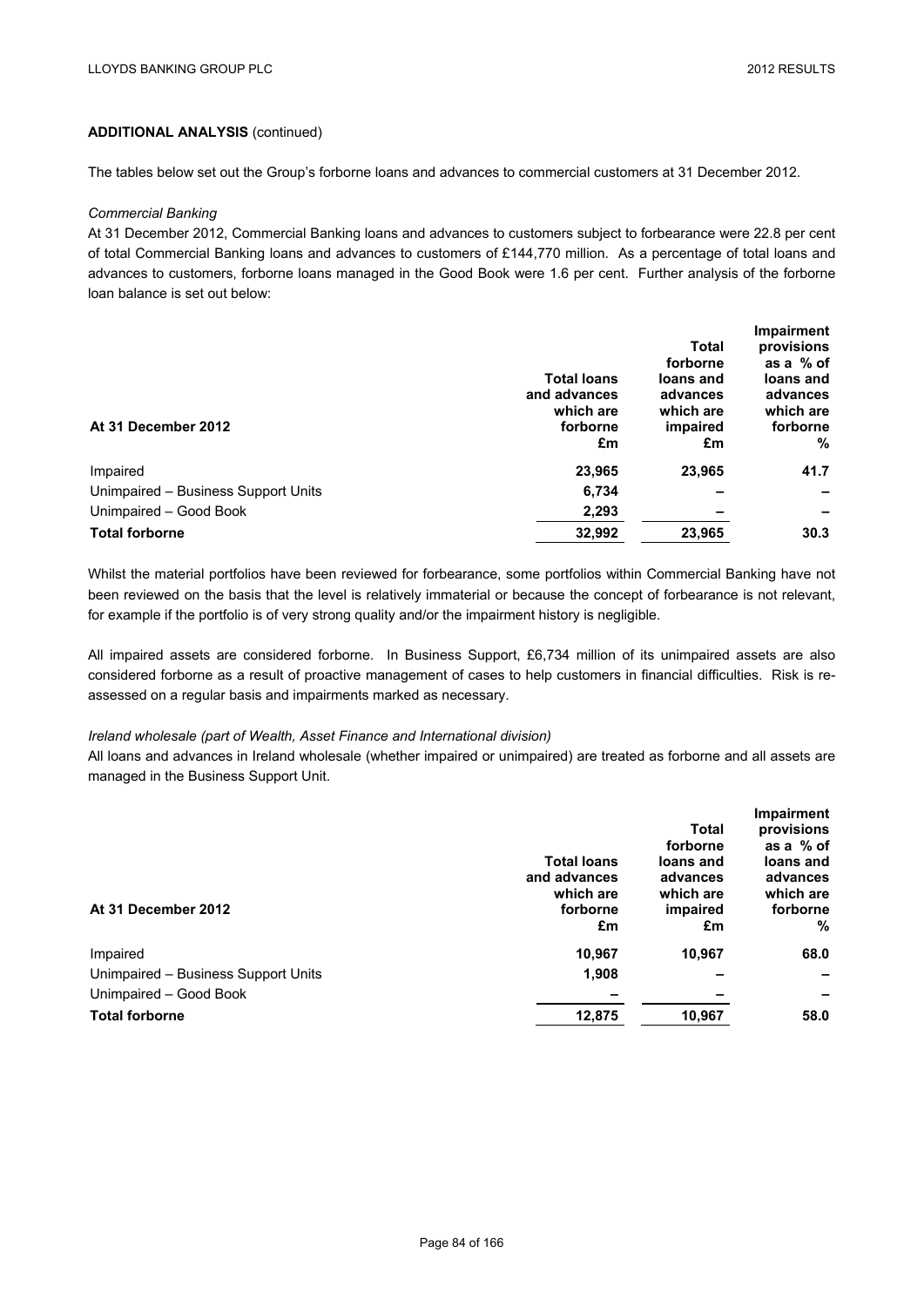## **Credit risk – Retail**

## **Overview**

- The Retail impairment charge was £1,270 million in 2012, a decrease of 36 per cent, against 2011, primarily driven by the unsecured portfolio as a result of the Group's sustainable risk appetite and ongoing effective portfolio management.
- The Retail impairment charge, as an annualised percentage of average loans and advances to customers, decreased to 0.36 per cent in 2012 from 0.54 per cent in 2011.
- The overall value of assets entering arrears in 2012 was lower in both unsecured and secured lending compared to 2011.
- Non-core represents 8 per cent of total Retail assets as at 31 December 2012 and is primarily specialist mortgages which is closed to new business and has been in run-off since 2009.

### **Impairment charge**

|                                                       | 2012  | 2011  | Change |
|-------------------------------------------------------|-------|-------|--------|
|                                                       | £m    | £m    | %      |
| Secured                                               | 377   | 463   | 19     |
| Unsecured                                             | 893   | 1,507 | 41     |
| <b>Total impairment charge</b>                        | 1,270 | 1,970 | 36     |
| Core:                                                 |       |       |        |
| Secured                                               | 304   | 330   | 8      |
| Unsecured                                             | 888   | 1,466 | 39     |
|                                                       | 1,192 | 1,796 | 34     |
| Non-core:                                             |       |       |        |
| Secured                                               | 73    | 133   | 45     |
| Unsecured                                             | 5     | 41    | 88     |
|                                                       | 78    | 174   | 55     |
| <b>Total impairment charge</b>                        | 1,270 | 1,970 | 36     |
| Core impairment charge as a % of average advances     | 0.37% | 0.54% | (17)bp |
| Non-core impairment charge as a % of average advances | 0.29% | 0.59% | (30)bp |
| Impairment charge as a % of average advances          | 0.36% | 0.54% | (18)bp |

## **Impaired loans and provisions**

Retail impaired loans decreased by £502 million to £8,320 million compared with 31 December 2011 and, as a percentage of closing loans and advances to customers, decreased to 2.4 per cent from 2.5 per cent at 31 December 2011. Impairment provisions as a percentage of impaired loans (excluding unsecured loans in recoveries) decreased to 32.5 per cent from 35.4 per cent at 31 December 2011 driven by the reduction in unsecured impaired loans.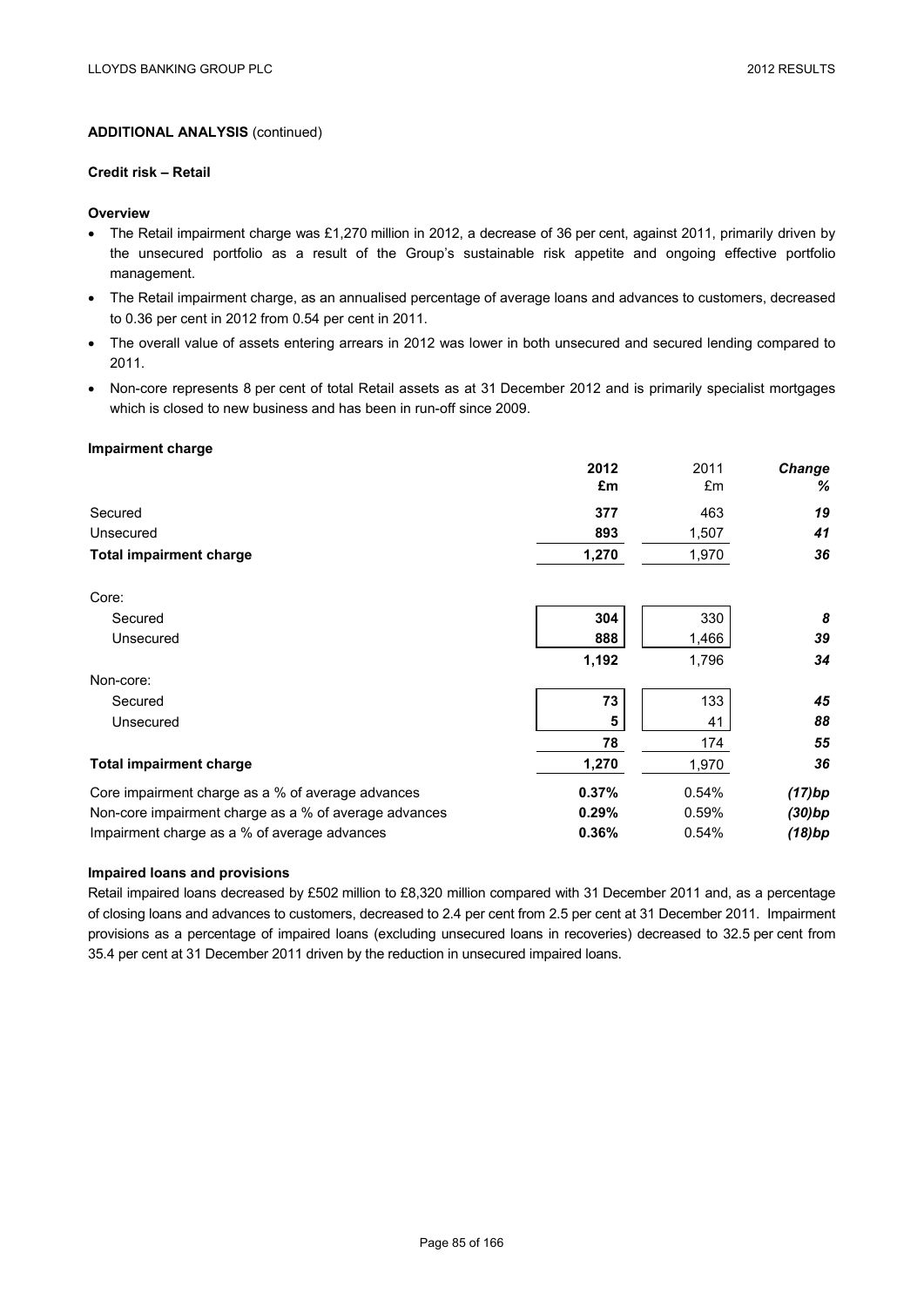# **Impairments on loans and advances**

| At 31 December 2012        | Loans and<br>advances to<br>customers<br>£m | Impaired<br>loans<br>£m | Impaired<br>loans as<br>a % of<br>closing<br>advances<br>% | Impairment<br>provisions <sup>1</sup><br>£m | <b>Impairment</b><br>provisions<br>as a % of<br>impaired<br>loans <sup>3</sup><br>$\%$ |
|----------------------------|---------------------------------------------|-------------------------|------------------------------------------------------------|---------------------------------------------|----------------------------------------------------------------------------------------|
| Secured                    | 323,862                                     | 6,321                   | 2.0                                                        | 1,616                                       | 25.6                                                                                   |
| Unsecured:                 |                                             |                         |                                                            |                                             |                                                                                        |
| Collections                |                                             | 870                     |                                                            | 719                                         | 82.6                                                                                   |
| Recoveries <sup>2</sup>    |                                             | 1,129                   |                                                            |                                             |                                                                                        |
|                            | 22,698                                      | 1,999                   | 8.8                                                        | 719                                         |                                                                                        |
| <b>Total gross lending</b> | 346,560                                     | 8,320                   | 2.4                                                        | 2,335                                       | 32.5                                                                                   |
| Impairment provisions      | (2, 335)                                    |                         |                                                            |                                             |                                                                                        |
| Fair value adjustments     | (915)                                       |                         |                                                            |                                             |                                                                                        |
| Total                      | 343,310                                     |                         |                                                            |                                             |                                                                                        |
| At 31 December 2011        |                                             |                         |                                                            |                                             |                                                                                        |
| Secured<br>Unsecured:      | 332,143                                     | 6,452                   | 1.9                                                        | 1,651                                       | 25.6                                                                                   |
| Collections                |                                             | 1,233                   |                                                            | 1,067                                       | 86.5                                                                                   |
| Recoveries <sup>2</sup>    |                                             | 1,137                   |                                                            |                                             |                                                                                        |
|                            | 24,764                                      | 2,370                   | 9.6                                                        | 1,067                                       |                                                                                        |
| Total gross lending        | 356,907                                     | 8,822                   | 2.5                                                        | 2,718                                       | 35.4                                                                                   |
| Impairment provisions      | (2,718)                                     |                         |                                                            |                                             |                                                                                        |
| Fair value adjustments     | (1, 377)                                    |                         |                                                            |                                             |                                                                                        |
| Total                      | 352,812                                     |                         |                                                            |                                             |                                                                                        |

 $1$  Impairment provisions include collective unimpaired provisions.

<sup>2</sup> Recoveries assets are written down to the present value of future expected cash flows on these assets.

<sup>3</sup> Impairment provisions as a percentage of impaired loans are calculated excluding unsecured loans in recoveries.

The Retail division's loans and advances to customers are analysed in the following table:

# **Loans and advances to customers**

| 31 Dec<br>2012<br>£m<br>Secured:<br>248,735<br>Mainstream | 31 Dec<br>2011<br>£m |
|-----------------------------------------------------------|----------------------|
|                                                           |                      |
|                                                           |                      |
|                                                           |                      |
|                                                           |                      |
|                                                           | 256,518              |
| Buy to let<br>49,568                                      | 48,276               |
| Specialist<br>25,559                                      | 27,349               |
| 323,862                                                   | 332,143              |
| Unsecured:                                                |                      |
| 9,465<br>Credit cards                                     | 10,192               |
| Personal loans<br>10,523                                  | 11,970               |
| <b>Bank accounts</b><br>2,710                             | 2,602                |
| 22,698                                                    | 24,764               |
| 346,560<br><b>Total gross lending</b>                     | 356,907              |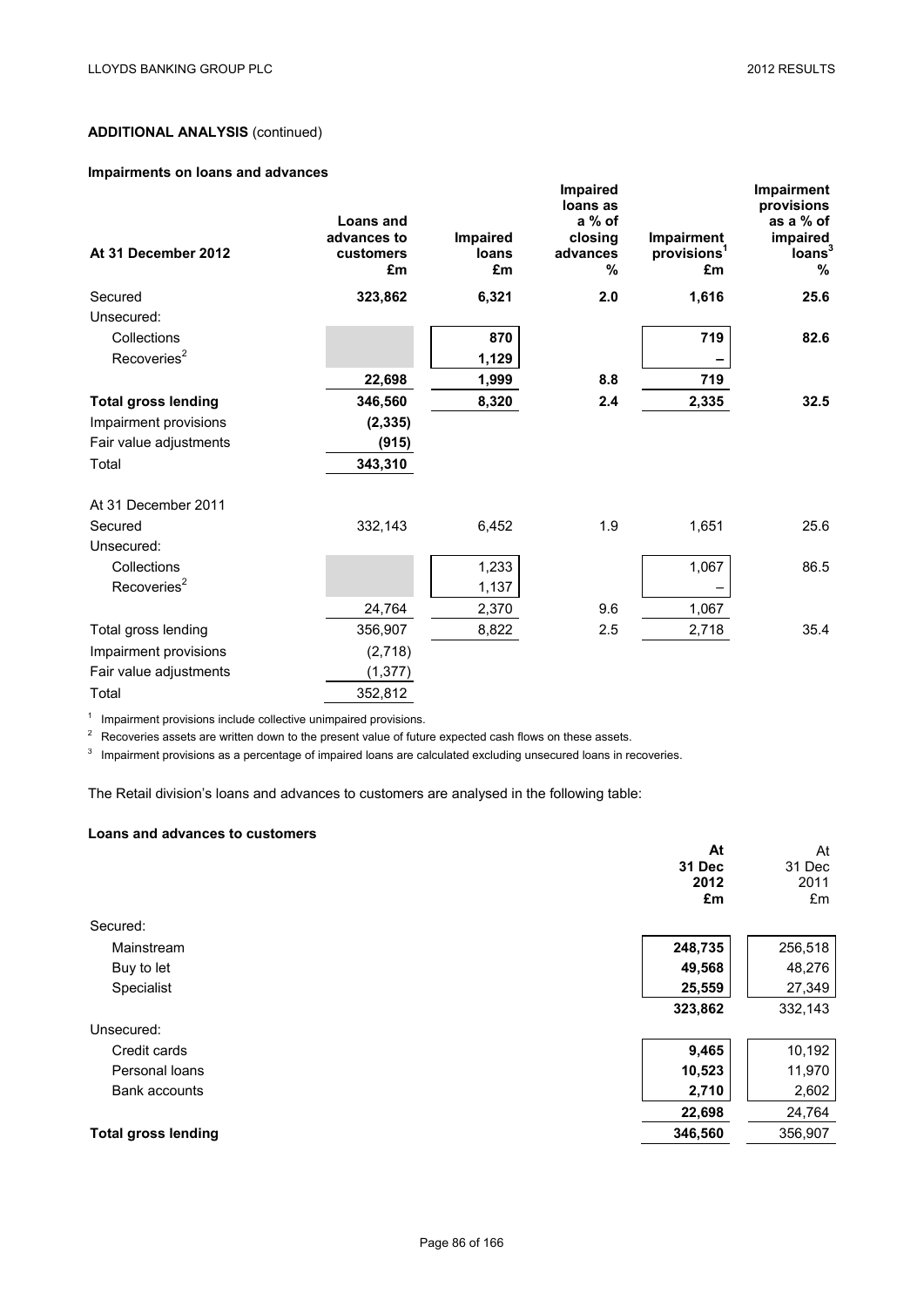# **Core impairments on loans and advances**

|                            |                                                    |                         | Impaired                                       |                                             | Impairment                                                     |
|----------------------------|----------------------------------------------------|-------------------------|------------------------------------------------|---------------------------------------------|----------------------------------------------------------------|
| At 31 December 2012        | <b>Loans and</b><br>advances to<br>customers<br>£m | Impaired<br>loans<br>£m | loans as<br>a % of<br>closing<br>advances<br>% | Impairment<br>provisions <sup>1</sup><br>£m | provisions<br>as a % of<br>impaired<br>loans <sup>3</sup><br>% |
| Secured                    | 297,902                                            | 4,793                   | 1.6                                            | 1,251                                       | 26.1                                                           |
| Unsecured:                 |                                                    |                         |                                                |                                             |                                                                |
| Collections                |                                                    | 853                     |                                                | 706                                         | 82.8                                                           |
| Recoveries <sup>2</sup>    |                                                    | 1,047                   |                                                |                                             |                                                                |
|                            | 22,156                                             | 1,900                   | 8.6                                            | 706                                         |                                                                |
| <b>Total gross lending</b> | 320,058                                            | 6,693                   | 2.1                                            | 1,957                                       | 34.7                                                           |
| Impairment provisions      | (1, 957)                                           |                         |                                                |                                             |                                                                |
| Fair value adjustments     | (778)                                              |                         |                                                |                                             |                                                                |
| <b>Total core</b>          | 317,323                                            |                         |                                                |                                             |                                                                |
| At 31 December 2011        |                                                    |                         |                                                |                                             |                                                                |
| Secured<br>Unsecured:      | 304,589                                            | 4,895                   | 1.6                                            | 1,265                                       | 25.8                                                           |
| Collections                |                                                    | 1,202                   |                                                | 1,045                                       | 86.9                                                           |
| Recoveries <sup>2</sup>    |                                                    | 1,054                   |                                                |                                             |                                                                |
|                            | 23,935                                             | 2,256                   | 9.4                                            | 1,045                                       |                                                                |
| Total gross lending        | 328,524                                            | 7,151                   | 2.2                                            | 2,310                                       | 37.9                                                           |
| Impairment provisions      | (2,310)                                            |                         |                                                |                                             |                                                                |
| Fair value adjustments     | (1, 111)                                           |                         |                                                |                                             |                                                                |
| <b>Total core</b>          | 325,103                                            |                         |                                                |                                             |                                                                |

<sup>1</sup> Impairment provisions include collective unimpaired provisions.

<sup>2</sup> Recoveries assets are written down to the present value of future expected cash flows on these assets.

<sup>3</sup> Impairment provisions as a percentage of impaired loans are calculated excluding unsecured loans in recoveries.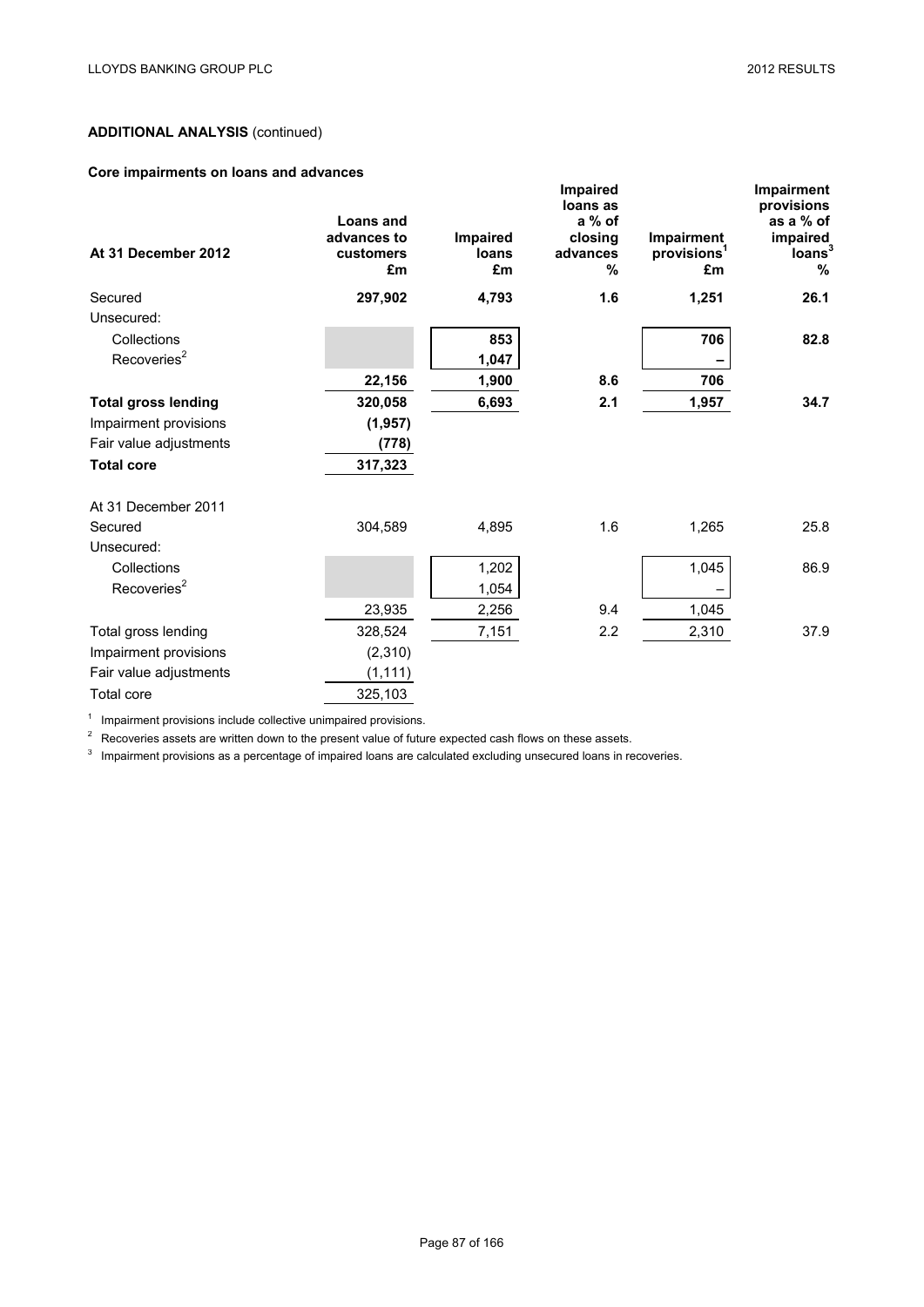# **Non-core impairments on loans and advances**

| At 31 December 2012        | <b>Loans and</b><br>advances to<br>customers<br>£m | Impaired<br>loans<br>£m | Impaired<br>loans as<br>a % of<br>closing<br>advances<br>% | Impairment<br>provisions <sup>1</sup><br>£m | Impairment<br>provisions<br>as a % of<br>impaired<br>loans <sup>3</sup><br>% |
|----------------------------|----------------------------------------------------|-------------------------|------------------------------------------------------------|---------------------------------------------|------------------------------------------------------------------------------|
| Secured                    | 25,960                                             | 1,528                   | 5.9                                                        | 365                                         | 23.9                                                                         |
| Unsecured:                 |                                                    |                         |                                                            |                                             |                                                                              |
| Collections                |                                                    | 17                      |                                                            | 13                                          | 76.5                                                                         |
| Recoveries <sup>2</sup>    |                                                    | 82                      |                                                            |                                             |                                                                              |
|                            | 542                                                | 99                      | 18.3                                                       | 13                                          |                                                                              |
| <b>Total gross lending</b> | 26,502                                             | 1,627                   | 6.1                                                        | 378                                         | 24.5                                                                         |
| Impairment provisions      | (378)                                              |                         |                                                            |                                             |                                                                              |
| Fair value adjustments     | (137)                                              |                         |                                                            |                                             |                                                                              |
| <b>Total non-core</b>      | 25,987                                             |                         |                                                            |                                             |                                                                              |
| At 31 December 2011        |                                                    |                         |                                                            |                                             |                                                                              |
| Secured                    | 27,554                                             | 1,557                   | 5.7                                                        | 386                                         | 24.8                                                                         |
| Unsecured:                 |                                                    |                         |                                                            |                                             |                                                                              |
| Collections                |                                                    | 31                      |                                                            | 22                                          | 71.0                                                                         |
| Recoveries <sup>2</sup>    |                                                    | 83                      |                                                            |                                             |                                                                              |
|                            | 829                                                | 114                     | 13.8                                                       | 22                                          |                                                                              |
| Total gross lending        | 28,383                                             | 1,671                   | 5.9                                                        | 408                                         | 25.7                                                                         |
| Impairment provisions      | (408)                                              |                         |                                                            |                                             |                                                                              |
| Fair value adjustments     | (266)                                              |                         |                                                            |                                             |                                                                              |
| Total non-core             | 27,709                                             |                         |                                                            |                                             |                                                                              |

<sup>1</sup> Impairment provisions include collective unimpaired provisions.

<sup>2</sup> Recoveries assets are written down to the present value of future expected cash flows on these assets.

<sup>3</sup> Impairment provisions as a percentage of impaired loans are calculated excluding unsecured loans in recoveries.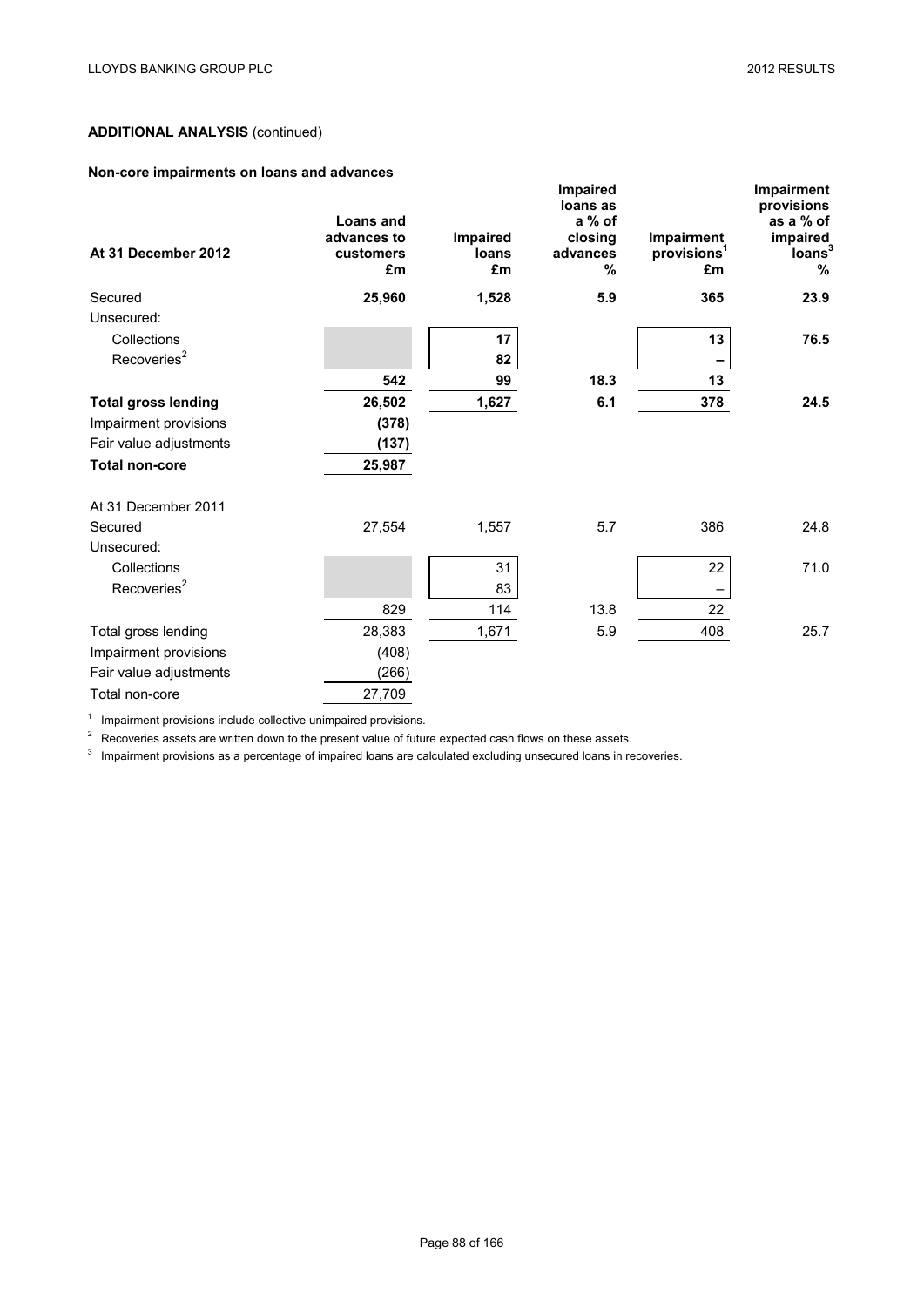### **Secured**

The secured impairment charge decreased to £377 million from £463 million in 2011 reflecting further reductions in impaired loans. The annualised impairment charge, as a percentage of average loans and advances to customers, decreased to 0.12 per cent in 2012 from 0.14 per cent in 2011. Provision coverage has remained stable at 25.6 per cent compared to 31 December 2011.

The impairment provisions held against secured assets reflect the Group's view of appropriate allowance for incurred losses. The Group holds appropriate impairment provisions for customers who are experiencing financial difficulty, either on a forbearance arrangement or who may be able to maintain their repayments only whilst interest rates remain low.

The value of mortgages greater than three months in arrears (excluding repossessions) increased to £9,637 million at 31 December 2012 compared to £9,560 million at 31 December 2011. The value of mortgages subject to forbearance (reduced contractual monthly payment treatment) reduced from £3,923 million (1.2 per cent) at 31 December 2011 to £2,706 million (0.8 per cent) at 31 December 2012.

The number of customers entering into arrears was 7 per cent lower in 2012 in comparison with 2011.

## **Mortgages greater than three months in arrears (excluding repossessions)**

| Greater than three months<br>in arrears (excluding<br>repossessions) | Total mortgage<br>Number of cases<br>accounts % |               |           | Value of debt <sup>1</sup> |            | <b>Total mortgage</b><br>balances % |           |           |
|----------------------------------------------------------------------|-------------------------------------------------|---------------|-----------|----------------------------|------------|-------------------------------------|-----------|-----------|
|                                                                      | 2012<br><b>Cases</b>                            | 2011<br>Cases | 2012<br>% | 2011<br>%                  | 2012<br>£m | 2011<br>£m                          | 2012<br>% | 2011<br>% |
| Mainstream                                                           | 55,905                                          | 53,734        | 2.2       | 2.0                        | 6.287      | 5,988                               | 2.5       | 2.3       |
| Buy to let                                                           | 7,306                                           | 7,805         | 1.6       | 1.8                        | 1,033      | 1,145                               | 2.1       | 2.4       |
| Specialist                                                           | 13,262                                          | 13,677        | 7.6       | 7.5                        | 2,317      | 2,427                               | 9.1       | 8.9       |
| <b>Total</b>                                                         | 76.473                                          | 75.216        | 2.4       | 2.3                        | 9.637      | 9.560                               | 3.0       | 2.9       |

 $1$  Value of debt represents total book value of mortgages in arrears.

The stock of repossessions decreased to 2,438 cases at 31 December 2012 compared to 3,054 cases at 31 December 2011.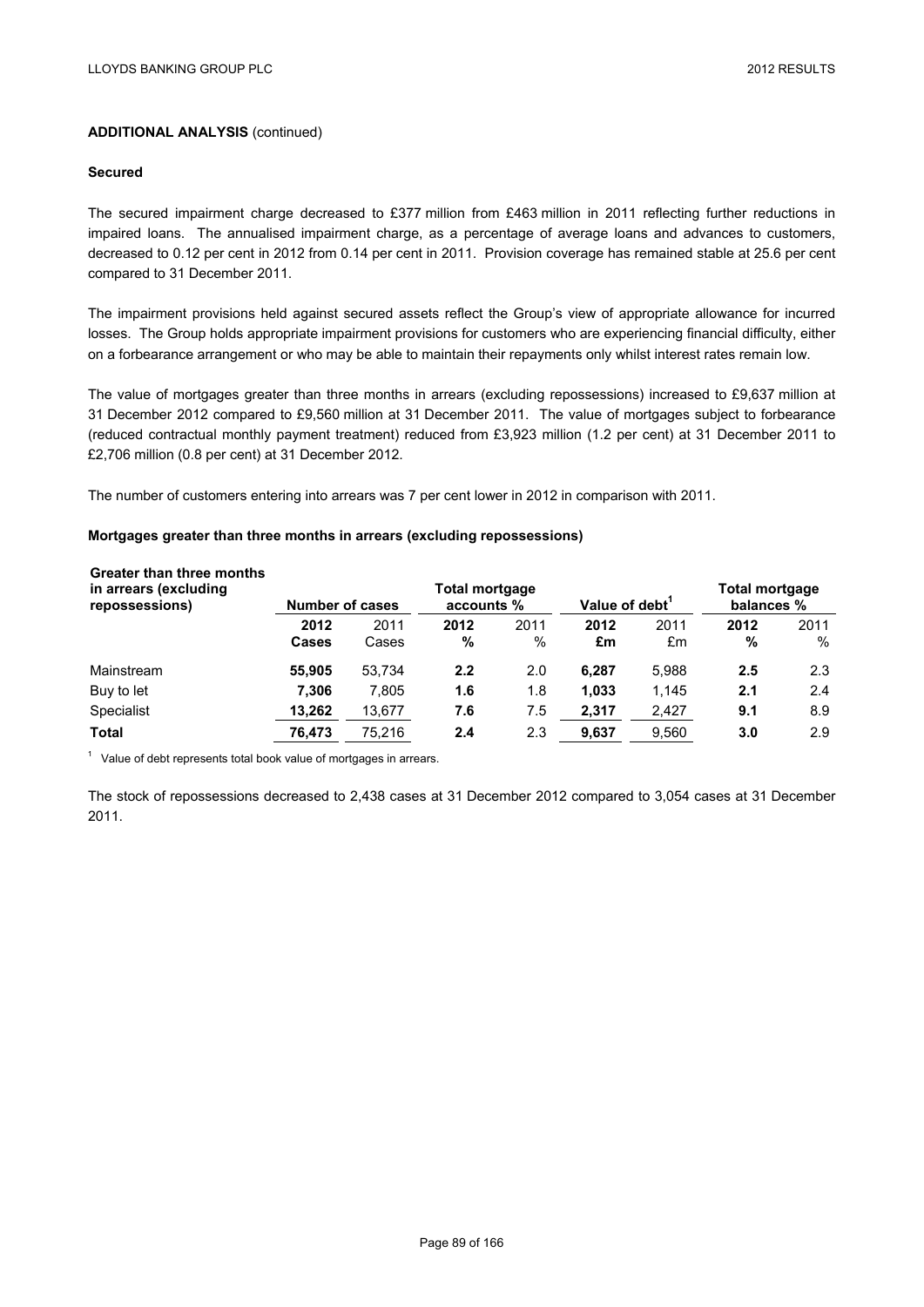## **Secured loan to value analysis**

The average indexed loan to value (LTV) on the mortgage portfolio at 31 December 2012 increased to 56.4 per cent compared with 55.9 per cent at 31 December 2011. The average LTV for new mortgages and further advances written in 2012 was 62.6 per cent compared with 62.1 per cent for 2011.

The percentage of closing loans and advances with an indexed LTV in excess of 100 per cent decreased to 11.7 per cent (£37,811 million) as at 31 December 2012, compared with 12.0 per cent (£39,729 million) at 31 December 2011. The tables below show LTVs across the principal mortgage portfolios.

## **Actual and average LTVs across the Retail mortgage portfolios**

| At 31 December 2012                 | <b>Mainstream</b><br>% | <b>Buy to let</b><br>% | Specialist <sup>1</sup><br>% | <b>Total</b><br>% |
|-------------------------------------|------------------------|------------------------|------------------------------|-------------------|
| Less than 60%                       | 31.9                   | 12.8                   | 14.7                         | 27.6              |
| 60% to 70%                          | 12.8                   | 12.9                   | 9.7                          | 12.6              |
| 70% to 80%                          | 18.3                   | 26.2                   | 17.2                         | 19.4              |
| 80% to 90%                          | 16.6                   | 16.5                   | 19.1                         | 16.8              |
| 90% to 100%                         | 10.5                   | 15.4                   | 18.5                         | 11.9              |
| Greater than 100%                   | 9.9                    | 16.2                   | 20.8                         | 11.7              |
| <b>Total</b>                        | 100.0                  | 100.0                  | 100.0                        | 100.0             |
| Average loan to value: <sup>2</sup> |                        |                        |                              |                   |
| Stock of residential mortgages      | 52.7                   | 73.6                   | 72.6                         | 56.4              |
| New residential lending             | 62.3                   | 64.5                   | n/a                          | 62.6              |
| Impaired mortgages                  | 72.2                   | 99.3                   | 88.1                         | 78.3              |
| At 31 December 2011                 | Mainstream<br>%        | Buy to let<br>%        | Specialist <sup>1</sup><br>% | Total<br>%        |
| Less than 60%                       | 32.5                   | 12.7                   | 14.6                         | 28.1              |
| 60% to 70%                          | 12.7                   | 13.0                   | 10.1                         | 12.5              |
| 70% to 80%                          | 17.2                   | 24.1                   | 17.2                         | 18.2              |
| 80% to 90%                          | 16.0                   | 17.3                   | 19.3                         | 16.5              |
| 90% to 100%                         | 11.2                   | 17.1                   | 19.0                         | 12.7              |
| Greater than 100%                   | 10.4                   | 15.8                   | 19.8                         | 12.0              |
| Total                               | 100.0                  | 100.0                  | 100.0                        | 100.0             |
| Average loan to value: <sup>2</sup> |                        |                        |                              |                   |
| Stock of residential mortgages      | 52.2                   | 74.0                   | 72.6                         | 55.9              |
| New residential lending             | 61.4                   | 65.8                   | n/a                          | 62.1              |
| Impaired mortgages                  | 72.0                   | 99.8                   | 88.0                         | 78.4              |

 $1$  Specialist lending is closed to new business and is in run-off.

<sup>2</sup> Average loan to value is calculated as total loans and advances as a percentage of the total collateral of these loans and advances.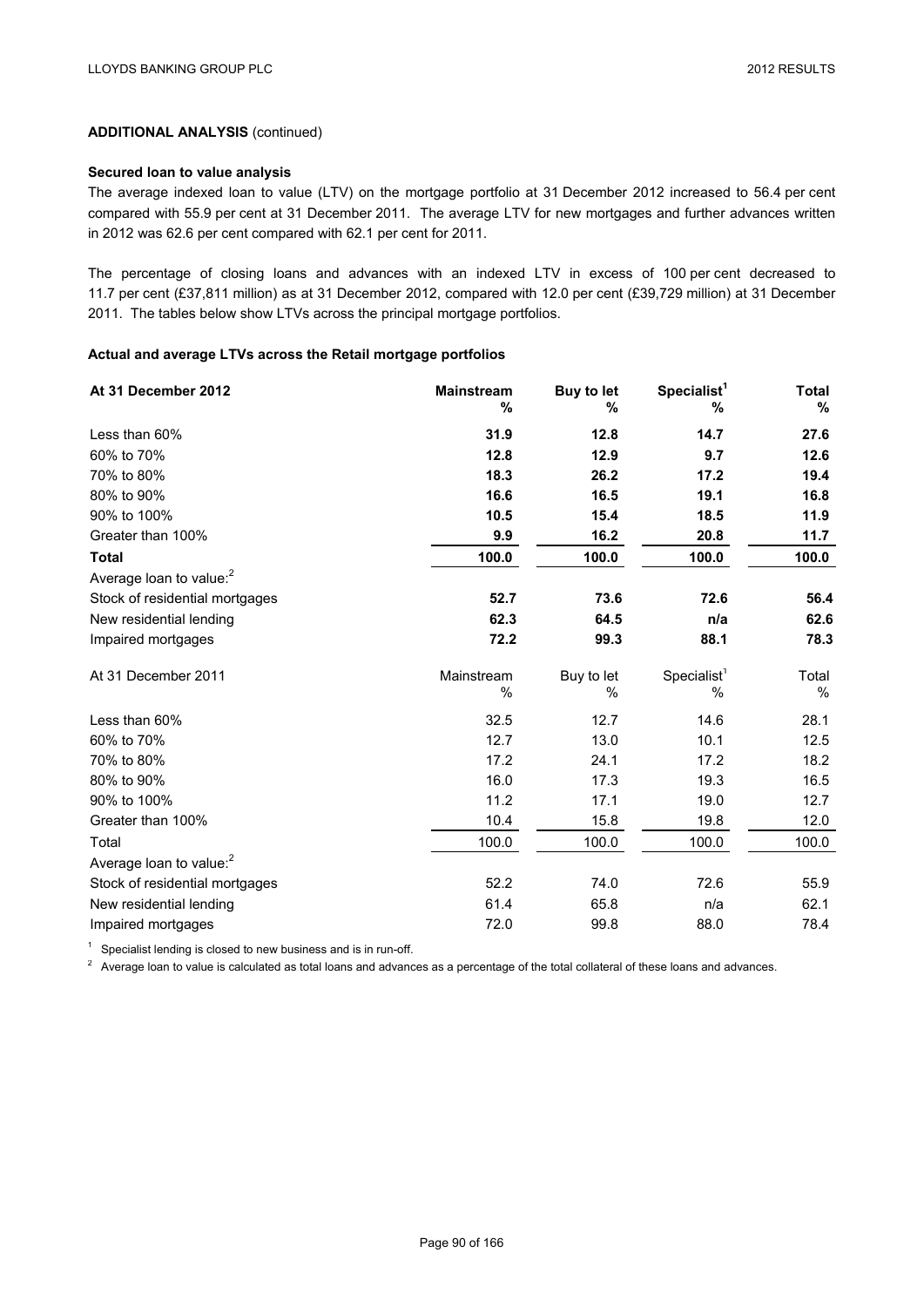### **Unsecured**

The impairment charge on unsecured loans and advances to customers reduced by £614 million in 2012 to £893 million compared with 2011. The impairment charge as a percentage of annualised average loans and advances to customers decreased to 3.74 per cent in 2012 from 5.65 per cent in 2011.

A combination of reduced demand from customers for new unsecured borrowing, and existing customers continuing to reduce their personal indebtedness contributed to loans and advances to customers reducing by £2,066 million since 31 December 2011 to £22,698 million at 31 December 2012.

Impaired loans decreased by £371 million since 31 December 2011 to £1,999 million at 31 December 2012 which represented 8.8 per cent of closing loans and advances to customers, compared with 9.6 per cent at 31 December 2011. The reduction in impaired loans is a result of the Group's sustainable risk appetite and ongoing effective portfolio management. Retail's exposure to revolving credit products has been actively managed to ensure that it is appropriate to customers' changing financial circumstances.

Impairment provisions decreased by £348 million, compared with 31 December 2011. This reduction was driven by fewer assets entering arrears and recoveries assets being written down to the present value of future expected cash flows. Impairment provisions as a percentage of impaired loans in collections decreased to 82.6 per cent at 31 December 2012 from 86.5 per cent at 31 December 2011.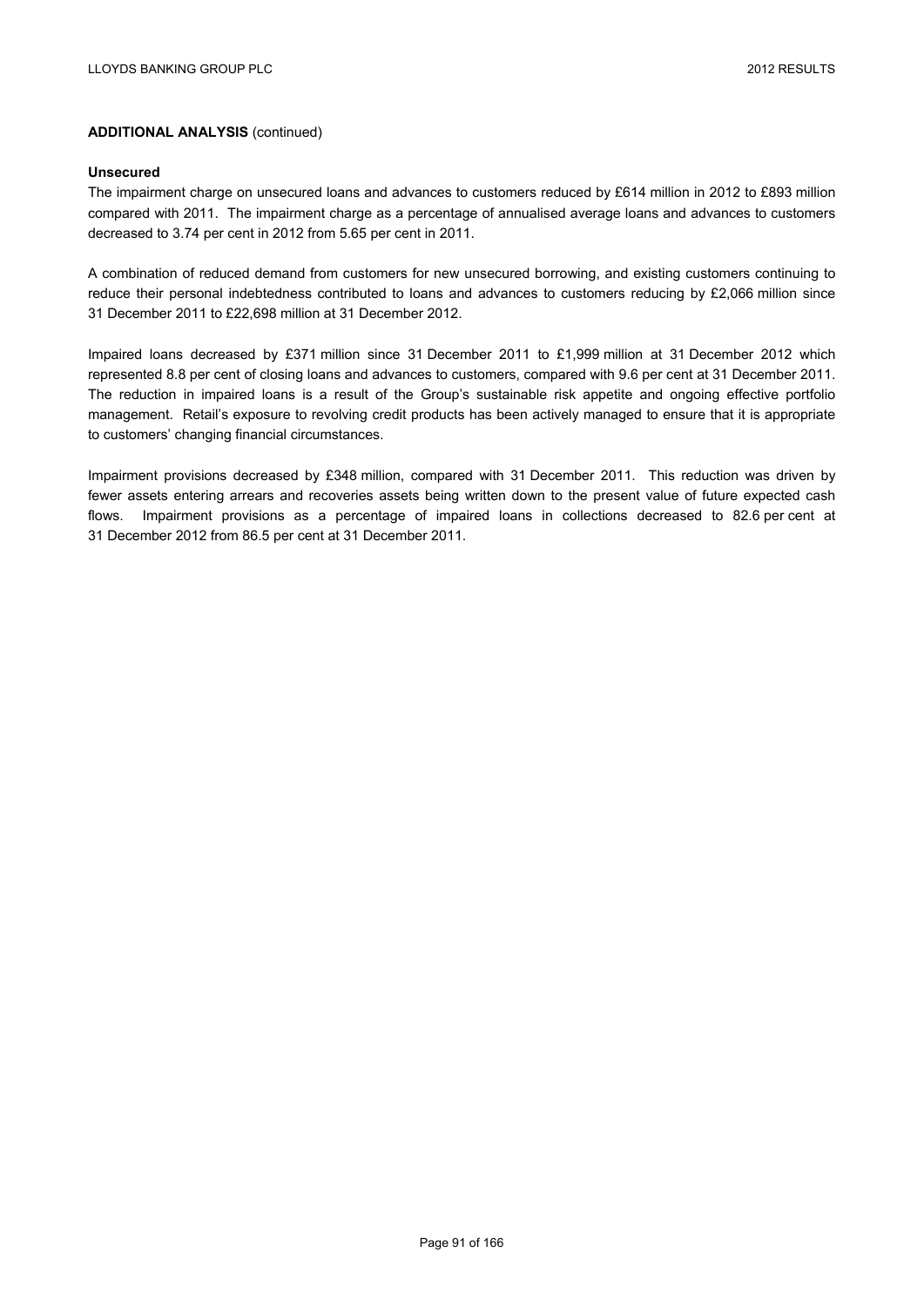### **Credit risk – Commercial Banking**

### **Overview**

- Impairment charges were £2,946 million in 2012 down from £4,210 million in 2011. The decrease in the underlying impairment charge was primarily driven by lower charges in Australasia and in Acquisition Finance. The reduction was partly offset by further deterioration in the Shipping portfolio as a result of weak markets.
- The fall in the impairment charge reflects generally stable obligor credit quality overall, with the low interest rate environment helping to maintain defaults at a lower level, despite weaker consumer confidence in a number of sectors. The credit risk appetite approach is through the cycle helping to ensure that new business written is of good quality.
- Core impairment charges as an annualised percentage of average loans and advances to customers reduced to 0.67 per cent compared to 0.95 per cent at 31 December 2011.
- Forbearance is well controlled and managed, and any such cases are quickly identified and managed appropriately under the Group's Credit Risk Classification framework. The value of assets transferring into the Business Support Unit (BSU) has reduced by 37 per cent during 2012.
- As a percentage of total loans and advances to customers, non-core loans and advances reduced to 28 per cent at 31 December 2012 (35 per cent at 31 December 2011). As a percentage of total impaired loans, non-core impaired loans reduced to 75 per cent (80 per cent at 31 December 2011).

### **Impairment charge**

|                                                       | 2012  | 2011  | <b>Change</b> |
|-------------------------------------------------------|-------|-------|---------------|
|                                                       | £m    | £m    | %             |
| Core                                                  | 704   | 1.055 | 33            |
| Non-core                                              | 2,242 | 3,155 | 29            |
| Total impairment charge                               | 2.946 | 4,210 | 30            |
| Core impairment charge as a % of average advances     | 0.67% | 0.95% | (28)bp        |
| Non-core impairment charge as a % of average advances | 4.28% | 4.60% | (32)bp        |
| Impairment charge as a % of average advances          | 1.85% | 2.32% | (47)bp        |

Impairment charges have decreased 30 per cent compared with 2011 driven by lower charges in Australasia and leveraged lending in Acquisition Finance, which was partly offset by further deterioration in the Shipping portfolios as a result of a weak market. The low interest rate environment is helping to maintain defaults at a lower level.

Core impairments in 2012 were 33 per cent lower compared to 2011. This is primarily attributable to lower impairments in some core portfolios, including Mid Markets, Corporate and SME. In Mid Markets and Corporate there were specific large impairments in these portfolios during 2011, which were not repeated in 2012.

As a result, core impairment charges as an annualised percentage of average loans and advances to customers, reduced to 0.67 per cent compared to 2011 (0.95 per cent).

Non-core impairments were also lower, driven mainly by lower charges on non-core Acquisition Finance and Australasian exposures, partially offset by further deterioration in the Shipping portfolio due to a weak market. There was a significant deterioration in the leveraged market during the first half of 2011 which has not been repeated during 2012. A significant portion of the Australasian impaired portfolio was disposed of in 2011 and 2012, and the residual portfolio is considered better quality.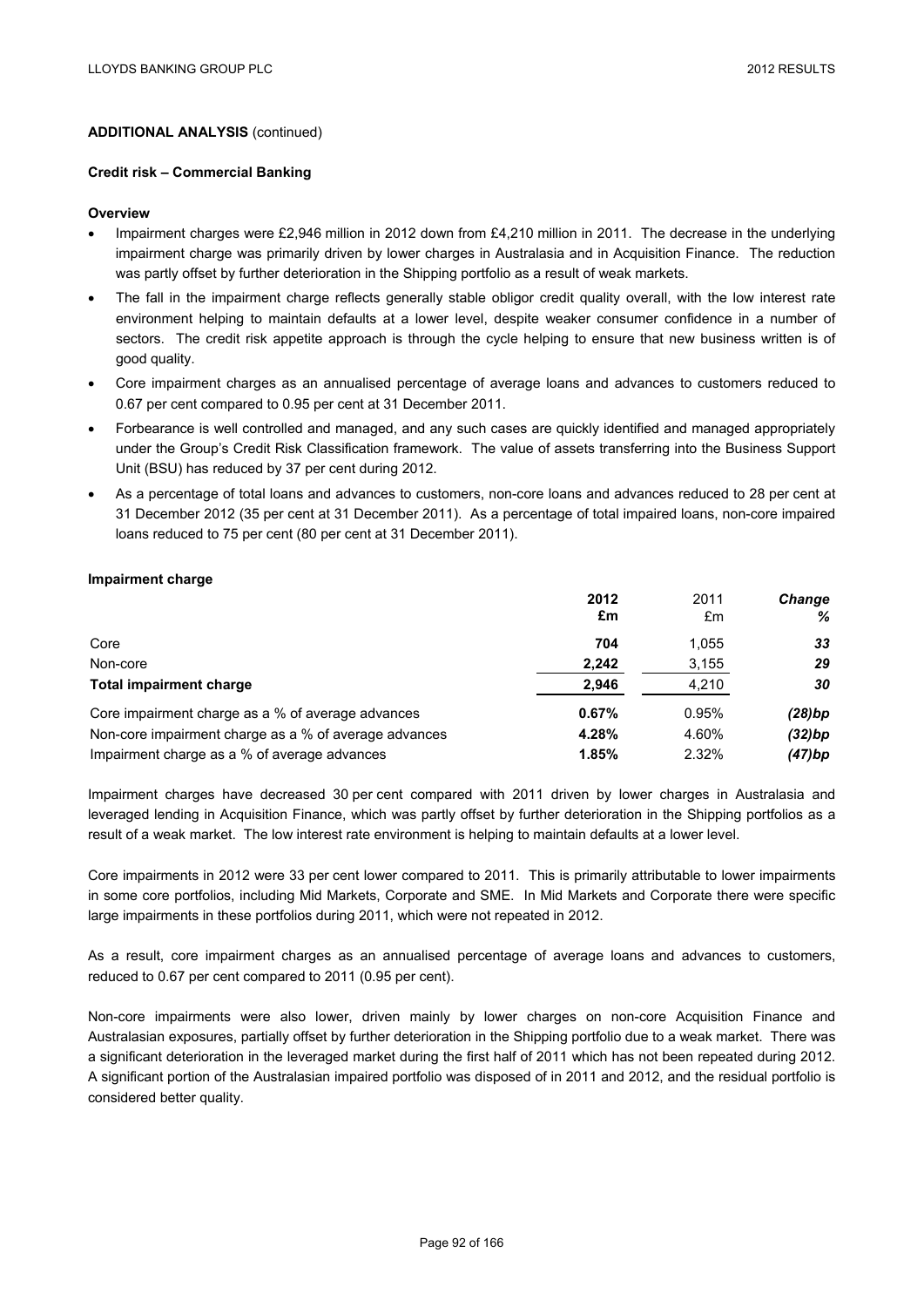#### **Impaired loans and provisions**

The overall quality of the Commercial Banking portfolio continues to improve. Despite a reducing portfolio, as a percentage of closing loans and advances to customers, impaired loans decreased to 16.6 per cent from 19.5 per cent at 31 December 2011.

Commercial Banking's impaired loans reduced by £9,152 million to £23,965 million compared with 31 December 2011. The reduction is due to write-offs on irrecoverable assets, the sale of previously impaired assets, net repayments and transfers out of Business Support Unit more than offsetting the flow of newly impaired assets into Business Support Unit. Furthermore, the flow of assets into impaired status was lower during 2012 compared to 2011.

Impairment provisions as a percentage of impaired loans increased to 41.7 per cent from 41.3 per cent at 31 December 2011 as Business Support Unit was successful in selling a number of impaired assets which generally had lower coverage levels. The Business Support Unit portfolio continues to reduce as a result of robust and proactive risk management.

Core impaired loans reduced by £807 million to £5,907 million compared with 31 December 2011. This arose from a number of factors, including the sale of previously impaired assets. An increase in the core coverage ratio to 48.5 per cent from 47.3 per cent at 31 December 2011 was seen as a result of a few specific cases. As a percentage of closing core advances, core impaired loans reduced to 5.6 per cent compared to 6.1 per cent at 31 December 2011.

Non-core impaired loans reduced by £8,345 million to £18,058 million compared with 31 December 2011. The reduction reflects write offs and asset sales of previously impaired assets, partly offset by new to impaired loans, especially in Corporate Real Estate BSU as a result of our proactive stance to ensure our secondary real estate portfolio is appropriately managed. Non-core impairment provisions as a percentage of non-core impaired loans reduced marginally to 39.4 per cent from 39.8 per cent at 31 December 2011. A reduction was also seen in Corporate Real Estate BSU (36.7 per cent compared to 37.0 per cent at 31 December 2011), due to the high level of provision coverage on previously impaired assets which were either sold or written-off during 2012, and a lower impairment rate on newly impaired assets, although this was offset partially by additional charges on previously impaired assets. As a percentage of closing non-core advances, impaired loans increased to 45.3 per cent from 43.9 per cent at 31 December 2011. The increase was driven by Corporate Real Estate BSU with weak market conditions resulting in existing Corporate Real Estate BSU managed unimpaired connections transferring to impaired status.

Non-core impairment provisions as a percentage of non-core impaired assets are lower than core, mainly a factor of the asset mix, where the non-core portfolios are heavily weighted towards real estate and real estate related portfolios with higher collateral levels against lending.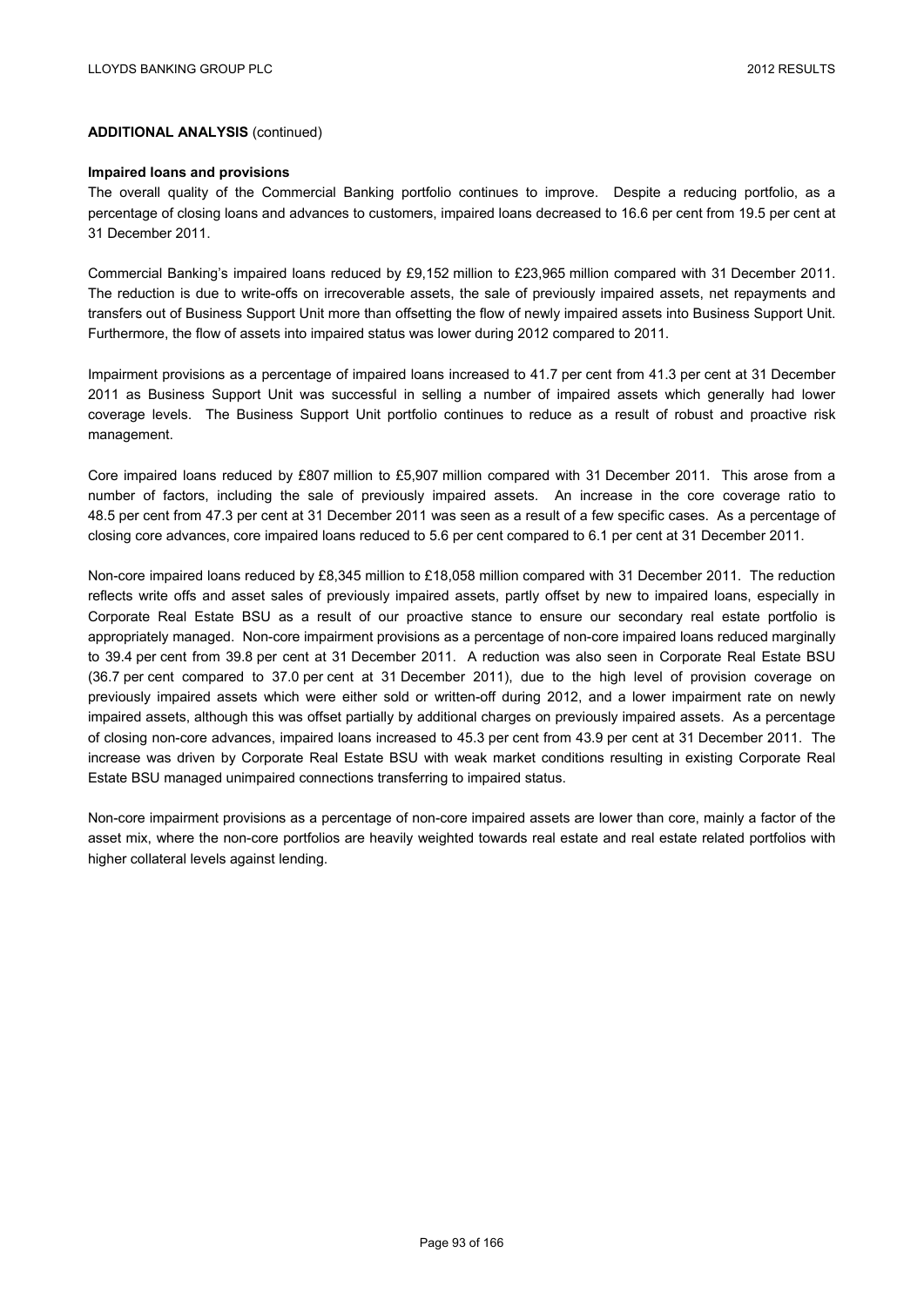# **Impairments on loans and advances**

| At 31 December 2012                 | <b>Loans and</b><br>advances to<br>customers<br>£m | Impaired<br>loans<br>£m | Impaired<br>loans as a<br>$%$ of<br>closing<br>advances<br>% | <b>Impairment</b><br>provisions <sup>1</sup><br>£m | Impairment<br>provisions<br>as a % of<br>impaired<br>loans<br>% |
|-------------------------------------|----------------------------------------------------|-------------------------|--------------------------------------------------------------|----------------------------------------------------|-----------------------------------------------------------------|
| Commercial                          | 30,443                                             | 2,713                   | 8.9                                                          | 826                                                | 30.4                                                            |
| Wholesale                           | 114,327                                            | 21,252                  | 18.6                                                         | 9,158                                              | 43.1                                                            |
| <b>Total Commercial Banking</b>     | 144,770                                            | 23,965                  | 16.6                                                         | 9,984                                              | 41.7                                                            |
| Reverse repos                       | 5,087                                              |                         |                                                              |                                                    |                                                                 |
| Impairment provisions               | (9,984)                                            |                         |                                                              |                                                    |                                                                 |
| Fair value adjustments              | (131)                                              |                         |                                                              |                                                    |                                                                 |
| <b>Total</b>                        | 139,742                                            |                         |                                                              |                                                    |                                                                 |
| Loans and advances to banks         | 7,580                                              |                         |                                                              |                                                    |                                                                 |
| Debt securities                     | 5,261                                              |                         |                                                              |                                                    |                                                                 |
| Available-for-sale financial assets | 4,345                                              |                         |                                                              |                                                    |                                                                 |
| At 31 December 2011                 |                                                    |                         |                                                              |                                                    |                                                                 |
| Commercial                          | 29,681                                             | 2,915                   | 9.8                                                          | 880                                                | 30.2                                                            |
| Wholesale                           | 140,283                                            | 30,202                  | 21.5                                                         | 12,813                                             | 42.4                                                            |
| <b>Total Commercial Banking</b>     | 169,964                                            | 33,117                  | 19.5                                                         | 13,693                                             | 41.3                                                            |
| Reverse repos                       | 16,836                                             |                         |                                                              |                                                    |                                                                 |
| Impairment provisions               | (13,693)                                           |                         |                                                              |                                                    |                                                                 |
| Fair value adjustments              | (668)                                              |                         |                                                              |                                                    |                                                                 |
| Total                               | 172,439                                            |                         |                                                              |                                                    |                                                                 |
| Loans and advances to banks         | 8,461                                              |                         |                                                              |                                                    |                                                                 |
| Debt securities                     | 12,490                                             |                         |                                                              |                                                    |                                                                 |
| Available-for-sale financial assets | 12,554                                             |                         |                                                              |                                                    |                                                                 |

<sup>1</sup> Includes collective unimpaired provisions of £894 million (31 December 2011: £1,213 million).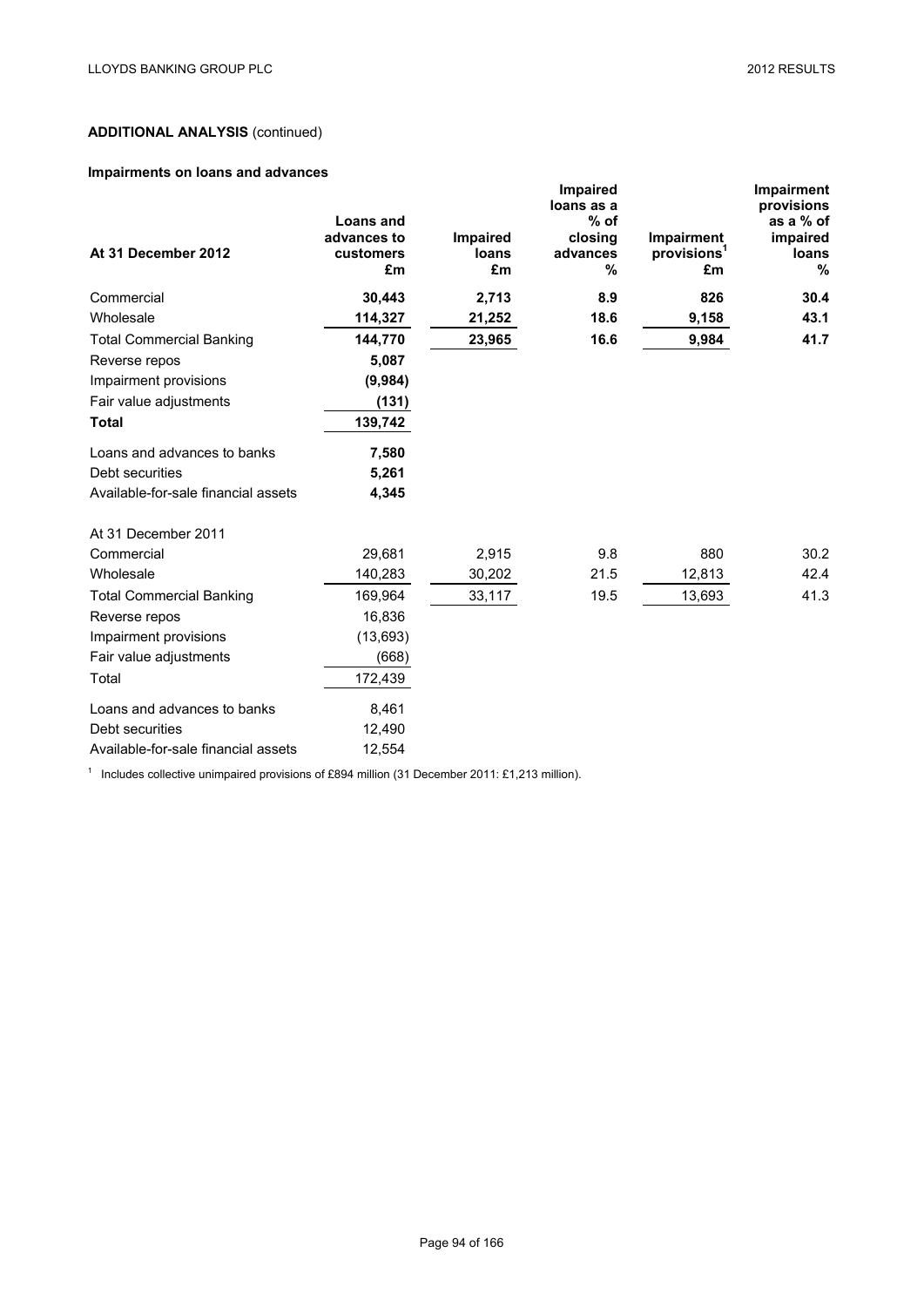# **Core Impairments on loans and advances**

| At 31 December 2012                 | <b>Loans and</b><br>advances to<br>customers<br>£m | Impaired<br>loans<br>£m | <b>Impaired</b><br>loans as a<br>$%$ of<br>closing<br>advances<br>% | Impairment<br>provisions <sup>1</sup><br>£m | Impairment<br>provisions<br>as a % of<br>impaired<br>loans<br>% |
|-------------------------------------|----------------------------------------------------|-------------------------|---------------------------------------------------------------------|---------------------------------------------|-----------------------------------------------------------------|
| Commercial                          | 29,357                                             | 2,680                   | 9.1                                                                 | 814                                         | 30.4                                                            |
| Wholesale                           | 75,510                                             | 3,227                   | 4.3                                                                 | 2,052                                       | 63.6                                                            |
| <b>Total Commercial Banking</b>     | 104,867                                            | 5,907                   | 5.6                                                                 | 2,866                                       | 48.5                                                            |
| Reverse repos                       | 5,087                                              |                         |                                                                     |                                             |                                                                 |
| Impairment provisions               | (2,866)                                            |                         |                                                                     |                                             |                                                                 |
| Fair value adjustments              |                                                    |                         |                                                                     |                                             |                                                                 |
| <b>Total core</b>                   | 107,088                                            |                         |                                                                     |                                             |                                                                 |
| Loans and advances to banks         | 7,132                                              |                         |                                                                     |                                             |                                                                 |
| Debt securities                     | 536                                                |                         |                                                                     |                                             |                                                                 |
| Available-for-sale financial assets | 1,818                                              |                         |                                                                     |                                             |                                                                 |
| At 31 December 2011                 |                                                    |                         |                                                                     |                                             |                                                                 |
| Commercial                          | 28,289                                             | 2,885                   | 10.2                                                                | 858                                         | 29.7                                                            |
| Wholesale                           | 81,520                                             | 3,829                   | 4.7                                                                 | 2,317                                       | 60.5                                                            |
| <b>Total Commercial Banking</b>     | 109,809                                            | 6,714                   | 6.1                                                                 | 3,175                                       | 47.3                                                            |
| Reverse repos                       | 16,836                                             |                         |                                                                     |                                             |                                                                 |
| Impairment provisions               | (3, 175)                                           |                         |                                                                     |                                             |                                                                 |
| Fair value adjustments              | (60)                                               |                         |                                                                     |                                             |                                                                 |
| <b>Total core</b>                   | 123,410                                            |                         |                                                                     |                                             |                                                                 |
| Loans and advances to banks         | 8,161                                              |                         |                                                                     |                                             |                                                                 |
| Debt securities                     | 190                                                |                         |                                                                     |                                             |                                                                 |
| Available-for-sale financial assets | 3,154                                              |                         |                                                                     |                                             |                                                                 |

<sup>1</sup> Includes collective unimpaired provisions of £545 million (31 December 2011: £637 million).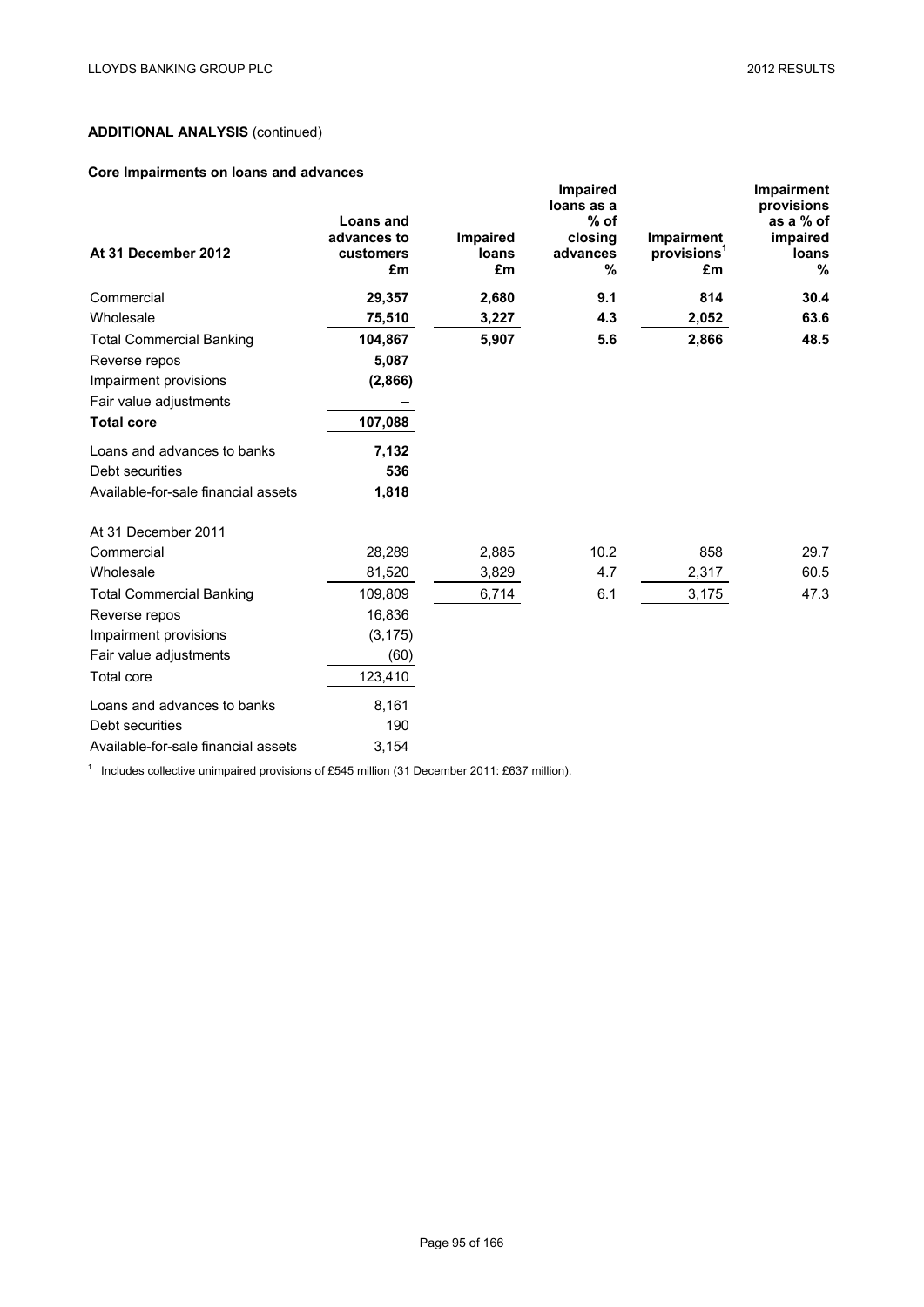**Impairment**

# **ADDITIONAL ANALYSIS** (continued)

### **Non-core Impairments on loans and advances**

| At 31 December 2012                    | <b>Loans and</b><br>advances to<br>customers<br>£m | Impaired<br>loans<br>£m | mparreu<br>loans as a<br>$%$ of<br>closing<br>advances<br>% | Impairment<br>provisions <sup>1</sup><br>£m | mpamment<br>provisions<br>as a % of<br>impaired<br>loans<br>% |
|----------------------------------------|----------------------------------------------------|-------------------------|-------------------------------------------------------------|---------------------------------------------|---------------------------------------------------------------|
| Corporate Real Estate BSU <sup>2</sup> | 15,701                                             | 12,060                  | 76.8                                                        | 4,424                                       | 36.7                                                          |
| <b>Specialised Lending</b>             | 15,018                                             | 2,679                   | 17.8                                                        | 1,135                                       | 42.4                                                          |
| Other                                  | 9,184                                              | 3,319                   | 36.1                                                        | 1,559                                       | 47.0                                                          |
| <b>Total Commercial Banking</b>        | 39,903                                             | 18,058                  | 45.3                                                        | 7,118                                       | 39.4                                                          |
| Reverse repos                          |                                                    |                         |                                                             |                                             |                                                               |
| Impairment provisions                  | (7, 118)                                           |                         |                                                             |                                             |                                                               |
| Fair value adjustments                 | (131)                                              |                         |                                                             |                                             |                                                               |
| <b>Total non-core</b>                  | 32,654                                             |                         |                                                             |                                             |                                                               |
| Loans and advances to banks            | 448                                                |                         |                                                             |                                             |                                                               |
| Debt securities                        | 4,725                                              |                         |                                                             |                                             |                                                               |
| Available-for-sale financial assets    | 2,527                                              |                         |                                                             |                                             |                                                               |
| At 31 December 2011                    |                                                    |                         |                                                             |                                             |                                                               |
| Corporate Real Estate BSU <sup>2</sup> | 21,055                                             | 15,069                  | 71.6                                                        | 5,579                                       | 37.0                                                          |
| <b>Specialised Lending</b>             | 20,387                                             | 4,822                   | 23.7                                                        | 1,615                                       | 33.5                                                          |
| Other                                  | 18,713                                             | 6,512                   | 34.8                                                        | 3,324                                       | 51.0                                                          |
| <b>Total Commercial Banking</b>        | 60,155                                             | 26,403                  | 43.9                                                        | 10,518                                      | 39.8                                                          |
| Reverse repos                          |                                                    |                         |                                                             |                                             |                                                               |
| Impairment provisions                  | (10, 518)                                          |                         |                                                             |                                             |                                                               |
| Fair value adjustments                 | (608)                                              |                         |                                                             |                                             |                                                               |
| Total non-core                         | 49,029                                             |                         |                                                             |                                             |                                                               |
| Loans and advances to banks            | 300                                                |                         |                                                             |                                             |                                                               |
| Debt securities                        | 12,300                                             |                         |                                                             |                                             |                                                               |
| Available-for-sale financial assets    | 9,400                                              |                         |                                                             |                                             |                                                               |

**Impaired**

<sup>1</sup> Includes collective unimpaired provisions of £349 million (31 December 2011: £576 million).

 $2$  Corporate Real Estate BSU includes direct real estate and other real estate related sectors (such as hotels, care homes and housebuilders).

## **Core**

# *Commercial*

The Commercial portfolio credit quality remains stable and impairment charges have fallen over the last 12 months to £252 million in 2012 from £296 million in 2011. The decrease reflects the continued benefits of the low interest rate environment, which has helped to maintain defaults at a lower level, and the continued application of the Group's prudent risk appetite and through the cycle credit policy that has proven itself appropriate for both customers and the Group.

Supporting its clients through the cycle remains a key aim and the Group continues to operate control and monitoring activities which play an important role in identifying customers showing early signs of financial stress and bringing them into the Group's support model so prompt and supporting actions can be taken.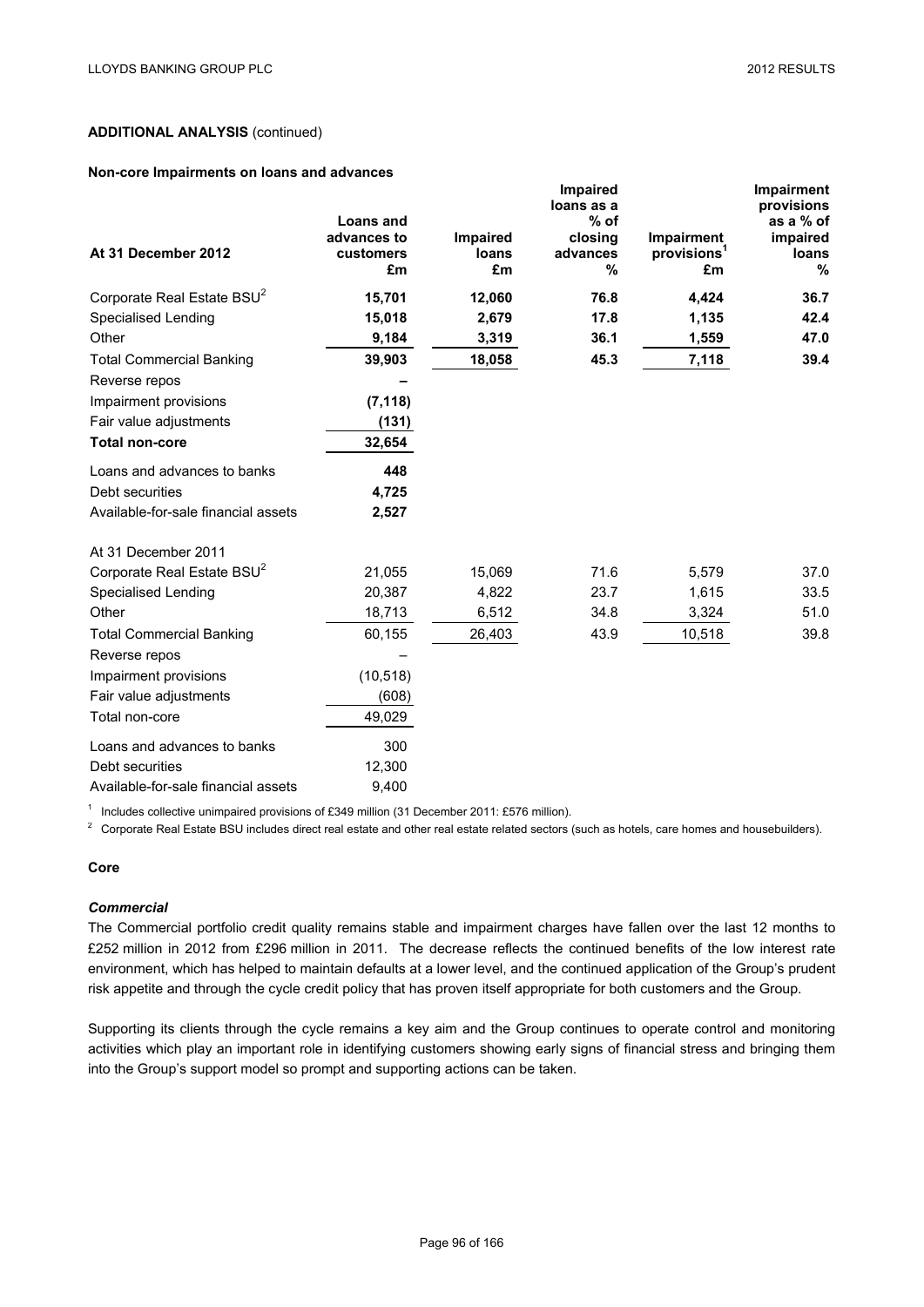### *Wholesale*

Overall obligor quality remains stable, and impairment charges reduced over the last 12 months to £452 million in 2012 from £759 million in 2011.

The £75.5 billion of gross loans and advances to customers in the Wholesale core portfolio is structured across a number of different coverage segments delivered via a suite of core banking products from Lending and Transaction Banking to Financial Markets and Capital Markets. These include:

*Mid Markets* – the businesses are predominantly UK focused and several sectors have continued to face challenging trading conditions in the face of domestic economic performance, weak consumer sentiment and public sector austerity measures. The Retail, Leisure, Construction and Care sectors have shown the most evident stress, although there is wide disparity between the performance of the stronger and weaker businesses in each of these areas. The Group's through the cycle risk appetite has helped ensure that the portfolio quality has remained relatively stable.

*Global Corporates* – the core portfolio continues to be predominantly investment grade focused, the overall portfolio asset quality remains strong and Major Corporate balance sheets continue to de-lever. This year has seen a limited number of mergers and acquisitions. These are being selectively targeted by Corporates, with conservative structuring approaches being adopted, and subsequent focus on rapid de-leveraging. The Group continues to see softness in sectors such as Media, Retail, Leisure and Construction across the UK and Continental Europe. Public sector austerity continues to impact on recovery prospects, although the long lead-in times to these cuts have allowed Corporates to adjust their own structures and cost bases.

*Financial Institutions* – Commercial Banking maintains relationships with many major financial institutions throughout the world. These relationships are either client focused or held to support the Group's funding, liquidity and general hedging requirements. Trading exposures continue to be predominantly short-term and/or collateralised with inter bank activity mainly undertaken with strong investment grade counterparties. The Eurozone crisis continued during 2012 and continues to require very close portfolio scrutiny and oversight. Detailed contingency plans are in place and continuously refined, whilst exposures to Financial Institutions domiciled in peripheral Eurozone countries in particular have been further reduced and are being managed within tight risk parameters.

*Acquisition Finance (leveraged lending)* – the Group's core portfolio is performing in line with expectations given the economic environment. Many customers are prepaying facilities ahead of schedule. The portfolio is predominantly within the good book business and all such loans are performing. The Group continues to write new business within its through the cycle credit risk appetite parameters.

*Project Finance* – principally focuses on lending to large scale UK Infrastructure. The Good book accounts for over 95 per cent of the portfolio which is representative of the quasi government cashflow or monopolistic nature of the assets. Good book assets are performing well and have shown resilience to economic cyclicality.

*Sales and Trading* – acts as the link between the wholesale markets and the Group's balance sheet management activities providing pricing and risk management solutions to both internal and external clients. The portfolio comprises £5.8 billion of loans and advances to banks, £1.7 billion of available-for-sale debt securities and £2.8 billion of loans and advances to customers (excluding reverse repos). Sales and Trading actively manages the government bond portfolio which is now almost solely AAA/AA rated. Exposure to the weaker Eurozone sovereigns has been managed down to a de minimis level given continued concerns over market conditions across the Eurozone.

The majority of Sales and Trading's funding and risk management activity is transacted with investment grade counterparties including Sovereign central banks and much of it is on a collateralised basis, such as repos facing a Central Counterparty (CCP). Derivative transactions with Financial Institution counterparties are typically collateralised under a credit support annex in conjunction with the ISDA Master Agreement. During 2012 the Group continued to consolidate its counterparty risk via CCP's as part of an ongoing move to reduce counterparty risk by clearing standardised derivative contracts.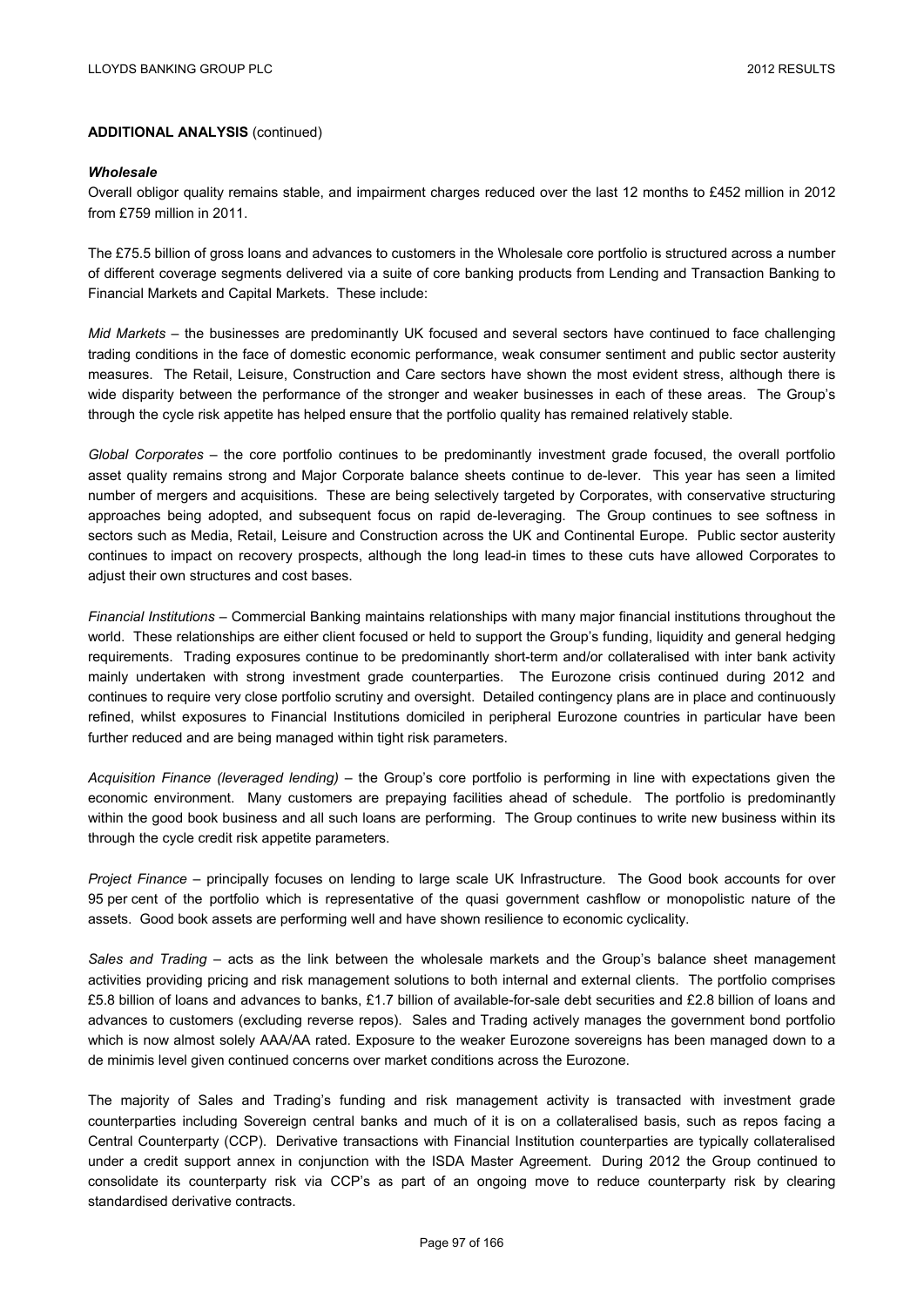#### **Non-core**

## **Corporate Real Estate Business Support Unit**

Strong progress has been maintained in reducing the non-core Corporate Real Estate BSU portfolio with the gross loans and advances falling to £15.7 billion (2011: £21.1 billion) which is ahead of expectations. This is primarily due to the momentum on asset disposals which totalled around £4 billion net cash proceeds in the year despite the declining volume of transactions in the regional markets. There has been a material reduction in the level of gross loans and advances through disposals (including write-offs) since 30 June 2009. The full year non-core Corporate Real Estate BSU impairment charge has continued its downward trend to £1.2 billion (2011: £1.3 billion), despite the difficult market conditions.

Over 75 per cent of the non-core Corporate Real Estate BSU portfolio consists of distressed or sub standard direct real estate loans. The remainder relates to loans to other real estate related sectors, supported by trading activities (such as housebuilders, hotels and care homes), with assets managed by specialist teams.

The portfolio remains regionally focused with real estate asset quality that is largely secondary and tertiary in nature. However, these assets have been the subject of significant and frequent review, and have been impaired to appropriate levels.

The profile of the Group's portfolio allows the Group flexibility to consider asset disposal, loan sales or repayments through the now embedded property asset management platforms and has allowed the Group to attract liquidity from different counterparties in a demanding environment. Over the last three years Corporate Real Estate BSU has reduced non-core gross loan exposure by approximately £21 billion. In 2012, disposals outside London accounted for over 70 per cent of Corporate Real Estate BSU's disposals by value and over 90 per cent by number. This is higher than the general market experience.

Corporate Real Estate BSU has continued to execute its active asset management programme of this complex portfolio making strong progress in a difficult real estate market. The principal aim is to minimise losses for the Group and to support the Group's clients through difficult periods. This activity can involve the restructuring of loans, seeking deleverage through asset sales and other sale initiatives. A consensual route with its clients is always the Group's preferred option.

Values in the Commercial Real Estate market have trended downwards over the 12 months, falling on average by 4.2 per cent on the same period last year. Investment volumes have by and large been steady, though investor appetite has been concentrated on London. Although values in London continue to climb and are 39 per cent above their 2009 trough, non-London asset values are struggling and are now only 5 per cent above their 2009 trough. With a continuing high level of loan maturities due over the next few years, refinancing risk remains a market wide risk, although loans in non-core Corporate Real Estate BSU are predominantly bilateral. In assessing the Group's impairment provisions, allowance is taken for the Group's greater proportion of secondary real estate assets. Consequently a steeper fall in real estate prices, compared to the general market index expectations, is used to calculate impairment provisions.

## **Specialised Lending**

Loans and advances to customers of £15.0 billion largely comprise balances in the Structured Corporate Finance portfolio, which includes the portion of the Acquisition Finance (leveraged lending) portfolio which falls into non-core since it is outside the Group's risk appetite, and the non-core Asset Based Finance portfolios (Ship Finance, Aircraft Finance and Rail Capital). Whilst the effects of subdued UK economic conditions and refinancing risks continues to be felt in this portion of the Acquisition Finance portfolio, the non-core portfolio is now smaller in size and has a generally lower risk profile than in previous reporting periods which led to a significantly lower impairment charge during 2012 compared to 2011.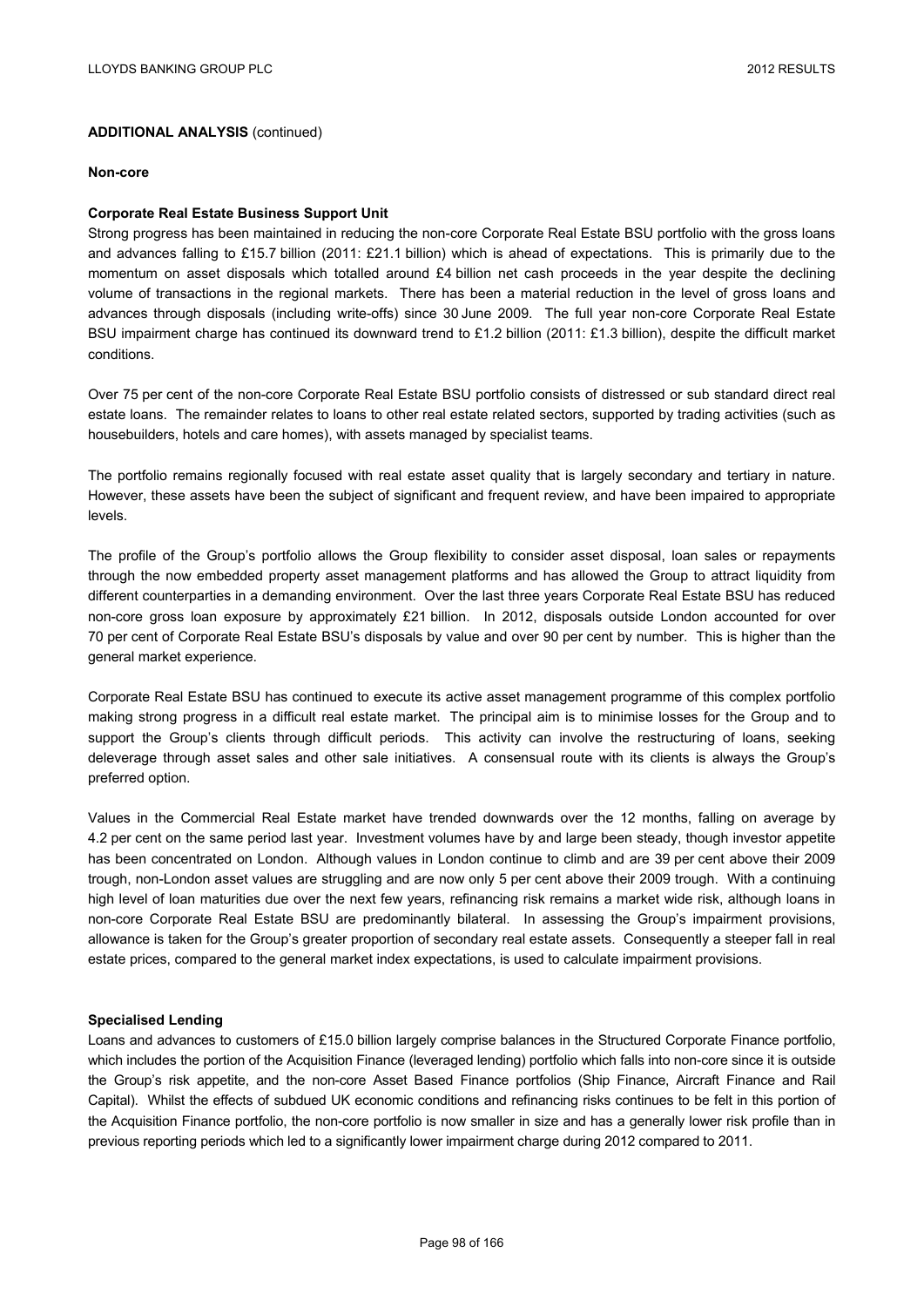The non-core Acquisition Finance portfolio is approximately 75 per cent managed in Business Support Unit reflecting its relatively high risk parameters, with significant loan maturities due in the next few years. In Ship Finance, the tankers, dry bulk and containers sectors remained challenging in 2012. The Ship Finance portfolio is non-core and as such projects have been successfully completed to accelerate exits when deemed in the best interest of the Group with further planning at an advanced stage to facilitate early exits where opportunities arise during 2013. In December 2012, the Group sold its Rail Finance rolling stock operating lease businesses and made a managed disposal of its US aircraft exposure. These reduced the Group's non-core assets and eliminated the operational and residual value risk related to these assets.

Specialised Lending also includes a small non-core equity business and a significantly reduced Treasury Assets portfolio. Following a number of material disposals during 2012, the non-core drawn assets representing equity risk now only totals £0.7 billion. The Treasury Asset legacy investment portfolio mainly encompasses a portfolio of Asset-Backed Securities and financial institution Covered Bond positions. This portfolio size continues to be actively reduced through asset sales and from bond maturities. Further details of Commercial Banking's Asset-Backed Securities portfolio is provided in note 15 on page 153 of the Statutory Information.

### **Other**

Loans and advances to customers of £9.2 billion largely comprise balances in non-core Australian Corporate £2.3 billion, Wholesale Europe £2.2 billion and Entrepreneurs £2.0 billion businesses. The Group significantly reduced its exposure and impaired assets in its Australasian business by £3.4 billion and £2.2 billion respectively during 2012, largely due to asset sales including the successful disposal of a £0.8 billion portfolio of impaired Australasian real estate loans. Net CRE exposure in Australia now only totals £0.1 billion at 31 December 2012 (2011: £1.3 billion). The Group was also successful in reducing its Wholesale Europe non-core exposure during 2012, with disposals of £0.4 billion in the period.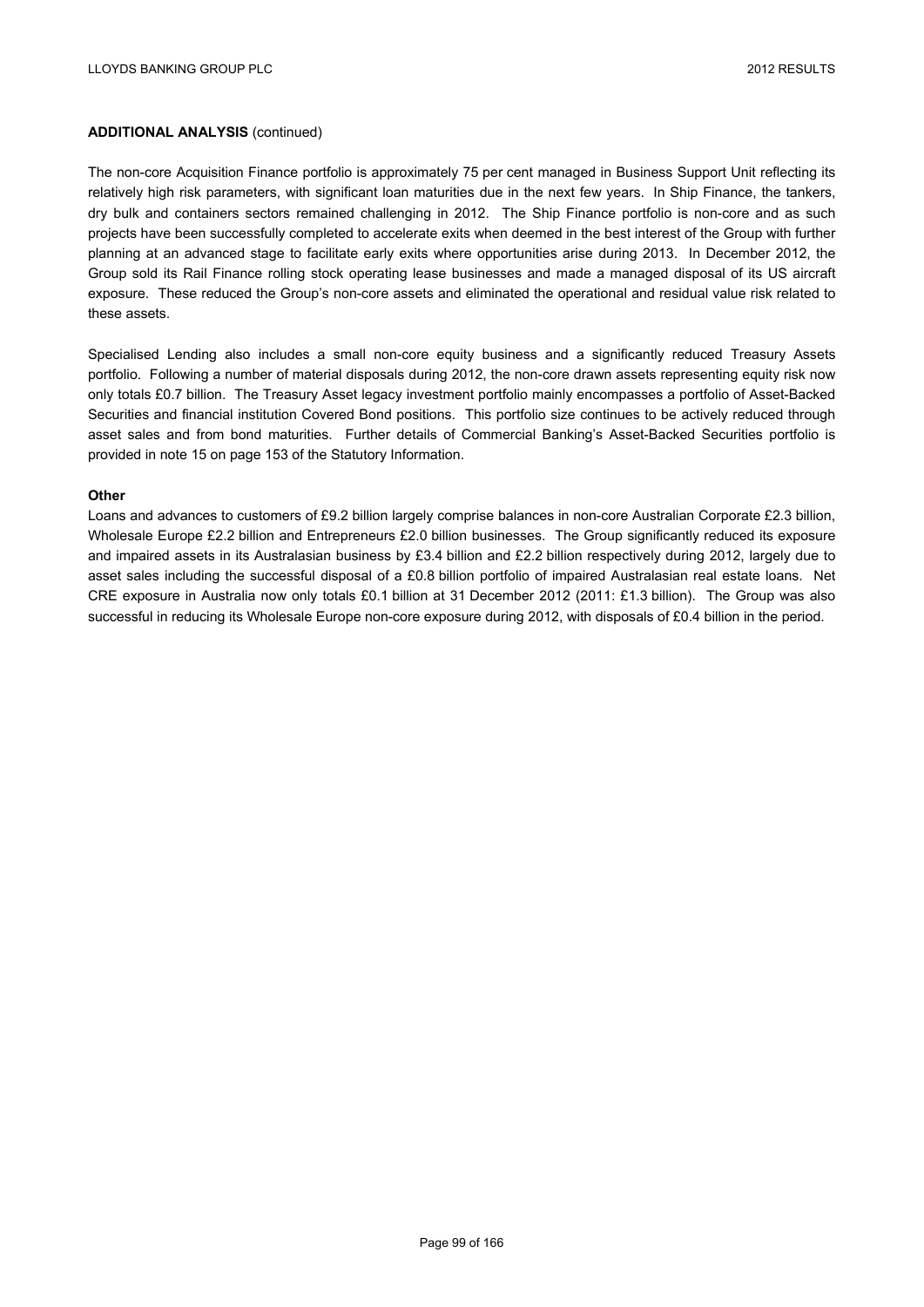### **Secured loan to value analysis for UK Direct Real Estate lending in Commercial Banking**

The Group classifies Direct Real Estate as exposure which is directly supported by cashflows from property activities, as opposed to trading activities (such as hotels, care homes and housebuilders). The Group manages its exposures to Direct Real Estate in a number of different business units.

*UK Direct Real Estate in the Good Book* – The Group's good book exposure incorporates core and non-core, and totalled £18.0 billion at 31 December 2012. Approximately three quarters related to commercial real estate with the remainder mostly residential real estate. A large element of the residential exposure is to professional landlords in the Group's SME business, where performance has been good. The entire good book portfolio has been fully reviewed and is performing acceptably. Approximately two thirds of the core commercial real estate portfolio was originated under heritage Lloyds TSB credit risk criteria. The Group's risk appetite requires it to look first at the underlying cashflows as part of credit assessment, alongside key requirements for good quality counterparties and a well spread tenant profile. The Group considers the value in security taken as a secondary repayment source, although its origination parameters for loan to values (based on heritage Lloyds TSB risk appetite) are considered through the cycle.

UK Direct Real Estate in Business Support Units - The Group's Business Support portfolios consist of £12.7 billion gross (£8.8 billion net of impairment) of UK Direct Real Estate loan exposure at 31 December 2012. This incorporates both core and non-core UK direct real estate exposure.

Loan to value ratios (indexed or actual if within last 12 months) for the Group's largest transactions (over £5 million) are detailed in the table below. The Group considers this portfolio to be appropriately provided for after taking into account the provisions held for each transaction and the value of the collateral held. In the case of impaired UK direct real estate exposures (over £5 million) there is a net property collateral shortfall of approximately £0.2 billion. This figure excludes benefits of credit mitigants such as cross collateralisation and cross guarantees. For the Good Book, unsecured and over 100 per cent LTV lending mainly comprises lending supported by either the strength of the obligors balance sheet or a strong parent. The Group makes use of a variety of methodologies to assess the value of property collateral, where external valuations are not available. These include use of market indexes, models and subject matter expert judgement.

| <b>LTVs - UK Direct Real Estate</b> | <b>Good Book</b><br>loans and advances<br>(gross) |           | <b>Business Support</b><br>loans and advances<br>(gross) |              |
|-------------------------------------|---------------------------------------------------|-----------|----------------------------------------------------------|--------------|
|                                     | 2012<br>£m                                        | 2012<br>% | 2012<br>£m                                               | 2012<br>$\%$ |
| Exposures > £5 million:             |                                                   |           |                                                          |              |
| Less than 60%                       | 3,536                                             | 42        | 402                                                      | 4            |
| 61% to 70%                          | 1,891                                             | 22        | 308                                                      | 3            |
| 71% to 80%                          | 1,738                                             | 21        | 495                                                      | 5            |
| 81% to 100%                         | 351                                               | 4         | 2,690                                                    | 26           |
| 101% to 125%                        | 229                                               | 3         | 1,546                                                    | 15           |
| More than 125%                      | 23                                                |           | 4,362                                                    | 43           |
| Unsecured                           | 677                                               | 8         | 431                                                      | 4            |
|                                     | 8,445                                             | 100       | 10,234                                                   | 100          |
| Exposures < £5 million              | 9,591                                             |           | 2,474                                                    |              |
| Total                               | 18,036                                            |           | 12,708                                                   |              |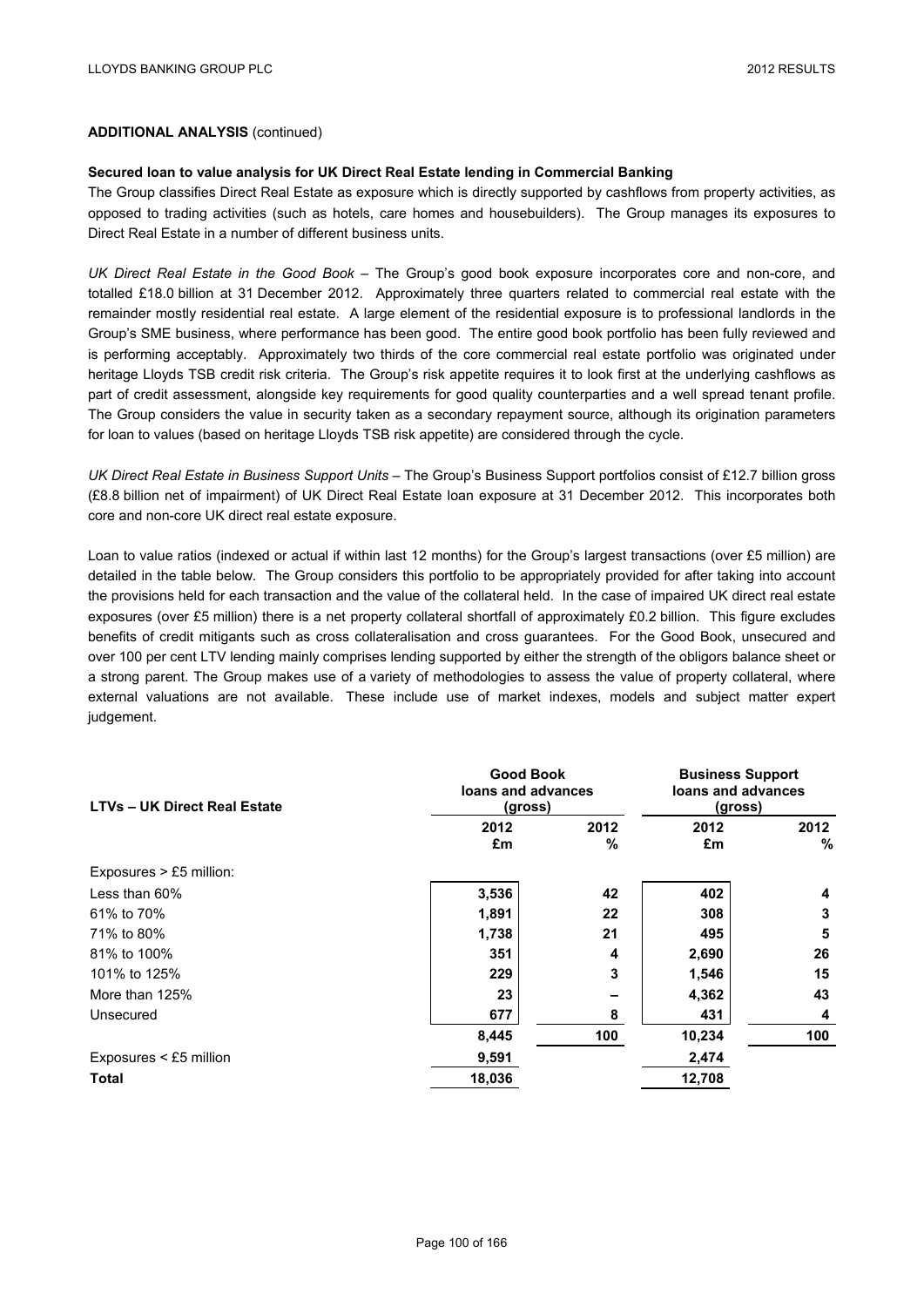## **Credit risk – Wealth, Asset Finance and International**

### **Overview**

- In 2012 Wealth, Asset Finance and International impairment charges fell significantly compared to 2011 predominantly reflecting reductions in the Ireland (wholesale and retail) portfolio.
- In the Irish wholesale portfolio, 85.2 per cent (31 December 2011: 84.3 per cent) is now impaired with a coverage ratio of 68.0 per cent (31 December 2011: 61.1 per cent), primarily reflecting continued deterioration in the Irish commercial property market. Net exposure in Ireland wholesale has reduced to £5.4 billion (31 December 2011: £8.6 billion).
- In the Irish retail mortgage portfolio, impairment provisions as a percentage of impaired loans increased to 71.2 per cent (31 December 2011: 70.4 per cent).

## **Impairment charge**

|                                                   | 2012<br>£m | 2011<br>£m     | Change<br>$\%$ |
|---------------------------------------------------|------------|----------------|----------------|
| Wealth                                            | 23         | 33             | 30             |
| International:                                    |            |                |                |
| Ireland retail                                    | 108        | 511            | 79             |
| Ireland wholesale                                 | 1,137      | 2,676          | 58             |
| Spain retail                                      | 51         | 59             | 14             |
| Netherlands retail                                | 23         | 21             | (10)           |
| Asia retail                                       | 35         | $\overline{7}$ |                |
| Latin America and Middle East                     | (33)       | 65             |                |
|                                                   | 1,321      | 3,339          | 60             |
| Asset Finance:                                    |            |                |                |
| United Kingdom                                    | 121        | 200            | 40             |
| Australia                                         | 15         | 32             | 53             |
|                                                   | 136        | 232            | 41             |
| <b>Total impairment charge</b>                    | 1,480      | 3,604          | 59             |
| Impairment charge as a % of average advances      | 3.12%      | 6.48%          | $(3.36)$ pp    |
| Core impairment charge                            |            |                |                |
|                                                   | 2012<br>£m | 2011<br>£m     | Change<br>%    |
| Wealth                                            | 23         | 33             | 30             |
| International                                     |            |                |                |
| <b>Asset Finance</b>                              | (1)        |                |                |
| Core impairment charge                            | 22         | 33             | 33             |
| Core impairment charge as a % of average advances | 0.45%      | 0.60%          | (15)bp         |
| Non-core impairment charge                        |            |                |                |
|                                                   | 2012       | 2011           | <b>Change</b>  |
|                                                   | £m         | £m             | %              |
| Wealth                                            |            |                |                |
| International                                     | 1,321      | 3,339          | 60             |
| <b>Asset Finance</b>                              | 137        | 232            | 41             |
| Non-core impairment charge                        | 1,458      | 3,571          | 59             |
|                                                   |            |                |                |

Non-core impairment charge as a % of average advances **3.42%** 7.11% *(3.69)pp*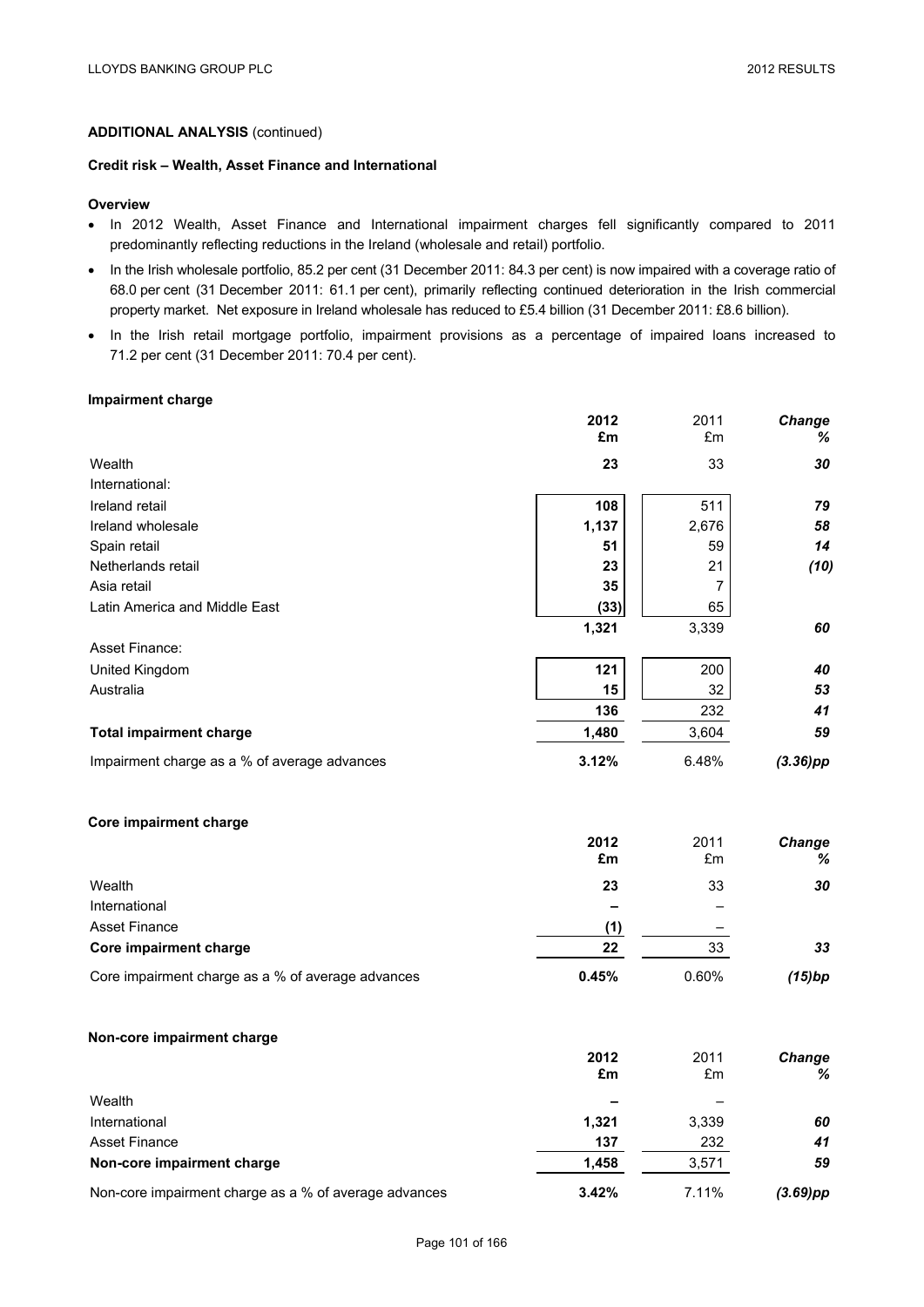## **Impaired loans and provisions**

Total impaired loans decreased by £4,322 million to £14,008 million compared with £18,330 million at 31 December 2011 and as a percentage of closing loans and advances to customers decreased to 32.6 per cent from 35.6 per cent at 31 December 2011. This is primarily driven by reductions in Ireland wholesale.

Impairment provisions as a percentage of impaired loans increased to 67.5 per cent from 61.7 per cent at 31 December 2011. The increase was driven by the International portfolios.

## **Impairments on loans and advances**

| At 31 December 2012           | <b>Loans and</b><br>advances to<br><b>customers</b><br>£m | Impaired<br><b>loans</b><br>£m | Impaired<br>loans<br>as a % of<br>closing<br>advances<br>% | Impairment<br>provisions <sup>1</sup><br>£m | Impairment<br>provisions<br>as a % of<br>impaired<br><b>loans</b><br>% |
|-------------------------------|-----------------------------------------------------------|--------------------------------|------------------------------------------------------------|---------------------------------------------|------------------------------------------------------------------------|
| Wealth                        | 4,325                                                     | 284                            | 6.6                                                        | 73                                          | 25.7                                                                   |
| International:                |                                                           |                                |                                                            |                                             |                                                                        |
| Ireland retail                | 6,656                                                     | 1,534                          | 23.0                                                       | 1,111                                       | 72.4                                                                   |
| Ireland wholesale             | 12,875                                                    | 10,967                         | 85.2                                                       | 7,463                                       | 68.0                                                                   |
| Spain retail                  | 1,458                                                     | 104                            | 7.1                                                        | 94                                          | 90.4                                                                   |
| Netherlands retail            | 5,689                                                     | 79                             | 1.4                                                        | 41                                          | 51.9                                                                   |
| Asia retail                   | 1,978                                                     | 80                             | 4.0                                                        | 46                                          | 57.5                                                                   |
| Latin America and Middle East | 46                                                        | 36                             | 78.3                                                       | 31                                          | 86.1                                                                   |
|                               | 28,702                                                    | 12,800                         | 44.6                                                       | 8,786                                       | 68.6                                                                   |
| Asset Finance:                |                                                           |                                |                                                            |                                             |                                                                        |
| United Kingdom                | 5,848                                                     | 885                            | 15.1                                                       | 541                                         | 61.1                                                                   |
| Australia                     | 4,052                                                     | 39                             | 1.0                                                        | 53                                          |                                                                        |
|                               | 9,900                                                     | 924                            | 9.3                                                        | 594                                         | 64.3                                                                   |
| <b>Total gross lending</b>    | 42,927                                                    | 14,008                         | 32.6                                                       | 9,453                                       | 67.5                                                                   |
| Impairment provisions         | (9, 453)                                                  |                                |                                                            |                                             |                                                                        |
| Fair value adjustments        | (28)                                                      |                                |                                                            |                                             |                                                                        |
| <b>Total</b>                  | 33,446                                                    |                                |                                                            |                                             |                                                                        |
| At 31 December 2011           |                                                           |                                |                                                            |                                             |                                                                        |
| Wealth                        | 4,865                                                     | 231                            | 4.7                                                        | 74                                          | 32.0                                                                   |
| International:                |                                                           |                                |                                                            |                                             |                                                                        |
| Ireland retail                | 7,036                                                     | 1,415                          | 20.1                                                       | 1,034                                       | 73.1                                                                   |
| Ireland wholesale             | 17,737                                                    | 14,945                         | 84.3                                                       | 9,133                                       | 61.1                                                                   |
| Spain retail                  | 1,604                                                     | 99                             | 6.2                                                        | 63                                          | 63.6                                                                   |
| Netherlands retail            | 6,259                                                     | 62                             | 1.0                                                        | 30                                          | 48.4                                                                   |
| Asia retail                   | 2,180                                                     | 55                             | 2.5                                                        | 18                                          | 32.7                                                                   |
| Latin America and Middle East | 612                                                       | 211                            | 34.5                                                       | 144                                         | 68.2                                                                   |
|                               | 35,428                                                    | 16,787                         | 47.4                                                       | 10,422                                      | 62.1                                                                   |
| Asset Finance:                |                                                           |                                |                                                            |                                             |                                                                        |
| United Kingdom                | 7,162                                                     | 1,217                          | 17.0                                                       | 746                                         | 61.3                                                                   |
| Australia                     | 4,051                                                     | 95                             | 2.3                                                        | 65                                          | 68.4                                                                   |
|                               | 11,213                                                    | 1,312                          | 11.7                                                       | 811                                         | 61.8                                                                   |
| Total gross lending           | 51,506                                                    | 18,330                         | 35.6                                                       | 11,307                                      | 61.7                                                                   |
| Impairment provisions         | (11, 307)                                                 |                                |                                                            |                                             |                                                                        |
| Fair value adjustments        | (42)                                                      |                                |                                                            |                                             |                                                                        |
| Total                         | 40,157                                                    |                                |                                                            |                                             |                                                                        |

<sup>1</sup> Impairment provisions include collective unimpaired provisions.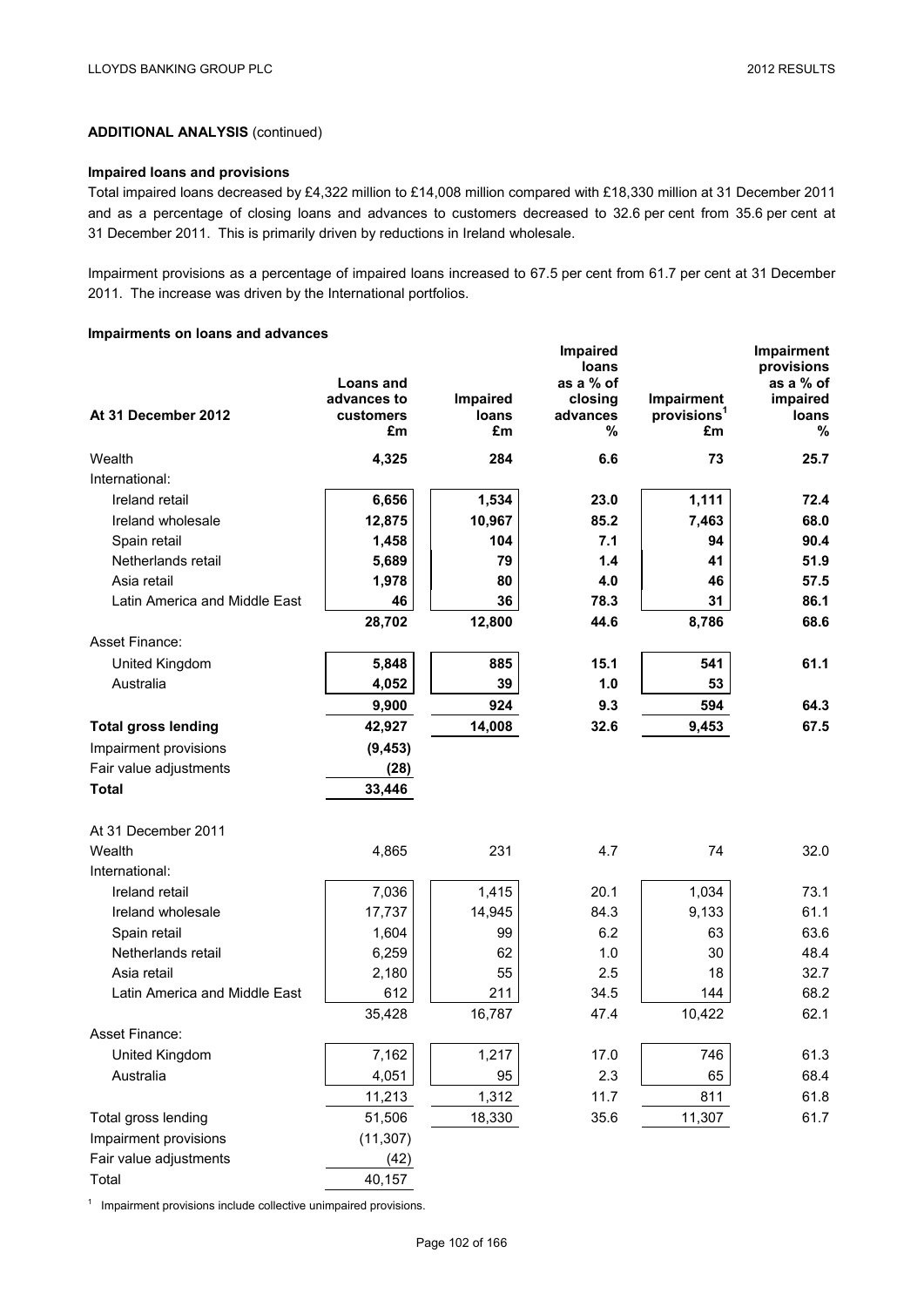# **Core impairments on loans and advances**

| At 31 December 2012        | Loans and<br>advances to<br>customers<br>£m | <b>Impaired</b><br>loans<br>£m | <b>Impaired</b><br>loans<br>as a % of<br>closing<br>advances<br>% | <b>Impairment</b><br>provisions <sup>1</sup><br>£m | Impairment<br>provisions<br>as a % of<br>impaired<br>loans<br>% |
|----------------------------|---------------------------------------------|--------------------------------|-------------------------------------------------------------------|----------------------------------------------------|-----------------------------------------------------------------|
| Wealth                     | 4,325                                       | 284                            | 6.6                                                               | 73                                                 | 25.7                                                            |
| International              |                                             |                                |                                                                   |                                                    |                                                                 |
| <b>Asset Finance</b>       | 1,090                                       | 67                             | 6.1                                                               | $12 \,$                                            | 17.9                                                            |
| <b>Total gross lending</b> | 5,415                                       | 351                            | 6.5                                                               | 85                                                 | 24.2                                                            |
| Impairment provisions      | (85)                                        |                                |                                                                   |                                                    |                                                                 |
| Fair value adjustments     |                                             |                                |                                                                   |                                                    |                                                                 |
| <b>Total core</b>          | 5,330                                       |                                |                                                                   |                                                    |                                                                 |
| At 31 December 2011        |                                             |                                |                                                                   |                                                    |                                                                 |
| Wealth                     | 4,865                                       | 231                            | 4.7                                                               | 74                                                 | 32.0                                                            |
| International              | 133                                         | 14                             | 10.5                                                              | 4                                                  | 28.6                                                            |
| <b>Asset Finance</b>       | 245                                         | 95                             | 38.8                                                              | 25                                                 | 26.3                                                            |
| Total gross lending        | 5,243                                       | 340                            | 6.5                                                               | 103                                                | 30.3                                                            |
| Impairment provisions      | (103)                                       |                                |                                                                   |                                                    |                                                                 |
| Fair value adjustments     |                                             |                                |                                                                   |                                                    |                                                                 |
| Total core                 | 5,140                                       |                                |                                                                   |                                                    |                                                                 |

<sup>1</sup> Impairment provisions include collective unimpaired provisions.

# **Non-core impairments on loans and advances**

|                            |                                             |                         | Impaired                                       |                                             | <b>Impairment</b>                                    |
|----------------------------|---------------------------------------------|-------------------------|------------------------------------------------|---------------------------------------------|------------------------------------------------------|
| At 31 December 2012        | Loans and<br>advances to<br>customers<br>£m | Impaired<br>loans<br>£m | loans<br>as a % of<br>closing<br>advances<br>% | Impairment<br>provisions <sup>1</sup><br>£m | provisions<br>as a % of<br>impaired<br>loans<br>$\%$ |
| Wealth                     |                                             |                         |                                                |                                             |                                                      |
| International              | 28,702                                      | 12,800                  | 44.6                                           | 8,786                                       | 68.6                                                 |
| <b>Asset Finance</b>       | 8,810                                       | 857                     | 9.7                                            | 582                                         | 67.9                                                 |
| <b>Total gross lending</b> | 37,512                                      | 13,657                  | 36.4                                           | 9,368                                       | 68.6                                                 |
| Impairment provisions      | (9, 368)                                    |                         |                                                |                                             |                                                      |
| Fair value adjustments     | (28)                                        |                         |                                                |                                             |                                                      |
| <b>Total non-core</b>      | 28,116                                      |                         |                                                |                                             |                                                      |
| At 31 December 2011        |                                             |                         |                                                |                                             |                                                      |
| Wealth                     |                                             |                         |                                                |                                             |                                                      |
| International              | 35,295                                      | 16,773                  | 47.5                                           | 10,418                                      | 62.1                                                 |
| <b>Asset Finance</b>       | 10,968                                      | 1,217                   | 11.1                                           | 786                                         | 64.6                                                 |
| Total gross lending        | 46,263                                      | 17,990                  | 38.9                                           | 11,204                                      | 62.3                                                 |
| Impairment provisions      | (11, 204)                                   |                         |                                                |                                             |                                                      |
| Fair value adjustments     | (42)                                        |                         |                                                |                                             |                                                      |
| Total non-core             | 35,017                                      |                         |                                                |                                             |                                                      |

<sup>1</sup> Impairment provisions include collective unimpaired provisions.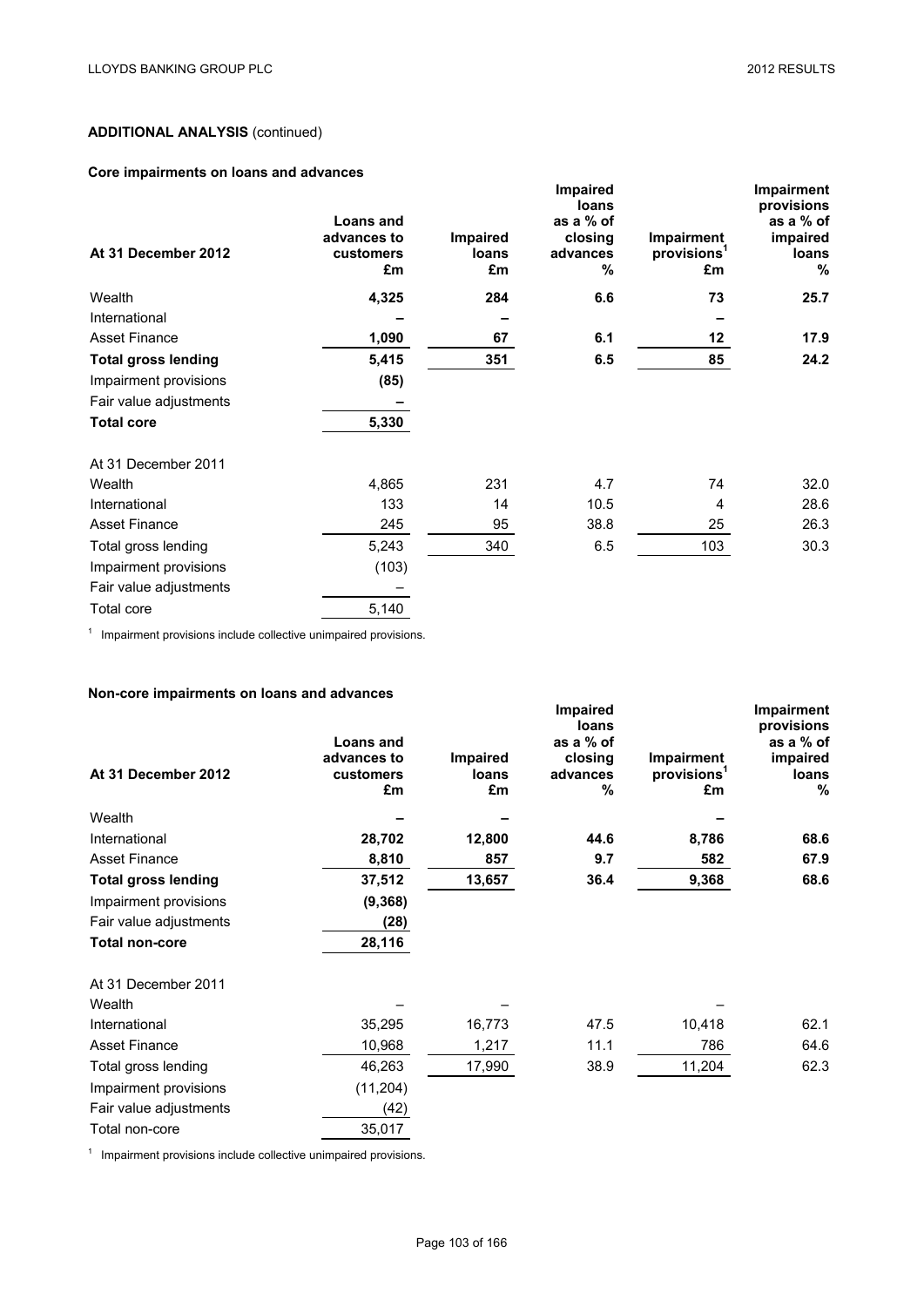### **Wealth**

Total impaired loans increased by £53 million to £284 million compared with £231 million at 31 December 2011. Impairment provisions as a percentage of closing loans and advances decreased to 25.7 per cent from 32.0 per cent at 31 December 2011. The impairment charge for 2012 was £23 million. The impairment charge, as an annualised percentage of average loans and advances to customers, decreased to 0.51 per cent compared with 0.67 per cent in 2011.

## **International**

## *Ireland*

Total impaired loans decreased by £3,859 million, or 24 per cent to £12,501 million compared with £16,360 million at 31 December 2011. The reduction is driven primarily by Commercial Real Estate and Corporate loans. Impaired loans as a percentage of closing loans and advances decreased to 64.0 per cent from 66.0 per cent at 31 December 2011. Continuing weakness in the Irish real estate markets resulted in a further increase in Ireland wholesale coverage in 2012 to 68.0 per cent from 61.1 per cent.

Impairment charges decreased by £1,942 million to £1,245 million compared to 2011 as the rate of increase in newly impaired loans fell during 2012. Impairment charges as an annualised percentage of average loans and advances to customers decreased to 5.53 per cent from 11.93 per cent in 2011.

### **Impairments on loans and advances – Ireland**

|                               | At 31 December 2012                         |                                |                         | At 31 December 2011                         |                         |                  |
|-------------------------------|---------------------------------------------|--------------------------------|-------------------------|---------------------------------------------|-------------------------|------------------|
|                               | Loans and<br>advances to<br>customers<br>£m | <b>Impaired</b><br>loans<br>£m | <b>Provisions</b><br>£m | Loans and<br>advances to<br>customers<br>£m | Impaired<br>loans<br>£m | Provisions<br>£m |
| <b>Commercial Real Estate</b> | 7,408                                       | 6,720                          | 4,695                   | 10.872                                      | 9,807                   | 6,194            |
| Corporate                     | 5,467                                       | 4.247                          | 2,768                   | 6,865                                       | 5.138                   | 2,939            |
| Retail                        | 6,656                                       | 1,534                          | 1,111                   | 7,036                                       | 1,415                   | 1,034            |
| <b>Total Ireland</b>          | 19,531                                      | 12.501                         | 8,574                   | 24,773                                      | 16.360                  | 10.167           |

The most significant contribution to impairment in Ireland is the Commercial Real Estate portfolio. Within the Commercial Real Estate portfolio, 90.7 per cent of the portfolio is now impaired (compared to 90.2 per cent at 31 December 2011). The average impairment coverage ratio has increased in the year to 69.9 per cent (63.2 per cent 31 December 2011) reflecting the continued deterioration in the Irish commercial property market. Mortgage lending at 31 December 2012 comprised 99.5 per cent of the retail portfolio with impairment coverage on the mortgage portfolio at 71.2 per cent (31 December 2011: 70.4 per cent). Impaired loans on the retail portfolio increased by £119 million in 2012 compared to a £545 million increase in 2011. The reduction in growth of impaired loans is primarily due to a less uncertain economic environment.

The Group continued to reduce its exposure to Ireland. Gross loans and advances reduced by £5,242 million during 2012 mainly due to write offs of £2.5 billion, disposals of £1.4 billion and net repayments of £0.7 billion.

£1,413 million of gross wholesale lending within the Commercial Real Estate and Corporate portfolios relates to sterling loans secured on UK property.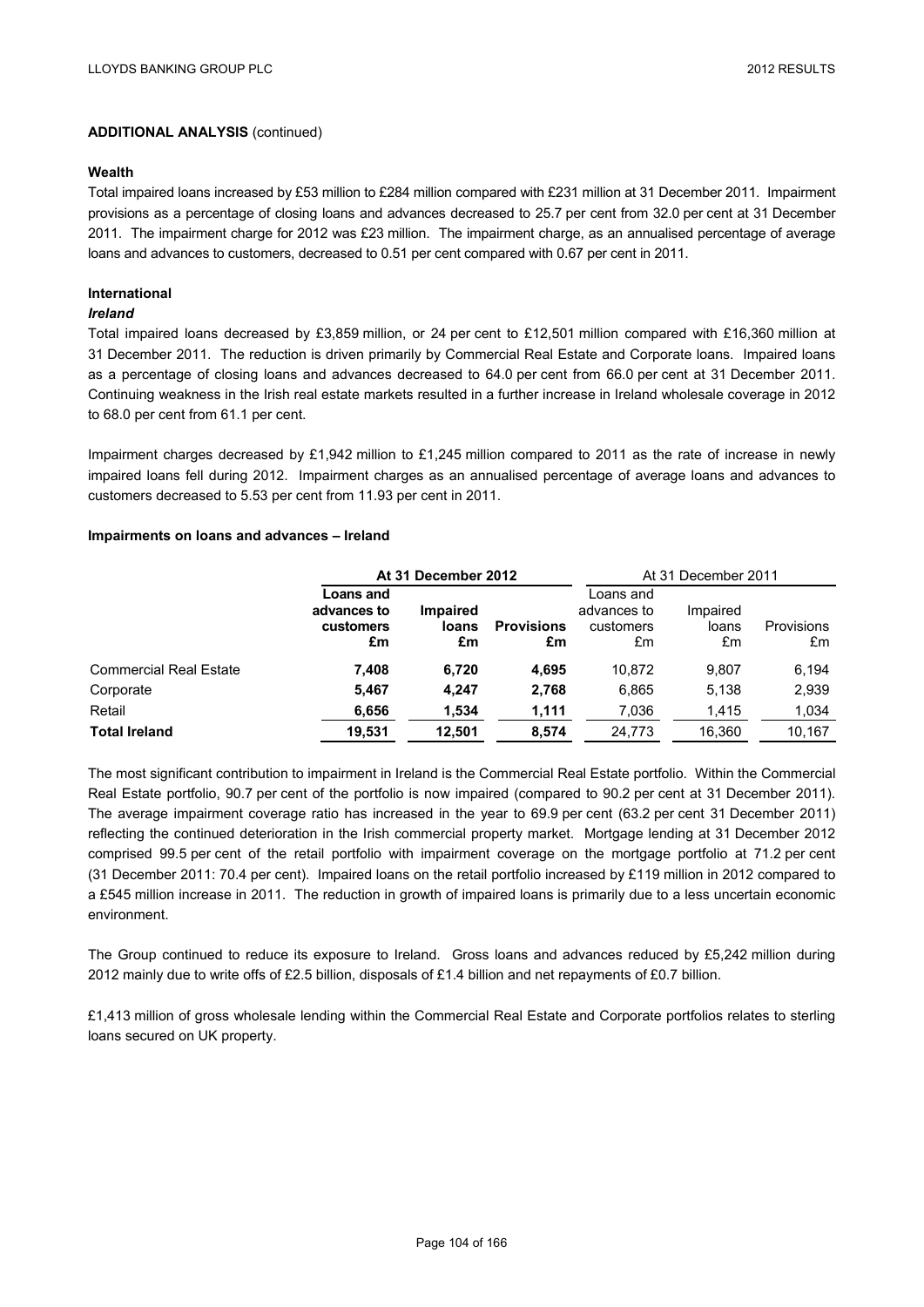#### **Secured loan to value analysis for Commercial Real Estate lending in Ireland Wholesale**

Loan to value ratios (indexed or actual if within last 18 months) for the Group's largest transactions (over €5 million) are detailed in the table below. The Group considers this portfolio to be appropriately provided for after taking into account the provisions held for each transaction and, the value of the collateral held. In the case of impaired Ireland commercial real estate exposures (over €5 million) there is a net property collateral shortfall of approximately £0.3 billion. This figure excludes benefits of credit mitigants such as cross collateralisation and cross guarantees. As a result of the market environment, market-based information on valuations is limited. The Group therefore makes use of a variety of methodologies to assess the value of property collateral. These include use of market indexes, models and subject matter expert judgement.

|                                                  | <b>Loans and advances</b><br>(gross) |                |
|--------------------------------------------------|--------------------------------------|----------------|
|                                                  | 2012                                 | 2012           |
|                                                  | £m                                   | %              |
| Exposures $> \text{\ensuremath{\in}} 5$ million: |                                      |                |
| Less than 60%                                    | 119                                  | $\overline{2}$ |
| 61% to 70%                                       | 20                                   |                |
| 71% to 80%                                       | 27                                   |                |
| 81% to 100%                                      | 165                                  | 3              |
| 101% to 125%                                     | 182                                  | 3              |
| More than 125%                                   | 4,927                                | 81             |
| Unsecured                                        | 674                                  | 11             |
|                                                  | 6,114                                | 100            |
| Exposures $\leq$ $\leq$ 5 million                | 1,294                                |                |
| <b>Total</b>                                     | 7,408                                |                |

#### *Other International*

Total impaired loans decreased by £128 million to £299 million compared with £427 million at 31 December 2011 and as a percentage of closing loans and advances decreased to 3.3 per cent from 4.0 per cent at 31 December 2011. The reduction in impaired loans is driven by Latin America and Middle East. Impairment provisions as a percentage of impaired loans have increased in Spain Retail, Netherland Retail and Asia Retail, against a backdrop of falling residential property prices.

#### **Asset Finance**

United Kingdom – the UK Asset Finance impairment charge reduced by 40 per cent to £121 million (of which 100 per cent related to non-core assets) driven by strong credit management and improving credit quality. The retail portfolio saw more customers meeting their payment arrangements resulting in a lower proportion of people falling into arrears. The retail impairments also benefited from debt sale activity during the course of the year. The number of defaults in all areas of the commercial and corporate lending book was low relative to the last three years, reflecting effective previous and ongoing credit risk management actions.

Australia – Impaired loans decreased by £56 million to £39 million compared with £95 million at 31 December 2011 and as a percentage of closing loans and advances decreased to 1.0 per cent from 2.3 per cent at 31 December 2011. The impairment charge has also reduced materially by 53 per cent to £15 million. The Asset Finance business continues to benefit from strong credit management and improving credit quality supported by a resilient Australian economy.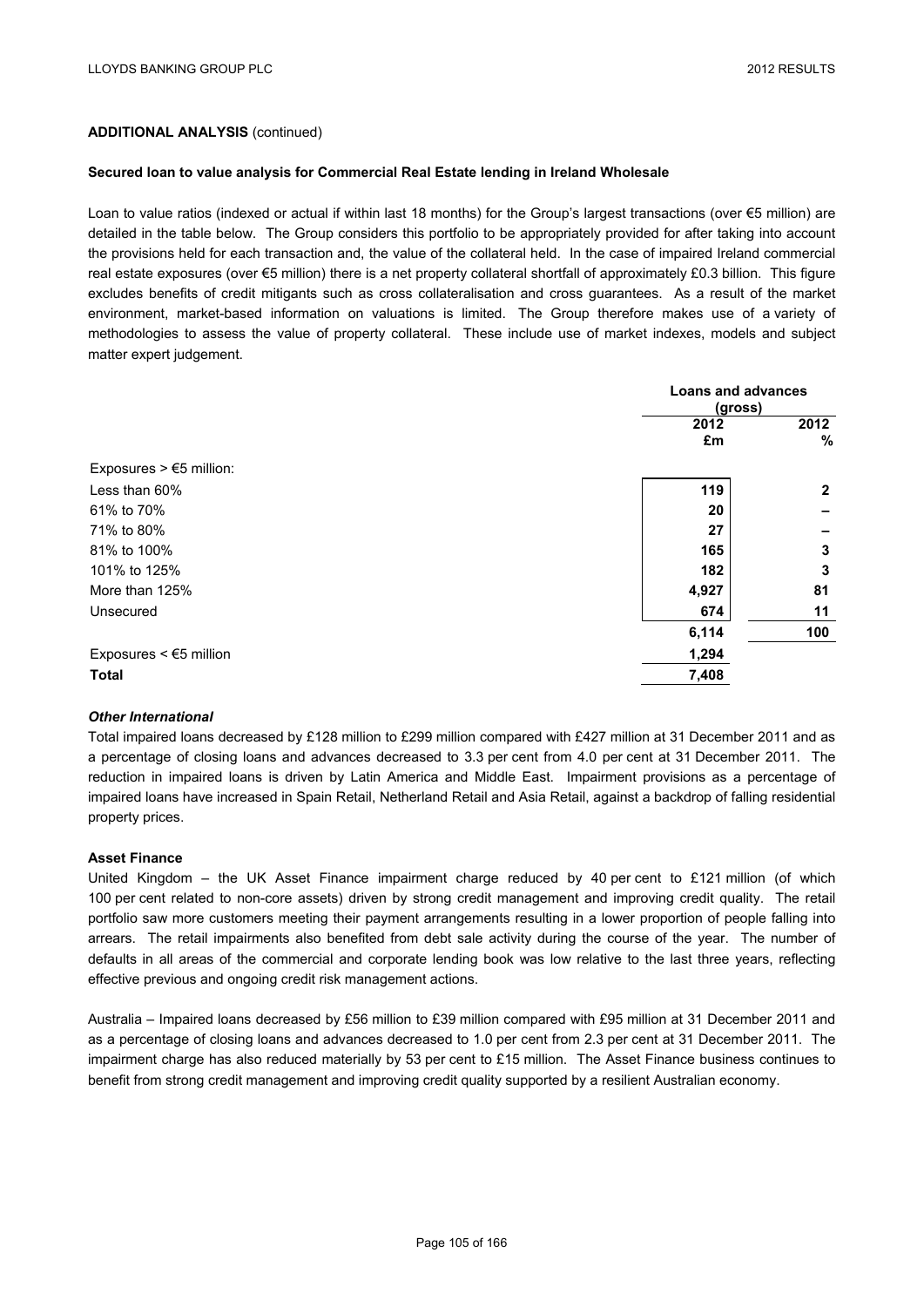#### **Exposures to Eurozone countries**

The following section summarises the Group's direct exposure to Eurozone countries as at 31 December 2012. The exposures comprise on-balance sheet exposures based on their balance sheet carrying values and off-balance sheet exposures, and are based on the country of domicile of the counterparty unless otherwise indicated.

The Group manages its exposures to individual countries through authorised country limits which take into account economic, financial, political and social factors. In addition, the Group manages its direct risks to the selected countries by establishing and monitoring risk limits for individual banks, financial institutions, corporates and individuals.

Identified indirect exposure information is also taken into account when setting limits and determining credit risk appetite for individual counterparties. This forms part of the Group's credit analysis undertaken at least annually for counterparty and sector reviews, with interim updates performed as necessary. Interim updates would usually be triggered by specific credit events such as rating downgrades, sovereign events or other developments such as spread widening. Examples of indirect risk which have been identified are: European banking groups with lending and other exposures to certain Eurozone countries; corporate customers with operations or significant trade in certain European jurisdictions; major travel operators known to operate in certain Eurozone countries; and international banks with custodian operations based in certain European locations.

The Group Financial Stability Forum (GFSF) has been established in order to monitor developments within the Eurozone, carry out stress testing through detailed scenario analysis and complete appropriate due diligence on the Group's exposures.

The GFSF has carried out a number of scenario analyses and rehearsals to test the Group's resilience in the event of further instability in certain Eurozone countries. The Group has developed and refined pre-determined action plans that would be executed in such scenarios. The plans set out governance requirements and responsibilities for the key actions which would be carried out and cover risk areas such as payments, liquidity and capital, communications, suppliers and systems, legal, credit, delivery channels and products, employees and the impact on customers.

The Group has included certain amounts on a net basis to better reflect the overall risk to which the Group is exposed. The gross IFRS reported values for the exposures to Ireland, Spain, Portugal, Greece and Italy are detailed in the following tables. Derivative balances are included within exposures to financial institutions or corporates, as appropriate, at fair value adjusted for master netting agreements at obligor level and net of cash collateral in line with legal agreements. Exposures in respect of reverse repurchase agreements are included on a gross IFRS basis and are disclosed based on the counterparty rather than the collateral (repos and stock lending are excluded); reverse repurchase exposures are not, therefore, reduced as a result of collateral held. Exposures to central clearing counterparties are shown net.

For multi-country asset backed securities exposures, the Group has reported exposures based on the largest country exposure. The country of exposure for asset backed securities is based on the location of the underlying assets not on the domicile of the issuer, which are predominantly residential mortgages.

In the first quarter of the year, the Group drew €13.5 billion (the Sterling equivalent of which at the date of drawdown was £11.2 billion) under the European Central Bank's Long-Term Refinancing Operation facility for an initial term of three years, to part fund a pool of non-core euro denominated assets.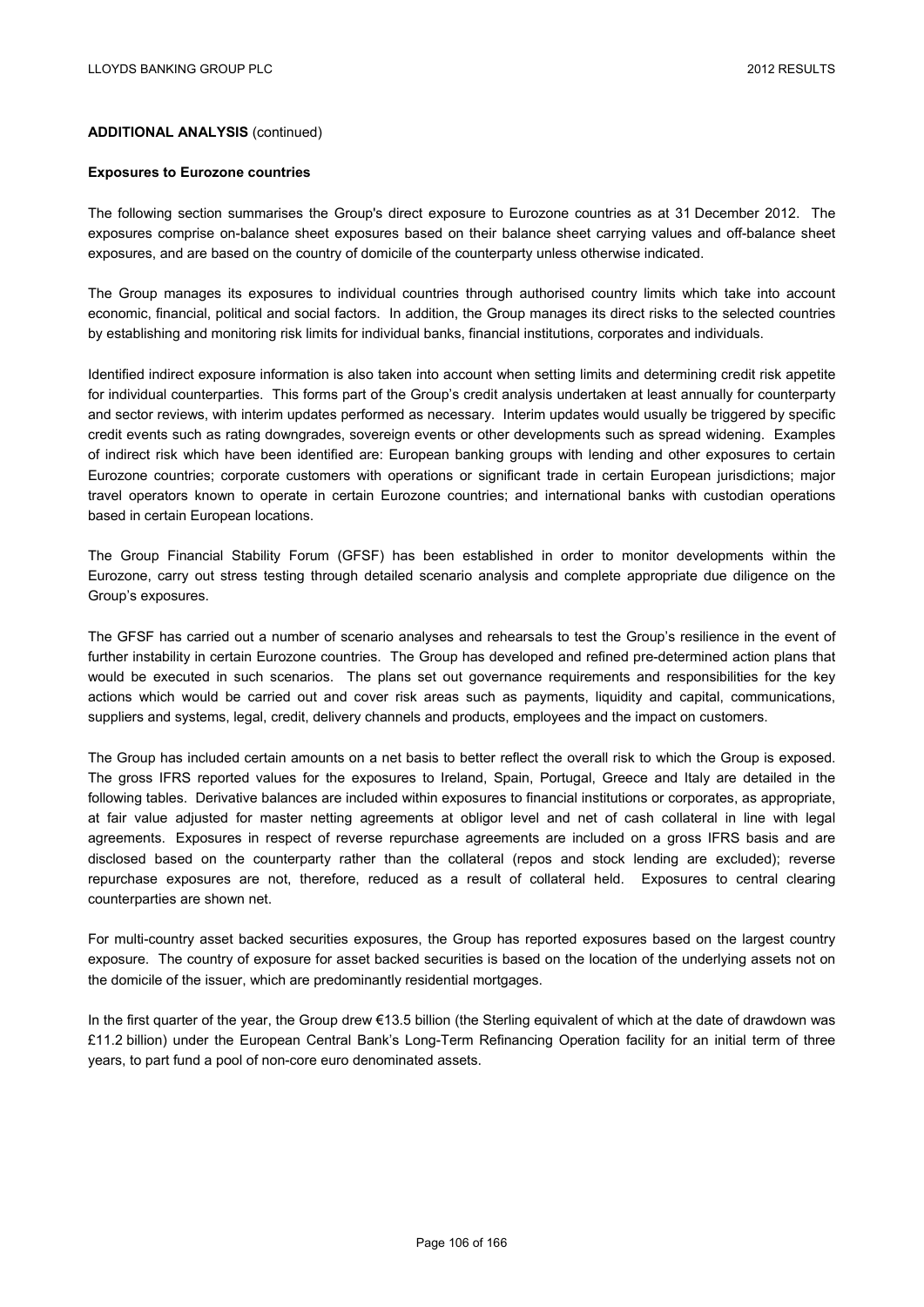#### *Exposures to Ireland, Spain, Portugal, Greece and Italy*

The Group continues to have minimal exposure, in aggregate, which could be considered to be direct recourse to the sovereign risk of the selected countries.

|                     | Sovereign<br>debt          |                          |                                  |     |                 |                            |          |           |        |
|---------------------|----------------------------|--------------------------|----------------------------------|-----|-----------------|----------------------------|----------|-----------|--------|
|                     | <b>Direct</b><br>sovereign | Cash at<br>central       | <b>Financial</b><br>institutions |     | Asset<br>backed |                            |          | Insurance |        |
|                     | exposures                  | banks                    | <b>Banks</b>                     |     |                 | Other securities Corporate | Personal | assets    | Total  |
| At 31 December 2012 | £m                         | £m                       | £m                               | £m  | £m              | £m                         | £m       | £m        | £m     |
| Ireland             |                            | $\overline{\phantom{0}}$ | 115                              | 644 | 305             | 5,972                      | 5,559    | 111       | 12,706 |
| Spain               | 5                          | 14                       | 1,170                            | 7   | 132             | 2,110                      | 1,472    | 25        | 4,935  |
| Portugal            |                            | $\overline{\phantom{0}}$ | 118                              |     | 224             | 187                        | 10       | -         | 539    |
| Greece              |                            |                          |                                  |     |                 | 277                        | -        | -         | 277    |
| Italy               | 5                          |                          | 44                               |     | 10              | 150                        |          | 37        | 246    |
|                     | 10                         | 14                       | 1,447                            | 651 | 671             | 8,696                      | 7,041    | 173       | 18,703 |
| At 31 December 2011 |                            |                          |                                  |     |                 |                            |          |           |        |
| Ireland             |                            |                          | 207                              | 272 | 376             | 8,894                      | 6,027    | 68        | 15,844 |
| Spain               | 17                         | 35                       | 1,692                            | 7   | 375             | 2,955                      | 1,649    | 39        | 6,769  |
| Portugal            |                            |                          | 142                              | 8   | 341             | 309                        | 11       | —         | 811    |
| Greece              |                            |                          |                                  |     | 55              | 431                        |          |           | 486    |
| Italy               | 16                         | —                        | 433                              | 17  | 39              | 152                        |          | 47        | 704    |
|                     | 33                         | 35                       | 2,474                            | 304 | 1,186           | 12,741                     | 7,687    | 154       | 24,614 |

Derivatives with sovereigns and sovereign referenced credit default swaps are insignificant. Included within exposures to banks, and treated as available-for-sale assets, are covered bonds of £1.1 billion (31 December 2011: £1.7 billion). The covered bonds are ultimately secured on a pool of mortgage assets in the countries concerned and benefit from overcollateralisation, with an overall weighted maturity of approximately four years. Exposures to other financial institutions relate primarily to balances held within insurance companies and funds. No impairments are held against these exposures.

At 31 December 2012, the Group's total gross derivative asset exposure to counterparties registered in the above countries was £754 million (31 December 2011: £775 million), offset by derivative liabilities of £278 million (31 December 2011: £204 million) and cash collateral held of £152 million (31 December 2011: £191 million). Within the following detailed tables, derivative assets are included within the carrying value column, and derivative liabilities and cash collateral are included within the netting column.

Assets held by the Insurance business are shareholder assets and are held outside the with-profits and unit-linked funds. Approximately £106 million (31 December 2011: £127 million) of these exposures relate to direct investments where the issuer is resident in Ireland, Spain, Portugal, Greece or Italy and the credit rating is consistent with the tight credit criteria defined under the appropriate investment mandate. The remaining exposures relate to interests in two funds domiciled in Ireland and administered by Scottish Widows Investment Partnership (the Global Liquidity Fund and the Short-Term Fund) where in line with the investment mandates, cash is invested in the money markets. For these funds, the exposure is analysed on a look through basis to the underlying assets held and the Insurance business pro rata share of these assets rather than treating all the holding in the fund as exposure to Ireland. Within the above exposures there are no sovereign exposures.

The Group continued to reduce its exposure to these countries and exposures have been proactively managed down in line with its risk appetite. The Group's total exposure has reduced 24 per cent from £24,614 million to £18,703 million.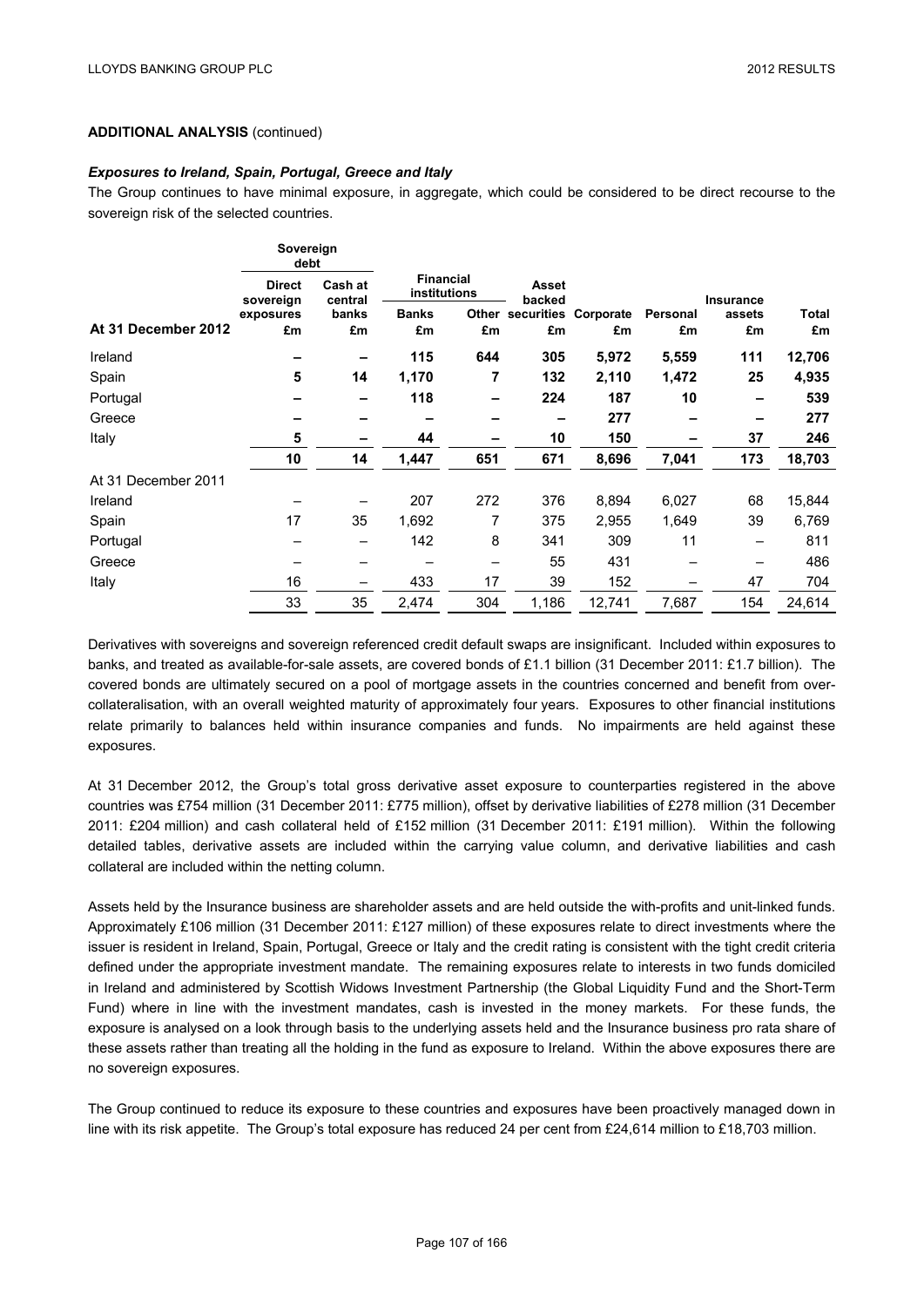*Ireland*

|                                |                          | At 31 December 2012 |            | At 31 December 2011 |         |            |  |
|--------------------------------|--------------------------|---------------------|------------|---------------------|---------|------------|--|
|                                | <b>Carrying</b><br>value | <b>Netting</b>      | <b>Net</b> | Carrying<br>value   | Netting | <b>Net</b> |  |
|                                | £m                       | £m                  | £m         | £m                  | £m      | £m         |  |
| Sovereign debt                 |                          |                     |            |                     |         |            |  |
| Financial institutions - banks |                          |                     |            |                     |         |            |  |
| Amortised cost                 | 47                       |                     | 47         | 46                  |         | 46         |  |
| Net trading assets             | 7                        |                     | 7          |                     |         |            |  |
| Available-for-sale             | 53                       |                     | 53         | 136                 |         | 136        |  |
| Derivatives                    | 188                      | (180)               | 8          | 216                 | (191)   | 25         |  |
|                                | 295                      | (180)               | 115        | 398                 | (191)   | 207        |  |
| Financial institutions - other |                          |                     |            |                     |         |            |  |
| Amortised cost                 | 557                      |                     | 557        | 255                 |         | 255        |  |
| Net trading assets             | 86                       |                     | 86         | 5                   |         | 5          |  |
| Derivatives                    | 4                        | (3)                 | 1          | 12                  |         | 12         |  |
|                                | 647                      | (3)                 | 644        | 272                 |         | 272        |  |
| Asset backed securities        |                          |                     |            |                     |         |            |  |
| Amortised cost                 | 216                      |                     | 216        | 221                 |         | 221        |  |
| Available-for-sale             | 89                       |                     | 89         | 155                 |         | 155        |  |
|                                | 305                      |                     | 305        | 376                 |         | 376        |  |
| Corporate                      |                          |                     |            |                     |         |            |  |
| Amortised cost                 | 5,400                    |                     | 5,400      | 7,949               |         | 7,949      |  |
| Derivatives                    | 39                       | (1)                 | 38         | 32                  | (1)     | 31         |  |
| Off balance sheet exposures    | 534                      |                     | 534        | 914                 |         | 914        |  |
|                                | 5,973                    | (1)                 | 5,972      | 8,895               | (1)     | 8,894      |  |
| Personal                       |                          |                     |            |                     |         |            |  |
| Amortised cost                 | 5,559                    |                     | 5,559      | 6,027               |         | 6,027      |  |
| Insurance assets               | 111                      |                     | 111        | 68                  |         | 68         |  |
| <b>Total</b>                   | 12,890                   | (184)               | 12,706     | 16,036              | (192)   | 15,844     |  |

The Group held impairment provisions of £6,597 million (2011: £7,961 million) against corporate amortised cost exposures and £1,111 million (2011: £1,034 million) against personal amortised cost exposures. £34 million (2011: £170 million) was included in reserves in respect of available-for-sale securities included in the table above.

The Group has exposures to a structured vehicle incorporated in Ireland. In accordance with the reporting protocol outlined above, the exposures classified as Bonds have been reported on the basis of the underlying country of risk, while other exposures have been reported against the country of registration of the structured vehicle.

The movement in the period within exposures to financial institutions is primarily due to reverse repurchase transactions secured primarily on UK gilts.

See page 104 for further details on Irish corporate and personal exposures. The off-balance sheet exposures to corporates are principally undrawn facilities.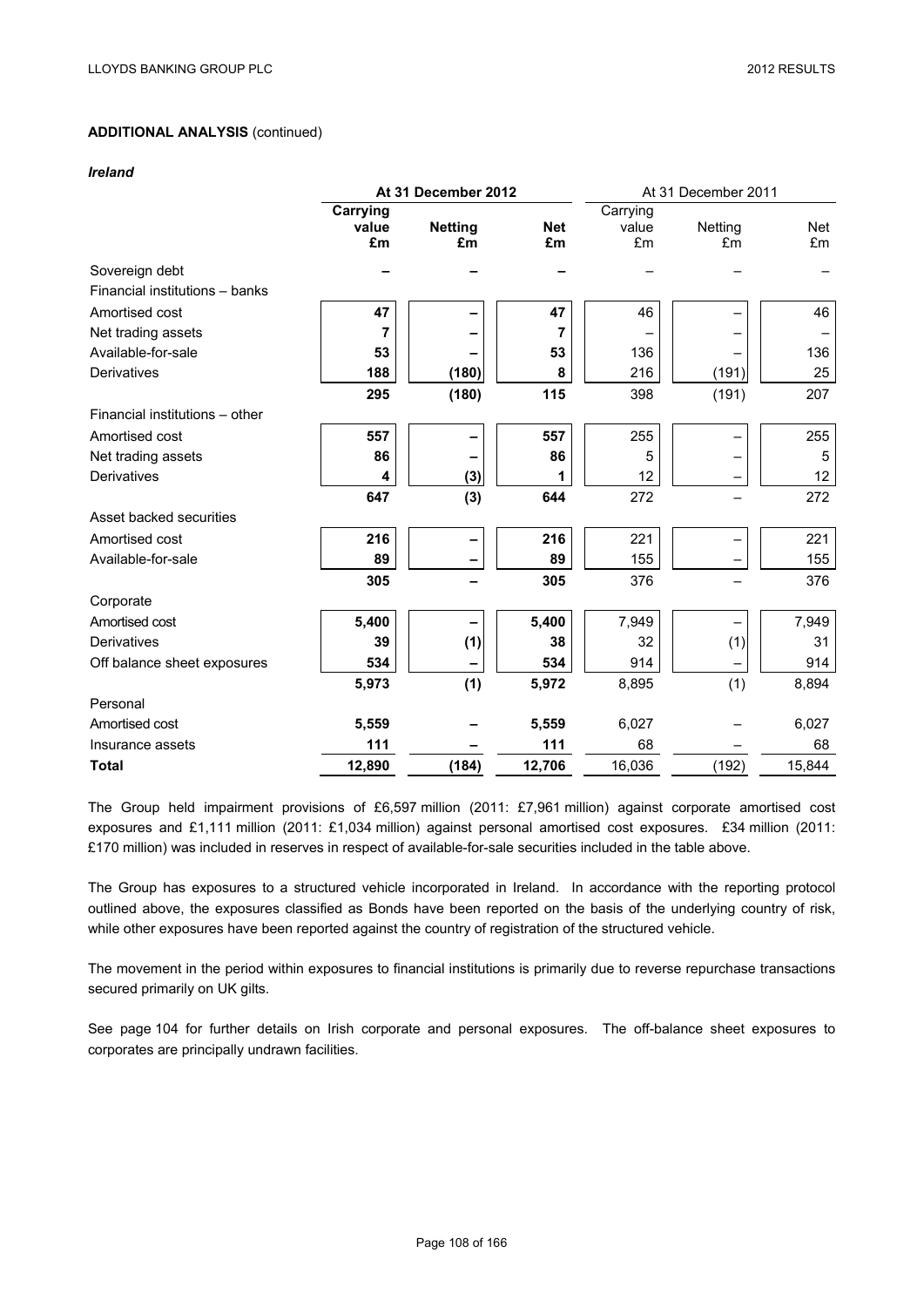*Spain* 

|                                |                         | At 31 December 2012  |                         | At 31 December 2011     |               |                |  |
|--------------------------------|-------------------------|----------------------|-------------------------|-------------------------|---------------|----------------|--|
|                                | Carrying<br>value<br>£m | <b>Netting</b><br>£m | <b>Net</b><br>£m        | Carrying<br>value<br>£m | Netting<br>£m | Net<br>£m      |  |
| Sovereign debt                 |                         |                      |                         |                         |               |                |  |
| Direct sovereign exposures     | 5                       |                      | 5                       | 17                      |               | 17             |  |
| Central bank balances          | 14                      |                      | 14                      | 35                      |               | 35             |  |
|                                | 19                      |                      | 19                      | 52                      |               | 52             |  |
| Financial institutions - banks |                         |                      |                         |                         |               |                |  |
| Amortised cost                 | 32                      |                      | 32                      | 33                      |               | 33             |  |
| Available-for-sale             | 1,055                   |                      | 1,055                   | 1,548                   |               | 1,548          |  |
| Net trading assets             | 64                      |                      | 64                      | 59                      |               | 59             |  |
| Derivatives                    | 197                     | (178)                | 19                      | 175                     | (123)         | 52             |  |
|                                | 1,348                   | (178)                | 1,170                   | 1,815                   | (123)         | 1,692          |  |
| Financial institutions - other |                         |                      |                         |                         |               |                |  |
| Net trading assets             | $\overline{7}$          |                      | $\overline{\mathbf{r}}$ | $\overline{7}$          |               | $\overline{7}$ |  |
| Asset backed securities        |                         |                      |                         |                         |               |                |  |
| Amortised cost                 | 31                      |                      | 31                      | 211                     |               | 211            |  |
| Available-for-sale             | 101                     |                      | 101                     | 164                     |               | 164            |  |
|                                | 132                     |                      | 132                     | 375                     |               | 375            |  |
| Corporate                      |                         |                      |                         |                         |               |                |  |
| Amortised cost                 | 1,427                   |                      | 1,427                   | 2,043                   |               | 2,043          |  |
| Net trading assets             | 1                       |                      | 1                       | 20                      |               | 20             |  |
| <b>Derivatives</b>             | 197                     | (5)                  | 192                     | 174                     | (7)           | 167            |  |
| Off balance sheet exposures    | 490                     |                      | 490                     | 725                     |               | 725            |  |
|                                | 2,115                   | (5)                  | 2,110                   | 2,962                   | (7)           | 2,955          |  |
| Personal                       |                         |                      |                         |                         |               |                |  |
| Amortised cost                 | 1,414                   |                      | 1,414                   | 1,615                   |               | 1,615          |  |
| Off balance sheet exposures    | 58                      |                      | 58                      | 34                      |               | 34             |  |
|                                | 1,472                   |                      | 1,472                   | 1,649                   |               | 1,649          |  |
| Insurance assets               | 25                      |                      | 25                      | 39                      |               | 39             |  |
| <b>Total</b>                   | 5,118                   | (183)                | 4,935                   | 6,899                   | (130)         | 6,769          |  |

The Group held impairment provisions of £112 million (2011: £149 million) against corporate amortised cost exposures and £105 million (2011: £70 million) against personal amortised cost exposures. £220 million (2011: £349 million) was included in reserves in respect of available-for-sale securities included in the table above.

Included within exposures to banks, and treated as available-for-sale assets are covered bonds of £1.1 billion (31 December 2011: £1.4 billion), which are ultimately secured on a pool of mortgage assets in the countries concerned and benefit from over-collateralisation and have an overall weighted maturity of approximately four years. The Group has credit default swap positions referenced to banking groups domiciled in Spain (net short of £4.1 million), which are included in the balances detailed above, and unutilised and uncommitted money market lines and repo facilities of approximately £1.0 billion (31 December 2011: £1.1 billion) in respect of Spanish banks. Bank limits have been closely monitored with amounts and tenors reduced where appropriate.

The corporate exposure in Spain is mainly local lending (82 per cent of the total Spanish exposures) comprising corporate loans and project finance facilities (86 per cent) and commercial real estate portfolio (14 per cent).

Personal exposures within Spain are predominantly secured residential mortgages, where approximately half of the borrowers are expatriates. Impaired lending represented 7 per cent (31 December 2011: 6 per cent) of the portfolio, with a coverage ratio of 90 per cent (31 December 2011: 64 per cent).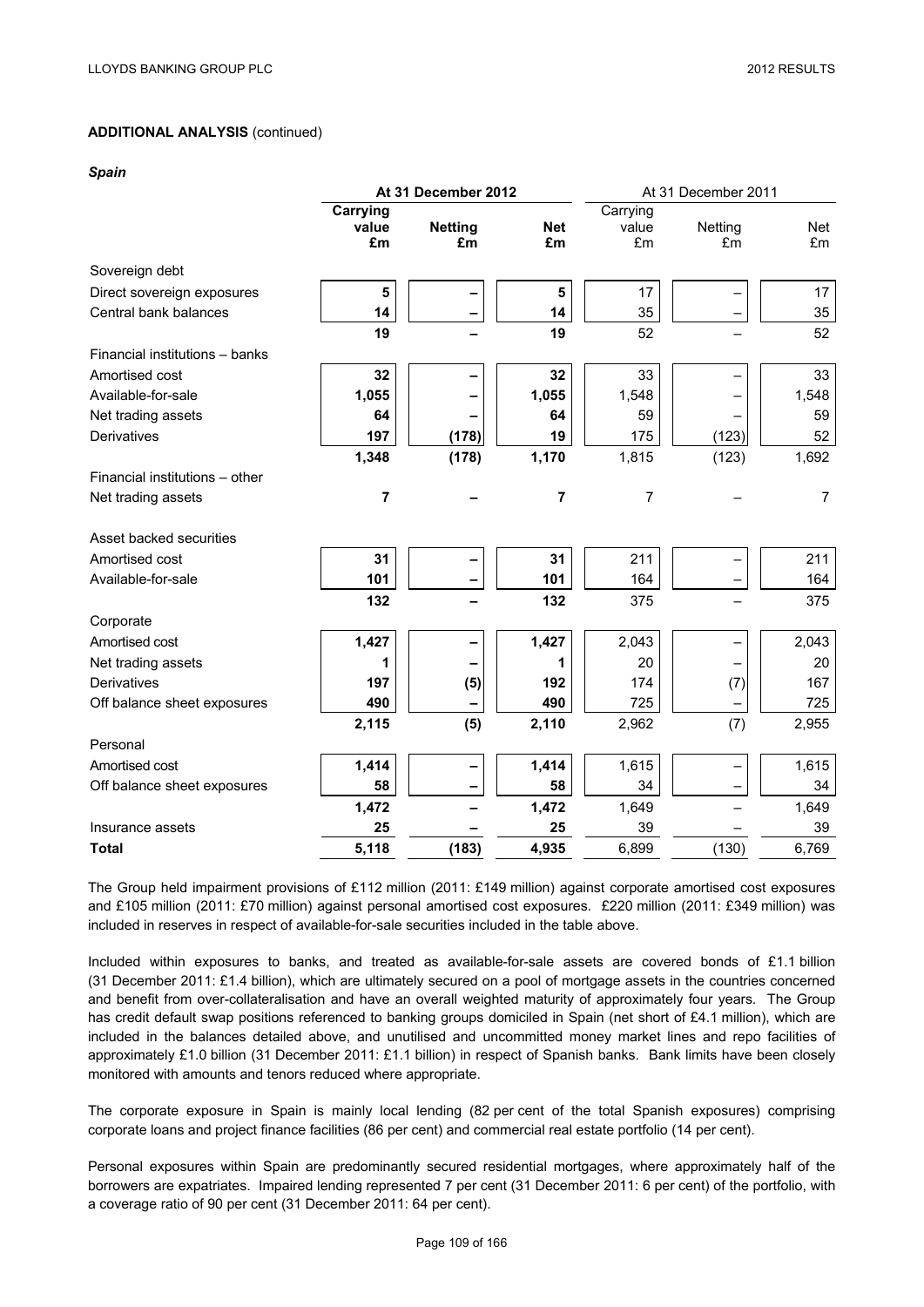### *Portugal*

|                                |          | At 31 December 2012 |            |          | At 31 December 2011 |            |  |  |
|--------------------------------|----------|---------------------|------------|----------|---------------------|------------|--|--|
|                                | Carrying |                     |            | Carrying |                     |            |  |  |
|                                | value    | <b>Netting</b>      | <b>Net</b> | value    | Netting             | <b>Net</b> |  |  |
|                                | £m       | £m                  | £m         | £m       | £m                  | £m         |  |  |
| Sovereign debt                 |          |                     |            |          |                     |            |  |  |
| Financial institutions - banks |          |                     |            |          |                     |            |  |  |
| Amortised cost                 | 14       |                     | 14         | 17       |                     | 17         |  |  |
| Net trading assets             | 20       |                     | 20         |          |                     |            |  |  |
| Available-for-sale             | 83       |                     | 83         | 124      |                     | 124        |  |  |
| Derivatives                    | 5        | (4)                 | 1          | 7        | (6)                 | 1          |  |  |
|                                | 122      | (4)                 | 118        | 148      | (6)                 | 142        |  |  |
| Financial institutions - other |          |                     |            |          |                     |            |  |  |
| Net trading assets             |          |                     |            | 8        |                     | 8          |  |  |
| Asset backed securities        |          |                     |            |          |                     |            |  |  |
| Amortised cost                 | 119      |                     | 119        | 208      |                     | 208        |  |  |
| Available-for-sale             | 105      |                     | 105        | 133      |                     | 133        |  |  |
|                                | 224      |                     | 224        | 341      |                     | 341        |  |  |
| Corporate                      |          |                     |            |          |                     |            |  |  |
| Amortised cost                 | 86       |                     | 86         | 100      |                     | 100        |  |  |
| <b>Derivatives</b>             |          |                     |            | 13       |                     | 13         |  |  |
| Off balance sheet exposures    | 101      |                     | 101        | 196      |                     | 196        |  |  |
|                                | 187      |                     | 187        | 309      |                     | 309        |  |  |
| Personal                       | 10       |                     | 10         | 11       |                     | 11         |  |  |
| Insurance assets               |          |                     |            |          |                     |            |  |  |
| <b>Total</b>                   | 543      | (4)                 | 539        | 817      | (6)                 | 811        |  |  |

The Group held impairment provisions of £21 million (2011: £25 million) against corporate amortised cost exposures. £55 million (2011: £160 million) was included in reserves in respect of available-for-sale securities included in the table above.

Exposures comprise lending to corporates, including a small amount of commercial real estate exposure.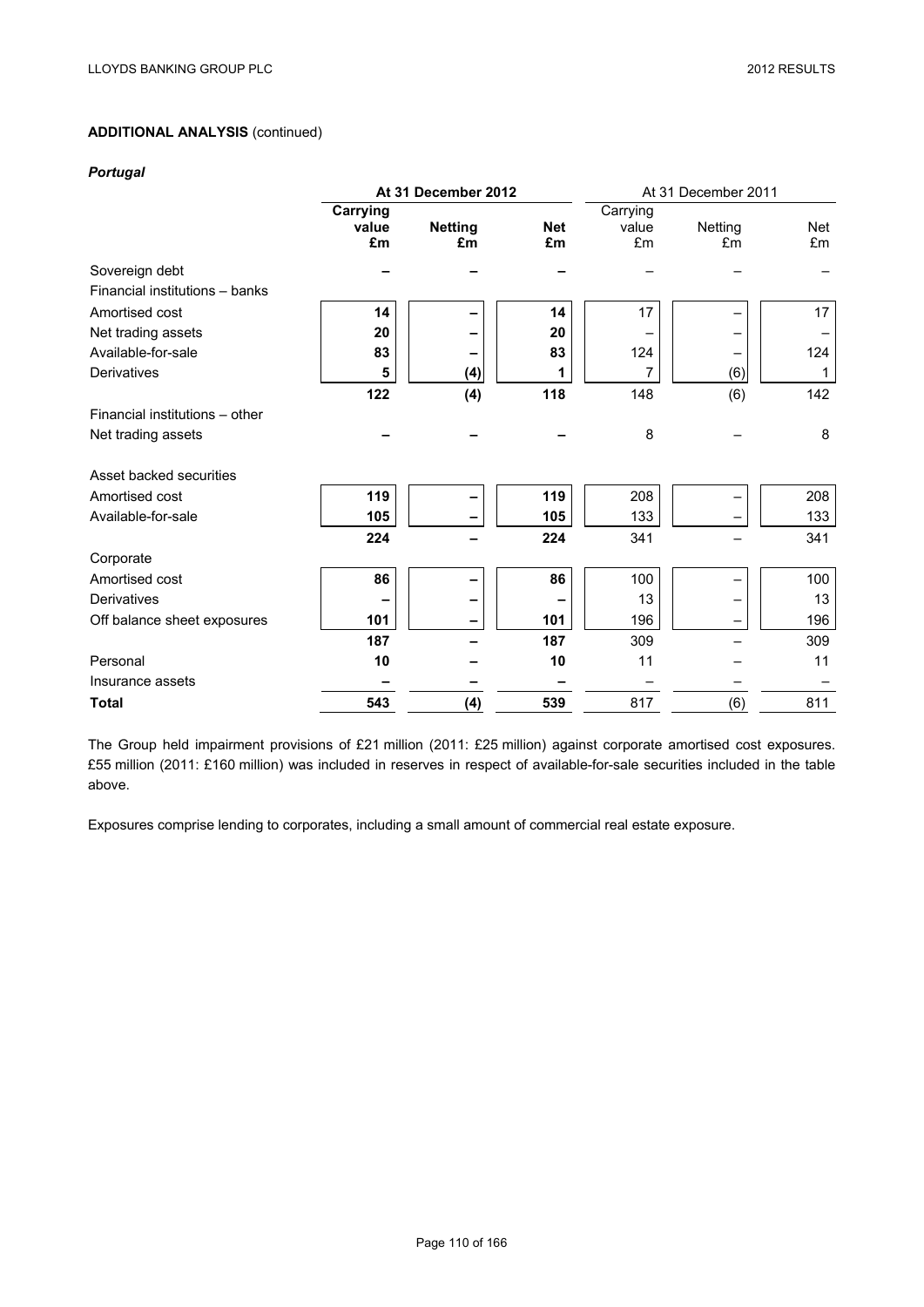#### *Greece*

|                                |          | At 31 December 2012 |            | At 31 December 2011 |         |     |  |
|--------------------------------|----------|---------------------|------------|---------------------|---------|-----|--|
|                                | Carrying |                     |            | Carrying            |         |     |  |
|                                | value    | <b>Netting</b>      | <b>Net</b> | value               | Netting | Net |  |
|                                | £m       | £m                  | £m         | £m                  | £m      | £m  |  |
| Sovereign debt                 |          |                     |            |                     |         |     |  |
| Financial institutions - banks |          |                     |            |                     |         |     |  |
| Financial institutions - other |          |                     |            |                     |         |     |  |
| Asset backed securities        |          |                     |            |                     |         |     |  |
| Amortised cost                 |          |                     |            | 32                  |         | 32  |  |
| Available-for-sale             |          |                     |            | 23                  |         | 23  |  |
|                                |          |                     |            | 55                  |         | 55  |  |
| Corporate                      |          |                     |            |                     |         |     |  |
| Amortised cost                 | 249      |                     | 249        | 364                 |         | 364 |  |
| <b>Derivatives</b>             | 12       |                     | 12         | 19                  |         | 19  |  |
| Off balance sheet exposures    | 16       |                     | 16         | 48                  |         | 48  |  |
|                                | 277      |                     | 277        | 431                 |         | 431 |  |
| Personal                       |          |                     |            |                     |         |     |  |
| Insurance assets               |          |                     |            |                     |         |     |  |
| Total                          | 277      |                     | 277        | 486                 |         | 486 |  |

The Group held impairment provisions of £40 million (2011: £43 million) against corporate amortised cost exposures. In 2011, £21 million was included in reserves in respect of available-for-sale securities included in the table above.

The exposures in Greece principally relate to shipping loans to Greek shipping companies where the assets are generally secured and the vessels operate in international waters; repayment is mainly dependent on international trade and the industry is less sensitive to the Greek economy.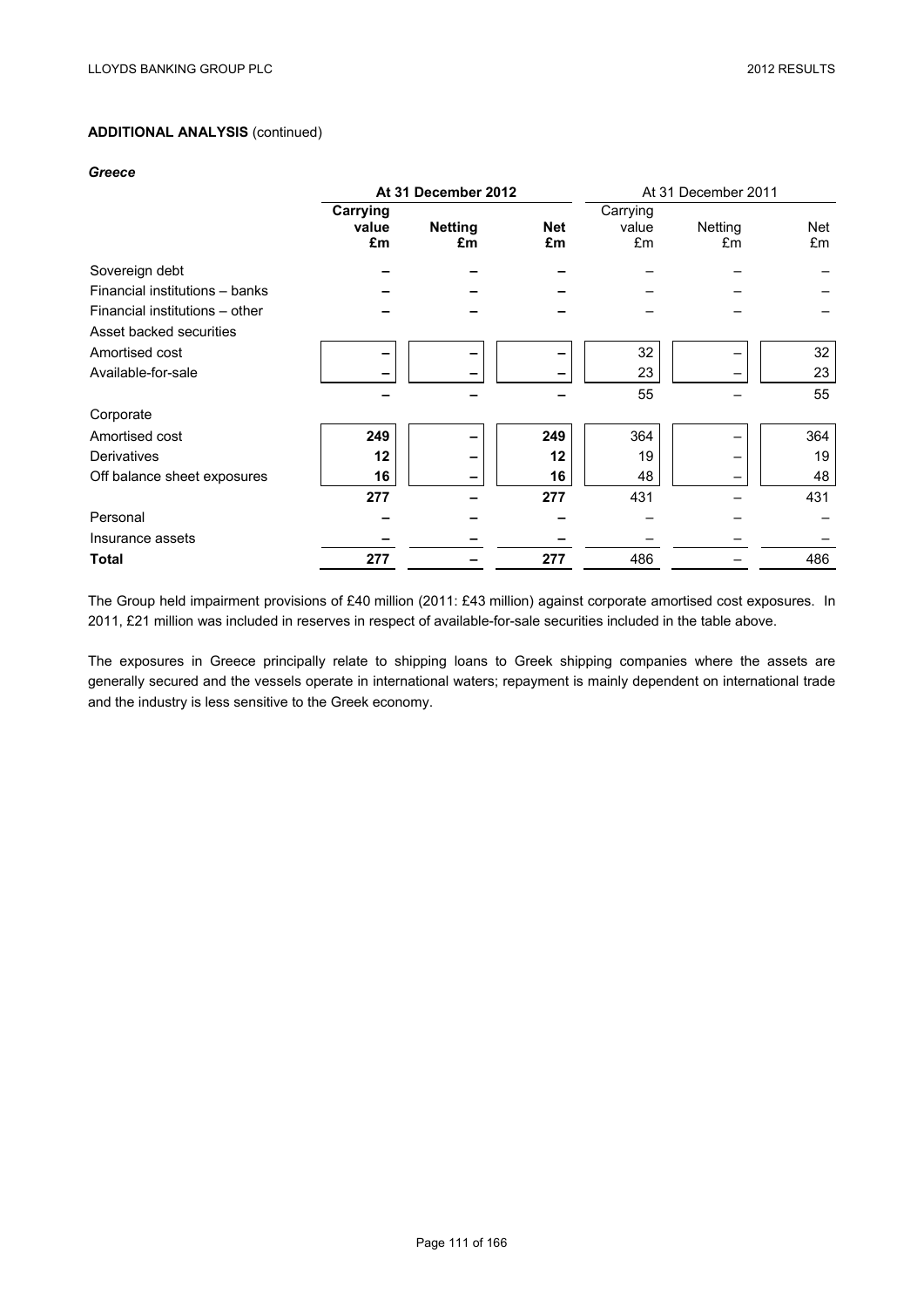*Italy* 

|                                |          | At 31 December 2012 |            | At 31 December 2011 |         |            |  |
|--------------------------------|----------|---------------------|------------|---------------------|---------|------------|--|
|                                | Carrying |                     |            | Carrying            |         |            |  |
|                                | value    | <b>Netting</b>      | <b>Net</b> | value               | Netting | <b>Net</b> |  |
|                                | £m       | £m                  | £m         | £m                  | £m      | Em         |  |
| Sovereign debt                 |          |                     |            |                     |         |            |  |
| Direct sovereign exposures     | 5        |                     | 5          | 16                  |         | 16         |  |
| Financial institutions - banks |          |                     |            |                     |         |            |  |
| Amortised cost                 | 22       |                     | 22         | 41                  |         | 41         |  |
| Available-for-sale             |          |                     |            | 180                 |         | 180        |  |
| Net trading assets             | 19       |                     | 19         | 188                 |         | 188        |  |
| Derivatives                    | 58       | (55)                | 3          | 91                  | (67)    | 24         |  |
|                                | 99       | (55)                | 44         | 500                 | (67)    | 433        |  |
| Financial institutions - other |          |                     |            |                     |         |            |  |
| Net trading assets             |          |                     |            | 17                  |         | 17         |  |
| Asset backed securities        |          |                     |            |                     |         |            |  |
| Amortised cost                 |          | -                   |            | 26                  |         | 26         |  |
| Available-for-sale             | 10       |                     | 10         | 13                  |         | 13         |  |
|                                | 10       |                     | 10         | 39                  |         | 39         |  |
| Corporate                      |          |                     |            |                     |         |            |  |
| Amortised cost                 | 76       |                     | 76         | 86                  |         | 86         |  |
| Net trading assets             | 4        |                     | 4          | 17                  |         | 17         |  |
| <b>Derivatives</b>             | 54       | (4)                 | 50         | 36                  |         | 36         |  |
| Off balance sheet exposures    | 20       |                     | 20         | 13                  |         | 13         |  |
|                                | 154      | (4)                 | 150        | 152                 |         | 152        |  |
| Personal                       |          |                     |            |                     |         |            |  |
| Insurance assets               | 37       |                     | 37         | 47                  |         | 47         |  |
| <b>Total</b>                   | 305      | (59)                | 246        | 771                 | (67)    | 704        |  |

The Group held impairment provisions of £2 million (2011: £1 million) against corporate amortised cost exposures. £nil (2011: £17 million) was included in reserves in respect of available-for-sale securities included in the table above.

In addition to the above balances there are unutilised and uncommitted money market lines and repo facilities of approximately £0.2 billion (31 December 2011: £0.6 billion) predominantly in respect of Italian banks. Bank limits have been closely monitored with amounts and tenors reduced where appropriate.

Exposures comprise lending to corporates, including a small amount of commercial real estate exposure.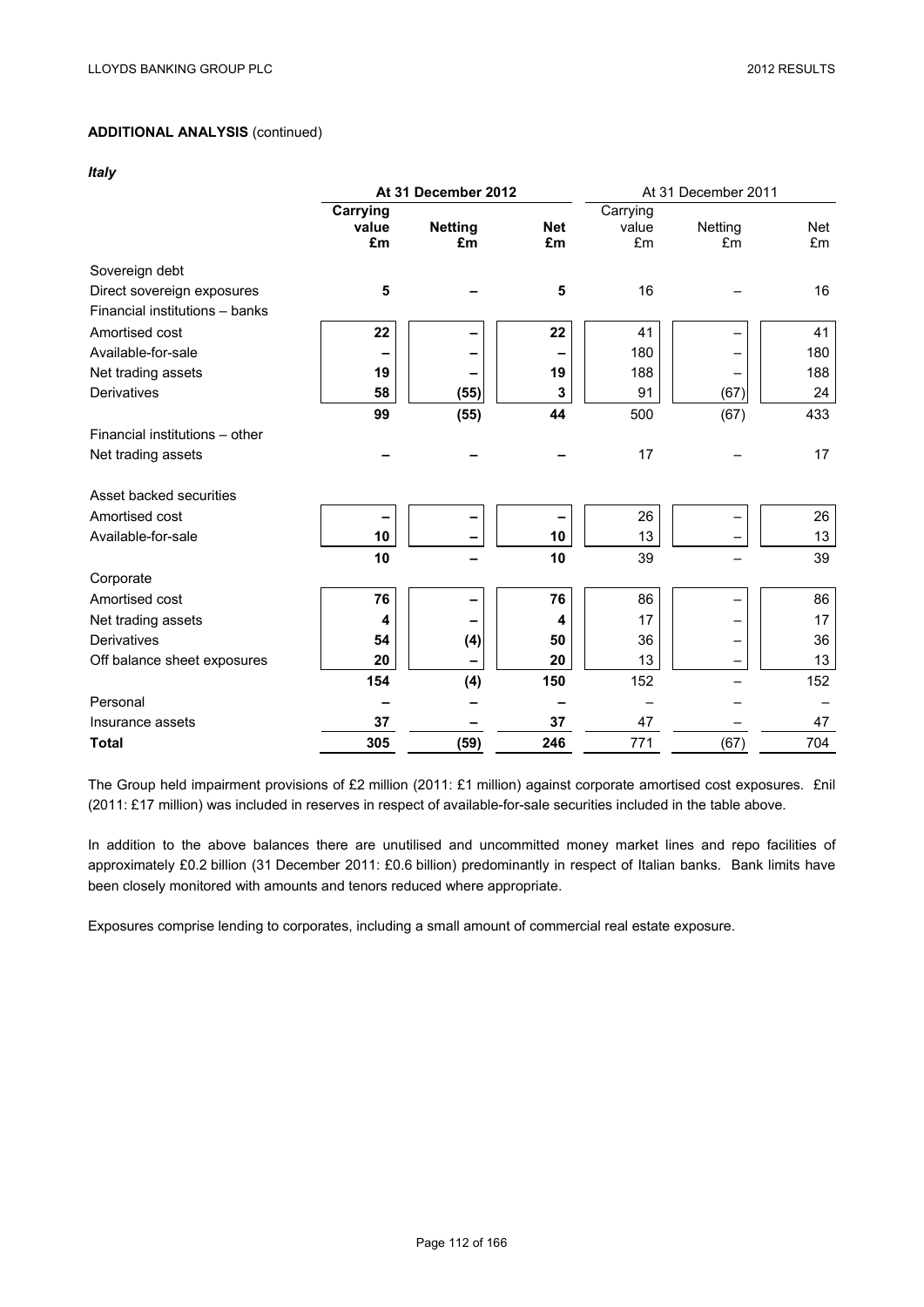### *Exposures to Eurozone countries*

In addition to the exposures detailed above, the Group has the following exposures to sovereigns, financial institutions, asset backed securities, corporates and personal customers in the following Eurozone countries:

|                     | Sovereign<br>debt          |                    |                                  |              |                          |                            |                          |                          |                         |
|---------------------|----------------------------|--------------------|----------------------------------|--------------|--------------------------|----------------------------|--------------------------|--------------------------|-------------------------|
|                     | <b>Direct</b><br>sovereign | Cash at<br>central | <b>Financial</b><br>institutions |              | Asset<br>backed          |                            |                          | <b>Insurance</b>         |                         |
|                     | exposures                  | banks              | <b>Banks</b>                     |              |                          | Other securities Corporate | Personal                 | assets                   | Total                   |
| At 31 December 2012 | £m                         | £m                 | £m                               | £m           | £m                       | £m                         | £m                       | £m                       | £m                      |
| Netherlands         | 1                          | 33,232             | 478                              | $\mathbf{2}$ | 268                      | 2,207                      | 5,649                    | 977                      | 42,814                  |
| France              | 6                          |                    | 853                              |              | 77                       | 3,226                      | 312                      | 1,457                    | 5,931                   |
| Germany             | 284                        | 1,809              | 389                              | 414          | 400                      | 2,117                      | -                        | 977                      | 6,390                   |
| Luxembourg          |                            | 2                  | $\overline{\phantom{m}}$         | 834          | $\overline{\phantom{0}}$ | 1,841                      | -                        | 71                       | 2,748                   |
| Belgium             |                            |                    | 309                              | 25           |                          | 568                        |                          | 64                       | 966                     |
| Finland             |                            |                    | 16                               |              |                          | 43                         |                          | 214                      | 273                     |
| Malta               |                            |                    |                                  |              |                          | 218                        |                          |                          | 218                     |
| Cyprus              |                            |                    | 2                                |              |                          | 102                        |                          |                          | 104                     |
| Austria             |                            |                    | 3                                |              |                          | 73                         |                          |                          | 76                      |
| Slovenia            |                            |                    | 35                               |              |                          |                            |                          |                          | 35                      |
| Estonia             |                            |                    |                                  |              |                          | $\mathbf 2$                |                          |                          | $\overline{\mathbf{2}}$ |
| Slovakia            |                            |                    |                                  |              |                          |                            |                          |                          |                         |
|                     | 291                        | 35,043             | 2,085                            | 1,275        | 745                      | 10,397                     | 5,961                    | 3,760                    | 59,557                  |
| At 31 December 2011 |                            |                    |                                  |              |                          |                            |                          |                          |                         |
| Netherlands         | $\qquad \qquad -$          | 9,594              | 712                              | 173          | 176                      | 4,105                      | 6,226                    | 960                      | 21,946                  |
| France              | 217                        | —                  | 1,517                            | 143          | 525                      | 3,796                      | 295                      | 1,841                    | 8,334                   |
| Germany             | 656                        | 203                | 1,291                            | 100          | 703                      | 2,532                      | 1                        | 1,263                    | 6,749                   |
| Luxembourg          | $\overline{2}$             | 3                  | 4                                | 442          | $\qquad \qquad$          | 2,828                      | $\overline{\phantom{0}}$ | 568                      | 3,847                   |
| Belgium             | 74                         | 4                  | 404                              | 11           | -                        | 1,617                      | -                        | 57                       | 2,167                   |
| Finland             |                            |                    | 60                               |              |                          | 56                         |                          | 147                      | 263                     |
| Malta               |                            |                    | 2                                |              | $\qquad \qquad$          | 305                        |                          | $\overline{\phantom{0}}$ | 307                     |
| Cyprus              |                            | —                  | 6                                |              | $\overline{\phantom{0}}$ | 204                        |                          | $\overline{\phantom{0}}$ | 210                     |
| Austria             | $\overline{2}$             | —                  | 202                              | 5            | -                        | 97                         |                          | -                        | 306                     |
| Slovenia            |                            |                    | 56                               |              |                          | —                          |                          |                          | 56                      |
| Estonia             |                            |                    |                                  |              |                          | $\overline{2}$             |                          |                          | $\overline{2}$          |
| Slovakia            |                            |                    |                                  |              |                          |                            |                          |                          |                         |
|                     | 951                        | 9,804              | 4,254                            | 874          | 1,404                    | 15,542                     | 6,522                    | 4,836                    | 44,187                  |

Total balances with other Eurozone countries have increased from £44,187 million to £59,557 million. This is due to an increase in central bank balances held for regulatory liquidity purposes. Excluding cash at central banks, the remaining overall exposures have reduced by 29 per cent from £34,383 million to £24,514 million. Derivatives with sovereigns and sovereign referenced credit default swaps are insignificant.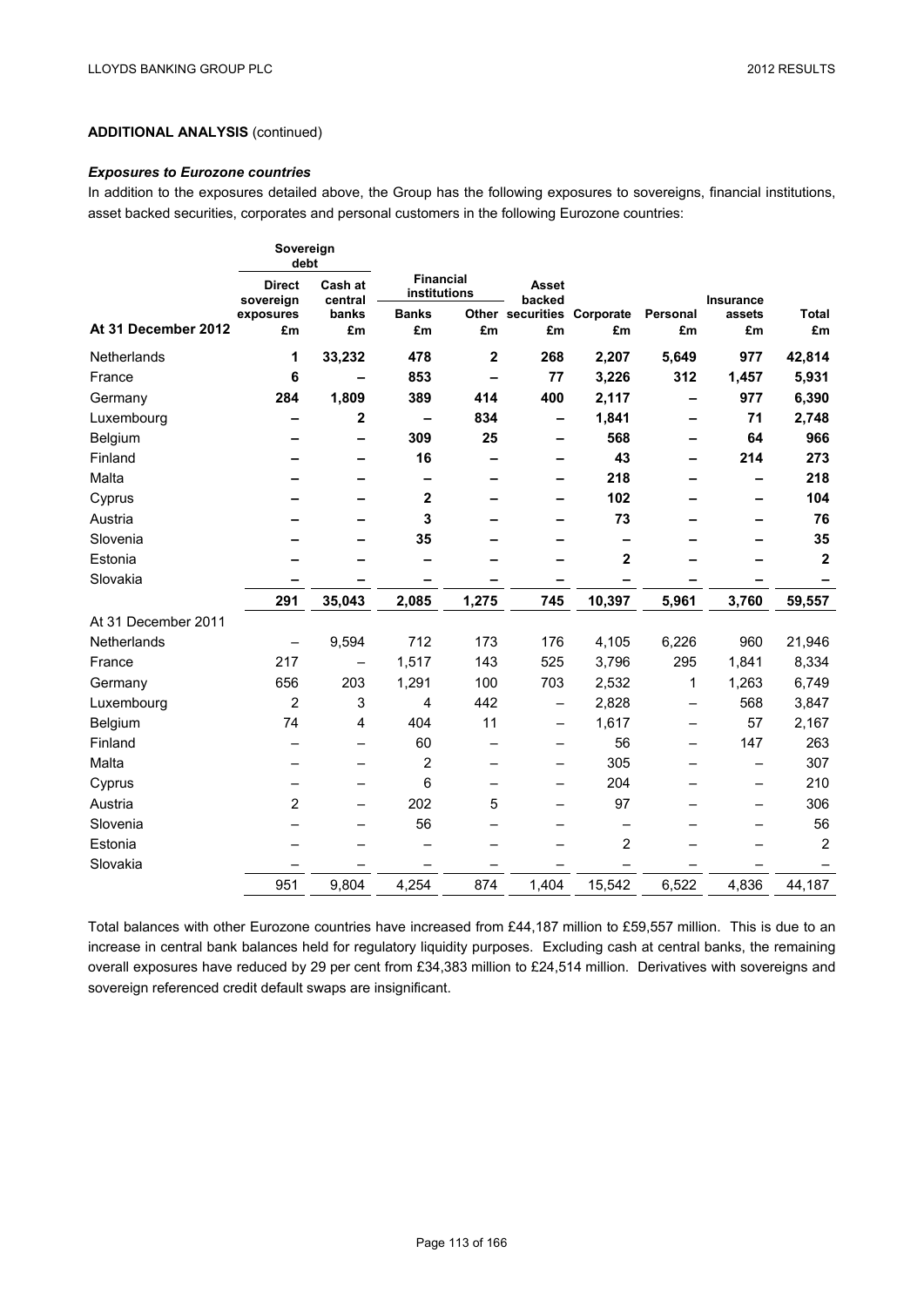#### **Eurozone redenomination risk**

Redenomination risk arises from the uncertainty over how an exiting member state would deal with pre-incurred euro contractual liabilities and, in particular, whether it (or a competent European body) legislates to re-denominate such liabilities into a post-euro currency. It is generally expected that an exiting member state would introduce a new national currency and determine an opening rate of exchange, which would then change when trading commences in the new currency, exposing the holders of the new currency to the risk of changes in the value of the new currency against the Euro. Although considered less likely, multiple member exits may also take place, and in the case of a total dissolution of the Eurozone, the Euro may cease to be a valid currency, with the possibility of all states introducing their own currencies.

The Group has considered redenomination risk in respect of its exposures to Ireland, Spain, Portugal, Greece and Italy in the event of a member exit believes that the risks can be broadly classified as follows:

- The Group is not significantly exposed to the redenomination impact of a Greek exit from the Euro as Greek-related exposures are very limited and are in any case predominantly ship finance facilities denominated in US dollar or Sterling with contracts subject to English law. The Group's exposures to Italy, Ireland, Portugal and Spain are considered to be at potential risk of redenomination. Redenomination of contractual liabilities depends on, amongst other things, the terms of relevant contracts, the contents of the legislation passed by the exiting member state, the governing law and jurisdiction of the contract and the nationality of the parties of the contracts;
- The Group has undertaken actions to mitigate redenomination risk for both assets and liabilities where possible, but it is not clear that such mitigation will be effective in the event of a member exit; and
- The introduction of one or more new currencies would be likely to lead to significant operational issues for clearing and payment systems. The Group continues to work actively with central banks, regulators and with the main clearing and payment systems to better understand and mitigate the impact of these risks on the Group and its customers.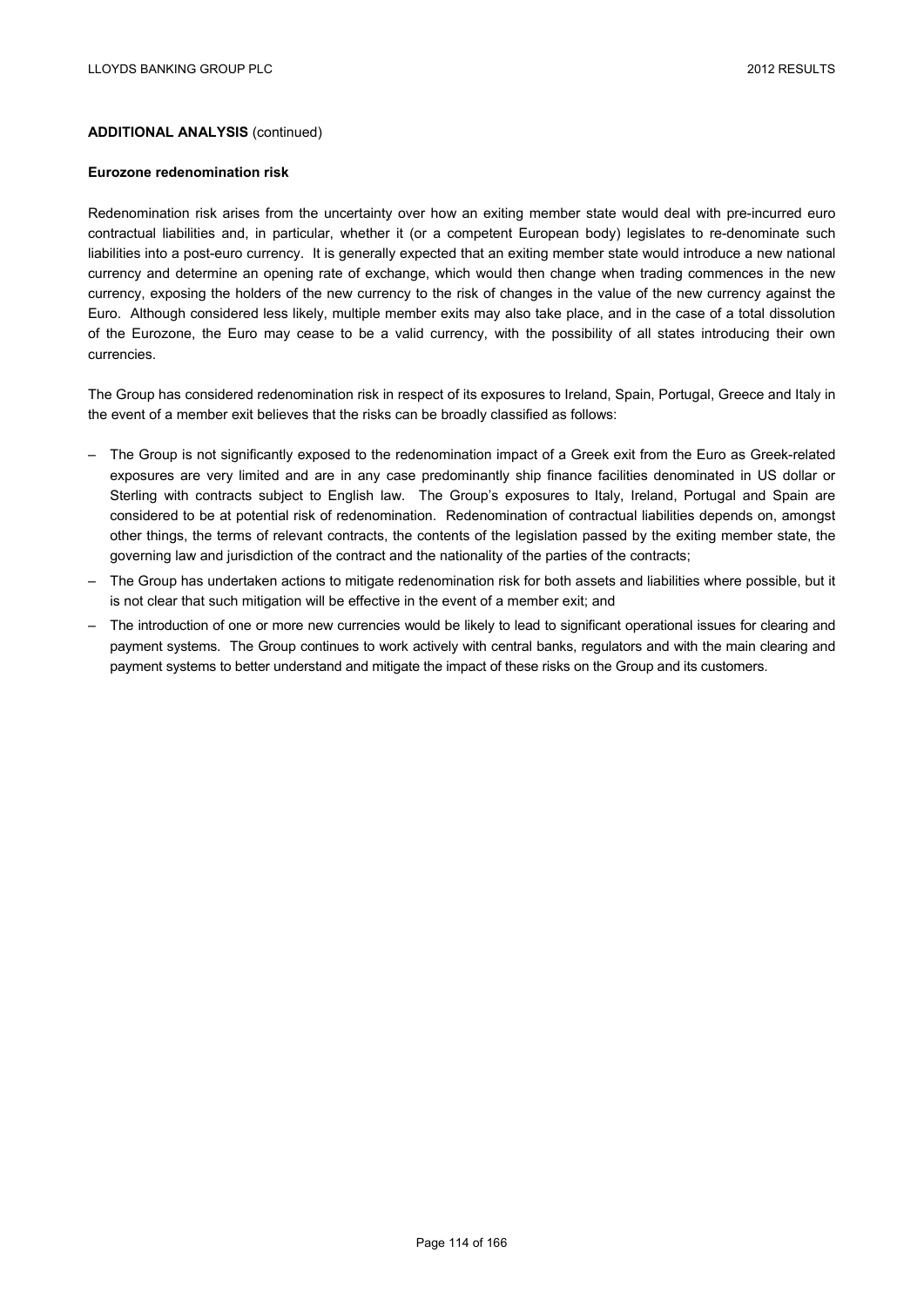#### **Liquidity and funding management in 2012**

Liquidity and funding continues to remain a key area of focus for the Group and the industry as a whole. Like all major banks, the Group is dependent on confidence in the short and long-term wholesale funding markets. Should the Group, due to exceptional circumstances, be unable to continue to source sustainable funding, its ability to fund its financial obligations could be impacted.

During the first half of 2012 the Group accelerated term funding initiatives and the run down of certain non-core asset portfolios allowing a further reduction in money market funding and total government and central bank facilities. This has significantly reduced exposure to wholesale outflows and rating agency downgrades. The Group repaid its remaining drawings under the Government's Credit Guarantee Scheme (CGS) in full in line with its contractual maturities.

Despite difficult funding markets during much of 2012 as investor confidence was impacted by concerns over Eurozone sovereign debt levels, downgrades and possible defaults and the potential downside effects from financial market volatility, the Group continued to fund adequately, maintaining a broadly stable stock of primary liquid assets during the year and meeting its regulatory liquidity requirements at all times.

The key dependencies on successfully funding the Group's balance sheet include the continued functioning of the money and capital markets; successful right-sizing of the Group's balance sheet; limited further deterioration in the UK's and the Group's credit rating; and no significant or sudden withdrawal of customer deposits. Additionally, the Group has entered into a number of EU state aid related obligations to achieve reductions in certain parts of its balance sheet by the end of 2014. These are assumed within the Group's funding plan. The Group has achieved the asset reduction commitment, two years ahead of the mandated completion date, and is currently working with the European Commission to achieve formal release from the commitment. Until release is obtained from the European Commission the Group may have to continue with these asset reductions and or/disposals and may receive a lower price upon disposal.

The combination of right-sizing the balance sheet and continued development of the customer deposit base has seen the Group's wholesale funding requirement reduce materially in recent years. The progress the Group has made to date in diversifying its funding sources has further strengthened its funding base. Funding concentration is not considered significant by the Group but; where such concentrations do exist (at the customer or industry level), they are not deemed material at Group level.

#### **Group funding sources**

Total wholesale funding reduced by £81.6 billion to £169.6 billion, with the volume with a residual maturity less than one year falling £62.7 billion to £50.6 billion. The Group term funding ratio (wholesale funding with a remaining life of over one year as a percentage of total wholesale funding) improved to 70 per cent (55 per cent at 31 December 2011) due to good progress in new term issuance and a significant reduction in short-term money market funding (2012: £31.0 billion; 2011: £69.1 billion). Term wholesale issuance for the year totalled £20.1 billion.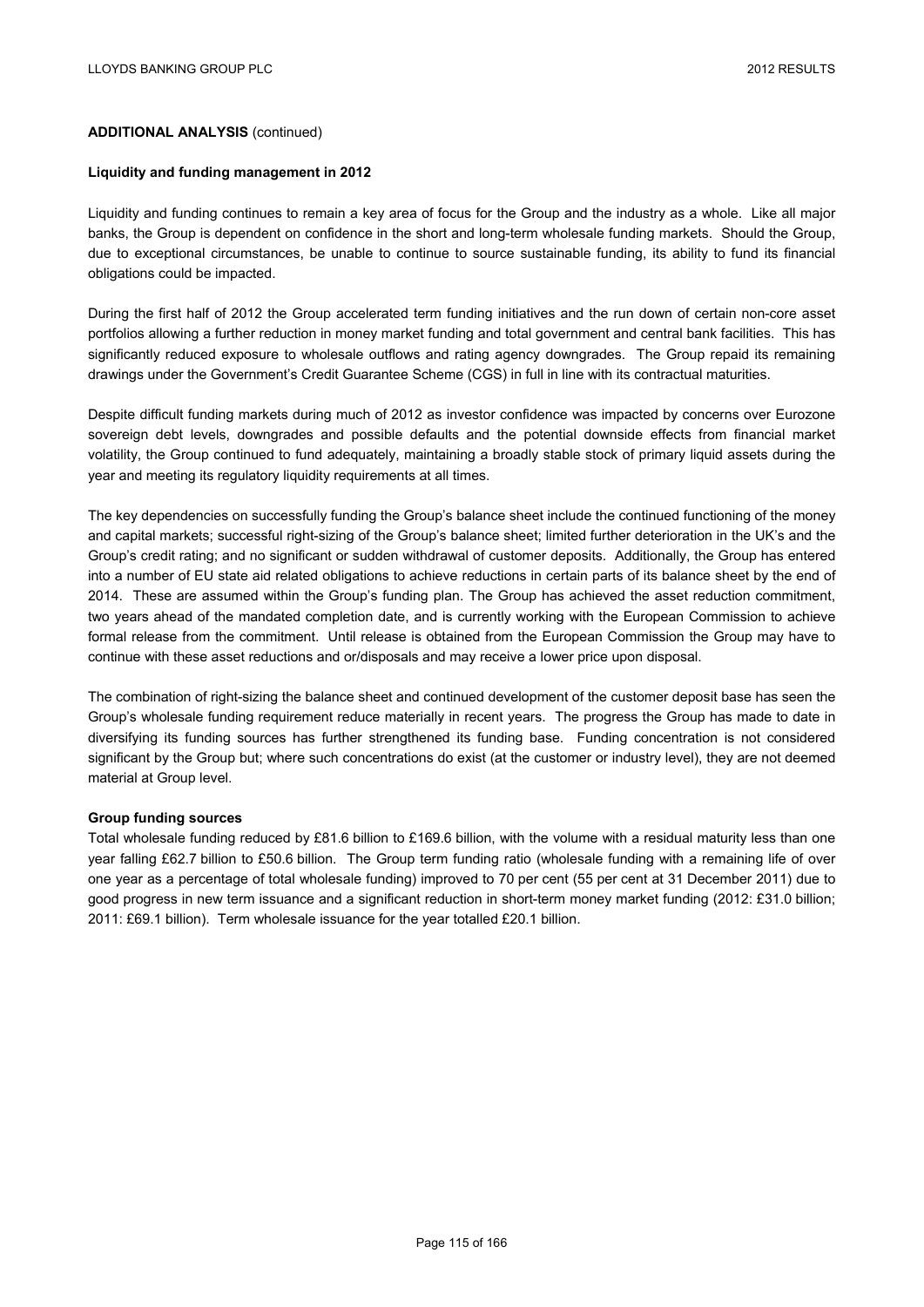#### **Group funding by type**

|                         | At 31 December 2012 | At 31 December 2011 |       |       |
|-------------------------|---------------------|---------------------|-------|-------|
|                         | £m                  | %                   | £m    | %     |
| Total wholesale funding | 169.6               | 28.6                | 251.2 | 38.2  |
| Customer deposits       | 422.5               | 71.4                | 405.9 | 61.8  |
| Total Group funding $2$ | 592.1               | 100.0               | 657.1 | 100.0 |

 $1$  The Group's definition of wholesale funding aligns with that used by other international market participants; including interbank deposits, debt securities in issue and subordinated liabilities.

<sup>2</sup> Excluding repos and total equity.

Total wholesale funding by type and expected residual maturity is detailed below.

## **Analysis of 2012 total wholesale funding by residual maturity**

|                                      | Less<br>than<br>one<br>month<br>£bn | One to<br>three<br>£bn | Three<br>to six<br>months months months<br>£bn | Six to<br>nine<br>£bn | <b>Nine</b><br>months<br>to one<br>vear<br>£bn | One to<br>two<br>vears<br>£bn | Two to<br>five<br>vears<br>£bn | <b>More</b><br>than<br>five<br>vears<br>£bn | Total<br>at<br>31 Dec<br>2012<br>£bn | Total<br>at<br>31 Dec<br>2011<br>£bn |
|--------------------------------------|-------------------------------------|------------------------|------------------------------------------------|-----------------------|------------------------------------------------|-------------------------------|--------------------------------|---------------------------------------------|--------------------------------------|--------------------------------------|
| Deposit from banks <sup>1</sup>      | 8.7                                 | 2.7                    | 1.1                                            |                       | 0.1                                            | 0.7                           | 0.5                            | 1.3                                         | 15.1                                 | 25.4                                 |
| Debt securities in issue:            |                                     |                        |                                                |                       |                                                |                               |                                |                                             |                                      |                                      |
| Certificates of deposit              | 1.9                                 | 5.1                    | 1.9                                            | 0.5                   | 1.1                                            | 0.2                           |                                |                                             | 10.7                                 | 28.0                                 |
| Commercial paper                     | -                                   | 6.2                    | 1.3                                            | 0.2                   | 0.2                                            | $\overline{\phantom{a}}$      | -                              | -                                           | 7.9                                  | 18.0                                 |
| Medium-term notes <sup>2</sup>       | $\qquad \qquad$                     | 1.3                    | 2.7                                            | 0.5                   | 1.5                                            | 6.2                           | 13.0                           | 9.4                                         | 34.6                                 | 69.8                                 |
| Covered bonds                        |                                     | 1.6                    | 1.0                                            | -                     | 1.8                                            | 6.9                           | 13.7                           | 13.7                                        | 38.7                                 | 36.6                                 |
| Securitisation                       | 1.3                                 | 1.7                    | 1.2                                            | 0.3                   | 3.8                                            | 7.0                           | 12.8                           | 0.4                                         | 28.5                                 | 37.5                                 |
|                                      | 3.2                                 | 15.9                   | 8.1                                            | 1.5                   | 8.4                                            | 20.3                          | 39.5                           | 23.5                                        | 120.4                                | 189.9                                |
| Subordinated liabilities             | -                                   | 0.3                    | 0.6                                            |                       |                                                | 1.0                           | 5.2                            | 27.0                                        | 34.1                                 | 35.9                                 |
| Total wholesale funding <sup>3</sup> | 11.9                                | 18.9                   | 9.8                                            | 1.5                   | 8.5                                            | 22.0                          | 45.2                           | 51.8                                        | 169.6                                | 251.2                                |

<sup>1</sup> A reconciliation to the Group's balance sheet is provided on page 119.

<sup>2</sup> Medium-term notes include funding from the Credit Guarantee Scheme (31 December 2012: £nil; 31 December 2011: £23.5 billion) and from the National Loan Guarantee Scheme (31 December 2012: £1.4 billion; 31 December 2011: £nil).

 $3$  The Group's definition of wholesale funding aligns with that used by other international market participants; including interbank deposits, debt securities in issue and subordinated liabilities.

Total wholesale funding in 2011 was £251.2 billion of which £113.3 billion had a residual maturity of less than one year.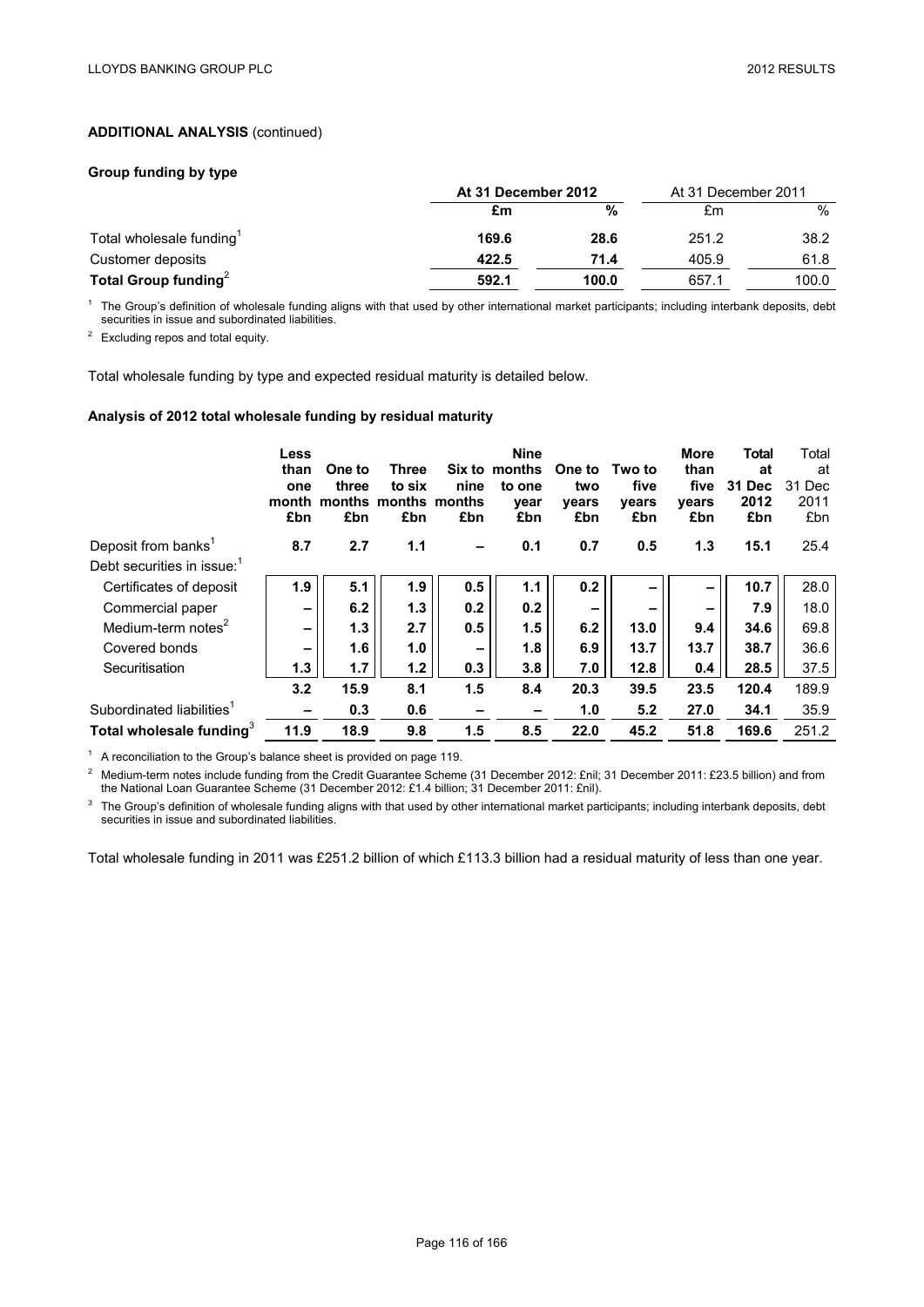**Other** 

### **ADDITIONAL ANALYSIS** (continued)

#### **Total wholesale funding by currency**

|                     | <b>Sterling</b><br>£bn | <b>US Dollar</b><br>£bn | Euro<br>£bn | Otner<br>currencies<br>£bn | Total<br>£bn |
|---------------------|------------------------|-------------------------|-------------|----------------------------|--------------|
| At 31 December 2012 | 54.3                   | 41.6                    | 60.2        | 13.5                       | 169.6        |
| At 31 December 2011 | 61.8                   | 76.0                    | 91.6        | 21.8                       | 251.2        |

The table below summarises the Group's wholesale term issuance during 2012. The Group's 2012 issuance plan was successfully completed in the first half of 2012 through the ability of the Group to access a diverse range of markets and currencies, both in unsecured and secured form.

#### **Analysis of 2012 term issuance**

|                                 | <b>Sterling</b><br>£bn | <b>US Dollar</b><br>£bn | Euro<br>£bn | <b>Other</b><br>currencies<br>£bn | <b>Total</b><br>£bn |
|---------------------------------|------------------------|-------------------------|-------------|-----------------------------------|---------------------|
| Securitisation                  | 1.0                    | 1.6                     | 1.2         | 0.5                               | 4.3                 |
| Medium-term notes               | 1.4                    | 0.9                     | 1.3         | 0.5                               | 4.1                 |
| Covered bonds                   | 2.5                    | $\qquad \qquad$         | 1.0         | $\overline{\phantom{a}}$          | 3.5                 |
| Private placements <sup>1</sup> | 3.8                    | 1.2                     | 1.1         | 2.1                               | 8.2                 |
| <b>Total issuance</b>           | 8.7                    | 3.7                     | 4.6         | 3.1                               | 20.1                |

 $1$  Private placements include structured bonds and term repurchase agreements (repos).

The Group has now fully repaid all debt issued under the UK Government's legacy CGS. In August the Group announced its support for the Government's Funding for Lending Scheme (FLS) and confirmed its intention to participate in the scheme. The FLS represents a further source of cost effective secured term funding available to the Group. The initiative supports the Group's customers and provides businesses with cheaper finance to invest and grow. The Group was the first UK bank to draw on the scheme in September 2012, drawing down £3 billion in total in 2012.

Excluding reverse repos and repos, loans and advances reduced by £36.7 billion; customer deposits increased by £16.6 billion, representing growth of 4 per cent in 2012. Over the year the Group has seen above market growth in customer deposits (2012: £422.5 billion; 2011: £405.9 billion) and a continued reduction in non-core assets (2012: £98.4 billion; 2011: £140.7 billion).

On the same basis, the Group loan to deposit ratio has improved to 121 per cent compared with 135 per cent at 31 December 2011, driven by strong deposit growth and non-core asset reduction. The core loan to deposit ratio also improved to 101 per cent from 109 per cent at 31 December 2011, close to the Group's long-term target of 100 per cent for the core, which the Group continues to expect to reach in the first quarter of 2013, at the same time as achieving a 120 per cent ratio in the Group.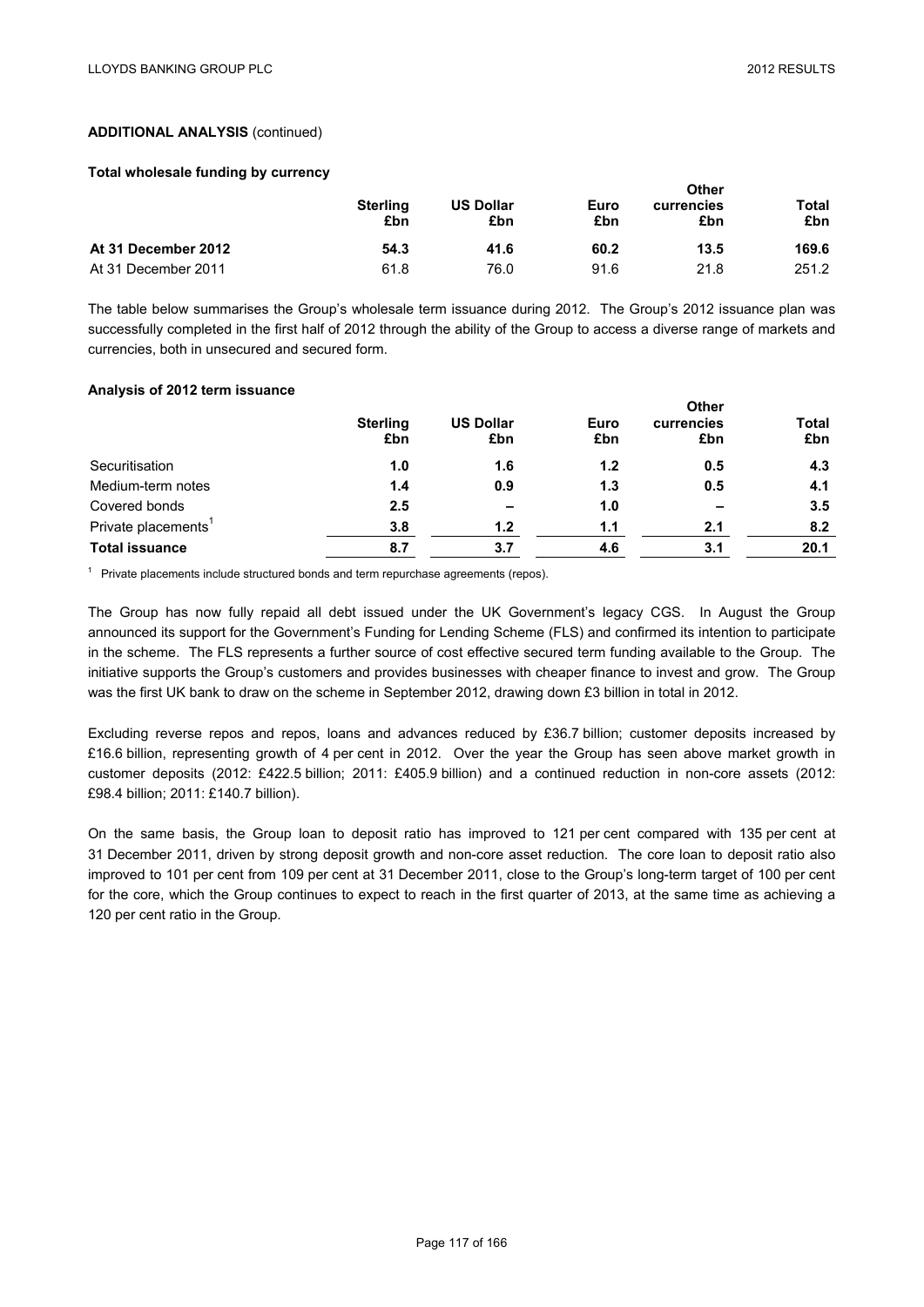At

**At**

## **ADDITIONAL ANALYSIS** (continued)

### **Group funding position**

|                                                                | Aτ      | Aι      |        |
|----------------------------------------------------------------|---------|---------|--------|
|                                                                | 31 Dec  | 31 Dec  |        |
|                                                                | 2012    | 2011    | Change |
|                                                                | £bn     | £bn     | ℅      |
| <b>Funding requirement</b>                                     |         |         |        |
| Loans and advances to customers <sup>1</sup>                   | 512.1   | 548.8   | (7)    |
| Loans and advances to banks <sup>2</sup>                       | 9.1     | 10.3    | (12)   |
| Debt securities                                                | 5.3     | 12.5    | (58)   |
| Available-for-sale financial assets $-$ secondary <sup>3</sup> | 5.3     | 12.0    | (56)   |
| Cash balances <sup>4</sup>                                     | 3.5     | 4.1     | (15)   |
| <b>Funded assets</b>                                           | 535.3   | 587.7   | (9)    |
| Other assets <sup>5</sup>                                      | 295.9   | 286.1   | 3      |
|                                                                | 831.2   | 873.8   | (5)    |
| On balance sheet primary liquidity assets <sup>6</sup>         |         |         |        |
| Reverse repurchase agreements                                  | 5.8     | 17.3    | (66)   |
| Balances at central banks – primary <sup>4</sup>               | 76.8    | 56.6    | 36     |
| Available-for-sale financial assets - primary                  | 26.1    | 25.4    | (3)    |
| Held to maturity                                               |         | 8.1     |        |
| Trading and fair value through profit and loss                 | (9.4)   | (3.5)   |        |
| Repurchase agreements                                          | (5.9)   | (7.2)   | 18     |
|                                                                | 93.4    | 96.7    | $(3)$  |
| <b>Total Group assets</b>                                      | 924.6   | 970.5   | (5)    |
| Less: Other liabilities <sup>5</sup>                           | (266.0) | (251.6) | (6)    |
| <b>Funding requirement</b>                                     | 658.6   | 718.9   | (8)    |
| <b>Funded by</b>                                               |         |         |        |
| Customer deposits <sup>7</sup>                                 | 422.5   | 405.9   | 4      |
| Wholesale funding                                              | 169.6   | 251.2   | (32)   |
|                                                                | 592.1   | 657.1   | (10)   |
| Repurchase agreements                                          | 21.8    | 15.2    | 43     |
| <b>Total equity</b>                                            | 44.7    | 46.6    | (4)    |
| <b>Total funding</b>                                           | 658.6   | 718.9   | (8)    |

<sup>1</sup> Excludes £5.1 billion (31 December 2011: £16.8 billion) of reverse repurchase agreements.

<sup>2</sup> Excludes £19.6 billion (31 December 2011: £21.8 billion) of loans and advances to banks within the Insurance business and £0.7 billion (31 December 2011: £0.5 billion) of reverse repurchase agreements.

<sup>3</sup> Secondary liquidity assets comprise a diversified pool of highly rated unencumbered collateral (including retained issuance).

<sup>4</sup> Cash balances and balances at central banks – primary are combined in the Group's balance sheet.

<sup>5</sup> Other assets and other liabilities primarily include balances in the Group's Insurance business and the fair value of derivative assets and liabilities.

<sup>6</sup> Primary liquidity assets are FSA eligible liquid assets including UK Gilts, US Treasuries, Euro AAA government debt and unencumbered cash balances held at central banks.

<sup>7</sup> Excluding repurchase agreements of £4.4 billion (31 December 2011: £8.0 billion).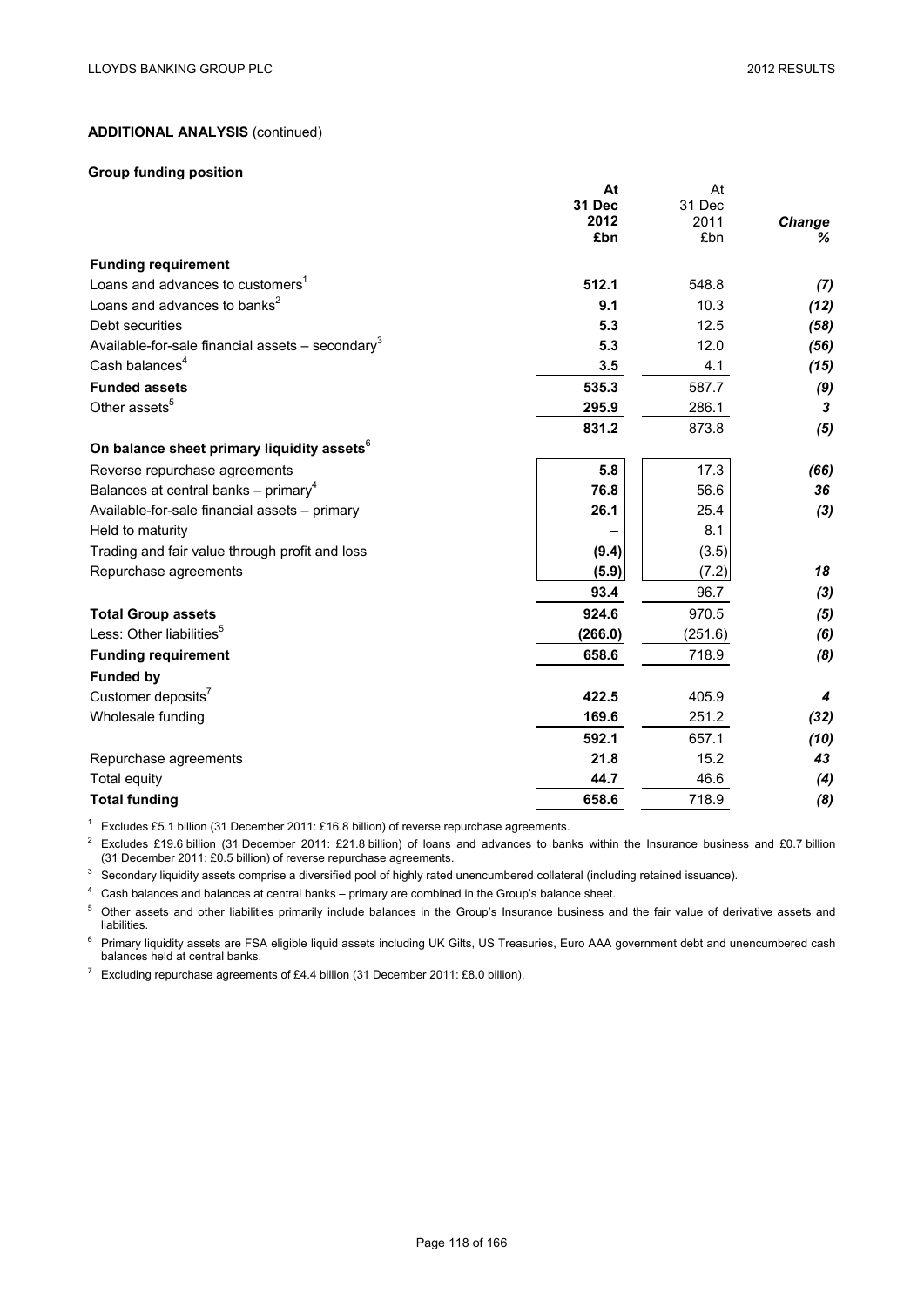### **Reconciliation of Group funding figure to the balance sheet**

| At 31 December 2012      | Included in<br>funding<br>analysis<br>(above)<br>£bn | <b>Repos</b><br>£bn | <b>Fair value</b><br>and other<br>accounting<br>methods<br>£bn | <b>Balance</b><br>sheet<br>£bn |
|--------------------------|------------------------------------------------------|---------------------|----------------------------------------------------------------|--------------------------------|
| Deposits from banks      | 15.1                                                 | 23.3                |                                                                | 38.4                           |
| Debt securities in issue | 120.4                                                |                     | (3.0)                                                          | 117.4                          |
| Subordinated liabilities | 34.1                                                 |                     |                                                                | 34.1                           |
| Total wholesale funding  | 169.6                                                | 23.3                |                                                                |                                |
| Customer deposits        | 422.5                                                | 4.4                 |                                                                | 426.9                          |
| <b>Total</b>             | 592.1                                                | 27.7                |                                                                |                                |
| At 31 December 2011      | Included in<br>funding<br>analysis<br>(above)<br>£bn | Repos<br>£bn        | Fair value<br>and other<br>accounting<br>methods<br>£bn        | <b>Balance</b><br>sheet<br>£bn |
| Deposits from banks      | 25.4                                                 | 14.4                |                                                                | 39.8                           |
| Debt securities in issue | 189.9                                                |                     | (4.8)                                                          | 185.1                          |
| Subordinated liabilities | 35.9                                                 |                     | (0.8)                                                          | 35.1                           |
| Total wholesale funding  | 251.2                                                | 14.4                |                                                                |                                |
| Customer deposits        | 405.9                                                | 8.0                 |                                                                | 413.9                          |
| Total                    | 657.1                                                | 22.4                |                                                                |                                |

## **Liquidity portfolio**

At 31 December 2012, the Group had £87.6 billion (2011: £94.8 billion) of highly liquid unencumbered assets in its primary liquidity portfolio which are available to meet cash and collateral outflows, as illustrated in the table below. In addition the Group had £117.1 billion (2011: £107.4 billion) of secondary liquidity covering a range of ratings but all investment grade and central bank eligible. This liquidity is managed as a single pool in the centre and is under the control of the function charged with managing the liquidity of the Group. It is available for deployment at immediate notice, subject to complying with regulatory requirements, and is a key component of the Group's liquidity management process.

|                            | At     | At     |         |         |
|----------------------------|--------|--------|---------|---------|
|                            | 31 Dec | 31 Dec | Average | Average |
| <b>Primary liquidity</b>   | 2012   | 2011   | 2012    | 2011    |
|                            | £bn    | £bn    | £bn     | £bn     |
| Central bank cash deposits | 76.8   | 56.6   | 78.3    | 51.4    |
| Government bonds           | 10.8   | 38.2   | 21.1    | 48.4    |
| <b>Total</b>               | 87.6   | 94.8   | 99.4    | 99.8    |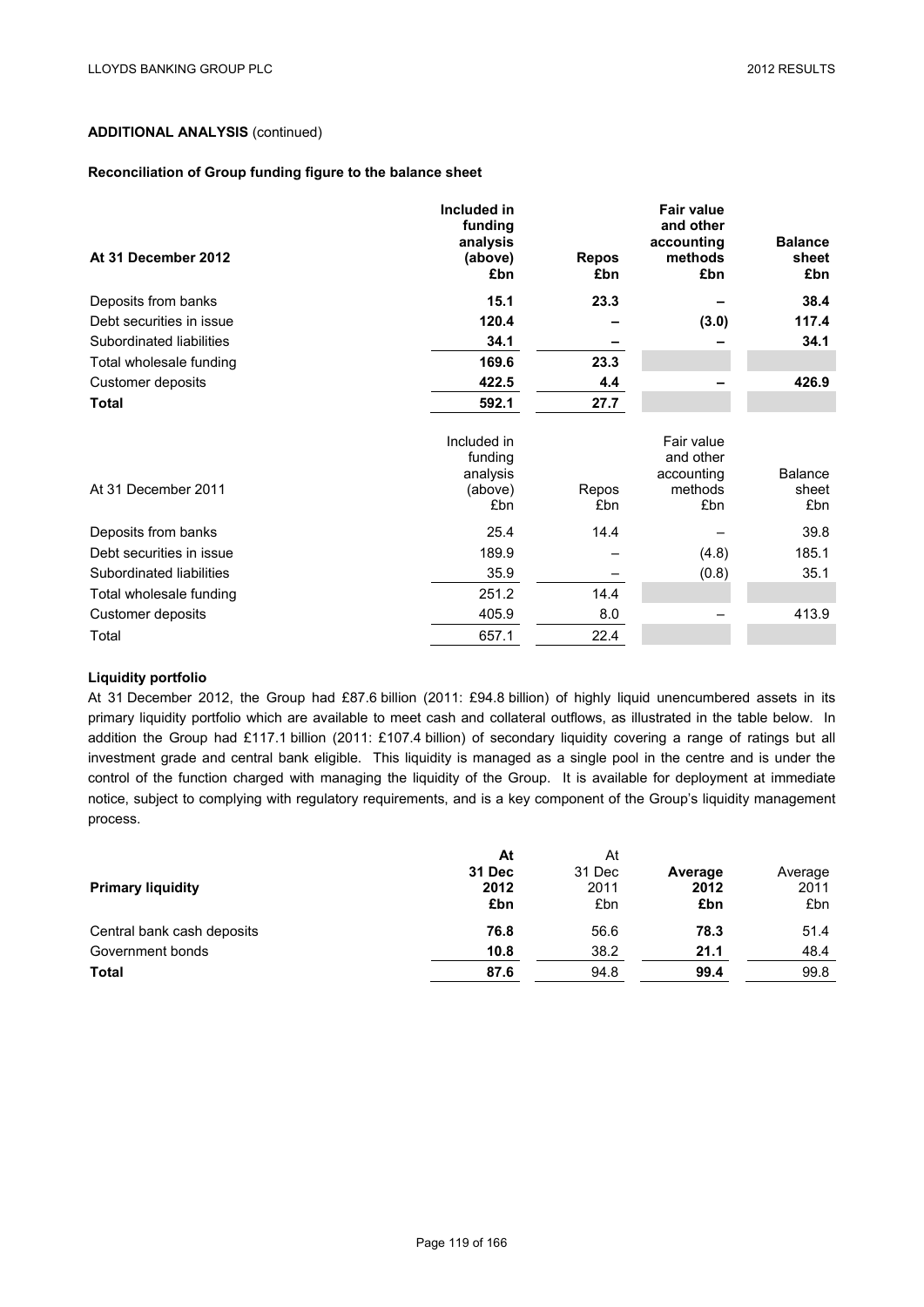|                                             | At     | At     |         |         |
|---------------------------------------------|--------|--------|---------|---------|
|                                             | 31 Dec | 31 Dec | Average | Average |
| <b>Secondary liquidity</b>                  | 2012   | 2011   | 2012    | 2011    |
|                                             | £bn    | £bn    | £bn     | £bn     |
| High-quality ABS/covered bonds <sup>1</sup> | 2.8    | 1.4    | 2.1     | 8.0     |
| Credit institution bonds <sup>1</sup>       | 3.4    | 2.1    | 2.8     | 3.7     |
| Corporate bonds <sup>1</sup>                | 0.1    | 0.3    | 0.1     | 0.6     |
| Own securities (retained issuance)          | 44.9   | 81.6   | 50.2    | 76.8    |
| Other securities                            | 5.0    | 8.6    | 8.3     | 9.2     |
| Other $2$                                   | 60.9   | 13.4   | 49.8    | 6.4     |
| <b>Total</b>                                | 117.1  | 107.4  | 113.3   | 104.7   |
| <b>Total liquidity</b>                      | 204.7  | 202.2  |         |         |

<sup>1</sup> Assets rated A- or above.<br><sup>2</sup> Includes other central bank eligible assets.

#### **Liquidity portfolio: currency**

| <b>US Dollar</b><br>Euro<br><b>Sterling</b><br>currencies<br>£bn<br>£bn<br>£bn<br>£bn | <b>Total</b><br>£bn |
|---------------------------------------------------------------------------------------|---------------------|
|                                                                                       |                     |
|                                                                                       |                     |
| At 31 December 2012                                                                   |                     |
| 7.2<br>1.7<br><b>Primary Liquidity</b><br>42.2<br>36.5                                | 87.6                |
| 109.2<br>1.6<br>Secondary Liquidity<br>4.7<br>1.6                                     | 117.1               |
| <b>Total</b><br>8.8<br>151.4<br>41.2<br>3.3                                           | 204.7               |
| At 31 December 2011                                                                   |                     |
| 13.8<br><b>Primary Liquidity</b><br>65.6<br>14.8<br>0.6                               | 94.8                |
| Secondary Liquidity<br>5.0<br>6.9<br>93.9<br>1.6                                      | 107.4               |
| Total<br>18.8<br>2.2<br>159.5<br>21.7                                                 | 202.2               |

Following the introduction of the FSA's individual liquidity guidance under ILAS, the Group now manages its liquidity position as a coverage ratio (proportion of stressed outflows covered by primary liquid assets) rather than by reference to a quantum of liquid assets; the liquidity position reflects a buffer over the regulatory minimum.

Primary liquid assets of £87.6 billion represent approximately 260 per cent (133 per cent at 31 December 2011) of the Group's money market funding positions and are approximately 173 per cent (84 per cent at 31 December 2011) of all wholesale funding with a maturity of less than one year, and thus provides substantial buffer in the event of continued market dislocation.

In addition to primary liquidity holdings the Group has significant secondary liquidity holdings providing access to open market operations at a number of central banks which the Group routinely makes use of as part of its normal liquidity management practices. Future use of such facilities will be based on prudent liquidity management and economic considerations, having regard for external market conditions.

During 2012 the GALCO mandated Group Corporate Treasury to establish a new core Liquidity and Collateral asset portfolio. The portfolio is subject to defined risk appetite with tight controls over eligible assets, which must also be diversified across geography, currency, markets and tenor.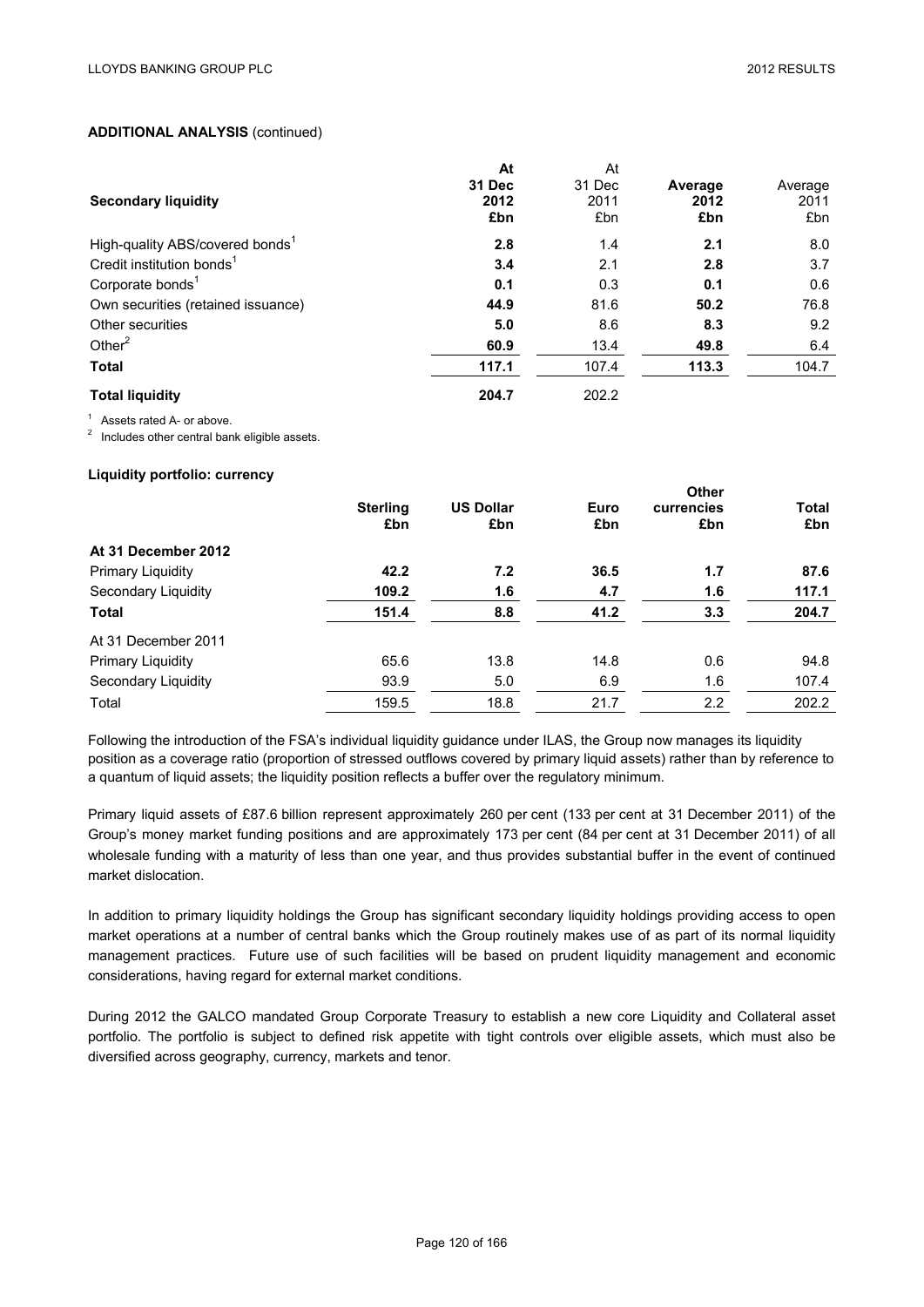#### **Stress testing results**

Internal stress testing results at 31 December 2012 show that the Group has liquidity resources representing 128 per cent of modelled outflows from all wholesale funding sources, retail and corporate deposits, intra-day requirements and rating dependent contracts under the Group's most severe liquidity stress scenario (the three month combined (market wide and Group specific) scenario).

The Group's stress testing assumes that further credit rating downgrades may reduce investor appetite for some of the Group's liability classes and therefore funding capacity. In June 2012 the Group experienced a one notch downgrade in its long-term rating from Moody's, following the agency's review of 114 European banks. The impact that the Group experienced following the downgrade was not material and was consistent with the modelled outcomes based on the stress testing framework. A hypothetical idiosyncratic two notch downgrade of the Group's current long-term debt rating and accompanying short-term downgrade implemented instantaneously by all major rating agencies, could result in an outflow of £11.5 billion of cash over a period of up to one year, £3.5 billion of collateral posting related to customer financial contracts and £18.0 billion of collateral posting associated with secured funding. The Group's internal liquidity risk appetite includes such a stress scenario. The stress scenario modelling demonstrates the Group has available liquidity resources to manage such an event.

#### **Encumbered assets**

During 2012 the Group was a consistent issuer in a number of secured funding markets, in particular residential mortgage backed securities and covered bonds. The table below summarises the assets encumbered through the Group's external issuance transactions.

#### **Secured external issuance transactions**

| At 31 December 2012          | <b>Notes</b><br>issued<br>£bn | <b>Assets</b><br>encumbered <sup>3</sup><br>£bn |
|------------------------------|-------------------------------|-------------------------------------------------|
| Securitisations <sup>1</sup> | 28.1                          | 40.0                                            |
| Covered bonds <sup>2</sup>   | 40.7                          | 56.7                                            |
| <b>Total</b>                 | 68.8                          | 96.7                                            |
| At 31 December 2011          | £bn                           | £bn                                             |
| Securitisations <sup>1</sup> | 37.4                          | 50.0                                            |
| Covered bonds <sup>2</sup>   | 38.2                          | 52.0                                            |
| Total                        | 75.6                          | 102.0                                           |

<sup>1</sup> In addition the Group retained internally £58.7 billion (2011: £86.6 billion) of notes secured with £78.2 billion (2011: £114.6 billion) of assets.<br><sup>2</sup> In addition the Group retained internally £26.3 billion (2011: £3

The Board monitors and manages total balance sheet encumbrance via a risk appetite metric. The Group's level of encumbrance arising from external issuance of securitisation and covered bonds has remained broadly constant, reflecting the maturity and stability of the Group's utilisation of this form of term funding, and the established cycle of redemptions and new issuance. Total notes issued externally from secured programmes (asset backed securities and covered bonds) have fallen from £75.6 billion at 31 December 2011 to £68.8 billion, reflecting a reduction in the number of outstanding programmes as well as lower issued balances. A total of £85.0 billion (2011: £118.5 billion) of notes issued under securitisation and covered bond programmes have also been retained internally, most of which are held to provide a pool of collateral eligible for use at central bank liquidity facilities. This reduction in retained notes partially reflects the Group's increased use of whole loans as eligible collateral at central banks.

The Group uses secured transactions to manage short-term cash and collateral needs. At 31 December 2012, the fair value of collateral pledged as security in repo transactions was £48.1 billion (2011: £39.7 billion). Internally held notes, encumbered through repo activity or assets pledged, are included in these disclosure amounts. Within asset-backed commercial paper (ABCP) conduits, assets pledged as security for ABCP investors totalled £6.4 billion (2011 £8.8 billion).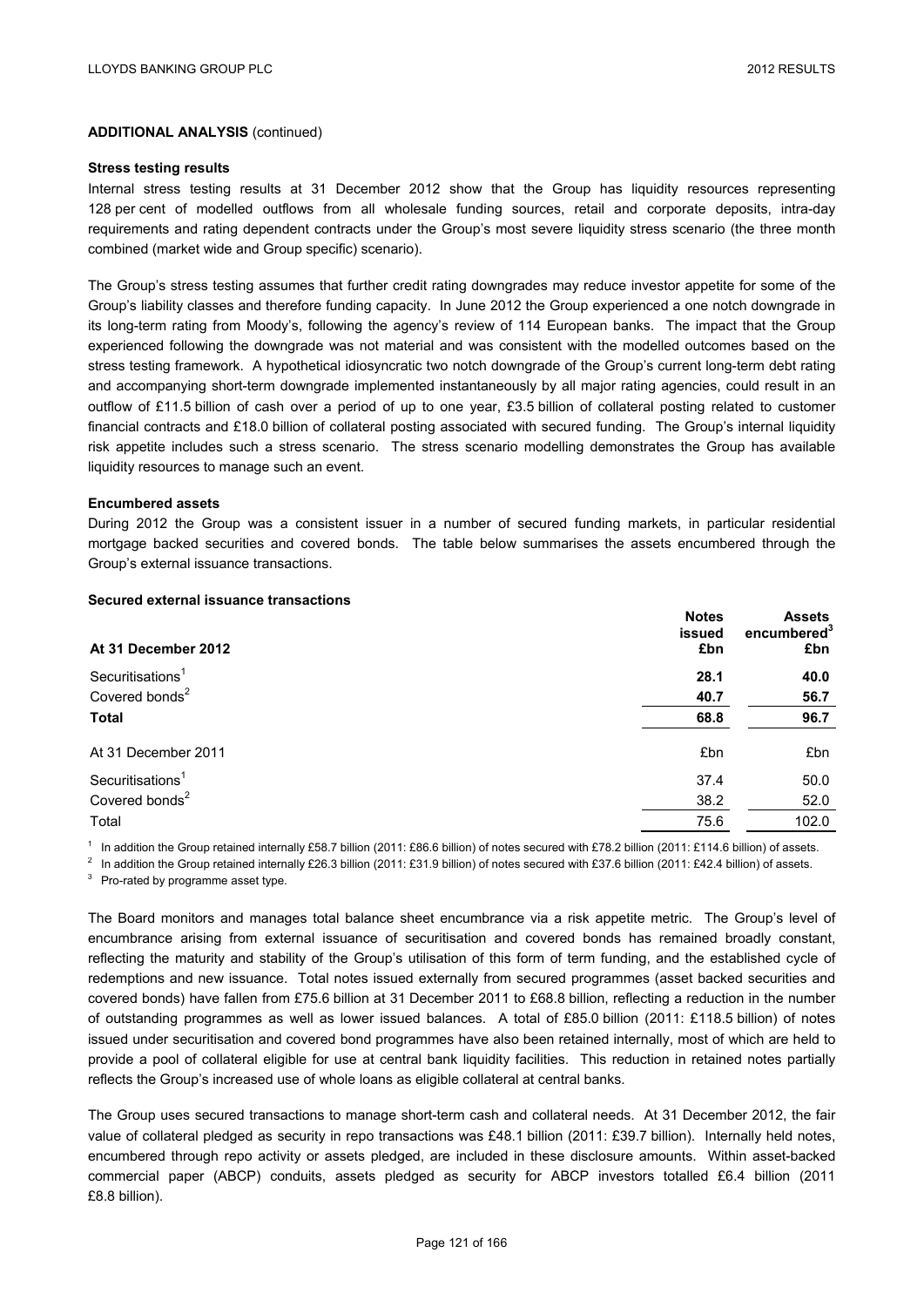#### **Group borrowing costs**

The Group's borrowing costs and issuance in the capital markets are dependent on a number of factors, and increased cost or reduction of capacity could materially adversely affect the Group's results of operations, financial condition and prospects. In particular, reduction in the credit rating of the Group or deterioration in the capital markets' perception of the Group's financial resilience could significantly increase its borrowing costs and limit its issuance capacity in the capital markets. As an indicator over the last 12 months the spread between an index of A rated long-term senior unsecured bank debt and an index of similar BBB rated bank debt, both of which are publicly available, averaged 1.3 per cent. The applicability to and implications for the Group's funding cost would depend on the type of issuance, and prevailing market conditions. The impact on the Group's funding cost is subject to a number of assumptions and uncertainties and is therefore impossible to quantify precisely.

The rating changes that the Group has experienced since the fourth quarter of 2011 did not significantly change its borrowing costs, reduce its issuance capacity or require significant collateral posting. In November 2012 Standard & Poor's revised its outlook on the Group's long-term rating to negative from stable. However, even if a two notch longterm downgrade and a simultaneous short-term downgrade occurred, the Group would remain investment grade.

#### **Hybrid capital securities coupon payments**

The discretionary payments on Tier 1 hybrid capital securities which are scheduled for payment in 2013, subject to their terms and conditions, are estimated to amount to approximately £350 million. In the context of on-going macro prudential policy discussions, the Board of Lloyds Banking Group has decided to issue new Lloyds Banking Group ordinary shares to raise this amount. The Group has today (1 March 2013) entered into an agreement with a third-party financial institution in connection with the issue of these new ordinary shares. Such ordinary shares are expected to be issued, subject to market conditions, by the end of April 2013 at a price determined by reference to the volume weighted average price of our ordinary shares in a period prior to their date of issue.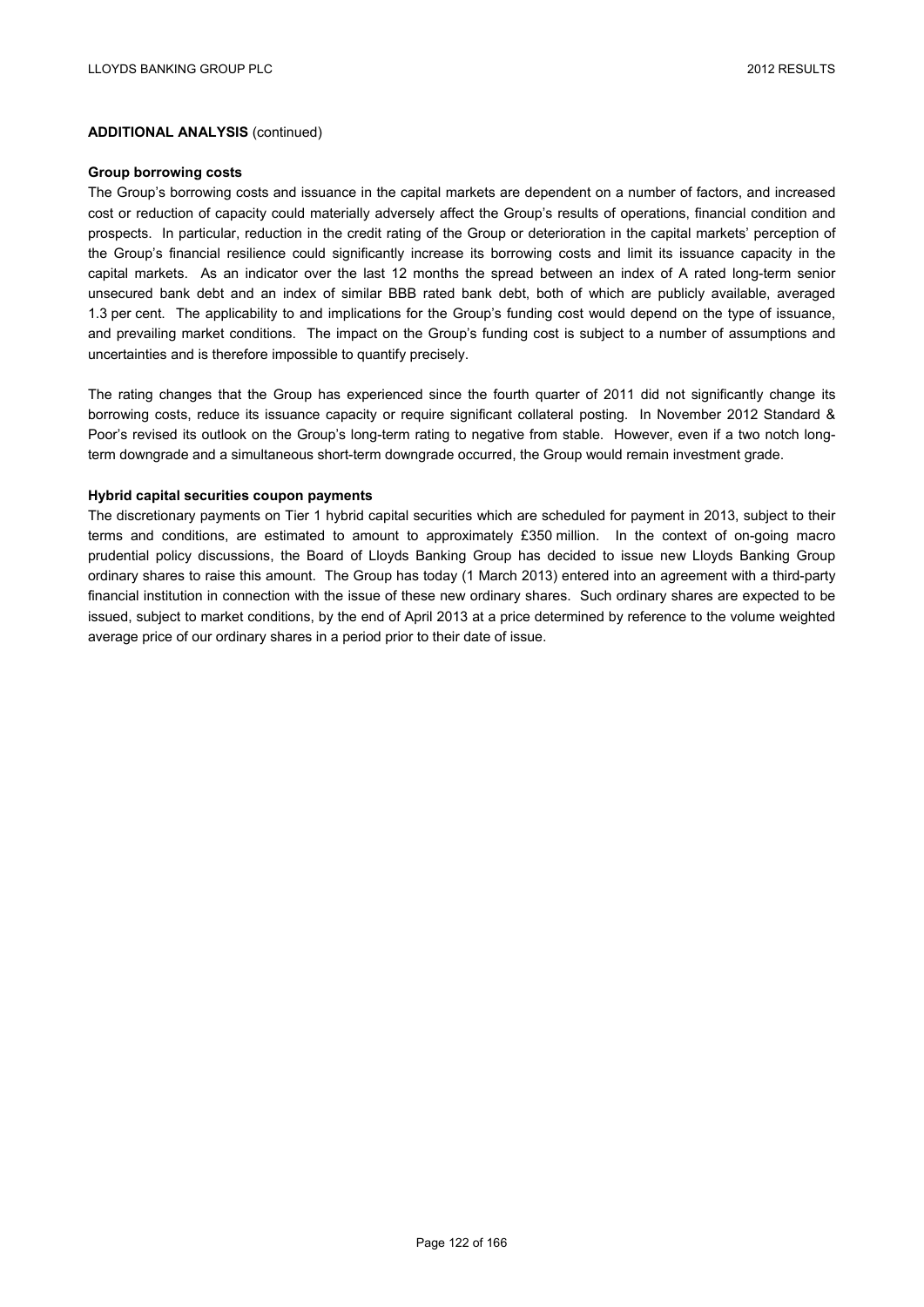### **Capital management in 2012**

The Group actively manages its capital position, closely monitoring the changing market and regulatory environments. The Group further strengthened its capital ratios in 2012. This was principally driven by management profit and a reduction in risk-weighted assets, reflecting asset reductions and the substantial decrease in risk, partly offset by statutory items and tax costs. The core business remains strongly capital generative and there is continued progress in simultaneously reducing risk and releasing capital through the disposal of non-core assets.

#### **Capital position at 31 December 2012**

The Group's capital position, as at 31 December 2012 and applying the existing regulatory framework, is set out below. Additionally, estimated pro forma information about the Group's capital position on a CRD IV basis is set out on page 127.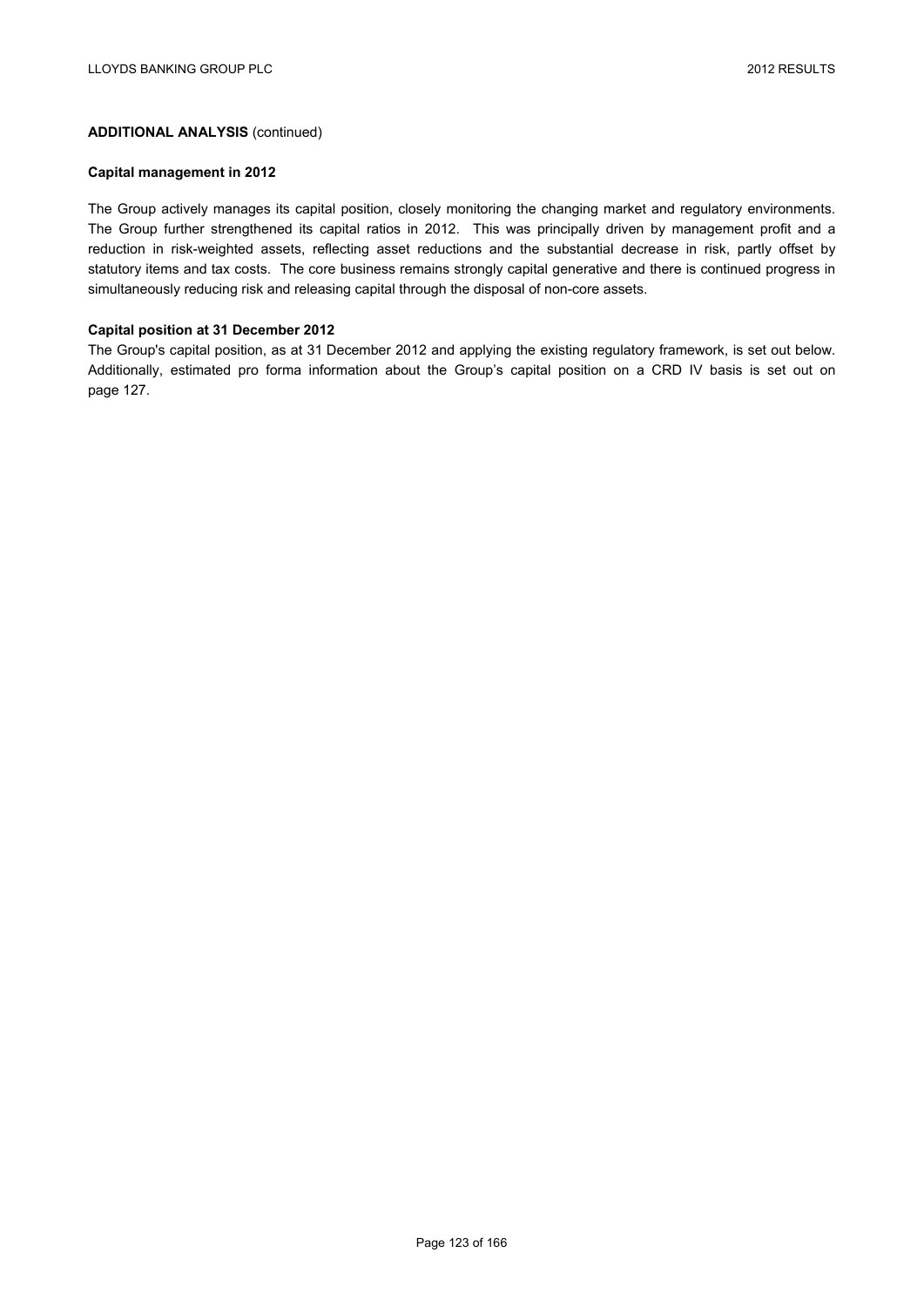|                                                                      | At            | At         |
|----------------------------------------------------------------------|---------------|------------|
|                                                                      | <b>31 Dec</b> | 31 Dec     |
| <b>Capital ratios and capital resources</b>                          | 2012<br>£m    | 2011<br>£m |
|                                                                      |               |            |
| Core tier 1                                                          |               |            |
| Shareholders' equity per balance sheet                               | 43,999        | 45,920     |
| Non-controlling interests per balance sheet                          | 685           | 674        |
| Regulatory adjustments:                                              |               |            |
| Regulatory adjustments to non-controlling interests                  | (628)         | (577)      |
| Adjustment for own credit                                            | 217           | (136)      |
| Defined benefit pension adjustment                                   | (1, 438)      | (1,004)    |
| Unrealised reserve on available-for-sale debt securities             | (343)         | (940)      |
| Unrealised reserve on available-for-sale equity investments          | (56)          | (386)      |
| Cash flow hedging reserve                                            | (350)         | (325)      |
| Other items                                                          | 33            | (36)       |
|                                                                      | 42,119        | 43,190     |
| Less: deductions from core tier 1                                    |               |            |
| Goodwill                                                             | (2,016)       | (2,016)    |
| Intangible assets                                                    | (2,091)       | (2,310)    |
| 50 per cent excess of expected losses over impairment provisions     | (636)         | (720)      |
| 50 per cent of securitisation positions                              | (183)         | (153)      |
| Core tier 1 capital                                                  | 37,193        | 37,991     |
| Non-controlling preference shares <sup>1</sup>                       | 1,568         | 1,613      |
| Preferred securities <sup>1</sup>                                    | 4,039         | 4,487      |
| Less: deductions from tier 1                                         |               |            |
| 50 per cent of material holdings                                     | (46)          | (94)       |
| Total tier 1 capital                                                 | 42,754        | 43,997     |
| Tier 2                                                               |               |            |
| Undated subordinated debt                                            | 1,828         | 1,859      |
| Dated subordinated debt                                              | 19,886        | 21,229     |
| Unrealised gains on available-for-sale equity investments provisions | 56            | 386        |
| Eligible provisions                                                  | 977           | 1,259      |
| Less: deductions from tier 2                                         |               |            |
| 50 per cent excess of expected losses over impairment                | (636)         | (720)      |
| 50 per cent of securitisation positions                              | (183)         | (153)      |
| 50 per cent of material holdings                                     | (46)          | (94)       |
| <b>Total tier 2 capital</b>                                          | 21,882        | 23,766     |
|                                                                      |               |            |
| <b>Supervisory deductions</b>                                        |               |            |
| Unconsolidated investments - life                                    | (10, 104)     | (10, 107)  |
| - general insurance and other                                        | (929)         | (2,660)    |
| <b>Total supervisory deductions</b>                                  | (11, 033)     | (12, 767)  |
| <b>Total capital resources</b>                                       | 53,603        | 54,996     |
| Risk-weighted assets                                                 | 310,299       | 352,341    |
| Core tier 1 capital ratio                                            | 12.0%         | 10.8%      |
| Tier 1 capital ratio                                                 | 13.8%         | 12.5%      |
| Total capital ratio                                                  | 17.3%         | 15.6%      |
|                                                                      |               |            |

 $1$  Covered by grandfathering provisions issued by the FSA.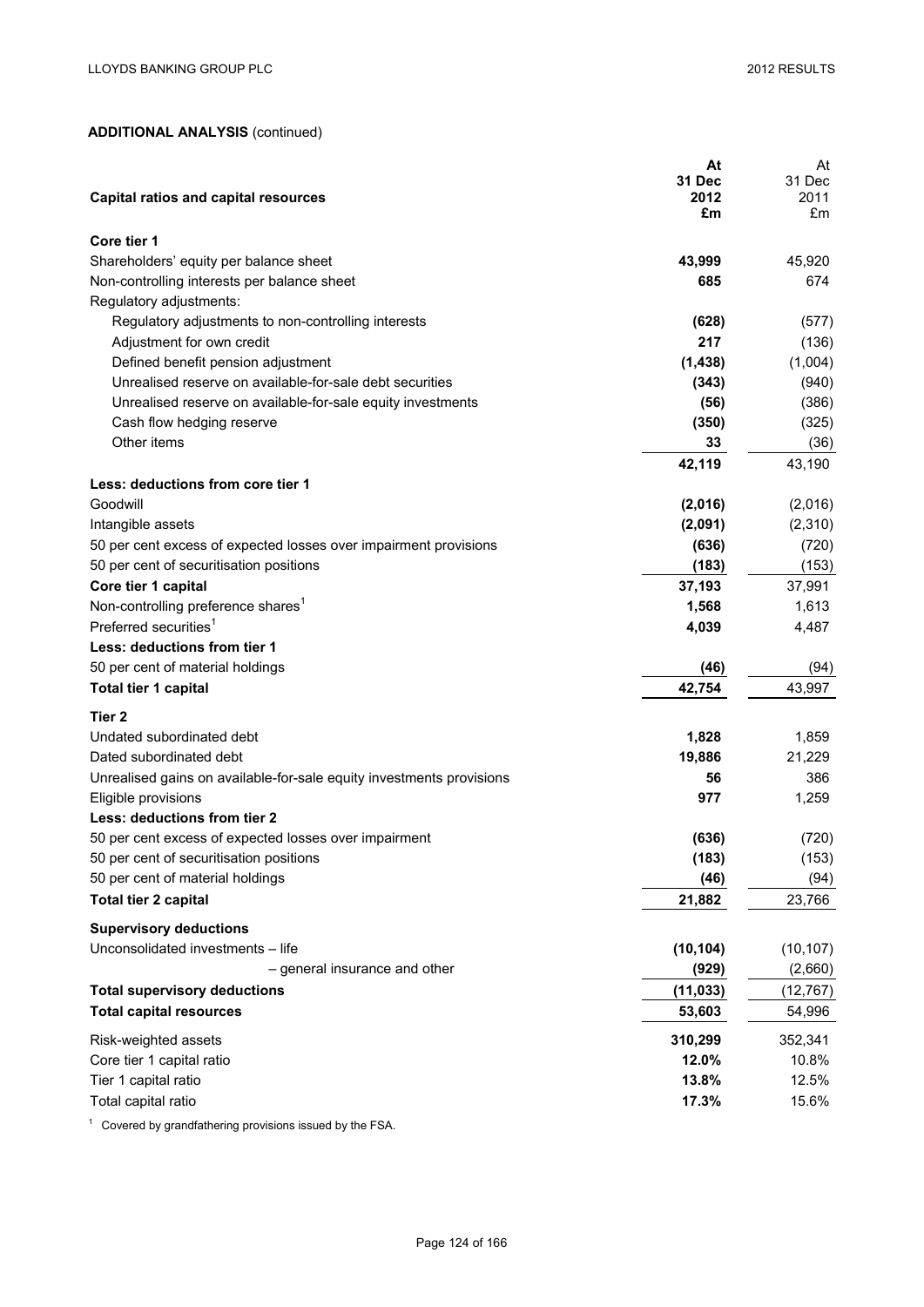#### **Core tier 1 capital**

Core tier 1 capital has reduced by £798 million during 2012 primarily due to the attributable loss for the period and the deduction of the increase to the pension scheme asset balances, which have been partially offset by a decrease in the deductions of intangibles, the adjustment for own credit, the excess of expected losses over impairment provisions and share issuance.

The movements in core tier 1, tier 1, tier 2 and total capital in the period are shown below:

#### **Movements in capital**

|                                                | Core tier 1<br>£m | Tier 1<br>£m | Tier 2<br>£m | Total<br>£m |
|------------------------------------------------|-------------------|--------------|--------------|-------------|
| At 31 December 2011                            | 37,991            | 6,006        | 23,766       | 54,996      |
| Loss attributable to ordinary shareholders     | (1, 427)          |              |              | (1, 427)    |
| Regulatory post-retirement benefit adjustments | (434)             |              |              | (434)       |
| Adjustment for own credit                      | 353               |              |              | 353         |
| Goodwill and intangible assets deductions      | 219               |              |              | 219         |
| Excess of expected losses over impairment      | 84                |              | 84           | 168         |
| Material holdings deduction                    |                   | 48           | 48           | 96          |
| Eligible provisions                            |                   |              | (282)        | (282)       |
| Subordinated debt movements:                   |                   |              |              |             |
| Foreign exchange                               |                   | (194)        | (1, 186)     | (1,380)     |
| New issuances                                  |                   |              | 128          | 128         |
| Repurchases, redemptions and other             |                   | (299)        | (316)        | (615)       |
| Supervisory deductions from total capital      |                   |              |              | 1,734       |
| Other movements                                | 407               |              | (360)        | 47          |
| At 31 December 2012                            | 37,193            | 5,561        | 21,882       | 53,603      |

#### **Tier 1 capital**

Tier 1 capital has decreased in the period by £445 million mainly as a result of a debt exchange undertaken in February 2012 and foreign exchange movements.

### **Tier 2 capital**

Tier 2 capital has decreased in the period by £1,884 million largely arising from a decrease in dated subordinated debt, principally due to amortisation, foreign exchange movements and fair value movements in Enhanced Capital Notes. Unrealised gains on available-for-sale equity investments have also decreased in the year.

### **Supervisory deductions**

Supervisory deductions principally consist of investments in subsidiary undertakings that are not within the banking group for regulatory purposes. These investments are primarily the Scottish Widows and Clerical Medical life and pensions businesses together with the Group's general insurance business and the investment in St James's Place.

At 31 December 2011 deductions for other unconsolidated investments also included private equity investments in nonfinancial entities. At 31 December 2012, revised regulatory rules have been applied to these investments which are now risk-weighted rather than being deducted from total capital.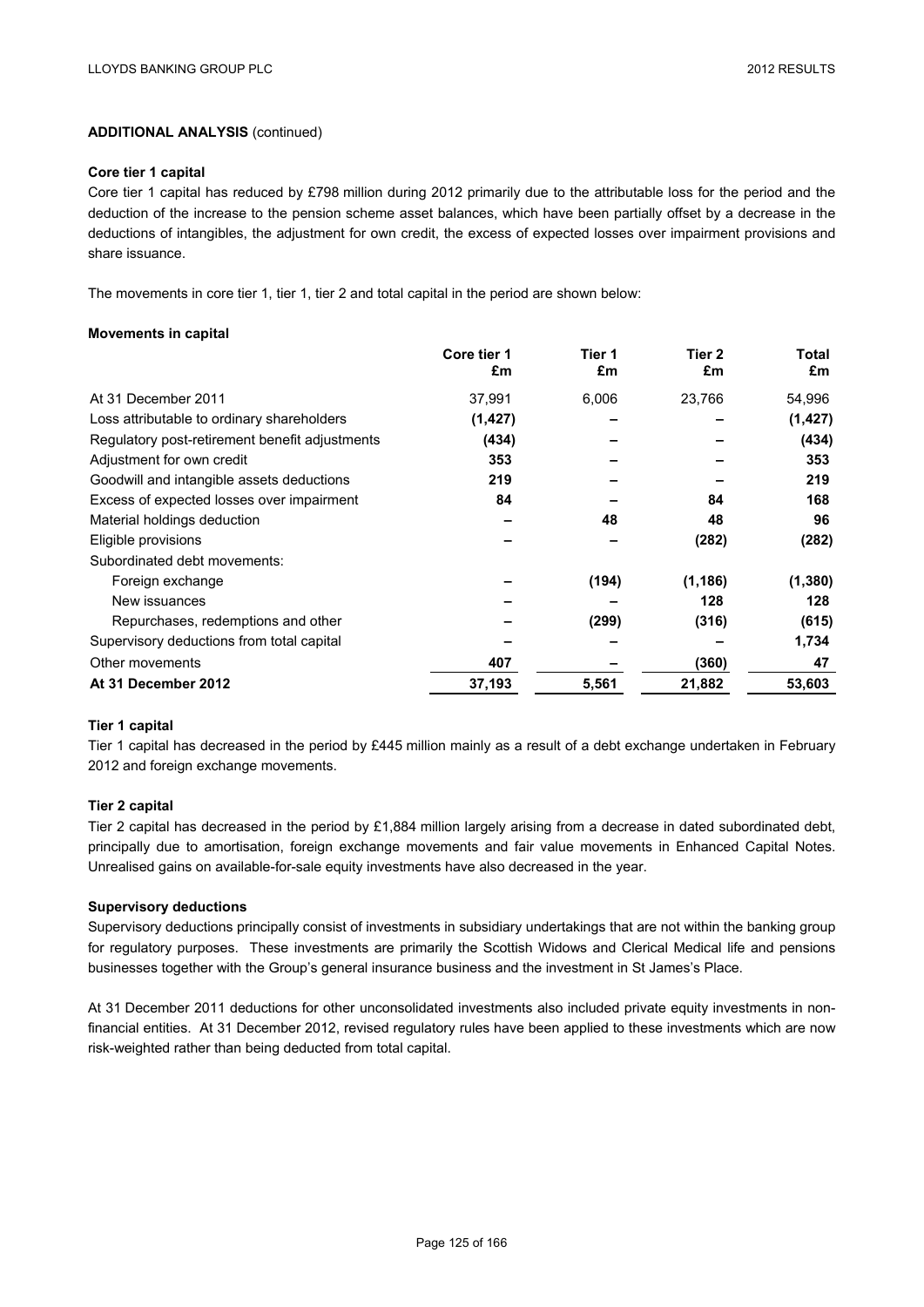|                                              | At      | At      |
|----------------------------------------------|---------|---------|
|                                              | 31 Dec  | 31 Dec  |
| <b>Risk-weighted assets</b>                  | 2012    | 2011    |
|                                              | £m      | £m      |
| Divisional analysis of risk-weighted assets: |         |         |
| Retail                                       | 95,470  | 103,237 |
| <b>Commercial Banking</b>                    | 165,209 | 192,885 |
| Wealth, Asset Finance and International      | 36,167  | 43,593  |
| Group Operations and Central items           | 13,453  | 12,626  |
|                                              | 310,299 | 352,341 |
|                                              |         |         |
| Risk type analysis of risk-weighted assets:  |         |         |
| <b>Foundation IRB</b>                        | 80,612  | 90,450  |
| Retail IRB                                   | 91,445  | 98,823  |
| Other IRB                                    | 12,396  | 9,433   |
| IRB approach                                 | 184,453 | 198,706 |
| Standardised approach                        | 73,665  | 103,525 |
| Credit risk                                  | 258,118 | 302,231 |
| Operational risk                             | 27,939  | 30,589  |
| Market and counterparty risk                 | 24,242  | 19,521  |
| Total risk-weighted assets                   | 310,299 | 352,341 |

Risk-weighted assets reduced by £42,042 million to £310,299 million, a decrease of 12 per cent. This reflects a combination of balance sheet reductions of non-core assets, lower core lending balances and strong management of risk.

Retail risk-weighted assets reduced by £7,767 million mainly due to lower lending balances, effective portfolio management and prior de-risking of the balance sheet.

The reduction of Commercial Banking risk-weighted assets of £27,676 million primarily reflects further balance sheet reductions of non-core assets.

Risk-weighted assets within Wealth, Asset Finance and International have reduced by £7,426 million as a result of the run down of non-core asset portfolios and foreign exchange movements.

Operational risk-weighted assets are determined under the standardised approach, which uses income as the basis of calculation. The decrease in the risk-weighted assets is a result of a reduction in 3 year rolling-average income.

During 2012 equity portfolios and investments previously measured on the standardised approach were transferred to the internal ratings based approach (other IRB). The Group anticipates moving further portfolios that are currently measured on the standardised approach over to an IRB methodology during 2013.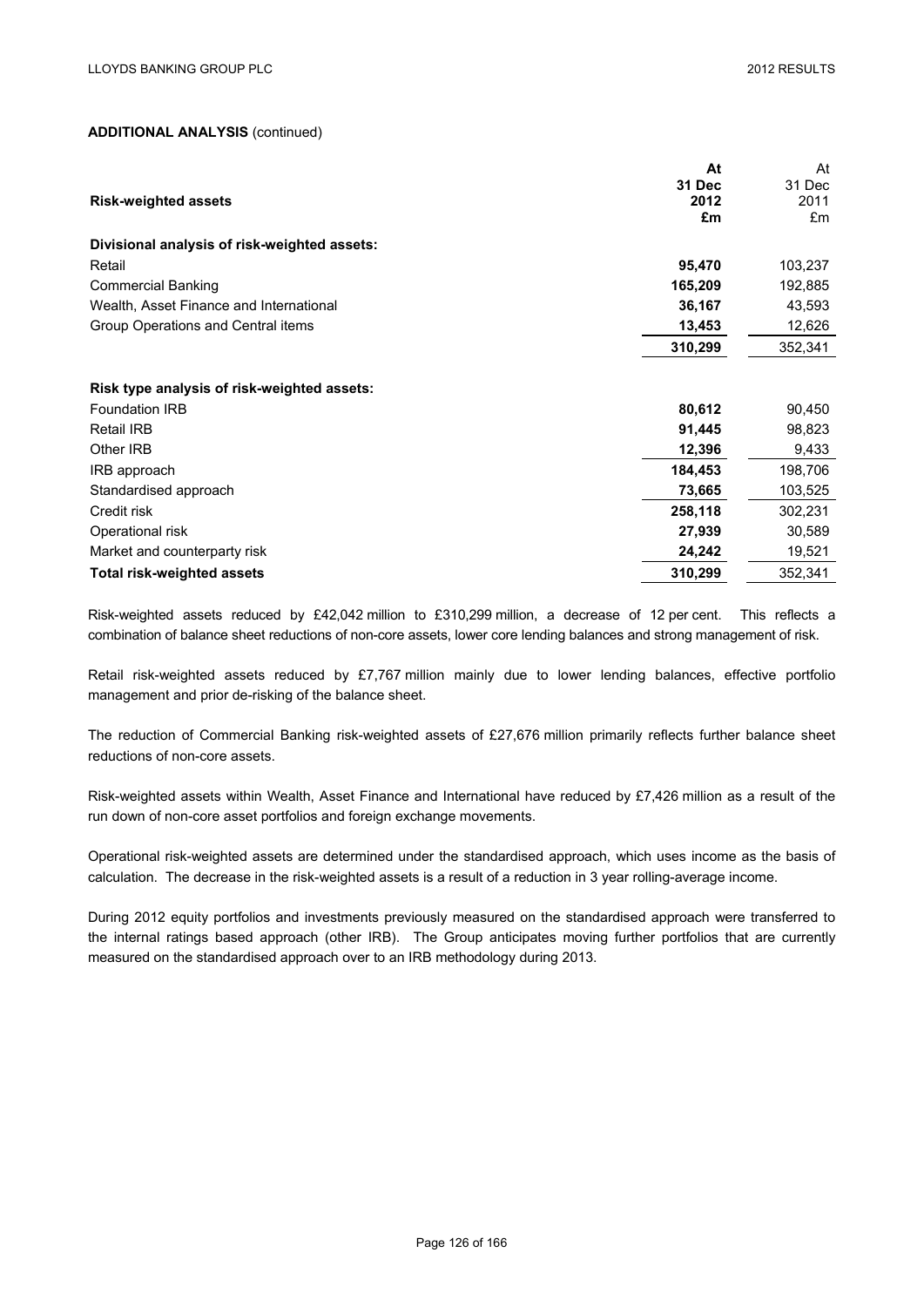#### **Pro forma CRD IV Capital & Leverage information**

CRD IV capital and leverage estimates will be incorporated in the Group's Pillar 3 report in detailed templates. The data in the following tables represent a summary of the information that will be published as part of the Group's Pillar 3 report. These estimates reflect the Group's current interpretation of the draft rules. The actual impact of CRD IV on capital ratios may be materially different as the requirements and related technical standards have not yet been finalised. The actual impact will also be dependent on required regulatory approvals and the extent to which further management action is taken prior to implementation.

#### **Capital position on CRD IV basis**

The Group's capital position as at 31 December 2012 calculated on current regulatory rules and also estimated on a pro forma basis, applying the CRD IV rules and assuming existing FSA waivers still apply, is shown in the table below.

The pro forma CRD IV capital resources shown reflect estimates of the impact of the rules laid out in the draft of CRD IV published by the European Commission in July 2011 (July 2011 draft) on both a transitional basis as if 2012 had been the first year of transition and on a fully loaded basis (referred to as CRD IV 'end-point definition' in FSA documentation). The transitional position shown is consistent with FSA's statement 'CRD IV transitional provisions on capital resources' published on 26 October 2012 on the FSA website.

The estimates of pro forma CRD IV risk-weighted assets shown are also based upon July 2011 draft rules updated to reflect the Group's current view of the most likely application of the final rules.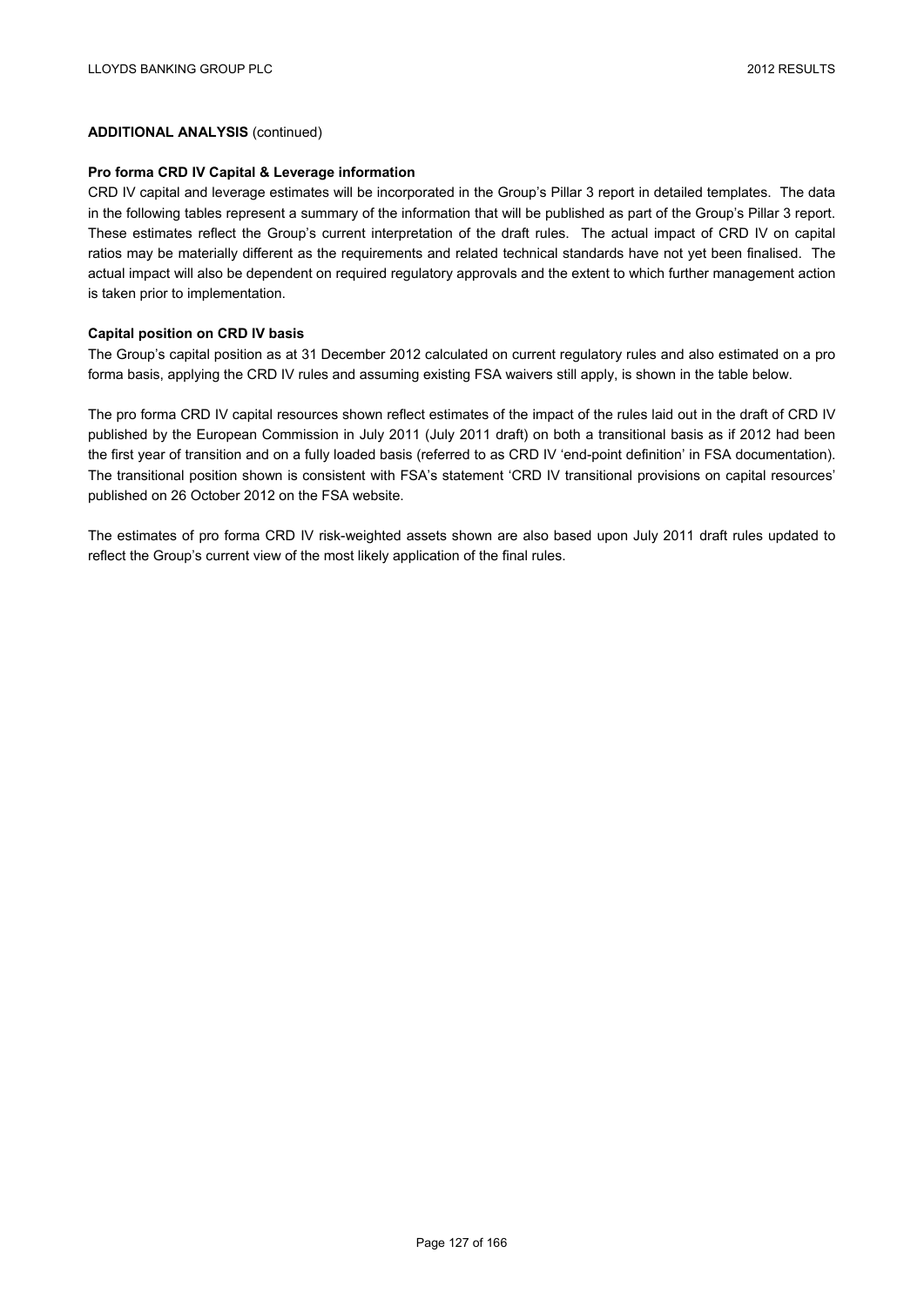## **Capital position on CRD IV basis**

|                                                          |           |                     | Pro forma CRD IV rules |
|----------------------------------------------------------|-----------|---------------------|------------------------|
|                                                          | Current   | <b>Transitional</b> | <b>Fully loaded</b>    |
| At 31 December 2012                                      | rules     | estimate            | estimate               |
|                                                          | £m        | £m                  | £m                     |
| Core/common equity tier 1 (CET1)                         |           |                     |                        |
| Shareholders' equity per balance sheet                   | 43,999    | 43,999              | 43,999                 |
| Regulatory adjustments:                                  |           |                     |                        |
| Non-controlling interests                                | 57        | 57                  |                        |
| Unrealised reserves on available-for-sale assets         | (399)     | (399)               |                        |
| Other adjustments                                        | (1,538)   | (1,675)             | (1,675)                |
|                                                          | 42,119    | 41,982              | 42,324                 |
| less: deductions from core/common equity tier 1          |           |                     |                        |
| Goodwill and other intangible assets                     | (4, 107)  |                     | (4, 107)               |
| Excess of expected losses over impairment provisions     | (636)     |                     | (1, 272)               |
| Securitisation deductions                                | (183)     | (366)               | (366)                  |
| Significant investments                                  |           |                     | (5,066)                |
| Deferred tax assets                                      |           | (511)               | (5,655)                |
| Excess AT1 deductions reallocated to CET1                |           | (3,720)             |                        |
| Core/common equity tier 1 capital                        | 37,193    | 37,385              | 25,858                 |
| <b>Additional tier 1 (AT1)</b>                           |           |                     |                        |
| Additional tier 1 instruments                            | 5,607     | 5,009               |                        |
| less: deductions from tier 1                             |           |                     |                        |
| Goodwill and other intangible assets                     |           | (4, 107)            |                        |
| Excess of expected losses over impairment provisions     |           | (636)               |                        |
| Significant investments                                  | (46)      | (3,986)             |                        |
| Reallocated excess AT1 deductions to CET1                |           | 3,720               |                        |
| Total tier 1 capital                                     | 42,754    | 37,385              | 25,858                 |
| Tier <sub>2</sub>                                        |           |                     |                        |
| Tier 2 instruments                                       | 21,714    | 20,990              | 13,571                 |
| Unrealised gain on available-for-sale equity investments | 56        | 56                  |                        |
| Eligible provisions                                      | 977       |                     |                        |
| less: deductions from tier 2                             |           |                     |                        |
| Excess of expected losses over impairment provisions     | (636)     | (636)               |                        |
| Securitisation deductions                                | (183)     |                     |                        |
| Significant investments                                  | (46)      | (3,986)             | (2,907)                |
| Subsidiary surplus tier 2                                |           |                     | (371)                  |
| less: deductions from total capital                      |           |                     |                        |
| Significant investments                                  | (11, 033) |                     |                        |
| <b>Total capital resources</b>                           | 53,603    | 53,809              | 36,151                 |
| Risk-weighted assets                                     | 310,299   | 322,468             | 321,097                |
| Core/common equity tier 1 capital ratio                  | 12.0%     | 11.6%               | 8.1%                   |
| Tier 1 capital ratio                                     | 13.8%     | 11.6%               | 8.1%                   |
| Total capital ratio                                      | 17.3%     | 16.7%               | 11.3%                  |

As at 31 December 2012, on a pro forma CRD IV transitional basis the Group's estimated common equity tier 1 (CET1 – CRD IV equivalent of core tier 1) ratio would have been 11.6 per cent, and on a pro forma CRD IV fully loaded basis it would have been 8.1 per cent.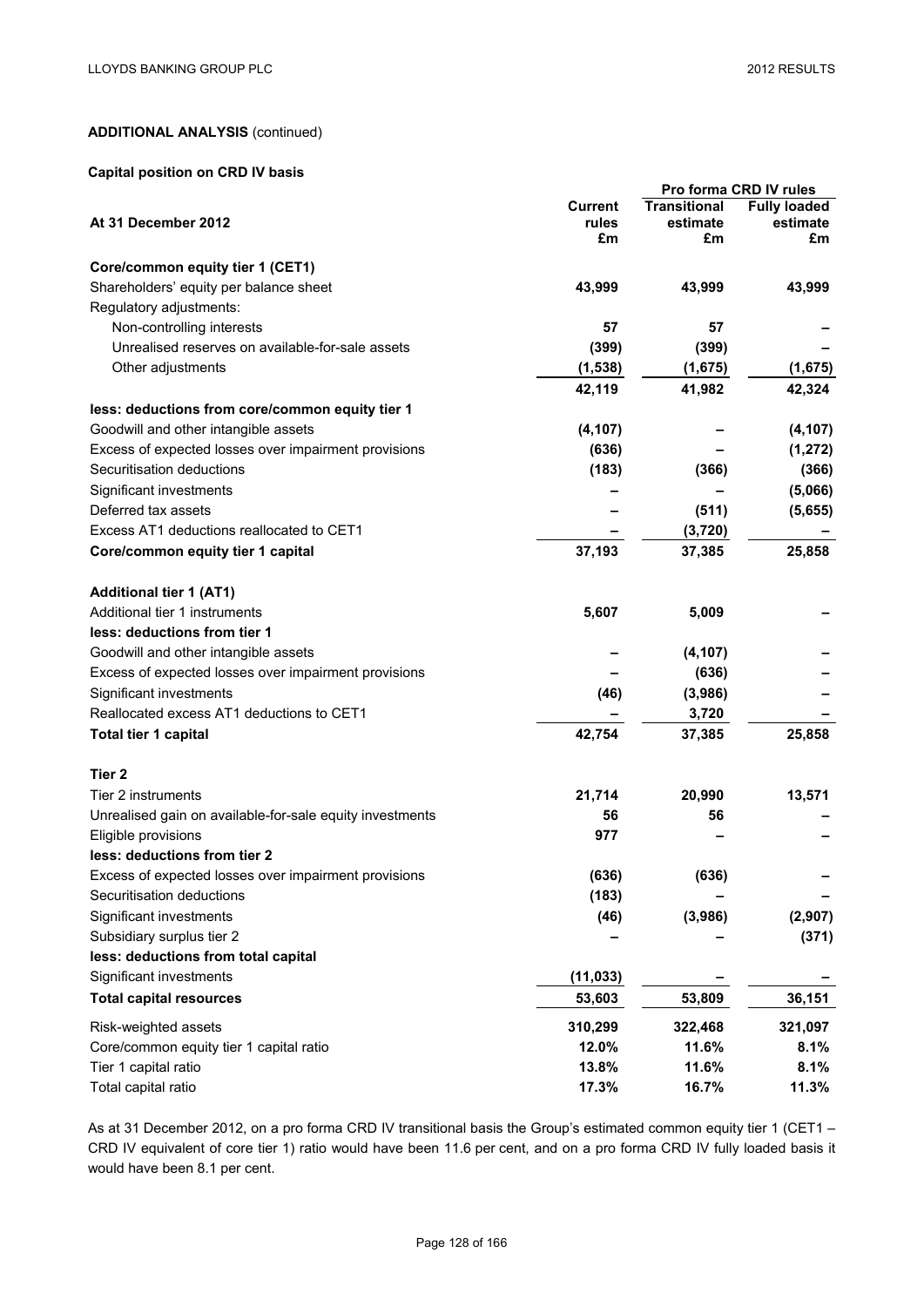The key impacts on capital resources of the transitional rules are that:

- The deductions for goodwill and other intangible assets and excess of expected losses over impairment provisions that are made from core tier 1 under the current rules are made from additional tier 1;
- A part of the deduction that would otherwise be made for significant investments is risk-weighted instead. The residual deduction is made 50 per cent from tier 1 and 50 per cent from tier 2 rather than from total capital;
- The deduction made for securitisations is made fully from CET1 rather than 50 per cent from core tier 1 and 50 per cent from tier 2 capital as under the current rules;
- A proportion of the deferred tax asset is deducted from CET1;
- A proportion of the additional tier 1 and tier 2 instruments become ineligible under the grandfathering rules;
- Eligible provisions are nil as collectively assessed impairment provisions for the standardised portfolios can no longer be included under tier 2 capital (instead a corresponding reduction is made to standardised risk-weighted assets); and
- The deductions to be made from additional tier 1 exceed the amount of available additional tier 1 capital instruments. The excess is deducted from CET1.

The impact of the fully loaded rules on capital resources is that:

- Non-controlling interests are no longer eligible for inclusion;
- The amount of unrealised reserves on available for sale assets are included in full rather than being deducted;
- Excess of expected losses over impairment provisions and the deduction made for securitisations are deducted fully from CET1 instead of 50 per cent from core tier 1 and 50 per cent from tier 2 under the current rules;
- The amount of significant investments that is not risk-weighted is fully deducted following a corresponding deduction approach;
- Deferred tax assets are deducted from CET1;
- Existing additional tier 1 and a proportion of tier 2 instruments become ineligible and are excluded. The Group would expect to accumulate additional tier 1 and tier 2 capital as required through the issuance of subordinated liabilities, taking account of the potential capital eligibility requirements under CRD IV. The cost and availability of additional capital is dependent upon market conditions and perceptions at the time;
- Eligible provisions are nil as collectively assessed impairment provisions for the standardised portfolios can no longer be included under tier 2 capital (instead a corresponding reduction is made to standardised risk-weighted assets); and
- Subsidiary surplus within tier 2 relates to the restriction of capital instruments of a subsidiary that can be recognised as capital at the consolidated group level.

The CRD IV impact on risk-weighted assets includes estimates for credit valuation adjustments (CVA volatility) and riskweighting of the available elements of the deferred tax asset and the investment in the Group's insurance businesses. It is assumed that EU corporates are exempt from the volatility charge and that the national discretion over 180 days definition of default remains for UK retail mortgages.

The Group's capital position may be different should alternative text be agreed. There are potential changes that could result in increases to risk-weighted assets including, for example, the application of a 90 day definition of default for retail assets and the EU corporation exemption from CVA not applying. Conversely, if the FSA were to apply the more favourable treatment allowed in relation to insurance holdings (rather than the less favourable treatment that has been assumed will apply), this would increase the estimated fully loaded CET1 ratio by a further 1.0 per cent.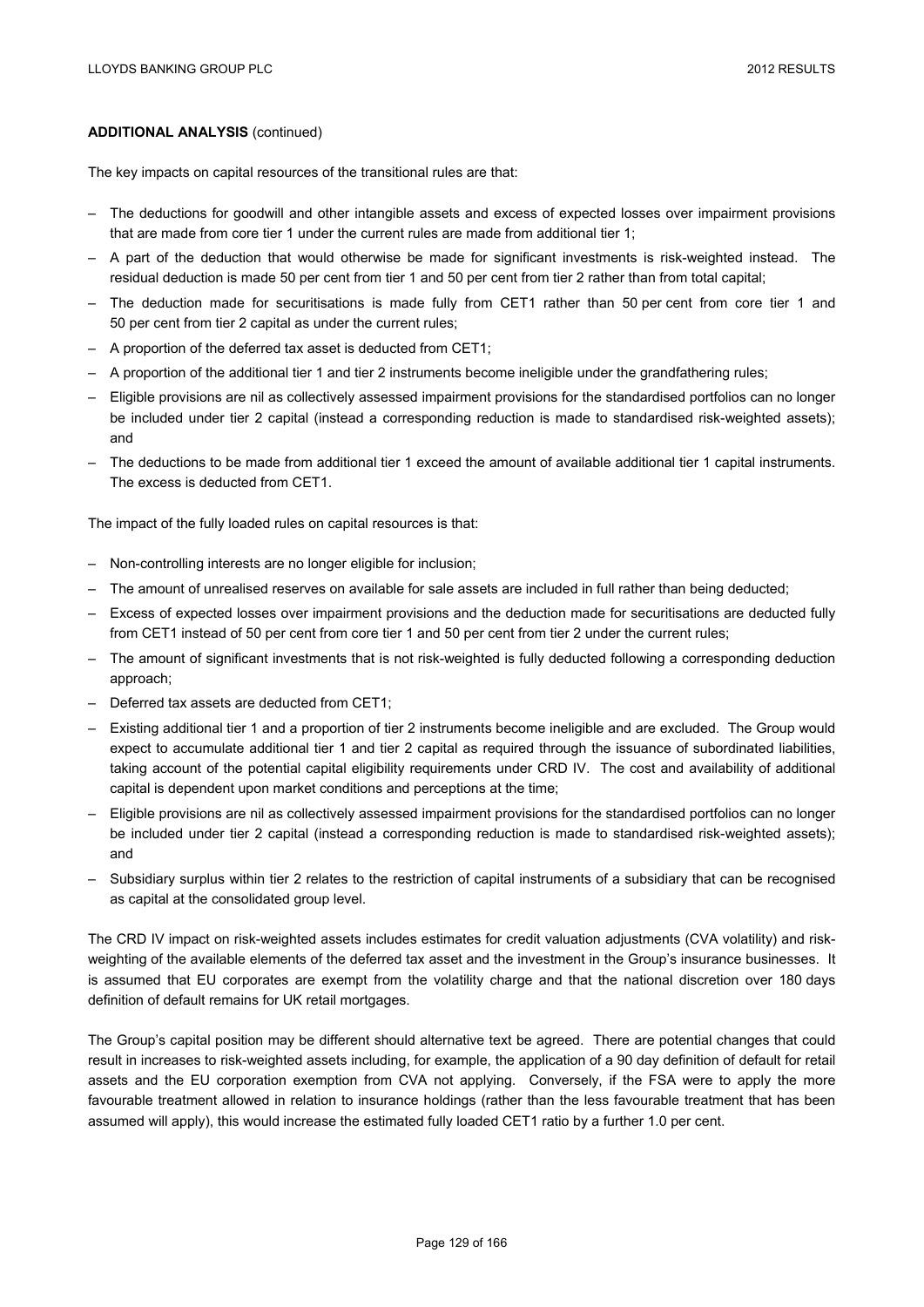The pro forma fully loaded CRD IV CET1 ratio of 8.1 per cent comfortably exceeds the 4.5 per cent minimum and the additional 2.5 per cent conservation buffer that are required under the draft rules from 2019. Nevertheless, the Group will continue to monitor closely the emergence of the final rules and their impact upon its ratios. Moreover, through transition to the new rules, the Group is aiming to build the ratio to an amount prudently in excess of 10 per cent by continuing to run down its non-core portfolios and by profit generation.

#### **Leverage ratio on a CRD IV basis**

The Basel III reforms include the introduction of a capital leverage measure defined as the ratio of tier 1 capital to total exposure. This is intended to reinforce the risk based capital requirements with a simple, non-risk based "backstop" measure. The Basel Committee have proposed that final adjustments to the definition and calibration of the leverage ratio be carried out in 2017, with a view to migrating to a Pillar 1 treatment in 2018.

In the interim, the FSA has asked the Group to publish the estimated leverage ratio on a fully loaded CRD IV basis, with and without ineligible tier 1 instruments, to indicate the approximate leverage ratio that the Group would have now were the CRD IV rules fully implemented.

The Group's estimates of its leverage ratio as at 31 December 2012 are shown in the table below on three different bases:

- The 'CRD IV Transitional' basis uses the tier 1 capital calculated by applying the rules laid out in the July 2011 draft publication of CRD IV on a transitional basis as if 2012 had been the first year of transition. The tier 1 capital amount corresponds to that shown in the second column of the table on page 128.
- The 'CRD IV fully loaded' basis uses the tier 1 capital calculated by applying the rules laid out in the July 2011 draft publication of CRD IV without applying any transitional provisions and corresponds to the amount shown in the third column in the table on page 128.
- The 'CRD IV fully loaded with ineligible tier 1 instruments grandfathered' basis uses the tier 1 capital calculated by applying the rules laid out in the July 2011 draft publication of CRD IV without transition, with the exception that tier 1 instruments which will be ineligible once the transitional phase has elapsed are counted in full.

#### **Leverage ratio on CRD IV basis**

|                                                                          | Pro forma CRD IV rules          |                     |                                                                                                             |  |
|--------------------------------------------------------------------------|---------------------------------|---------------------|-------------------------------------------------------------------------------------------------------------|--|
| At 31 December 2012                                                      | <b>Transitional</b><br>estimate | <b>Fully loaded</b> | <b>Fully loaded</b><br>estimate (with<br>ineligible tier 1<br><b>instruments</b><br>estimate grandfathered) |  |
|                                                                          | £m                              | £m                  | £m                                                                                                          |  |
| Total tier 1 capital for leverage ratio                                  |                                 |                     |                                                                                                             |  |
| Common equity tier 1                                                     | 37,385                          | 25,858              | 25,858                                                                                                      |  |
| Tier 1 subordinated debt allowable for leverage                          | 5,009                           |                     | 5,607                                                                                                       |  |
| Tier 1 deductions                                                        | (5,009)                         |                     |                                                                                                             |  |
|                                                                          | 37,385                          | 25,858              | 31,465                                                                                                      |  |
| <b>Exposures for leverage ratio</b>                                      |                                 |                     |                                                                                                             |  |
| Total statutory balance sheet assets                                     | 924,552                         | 924,552             | 924,552                                                                                                     |  |
| Remove accounting value of derivatives & securities finance transactions | (76, 731)                       | (76, 731)           | (76, 731)                                                                                                   |  |
| Adjustment for insurance assets                                          | (99, 464)                       | (109, 786)          | (109, 786)                                                                                                  |  |
| Derivatives                                                              | 20,174                          | 20,174              | 20,174                                                                                                      |  |
| Securities finance transactions                                          | 7,936                           | 7,936               | 7,936                                                                                                       |  |
| Off-balance sheet including unconditionally cancellable                  | 76,899                          | 76,899              | 76,899                                                                                                      |  |
| Other regulatory adjustments                                             | (6, 781)                        | (12, 619)           | (12,619)                                                                                                    |  |
| <b>Total exposures</b>                                                   | 846,585                         | 830,425             | 830,425                                                                                                     |  |
| Leverage ratio                                                           | 4.4%                            | 3.1%                | 3.8%                                                                                                        |  |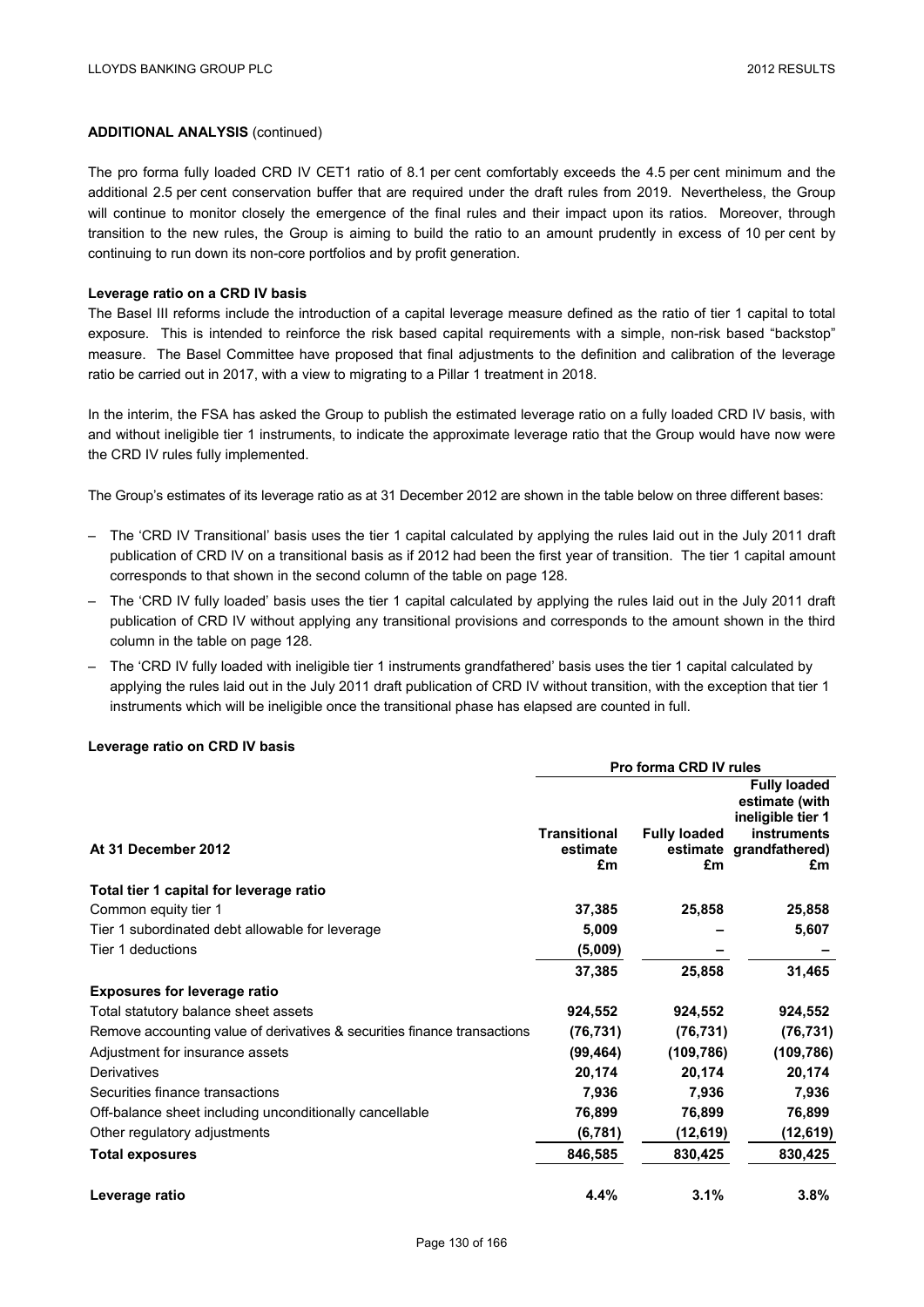Derivatives and securities financing transactions have been calculated by applying the accounting measure of exposure (plus, for derivatives, an add-on for potential future exposure) and the regulatory netting rules based on the Basel II Framework.

To ensure that the capital and exposure components of the ratio are measured consistently, the assets of the insurance entities included in the accounting consolidation have been excluded from the exposure measure in proportion to the capital that is excluded in tier 1.

The Group's estimated fully loaded leverage ratio (with ineligible tier 1 instruments grandfathered) is 3.8 per cent and the Group's estimated fully loaded leverage ratio, excluding the tier 1 instruments, is 3.1 per cent. These would both be in excess of the Basel Committee's minimum ratio of 3 per cent which is proposed should become a Pillar 1 requirement by 1 January 2018. The Group will continue to monitor closely the leverage ratio against the emerging rules and minimum calibration and will aim to increase the ratio further by continuing to run down its non-core portfolios and by profit generation.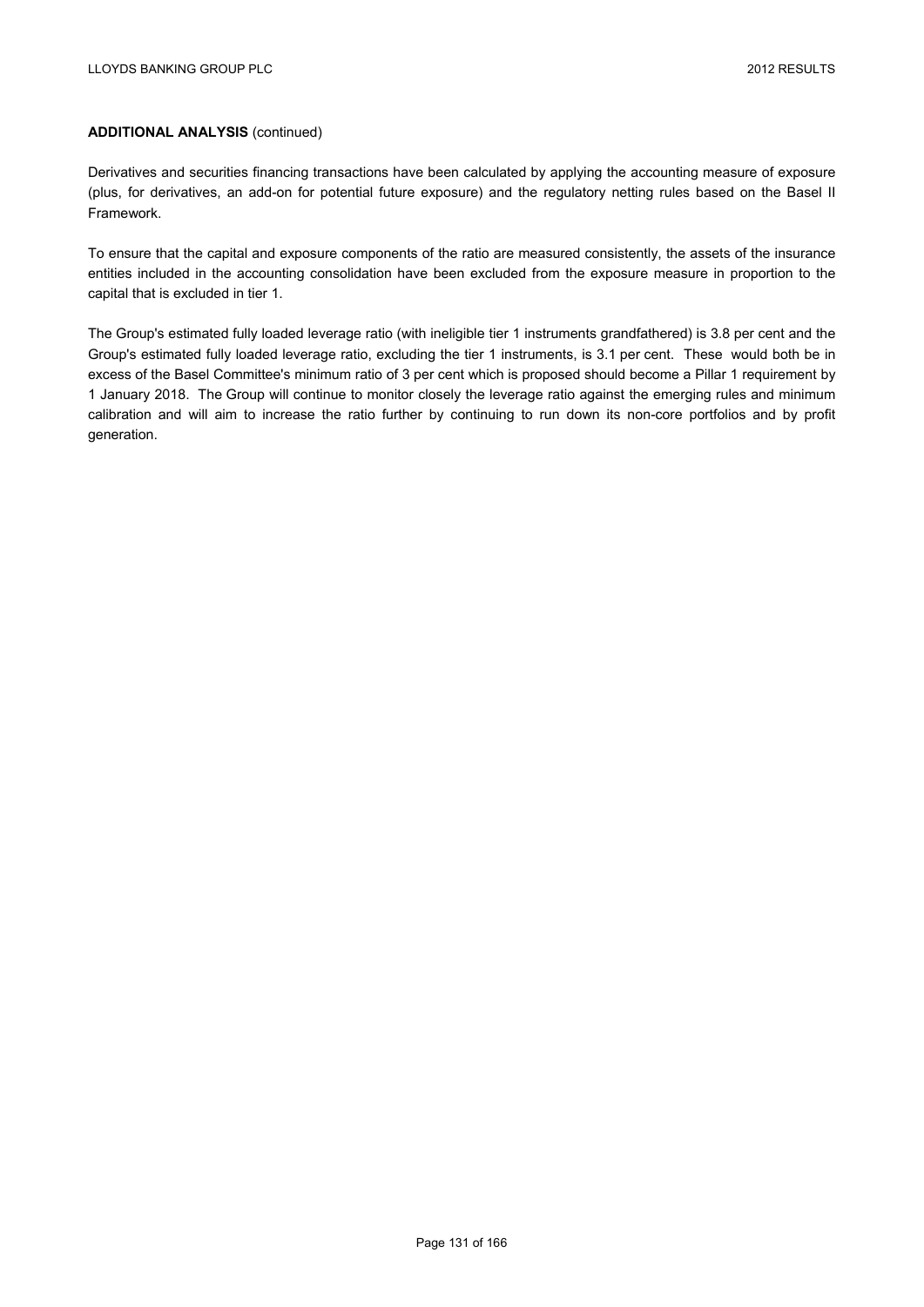# **STATUTORY INFORMATION**

|              |                                                                         | Page |
|--------------|-------------------------------------------------------------------------|------|
|              | <b>Primary statements</b>                                               |      |
|              | Consolidated income statement                                           | 133  |
|              | Consolidated statement of comprehensive income                          | 134  |
|              | Consolidated balance sheet                                              | 135  |
|              | Consolidated statement of changes in equity                             | 137  |
|              | Consolidated cash flow statement                                        | 138  |
| <b>Notes</b> |                                                                         | 139  |
| 1            | Accounting policies, presentation and estimates                         | 139  |
| 2            | Segmental analysis                                                      | 140  |
| 3            | Other income                                                            | 145  |
| 4            | Operating expenses                                                      | 146  |
| 5            | Impairment                                                              | 147  |
| 6            | Taxation                                                                | 148  |
| 7            | Loss per share                                                          | 148  |
| 8            | Trading and other financial assets at fair value through profit or loss | 149  |
| 9            | Derivative financial instruments                                        | 149  |
| 10           | Loans and advances to customers                                         | 150  |
| 11           | Allowance for impairment losses on loans and receivables                | 150  |
| 12           | Securitisations and covered bonds                                       | 151  |
| 13           | Debt securities classified as loans and receivables                     | 152  |
| 14           | Available-for-sale financial assets                                     | 152  |
| 15           | Credit market exposures                                                 | 153  |
| 16           | Customer deposits                                                       | 154  |
| 17           | Debt securities in issue                                                | 155  |
| 18           | Subordinated liabilities                                                | 155  |
| 19           | Share capital                                                           | 156  |
| 20           | Reserves                                                                | 156  |
| 21           | Provisions for liabilities and charges                                  | 157  |
| 22           | Contingent liabilities and commitments                                  | 159  |
| 23           | Related party transactions                                              | 162  |
| 24           | Future accounting developments                                          | 164  |
| 25           | Other information                                                       | 165  |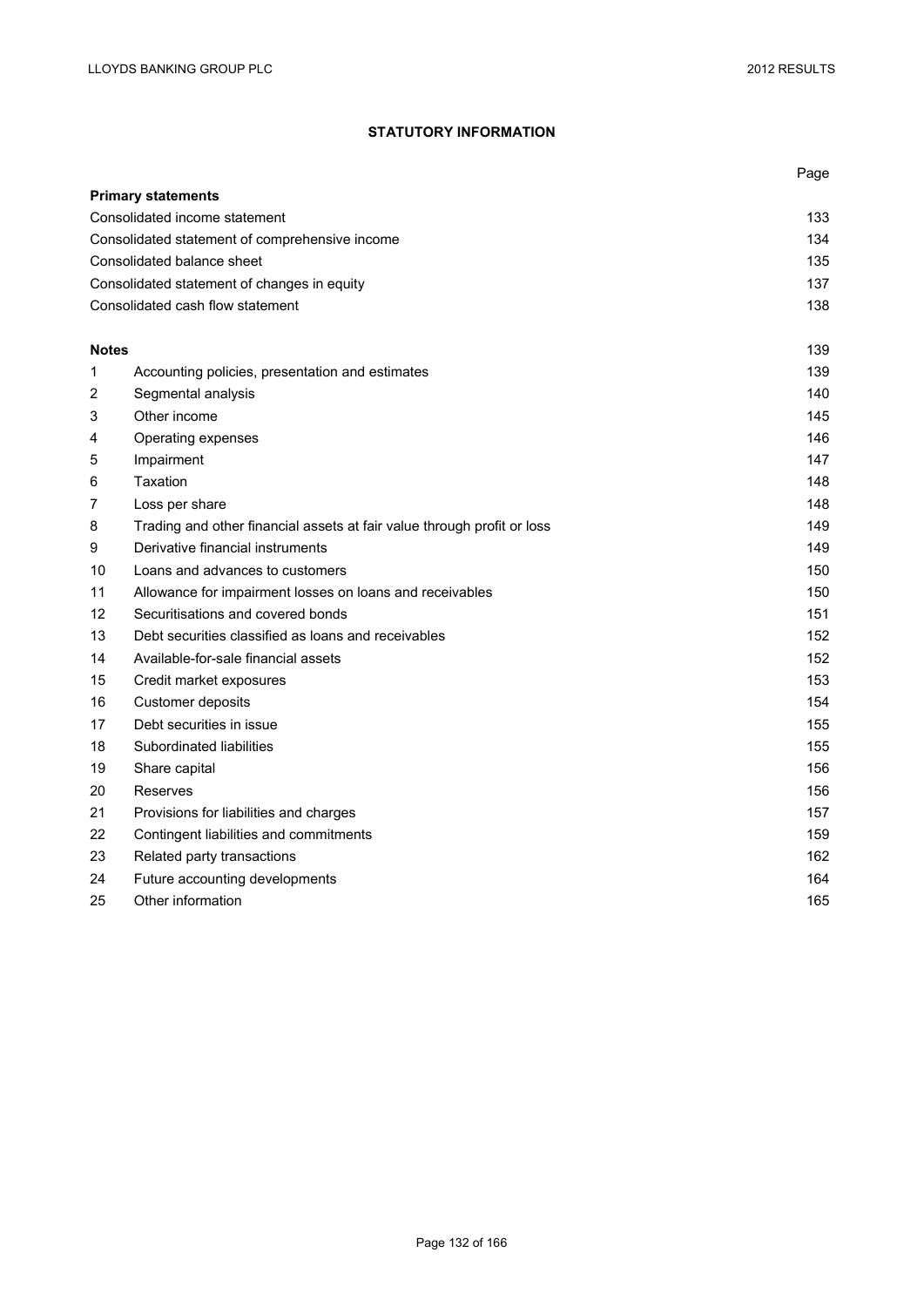## **CONSOLIDATED INCOME STATEMENT**

|                                                  | <b>Note</b>               | 2012<br>£ million | 2011<br>£ million |
|--------------------------------------------------|---------------------------|-------------------|-------------------|
| Interest and similar income                      |                           | 23,535            | 26,316            |
| Interest and similar expense                     |                           | (14, 460)         | (13, 618)         |
| Net interest income                              |                           | 9,075             | 12,698            |
| Fee and commission income                        |                           | 4,731             | 4,935             |
| Fee and commission expense                       |                           | (1, 438)          | (1, 391)          |
| Net fee and commission income                    |                           | 3,293             | 3,544             |
| Net trading income                               |                           | 13,554            | (368)             |
| Insurance premium income                         |                           | 8,284             | 8,170             |
| Other operating income                           |                           | 4,700             | 2,799             |
| <b>Other income</b>                              | $\ensuremath{\mathsf{3}}$ | 29,831            | 14,145            |
| <b>Total income</b>                              |                           | 38,906            | 26,843            |
| Insurance claims                                 |                           | (18, 396)         | (6,041)           |
| Total income, net of insurance claims            |                           | 20,510            | 20,802            |
| Regulatory provisions                            |                           | (4, 175)          | (3, 375)          |
| Other operating expenses                         |                           | (11, 756)         | (12, 875)         |
| <b>Total operating expenses</b>                  | 4                         | (15, 931)         | (16, 250)         |
| <b>Trading surplus</b>                           |                           | 4,579             | 4,552             |
| Impairment                                       | 5                         | (5, 149)          | (8,094)           |
| Loss before tax                                  |                           | (570)             | (3, 542)          |
| Taxation                                         | 6                         | (773)             | 828               |
| Loss for the year                                |                           | (1, 343)          | (2,714)           |
| Profit attributable to non-controlling interests |                           | 84                | 73                |
| Loss attributable to equity shareholders         |                           | (1, 427)          | (2,787)           |
| Loss for the year                                |                           | (1, 343)          | (2,714)           |
| Basic loss per share                             | 7                         | (2.0)p            | (4.1)p            |
| Diluted loss per share                           | $\overline{7}$            | (2.0)p            | (4.1)p            |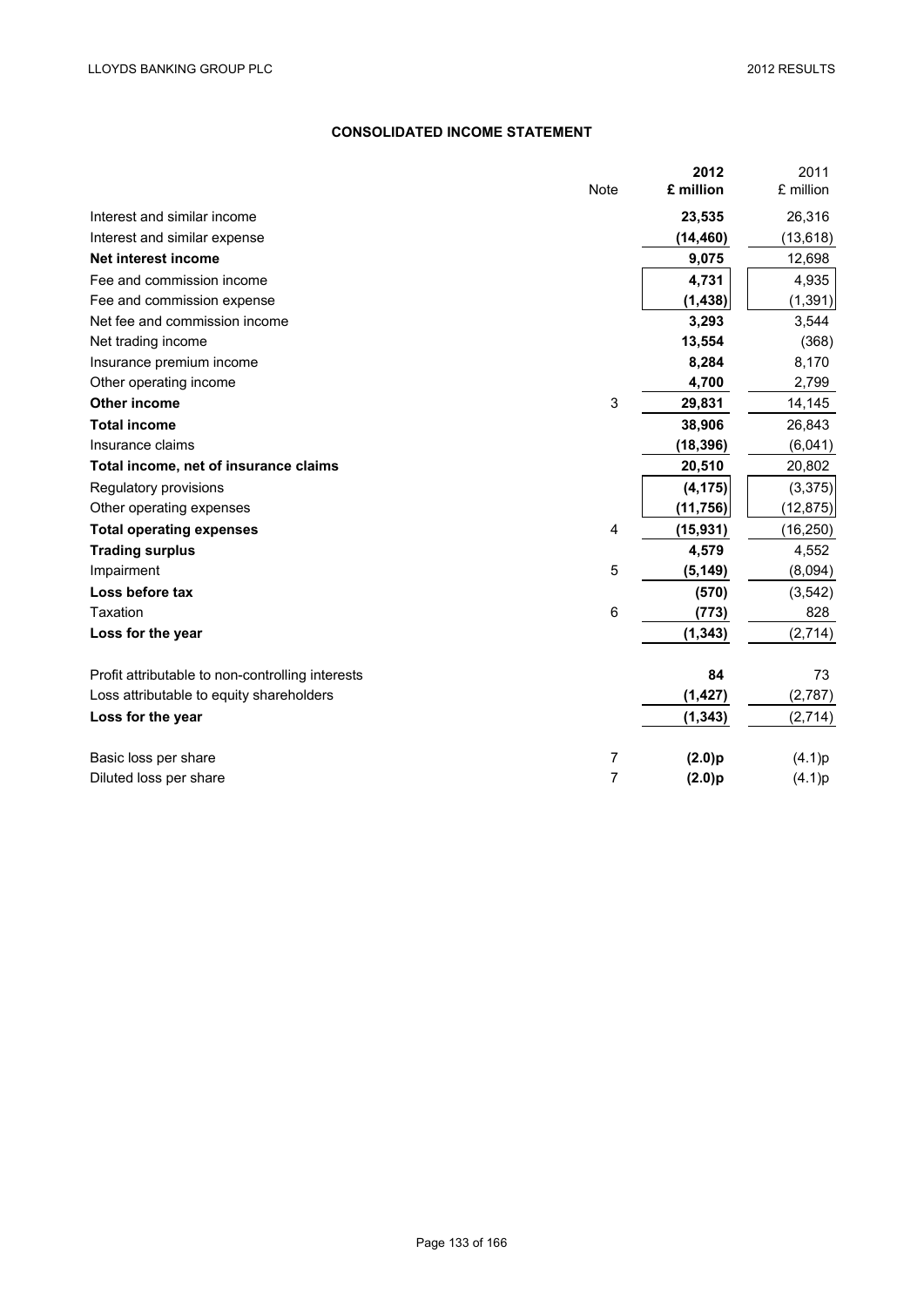# **CONSOLIDATED STATEMENT OF COMPREHENSIVE INCOME**

|                                                                                     | 2012<br>£ million | 2011<br>£ million |
|-------------------------------------------------------------------------------------|-------------------|-------------------|
| Loss for the year                                                                   | (1, 343)          | (2,714)           |
| Other comprehensive income                                                          |                   |                   |
| Movements in revaluation reserve in respect of available-for-sale financial assets: |                   |                   |
| Adjustment on transfers from held-to-maturity portfolio                             | 1,168             |                   |
| Change in fair value                                                                | 779               | 2,603             |
| Income statement transfers in respect of disposals                                  | (3, 547)          | (343)             |
| Income statement transfers in respect of impairment                                 | 42                | 80                |
| Other income statement transfers                                                    | 290               | (155)             |
| Taxation                                                                            | 339               | (575)             |
|                                                                                     | (929)             | 1,610             |
| Movements in cash flow hedging reserve:                                             |                   |                   |
| Effective portion of changes in fair value                                          | 116               | 916               |
| Net income statement transfers                                                      | (92)              | 70                |
| Taxation                                                                            |                   | (270)             |
|                                                                                     | 25                | 716               |
| Currency translation differences (tax: nil)                                         | (14)              | (84)              |
| Other comprehensive income for the year, net of tax                                 | (918)             | 2,242             |
| Total comprehensive income for the year                                             | (2, 261)          | (472)             |
| Total comprehensive income attributable to non-controlling interests                | 82                | 72                |
| Total comprehensive income attributable to equity shareholders                      | (2, 343)          | (544)             |
| Total comprehensive income for the year                                             | (2, 261)          | (472)             |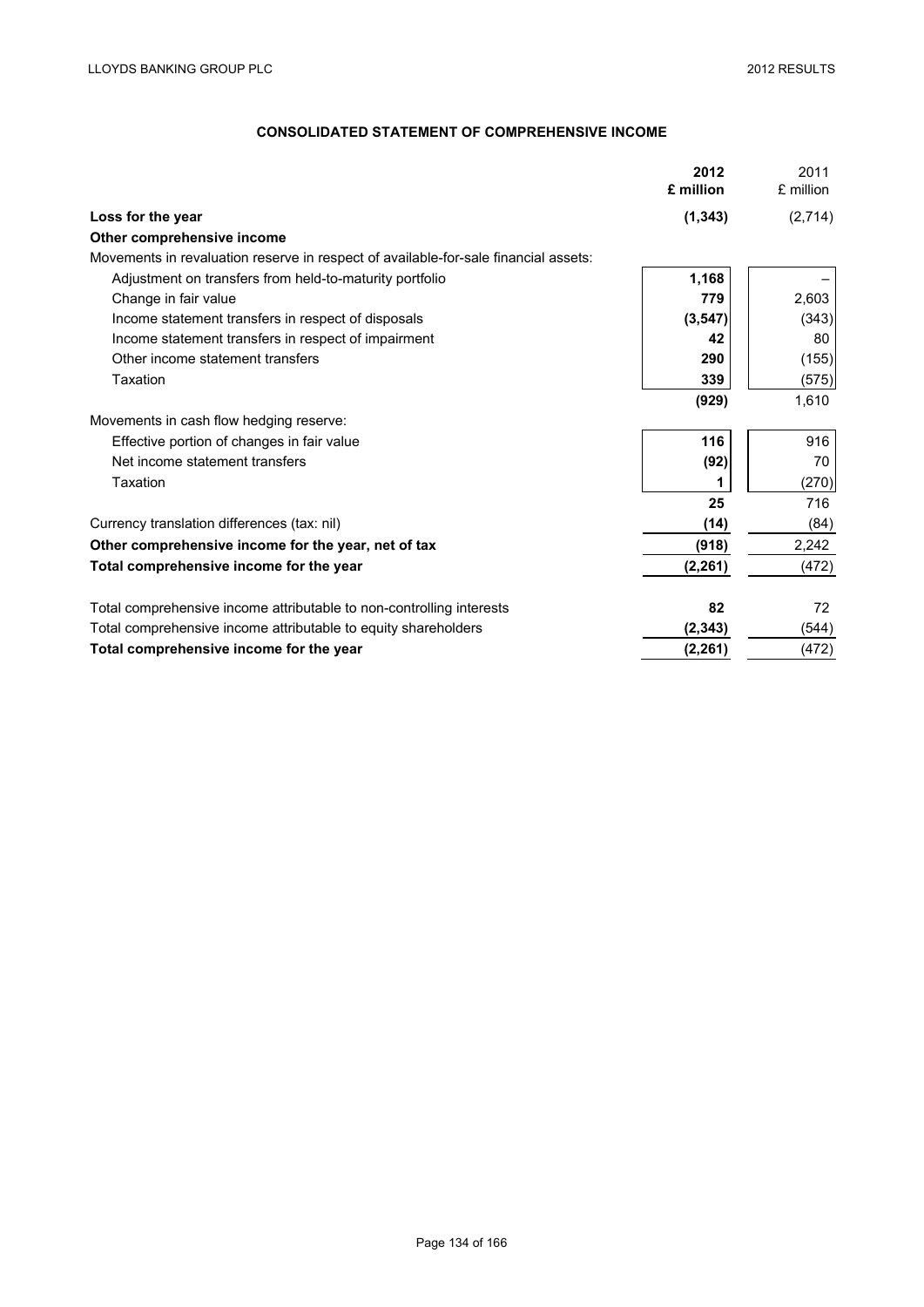## **CONSOLIDATED BALANCE SHEET**

| Note<br><b>Assets</b>                                                   |    | At<br>31 December<br>2012<br>£ million | At<br>31 December<br>2011<br>£ million |
|-------------------------------------------------------------------------|----|----------------------------------------|----------------------------------------|
| Cash and balances at central banks                                      |    | 80,298                                 | 60,722                                 |
| Items in course of collection from banks                                |    | 1,256                                  | 1,408                                  |
| Trading and other financial assets at fair value through profit or loss | 8  | 153,990                                | 139,510                                |
| Derivative financial instruments                                        | 9  | 56,550                                 | 66,013                                 |
| Loans and receivables:                                                  |    |                                        |                                        |
| Loans and advances to banks                                             |    | 29,417                                 | 32,606                                 |
| Loans and advances to customers                                         | 10 | 517,225                                | 565,638                                |
| Debt securities                                                         | 13 | 5,273                                  | 12,470                                 |
|                                                                         |    | 551,915                                | 610,714                                |
| Available-for-sale financial assets                                     | 14 | 31,374                                 | 37,406                                 |
| Held-to-maturity investments                                            |    |                                        | 8.098                                  |
| Investment properties                                                   |    | 5,405                                  | 6,122                                  |
| Goodwill                                                                |    | 2,016                                  | 2,016                                  |
| Value of in-force business                                              |    | 6,800                                  | 6,638                                  |
| Other intangible assets                                                 |    | 2,792                                  | 3,196                                  |
| Tangible fixed assets                                                   |    | 7,342                                  | 7,673                                  |
| Current tax recoverable                                                 |    | 354                                    | 434                                    |
| Deferred tax assets                                                     |    | 4,285                                  | 4,496                                  |
| Retirement benefit assets                                               |    | 1,867                                  | 1,338                                  |
| Other assets                                                            |    | 18,308                                 | 14,762                                 |
| <b>Total assets</b>                                                     |    | 924,552                                | 970,546                                |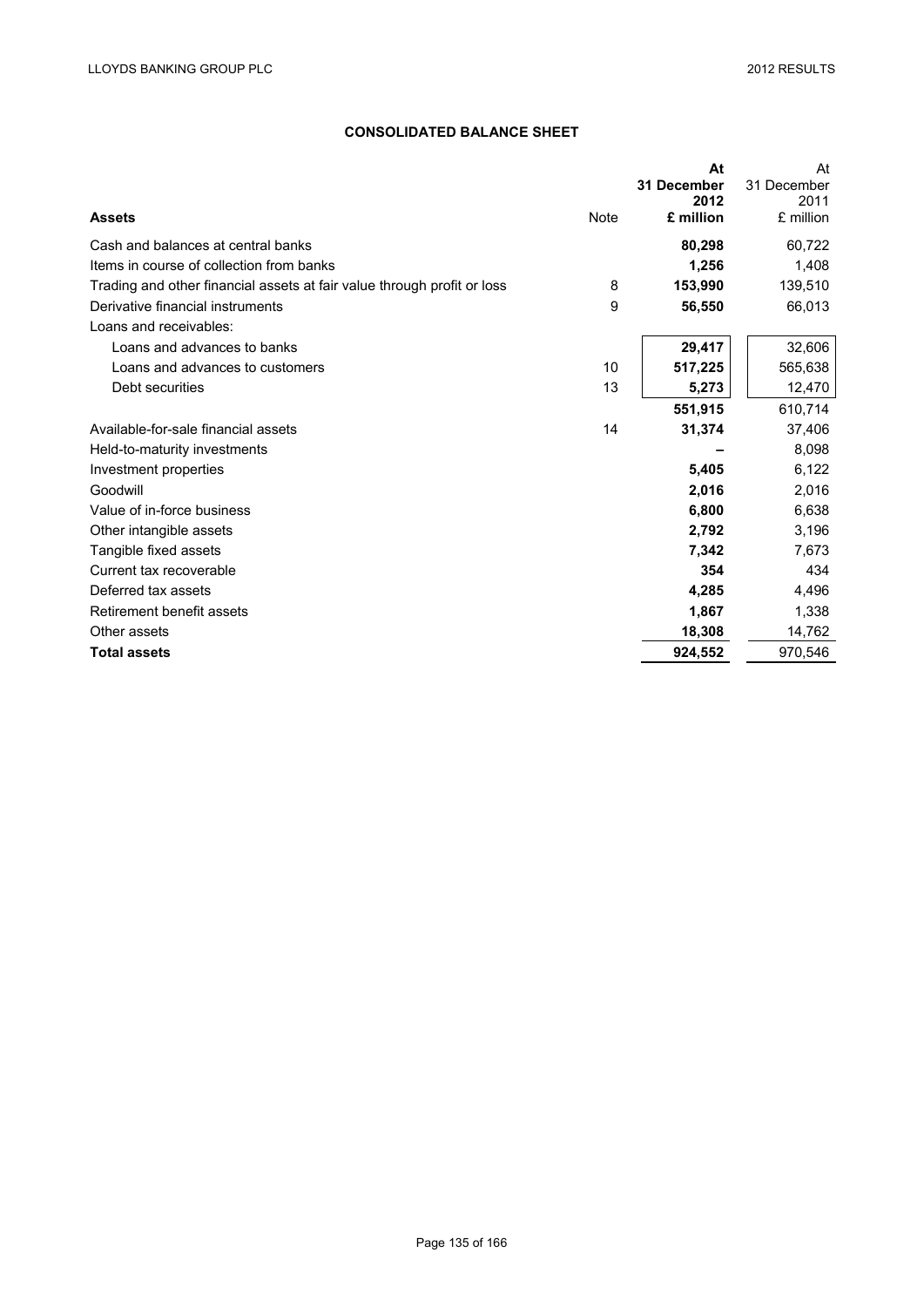# **CONSOLIDATED BALANCE SHEET** (continued)

|                                                                              |      | At          | At          |
|------------------------------------------------------------------------------|------|-------------|-------------|
|                                                                              |      | 31 December | 31 December |
|                                                                              |      | 2012        | 2011        |
| <b>Equity and liabilities</b>                                                | Note | £ million   | £ million   |
| <b>Liabilities</b>                                                           |      |             |             |
| Deposits from banks                                                          |      | 38,405      | 39,810      |
| Customer deposits                                                            | 16   | 426,912     | 413,906     |
| Items in course of transmission to banks                                     |      | 996         | 844         |
| Trading and other financial liabilities at fair value through profit or loss |      | 35,972      | 24,955      |
| Derivative financial instruments                                             | 9    | 48,665      | 58,212      |
| Notes in circulation                                                         |      | 1,198       | 1,145       |
| Debt securities in issue                                                     | 17   | 117,369     | 185,059     |
| Liabilities arising from insurance contracts and                             |      |             |             |
| participating investment contracts                                           |      | 82,953      | 78,991      |
| Liabilities arising from non-participating investment contracts              |      | 54,372      | 49,636      |
| Unallocated surplus within insurance businesses                              |      | 267         | 300         |
| Other liabilities                                                            |      | 33,941      | 32,041      |
| Retirement benefit obligations                                               |      | 300         | 381         |
| <b>Current tax liabilities</b>                                               |      | 138         | 103         |
| Deferred tax liabilities                                                     |      | 327         | 314         |
| Other provisions                                                             |      | 3,961       | 3,166       |
| Subordinated liabilities                                                     | 18   | 34,092      | 35,089      |
| <b>Total liabilities</b>                                                     |      | 879,868     | 923,952     |
| <b>Equity</b>                                                                |      |             |             |
| Share capital                                                                | 19   | 7,042       | 6,881       |
| Share premium account                                                        | 20   | 16,872      | 16,541      |
| Other reserves                                                               | 20   | 12,902      | 13,818      |
| Retained profits                                                             | 20   | 7,183       | 8,680       |
| Shareholders' equity                                                         |      | 43,999      | 45,920      |
| Non-controlling interests                                                    |      | 685         | 674         |
| <b>Total equity</b>                                                          |      | 44,684      | 46,594      |
| <b>Total equity and liabilities</b>                                          |      | 924,552     | 970,546     |
|                                                                              |      |             |             |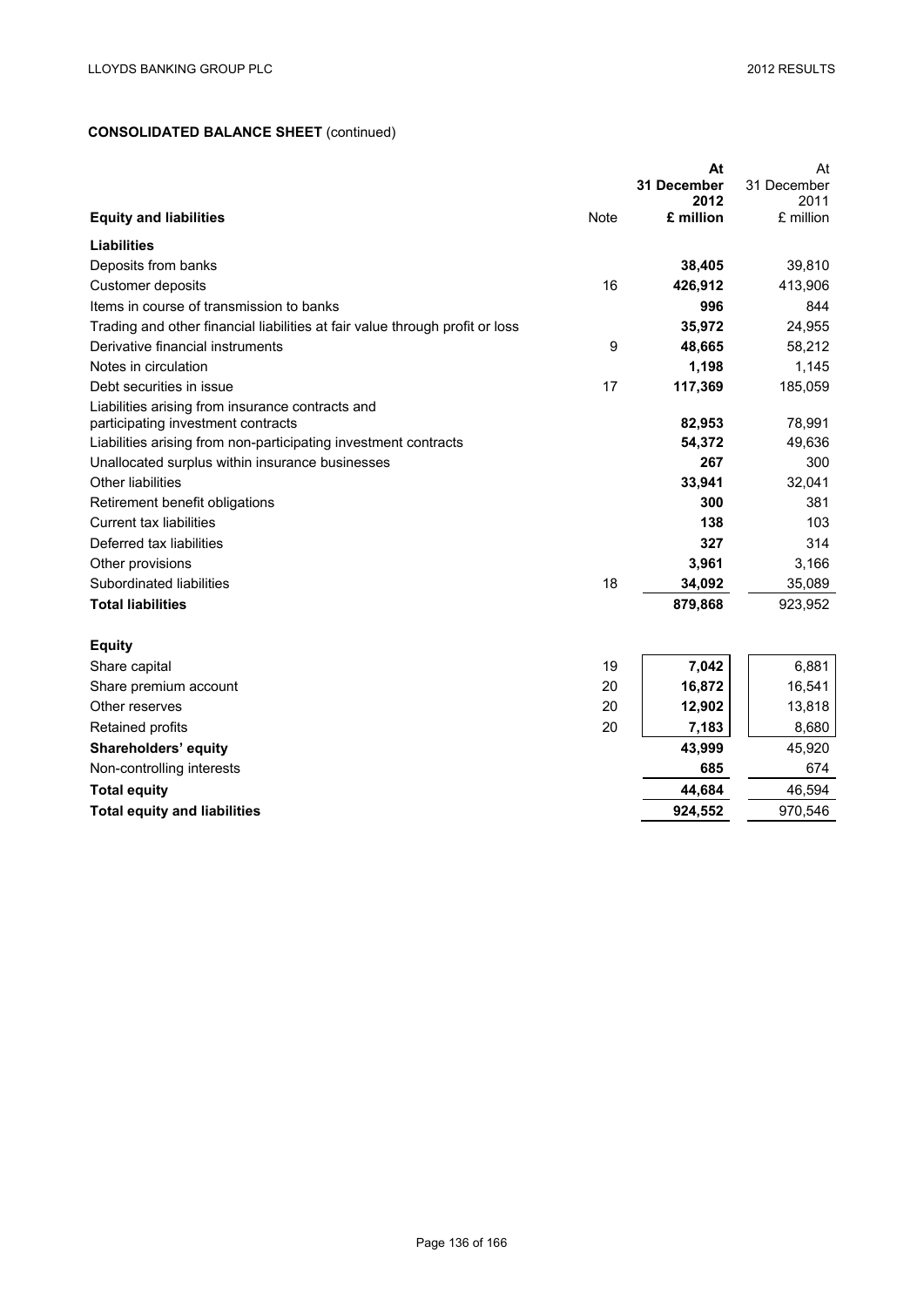# **CONSOLIDATED STATEMENT OF CHANGES IN EQUITY**

|                                                                                                      | Attributable to equity shareholders                    |                                |                                         |                           |                                               |                           |
|------------------------------------------------------------------------------------------------------|--------------------------------------------------------|--------------------------------|-----------------------------------------|---------------------------|-----------------------------------------------|---------------------------|
|                                                                                                      | <b>Share</b><br>capital<br>and<br>premium<br>£ million | Other<br>reserves<br>£ million | <b>Retained</b><br>profits<br>£ million | <b>Total</b><br>£ million | Non-<br>controlling<br>interests<br>£ million | <b>Total</b><br>£ million |
| Balance at 1 January 2011                                                                            | 23,106                                                 | 11,575                         | 11,380                                  | 46,061                    | 841                                           | 46,902                    |
| Comprehensive income                                                                                 |                                                        |                                |                                         |                           |                                               |                           |
| (Loss) profit for the year                                                                           |                                                        |                                | (2,787)                                 | (2,787)                   | 73                                            | (2,714)                   |
| Other comprehensive income                                                                           |                                                        |                                |                                         |                           |                                               |                           |
| Movements in revaluation reserve<br>in respect of available-for-sale<br>financial assets, net of tax |                                                        | 1,611                          |                                         | 1,611                     | (1)                                           | 1,610                     |
| Movements in cash flow hedging<br>reserve, net of tax                                                |                                                        | 716                            |                                         | 716                       |                                               | 716                       |
| Currency translation differences<br>(tax: nil)                                                       |                                                        | (84)                           |                                         | (84)                      |                                               | (84)                      |
| Total other comprehensive income                                                                     |                                                        | 2,243                          |                                         | 2,243                     | (1)                                           | 2,242                     |
| Total comprehensive income                                                                           |                                                        | 2,243                          | (2,787)                                 | (544)                     | 72                                            | (472)                     |
| Transactions with owners                                                                             |                                                        |                                |                                         |                           |                                               |                           |
| <b>Dividends</b>                                                                                     |                                                        |                                |                                         |                           | (50)                                          | (50)                      |
| Issue of ordinary shares                                                                             | 316                                                    |                                |                                         | 316                       |                                               | 316                       |
| Movement in treasury shares                                                                          |                                                        |                                | (276)                                   | (276)                     |                                               | (276)                     |
| Value of employee services:                                                                          |                                                        |                                |                                         |                           |                                               |                           |
| Share option schemes                                                                                 |                                                        |                                | 125                                     | 125                       |                                               | 125                       |
| Other employee award schemes                                                                         |                                                        |                                | 238                                     | 238                       |                                               | 238                       |
| Change in non-controlling interests                                                                  |                                                        |                                |                                         |                           | (189)                                         | (189)                     |
| Total transactions with owners                                                                       | 316                                                    |                                | 87                                      | 403                       | (239)                                         | 164                       |
| Balance at 31 December 2011                                                                          | 23,422                                                 | 13,818                         | 8,680                                   | 45,920                    | 674                                           | 46,594                    |
| <b>Comprehensive income</b>                                                                          |                                                        |                                |                                         |                           |                                               |                           |
| (Loss) profit for the year                                                                           |                                                        |                                | (1, 427)                                | (1, 427)                  | 84                                            | (1, 343)                  |
| Other comprehensive income                                                                           |                                                        |                                |                                         |                           |                                               |                           |
| Movements in revaluation reserve<br>in respect of available-for-sale<br>financial assets, net of tax |                                                        | (927)                          |                                         | (927)                     | (2)                                           | (929)                     |
| Movements in cash flow hedging<br>reserve, net of tax                                                |                                                        | 25                             |                                         | 25                        |                                               | 25                        |
| Currency translation differences<br>(tax: nil)                                                       |                                                        | (14)                           |                                         | (14)                      |                                               | (14)                      |
| Total other comprehensive income                                                                     |                                                        | (916)                          |                                         | (916)                     | (2)                                           | (918)                     |
| Total comprehensive income                                                                           |                                                        | (916)                          | (1, 427)                                | (2, 343)                  | 82                                            | (2, 261)                  |
| <b>Transactions with owners</b>                                                                      |                                                        |                                |                                         |                           |                                               |                           |
| <b>Dividends</b>                                                                                     |                                                        |                                |                                         |                           | (56)                                          | (56)                      |
| Issue of ordinary shares                                                                             | 492                                                    |                                |                                         | 492                       |                                               | 492                       |
| Movement in treasury shares                                                                          |                                                        |                                | (407)                                   | (407)                     |                                               | (407)                     |
| Value of employee services:                                                                          |                                                        |                                |                                         |                           |                                               |                           |
| Share option schemes                                                                                 |                                                        |                                | 81                                      | 81                        |                                               | 81                        |
| Other employee award schemes                                                                         |                                                        |                                | 256                                     | 256                       |                                               | 256                       |
| Change in non-controlling interests                                                                  |                                                        |                                |                                         |                           | (15)                                          | (15)                      |
| Total transactions with owners                                                                       | 492                                                    |                                | (70)                                    | 422                       | (71)                                          | 351                       |
| Balance at 31 December 2012                                                                          | 23,914                                                 | 12,902                         | 7,183                                   | 43,999                    | 685                                           | 44,684                    |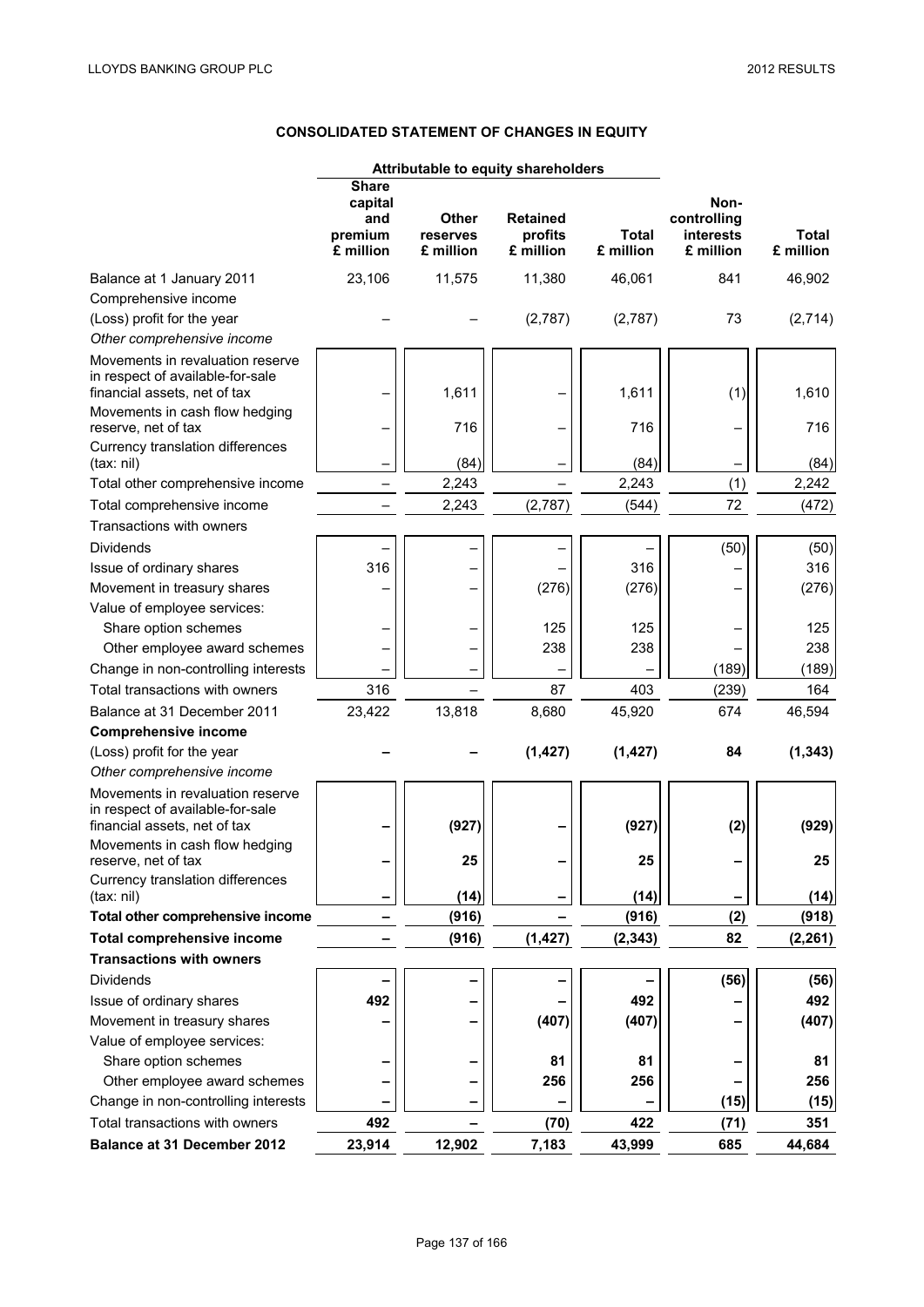# **CONSOLIDATED CASH FLOW STATEMENT**

|                                                               | 2012      | 2011      |
|---------------------------------------------------------------|-----------|-----------|
|                                                               | £ million | £ million |
| Loss before tax                                               | (570)     | (3, 542)  |
| Adjustments for:                                              |           |           |
| Change in operating assets                                    | 48,333    | 44,097    |
| Change in operating liabilities                               | (46, 681) | (19, 187) |
| Non-cash and other items                                      | 2,045     | (1, 339)  |
| Tax paid                                                      | (78)      | (136)     |
| Net cash provided by operating activities                     | 3,049     | 19,893    |
| Cash flows from investing activities                          |           |           |
| Purchase of financial assets                                  | (22, 050) | (28, 995) |
| Proceeds from sale and maturity of financial assets           | 37,664    | 36,523    |
| Purchase of fixed assets                                      | (3,003)   | (3,095)   |
| Proceeds from sale of fixed assets                            | 2,595     | 2,214     |
| Acquisition of businesses, net of cash acquired               | (11)      | (13)      |
| Disposal of businesses, net of cash disposed                  | 37        | 298       |
| Net cash provided by (used in) investing activities           | 15,232    | 6,932     |
| Cash flows from financing activities                          |           |           |
| Dividends paid to non-controlling interests                   | (56)      | (50)      |
| Interest paid on subordinated liabilities                     | (2, 577)  | (2, 126)  |
| Proceeds from issue of ordinary shares                        | 170       |           |
| Repayment of subordinated liabilities                         | (664)     | (1,074)   |
| Change in non-controlling interests                           | 23        | 8         |
| Net cash used in financing activities                         | (3, 104)  | (3, 242)  |
| Effects of exchange rate changes on cash and cash equivalents | (8)       | 6         |
| Change in cash and cash equivalents                           | 15,169    | 23,589    |
| Cash and cash equivalents at beginning of year                | 85,889    | 62,300    |
| Cash and cash equivalents at end of year                      | 101,058   | 85,889    |

Cash and cash equivalents comprise cash and balances at central banks (excluding mandatory deposits) and amounts due from banks with a maturity of less than three months.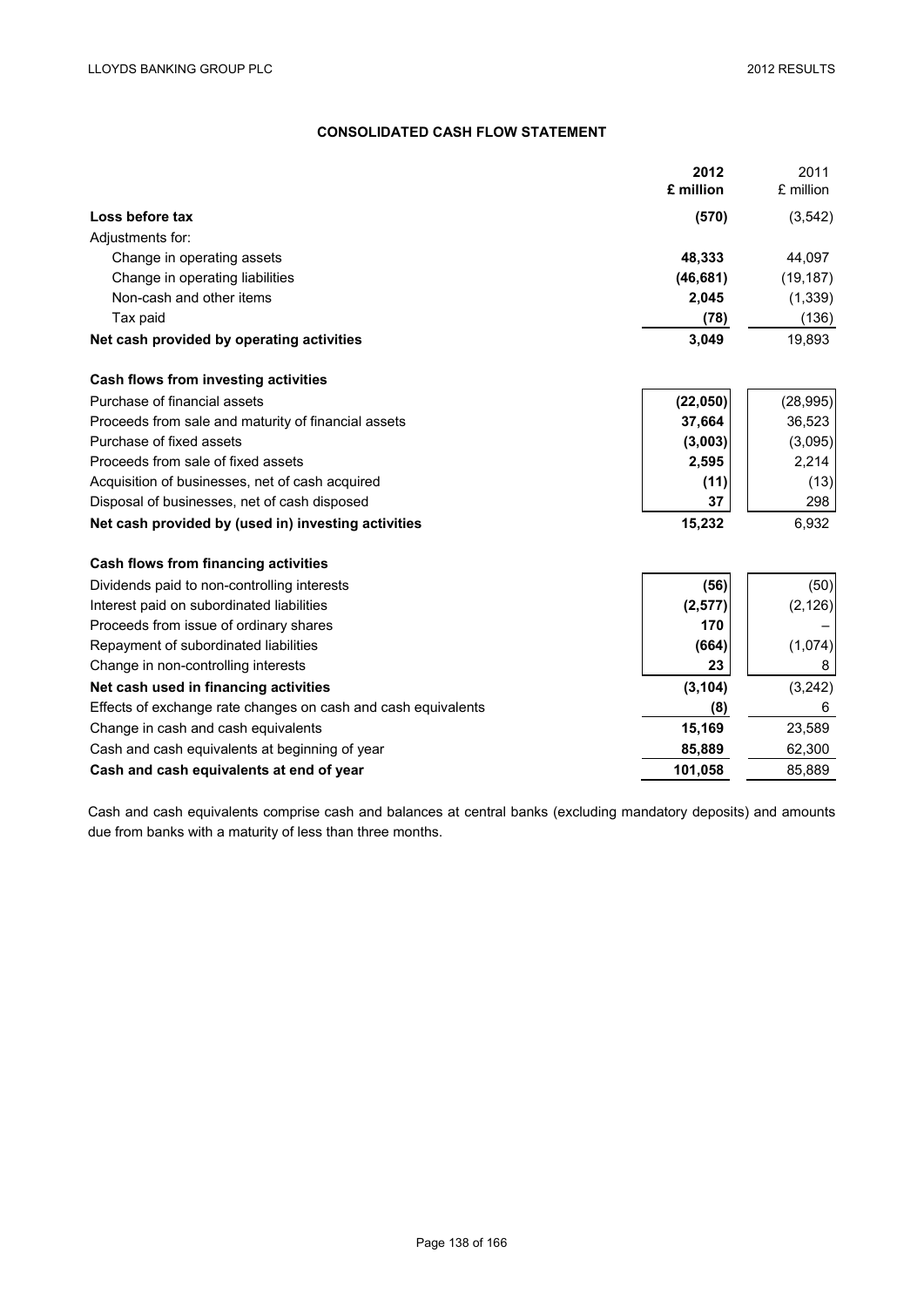### **1. Accounting policies, presentation and estimates**

These financial statements as at and for the year to 31 December 2012 have been prepared in accordance with the Listing Rules of the Financial Services Authority (FSA) relating to Preliminary Results and comprise the results of Lloyds Banking Group plc (the Company) together with its subsidiaries (the Group). They do not include all of the information required for full annual financial statements. Copies of the 2012 annual report and accounts will be published on the Group's website and will be available upon request from Investor Relations, Lloyds Banking Group plc, 25 Gresham Street, London EC2V 7HN, in March 2013.

The British Bankers' Association's Code for Financial Reporting Disclosure (the Disclosure Code) sets out disclosure principles together with supporting guidance in respect of the financial statements of UK banks. The Group has adopted the Disclosure Code and these financial statements have been prepared in compliance with the Disclosure Code's principles. Terminology used in these financial statements is consistent with that used in the Group's annual report and accounts where a glossary of terms can be found.

The directors consider that it is appropriate to continue to adopt the going concern basis in preparing these financial statements. In reaching this assessment, the directors have considered projections for the Group's capital and funding position and have had regard to the factors set out in Principal risks and uncertainties: Liquidity and funding on page 73.

The Group has reviewed its holding of government securities classified as held-to-maturity; since it is no longer the Group's intention to hold these to maturity, they have been reclassified as available-for-sale. In addition, as the Group's share of results of joint ventures and associates is no longer significant, this is now included within other operating income and the related asset reported within other assets; comparatives have been re-presented on a consistent basis.

#### *Accounting policies*

The accounting policies are consistent with those applied by the Group in its 2011 annual report and accounts.

#### *New accounting pronouncements*

The Group has adopted the following amendments to standards which became effective for financial years beginning on or after 1 January 2012. Neither of these amendments has had a material impact on these financial statements.

*Disclosures – Transfers of Financial Assets (Amendments to IFRS 7*)

 Requires disclosures in respect of all transferred financial assets that are not derecognised in their entirety and transferred assets that are derecognised in their entirety but with which there is continuing involvement. The relevant disclosures have been made in the Group's financial statements for the year ended 31 December 2012.

 *Deferred Tax: Recovery of Underlying Assets (Amendment to IAS 12)*  Introduces a rebuttable presumption that investment property measured at fair value is recovered entirely through sale and that deferred tax in respect of such investment property is recognised on that basis.

Details of those IFRS pronouncements which will be relevant to the Group but which were not effective at 31 December 2012 and which have not been applied in preparing these financial statements are given in note 25.

#### *Critical accounting estimates and judgements*

The preparation of the Group's financial statements requires management to make judgements, estimates and assumptions that impact the application of accounting policies and the reported amounts of assets, liabilities, income and expenses. Due to the inherent uncertainty in making estimates, actual results reported in future periods may include amounts which differ from those estimates. Estimates, judgements and assumptions are continually evaluated and are based on historical experience and other factors, including expectations of future events that are believed to be reasonable under the circumstances. There have been no significant changes in the basis upon which estimates have been determined, compared to that applied at 31 December 2011.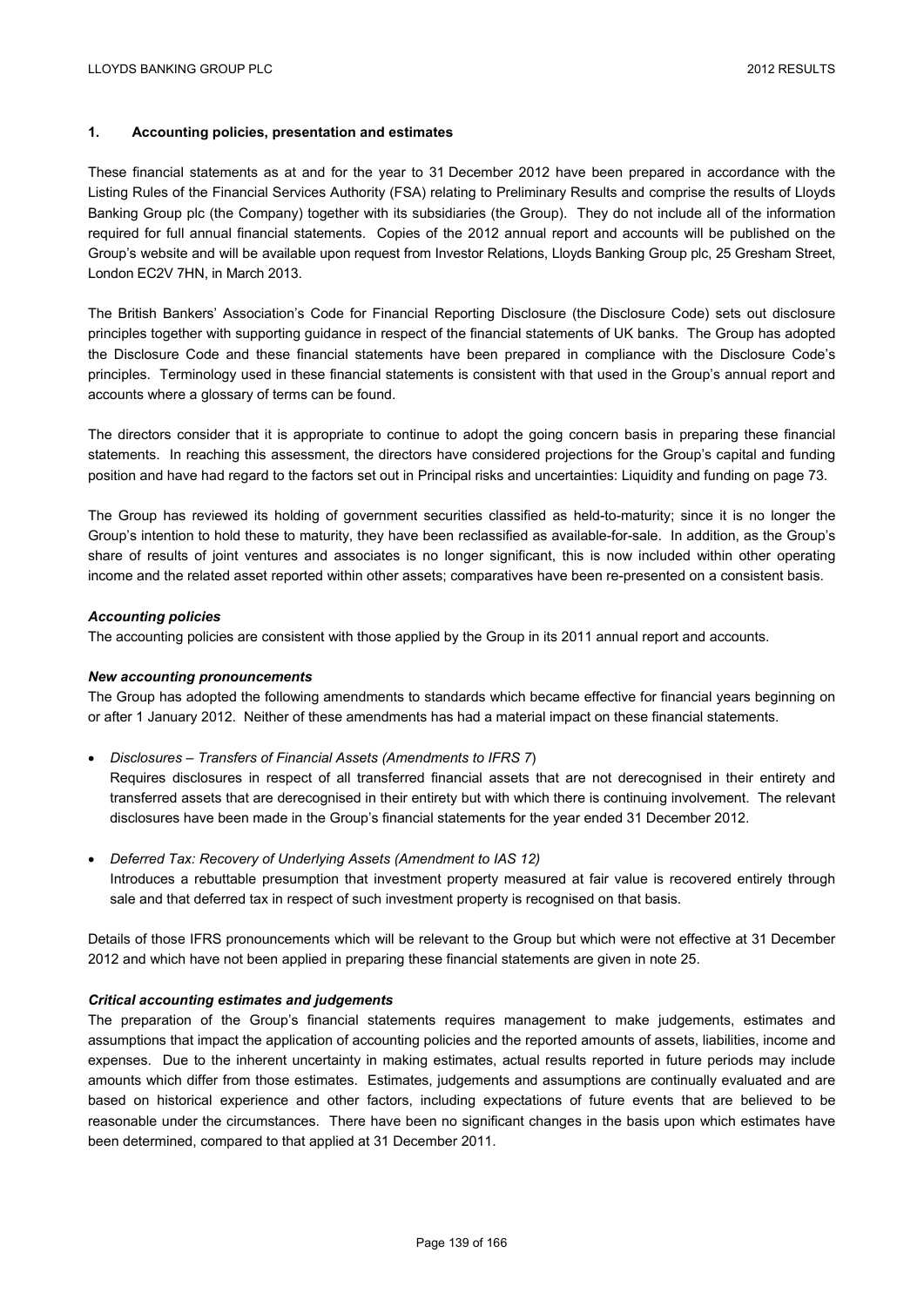## **2. Segmental analysis**

Lloyds Banking Group provides a wide range of banking and financial services in the UK and in certain locations overseas.

The Group Executive Committee (GEC) has been determined to be the chief operating decision maker for the Group. The Group's operating segments reflect its organisational and management structures. GEC reviews the Group's internal reporting based around these segments in order to assess performance and allocate resources. This assessment includes a consideration of each segment's net interest revenue and consequently the total interest income and expense for all reportable segments is presented on a net basis. The segments are differentiated by the type of products provided, by whether the customers are individuals or corporate entities and by the geographical location of the customer.

The segmental results and comparatives are presented on a management basis, the basis reviewed by the chief operating decision maker. Previously the results of the Group's segments had been reviewed on a combined businesses basis and the Group's segmental analysis was presented accordingly. Profit on the management basis is equivalent to profit before tax on a combined businesses basis. However, the effects of asset sales, volatile items and liability management are shown on a separate line in the management basis income statements whereas they were previously included in the relevant line items on a combined business basis; in addition the results of asset sales are now reported net of the related fair value unwind whereas this was previously included on the separate fair value unwind line.

Following a reorganisation during 2012, the Group's activities are now organised into four financial reporting segments: Retail; Commercial Banking; Wealth, Asset Finance and International; and Insurance. The impact of this reorganisation was as follows:

- The Group's Wholesale and Commercial divisions have been combined to form Commercial Banking.
- The Asset Finance business unit, previously reported within Wholesale, is now reported within the Wealth, Asset Finance and International segment; the Asset Finance business recorded a management basis profit before tax of £319 million in the year ended 31 December 2012 (2011: £275 million).
- The Group's Continental European wholesale business and the wholesale Australian business have been transferred from Wealth, Asset Finance and International to Commercial Banking; during the year ended 31 December 2012 these transferred businesses recorded a management basis loss before tax of £432 million (2011: £1,050 million).

In addition, asset sales now include sales of centrally held government bonds, following an increase in activity in the first half of 2012.

Comparative figures have been restated accordingly for all of the above changes.

Retail offers a broad range of retail financial service products in the UK, including current accounts, savings, personal loans, credit cards and mortgages. It is also a major general insurance and bancassurance distributor, selling a wide range of long-term savings, investment and general insurance products.

Commercial Banking provides banking and related services for all UK and multinational business clients, from small and medium-sized enterprises to major corporate and financial institutions.

Wealth, Asset Finance and International gives increased focus and momentum to the Group's private banking and asset management activities, closely co-ordinates the management of its international businesses and now also encompasses the Asset Finance business in the UK and Australia. Wealth comprises the Group's private banking, wealth and asset management businesses in the UK and overseas. International comprises retail businesses, principally in Continental Europe.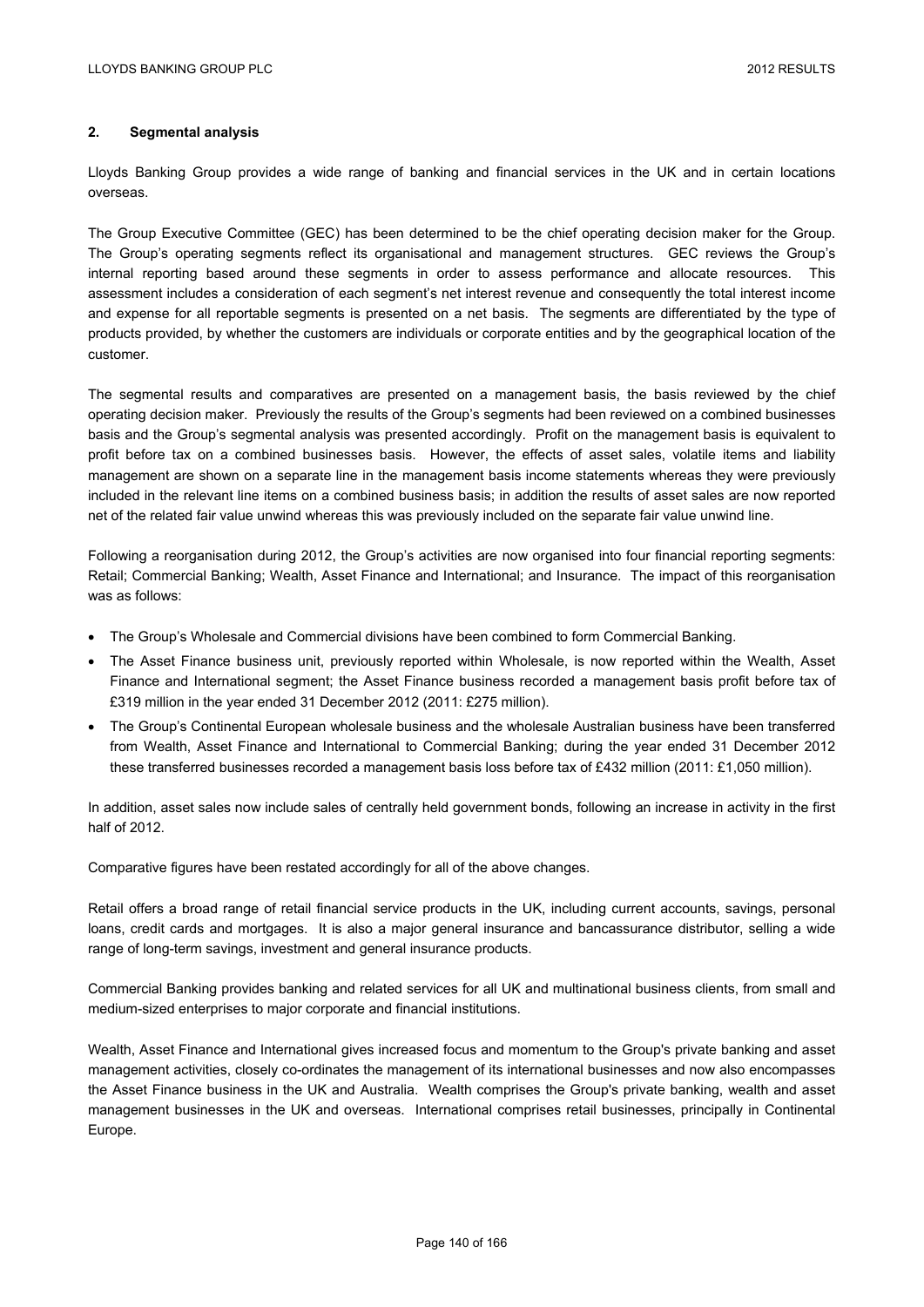### **2. Segmental analysis** (continued)

Insurance provides long-term savings, protection and investment products distributed through bancassurance, intermediary and direct channels in the UK. It is also a distributor of home insurance in the UK with products sold through the retail branch network, direct channels and strategic corporate partners. The business consists of Life, Pensions and Investments UK; Life, Pensions and Investments Europe; and General Insurance.

Other includes the costs of managing the Group's technology platforms, branch and head office property estate, operations (including payments, banking operations and collections) and sourcing, the costs of which are predominantly recharged to the other divisions. It also reflects other items not recharged to the divisions, including hedge ineffectiveness, UK bank levy, Financial Services Compensation Scheme costs, gains on liability management, volatile items such as hedge accounting managed centrally, and other gains from the structural hedging of interest rate risk.

Inter-segment services are generally recharged at cost, with the exception of the internal commission arrangements between the UK branch and other distribution networks and the insurance product manufacturing businesses within the Group, where a profit margin is also charged. Inter-segment lending and deposits are generally entered into at market rates, except that non-interest bearing balances are priced at a rate that reflects the external yield that could be earned on such funds.

For the majority of those derivative contracts entered into by business units for risk management purposes, the business unit recognises the net interest income or expense on an accrual accounting basis and transfers the remainder of the movement in the fair value of the derivative to the central group segment where the resulting accounting volatility is managed where possible through the establishment of hedge accounting relationships. Any change in fair value of the hedged instrument attributable to the hedged risk is also recorded within the central group segment. This allocation of the fair value of the derivative and change in fair value of the hedged instrument attributable to the hedged risk avoids accounting asymmetry in segmental results and leads to accounting volatility in the central group segment where it is managed.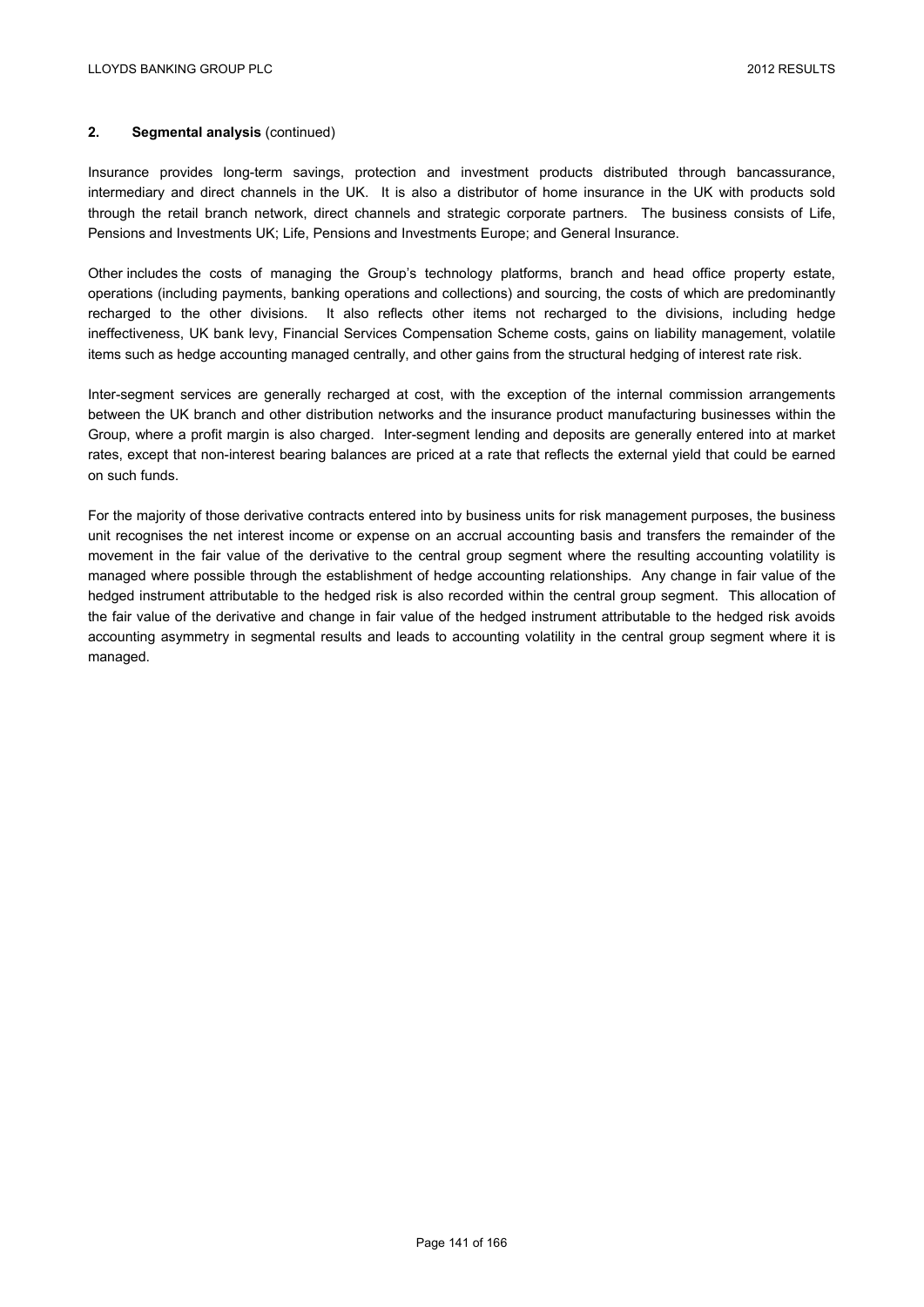# **2. Segmental analysis** (continued)

|                                                                      |                        |              | <b>Underlying</b> |                     |                      |                 |                    |
|----------------------------------------------------------------------|------------------------|--------------|-------------------|---------------------|----------------------|-----------------|--------------------|
|                                                                      |                        |              |                   | <b>Total</b>        | Manage-              |                 |                    |
|                                                                      |                        |              |                   | income,             | ment                 |                 |                    |
|                                                                      | <b>Net</b><br>interest | <b>Other</b> | <b>Insurance</b>  | net of<br>insurance | profit               | <b>External</b> | Inter-             |
| 2012                                                                 | income                 | income       | claims            | claims              | (loss)<br>before tax | revenue         | segment<br>revenue |
|                                                                      | £m                     | £m           | £m                | £m                  | £m                   | £m              | £m                 |
| Retail                                                               | 7,195                  | 1,462        |                   | 8,657               | 3,670                | 10,951          | (2, 294)           |
| <b>Commercial Banking</b>                                            | 2,206                  | 2,932        |                   | 5,138               | 238                  | 4,070           | 1,068              |
| Wealth, Asset Finance and<br>International                           | 799                    | 2,043        |                   | 2,842               | (1, 176)             | 2,835           | 7                  |
| Insurance                                                            | (78)                   | 2,294        | (365)             | 1,851               | 1,065                | 2,497           | (646)              |
| Other                                                                | 213                    | (315)        |                   | (102)               | 1,030                | (1, 967)        | 1,865              |
| Group                                                                | 10,335                 | 8,416        | (365)             | 18,386              | 4,827                | 18,386          |                    |
| Reconciling items:                                                   |                        |              |                   |                     |                      |                 |                    |
| Insurance grossing adjustment                                        | (1, 230)               | 19,433       | (18, 031)         | 172                 |                      |                 |                    |
| Asset sales, volatile items and<br>liability management <sup>1</sup> | 199                    | 1,691        |                   | 1,890               |                      |                 |                    |
| Volatility arising in insurance                                      |                        |              |                   |                     |                      |                 |                    |
| businesses                                                           | 8                      | 298          |                   | 306                 | 306                  |                 |                    |
| Simplification costs                                                 |                        |              |                   |                     | (676)                |                 |                    |
| EC mandated retail business<br>disposal costs                        |                        |              |                   |                     | (570)                |                 |                    |
| Payment protection insurance<br>provision                            |                        |              |                   |                     | (3, 575)             |                 |                    |
| Other regulatory provisions                                          |                        | (50)         |                   | (50)                | (650)                |                 |                    |
| Past service pensions credit                                         |                        |              |                   |                     | 250                  |                 |                    |
| Amortisation of purchased<br>intangibles                             |                        |              |                   |                     | (482)                |                 |                    |
| Fair value unwind                                                    | (237)                  | 43           |                   | (194)               |                      |                 |                    |
| Group – statutory                                                    | 9,075                  | 29,831       | (18, 396)         | 20,510              | (570)                |                 |                    |
|                                                                      |                        |              |                   |                     |                      |                 |                    |

 $<sup>1</sup>$  Includes (i) gains or losses on disposals of assets, including centrally held government bonds, which are not part of normal business</sup> operations; (ii) the net effect of banking volatility, changes in the fair value of the equity conversion feature of the Group's Enhanced Capital Notes and net derivative valuation adjustments; and (iii) the gains from liability management exercises.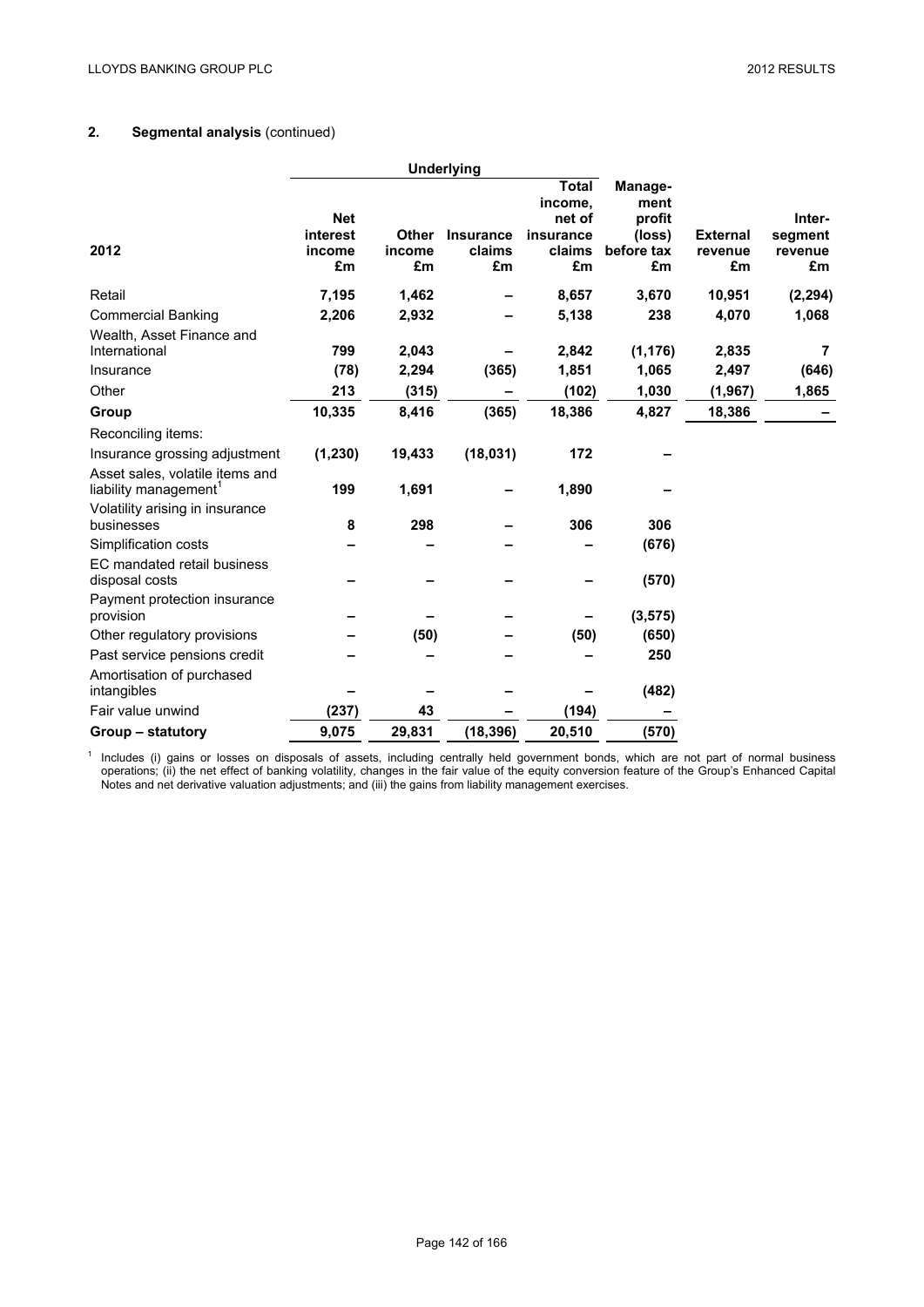# **2. Segmental analysis** (continued)

|                                                                      |                          | Underlying            |                           |                           |                                   |                           |                          |
|----------------------------------------------------------------------|--------------------------|-----------------------|---------------------------|---------------------------|-----------------------------------|---------------------------|--------------------------|
|                                                                      |                          |                       |                           | Total                     |                                   |                           |                          |
|                                                                      |                          |                       |                           | income,                   | Manage-                           |                           |                          |
|                                                                      | <b>Net</b>               |                       |                           | net of                    | ment                              |                           | Inter-                   |
| 2011 <sup>1</sup>                                                    | interest<br>income<br>£m | Other<br>income<br>£m | Insurance<br>claims<br>£m | insurance<br>claims<br>£m | profit (loss)<br>before tax<br>£m | External<br>revenue<br>£m | segment<br>revenue<br>£m |
| Retail                                                               | 7,497                    | 1,660                 |                           | 9,157                     | 3,636                             | 12,230                    | (3,073)                  |
| <b>Commercial Banking</b>                                            | 3,192                    | 2,806                 |                           | 5,998                     | 75                                | 3,889                     | 2,109                    |
| Wealth, Asset Finance and<br>International                           | 1,003                    | 2,230                 |                           | 3,233                     | (2,684)                           | 3,863                     | (630)                    |
| Insurance                                                            | (67)                     | 2,687                 | (343)                     | 2,277                     | 1,422                             | 2,910                     | (633)                    |
| Other                                                                | 585                      | (204)                 |                           | 381                       | 236                               | (1,846)                   | 2,227                    |
| Group                                                                | 12,210                   | 9,179                 | (343)                     | 21,046                    | 2,685                             | 21,046                    |                          |
| Reconciling items:                                                   |                          |                       |                           |                           |                                   |                           |                          |
| Insurance grossing adjustment                                        | 336                      | 5,530                 | (5,698)                   | 168                       |                                   |                           |                          |
| Asset sales, volatile items and<br>liability management <sup>2</sup> | 843                      | (2)                   |                           | 841                       |                                   |                           |                          |
| Volatility arising in insurance<br>businesses                        | 19                       | (857)                 |                           | (838)                     | (838)                             |                           |                          |
| Simplification costs                                                 |                          |                       |                           |                           | (185)                             |                           |                          |
| Integration costs                                                    |                          |                       |                           |                           | (1,097)                           |                           |                          |
| EC mandated retail business                                          |                          |                       |                           |                           |                                   |                           |                          |
| disposal costs                                                       |                          |                       |                           |                           | (170)                             |                           |                          |
| Payment protection insurance<br>provision                            |                          |                       |                           |                           | (3,200)                           |                           |                          |
| Amortisation of purchased<br>intangibles                             |                          |                       |                           |                           | (562)                             |                           |                          |
| Fair value unwind                                                    | (710)                    | 295                   |                           | (415)                     |                                   |                           |                          |
| Other regulatory provisions                                          |                          |                       |                           |                           | (175)                             |                           |                          |
| Group – statutory                                                    | 12,698                   | 14,145                | (6,041)                   | 20,802                    | (3, 542)                          |                           |                          |
|                                                                      |                          |                       |                           |                           |                                   |                           |                          |

<sup>1</sup> Restated as explained on page 140.

<sup>2</sup> Includes (i) gains or losses on disposals of assets which are not part of normal business operations (following an increase in the sale of centrally held government bonds in 2012, related gains have been included within this line and comparative figures have been restated accordingly); (ii) the net effect of banking volatility, changes in the fair value of the equity conversion feature of the Group's Enhanced Capital Notes and net derivative valuation adjustments; and (iii) the gains from liability management exercises.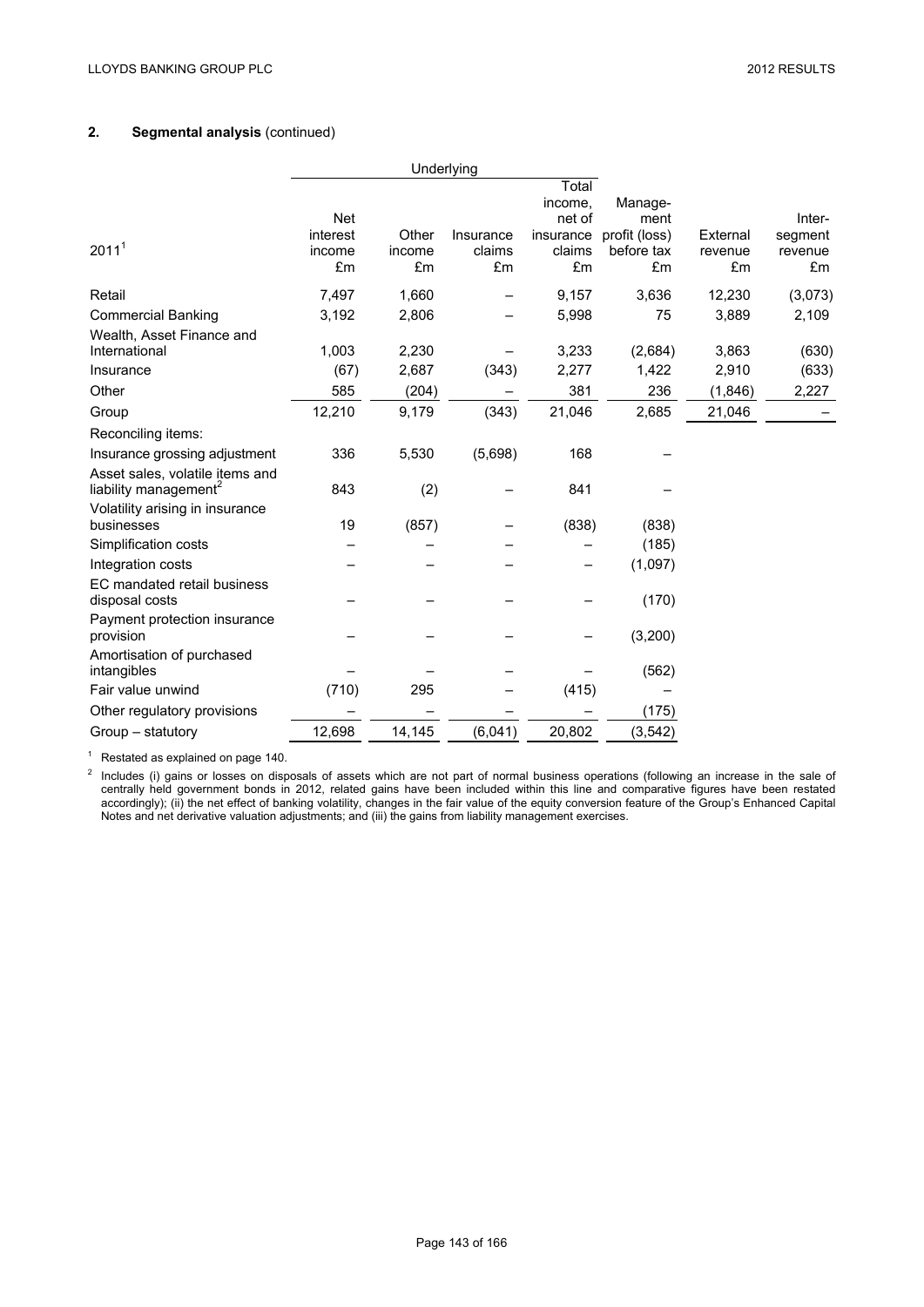# **2. Segmental analysis** (continued)

|                                         | At          | At                |
|-----------------------------------------|-------------|-------------------|
|                                         | 31 December | 31 December       |
| <b>Segment external assets</b>          | 2012        | 2011 <sup>1</sup> |
|                                         | £m          | £m                |
| Retail                                  | 346,030     | 356,295           |
| <b>Commercial Banking</b>               | 314,090     | 350,711           |
| Wealth, Asset Finance and International | 76,449      | 73,345            |
| Insurance                               | 143,851     | 140,754           |
| Other                                   | 44,132      | 49,441            |
| <b>Total Group</b>                      | 924,552     | 970,546           |
| <b>Segment customer deposits</b>        |             |                   |
| Retail                                  | 260,838     | 247,088           |
| <b>Commercial Banking</b>               | 114,115     | 123,822           |
| Wealth, Asset Finance and International | 51,885      | 41,661            |
| Other                                   | 74          | 1,335             |
| <b>Total Group</b>                      | 426,912     | 413,906           |
| <b>Segment external liabilities</b>     |             |                   |
| Retail                                  | 287,631     | 279,162           |
| <b>Commercial Banking</b>               | 249,097     | 294,088           |
| Wealth, Asset Finance and International | 91,251      | 73,635            |
| Insurance                               | 134,963     | 129,350           |
| Other                                   | 116,926     | 147,717           |
| <b>Total Group</b>                      | 879,868     | 923,952           |
|                                         |             |                   |

<sup>1</sup> Restated as explained on page 140.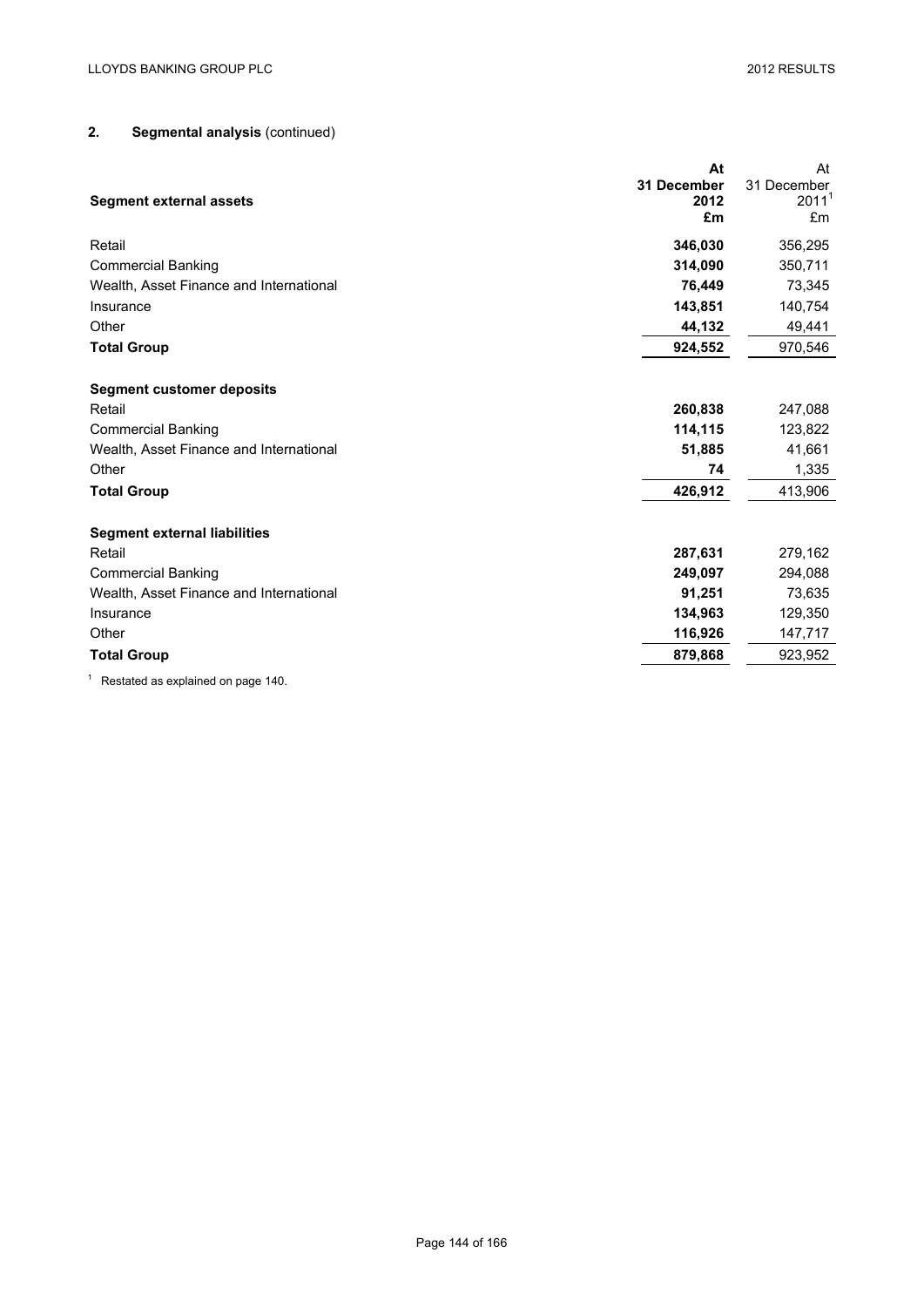### **3. Other income**

|                                   | 2012<br>£m | 2011<br>£m |
|-----------------------------------|------------|------------|
|                                   |            |            |
| Fee and commission income:        |            |            |
| Current account fees              | 1,008      | 1,053      |
| Credit and debit card fees        | 941        | 877        |
| Other fees and commissions        | 2,782      | 3,005      |
|                                   | 4,731      | 4,935      |
| Fee and commission expense        | (1,438)    | (1, 391)   |
| Net fee and commission income     | 3,293      | 3,544      |
| Net trading income                | 13,554     | (368)      |
| Insurance premium income          | 8,284      | 8,170      |
| Liability management <sup>1</sup> | (338)      | 599        |
| Other                             | 5,038      | 2,200      |
| Other operating income            | 4,700      | 2,799      |
| <b>Total other income</b>         | 29,831     | 14,145     |

 $1$  During February 2012, the Group completed the exchange of certain subordinated debt securities which were eligible for call during 2012 issued by the HBOS group for new subordinated debt securities issued by Lloyds TSB Bank plc. This exchange resulted in a gain on the extinguishment of the existing securities of £59 million being the difference between the carrying amount of the securities extinguished and the fair value of the new securities issued together with related fees and costs; this gain has been recognised in other operating income (2011: gain on a similar exchange of £599 million).

As part of the exchange, the Group announced that all decisions to exercise calls on those original securities that remained outstanding following the exchange offer would be made with reference to the prevailing regulatory, economic and market conditions at the time. These securities will not, therefore, be called at their first available call date. The Group has adjusted the carrying amount of these securities to reflect the revised estimated life and has recognised this change in interest expense. Included within net interest income in the year ended 31 December 2012 is a credit of £109 million in respect of the securities that remained outstanding following the exchange offer (2011: gain following a similar adjustment to carrying value of £570 million).

Additionally, during the second half of 2012 losses totalling £397 million arose on the buy-back of other debt securities.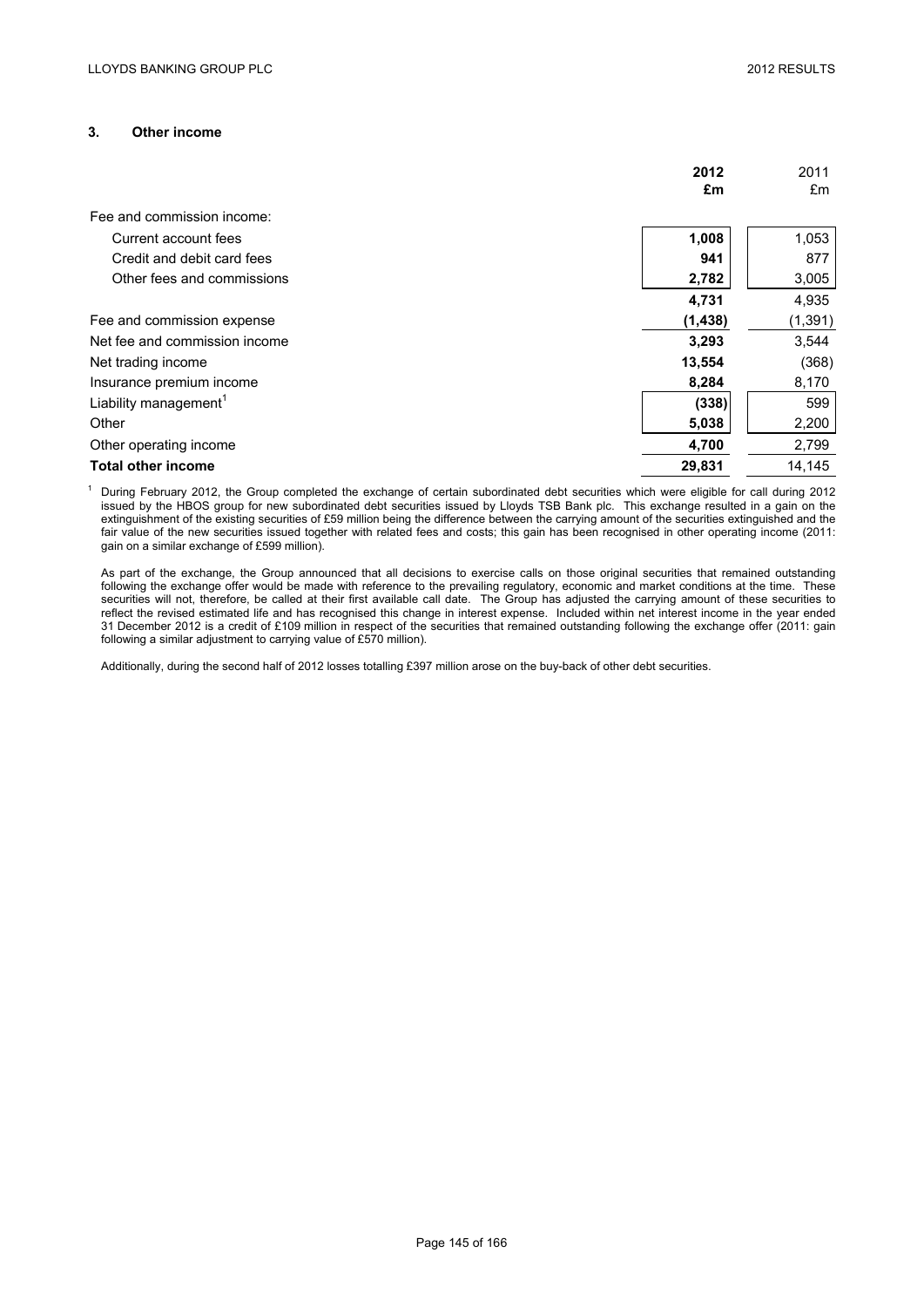## **4. Operating expenses**

|                                                           | 2012<br>£m   | 2011<br>£m |
|-----------------------------------------------------------|--------------|------------|
|                                                           |              |            |
| <b>Administrative expenses</b><br>Staff costs:            |              |            |
| Salaries                                                  |              | 3,784      |
|                                                           | 3,411<br>395 | 361        |
| Performance-based compensation                            |              |            |
| Social security costs                                     | 383          | 432        |
| Pensions and other post-retirement benefit schemes:       |              |            |
| Past service credit <sup>1</sup>                          | (250)        |            |
| Other                                                     | 547          | 401        |
|                                                           | 297          | 401        |
| Restructuring costs                                       | 217          | 124        |
| Other staff costs                                         | 746          | 1,064      |
|                                                           | 5,449        | 6,166      |
| Premises and equipment:                                   |              |            |
| Rent and rates                                            | 488          | 547        |
| Hire of equipment                                         | 17           | 22         |
| Repairs and maintenance                                   | 174          | 188        |
| Other                                                     | 270          | 294        |
|                                                           | 949          | 1,051      |
| Other expenses:                                           |              |            |
| Communications and data processing                        | 1,082        | 954        |
| Advertising and promotion                                 | 314          | 398        |
| Professional fees                                         | 550          | 576        |
| Financial services compensation scheme levy               | 175          | 179        |
| UK bank levy                                              | 179          | 189        |
| Other                                                     | 932          | 1,122      |
|                                                           | 3,232        | 3,418      |
|                                                           | 9,630        | 10,635     |
| Depreciation and amortisation                             | 2,126        | 2,175      |
| Impairment of tangible fixed assets                       |              | 65         |
| Total operating expenses, excluding regulatory provisions | 11,756       | 12,875     |
| Regulatory provisions:                                    |              |            |
| Payment protection insurance provision (note 21)          | 3,575        | 3,200      |
| Other regulatory provisions (note $21$ ) <sup>2</sup>     | 600          | 175        |
|                                                           | 4,175        | 3,375      |
| <b>Total operating expenses</b>                           | 15,931       | 16,250     |
|                                                           |              |            |

 $1$  Following a review of policy in respect of discretionary pension increases in relation to the Group's defined benefit pension schemes, increases in certain schemes are now linked to the Consumer Price Index rather than the Retail Price Index. The impact of this change is a reduction in the Group's defined benefit obligation of £258 million, recognised in the Group's income statement in the year ended 31 December 2012, net of a charge of £8 million in respect of one of the Group's smaller schemes.

<sup>2</sup> In addition, regulatory provisions of £50 million (2011: £nil) have been charged against income.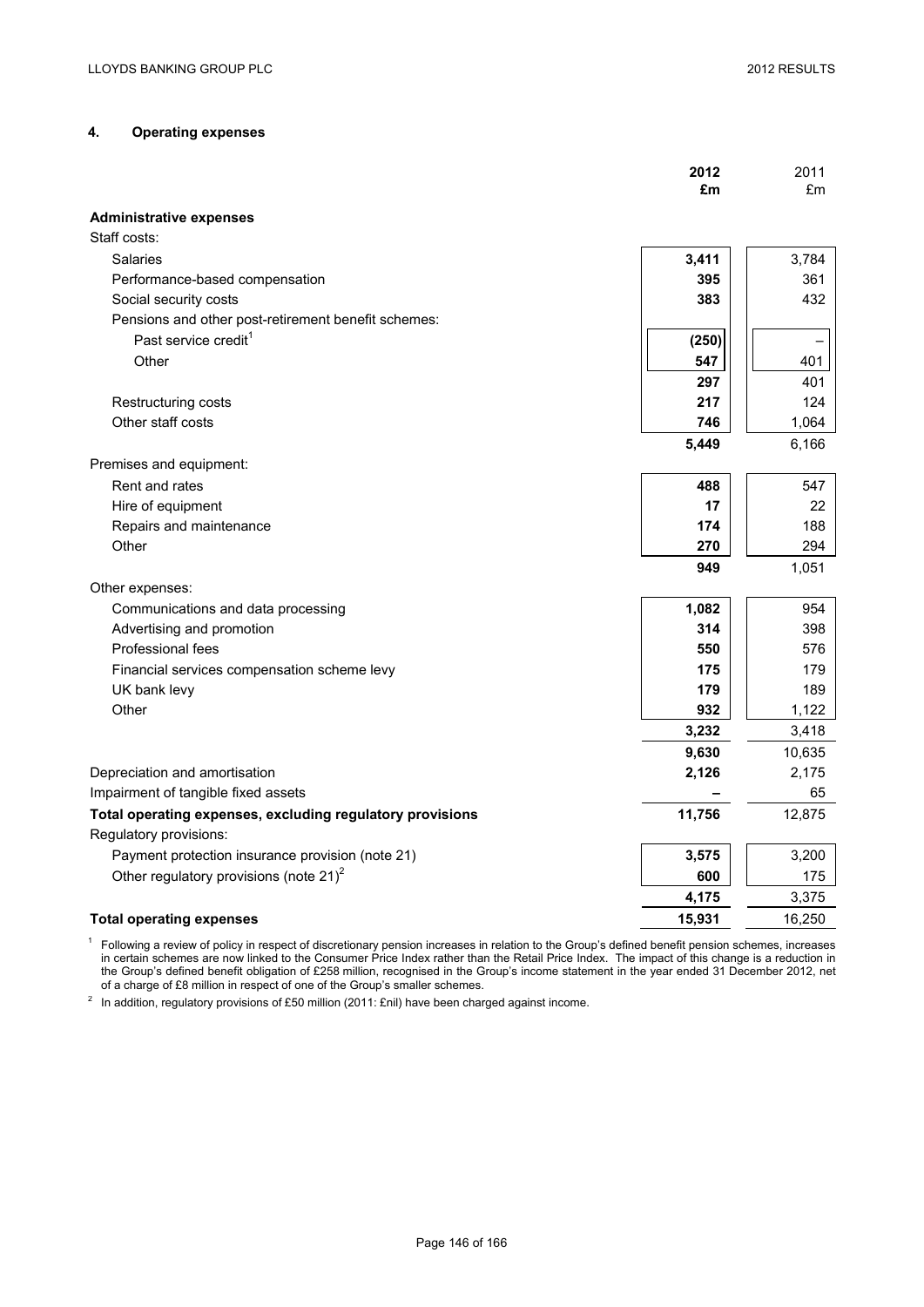## **4. Operating expenses** (continued)

## **Performance-based compensation**

The table below analyses the Group's performance-based compensation costs (excluding branch-based sales incentives) between those relating to the current performance year and those relating to earlier years.

|                                                                              | 2012 | 2011 |
|------------------------------------------------------------------------------|------|------|
|                                                                              | £m   | £m   |
| Performance-based compensation expense comprises:                            |      |      |
| Awards made in respect of the year ended 31 December                         | 362  | 363  |
| Awards made in respect of earlier years                                      | 33   | (2)  |
|                                                                              | 395  | 361  |
| Performance-based compensation expense deferred until later years comprises: |      |      |
| Awards made in respect of the year ended 31 December                         | 37   | 43   |
| Awards made in respect of earlier years                                      | 15   | 29   |
|                                                                              | 52   |      |

Performance-based awards expensed in 2012 include cash awards amounting to £128 million (2011: £160 million).

## **5. Impairment**

|                                                      | 2012<br>£m | 2011<br>£m |
|------------------------------------------------------|------------|------------|
| Impairment losses on loans and receivables:          |            |            |
| Loans and advances to customers                      | 5,125      | 8,020      |
| Debt securities classified as loans and receivables  | (4)        | 49         |
| Impairment losses on loans and receivables (note 11) | 5.121      | 8.069      |
| Impairment of available-for-sale financial assets    | 37         | 80         |
| Other credit risk provisions                         | (9)        | (55)       |
| Total impairment charged to the income statement     | 5,149      | 8,094      |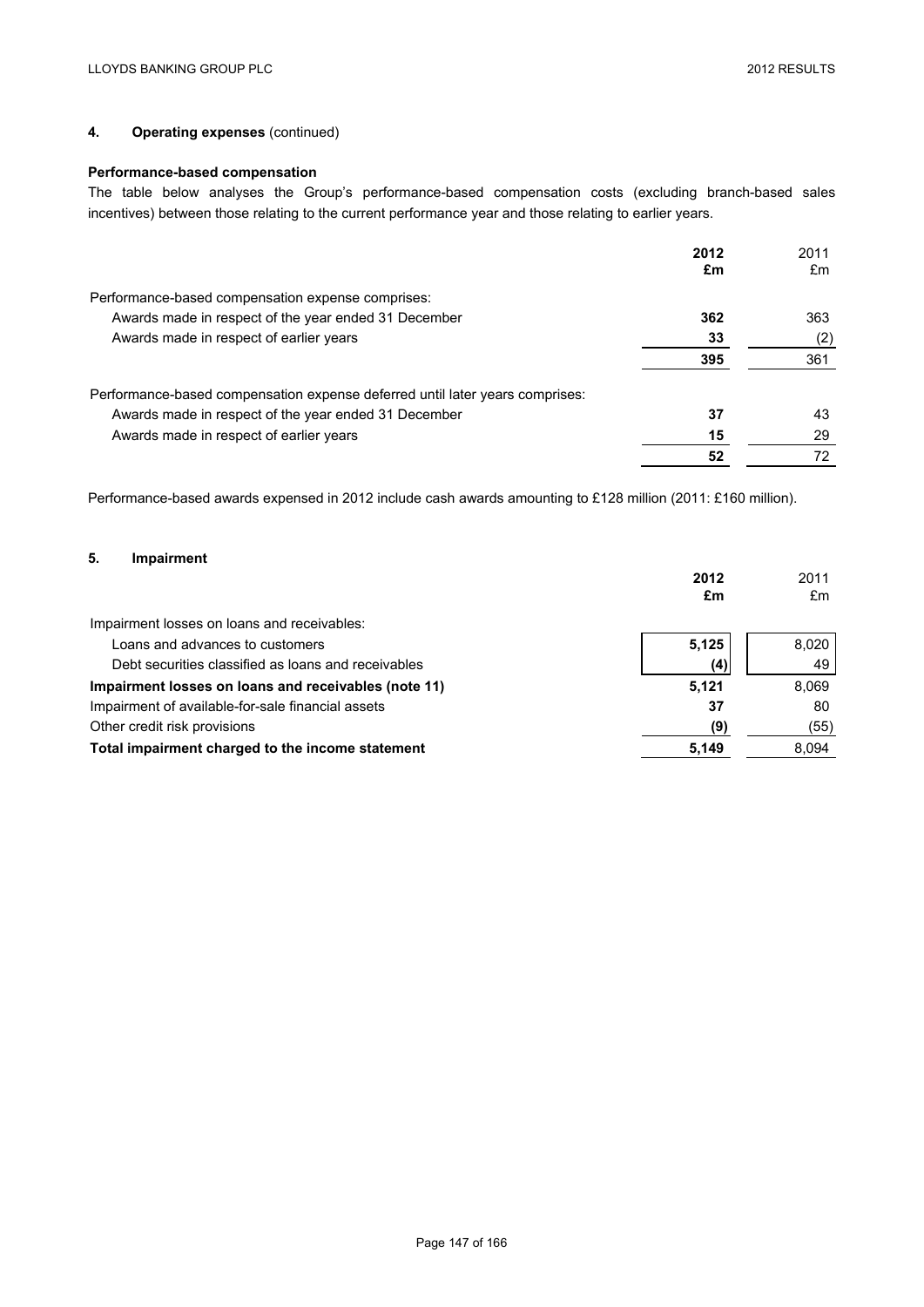## **6. Taxation**

A reconciliation of the tax credit that would result from applying the standard UK corporation tax rate to the loss before tax, to the actual tax (charge) credit, is given below:

|                                                                                                                                | 2012<br>£m | 2011<br>£m |
|--------------------------------------------------------------------------------------------------------------------------------|------------|------------|
| Loss before tax                                                                                                                | (570)      | (3, 542)   |
| Tax credit thereon at UK corporation tax rate of 24.5 per cent (2011: 26.5 per cent)<br>Factors affecting tax (charge) credit: | 140        | 939        |
| UK corporation tax rate change                                                                                                 | (308)      | (404)      |
| Disallowed and non-taxable items                                                                                               | 54         | 277        |
| Overseas tax rate differences                                                                                                  | 75         | 17         |
| Gains exempted or covered by capital losses                                                                                    | 36         | 106        |
| Policyholder tax                                                                                                               | (139)      | 160        |
| Further factors affecting the life business: <sup>1</sup>                                                                      |            |            |
| Derecognition of deferred tax on policyholder tax credit                                                                       | (583)      | (146)      |
| Taxation of certain insurance assets arising on transition to new tax regime                                                   | (221)      |            |
| Changes to the taxation of pension business:                                                                                   |            |            |
| Policyholder tax cost                                                                                                          | (182)      |            |
| Shareholder tax benefit                                                                                                        | 206        |            |
| Tax losses where no deferred tax recognised                                                                                    | (13)       | (261)      |
| Deferred tax on losses not previously recognised                                                                               |            | 332        |
| Adjustments in respect of previous years                                                                                       | 135        | (206)      |
| Effect of results of joint ventures and associates                                                                             | 23         | 8          |
| Other items                                                                                                                    | 4          | 6          |
| Tax (charge) credit                                                                                                            | (773)      | 828        |

<sup>1</sup> The Finance Act 2012 introduced a new UK tax regime for the taxation of life insurance companies which took effect from 1 January 2013. The new regime, combined with current economic forecasts, has had a number of impacts on the tax charge. The impacts are analysed above.

On 21 March 2012, the Government announced that the corporation tax rate applicable from 1 April 2012 would be 24 per cent. This change passed into legislation on 26 March 2012. In addition, the Finance Act 2012, which was substantively enacted on 3 July 2012, included legislation to reduce the main rate of corporation tax from 24 per cent to 23 per cent with effect from 1 April 2013. The change in the main rate of corporation tax from 25 per cent to 23 per cent has resulted in a reduction in the Group's net deferred tax asset at 31 December 2012 of £286 million, comprising the £308 million charge included in the income statement and a £22 million credit included in equity.

The proposed further reduction in the rate of corporation tax by 2 per cent to 21 per cent by 1 April 2014 is expected to be enacted during 2013. The effect of this further change upon the Group's deferred tax balances and leasing business cannot be reliably quantified at this stage.

### **7. Loss per share**

|                                                     | 2012           | 2011          |
|-----------------------------------------------------|----------------|---------------|
| <b>Basic</b>                                        |                |               |
| Loss attributable to equity shareholders            | £ $(1, 427)$ m | £ $(2,787)$ m |
| Weighted average number of ordinary shares in issue | 69,841m        | 68.470m       |
| Loss per share                                      | $(2.0)$ p      | (4.1)p        |
| <b>Fully diluted</b>                                |                |               |
| Loss attributable to equity shareholders            | £ $(1, 427)$ m | £ $(2,787)$ m |
| Weighted average number of ordinary shares in issue | 69,841m        | 68,470m       |
| Loss per share                                      | $(2.0)$ p      | (4.1)p        |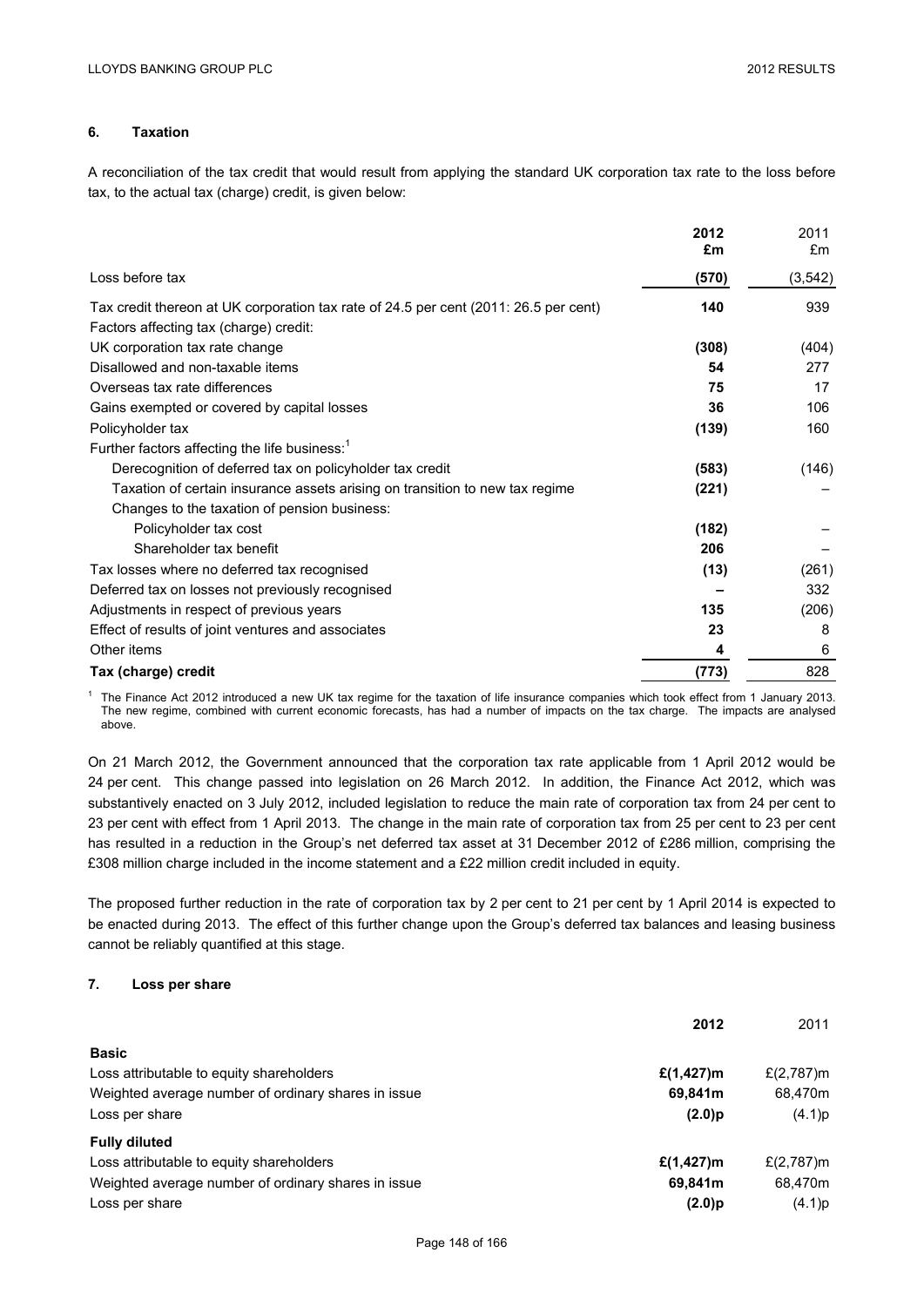## **8. Trading and other financial assets at fair value through profit or loss**

|                                                                               | 2012<br>£m | 2011<br>£m |
|-------------------------------------------------------------------------------|------------|------------|
| Trading assets                                                                | 23,345     | 18,056     |
| Other financial assets at fair value through profit or loss:                  |            |            |
| Treasury and other bills                                                      | 56         |            |
| Loans and advances to customers                                               | 34         | 124        |
| Debt securities                                                               | 44,246     | 45,593     |
| Equity shares                                                                 | 86,309     | 75,737     |
|                                                                               | 130,645    | 121,454    |
| Total trading and other financial assets at fair value through profit or loss | 153,990    | 139,510    |

Included in the above is £127,907 million (2011: £118,890 million) of assets relating to the insurance businesses.

### **9. Derivative financial instruments**

|                                                 |                                | 2012                                | 2011                    |                              |
|-------------------------------------------------|--------------------------------|-------------------------------------|-------------------------|------------------------------|
|                                                 | <b>Fair value</b><br>of assets | <b>Fair value</b><br>of liabilities | Fair value<br>of assets | Fair value<br>of liabilities |
|                                                 | £m                             | £m                                  | £m                      | £m                           |
| Hedging                                         |                                |                                     |                         |                              |
| Derivatives designated as fair value hedges     | 6,903                          | 2,128                               | 7,428                   | 1,547                        |
| Derivatives designated as cash flow hedges      | 4,668                          | 4,470                               | 5,422                   | 5,698                        |
| Derivatives designated as net investment hedges |                                |                                     |                         |                              |
|                                                 | 11,571                         | 6,598                               | 12,850                  | 7,246                        |
| <b>Trading and other</b>                        |                                |                                     |                         |                              |
| Exchange rate contracts                         | 3,712                          | 3,887                               | 6,650                   | 5,423                        |
| Interest rate contracts                         | 37,778                         | 36,526                              | 43,086                  | 44,031                       |
| Credit derivatives                              | 94                             | 343                                 | 238                     | 328                          |
| Embedded equity conversion feature              | 1,421                          |                                     | 1,172                   |                              |
| Equity and other contracts                      | 1,974                          | 1,311                               | 2,017                   | 1,184                        |
|                                                 | 44,979                         | 42,067                              | 53,163                  | 50,966                       |
| Total recognised derivative assets/liabilities  | 56,550                         | 48,665                              | 66,013                  | 58,212                       |

The Group reduces exposure to credit risk by using master netting agreements and by obtaining cash collateral. Of the derivative assets of £56,550 million at 31 December 2012 (2011: £66,013 million), £38,158 million (2011: £46,618 million) are available for offset under master netting arrangements. These do not meet the criteria under IAS 32 to enable derivative assets to be presented net of these balances. Of the remaining derivative assets of £18,392 million (2011: £19,395 million), cash collateral of £5,429 million (2011: £5,269 million) was held and a further £1,387 million (2011: £7,875 million) was due from Organisation for Economic Co-operation and Development (OECD) banks.

The embedded equity conversion feature of £1,421 million (2011: £1,172 million) reflects the value of the equity conversion feature contained in the Enhanced Capital Notes issued by the Group in 2009; the gain of £249 million arising from the change in fair value in the year ended 31 December 2012 (2011: loss of £5 million) is included within net trading income.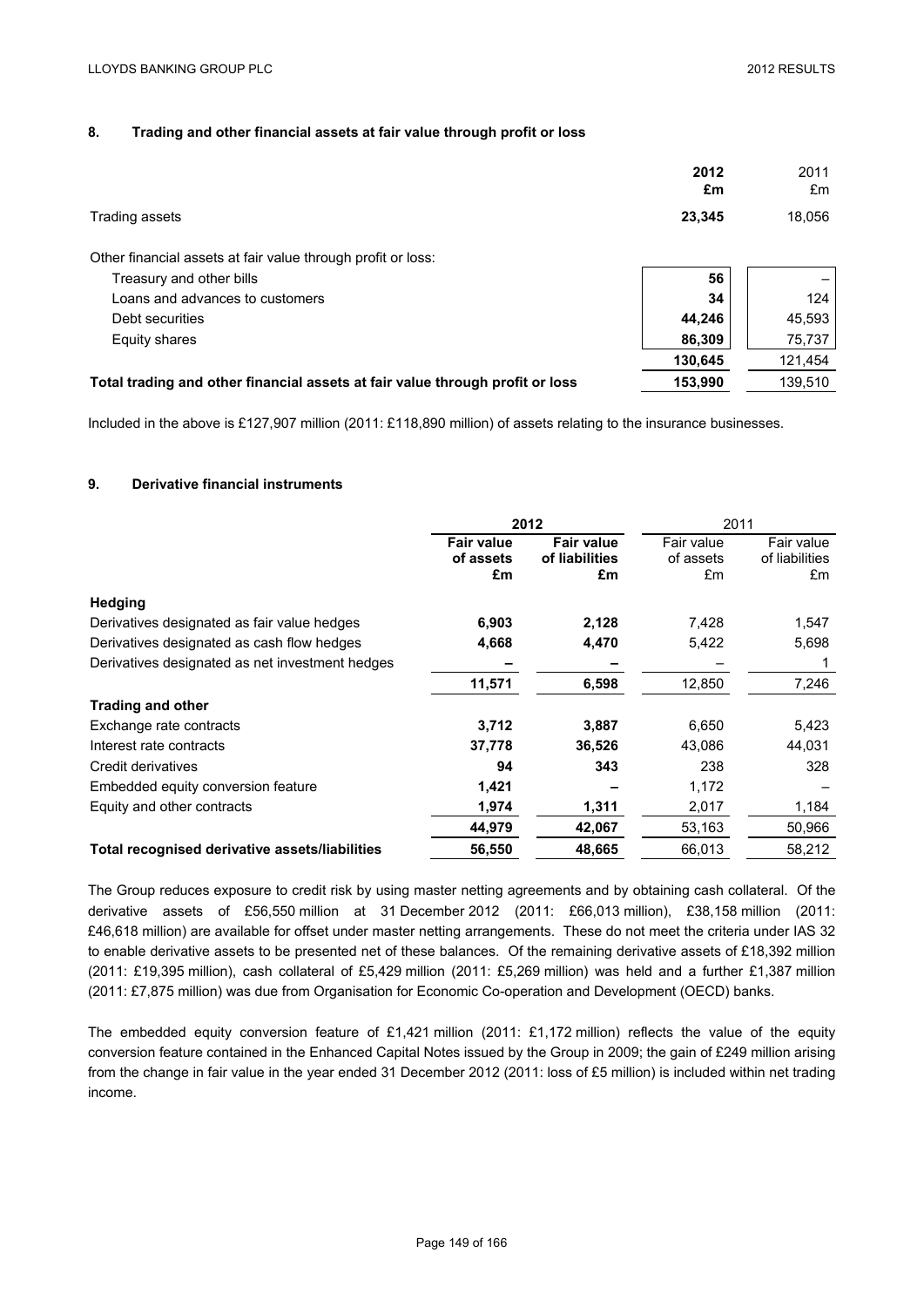## **10. Loans and advances to customers**

|                                                                 | 2012      | 2011     |
|-----------------------------------------------------------------|-----------|----------|
|                                                                 | £m        | £m       |
| Agriculture, forestry and fishing                               | 5,531     | 5,198    |
| Energy and water supply                                         | 3,321     | 4,013    |
| Manufacturing                                                   | 8,530     | 10,061   |
| Construction                                                    | 7,526     | 9,722    |
| Transport, distribution and hotels                              | 26,568    | 32,882   |
| Postal and communications                                       | 1,397     | 1,896    |
| Property companies                                              | 52,388    | 64,752   |
| Financial, business and other services                          | 49,190    | 64,046   |
| Personal:                                                       |           |          |
| Mortgages                                                       | 337,879   | 348,210  |
| Other                                                           | 28,334    | 30,014   |
| Lease financing                                                 | 6,477     | 7,800    |
| Hire purchase                                                   | 5,334     | 5,776    |
|                                                                 | 532,475   | 584,370  |
| Allowance for impairment losses on loans and advances (note 11) | (15, 250) | (18,732) |
| Total loans and advances to customers                           | 517,225   | 565,638  |

Loans and advances to customers include advances securitised under the Group's securitisation and covered bond programmes. Further details are given in note 12.

## **11. Allowance for impairment losses on loans and receivables**

|                                                      | 2012<br>£m | 2011<br>£m |
|------------------------------------------------------|------------|------------|
|                                                      |            |            |
| Opening balance                                      | 19,022     | 18,951     |
| Exchange and other adjustments                       | (388)      | (367)      |
| Advances written off                                 | (8,780)    | (7, 834)   |
| Recoveries of advances written off in previous years | 858        | 429        |
| Unwinding of discount                                | (374)      | (226)      |
| Charge to the income statement (note 5)              | 5,121      | 8,069      |
| Balance at end of year                               | 15,459     | 19,022     |
| In respect of:                                       |            |            |
| Loans and advances to banks                          | 3          | 14         |
| Loans and advances to customers (note 10)            | 15,250     | 18,732     |
| Debt securities (note 13)                            | 206        | 276        |
| Balance at end of year                               | 15,459     | 19,022     |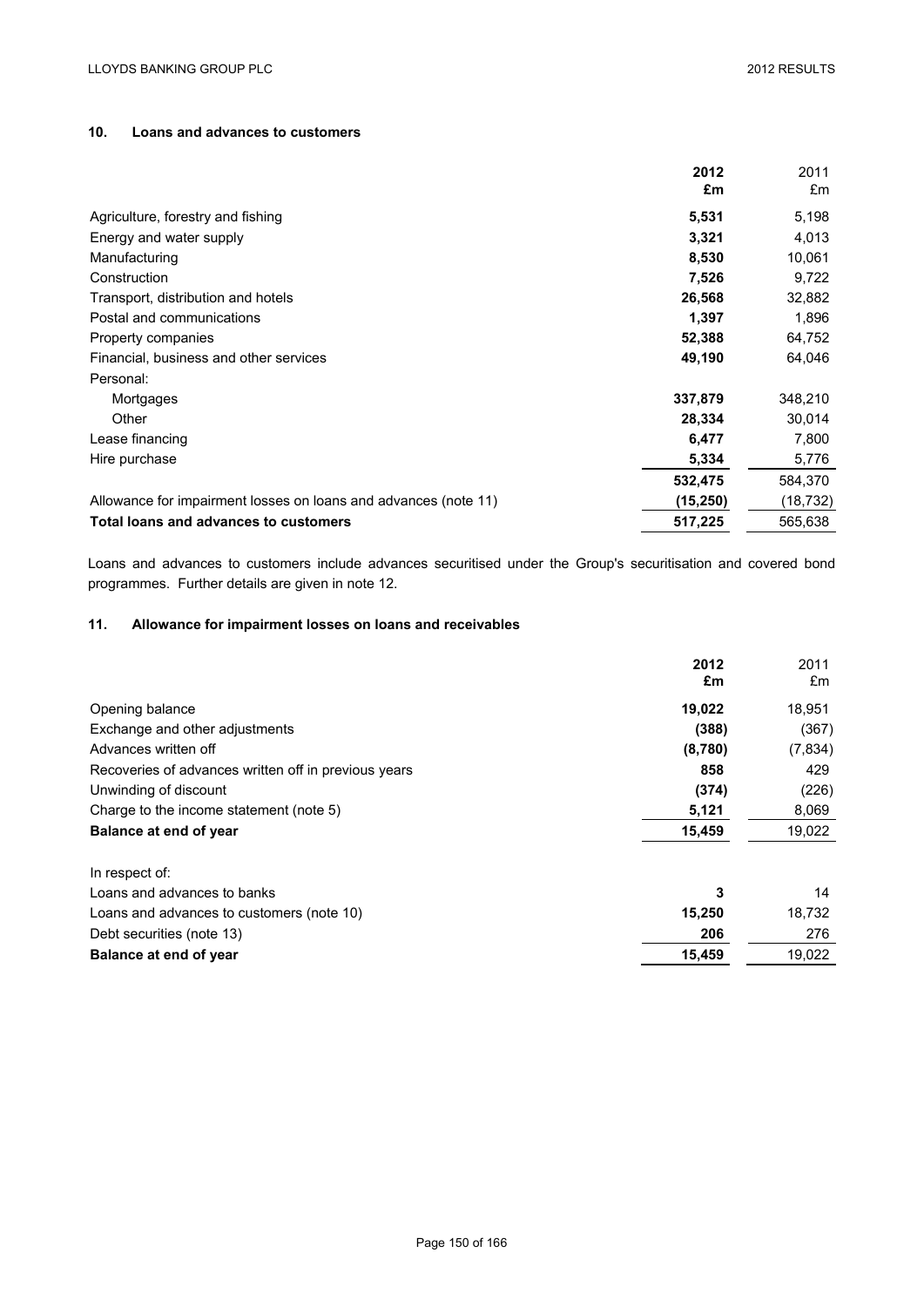## **12. Securitisations and covered bonds**

The Group's principal securitisation and covered bond programmes, together with the balances of the loans subject to these arrangements and the carrying value of the notes in issue, are listed in the table below.

|                                                  | 2012                                       |                         |                                            | 2011                    |  |
|--------------------------------------------------|--------------------------------------------|-------------------------|--------------------------------------------|-------------------------|--|
| Securitisation programmes                        | Loans and<br>advances<br>securitised<br>£m | Notes in<br>issue<br>£m | Loans and<br>advances<br>securitised<br>£m | Notes in<br>issue<br>£m |  |
| UK residential mortgages                         | 80,125                                     | 57,285                  | 129,764                                    | 94,080                  |  |
| US residential mortgage-backed securities        | 185                                        | 221                     | 398                                        | 398                     |  |
| Commercial loans                                 | 15,024                                     | 14,110                  | 13,313                                     | 11,342                  |  |
| Irish residential mortgages                      | 5,189                                      | 3,509                   | 5,497                                      | 5,661                   |  |
| Credit card receivables                          | 6,974                                      | 3,794                   | 6,763                                      | 4,810                   |  |
| Dutch residential mortgages                      | 4,547                                      | 4,682                   | 4,933                                      | 4,777                   |  |
| Personal loans                                   | 4,412                                      | 2,000                   |                                            |                         |  |
| PPP/PFI and project finance loans                | 688                                        | 104                     | 767                                        | 110                     |  |
| Motor vehicle loans                              | 1,039                                      | 1,086                   | 3,124                                      | 2,871                   |  |
|                                                  | 118,183                                    | 86,791                  | 164,559                                    | 124,049                 |  |
| Less held by the Group                           |                                            | (58, 732)               |                                            | (86, 637)               |  |
| Total securitisation programmes (note 17)        |                                            | 28,059                  |                                            | 37,412                  |  |
| Covered bond programmes                          |                                            |                         |                                            |                         |  |
| Residential mortgage-backed                      | 91,420                                     | 64,593                  | 91,023                                     | 67,456                  |  |
| Social housing loan-backed                       | 2,927                                      | 2,400                   | 3,363                                      | 2,605                   |  |
|                                                  | 94,347                                     | 66,993                  | 94,386                                     | 70,061                  |  |
| Less held by the Group                           |                                            | (26, 320)               |                                            | (31, 865)               |  |
| Total covered bond programmes (note 17)          |                                            | 40,673                  |                                            | 38,196                  |  |
| Total securitisation and covered bond programmes |                                            | 68,732                  |                                            | 75,608                  |  |

 $1$  Includes securitisations utilising a combination of external funding and credit default swaps.

#### *Securitisation programmes*

Loans and advances to customers and debt securities classified as loans and receivables include loans securitised under the Group's securitisation programmes, the majority of which have been sold by subsidiary companies to bankruptcy remote special purpose entities (SPEs). As the SPEs are funded by the issue of debt on terms whereby the majority of the risks and rewards of the portfolio are retained by the subsidiary, the SPEs are consolidated fully and all of these loans are retained on the Group's balance sheet, with the related notes in issue included within debt securities in issue. In addition to the SPEs detailed above, the Group sponsors three conduit programmes: Argento, Cancara and Grampian.

#### *Covered bond programmes*

Certain loans and advances to customers have been assigned to bankruptcy remote limited liability partnerships to provide security to issues of covered bonds by the Group. The Group retains all of the risks and rewards associated with these loans and the partnerships are consolidated fully with the loans retained on the Group's balance sheet and the related covered bonds in issue included within debt securities in issue.

Cash deposits of £19,691 million (2011: £20,435 million) held by the Group are restricted in use to repayment of the debt securities issued by the SPEs, the term advances relating to covered bonds and other legal obligations.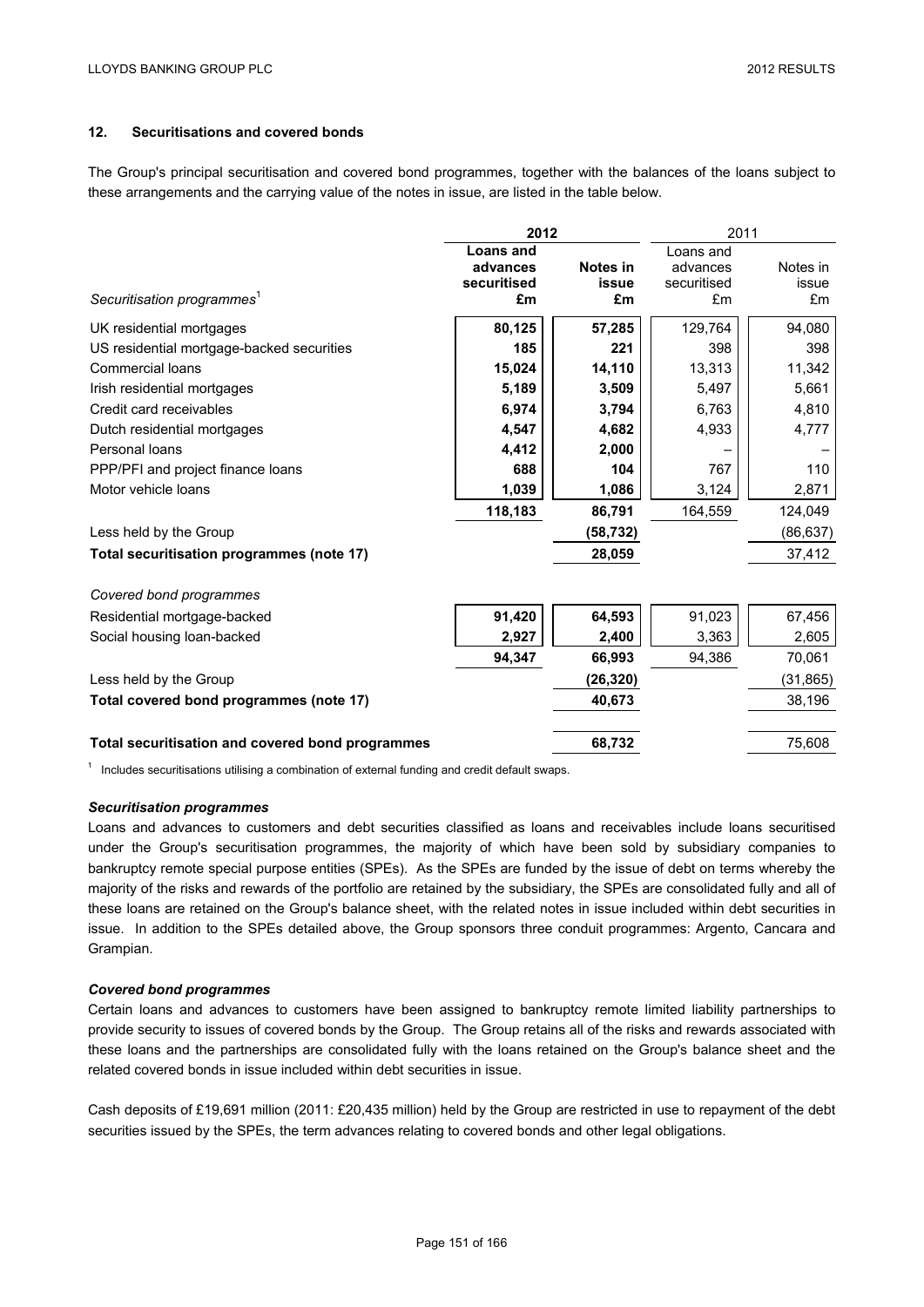## **13. Debt securities classified as loans and receivables**

Debt securities classified as loans and receivables comprise:

|                                           | 2012<br>£m | 2011<br>£m |
|-------------------------------------------|------------|------------|
| Asset-backed securities:                  |            |            |
| Mortgage-backed securities                | 3.927      | 7,179      |
| Other asset-backed securities             | 1,150      | 5,030      |
| Corporate and other debt securities       | 402        | 537        |
|                                           | 5,479      | 12,746     |
| Allowance for impairment losses (note 11) | (206)      | (276)      |
| <b>Total</b>                              | 5,273      | 12,470     |

## **14. Available-for-sale financial assets**

|                                                   | 2012<br>£m | 2011<br>£m |
|---------------------------------------------------|------------|------------|
| Asset-backed securities                           | 2,284      | 2,867      |
| Other debt securities:                            |            |            |
| Bank and building society certificates of deposit | 188        | 366        |
| Government securities                             | 25,555     | 25,236     |
| Other public sector securities                    |            | 27         |
| Corporate and other debt securities               | 1,848      | 5,245      |
|                                                   | 27,591     | 30,874     |
| Equity shares                                     | 528        | 1.938      |
| Treasury and other bills                          | 971        | 1,727      |
| <b>Total</b>                                      | 31,374     | 37,406     |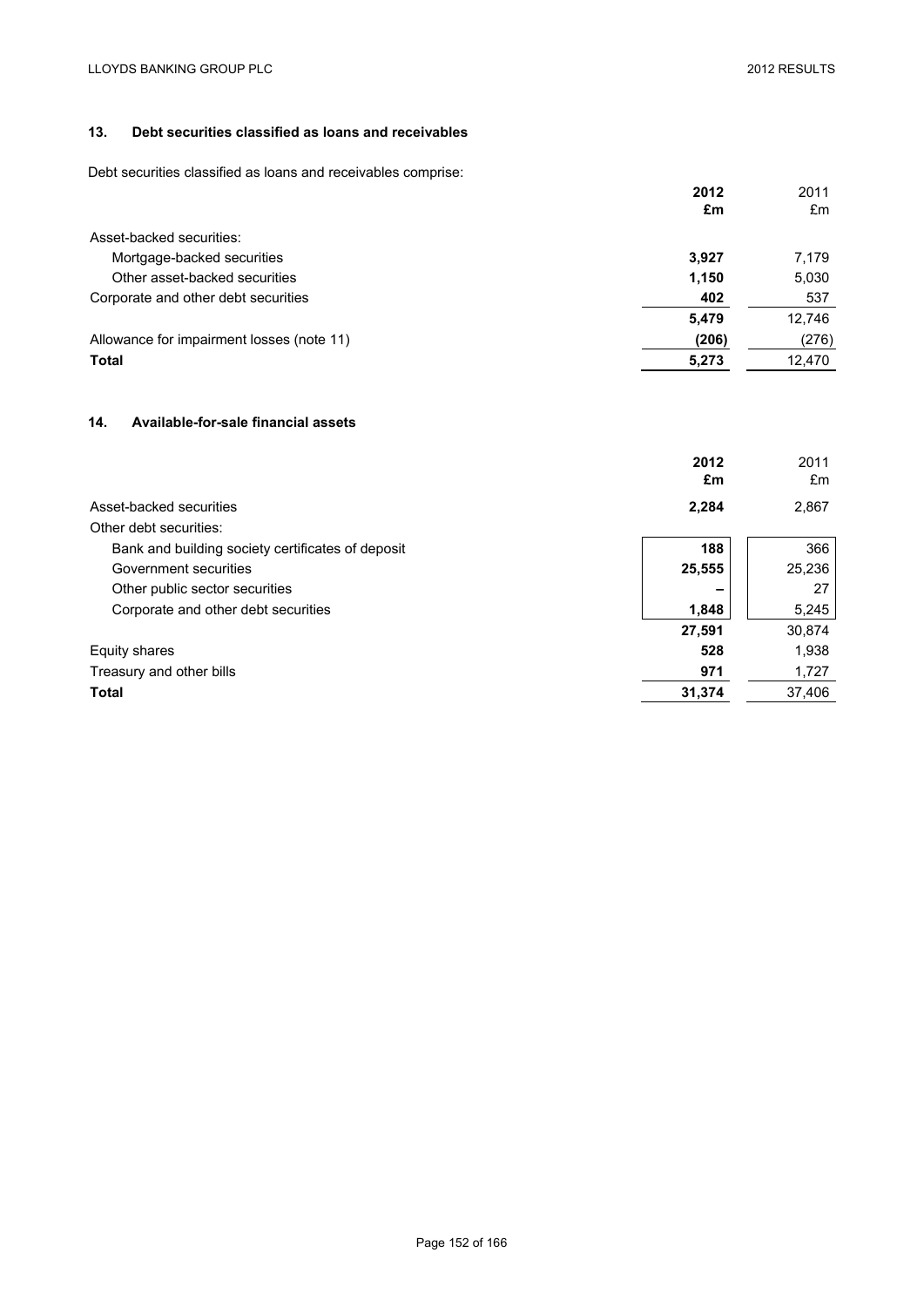# **15. Credit market exposures**

The Group's credit market exposures primarily relate to asset-backed securities exposures held in the Commercial Banking division and at the Group's centre. An analysis of the carrying value of these exposures, which are classified as loans and receivables, available-for-sale financial assets or trading and other financial assets at fair value through profit or loss depending on the nature of the investment, is set out below.

|                                                                               | 4,063<br>3,125 |
|-------------------------------------------------------------------------------|----------------|
| Mortgage-backed securities                                                    |                |
| 3,312<br>US residential<br>3,312                                              |                |
| Non-US residential<br>286<br>130<br>1,411<br>1,827                            |                |
| 253<br>113<br>Commercial<br>366                                               | 1,788          |
| 130<br>3,851<br>1,524<br>5,505                                                | 8,976          |
| Collateralised debt obligations:                                              |                |
| 272<br>23<br>295<br>Collateralised loan obligations                           | 1,162          |
| Other                                                                         | 264            |
| 23<br>272<br>295                                                              | 1,426          |
| Federal family education loan programme<br>119<br>student loans<br>135<br>254 | 3,526          |
| Personal sector<br>368<br>11<br>379                                           | 511            |
| Other asset-backed securities<br>392<br>591<br>21<br>1,004                    | 656            |
| 5,002<br>2,284<br>151<br>Total uncovered asset-backed securities<br>7,437     | 15,095         |
| Negative basis                                                                | 186            |
| <b>Total</b><br>5,002<br>2,284<br>151<br>7,437                                | 15,281         |
| 151<br><b>Direct</b><br>3,674<br>1,745<br>5,570                               | 10,705         |
| 539<br>Conduits<br>1,328<br>1,867                                             | 4,576          |
| 151<br><b>Total</b><br>5,002<br>2,284<br>7,437                                | 15,281         |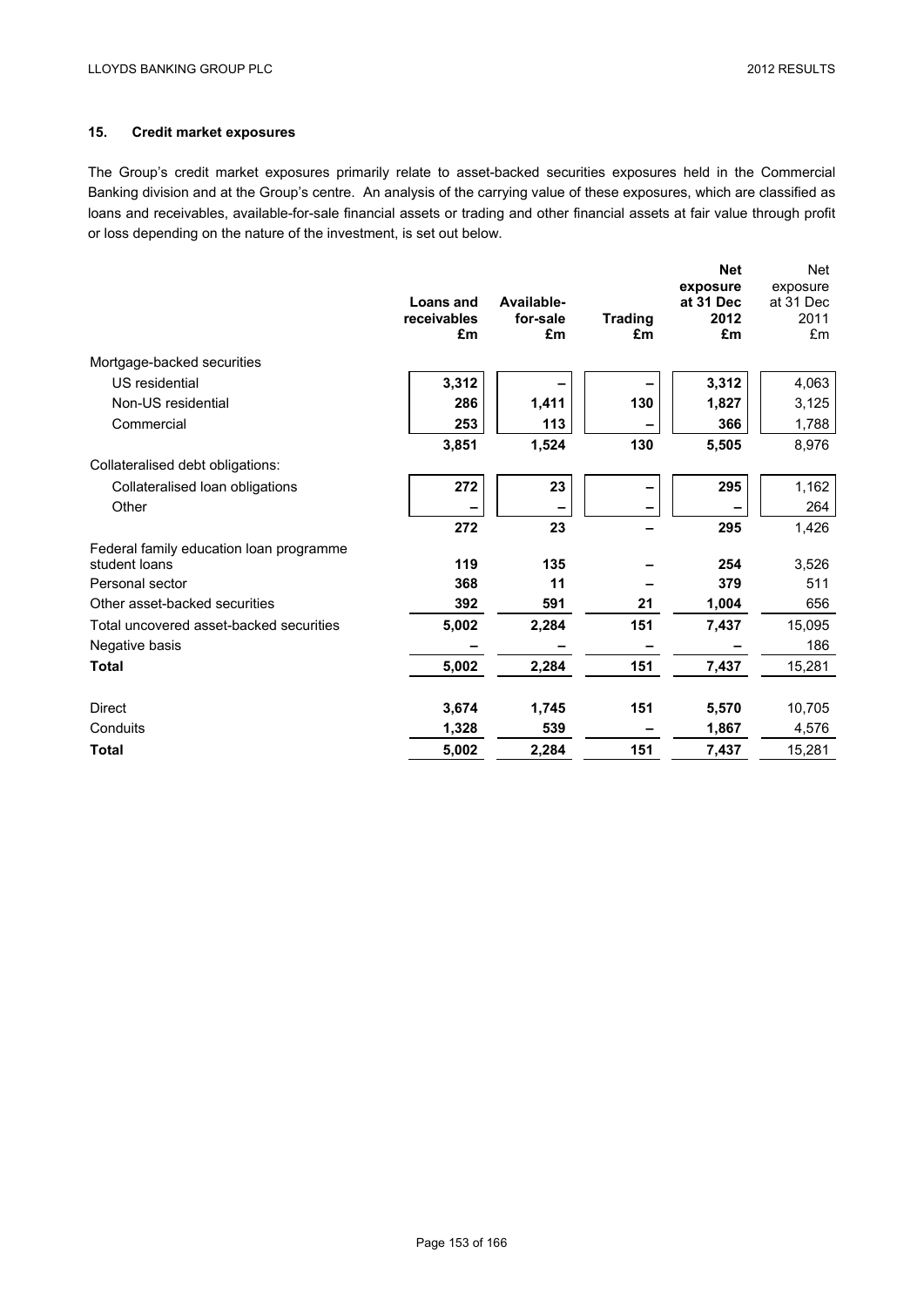# **15. Credit market exposures** (continued)

## *Credit ratings*

An analysis of external credit ratings as at 31 December 2012 of these asset-backed securities by asset class is provided below.

| <b>Asset class</b>              | <b>Net</b><br>exposure<br>£m | AAA<br>£m | AA<br>£m | A<br>£m | <b>BBB</b><br>£m | <b>BB</b><br>£m | в<br>£m | <b>Below</b><br>в<br>£m |
|---------------------------------|------------------------------|-----------|----------|---------|------------------|-----------------|---------|-------------------------|
| Mortgage-backed securities      |                              |           |          |         |                  |                 |         |                         |
| US residential:                 |                              |           |          |         |                  |                 |         |                         |
| Prime                           | 645                          | 124       | 207      | 129     | 123              | 39              | 16      |                         |
| Alt-A                           | 2,667                        | 513       | 856      | 533     | 508              | 162             | 65      | 30                      |
| Sub-prime                       |                              |           |          |         |                  |                 |         |                         |
|                                 | 3,312                        | 637       | 1,063    | 662     | 631              | 201             | 81      | 37                      |
| Non-US residential              | 1,827                        | 981       | 286      | 102     | 196              | 262             |         |                         |
| Commercial                      | 366                          | 23        |          | 241     | 87               | 15              |         |                         |
|                                 | 5,505                        | 1,641     | 1,349    | 1,005   | 914              | 478             | 81      | 37                      |
| Collateralised loan obligations | 295                          | 56        | 80       | 114     |                  | 16              | 29      |                         |
| Federal family education loan   |                              |           |          |         |                  |                 |         |                         |
| programme student loans         | 254                          | 151       | 84       | 19      |                  |                 |         |                         |
| Personal sector                 | 379                          | 369       | 8        |         |                  | 1               |         |                         |
| Other asset-backed securities   | 1,004                        | 375       | 70       | 191     | 107              | 148             | 113     |                         |
| Total at 31 Dec 2012            | 7,437                        | 2,592     | 1,591    | 1,329   | 1,021            | 643             | 224     | 37                      |
| Total at 31 Dec 2011            | 15,281                       | 6,974     | 3,643    | 2,320   | 1,529            | 770             | 16      | 29                      |

## **16. Customer deposits**

| 2012   | 2011                                |
|--------|-------------------------------------|
|        | £m                                  |
|        |                                     |
| 29,154 | 28,050                              |
| 65,229 | 66,808                              |
|        | 222,776                             |
| 48,893 | 52,975                              |
|        | 370,609                             |
| 43,869 | 43,297                              |
|        | 413,906                             |
|        | £m<br>239,767<br>383,043<br>426,912 |

Included above are liabilities of £4,433 million (2011: £7,996 million) in respect of securities sold under repurchase agreements.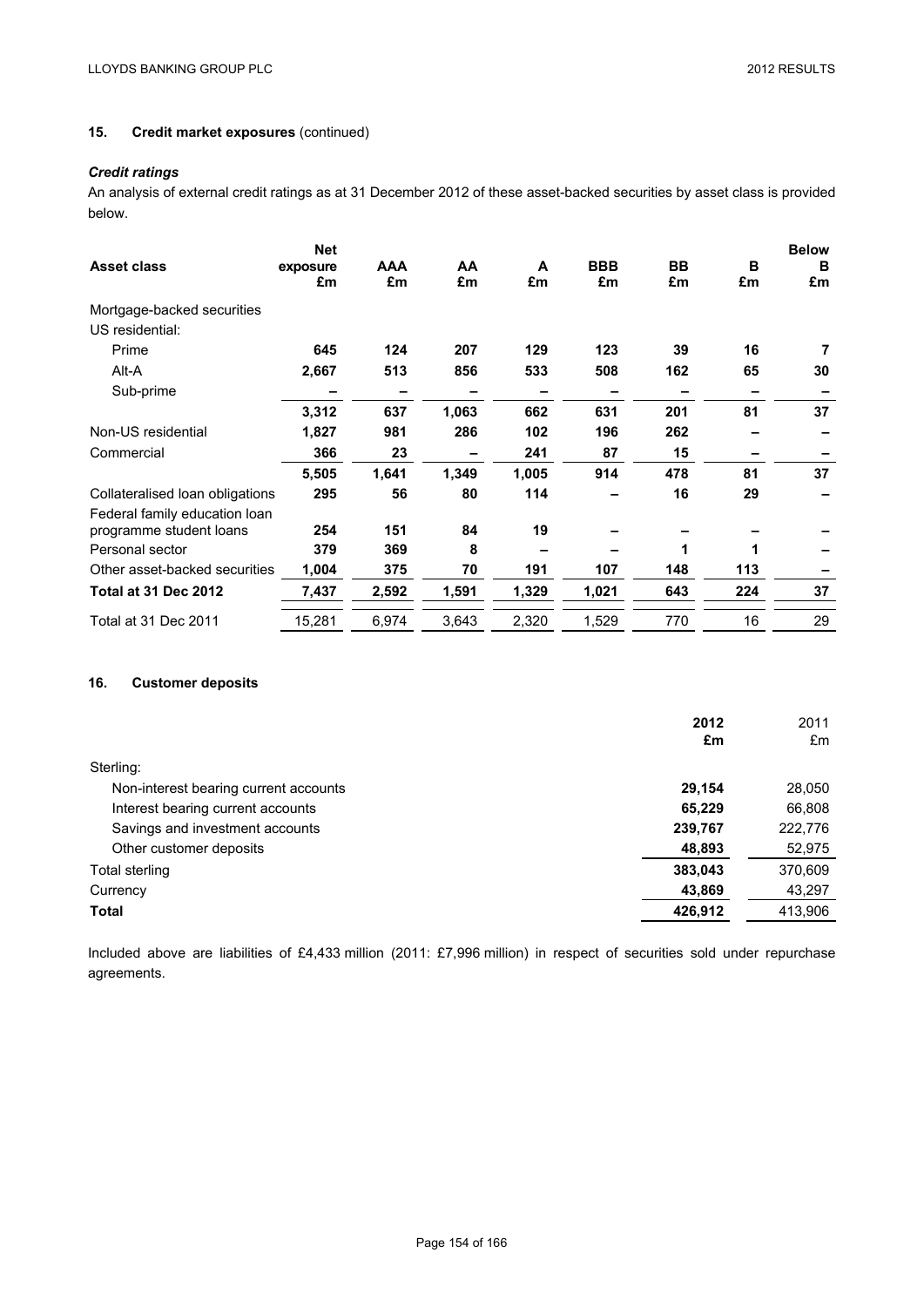## **17. Debt securities in issue**

|                                | 2012                                                |                               |             |                                                     | 2011                          |             |
|--------------------------------|-----------------------------------------------------|-------------------------------|-------------|-----------------------------------------------------|-------------------------------|-------------|
|                                | At fair value<br>through<br>profit or<br>loss<br>£m | At<br>amortised<br>cost<br>£m | Total<br>£m | At fair value<br>through<br>profit or<br>loss<br>£m | At<br>amortised<br>cost<br>£m | Total<br>£m |
| Medium-term notes issued       | 5,700                                               | 29,537                        | 35,237      | 5.339                                               | 63,366                        | 68,705      |
| Covered bonds (note 12)        | $\overline{\phantom{0}}$                            | 40,673                        | 40,673      |                                                     | 38.196                        | 38,196      |
| Certificates of deposit        | $\overline{\phantom{0}}$                            | 11,087                        | 11,087      |                                                     | 27,994                        | 27,994      |
| Securitisation notes (note 12) | -                                                   | 28,059                        | 28,059      |                                                     | 37.412                        | 37,412      |
| Commercial paper               |                                                     | 8,013                         | 8,013       |                                                     | 18,091                        | 18,091      |
|                                | 5,700                                               | 117.369                       | 123,069     | 5.339                                               | 185,059                       | 190,398     |

### **18. Subordinated liabilities**

The Group's subordinated liabilities are comprised as follows:

|                                       | 2012   | 2011   |
|---------------------------------------|--------|--------|
|                                       | £m     | £m     |
| Preference shares                     | 1.385  | 1.216  |
| Preferred securities                  | 4,394  | 4,893  |
| Undated subordinated liabilities      | 1.927  | 1.949  |
| <b>Enhanced Capital Notes</b>         | 8.947  | 9.085  |
| Dated subordinated liabilities        | 17.439 | 17,946 |
| <b>Total subordinated liabilities</b> | 34.092 | 35.089 |

The movement in subordinated liabilities during the year was as follows:

|                                             | 2012   |         |
|---------------------------------------------|--------|---------|
|                                             | £m     | £m      |
| At 1 January                                | 35.089 | 36,232  |
| New issues during the year                  | 128    | 2,302   |
| Repurchases and redemptions during the year | (857)  | (4,021) |
| Foreign exchange and other movements        | (268)  | 576     |
| At 31 December                              | 34.092 | 35,089  |

During February 2012, the Group completed the exchange of part of a series of preferred debt securities issued by the HBOS group for a new series of dated subordinated debt securities issued by Lloyds TSB Bank plc. This exchange resulted in a gain on the extinguishment of the existing securities of £59 million being the difference between the carrying amount of the securities extinguished and the fair value of the new securities issued together with related fees and costs.

From 31 January 2010, the Group was prohibited under the terms of an agreement with the European Commission from paying discretionary coupons and dividends on hybrid capital securities issued by the Company and certain of its subsidiaries. This prohibition ended on 31 January 2012. Future coupons and dividends on hybrid capital securities will be paid subject to, and in accordance with, the terms of those securities.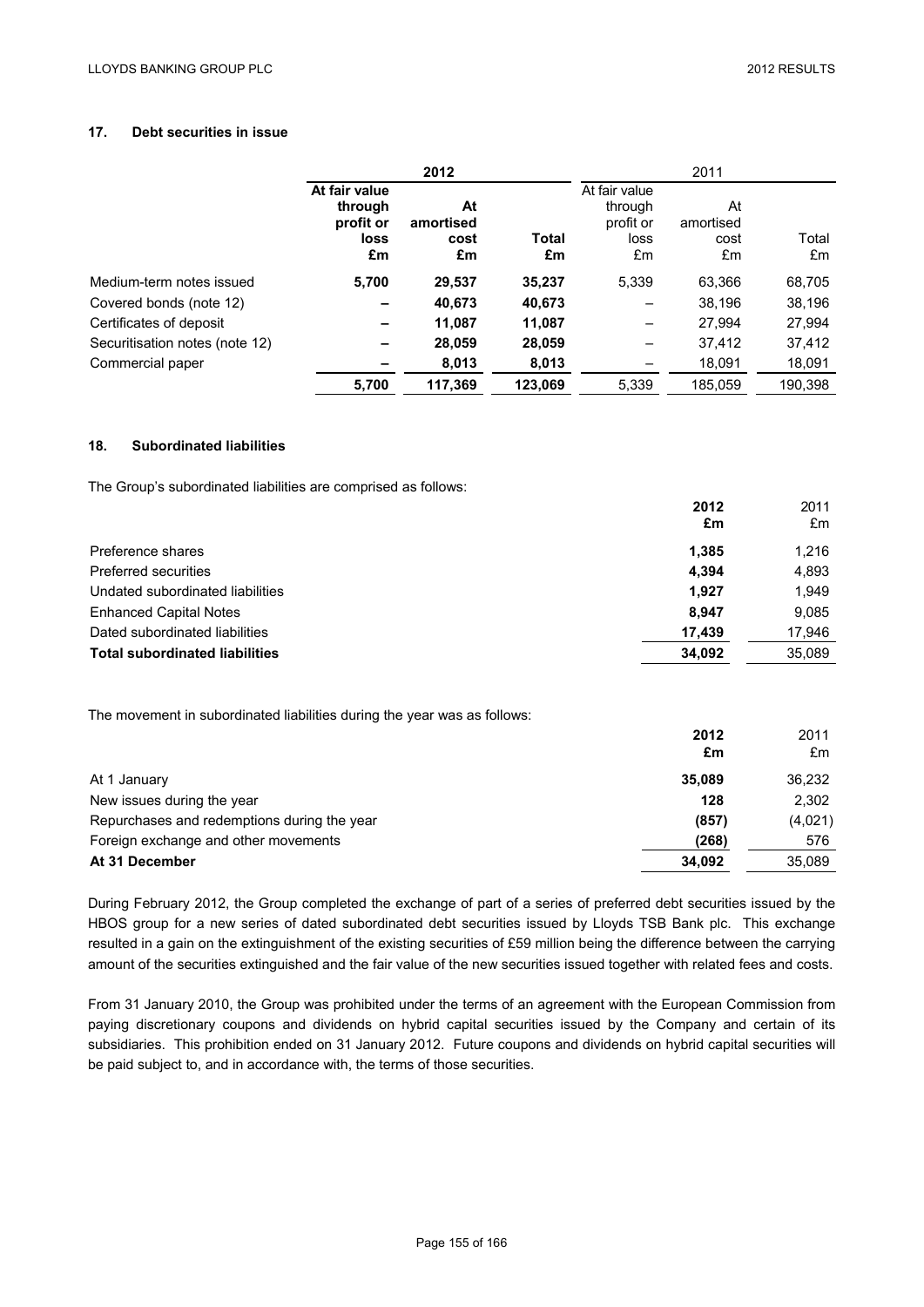# **19. Share capital**

Movements in share capital during the period were as follows:

|                                            | Number of<br>shares |       |
|--------------------------------------------|---------------------|-------|
|                                            | (million)           | £m    |
| Ordinary shares of 10p each                |                     |       |
| At 1 January 2012                          | 68,727              | 6,873 |
| Issued in the year (see below)             | 1,616               | 161   |
| At 31 December 2012                        | 70,343              | 7,034 |
| Limited voting ordinary shares of 10p each |                     |       |
| At 1 January and 31 December 2012          | 81                  | 8     |
| <b>Total share capital</b>                 |                     | 7,042 |

Of the shares issued in the year, 479 million shares were issued in relation to the payment of coupons on certain hybrid capital securities; the remaining 1,137 million shares issued were in respect of employee share schemes.

## **20. Reserves**

|                                                                      |              |            | <b>Other reserves</b> |               |              |                 |
|----------------------------------------------------------------------|--------------|------------|-----------------------|---------------|--------------|-----------------|
|                                                                      | <b>Share</b> | Available- | <b>Cash flow</b>      | <b>Merger</b> |              | <b>Retained</b> |
|                                                                      | premium      | for-sale   | hedging               | and other     | <b>Total</b> | profits         |
|                                                                      | £m           | £m         | £m                    | £m            | £m           | £m              |
| At 1 January 2012                                                    | 16,541       | 1,326      | 325                   | 12,167        | 13,818       | 8,680           |
| Issue of ordinary shares                                             | 331          |            |                       |               |              |                 |
| Loss for the year                                                    |              |            |                       |               |              | (1, 427)        |
| Movement in treasury<br>shares                                       |              |            |                       |               |              | (407)           |
| Value of employee<br>services:                                       |              |            |                       |               |              |                 |
| Share option schemes                                                 |              |            |                       |               |              | 81              |
| Other employee award<br>schemes                                      |              |            |                       |               |              | 256             |
| Change in fair value of<br>available-for-sale assets<br>(net of tax) |              | 1,499      |                       |               | 1,499        |                 |
| Change in fair value of<br>hedging derivatives<br>(net of tax)       |              |            | 99                    |               | 99           |                 |
| Transfers to income<br>statement (net of tax)                        |              | (2, 426)   | (74)                  |               | (2,500)      |                 |
| Exchange and other                                                   |              |            |                       | (14)          | (14)         |                 |
| At 31 December 2012                                                  | 16,872       | 399        | 350                   | 12,153        | 12,902       | 7,183           |
|                                                                      |              |            |                       |               |              |                 |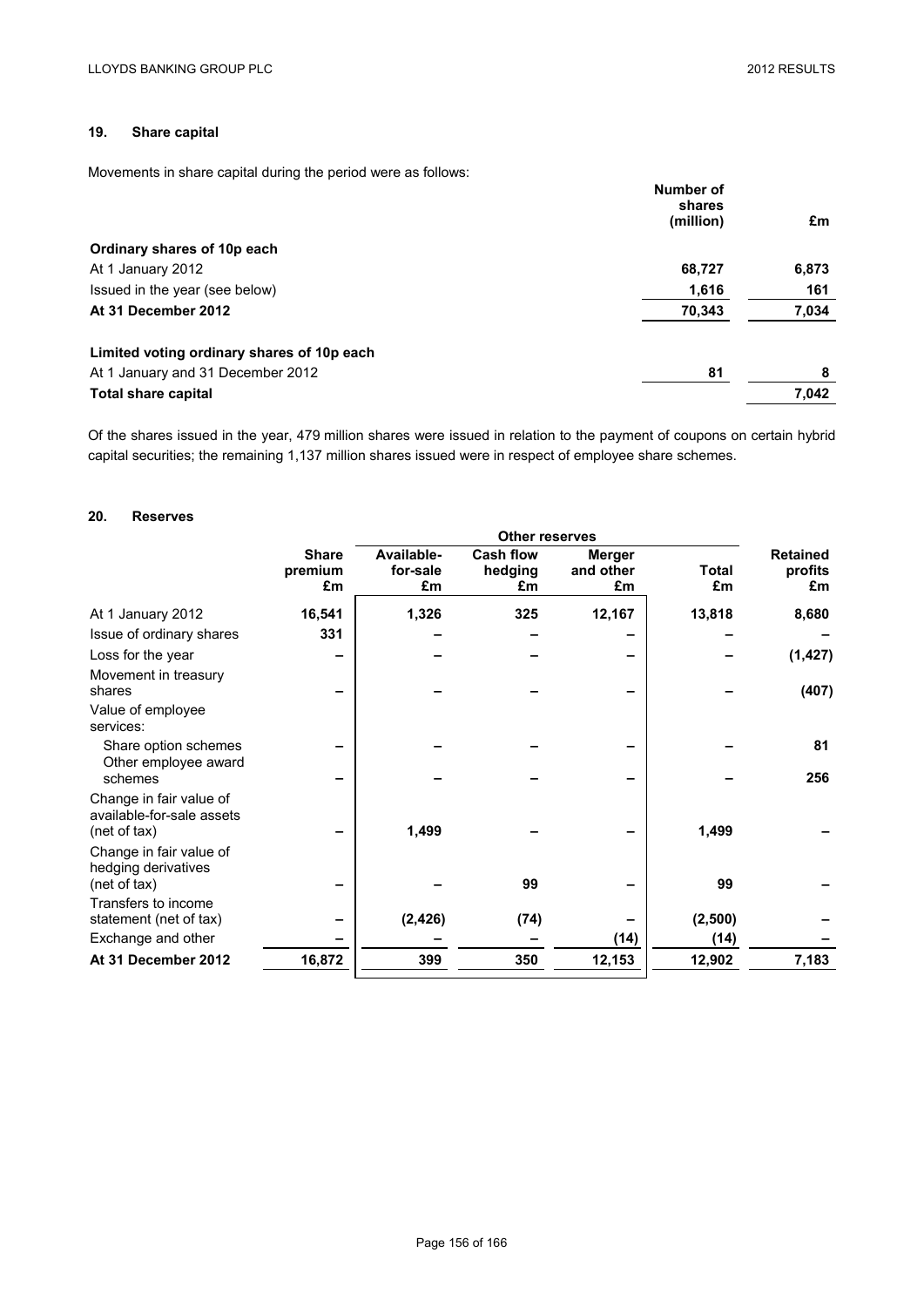## **21. Provisions for liabilities and charges**

#### *Payment protection insurance*

Following the unsuccessful legal challenge by the British Bankers' Association against the FSA and the Financial Ombudsman Service, the Group held discussions with the FSA with a view to seeking clarity around the detailed implementation of the FSA Policy Statement which set out evidential provisions and guidance on the fair assessment of a complaint and the calculation of redress in respect of payment protection insurance sales standards. As a result, the Group concluded that there are certain circumstances where customer redress will be appropriate. Accordingly the Group made a provision in its income statement for the year ended 31 December 2011 of £3,200 million in respect of the anticipated costs of such redress, including administration expenses.

During the first half of 2012 there was an increase in the volume of complaints being received, although other assumptions continued to be broadly in line with expectations, and as a result the Group increased its provision by a further £1,075 million in the six months to 30 June 2012 to cover the anticipated redress in relation to these increased volumes. Whilst the level of complaints received declined during the second half of 2012 in comparison to the previous six months, they are higher than had been anticipated at the time of the Group's half year results. As a consequence, the Group believes that it is appropriate to increase its provision by a further £2,500 million during the second half of 2012, resulting in a charge of £3,575 million for the year. This increases the total estimated cost of redress, including administration expenses, to £6,775 million; redress payments made and expenses incurred on the 1.15 million claims paid to the end of December 2012 amounted to £4,344 million. However, there are still a number of uncertainties as to the eventual redress costs, in particular the total number of complaints and the activities of claims management companies and regulatory bodies.

The Group has calculated the provision by making a number of assumptions based upon current and expected experience. The principal assumptions are as follows:

- the number of claims received: an increase of 100,000 from the level assumed would increase the provision for redress costs by £140 million;
- uphold rate of claims reviewed: an increase of one percentage point in this assumption would increase the provision by £20 million;
- $-$  average future redress payment: an increase of £100 in this assumption would increase the provision by £70 million.

The Group will reassess the continued appropriateness of the assumptions underlying its analysis at each reporting date in the light of current experience and other relevant evidence.

#### *Other regulatory provisions*

#### *Litigation in relation to insurance branch business in Germany*

As previously disclosed, Clerical Medical Investment Group Limited (CMIG) has received a number of claims in the German courts, relating to policies issued by CMIG but sold by independent intermediaries in Germany, principally during the late 1990s and early 2000s. In its accounts for the year ended 31 December 2011 the Group recognised a provision of £175 million with respect to this litigation and following decisions in July 2012 from the Federal Court of Justice (FCJ) in Germany the Group has recognised a further provision of £150 million with respect to this litigation increasing the total provision to £325 million.

However, there are still a number of uncertainties as to the full impact of the FCJ's decisions, and the implications with respect to the claims facing CMIG. As a result the ultimate financial effect, which could be significantly different to the provision, will only be known once there is further clarity with respect to a range of legal issues involved in these claims and/or all relevant claims have been resolved.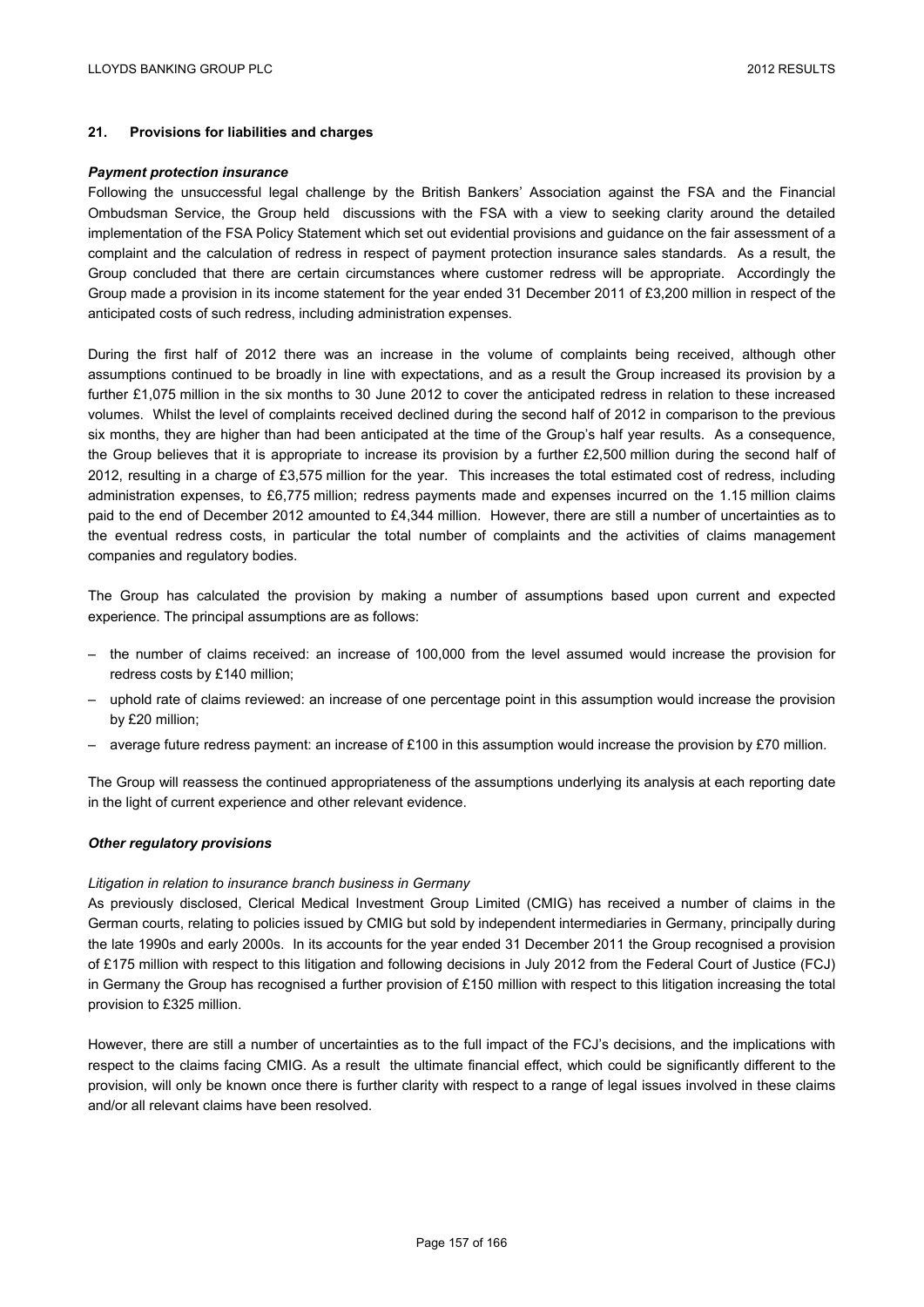### **21. Provisions for liabilities and charges** (continued)

#### *Interest rate hedging products*

In June 2012, a number of banks, including the Group, reached agreement with the FSA to carry out a thorough assessment of sales made since 1 December 2001 of interest rate hedging products (IRHP) to certain small and medium-sized businesses. The Group agreed that on conclusion of this review it would provide redress to any of these customers where appropriate.

Following the completion of a pilot review of IRHP sales to small and medium-sized businesses and agreement reached with the FSA on 30 January 2013 on the principles to be adopted during the course of the wider review, the Group has provided £400 million for the estimated cost of redress and related administration costs. At 31 December 2012, £20 million of the provision had been utilised. A number of uncertainties remain as to the eventual costs given the inherent difficulties in determining the number of customers within the scope of the review and the average compensation to customers.

#### *Other regulatory matters*

In the course of its business, the Group is engaged in discussions with the FSA or other regulators in relation to a range of matters. In 2012 a provision of £100 million was made in respect of certain UK retail and other matters; however, the ultimate impact on the Group of these discussions can only be known at the conclusion of such discussions.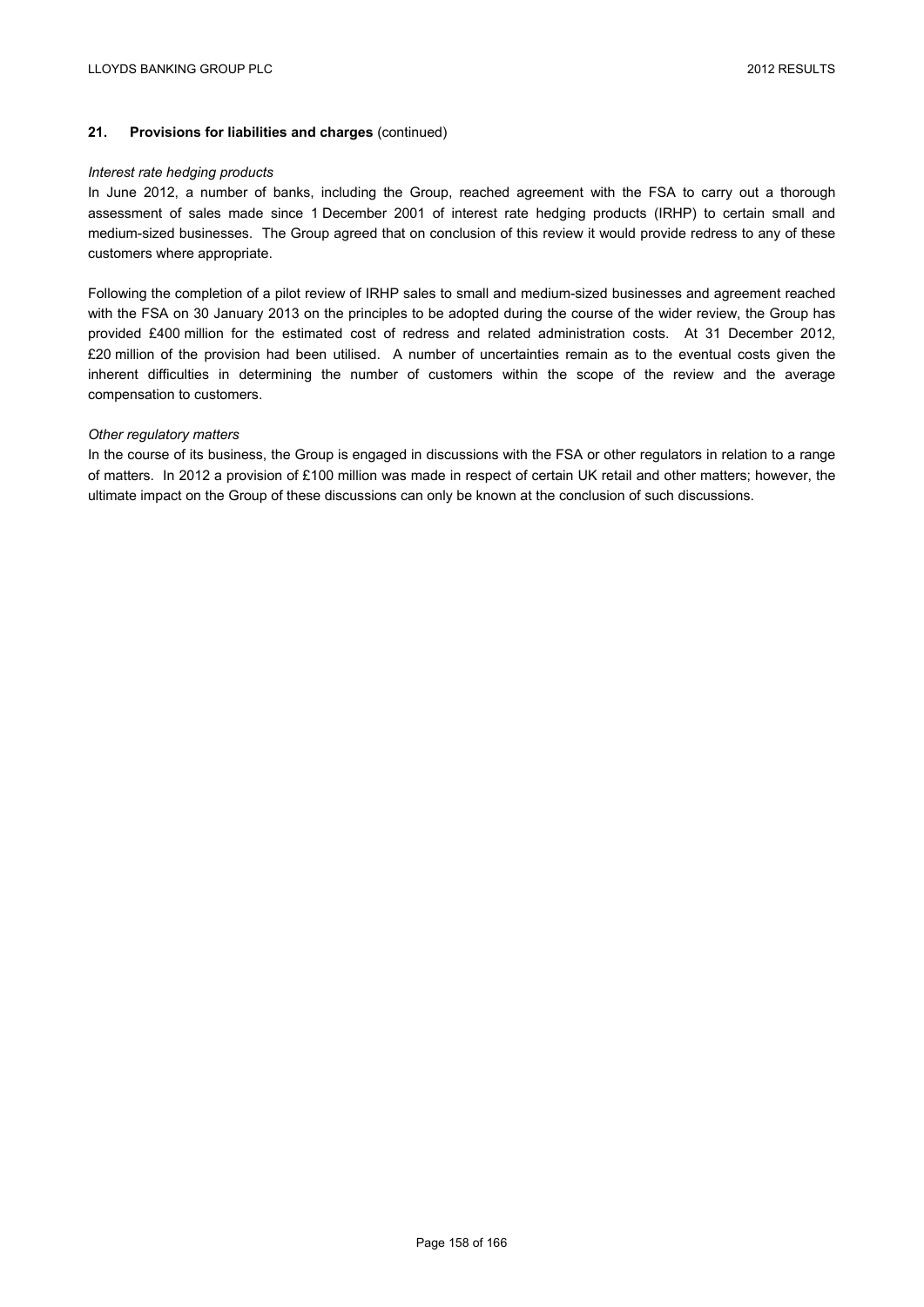## **22. Contingent liabilities and commitments**

#### *Interchange fees*

On 24 May 2012, the General Court of the European Union upheld the European Commission's 2007 decision that an infringement of EU competition law had arisen from arrangements whereby MasterCard issuers charged a uniform fallback interchange fee (MIFs) in respect of cross border transactions in relation to the use of a MasterCard or Maestro branded payment card.

MasterCard has appealed the General Court's judgment to the Court of Justice of the European Union. MasterCard is supported by several card issuers, including Lloyds Banking Group. Judgment is not expected until late 2013 or later.

#### In parallel:

- the European Commission is also considering further action, including introducing legislation to regulate interchange fees, following its 2012 Green Paper (Towards an integrated European market for cards, internet and mobile payments) consultation;
- the European Commission is pursuing an investigation with a view to deciding whether arrangements adopted by VISA for the levying of the MIF in respect of cross-border credit card payment transactions also infringe European Union competition laws. In this regard VISA reached an agreement (which expires in 2014) with the European Commission to reduce the level of interchange fee for cross-border debit card transactions to the interim levels agreed by MasterCard; and
- the Office of Fair Trading (OFT) may decide to renew its ongoing examination of whether the levels of interchange fees paid by retailers in respect of MasterCard and VISA credit cards, debit cards and charge cards in the UK infringe competition law. The OFT had placed the investigation on hold pending the outcome of the MasterCard appeal to the General Court.

The ultimate impact of the investigations and any regulatory developments on the Group can only be known at the conclusion of these investigations and any relevant appeal proceedings and once regulatory proposals are more certain.

#### *Interbank offered rate setting investigations*

A number of government agencies in the UK, US and elsewhere, including the UK Financial Services Authority, the US Commodity Futures Trading Commission, the US Securities and Exchange Commission, the US Department of Justice and a number of State Attorneys General, as well as the European Commission, are conducting investigations into submissions made by panel members to the bodies that set various interbank offered rates including the BBA London Interbank Offered Rates (LIBOR) and the European Banking Federation's Euribor. Certain Group companies were (at the relevant times) and remain members of various panels whose members make submissions to these bodies including the BBA LIBOR panels. No Group company is or was a member of the Euribor panel. Certain Group companies have received subpoenas and requests for information from certain government agencies and the Group is co-operating with their investigations. In addition certain Group companies, together with other panel banks, have been named as defendants in private lawsuits, including purported class action suits in the US with regard to the setting of LIBOR. It is currently not possible to predict the scope and ultimate outcome of the various regulatory investigations or private lawsuits, including the timing and scale of the potential impact of any investigations and private lawsuits on the Group.

#### *Financial Services Compensation Scheme*

The Financial Services Compensation Scheme (FSCS) is the UK's independent statutory compensation fund for customers of authorised financial services firms and pays compensation if a firm is unable to pay claims against it. The FSCS is funded by levies on the industry (and recoveries and borrowings where appropriate). The levies raised comprise both management expenses levies and, where necessary, compensation levies on authorised firms.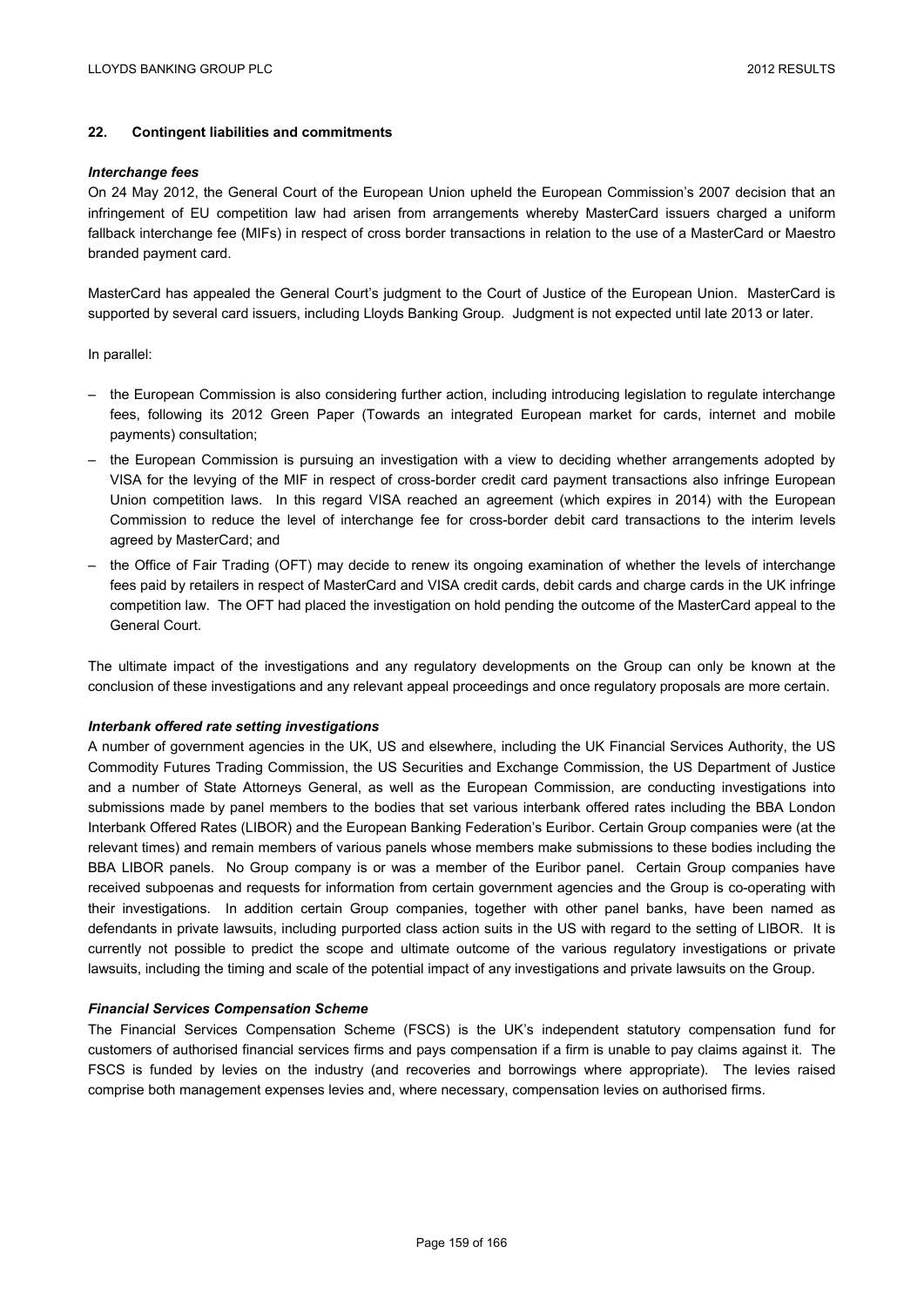### **22. Contingent liabilities and commitments** (continued)

Following the default of a number of deposit takers in 2008, the FSCS borrowed funds from HM Treasury to meet the compensation costs for customers of those firms. The interest rate on the borrowings with HM Treasury, which total circa £20 billion, increased from 12 month LIBOR plus 30 basis points to 12 month LIBOR plus 100 basis points on 1 April 2012. Each deposit-taking institution contributes towards the FSCS levies in proportion to their share of total protected deposits on 31 December of the year preceding the scheme year, which runs from 1 April to 31 March.

In determining an appropriate accrual in respect of the management expenses levy, certain assumptions have been made including the proportion of total protected deposits held by the Group, the level and timing of repayments to be made by the FSCS to HM Treasury and the interest rate to be charged by HM Treasury. For the year ended 31 December 2012, the Group has charged £87 million (2011: £179 million) to the income statement in respect of the management expenses levy.

The substantial majority of the principal balance of the £20 billion loan between the FSCS and HM Treasury will be repaid from funds the FSCS receives from asset sales, surplus cash flow or other recoveries in relation to the assets of the firms that defaulted. In March 2012, the FSCS confirmed that it expects a shortfall of approximately £802 million and that it expects to recover that amount by raising compensation levies on all deposit-taking participants over a three year period. In addition to the management expenses levy detailed above, the Group has also charged £88 million (2011: £nil) to the income statement in respect of compensation levies. The amount of future compensation levies payable by the Group depends on a number of factors including participation in the market at 31 December, the level of protected deposits and the population of deposit-taking participants.

### *FSA investigation into Bank of Scotland and report on HBOS*

In 2009, the FSA commenced a supervisory review into HBOS. The supervisory review was superseded when the FSA commenced an enforcement investigation into Bank of Scotland plc in relation to its Corporate division between 2006 and 2008. These proceedings have now concluded. The FSA published its Final Notice on 9 March 2012. No financial penalty was imposed on the Group or Bank of Scotland plc. The FSA has committed to producing a public interest report on HBOS. The FSA has indicated that the report is expected to be published in the summer.

#### *Shareholder complaints*

In November 2011 the Group and two former members of the Group's Board of Directors were named as defendants in a purported securities class action filed in the United States District Court for the Southern District of New York. The complaint asserted claims under the Securities Exchange Act of 1934 in connection with alleged material omissions from statements made in 2008 in connection with the acquisition of HBOS. No quantum is specified. In October 2012 the court dismissed the complaint. An appeal against this decision has been filed. The Group continues to consider that the allegations are without merit.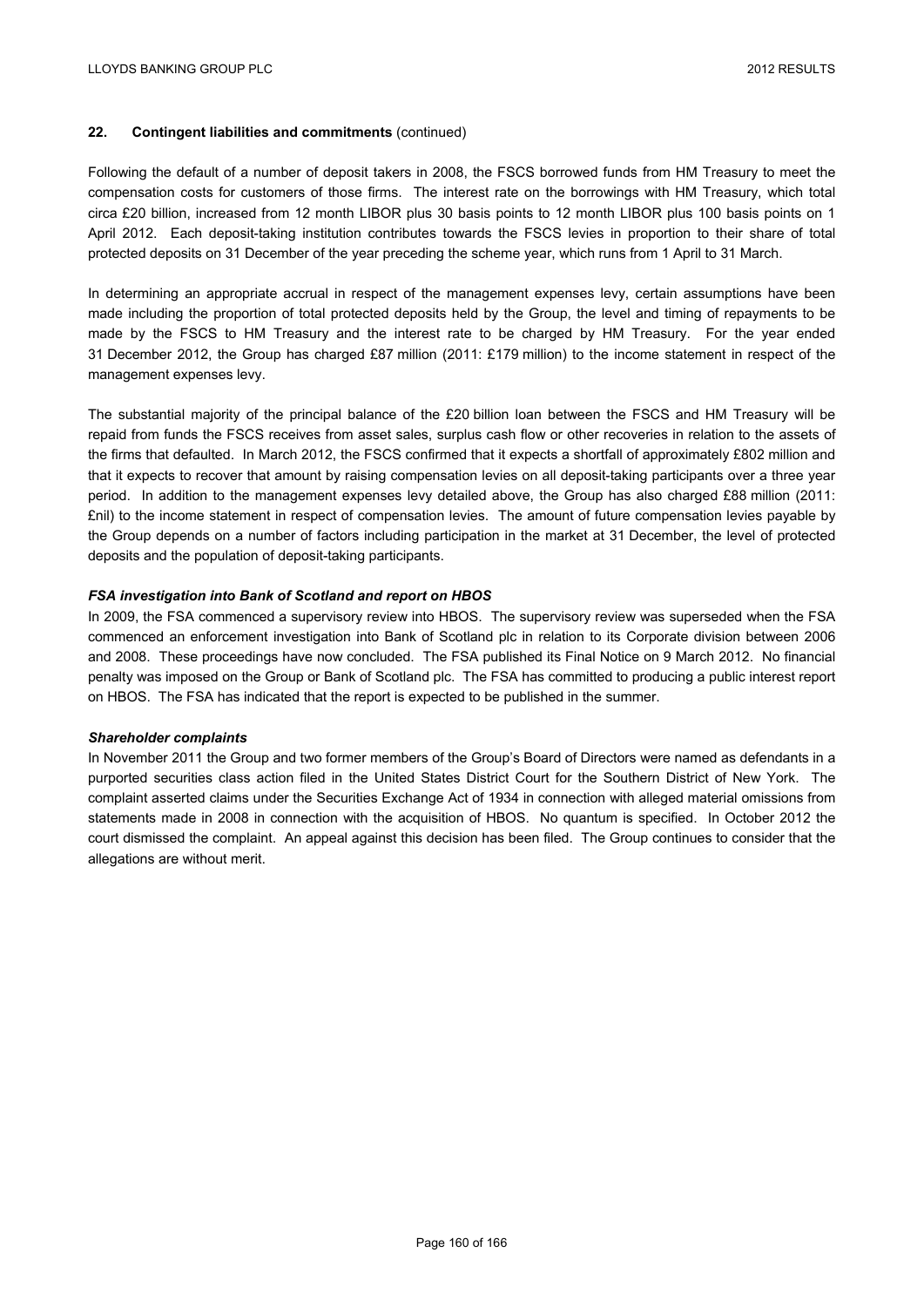## **22. Contingent liabilities and commitments** (continued)

#### *Other legal actions and regulatory matters*

In addition, during the ordinary course of business the Group is subject to other threatened and actual legal proceedings (which may include class action lawsuits brought on behalf of customers, shareholders or other third parties), regulatory investigations, regulatory challenges and enforcement actions, both in the UK and overseas. All such material matters are periodically reassessed, with the assistance of external professional advisers where appropriate, to determine the likelihood of the Group incurring a liability. In those instances where it is concluded that it is more likely than not that a payment will be made, a provision is established to management's best estimate of the amount required to settle the obligation at the relevant balance sheet date. In some cases it will not be possible to form a view, either because the facts are unclear or because further time is needed properly to assess the merits of the case and no provisions are held against such matters. However the Group does not currently expect the final outcome of any such case to have a material adverse effect on its financial position, operations or cash flows.

### **Contingent liabilities and commitments arising from the banking business**

|                                                                                | 2012    | 2011    |
|--------------------------------------------------------------------------------|---------|---------|
|                                                                                | £m      | £m      |
| <b>Contingent liabilities</b>                                                  |         |         |
| Acceptances and endorsements                                                   | 107     | 81      |
| Other:                                                                         |         |         |
| Other items serving as direct credit substitutes                               | 523     | 1,060   |
| Performance bonds and other transaction-related contingencies                  | 2,266   | 2,729   |
|                                                                                | 2,789   | 3,789   |
| <b>Total contingent liabilities</b>                                            | 2,896   | 3,870   |
| <b>Commitments</b>                                                             |         |         |
| Documentary credits and other short-term trade-related transactions            | 11      | 105     |
| Forward asset purchases and forward deposits placed                            | 546     | 596     |
| Undrawn formal standby facilities, credit lines and other commitments to lend: |         |         |
| Less than 1 year original maturity:                                            |         |         |
| Mortgage offers made                                                           | 7,404   | 7,383   |
| Other commitments                                                              | 53,196  | 56,527  |
|                                                                                | 60,600  | 63,910  |
| 1 year or over original maturity                                               | 40,794  | 40,972  |
| <b>Total commitments</b>                                                       | 101,951 | 105,583 |

Of the amounts shown above in respect of undrawn formal standby facilities, credit lines and other commitments to lend, £52,733 million (2011: £53,459 million) was irrevocable.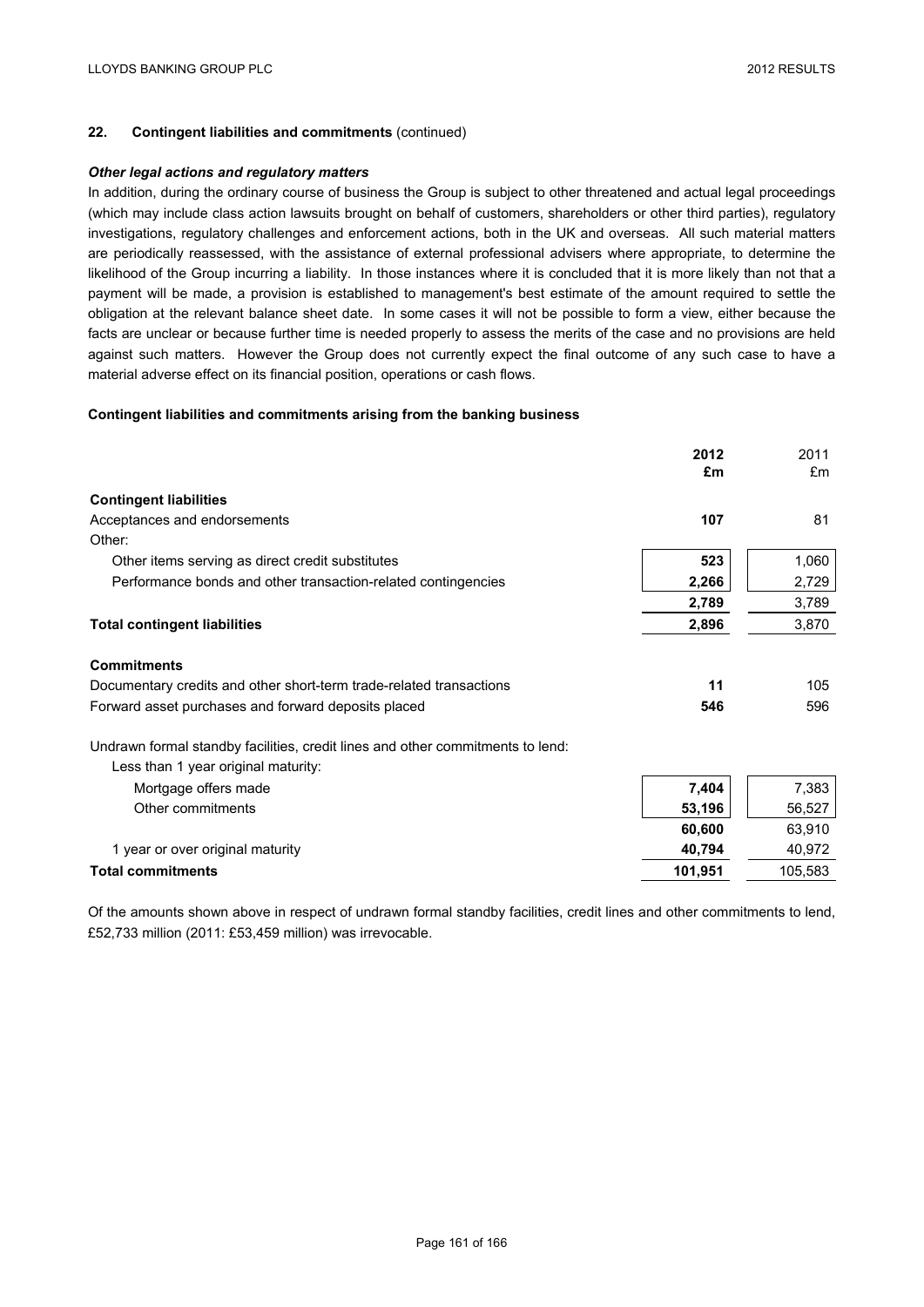### **23. Related party transactions**

#### **UK Government**

In January 2009, the UK Government through HM Treasury became a related party of the Company following its subscription for ordinary shares issued under a placing and open offer. As at 31 December 2012, HM Treasury held a 39.2 per cent (31 December 2011: 40.2 per cent) interest in the Company's ordinary share capital and consequently HM Treasury remained a related party of the Company during 2012.

From 1 January 2011, in accordance with IAS 24, UK Government-controlled entities became related parties of the Group. The Group regards the Bank of England and entities controlled by the UK Government, including The Royal Bank of Scotland Group plc, Northern Rock (Asset Management) plc and Bradford & Bingley plc, as related parties.

The Group has participated in a number of schemes operated by the UK Government and central banks and made available to eligible banks and building societies.

#### *Credit guarantee scheme*

HM Treasury launched the Credit Guarantee Scheme in October 2008. The drawdown window for the Credit Guarantee Scheme closed for new issuance at the end of February 2010. At 31 December 2011, the Group had £23.5 billion of debt in issue under the Credit Guarantee Scheme. During the year ended 31 December 2012, fees of £59 million paid to HM Treasury in respect of guaranteed funding were included in the Group's income statement (2011: £291 million). At 31 December 2012, the Group had fully repaid all debt issued under the Credit Guarantee Scheme.

#### *National Loan Guarantee Scheme*

The Group is participating in the UK Government's National Loan Guarantee Scheme, which was launched on 20 March 2012. Through the scheme, the Group is providing eligible UK businesses with discounted funding, subject to continuation of the scheme and its financial benefits, and based on the Group's existing lending criteria. Eligible businesses who take up the funding benefit from a 1 per cent discount on their funding rate for a certain period of time.

#### *Business Growth Fund*

In May 2011 the Group agreed, together with The Royal Bank of Scotland plc (and three other non-related parties), to commit up to £300 million of equity investment by subscribing for shares in the Business Growth Fund plc which is the company created to fulfil the role of the Business Growth Fund as set out in the British Bankers' Association's Business Taskforce Report of October 2010. At 31 December 2012, the Group had invested £50 million (31 December 2011: £20 million) in the Business Growth Fund and carried the investment at a fair value of £44 million (31 December 2011: £16 million).

#### *Big Society Capital*

In January 2012 the Group agreed, together with The Royal Bank of Scotland plc (and two other non-related parties), to commit up to £50 million each of equity investment into the Big Society Capital Fund. The Fund, which was created as part of the Project Merlin arrangements, is a UK social investment fund. The Fund was officially launched on 3 April 2012 and the Group invested £12 million in the Fund during 2012.

#### *Funding for Lending*

In August 2012 the Group announced its support for the UK Government's Funding for Lending Scheme and confirmed its intention to participate in the scheme. The Funding for Lending Scheme represents a further source of cost effective secured term funding available to the Group. The initiative supports a broad range of UK based customers, providing householders with more affordable housing finance and businesses with cheaper finance to invest and grow. The Group drew down £3.0 billion during 2012.

#### *Central bank facilities*

In the ordinary course of business, the Group may from time to time access market-wide facilities provided by central banks.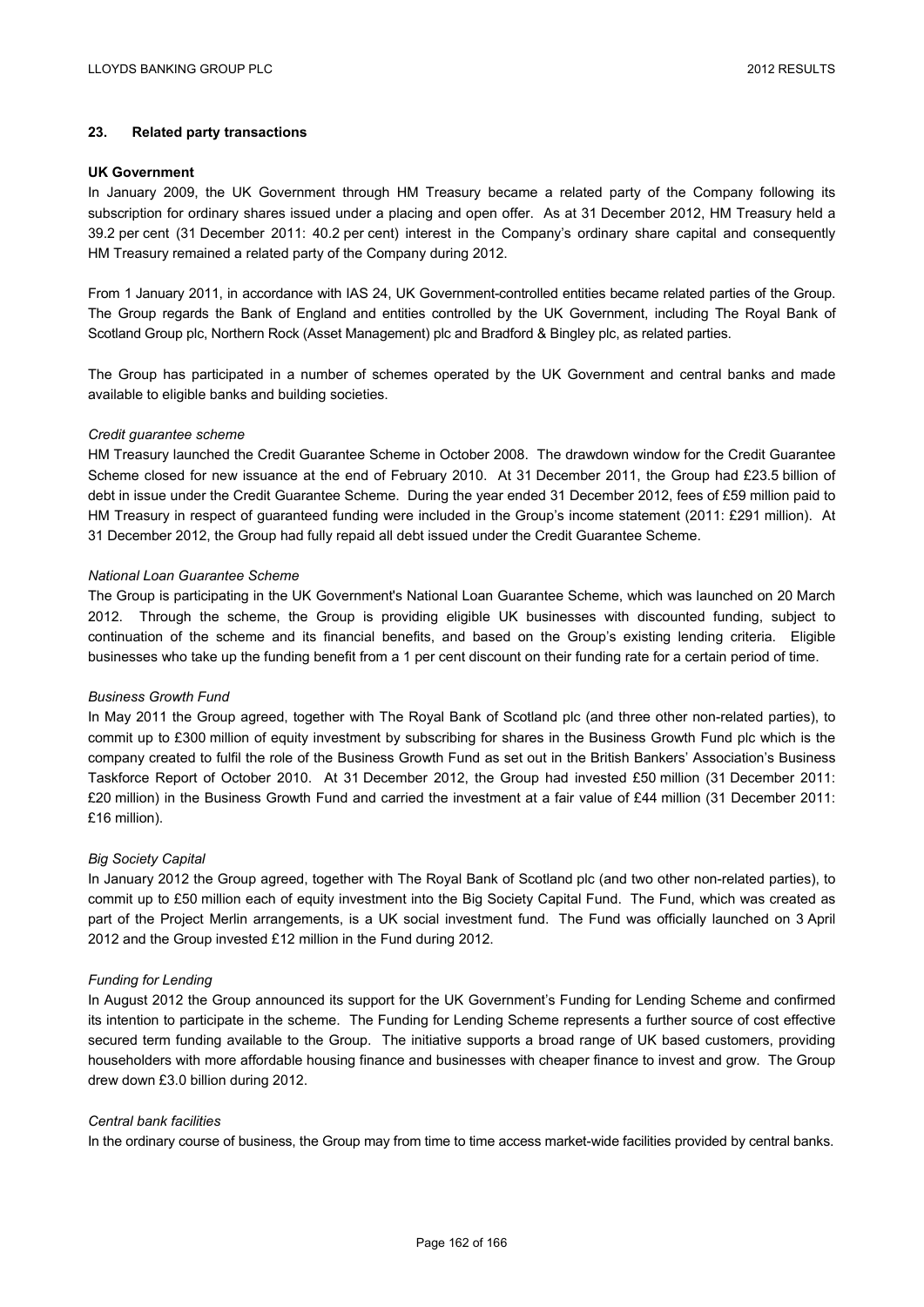## **23. Related party transactions** (continued)

### *Other government-related entities*

There were no significant transactions with other UK Government-controlled entities (including UK Governmentcontrolled banks) during the period that were not made in the ordinary course of business or that were unusual in their nature or conditions.

### **Other related party transactions**

Other related party transactions for 2012 are similar in nature to those for the year ended 31 December 2011.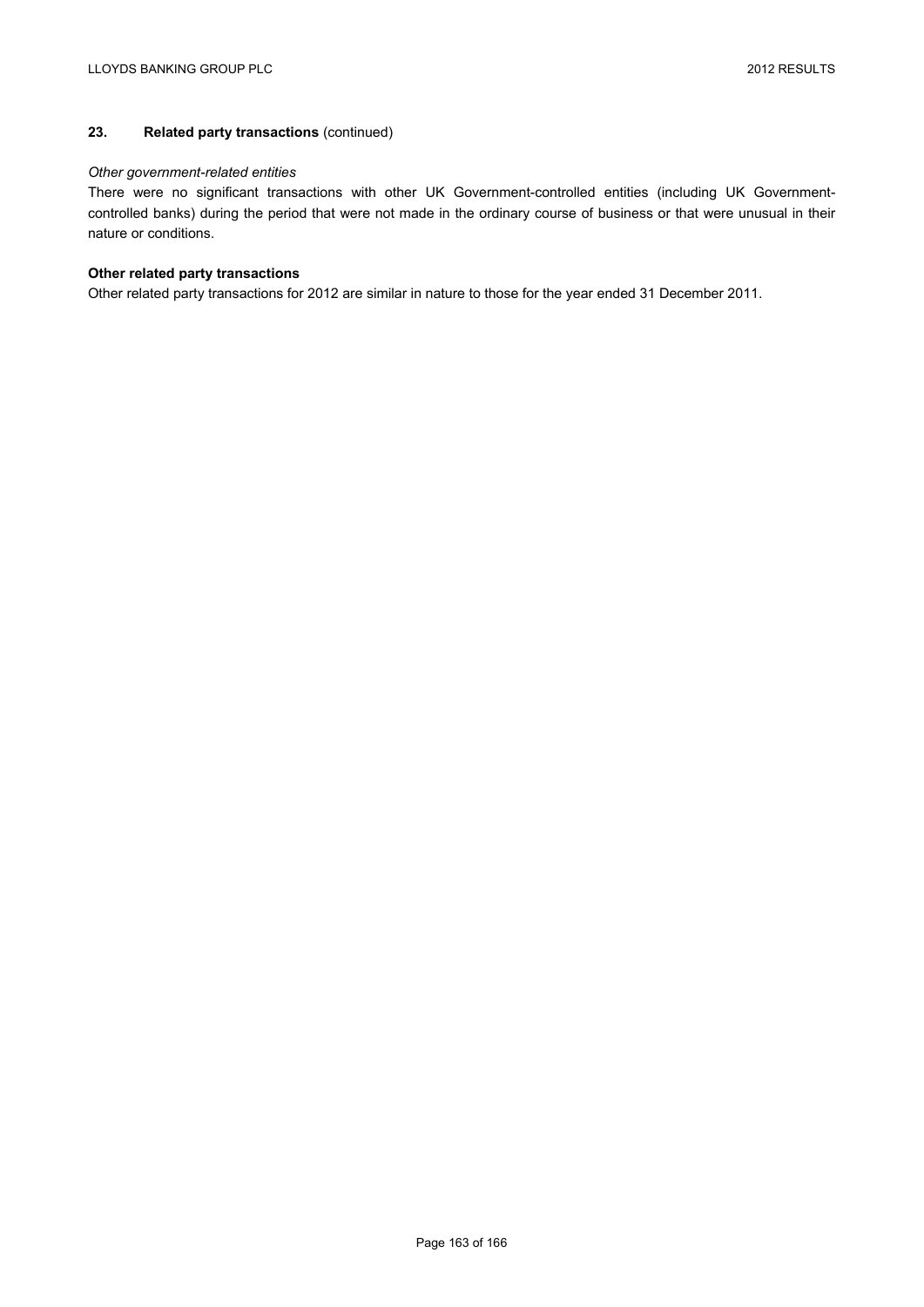# **24. Future accounting developments**

The following pronouncements may have a significant effect on the Group's financial statements but are not applicable for the year ending 31 December 2012 and have not been applied in preparing these financial statements. Save as disclosed below, the full impact of these accounting changes is being assessed by the Group.

| <b>Pronouncement</b>                                                                                                                       | Nature of change                                                                                                                                                                                                                                                                                                                                                                                                                                                                                                                                                                                                                                                                                                                                                                                                                                                                                                                                                                                                            | IASB effective date                                        |
|--------------------------------------------------------------------------------------------------------------------------------------------|-----------------------------------------------------------------------------------------------------------------------------------------------------------------------------------------------------------------------------------------------------------------------------------------------------------------------------------------------------------------------------------------------------------------------------------------------------------------------------------------------------------------------------------------------------------------------------------------------------------------------------------------------------------------------------------------------------------------------------------------------------------------------------------------------------------------------------------------------------------------------------------------------------------------------------------------------------------------------------------------------------------------------------|------------------------------------------------------------|
| Amendments to IAS 1<br><b>Presentation of Financial</b><br>Statements - 'Presentation of<br><b>Items of Other Comprehensive</b><br>Income' | Requires entities to group items presented in other<br>comprehensive income on the basis of whether they are<br>potentially reclassified to profit or loss subsequently.                                                                                                                                                                                                                                                                                                                                                                                                                                                                                                                                                                                                                                                                                                                                                                                                                                                    | Annual periods<br>beginning on or after<br>1 July 2012.    |
| Amendments to IFRS 7<br>Financial Instruments:<br>Disclosures –<br>'Disclosures-Offsetting Financial<br>Assets and Financial Liabilities'  | Requires an entity to disclose information to enable users of its Annual and interim<br>financial statements to evaluate the effect or potential effect of periods beginning on or<br>netting arrangements on the entity's balance sheet.                                                                                                                                                                                                                                                                                                                                                                                                                                                                                                                                                                                                                                                                                                                                                                                   | after 1 January 2013.                                      |
| IFRS 10 Consolidated<br><b>Financial Statements</b>                                                                                        | Supersedes IAS 27 Consolidated and Separate Financial<br>Statements and SIC-12 Consolidation - Special Purpose<br><i>Entities</i> and establishes the principles for when the Group<br>controls another entity and therefore is required to consolidate<br>the other entity in the Group's financial statements. The<br>implementation of IFRS 10 will result in the Group<br>consolidating certain entities that were previously not<br>consolidated, and deconsolidating certain entities which were<br>previously consolidated. The effect of applying IFRS 10 in<br>2012 would have been to recognise an increase in total assets<br>and total liabilities at 31 December 2012 of approximately<br>£8.3 billion resulting in no change to shareholders' equity.<br>There would have been no impact on the result for the year to<br>31 December 2012.                                                                                                                                                                   | Annual periods<br>beginning on or after<br>1 January 2013. |
| <b>IFRS 12 Disclosure of</b><br>Interests in Other Entities                                                                                | Requires an entity to disclose information that enables users of Annual periods<br>financial statements to evaluate the nature of, and risks<br>associated with, its interests in other entities and the effects of 1 January 2013.<br>those interests on its financial position, financial performance<br>and cash flows.                                                                                                                                                                                                                                                                                                                                                                                                                                                                                                                                                                                                                                                                                                  | beginning on or after                                      |
| <b>IFRS 13 Fair Value</b><br>Measurement                                                                                                   | Defines fair value, sets out a framework for measuring fair<br>value and requires disclosures about fair value measurements. periods beginning on or<br>It applies to IFRSs that require or permit fair value<br>measurements or disclosures about fair value measurements.                                                                                                                                                                                                                                                                                                                                                                                                                                                                                                                                                                                                                                                                                                                                                 | Annual and interim<br>after 1 January 2013.                |
| Amendments to IAS 19<br><b>Employee Benefits</b>                                                                                           | Prescribes the accounting and disclosure by employers for<br>employee benefits. The main change is that actuarial gains<br>and losses (remeasurements) in respect of defined benefit<br>pension schemes are no longer permitted to be deferred using<br>the corridor approach and must be recognised immediately in<br>other comprehensive income. In addition, revised IAS 19 also<br>replaces interest cost and expected return on plan assets with<br>a net interest amount that is calculated by applying the<br>discount rate to the net defined benefit liability (asset). Had<br>the Group adopted these changes in 2012, the loss for the<br>year to 31 December 2012 would have been approximately<br>£40 million higher and other comprehensive income net of tax<br>some £1.6 billion lower. As at 31 December 2012,<br>unrecognised actuarial losses of some £2.7 billion and<br>deferred tax assets of £0.6 billion would have been recognised<br>and shareholders' equity would have been £2.1 billion lower. | Annual periods<br>beginning on or after<br>1 January 2013. |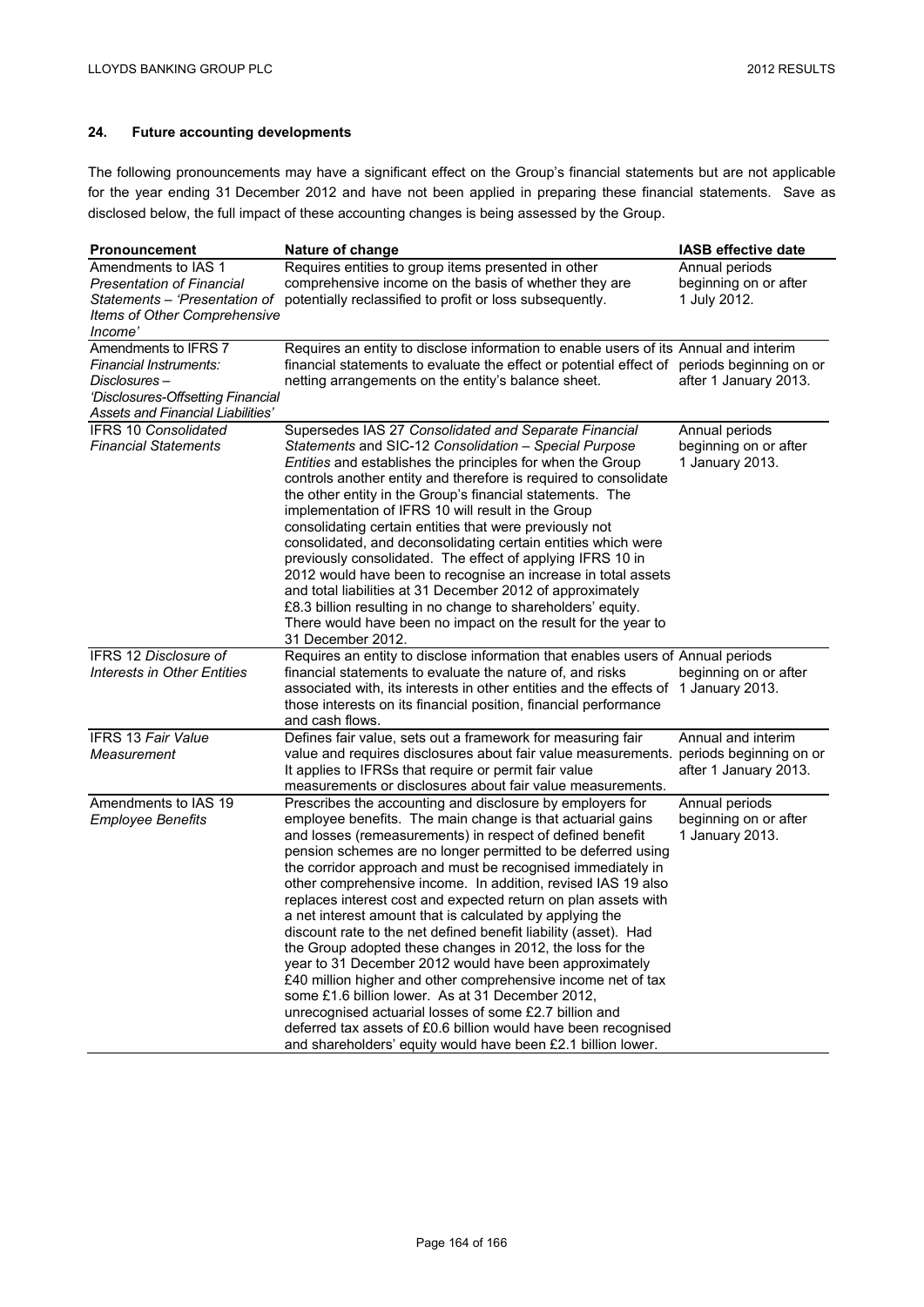### **24. Future accounting developments** (continued)

| <b>Pronouncement</b>                  | Nature of change                                                    | <b>IASB effective date</b> |
|---------------------------------------|---------------------------------------------------------------------|----------------------------|
| Amendments to IAS 32                  | Inserts application guidance to address inconsistencies             | Annual periods             |
| Financial Instruments:                | identified in applying the offsetting criteria used in the          | beginning on or after      |
| Presentation - 'Offsetting            | standard. Some gross settlement systems may qualify for             | 1 January 2014.            |
| <b>Financial Assets and Financial</b> | offsetting where they exhibit certain characteristics akin to net   |                            |
| Liabilities'                          | settlement.                                                         |                            |
| <b>IFRS 9 Financial</b>               | Replaces those parts of IAS 39 Financial Instruments:               | Annual periods             |
| Instruments <sup>1,2</sup>            | Recognition and Measurement relating to the classification,         | beginning on or after      |
|                                       | measurement and derecognition of financial assets and               | 1 January 2015.            |
|                                       | liabilities. IFRS 9 requires financial assets to be classified into |                            |
|                                       | two measurement categories, fair value and amortised cost, on       |                            |
|                                       | the basis of the objectives of the entity's business model for      |                            |
|                                       | managing its financial assets and the contractual cash flow         |                            |
|                                       | characteristics of the instruments and eliminates the available-    |                            |
|                                       | for-sale financial asset and held-to-maturity investment            |                            |
|                                       | categories in IAS 39. The requirements for derecognition are        |                            |
|                                       | broadly unchanged from IAS 39. The standard also retains            |                            |
|                                       | most of the IAS 39 requirements for financial liabilities except    |                            |
|                                       | for those designated at fair value through profit or loss where     |                            |
|                                       | that part of the fair value change attributable to the entity's own |                            |
|                                       | credit risk is recorded in other comprehensive income.              |                            |

 $1$  As at 1 March 2013, this pronouncement is awaiting EU endorsement.

<sup>2</sup> IFRS 9 is the initial stage of the project to replace IAS 39. Future stages are expected to result in amendments to IFRS 9 to deal with changes to the impairment of financial assets measured at amortised cost and hedge accounting, as well as a reconsideration of classification and measurement. Until all stages of the replacement project are complete, it is not possible to determine the overall impact on the financial statements of the replacement of IAS 39.

## **25. Other information**

The financial information included in this news release does not constitute statutory accounts within the meaning of section 434 of the Companies Act 2006. Statutory accounts for the year ended 31 December 2012 were approved by the directors on 1 March 2013 and will be delivered to the Registrar of Companies following publication in March 2013. The auditors' report on those accounts was unqualified and did not include a statement under sections 498(2) (accounting records or returns inadequate or accounts not agreeing with records and returns) or 498(3) (failure to obtain necessary information and explanations) of the Companies Act 2006.